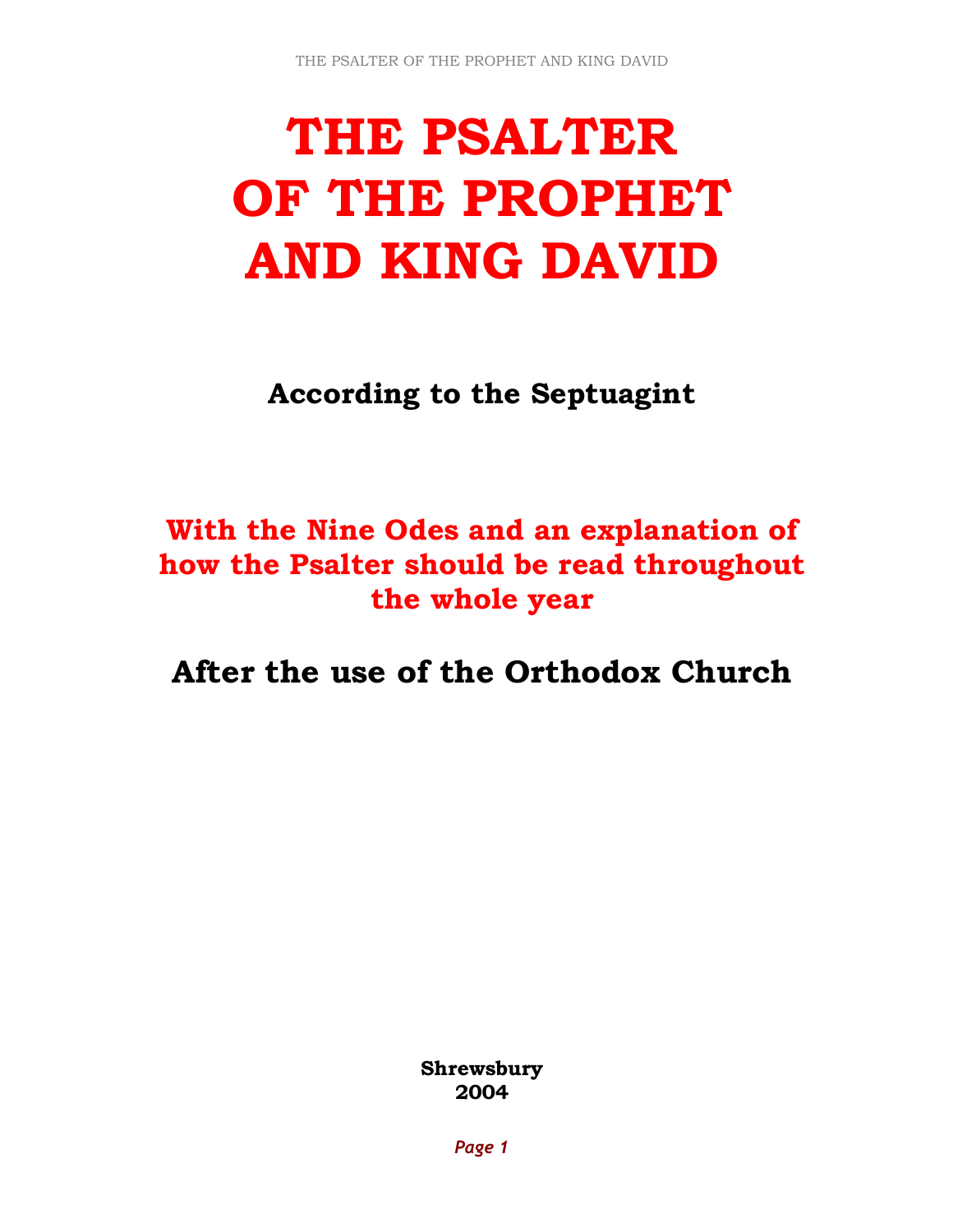| THE SECOND KATHISMA 12<br>12<br>14<br>15<br>15<br>16<br>-16<br>17<br>18 |
|-------------------------------------------------------------------------|
| THE THIRD KATHISMA  19<br>THE FOURTH KATHISMA  28                       |
|                                                                         |
| THE FIFTH KATHISMA  36                                                  |
| THE SIXTH KATHISMA 44                                                   |

| THE SEVENTH KATHISMA  54 |
|--------------------------|
|                          |
|                          |
|                          |
|                          |
|                          |
|                          |
|                          |
|                          |
|                          |
| THE EIGHTH KATHISMA  63  |
|                          |
|                          |
|                          |
|                          |
|                          |
|                          |
|                          |
|                          |
|                          |
|                          |
|                          |
|                          |
|                          |
|                          |
|                          |
|                          |
|                          |
|                          |
|                          |
|                          |
|                          |
|                          |
|                          |
|                          |
|                          |
| THE ELEVENTH KATHISMA 88 |
|                          |
|                          |
|                          |
|                          |
|                          |
|                          |
|                          |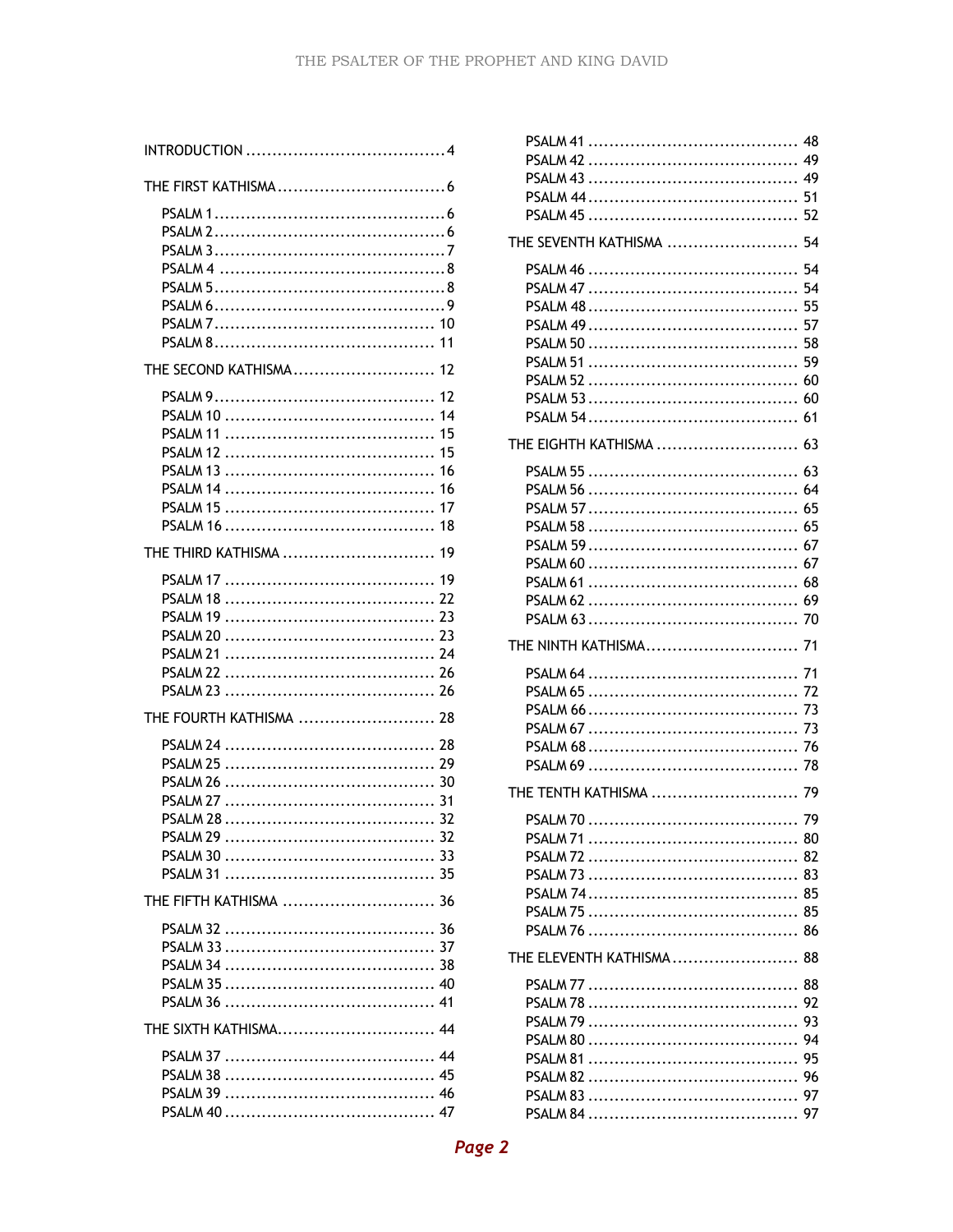| THE TWELFTH KATHISMA  99      |
|-------------------------------|
|                               |
| THE THIRTEENTH KATHISMA  107  |
|                               |
| THE FOURTEENTH KATHISMA  115  |
|                               |
| THE FIFTEENTH KATHISMA  123   |
|                               |
| THE SIXTEENTH KATHISMA  131   |
| <b>PSAI M 113</b>             |
| THE SEVENTEENTH KATHISMA  138 |
|                               |
| THE EIGHTEENTH KATHISMA 148   |
|                               |

| THE NINETEENTH KATHISMA 156                                                                                                                                                                           |
|-------------------------------------------------------------------------------------------------------------------------------------------------------------------------------------------------------|
|                                                                                                                                                                                                       |
| THE TWENTIETH KATHISMA  164                                                                                                                                                                           |
|                                                                                                                                                                                                       |
| THE NINE ODES  172                                                                                                                                                                                    |
|                                                                                                                                                                                                       |
| THE FIRST ODE  172<br>THE SECOND ODE  174<br>THE THIRD ODE 178<br>THE FOURTH ODE  180<br>THE FIFTH ODE  182<br>THE SIXTH ODE  184<br>THE SEVENTH ODE  185<br>THE EIGHTH ODE 188<br>THE NINTH ODE  190 |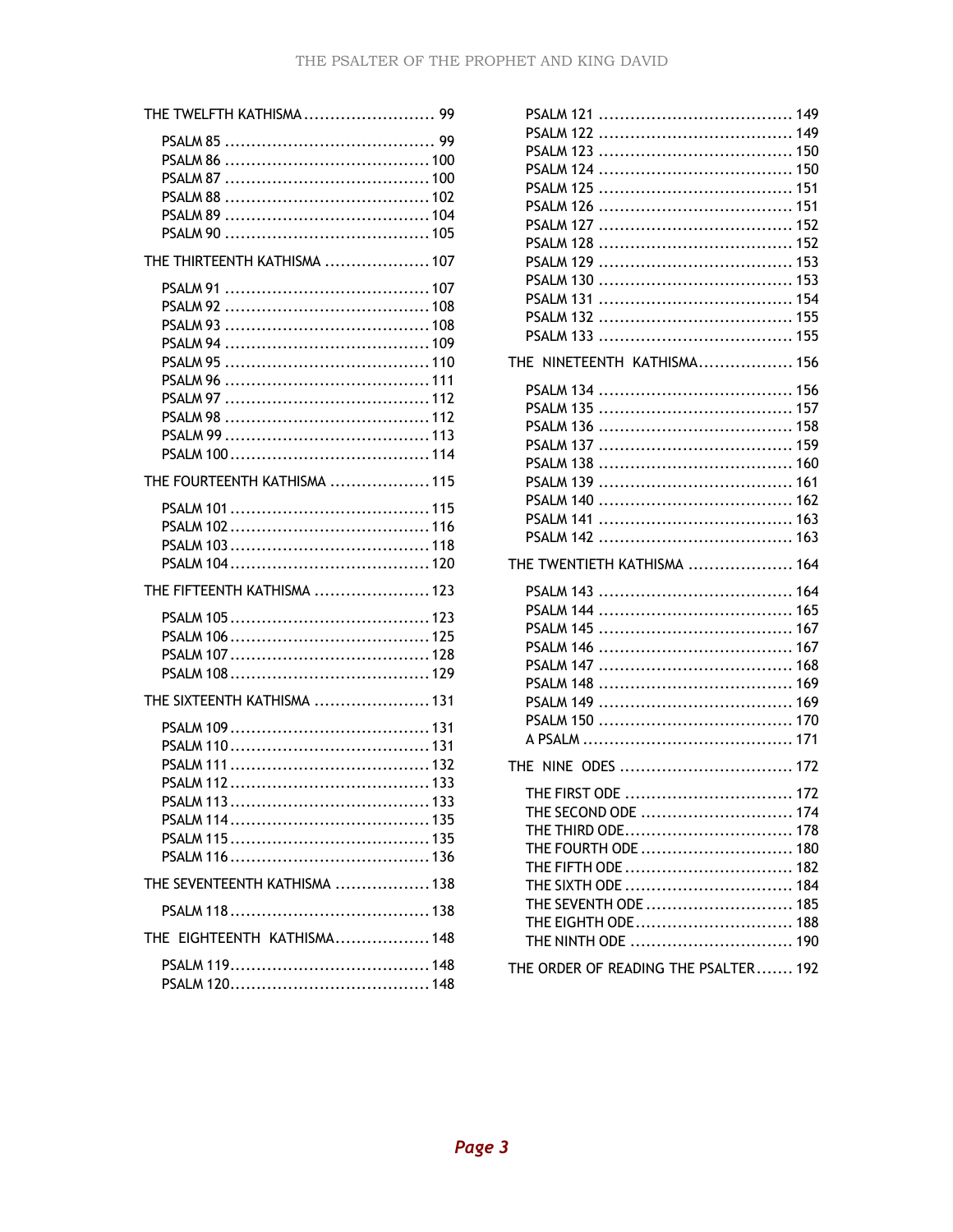## THE PSALTER OF THE PROPHET AND KING DAVID

This English translation of the Psalter of the Orthodox Church from the Greek of the Septuagint is offered for the service of the Church by an English Orthodox layman. In the Church's services the Psalter is by far the most widely used Book of the Old Testament. This version of the Psalter is arranged in the twenty sections or kathismata, which are read through once a week in the services of Vespers and Matins. The verse division and layout follow that of the standard Psalter of the Greek Orthodox Church published by Apostoliki Diakonia of Athens: they differ in many minor respects from RahIf's critical edition of the Septuagint. Proper names are given in their Greek form.

Five English translations of the Septuagint Psalter have been published since the eighteenth century. One of these also, The Psalter According to the Seventy of the Holy Transfiguration Monastery, Boston, is arranged for liturgical use. But the following version seeks to be faithful both to the Septuagint and to English culture: to achieve this it takes the King James Bible as its base text and amends it only where it differs from the standard printed text of the Septuagint used in the Greek Orthodox Church.

In this it follows the example of Bishop Kallistos (Ware) and Mother Mary, who took for their model the language of the King James Bible. In their words (1): "As we see it, the language of the Authorized (i.e. King James) Version is best adapted to convey the spirit of the original liturgical Greek. We do not dispute the necessity for more modern translations of Scripture, and their great value - in certain contexts: but for our present purpose it was the Authorized Version that provided what we most required. For three centuries and more the Authorized Version, and along with it the Anglican Book of Common Prayer, have provided the words with which English- speaking peoples throughout the world have addressed God; and these two books have become a part not only of our literary but of our spiritual inheritance." Quite so: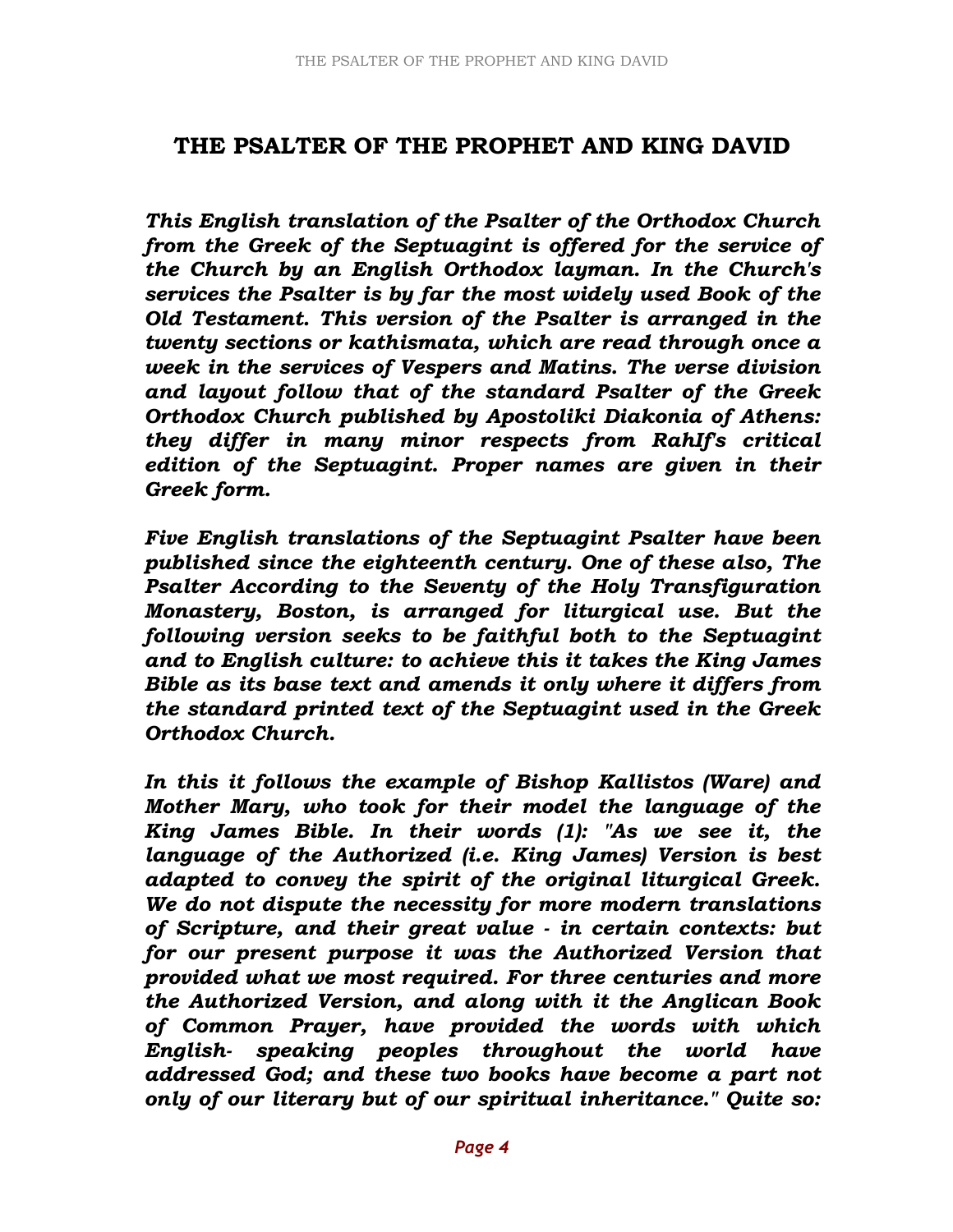and the widespread success of their translations of The Festal Menaion and The Lenten Triodion with English-speaking Orthodox parishes at home and abroad only confirms what Mother Mary and Bishop Kallistos wrote in 1969.

In conclusion, my aim has been as far as possible to produce a translation such as the King James translators might have produced if they had been working from the Septuagint instead of the Hebrew. If this version of the Psalter finds any favour with English-speaking Orthodox, 1 hope in time to produce a complete 'KJV-Septuagint' Old Testament. Meantime, 1 am happy for anyone who wishes to use this Psalter to make hard copies of it. 1 shall also be glad to receive any comments or suggestions that may help to make it better.

Michael Asser 2005

1 Mother Mary and Archimandrite Kallistos Ware, The Festal Menaion, translated from the original Greek, Faber and Faber, 1969: pp. 13-14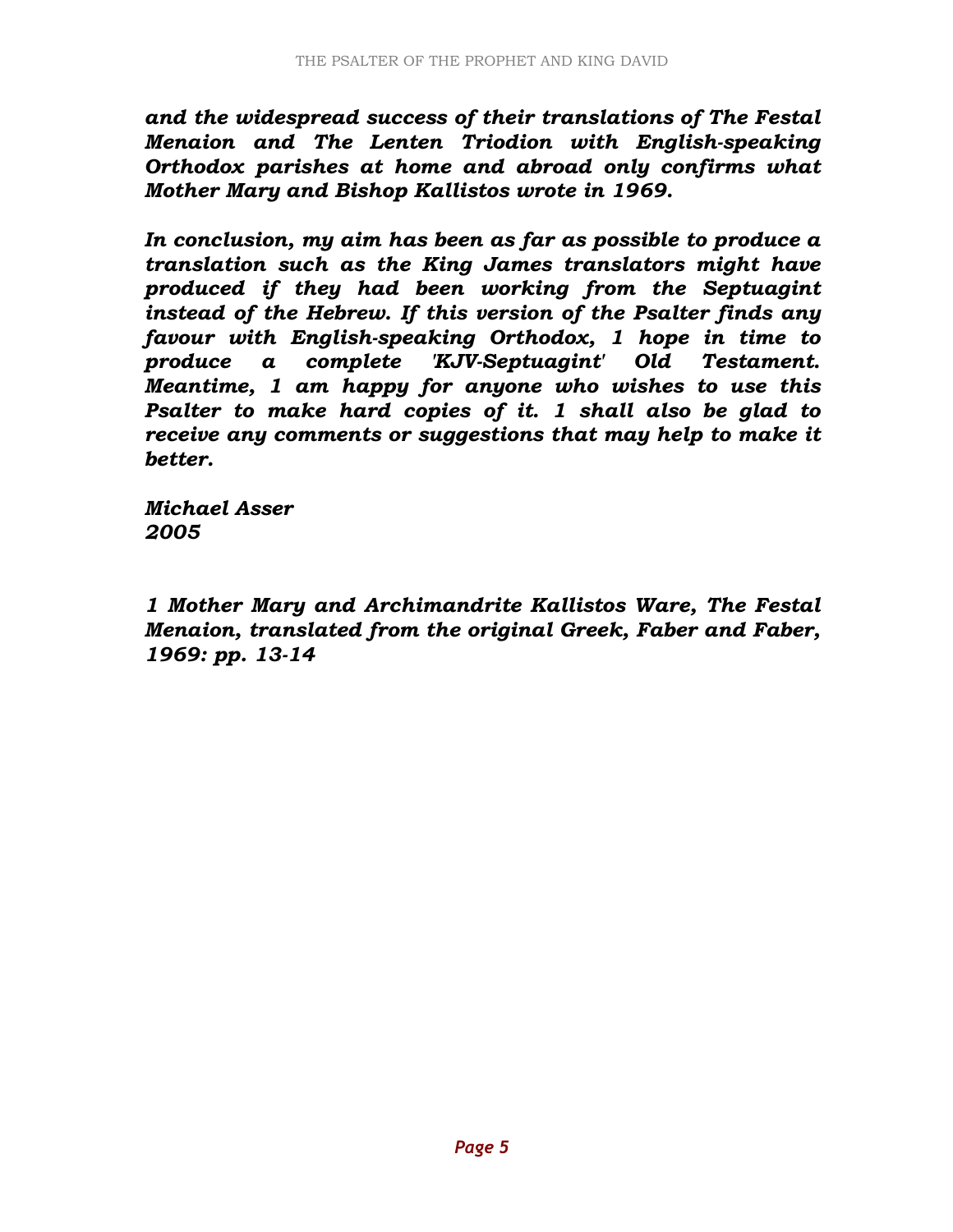## THE SONG OF DAVID THE PROPHET AND KING

#### THE FIRST KATHISMA

#### PSALM 1

#### Of David, untitled in the Hebrew.

Blessed is the man that hath not walked in the counsel of the ungodly, nor stood in the way of sinners, nor sat in the seat of the pestilent.

 But his will is in the law of the Lord, and in his law shall he meditate day and night.

 And he shall be like the tree planted by the rivers of waters, that shall bring forth his fruit in his season; his leaf also shall not fall, and whatsoever he doeth shall prosper.

 The ungodly are not so, not so: but are like the chaff which the wind driveth away from the face of the earth.

 Therefore the ungodly shall not stand in the judgment, nor sinners in the congregation of the righteous.

 For the Lord knoweth the way of the righteous, but the way of the ungodly shall perish.

#### PSALM 2

## A Psalm of David.

Why did the heathen rage, and the people imagine vain things?

 The kings of the earth stood up, and the rulers took counsel together, against the Lord, and against his Christ, saying,

 Let us break their bands asunder, and cast away their yoke from us.

 He that dwelleth in the heavens shall laugh at them, and the Lord shall have them in derision.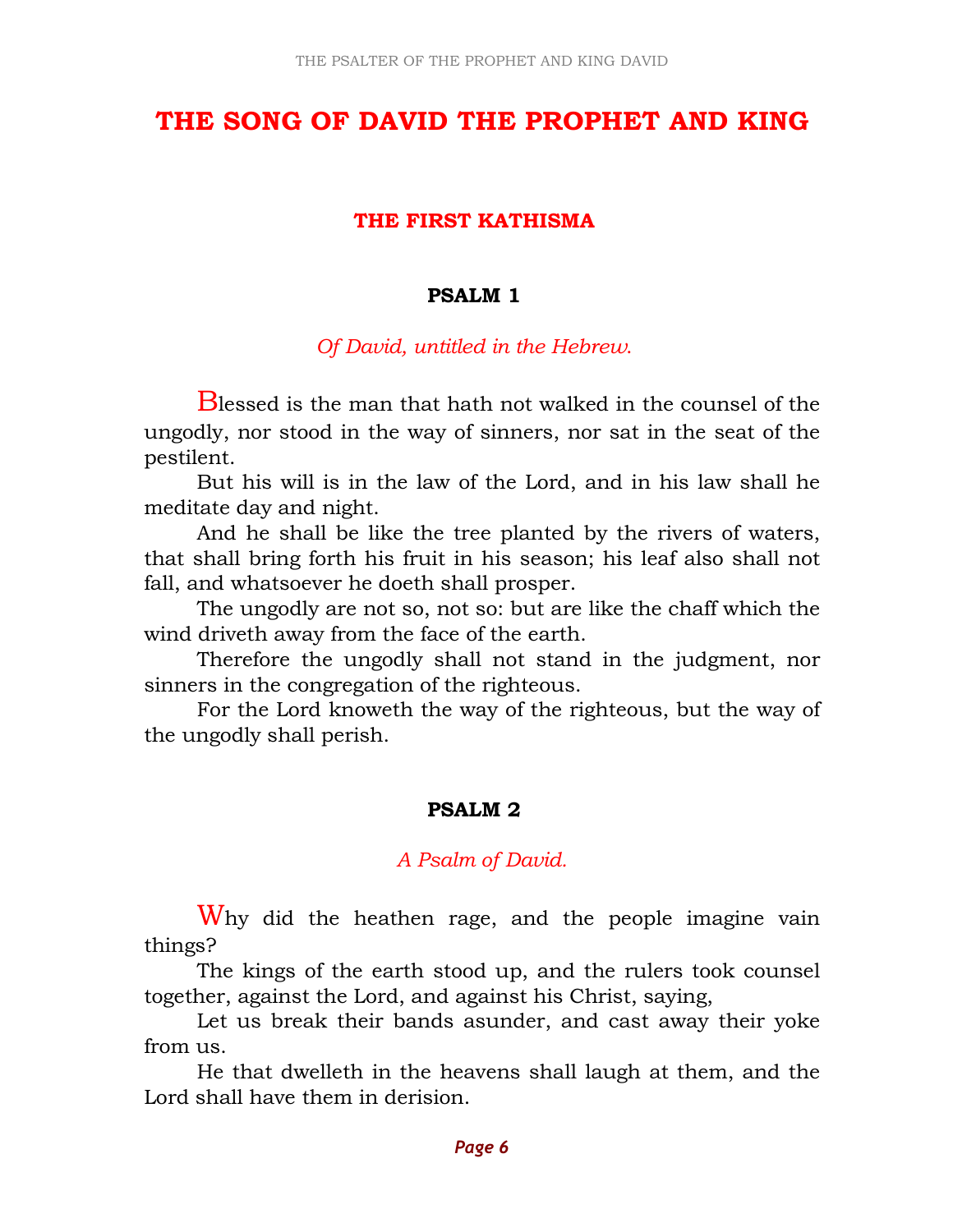Then shall he speak unto them in his wrath, and vex them in his sore displeasure.

 But I was established king by him upon his holy mountain of Sion, declaring the decree of the Lord.

 The Lord hath said unto me, Thou art my Son; this day have I begotten thee.

Ask of me, and I shall give thee the heathen for thine inheritance, and the uttermost parts of the earth for thy possession.

 Thou shalt shepherd them with a rod of iron; thou shalt dash them in pieces like a potter's vessels.

 Be wise now therefore, O ye kings; be instructed, all ye judges of the earth.

Serve the Lord with fear, and rejoice in him with trembling.

 Embrace instruction, lest the Lord be angry, and ye perish from the righteous way, when his wrath is kindled suddenly.

Blessed are all they that put their trust in him.

## PSALM 3

## A Psalm of David, when he fled from the presence of his son Abessalom in the desert.

Lord, how are they increased that trouble me? Many are they that rise up against me.

 Many there be which say to my soul, There is no salvation for him in his God.

 But thou, O Lord, art my helper; my glory, and the lifter up of mine head.

 I cried unto the Lord with my voice, and he heard me out of his holy mountain.

I laid me down and slept; I awaked; for the Lord will help me.

 I will not be afraid of ten thousands of people, that have set themselves against me round about.

 Arise, O Lord, save me, O my God, for thou hast smitten all them that are mine enemies without a cause; thou hast broken the teeth of the ungodly.

 Salvation belongeth unto the Lord, and thy blessing is upon thy people.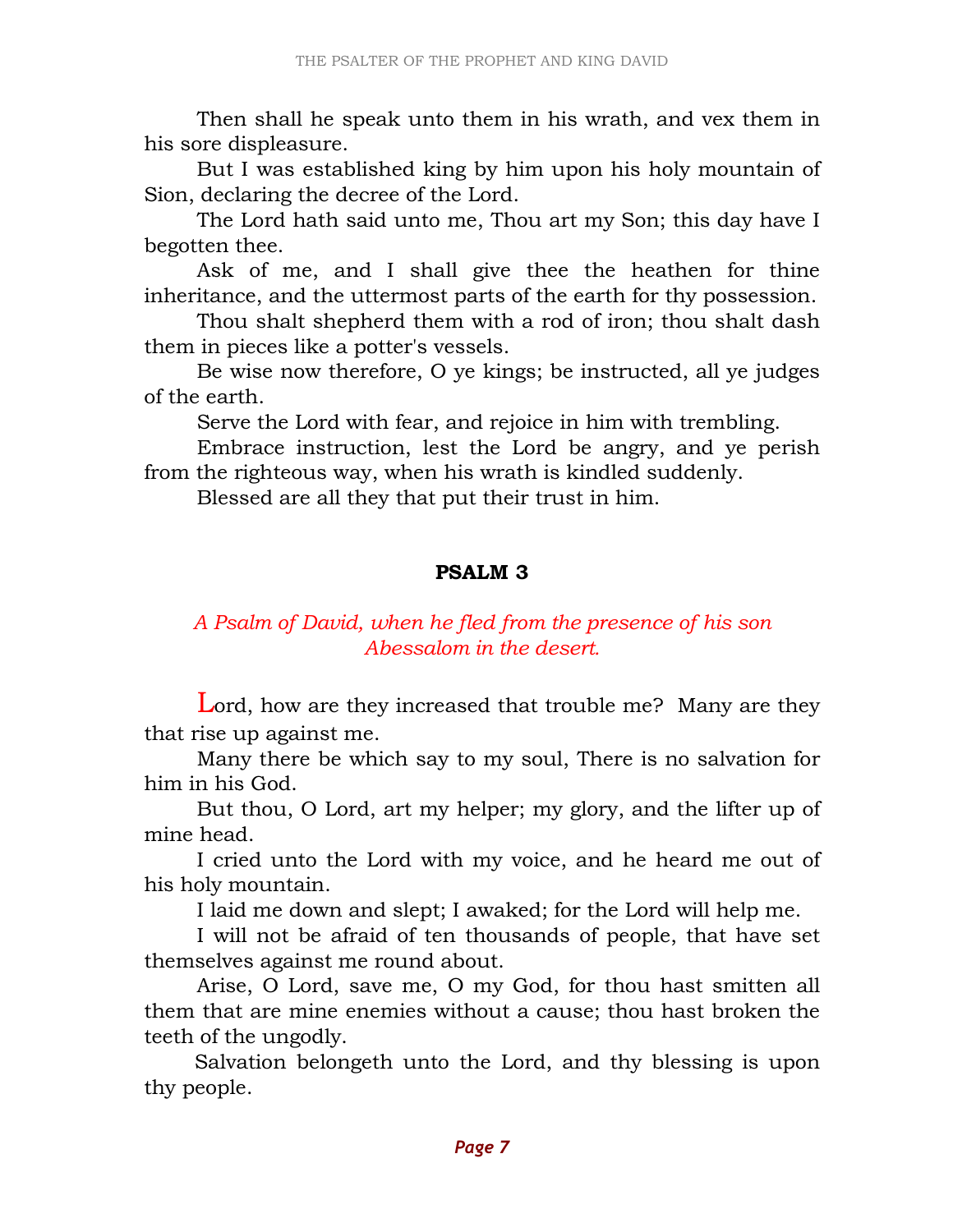#### Glory. Both now. Alleluia.

#### PSALM 4

Unto the end: in hymns, a song of David among the Psalms.

Thou hast heard me when I called, O God of my righteousness; thou hast enlarged me when I was in distress. Have mercy upon me, and hear my prayer.

 O ye sons of men, how long will ye be heavy of heart? Why do ye love vanity, and seek after lying?

 But know that the Lord hath made his holy one marvellous; the Lord will hear me when I cry unto him.

 Be ye angry, and sin not; be sorry upon your beds for what ye say in your hearts.

 Offer the sacrifice of righteousness, and put your trust in the Lord. There be many that say, Who will show us good things? The light of thy countenance is signed upon us, O Lord.

 Thou hast put gladness in my heart; from the fruit of their corn, and wine and oil are they increased.

 I will both lay me down in peace and sleep; for thou, Lord, only hast made me to dwell in hope.

## PSALM 5

Unto the end: a Psalm of David, for her that obtained the inheritance.

Give ear to my words, O Lord; understand my cry. Hearken unto the voice of my supplication, my King, and my God; for unto thee will I pray, O Lord.

 My voice shalt thou hear in the morning; in the morning will I stand before thee, and thou shalt look upon me; for thou art not a God that willest iniquity.

 Neither shall the evil doer dwell with thee, nor shall transgressors continue in thy sight.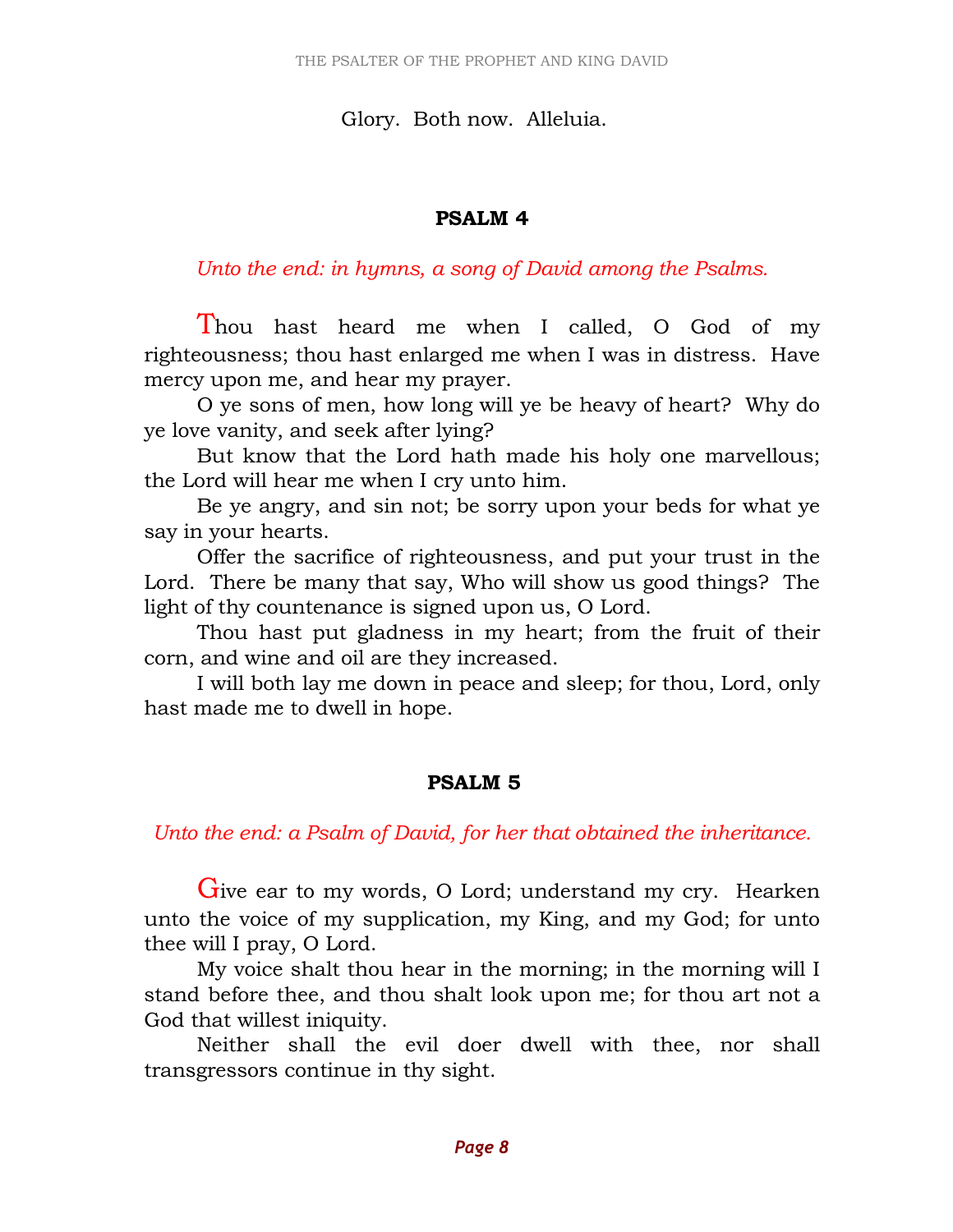Thou hast hated all workers of iniquity; thou shalt destroy all them that speak leasing.

The Lord will abhor the bloody and deceitful man.

 But as for me, I will come into thy house in the multitude of thy mercy: in thy fear will I worship toward thy holy temple.

 Lead me, O Lord, in thy righteousness because of mine enemies; make my way straight before thy face.

For there is no truth in their mouth; their heart is vain.

 Their throat is an open sepulchre, they deceived with their tongues; judge thou them, O God.

 Let them fall by their own counsels, cast them out in the multitude of their ungodliness; for they have embittered thee, O Lord.

 But let all those that put their hope in thee be glad; they shall rejoice for ever, and thou shalt dwell among them. And all they that love thy name shall glory in thee,

 For thou wilt bless the righteous. O Lord, thou hast crowned us as with a shield of thy favour.

#### PSALM 6

Unto the end: a Psalm of David, among the songs for the eighth.

O Lord, rebuke me not in thine anger, neither chasten me in thy hot displeasure.

 Have mercy upon me, O God, for I am weak. O Lord, heal me, for my bones are vexed; my soul also is sore vexed: but thou, O Lord, how long?

 Return, O Lord, deliver my soul; oh save me for thy mercy's sake.

 For in death there is none that is mindful of thee, and in hell who shall give thee thanks?

 I have laboured with my groaning; every night will I wash my bed, I will water my couch with my tears.

 Mine eye is troubled because of wrath; I have waxed old among all mine enemies.

 Depart from me, all ye workers of iniquity, for the Lord hath heard the voice of my weeping.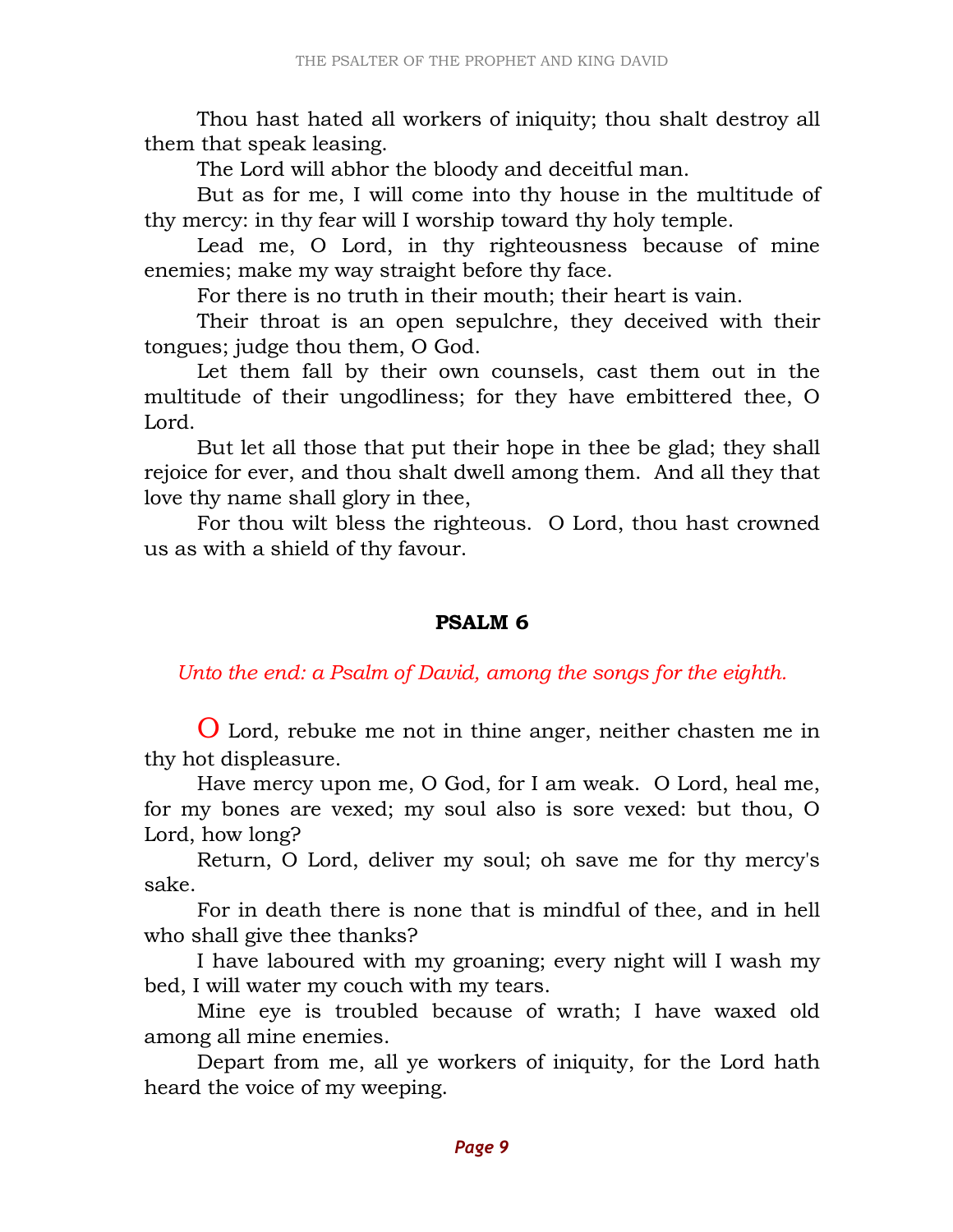The Lord hath heard my supplication; the Lord hath received my prayer.

 Let all mine enemies be ashamed and sore vexed; let them be turned back, and be ashamed suddenly.

Glory. Both now. Alleluia.

## PSALM 7

## A Psalm of David, which he sang to the Lord about the words of Chusi, the son of Jemeni.

O Lord my God, in thee have I put my hope; save me from all them that persecute me, and deliver me.

 Lest he seize my soul like a lion, while there is none to deliver or to save.

 O Lord my God, if I have done this; if there be iniquity in my hands;

 If I have rewarded evils unto them that rewarded me evils, then let me fall empty from mine enemies.

 Let the enemy persecute my soul, and take it; yea, let him tread down my life upon the earth, and lay my glory in the dust.

 Arise, O Lord, in thine anger; lift up thyself in the uttermost borders of thine enemies.

 And awake, O Lord my God, in the commandment that thou hast commanded, and a congregation of the people shall compass thee about. For their sakes therefore return thou on high.

 The Lord shall judge the people. Judge me, O Lord, according to my righteousness, and according to mine innocence that is in me.

 Oh let the wickedness of the wicked come to an end, but direct thou the just, O God, that searchest the hearts and reins.

 Righteous is my help from God, which saveth the upright in heart.

 God is a righteous judge, strong and forbearing, and inflicteth not anger every day.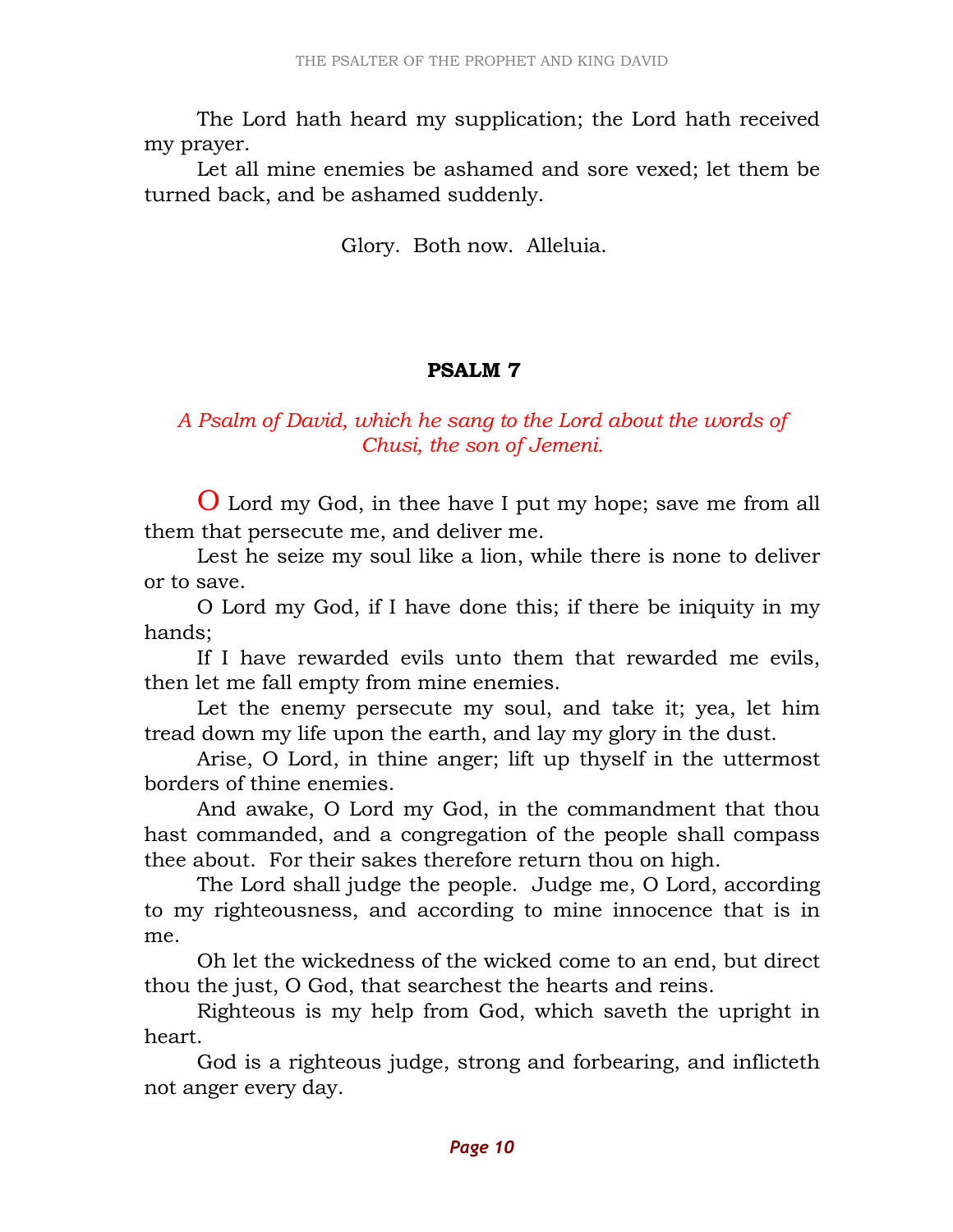If ye turn not, he will furbish his sword; he hath bent his bow, and made it ready.

 And he hath prepared on it the instruments of death; he hath ordained his arrows for them that burn.

 Behold, he hath travailed with iniquity; he hath conceived toil, and brought forth wickedness.

 He opened a pit, and digged it, and shall fall into the ditch which he made.

 His travail shall return upon his own head, and his unrighteousness shall come down upon his own pate.

 I will praise the Lord according to his righteousness, and will sing praise to the name of the Lord Most High.

#### PSALM 8

#### Unto the end: a Psalm of David over the winepresses.

O Lord our Lord, how wonderful is thy name in all the earth! for thy majesty is exalted above the heavens.

 Out of the mouths of babes and sucklings hast thou perfected praise because of thine enemies, that thou mightest destroy the enemy and the avenger.

 For I will consider the heavens, the works of thy fingers, the moon and the stars, which thou hast ordained.

 What is man, that thou art mindful of him? or the son of man, that thou visitest him?

 Thou hast made him a little lower than the angels; thou hast crowned him with glory and honour, and hast made him to have dominion over the works of thy hands.

 Thou hast put all things under his feet: all sheep and oxen, yea, and the beasts of the field.

 The fowls of the air, and the fish of the sea, that pass through the paths of the sea.

O Lord our Lord, how wonderful is thy name in all the earth!

Glory. Both now. Alleluia.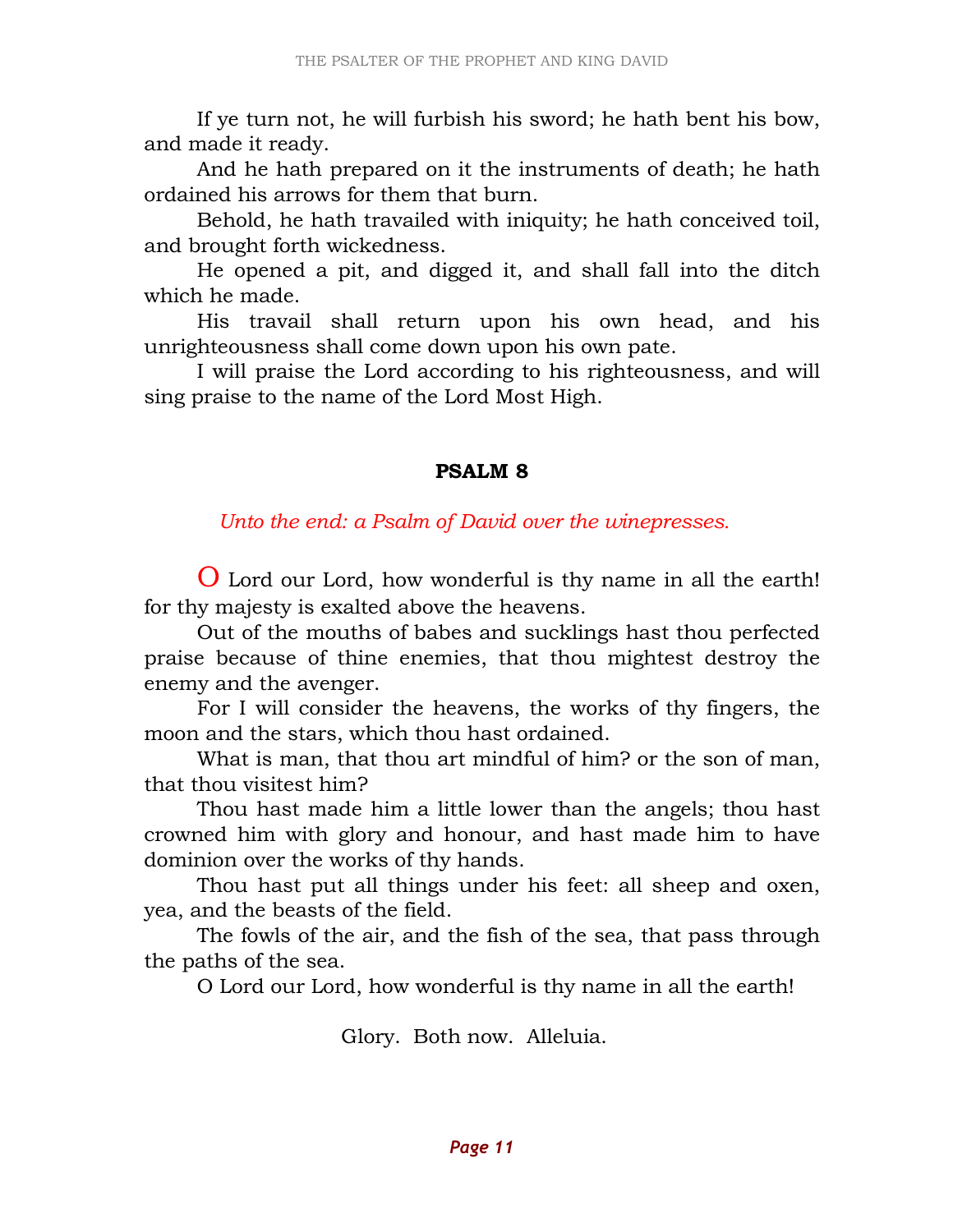## THE SECOND KATHISMA

#### PSALM 9

## Unto the end: concerning the hidden things of the son, a Psalm of David.

I will praise Thee, O Lord, with my whole heart; I will show forth all Thy marvellous works.

 I will be glad and rejoice in Thee; I will sing praise to Thy name, O Thou Most High.

 When mine enemies are turned back, they shall be weakened, and perish at Thy presence.

 For Thou hast maintained my right and my cause; Thou satest in the throne, O Thou that judgest righteousness.

 Thou hast rebuked the heathen, and the ungodly hath perished; Thou hast put out his name for ever and ever.

 The swords of the enemy have utterly failed, and Thou hast destroyed his cities.

 His memorial is perished with a noise, but the Lord endureth for ever.

 He hath prepared His throne for judgment, and He shall judge the world in righteousness, He shall minister judgment to the people in uprightness.

 The Lord also is become a refuge for the poor, a seasonable help in times of trouble.

 And let them that know Thy name put their hope in Thee; for Thou, Lord, hast not forsaken them that seek Thee.

 Sing praises to the Lord, which dwelleth in Sion; declare among the people His doings.

 For He that maketh inquisition for blood hath remembered them; He hath not forgotten the cry of the poor.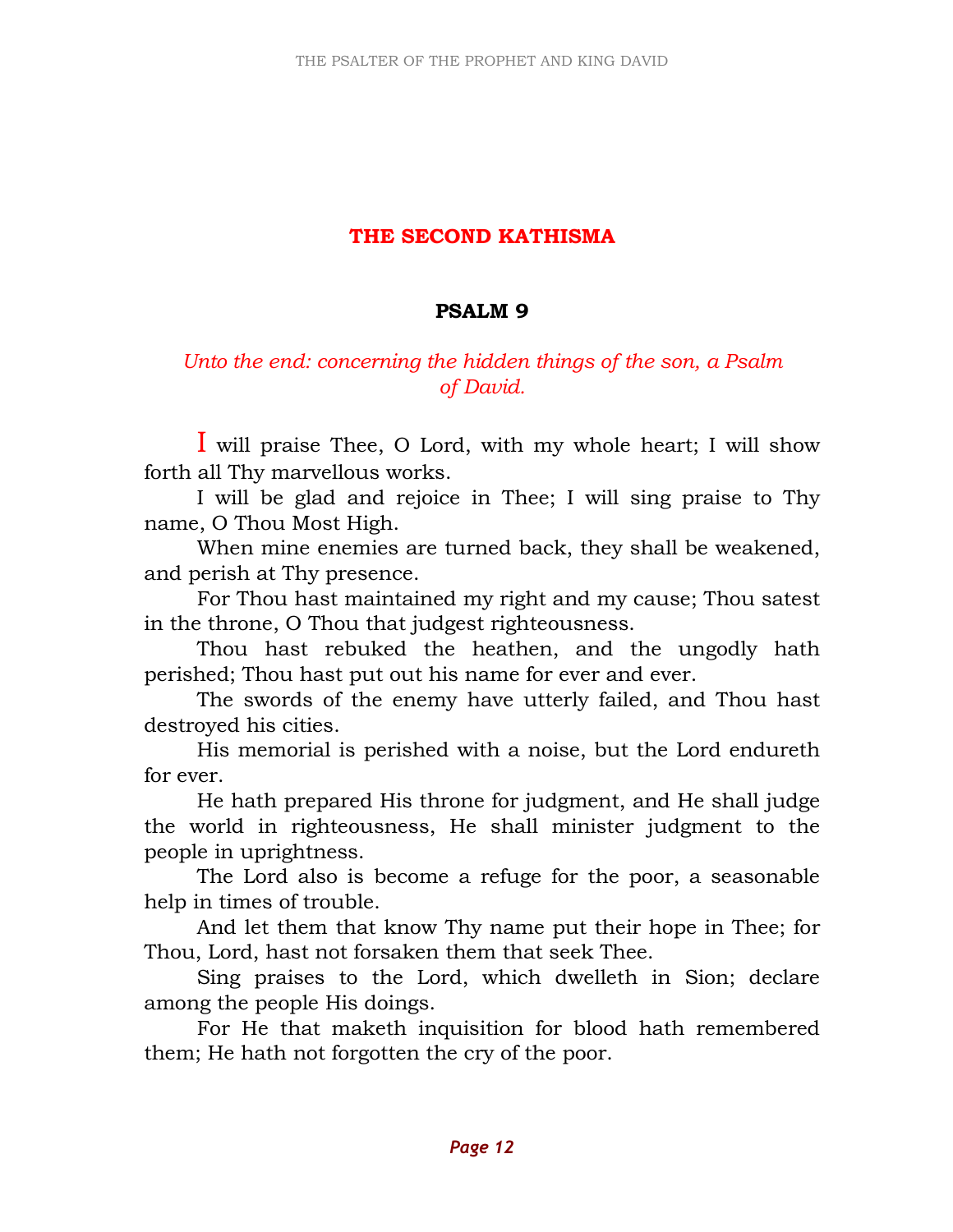Have mercy upon me, O God; consider my humiliation which I suffer of them that hate me, Thou that liftest me up from the gates of death:

 That I may show forth all Thy praises in the gates of the daughter of Sion: we will rejoice in Thy salvation.

 The heathen are stuck fast in the destruction that they made; in the net which they hid is their own foot taken.

 The Lord is known by the judgments which He executeth; the wicked is snared in the works of his own hands.

 Let the wicked be turned into hell, all the nations that forget God.

 For the needy shall not alway be forgotten; the patience of the poor shall not perish for ever.

 Arise, O Lord, let not man prevail; let the heathen be judged in Thy sight.

 O Lord, set a lawgiver over them; let the nations know themselves to be but men.

 Why hast Thou stood afar off, O Lord? Why dost Thou despise us in times of trouble?

 Whilst the wicked man is proud, the poor man burneth within; they are taken in the devices that they have imagined.

 For the wicked praiseth himself for his heart's desires, and the unrighteous blesseth himself therein.

 The wicked hath provoked the Lord; in the multitude of his wrath he careth not; God is not in his sight.

 His ways are always profaned; Thy judgments are removed out of his sight; he will get dominion over all his enemies.

 For he hath said in his heart, I shall not be moved; from generation to generation I shall be without adversity.

 His mouth is full of cursing and bitterness and fraud; under his tongue is toil and travail.

 He sitteth in ambush with the rich in secret places, that he may kill the innocent; his eyes are set against the poor.

 He lieth in wait secretly as a lion in his den; he lieth in wait to catch the poor, to catch the poor when he draweth him in to him.

 In his net will he humble himself; he will crouch and fall when he shall have power over the poor.

 For he hath said in his heart, God hath forgotten; He hath turned away His face, that He may never see.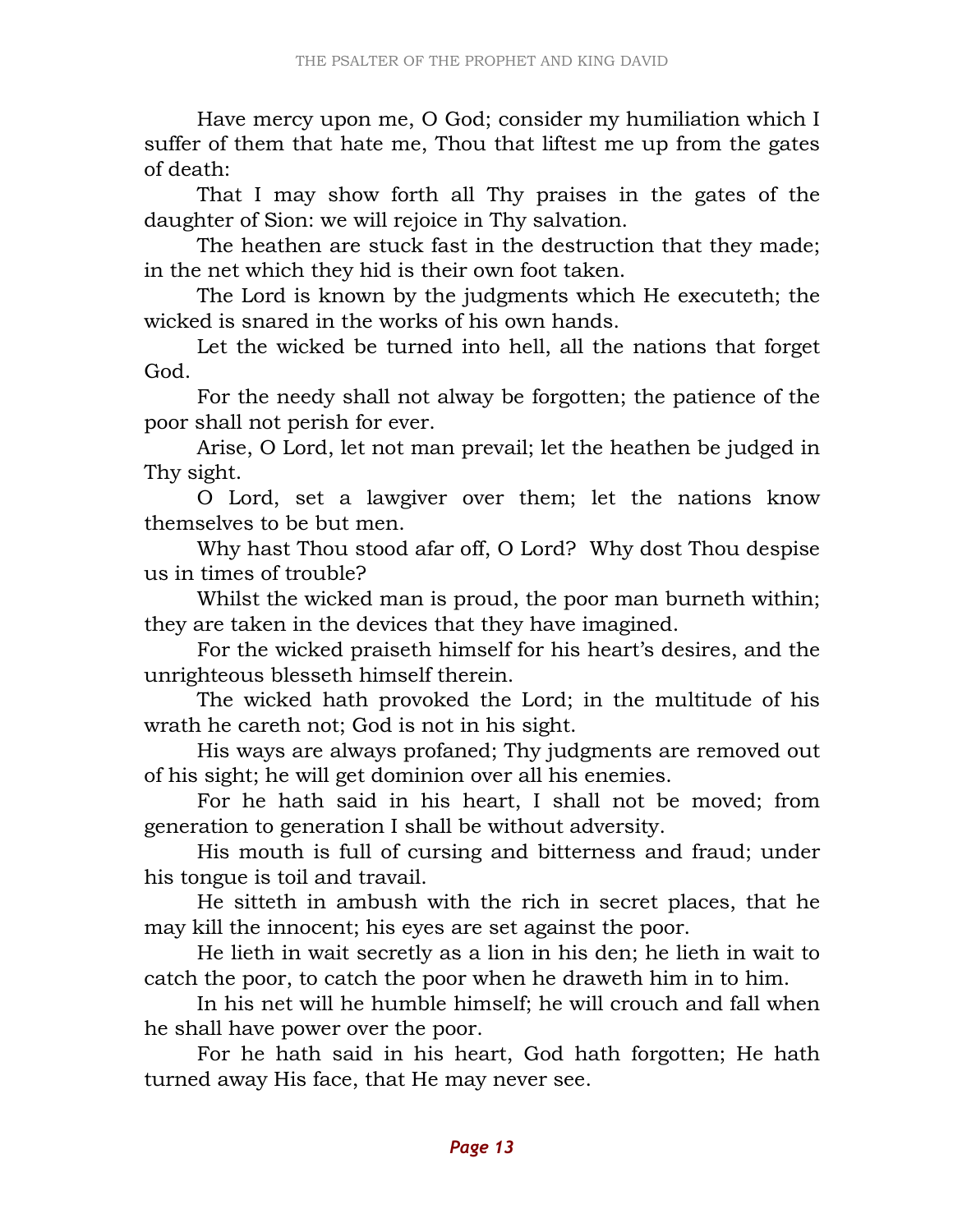Arise, O Lord my God, let Thine hand be lifted up; forget not Thy poor to the end.

 Wherefore hath the wicked provoked God? For he hath said in his heart, He will not require it.

 Thou seest it, for Thou beholdest labour and wrath, to deliver him into Thy hands.

 The poor hath been left unto Thee, for Thou art the helper of the fatherless.

 Break Thou the arm of the wicked and the evil man; his sin shall be sought out, and shall be found no more.

 The Lord is king for ever and ever; ye heathen shall perish out of His land.

 Lord, Thou hast heard the desire of the poor; Thine ear hath been attentive to the preparation of their heart.

 To judge for the fatherless, and for the humble; that man may no more presume to magnify himself upon earth.

#### PSALM 10

## Unto the end: a Psalm of David.

In the Lord have I put my hope; how say ye to my soul, Flee as a sparrow to the mountains?

 For lo, the wicked bent their bow, they made ready their arrows for the quiver, that they may shoot in darkness at the upright in heart.

 For they have destroyed the things that Thou hast made; but what hath the righteous done?

 The Lord is in His holy temple, the Lord's throne is in heaven; His eyes behold the poor, His eyelids try the children of men.

 The Lord trieth the righteous and the wicked; but he that loveth unrighteousness hateth his own soul.

 Upon the wicked He shall rain snares; fire and brimstone and wind of tempest shall be the portion of their cup.

 For the Lord is righteous, and loveth righteousness; His countenance hath beheld uprightness.

Glory. Both now. Alleluia.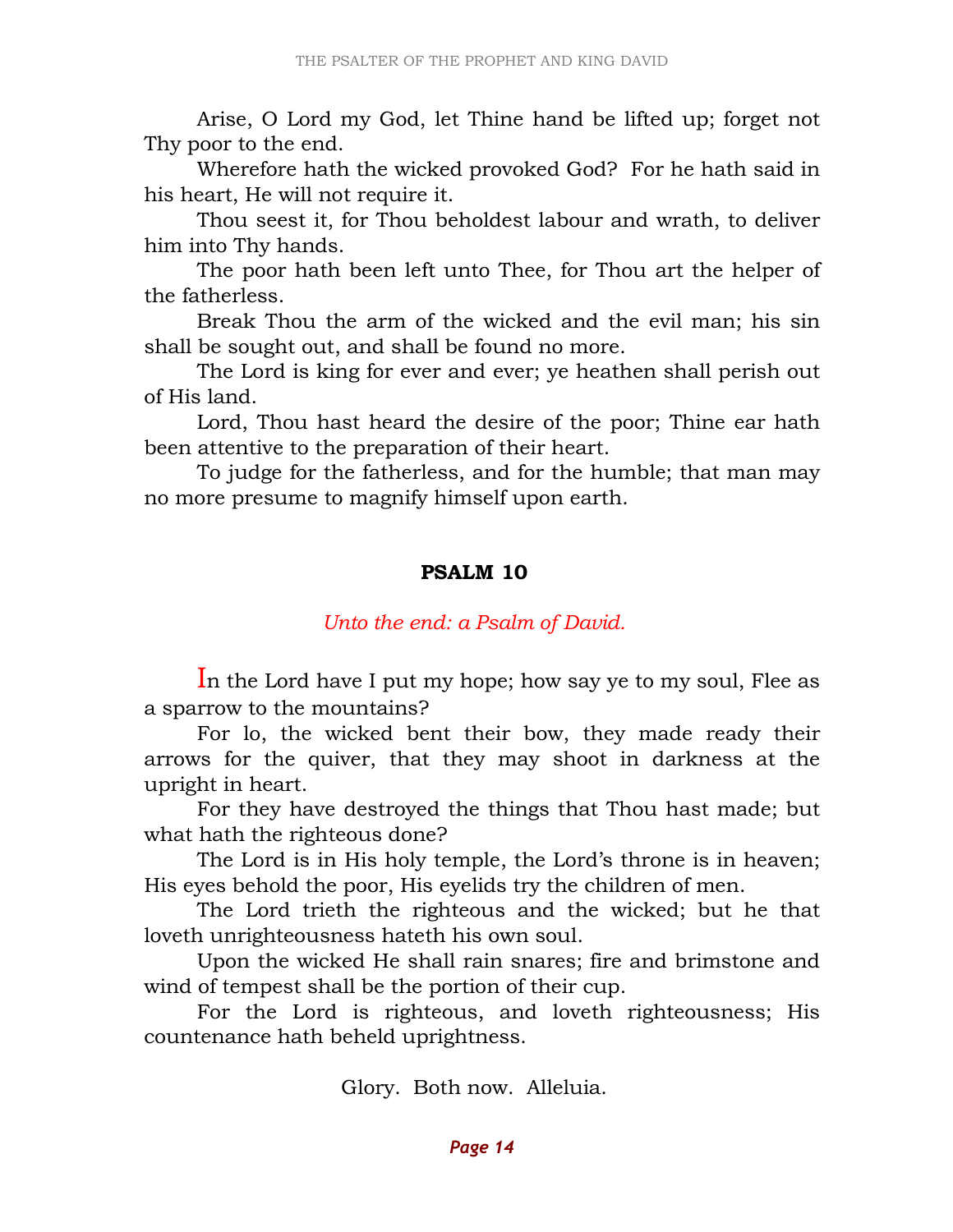## PSALM 11

## Unto the end: for the eighth, a Psalm of David.

Save me, O Lord, for there is no more a righteous man, for truths are failing from among the children of men.

 They have spoken vanity, every one with his neighbour; with deceitful lips and with a double heart have they spoken.

 The Lord cut off all deceitful lips, and the tongue that speaketh proud things;

 Who have said, Our tongue will we magnify, our lips are our own; who is lord over us?

 For the misery of the poor, and the groaning of the needy, now will I arise, saith the Lord. I will set them in salvation, I shall be revealed therein.

 The words of the Lord are pure words; as silver that is fired, tried in the earth, purified seven times.

 Thou shalt keep us, O Lord, and preserve us from this generation, and for ever.

 The ungodly walk on every side; according to Thy highness hast Thou esteemed the children of men.

## PSALM 12

## Unto the end: a Psalm of David.

How long wilt Thou forget me, O Lord, for ever? How long wilt Thou turn away Thy face from me?

 How long shall I take counsel in my soul, with sorrow in my heart day and night?

How long shall mine enemy be exalted over me?

 Consider and hear me, O Lord my God; lighten my eyes, lest I sleep in death;

Lest mine enemy say, I have prevailed against him.

 Those that trouble me will rejoice when I am moved, but I have trusted in Thy mercy.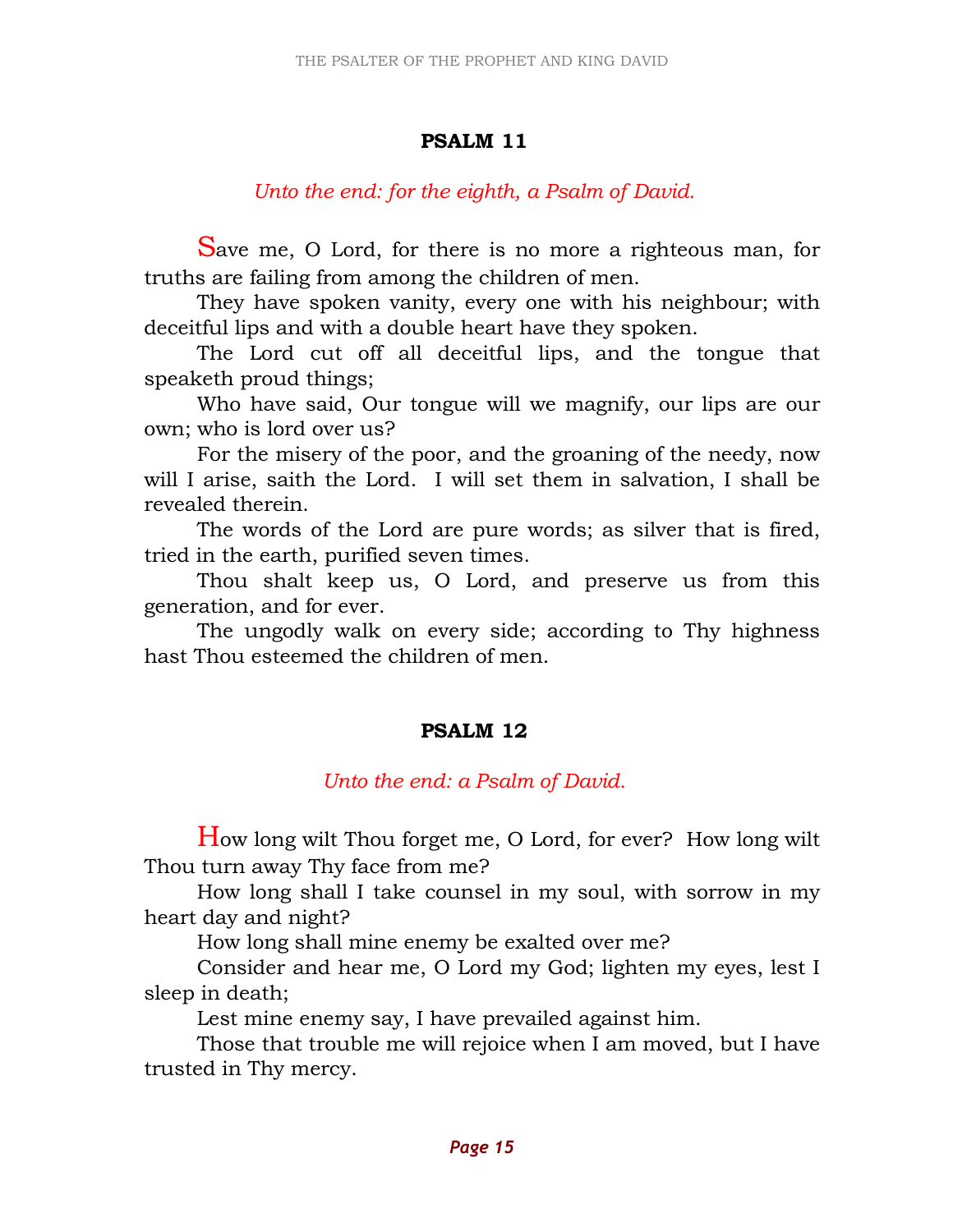My heart shall rejoice in Thy salvation; I will sing unto the Lord, which hath dealt bountifully with me, and I will sing unto the name of the Lord Most High.

#### PSALM 13

#### Unto the end: a Psalm of David.

The fool hath said in his heart, There is no God.

 They are corrupt, and are become abominable in their ways; there is none that doeth good, no not one.

 The Lord looked down from heaven upon the children of men, to see if there were any that did understand, or seek God.

 They are all gone out of the way, they are together become unprofitable; there is none that doeth good, no, not one.

 Shall all the workers of iniquity have no knowledge, who eat up my people as they eat bread? They have not called upon the Lord.

 There were they in great fear, where there is no fear; for the Lord is in the generation of the righteous.

 Ye have shamed the counsel of the poor, but the Lord is his hope.

 Who shall give the salvation of Israel out of Sion? When the Lord bringeth back the captivity of His people, Jacob shall rejoice, and Israel shall be glad.

Glory. Both now. Alleluia.

## PSALM 14

## A Psalm of David.

Lord, who shall abide in Thy tabernacle, and who shall dwell in Thy holy mountain?

 He that walketh uprightly, and worketh righteousness, and speaketh the truth in his heart.

 He that hath not deceived with his tongue, nor done evil to his neighbour, nor taken up a reproach against his neighbour.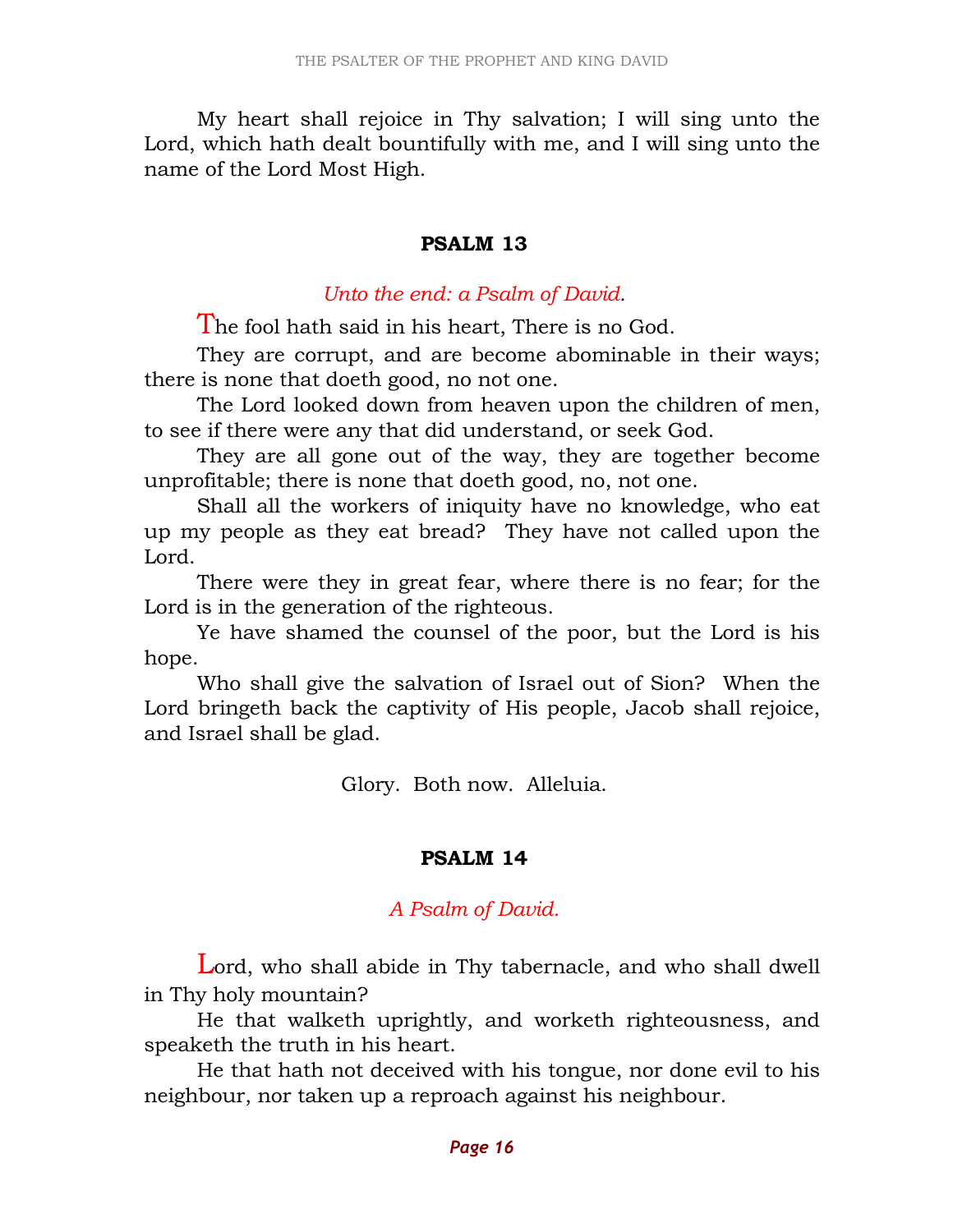In whose eyes the evildoer is contemned; but he honoureth them that fear the Lord.

 He that sweareth to his neighbour, and forsweareth not; he that hath not put his money out to usury, nor taken bribes against the innocent.

He that doeth these things shall never be moved.

## PSALM 15

## A pillar inscription for David.

Preserve me, O Lord, for in Thee have I hoped. I said unto the Lord, Thou art my God, for Thou hast no need of my goods.

 To the saints that are in his land hath the Lord been wondrous; He hath wrought all His desires in them.

Their infirmities were multiplied; they hastened afterwards.

 Their meetings for blood will I not assemble, nor take up their names into my lips.

 The Lord is the portion of mine inheritance and of my cup; it is Thou that shalt restore mine inheritance to me.

 The lines are fallen unto me among the best places, for mine inheritance is most excellent to me.

 I will bless the Lord, who hath given me understanding; my reins also have instructed me till the night season.

 I have seen the Lord always before me, because He is at my right hand, that I may not be moved.

 Therefore my heart was glad, and my tongue rejoiced; my flesh also shall rest in hope.

 For Thou wilt not leave my soul in hell, neither wilt Thou suffer Thine Holy One to see corruption.

 Thou hast shown me the paths of life, with Thy presence shalt Thou fill me with joy; at Thy right hand there are pleasures for evermore.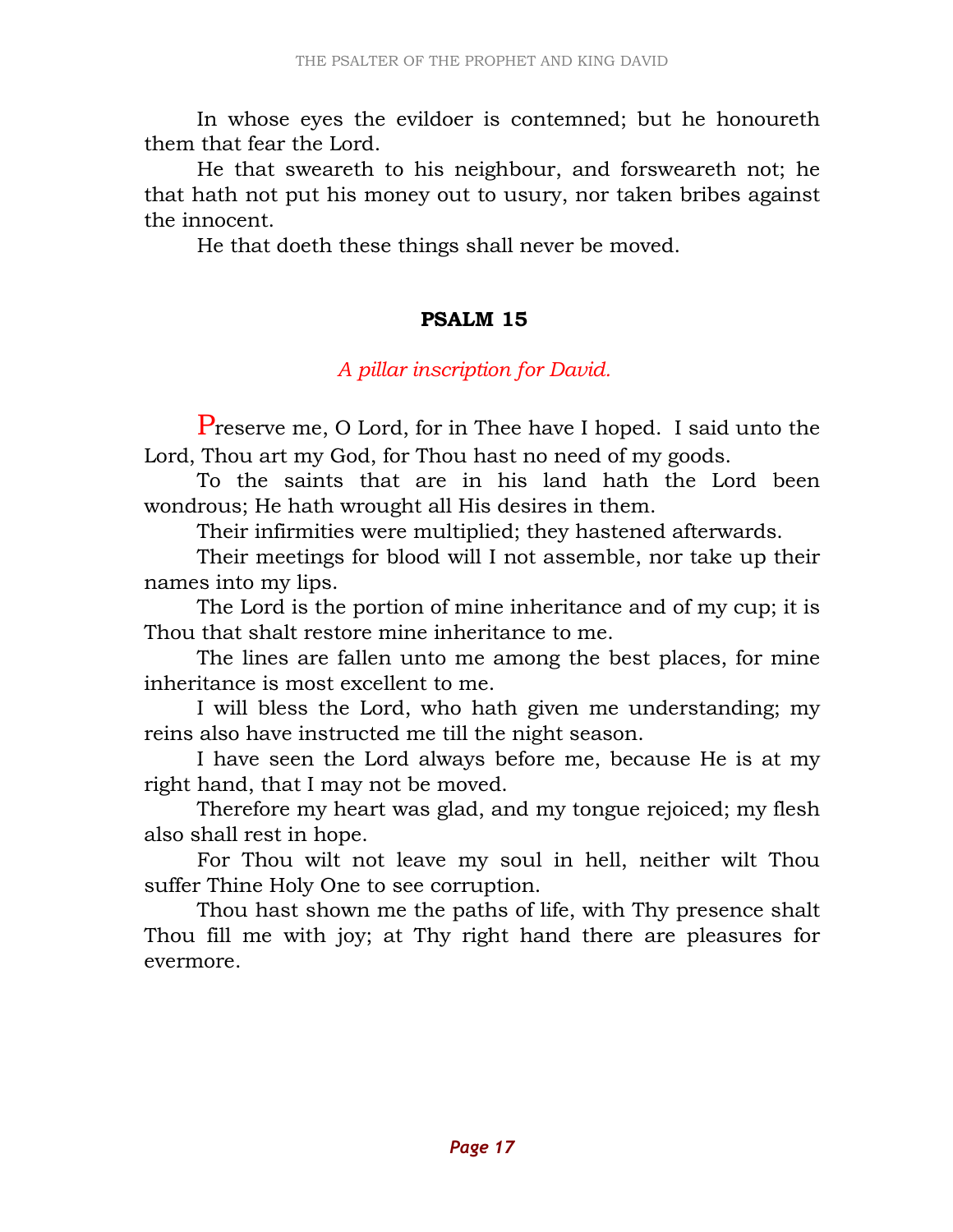#### PSALM 16

## A prayer of David.

Hear my right, O Lord; attend unto my supplication. Give ear unto my prayer, that goeth not out of feigned lips.

 Let my judgment come forth from Thy presence; let mine eyes behold the things that are equal.

 Thou hast proved mine heart, Thou hast visited it in the night; Thou hast tried me by fire, and unrighteousness hath not been found in me.

 That my mouth may not speak the works of men, for the sake of the words of Thy lips have I kept hard ways.

Set Thou my goings in Thy paths, that my footsteps slip not.

 I have cried, for Thou hast heard me, O God; incline Thine ear unto me, and hear my words.

 Let Thy mercies be made marvellous, O Thou that savest them which put their trust in Thee. From them that have resisted Thy right hand, keep me, O Lord, as the apple of Thine eye.

 Thou wilt shelter me with the shelter of Thy wings, from the face of the ungodly, who have afflicted me.

 Mine enemies have compassed my soul; they are enclosed in their own fat, their mouth hath spoken proudly.

 They have cast me forth, and have now compassed me about; they have set their eyes bowing down to the earth.

 They have taken me, like as a lion that is ready for his prey, and as it were a young lion lurking in secret places.

 Arise, O Lord, prevent them, and supplant them; deliver my soul from the wicked, Thy sword from the enemies of Thine hand.

 From Thy few of the earth do Thou separate them in their life, O Lord; their belly hath been filled with Thy hid treasure.

 They have satisfied themselves with swine, and have left the rest of their substance to their babes.

 As for me, I shall appear before Thy face in righteousness; I shall be satisfied when Thy glory shall appear to me.

Glory. Both now. Alleluia.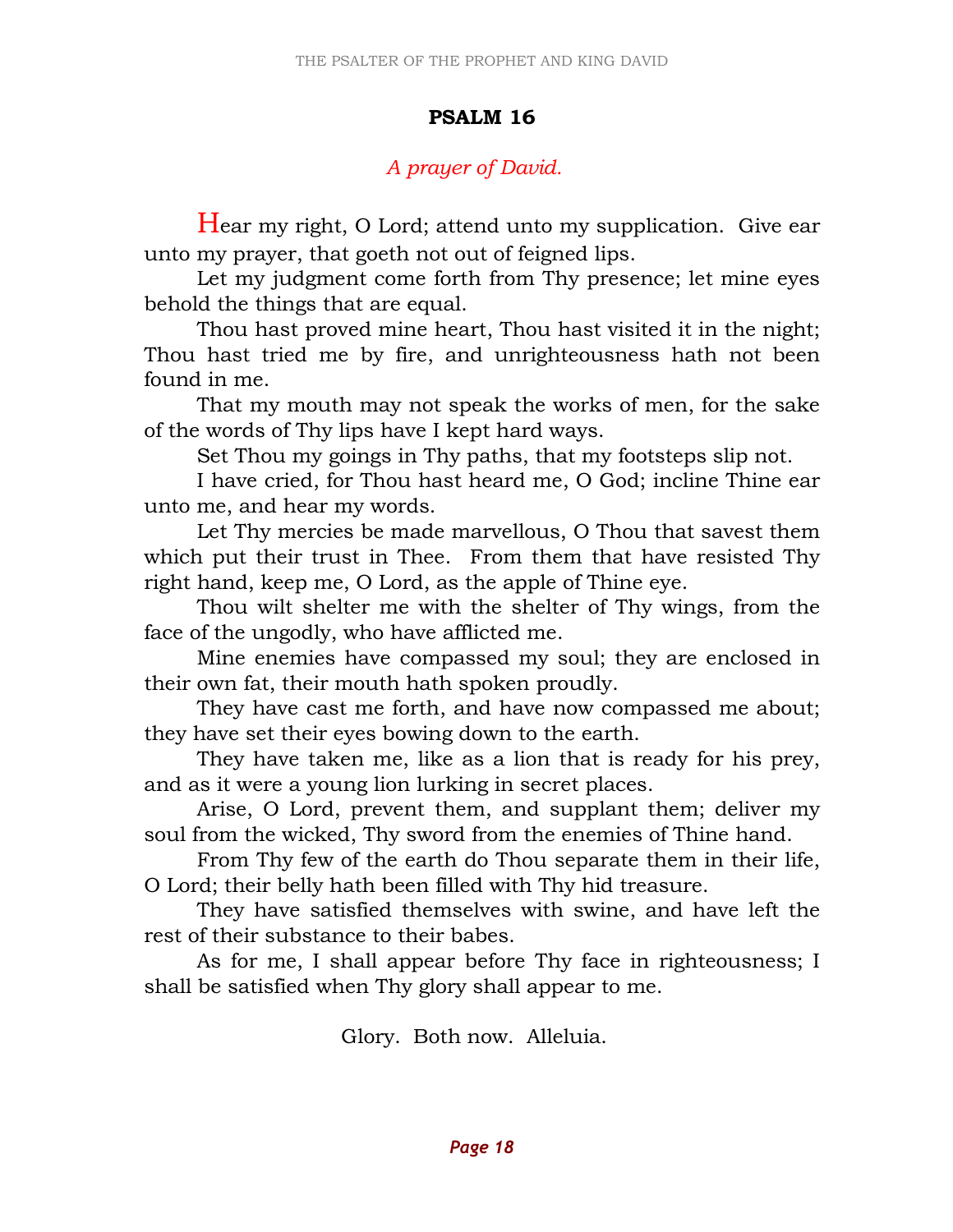## THE THIRD KATHISMA

## PSALM 17

Unto the end: for David, the servant of the Lord, who spake the words of this song in the day wherein the Lord delivered him from the hand of his enemies, and from the hand of Saul; and he said,

I will love Thee, O Lord, my strength. The Lord is my rock, and my refuge, and my deliverer.

 My God is my helper, and in Him will I hope; my defender, and the horn of my salvation, and my helper.

 I will call upon the name of the Lord with praise, and I shall be saved from mine enemies.

 The sorrows of death compassed me, and the floods of iniquity sore troubled me.

 The sorrows of hell compassed me about; the snares of death prevented me.

 And in mine affliction I called upon the Lord, and cried unto my God.

 He heard my voice out of His holy temple, and my cry before Him shall come into His ears.

 And the earth shook and trembled, the foundations also of the mountains were troubled and shaken, because God was wroth with them.

 There went up a smoke in His wrath, and fire from His countenance set all aflame; coals were kindled by it.

 He bowed the heavens also, and came down, and thick darkness was under His feet.

 And He ascended upon the cherubim, and did fly; yea, He did fly upon the wings of the wind.

 And He made darkness His secret place, His pavilion round about Him, dark water in the clouds of the air.

 At the brightness that was before Him the clouds passed, hailstones and coals of fire.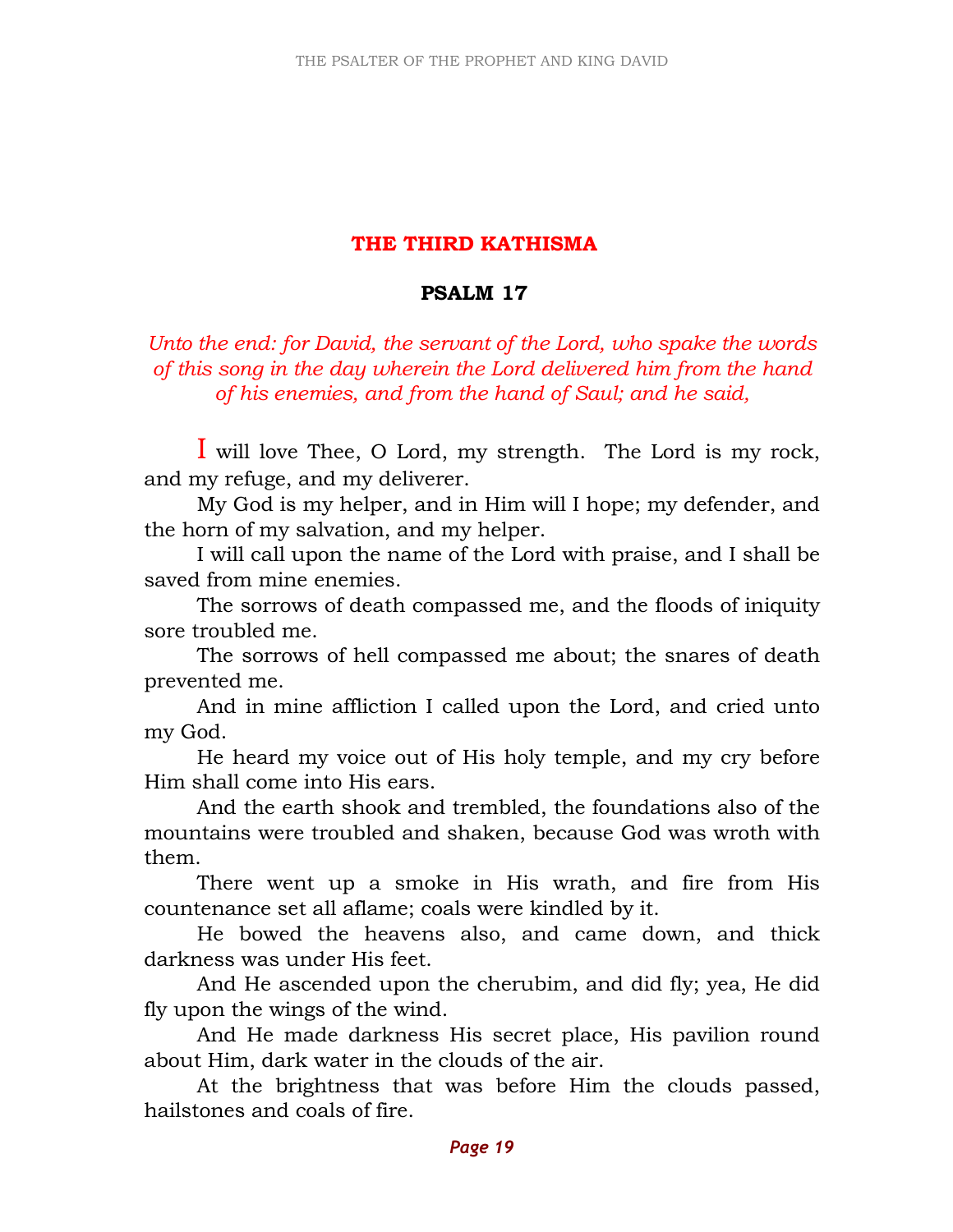The Lord also thundered from the heavens, and the Highest gave His voice.

 Yea, He sent out His arrows, and scattered them; and He multiplied lightnings, and discomfited them.

 And the springs of waters were seen, and the foundations of the world were discovered, at Thy rebuke, O Lord, at the breath of the spirit of Thy wrath.

 He sent from on high, and took me; He received me out of many waters.

 He will deliver me from my strong enemies, and from them that hate me, for they are too strong for me.

 They prevented me in the day of my trouble, but the Lord was my stay.

 He brought me forth also into a large place; He will deliver me, because He delighted in me.

 And the Lord will reward me according to my righteousness, and according to the cleanness of my hands will He recompense me.

 For I have kept the ways of the Lord, and have not done wickedly toward my God.

 For all His judgments are before me, and His statutes have not departed from me.

 And I will be blameless with Him, and will keep myself from mine iniquity.

 And the Lord will reward me according to my righteousness, and according to the cleanness of my hands in His eyesight.

 With the holy Thou wilt be holy, and with the innocent man Thou wilt be innocent; and with the elect Thou wilt be elect, and with the perverse Thou wilt deal perversely.

 For Thou wilt save the humble people, and bring down the eyes of the proud.

 For Thou wilt light my lamp, O Lord my God; Thou wilt enlighten my darkness.

 For by Thee shall I be delivered from a troop of thieves, and by my God shall I leap over a wall.

 As for my God, His way is blameless; the words of the Lord are tried in the fire; He is the defender of all those that hope in Him.

For who is God save the Lord? And who is God save our God?

 It is God that hath girded me with strength, and made my way blameless.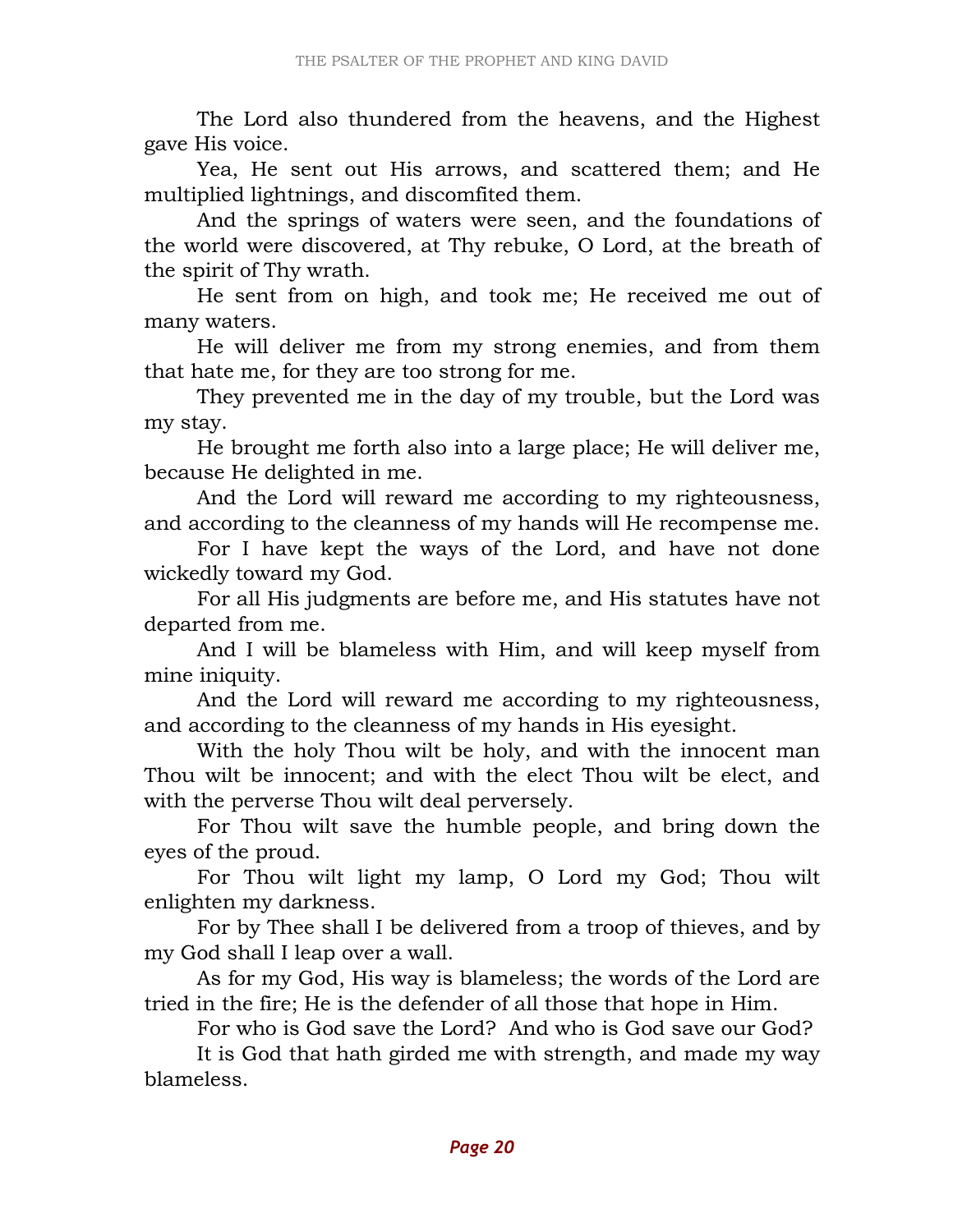That maketh my feet like hind's feet, and setteth me upon high places.

 He teacheth my hands to war; and Thou hast made mine arms as a brazen bow.

 Thou hast also given me the shield of salvation, and Thy right hand hath holden me up.

 And Thine instruction hath corrected me unto the end; Thine instruction it is that shall teach me.

 Thou hast enlarged my steps under me, and my footsteps are not weakened.

 I will pursue mine enemies, and overtake them; neither shall I turn again until they be consumed.

 I will afflict them, and they shall not be able to rise; they shall fall under my feet.

 For Thou hast girded me with strength unto the battle; Thou hast subdued under me then that rose up against me.

 Thou hast also made mine enemies turn their backs before me, and hast destroyed them that hated me.

 They cried, but there was none to save them; even unto the Lord, but He heard them not.

 And I will beat them small as the dust before the face of the wind; I will trample them down as the dirt in the streets.

 Deliver me from the strivings of the people; Thou shalt make the head of the heathen.

 A people whom I have not known have served me; at the hearing of the ear they obeyed me.

 The children of strangers lied unto me, the children of strangers waxed old, and halted from their paths.

 The Lord liveth, and blessed be my God, and let the God of my salvation be exalted.

 It is God that avengeth me, and hath subdued the people under me; my deliverer from mine angry enemies.

 Thou wilt lift me up above those that rise up against me; deliver me from the unrighteous man.

 Therefore will I give thanks unto Thee, O Lord, among the heathen, and sing praises unto Thy name.

 He magnifieth the salvation of His king, and worketh mercy for David His anointed, and for his seed for evermore.

Glory. Both now. Alleluia.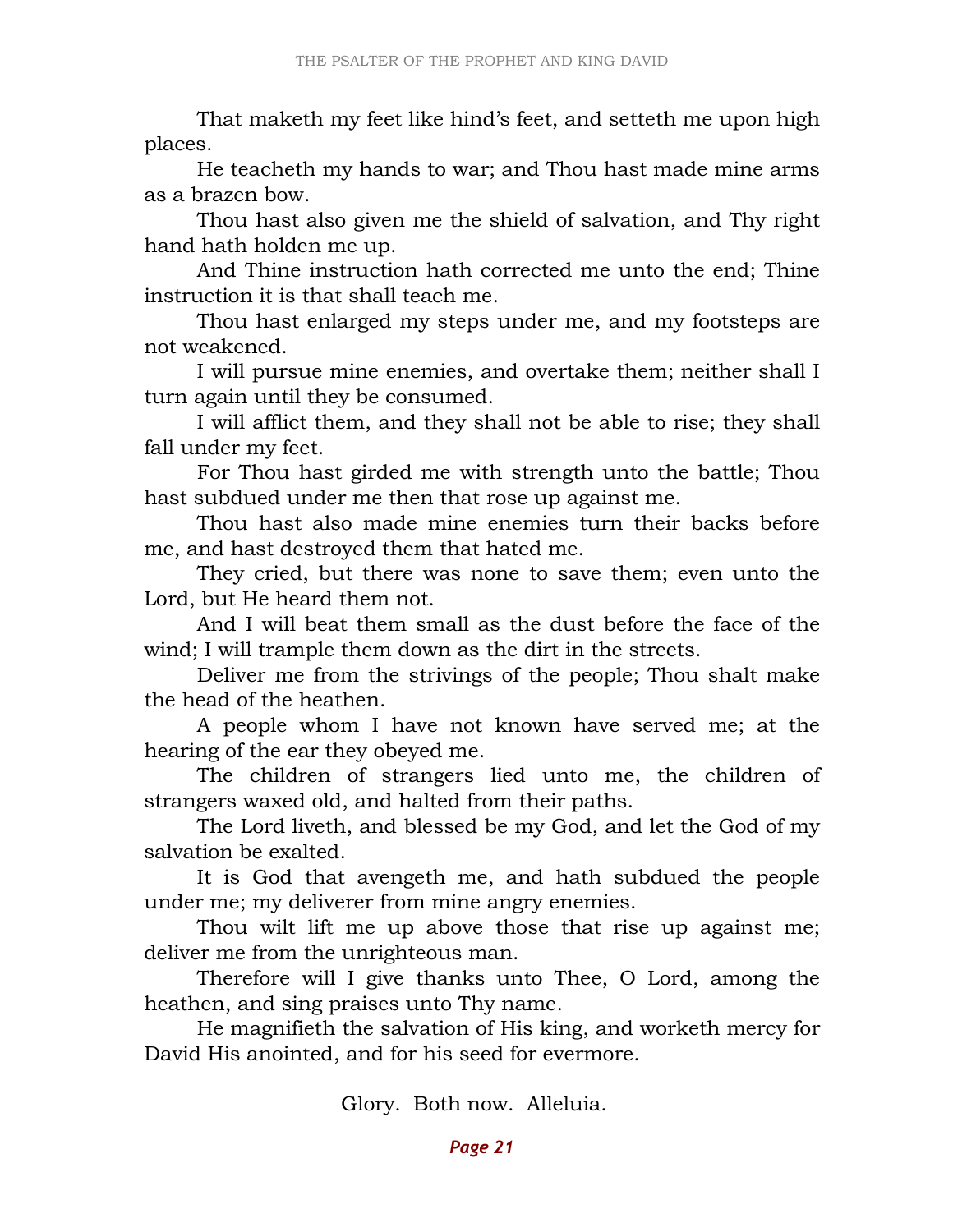## PSALM 18

## Unto the end: a Psalm of David.

The heavens declare the glory of God, and the firmament showeth His handiwork.

 Day unto day uttereth speech, and night unto night showeth knowledge.

 There is no speech nor language, where their voices are not heard.

 Their sound is gone out into all the earth, and their words to the ends of the world.

 He hath set His tabernacle in the sun, and as a bridegroom coming out of his chamber,

 He will rejoice as a giant to run his course. His going forth is from the end of heaven, and his circuit unto the end of it, and there is none that shall hide himself from the heat thereof.

 The law of the Lord is blameless, converting souls; the testimony of the Lord is sure, giving wisdom to infants.

 The statutes of the Lord are right, rejoicing the heart; the commandment of the Lord is bright, enlightening the eyes.

 The fear of the Lord is clean, enduring for ever and ever; the judgments of the Lord are true, justified altogether.

 More to be desired are they than gold, yea, than much precious stone; sweeter also than honey and the honeycomb.

 For Thy servant keepeth them; in keeping of them there is great reward.

 Who will understand transgressions? Cleanse Thou me from my secret faults, and from those of others spare Thy servant.

 If they get not dominion over me, then shall I be blameless, and I shall be clear from great transgression.

 And the words of my mouth shall be such as may please, and the meditation of my heart shall be always in Thy sight,

O Lord, my helper, and my redeemer.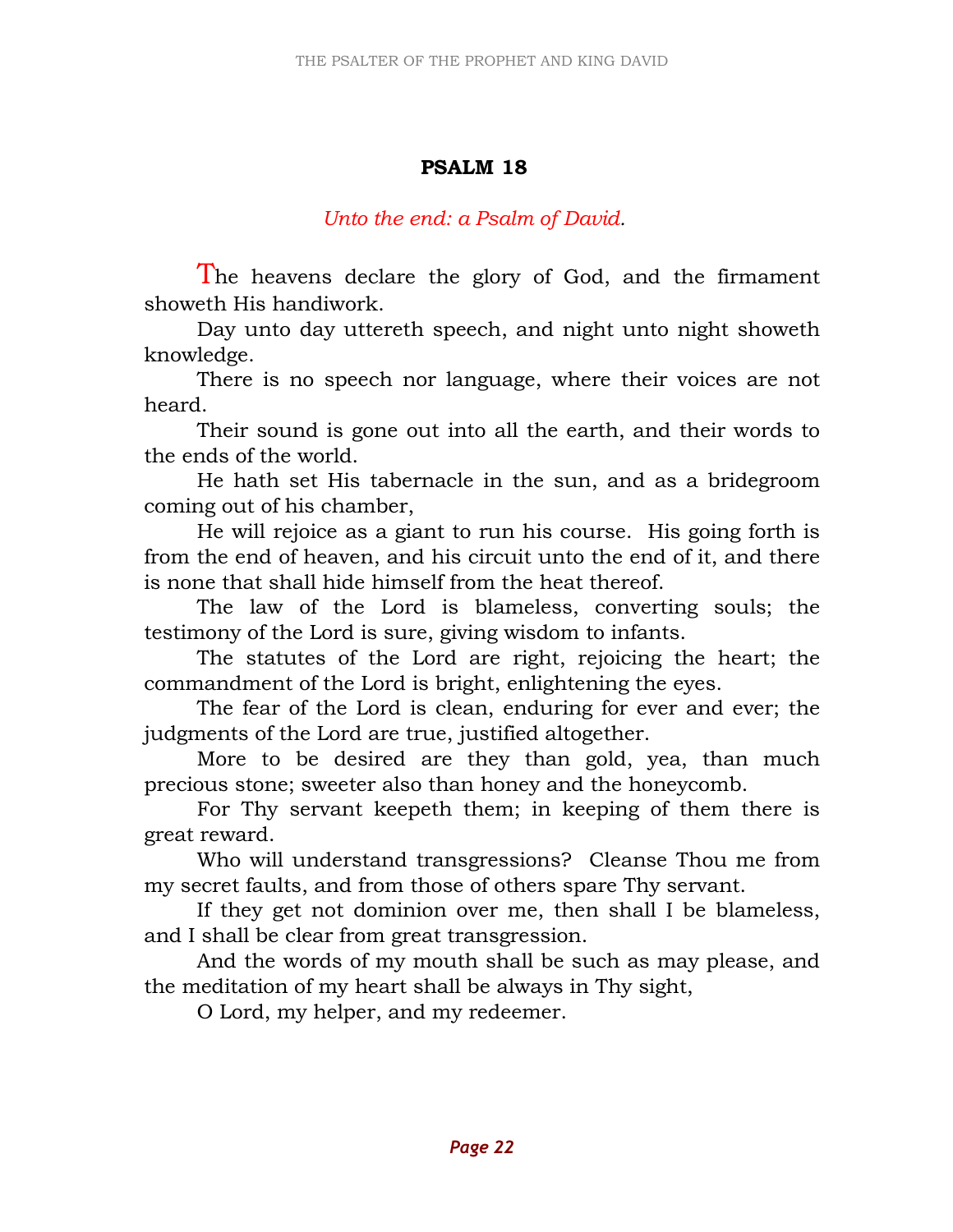#### PSALM 19

Unto the end: a Psalm of David.

The Lord hear Thee in the day of trouble; the name of the God of Jacob defend Thee.

Send Thee help from the sanctuary, and help Thee out of Sion.

 Remember all Thy sacrifices, and fatten Thy whole burnt offering.

 The Lord grant Thee according to Thine own heart, and fulfil all Thy counsels.

 We will rejoice in Thy salvation, and in the name of the Lord our God shall we be magnified.

 The Lord fulfil all Thy petitions. Now know I that the Lord hath saved His Anointed.

 He will hear him from his holy heaven; in mighty deeds is the salvation of His right hand.

 Some trust in chariots, and some in horses, but we will call upon the name of the Lord our God.

 They are bound, and are fallen, but we are risen, and set upright.

 O Lord, save the king, and hear us in the day wherein we call upon Thee.

## PSALM 20

Unto the end: a Psalm of David.

 The king shall be glad in Thy strength, O Lord, and in Thy salvation greatly shall he rejoice.

 Thou hast given him his heart's desire, and hast not withheld the requests of his lips.

 For Thou hast prevented him with the blessings of goodness; Thou hast set a crown of precious stone on his head.

 He asked life of Thee, and Thou gavest him length of days for ever and ever.

 His glory is great in Thy salvation; glory and majesty shalt Thou lay upon him.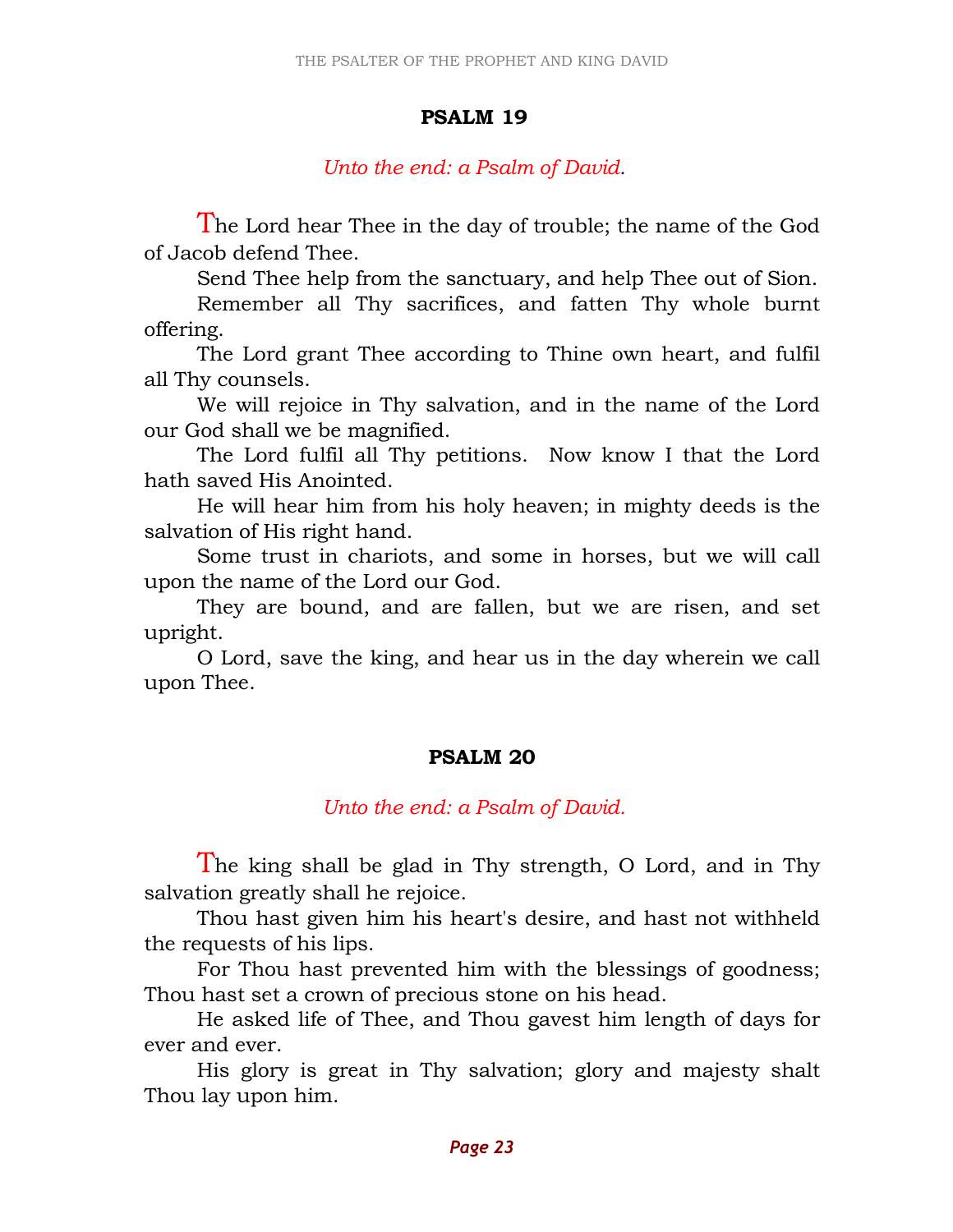For Thou shalt give him blessing for ever and ever; Thou shalt make him exceeding glad with Thy countenance.

 For the king hopeth in the Lord, and through the mercy of the Most High he shall not be moved.

 Let Thine hand be found on all Thine enemies; let Thy right hand find out all those that hate Thee.

 For Thou shalt make them as a fiery oven in the time of Thy presence; the Lord shall trouble them in His wrath, and the fire shall devour them.

 Their fruit shalt Thou destroy from the earth, and their seed from among the children of men.

 For they intended evils against Thee; they imagined devices, which they shall not be able to perform.

 For Thou shalt make them turn their back; Thou shalt make ready their presence among them that are Thy remnant.

 Be Thou exalted, Lord, in Thine own strength; we will sing and praise Thy mighty acts.

Glory. Both now. Alleluia.

#### PSALM 21

## Unto the end: over the help that cometh in the morning; a Psalm of David.

O God my God, look to me; why hast Thou forsaken me? Far from my salvation are the words of my transgressions.

 O my God, I will cry in the daytime, but Thou wilt not hear; and in the night season, and it shall not be reputed unto folly in me.

 But Thou dwellest in the holy place, O Thou praise of Israel. Our fathers hoped in Thee; they hoped, and Thou didst deliver them.

 They cried unto Thee, and were delivered; they hoped in Thee, and were not ashamed.

 But I am a worm, and no man; a reproach of men, and the outcast of the people.

 All they that saw me laughed me to scorn; they spake with their lips, they shook their heads, saying,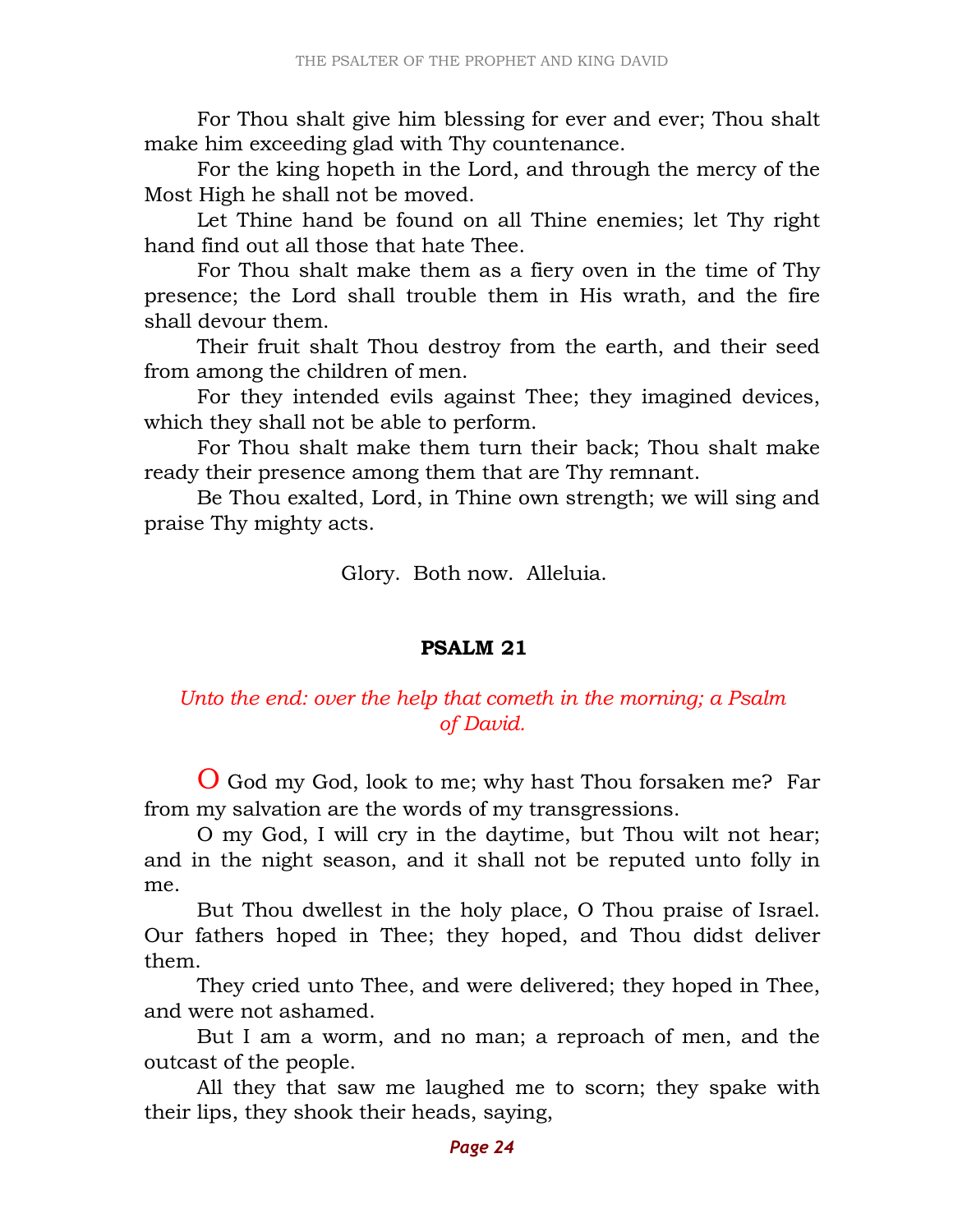He hoped in the Lord, let Him deliver him; let Him save him, seeing He delighteth in him.

 For Thou are He that took me out of the womb; my hope from my mother's breasts. I was cast upon Thee from the womb. Thou art my God from my mother's belly. Be not far from me,

For trouble is near, for there is none to help.

 Many bulls have compassed me; fat bulls have beset me round.

 They have opened their mouths against me, as a ravening and roaring lion.

 I am poured out like water, and all my bones are scattered; my heart is become like wax melting in the midst of my bowels.

 My strength is dried up like a potsherd, and my tongue hath cleaved to my throat; and Thou hast brought me down into the dust of death.

 For many dogs have compassed me, and the assembly of the wicked have enclosed me.

 They have pierced my hands and my feet, they have told all my bones; and they have looked and stared upon me.

 They have parted my garments among them, and cast lots upon my vesture.

 But remove not Thou Thy help far from me, O Lord; haste Thee to help me.

 Deliver my soul from the sword, mine only one from the hand of the dog.

 Save me from the lion's mouth, and my lowliness from the horns of unicorns.

 I will declare Thy name unto my brethren; in the midst of the church will I sing praise unto Thee.

 Ye that fear the Lord, praise Him; all ye the seed of Jacob, glorify Him.

Let all the seed of Israel fear Him.

 For He hath not despised nor abhorred the supplication of the poor, neither hath He hid His face from me; but when I cried unto Him, He heard me.

 My praise is of Thee in the great congregation; I will pay my vows before them that fear Him.

 The poor shall eat and be satisfied, and they shall praise the Lord that seek Him; their hearts shall live for ever and ever.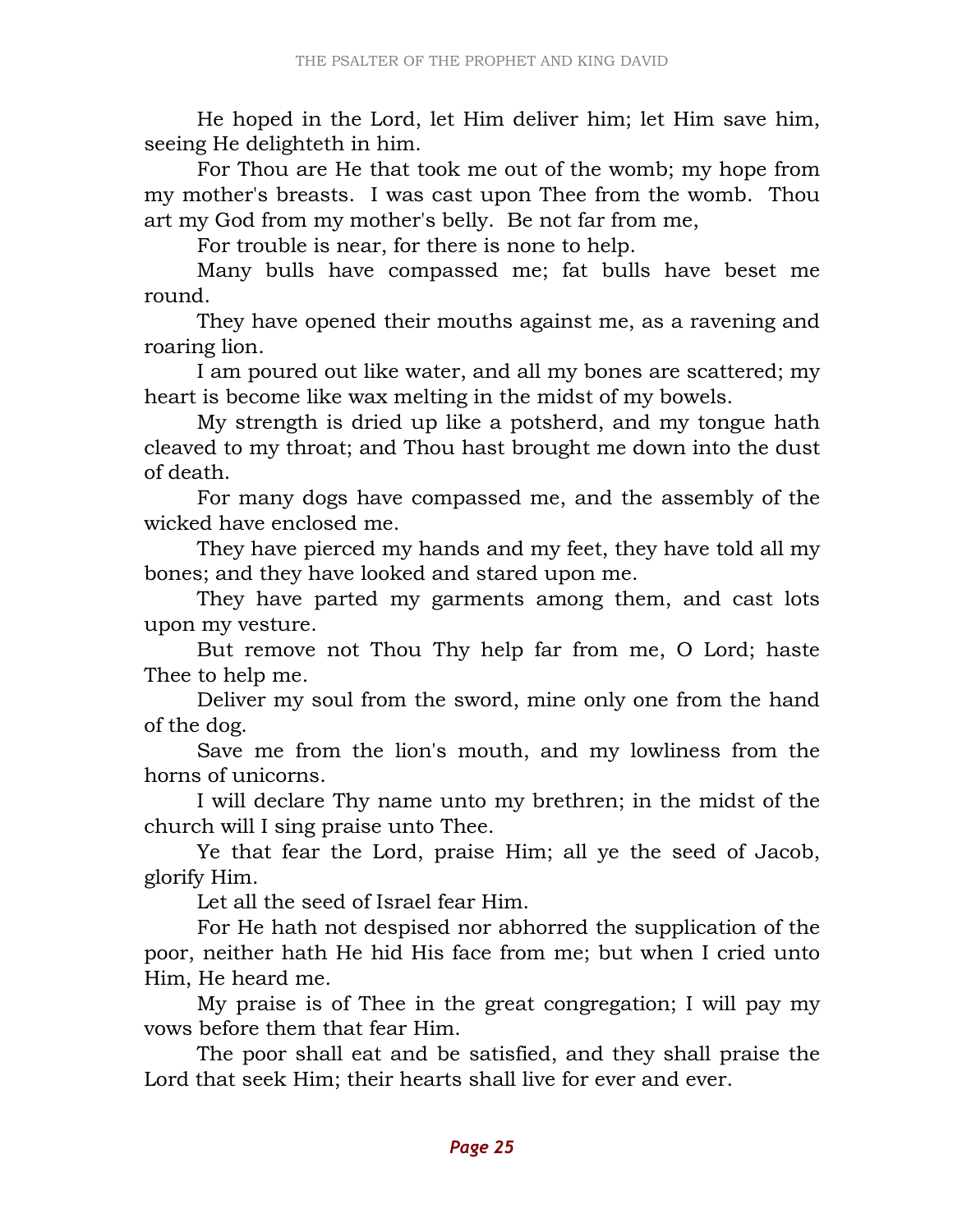All the ends of the earth shall remember and turn unto the Lord, and all the kindreds of the nations shall worship before Him.

 For the kingdom is the Lord's, and He is governor among the nations.

 All they that be fat upon earth have eaten and worshipped; all they that go down to the dust shall fall down before Him.

Yea, my soul liveth to Him, and my seed shall serve Him.

 The generation to come shall be told of the Lord, and they shall declare His righteousness unto a people that shall be born, whom the Lord hath made.

## PSALM 22

## A Psalm of David.

The Lord is my shepherd, and I shall not want.

 In a place of green pasture, there hath He made me to dwell; He hath nurtured me beside the water of rest.

 He hath converted my soul; He hath led me in the paths of righteousness for His name's sake.

 Yea, though I walk in the midst of the shadow of death, I will fear no evil; for Thou art with me.

Thy rod and Thy staff, they have comforted me.

 Thou hast prepared a table before me, in the presence of them that afflict me.

 Thou hast anointed my head with oil, and like the best wine doth Thy cup inebriate me.

 And Thy mercy shall pursue me all the days of my life, and I will dwell in the house of the Lord unto length of days.

## PSALM 23

A Psalm of David on the first day of the week.

The earth is the Lord's, and the fulness thereof; the world, and all they that dwell therein.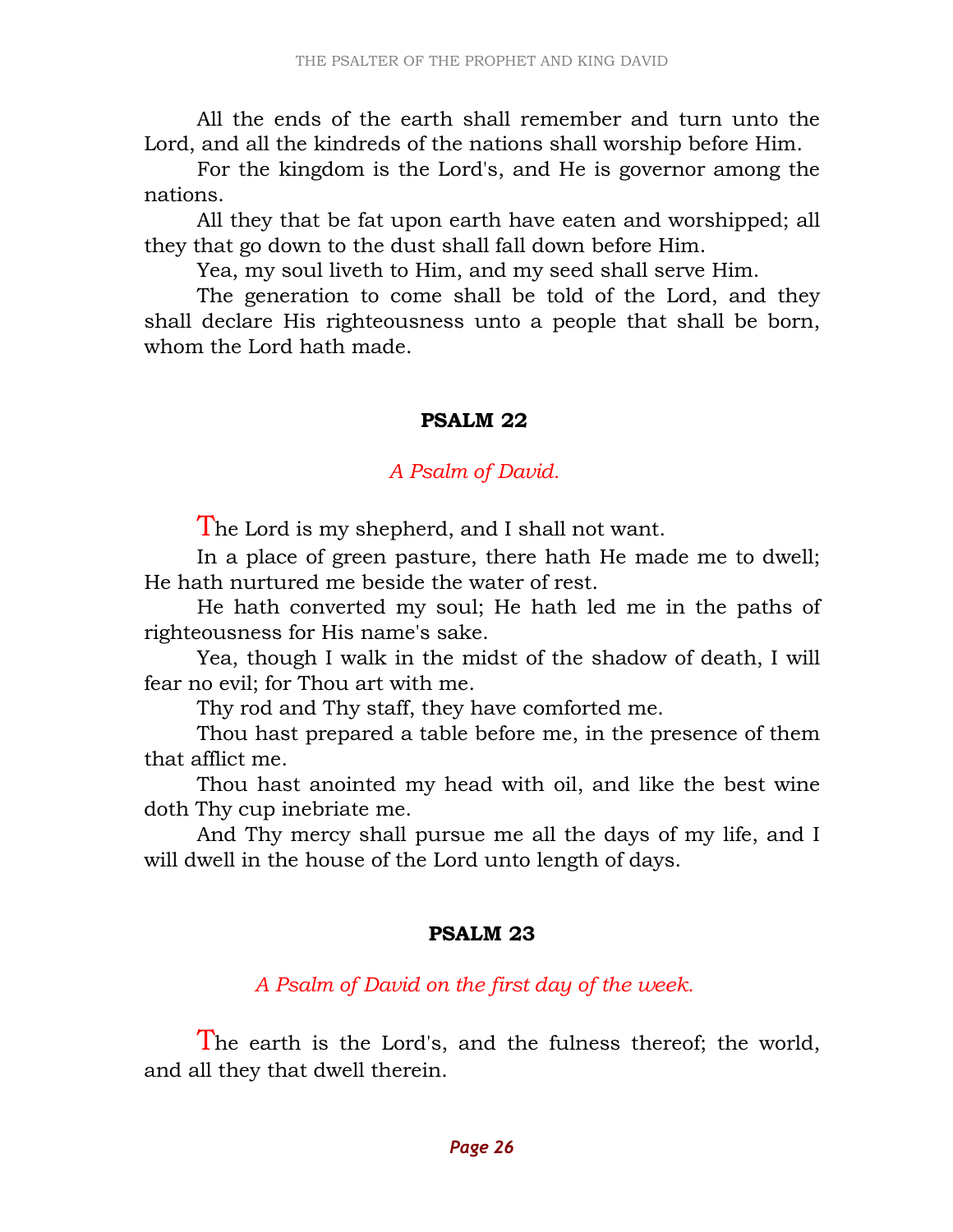He hath founded it upon the seas, and prepared it upon the rivers.

 Who shall ascend into the mountain of the Lord, or who shall stand in His holy place?

 He that is innocent in hands, and pure in heart, who hath not received his soul in vain, nor sworn deceitfully to his neighbour.

 He shall receive a blessing from the Lord, and mercy from God his Saviour.

 This is the generation of them that seek the Lord, that seek the face of the God of Jacob.

 Lift up your gates, O ye princes, and be ye lifted up, ye everlasting gates; and the King of Glory shall come in.

 Who is this King of Glory? The Lord strong and mighty, the Lord mighty in battle.

 Lift up your gates, ye princes, and be ye lifted up, ye everlasting gates; and the King of Glory shall come in.

 Who is this King of Glory? The Lord of hosts, He is the King of Glory.

Glory. Both now. Alleluia.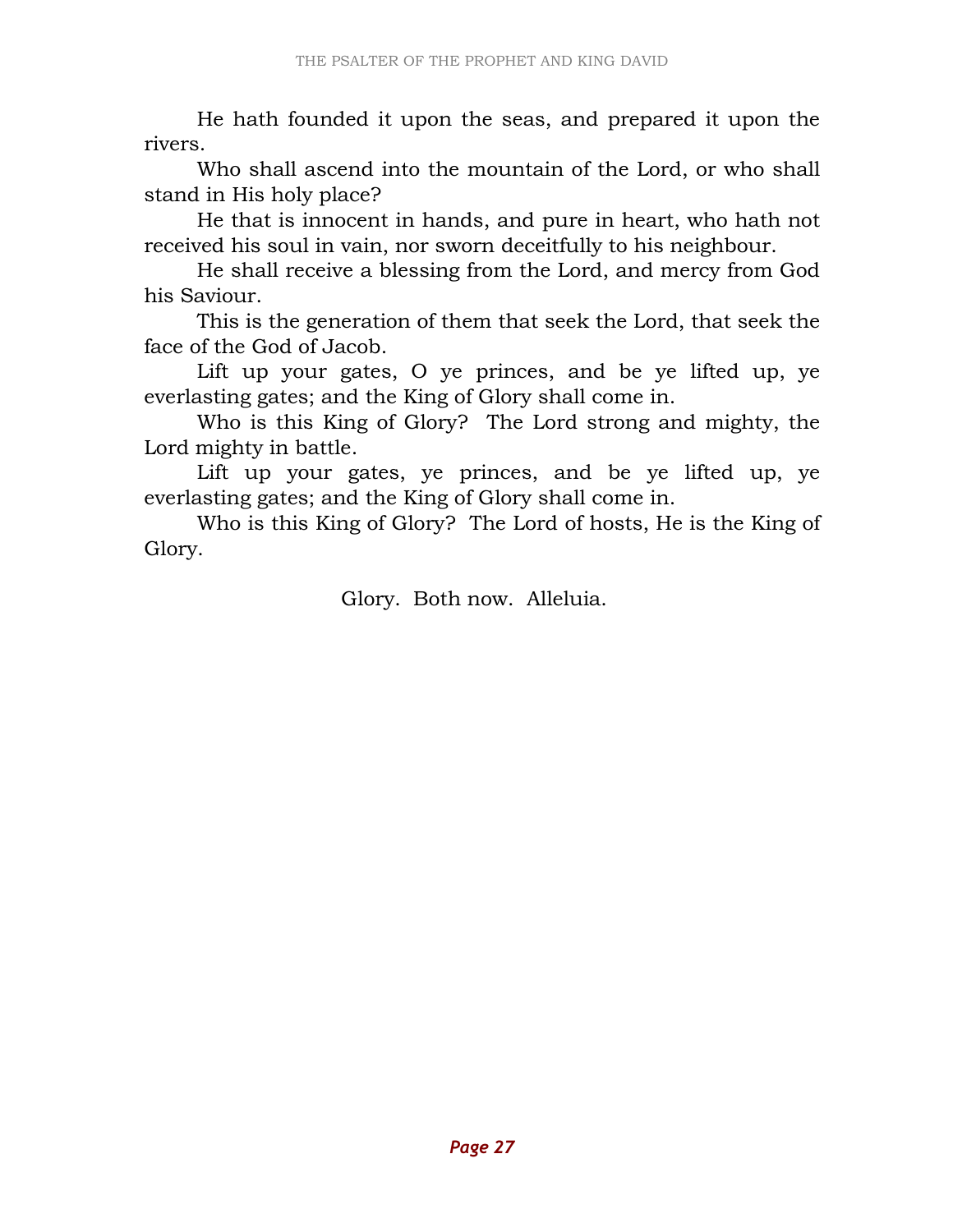## THE FOURTH KATHISMA

#### PSALM 24

## A Psalm of David.

Unto Thee, O Lord, have I lifted up my soul.

 O my God, I have trusted in Thee, let me never be ashamed; neither let mine enemies laugh me to scorn.

 Yea, let none that wait on Thee be ashamed; let them be ashamed which transgress without cause.

Show me Thy ways, O Lord, and teach me Thy paths.

 Lead me in Thy truth, and teach me, for Thou art God my Saviour; for on Thee have I waited all the day.

 Remember, O Lord, Thy tender mercies, and Thy lovingkindnesses; for they have been ever of old.

 Remember not the sins of my youth, and my sins of ignorance; according to Thy mercy remember Thou me, for Thy goodness' sake, O Lord.

 Good and upright is the Lord; therefore will He give a law to sinners in the way.

 The meek will He guide in judgment, and the meek will He teach his ways.

 All the paths of the Lord are mercy and truth, unto such as seek His covenant and His testimonies.

 For Thy name's sake, O Lord, pardon mine iniquity, for it is great.

What man is he that feareth the Lord? Him shall He give a law in the way that He hath chosen.

 His soul shall dwell among good things, and his seed shall inherit the earth.

 The Lord is the strength of them that fear Him, and His covenant shall be revealed to them.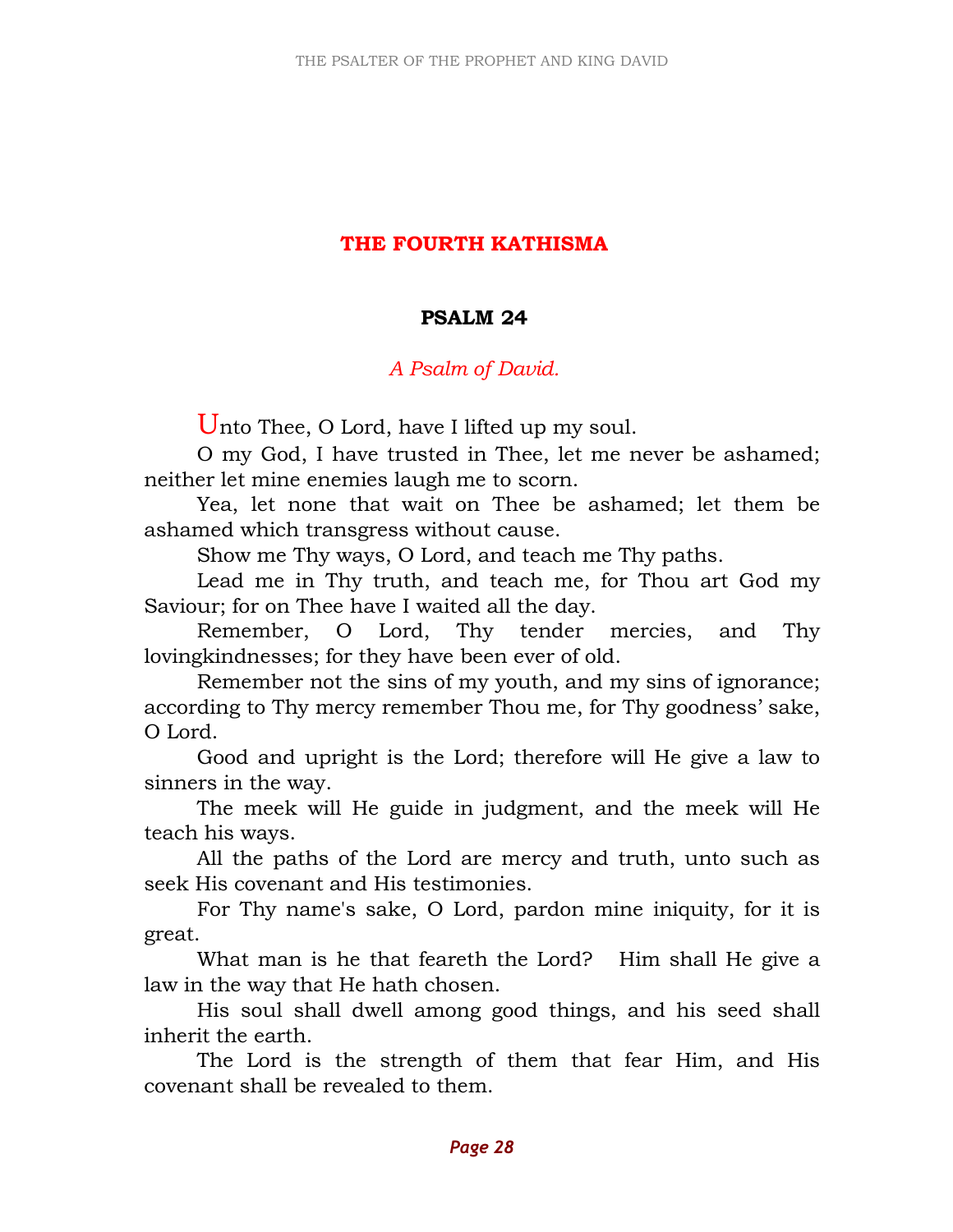Mine eyes are ever toward the Lord, for He shall pluck my feet out of the net.

 Look Thou upon me, and have mercy upon me; for I am an only one and poor.

 The troubles of my heart are enlarged; O bring Thou me out of my necessities.

Look upon my lowliness and my toil, and forgive all my sins.

 Consider mine enemies, for they are multiplied, and they have hated me with unjust hatred.

 O keep my soul, and deliver me; let me not be ashamed, for I have put my trust in Thee.

 The innocent and the upright have cleaved to me, for I have waited on Thee, O Lord.

Redeem Israel, O God, out of all his troubles.

#### PSALM 25

## Of David.

Judge me, O Lord, for I have walked in mine innocence; I have hoped also in the Lord, and shall not be weakened.

 Prove me, Lord, and try me; try my reins and my heart with fire.

 For Thy mercy is before mine eyes, and I have been well pleasing in Thy truth.

 I have not sat with the council of vanity, neither will I go in with transgressors.

 I have hated the congregation of evil doers, and will not sit with the ungodly.

 I will wash mine hands in innocence, and compass Thine altar, O Lord; that I may hear the voice of Thy praise, and tell of all Thy wondrous works.

 Lord, I have loved the beauty of Thy house, and the place where Thy glory dwelleth.

 Destroy not my soul with the ungodly, nor my life with bloody men, in whose hands are iniquities; their right hand is full of bribes.

 But as for me, I have walked in mine innocence; redeem me, O Lord, and be merciful unto me.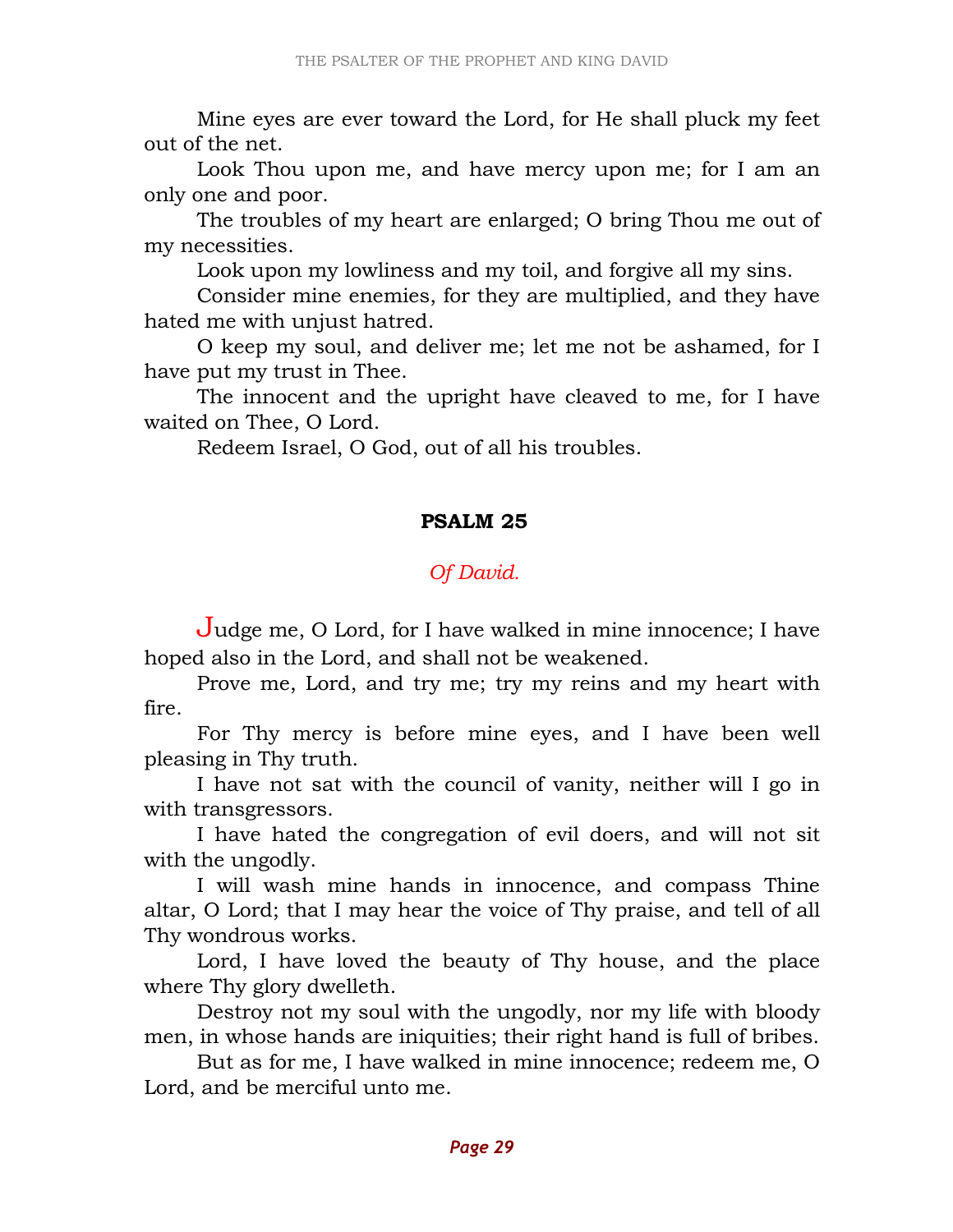My foot hath stood in uprightness; in the congregations will I bless Thee, O Lord.

#### PSALM 26

## Of David, before he was anointed.

The Lord is my light, and my saviour; whom shall I fear? The Lord is the defender of my life; of whom shall I be afraid?

 When the wicked came upon me to eat up my flesh, even them that afflict me and are mine enemies,

They were weakened, and fell.

 Though an host should array itself against me, my heart shall not fear; Though war should rise against me, in this have I hoped.

 One thing have I desired of the Lord that I will seek after: that I may dwell in the house of the Lord all the days of my life, to behold the delight of the Lord, and to visit His holy temple.

 For in the day of my troubles He hid me in His tabernacle; in the secret of His tabernacle He sheltered me; He set me up upon a rock.

 And now, behold, He hath lifted up my head above mine enemies.

 I went round about, and offered in His tabernacle a sacrifice of praise and joy; I will sing, yea, I will sing praises unto the Lord.

 Hear my voice, O Lord, wherewith I have cried; have mercy upon me, and hear me.

 My heart hath said unto Thee, I will seek the Lord. My face hath sought Thee; Thy face, Lord, will I seek.

 Turn not away Thy face from me, and turn not Thou away in anger from Thy servant.

 Be Thou my help, cast me not away; neither forsake me, O God my Saviour.

 For my father and my mother have forsaken me, but the Lord hath taken me to Himself.

 Teach me Thy way, O Lord, and lead me in the right path, because of mine enemies.

 Deliver me not over to the souls of those that trouble me; for unjust witnesses are risen up against me, and injustice hath lied within itself.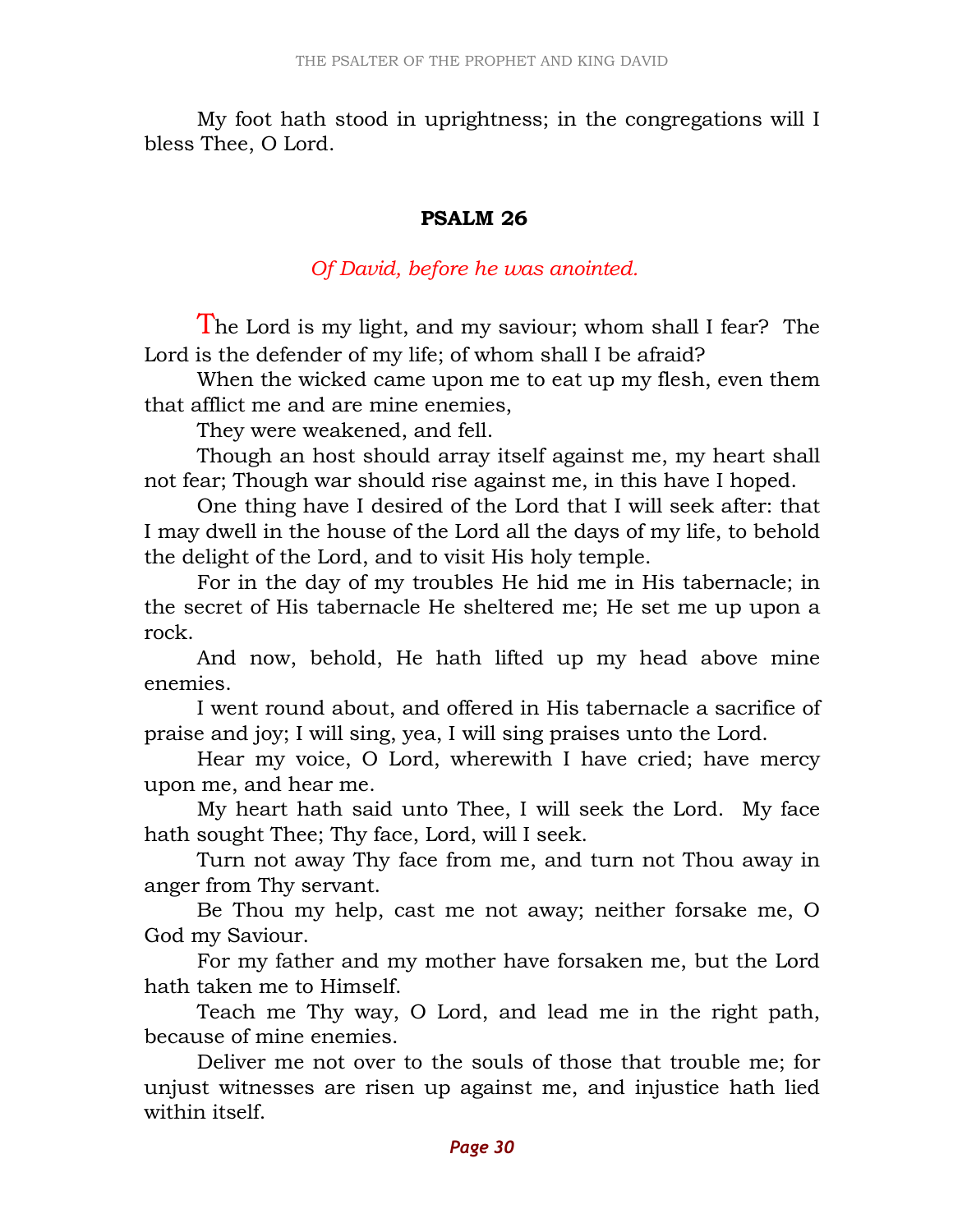I believe that I shall see the goodness of the Lord in the land of the living.

 Wait on the Lord; be of good courage, and let Thine heart be strengthened; and wait on the Lord.

Glory. Both now. Alleluia.

## PSALM 27

## Of David.

Unto Thee will I cry, O Lord; my God, be not Thou silent unto me, lest if Thou be silent unto me, I become like them that go down into the pit.

 Hear the voice of my supplication, O Lord, when I pray unto Thee, when I lift up my hands toward Thy holy temple.

 Draw me not in with the wicked, and destroy me not with the workers of unrighteousness,

 Which speak peace to their neighbours, but mischief is in their hearts.

 Give them, Lord, according to their deeds, and according to the wickedness of their endeavours. Give them after the works of their hands; render to them their desert.

 Because they have not hearkened to the works of the Lord, and the operations of His hands.

Thou shalt destroy them, and not build them up.

 Blessed be the Lord, because He hath heard the voice of my supplication.

 The Lord is my helper and defender; my heart trusted in Him, and I am helped; and my flesh hath flourished anew, and willingly will I praise Him.

 The Lord is the strength of His people, and the defender of the salvation of His anointed.

 Save Thy people, and bless Thine inheritance; shepherd them, and lift them up for ever.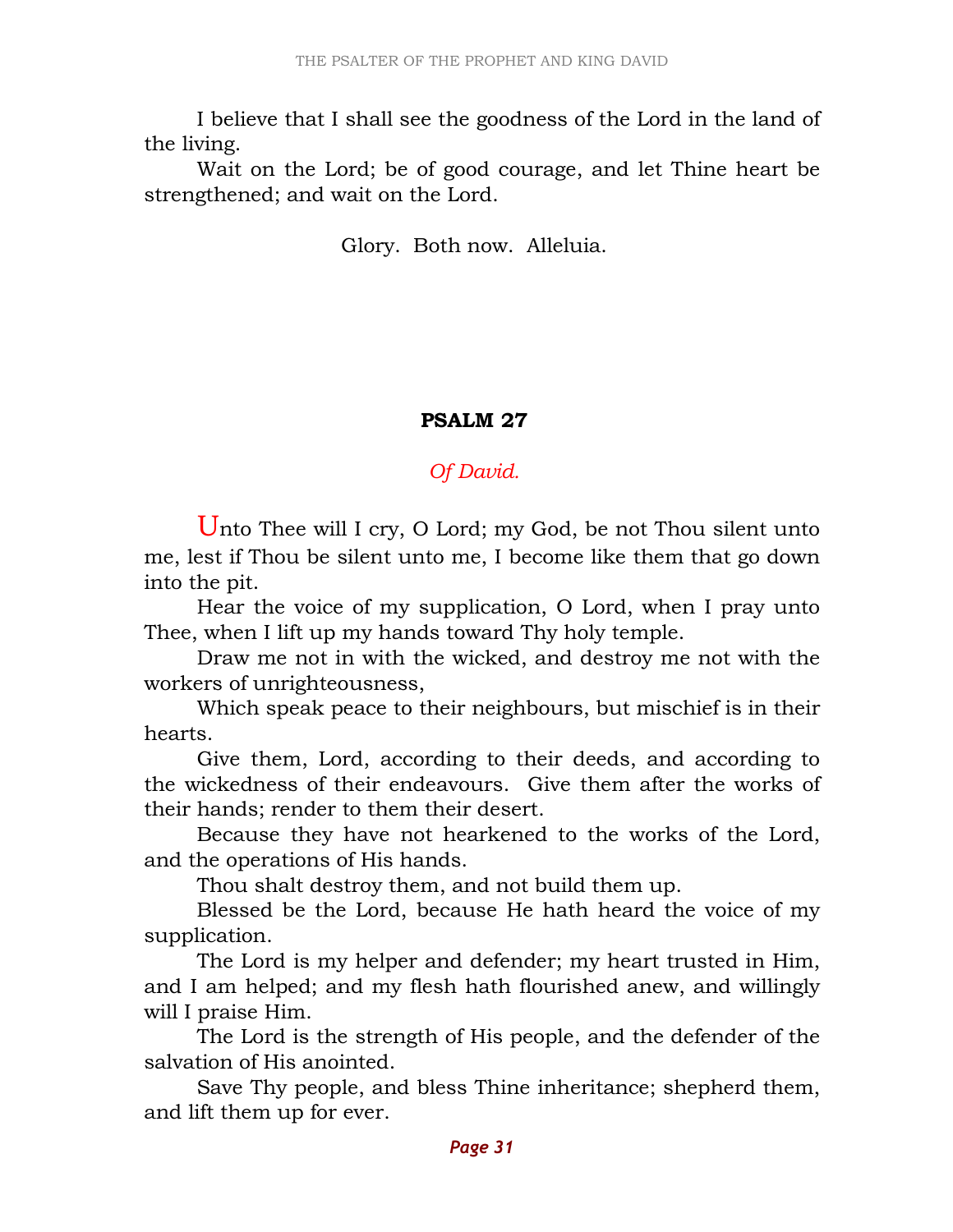## PSALM 28

## A Psalm of David: of the going forth of the tabernacle.

Bring unto the Lord, O ye sons of God, bring unto the Lord young rams; bring unto the Lord glory and honour.

 Bring unto the Lord the glory due unto His name; worship the Lord in His holy court.

 The voice of the Lord is upon the waters; the God of glory hath thundered, the Lord is upon many waters.

 The voice of the Lord is powerful; the voice of the Lord is full of majesty.

 The voice of the Lord breaketh the cedars; yea, the Lord breaketh the cedars of Libanus.

 And He shall break them as small as a calf of Libanus, and His beloved one is like a young unicorn.

The voice of the Lord who divideth the flame of fire.

 The voice of the Lord who shaketh the wilderness; yea, the Lord shall shake the wilderness of Kaddes.

 The voice of the Lord gathereth the hinds, and will discover the thickets; and in His temple doth every one speak of His glory.

 The Lord dwelleth in the flood; yea, the Lord shall sit King for ever.

 The Lord will give strength unto His people; the Lord will bless His people with peace.

## PSALM 29

## To the end: a Psalm of an Ode at the dedication of the house of David.

I will exalt Thee, O Lord, for Thou hast lifted me up, and hast not made my foes to rejoice over me.

O Lord my God, I cried unto Thee; and Thou hast healed me.

 O Lord, Thou hast brought up my soul from hell; Thou hast delivered me from them that go down to the pit.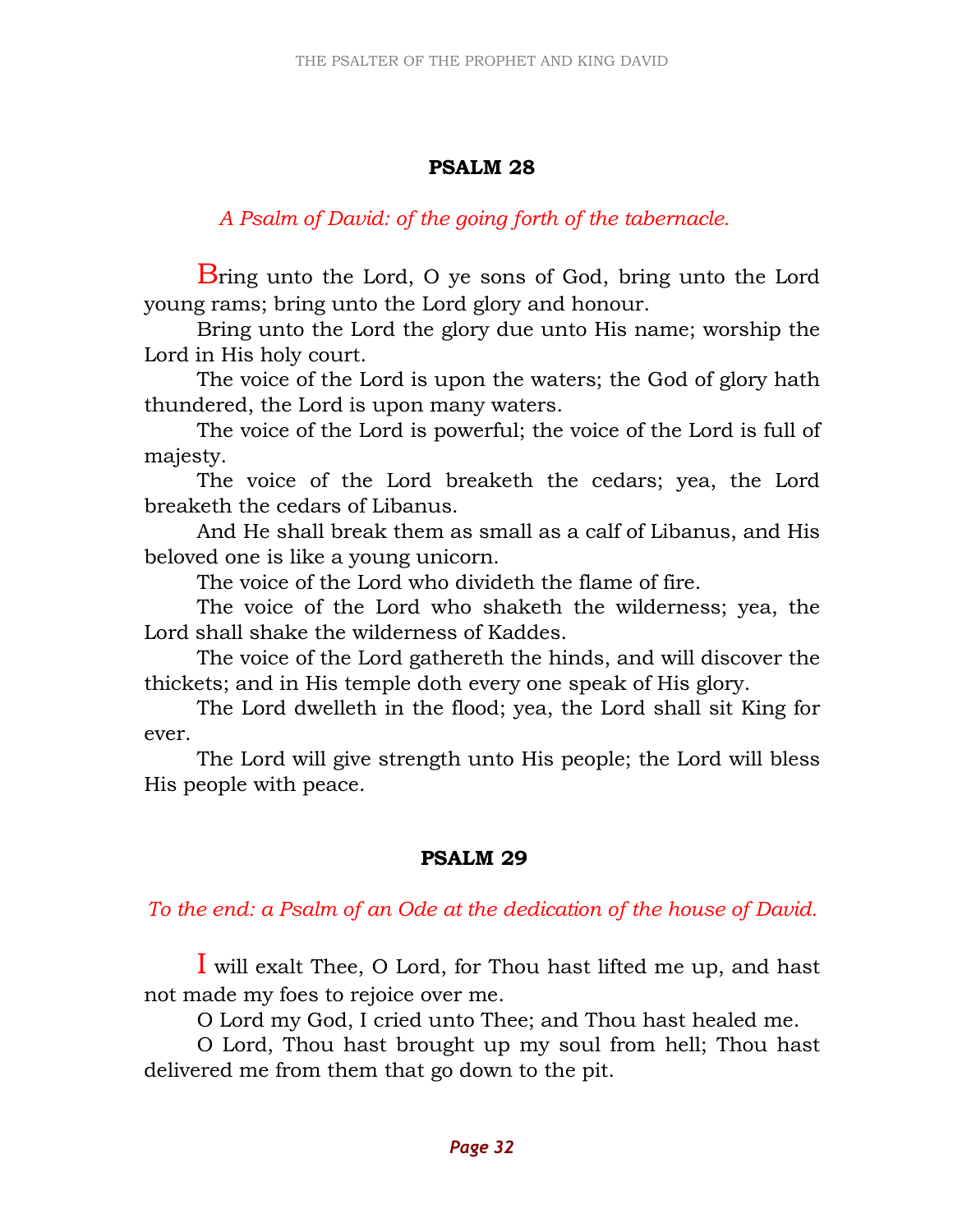Sing unto the Lord, O ye saints of His, and give thanks at the remembrance of His holiness.

 For wrath is in His anger, but in His favour is life: weeping may endure for the evening, but joy cometh in the morning.

As for me, in my prosperity I said, I shall never be moved.

 Lord, by Thy favour Thou hast given strength unto my beauty; but Thou didst hide Thy face, and I was troubled.

 I will cry to Thee, O Lord, and unto my God will I make supplication.

 What profit is there in my blood, when I go down to corruption?

Shall the dust praise Thee, or shall it declare Thy truth?

 The Lord heard, and had mercy upon me; the Lord is become my helper.

 Thou hast turned for me my mourning into joy; Thou hast rent off my sackcloth, and girded me with gladness,

 To the end that my glory may sing praise to Thee, and that I be not pierced with sorrow. O Lord my God, I will give thanks unto Thee for ever.

Glory. Both now. Alleluia.

## PSALM 30

Unto the end: a Psalm of David in a time of sudden fear.

In Thee, O Lord, have I put my hope, let me never be ashamed; deliver me in Thy righteousness, and rescue me.

Bow down Thine ear to me; deliver me speedily.

 Be Thou unto me a defending God, and a house of refuge to save me.

 For Thou art my strength and my refuge; therefore for Thy name's sake shalt Thou guide and nourish me.

 Thou shalt bring me out of this snare that they have laid privily for me; for Thou art my defender, O Lord.

 Into Thy hands I will commit my spirit; Thou hast redeemed me, O Lord God of truth.

 Thou hast hated them that hold to empty vanities, but I have hoped in the Lord.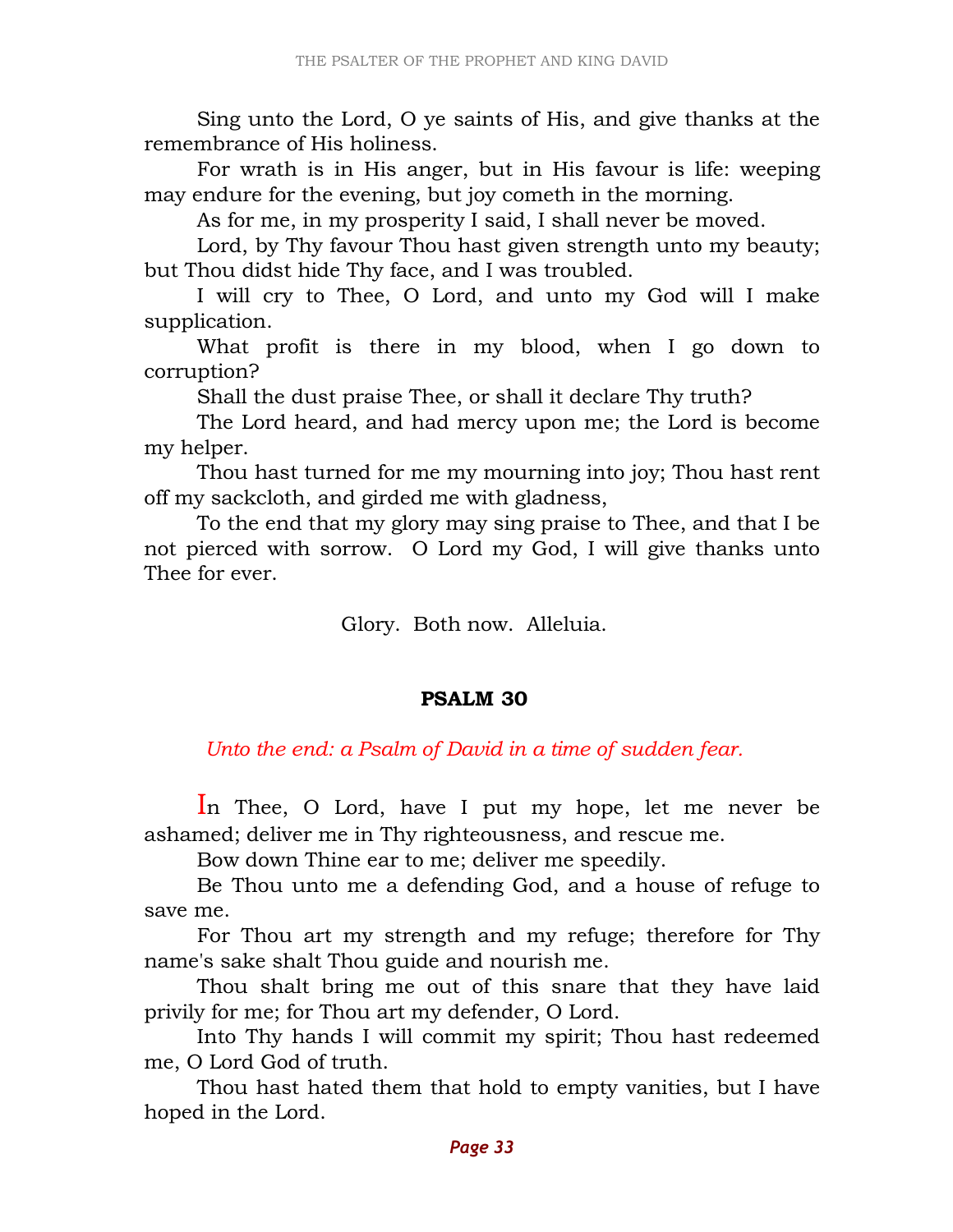I will be glad and rejoice in Thy mercy, for Thou hast considered my lowliness, Thou hast saved my soul out of adversities,

 And hast not shut me up into the hand of the enemy; Thou hast set my feet in a large room.

 Have mercy upon me, Lord, for I am in trouble; mine eye is troubled with anger, yea, my soul and my belly.

 For my life is spent with grief, and my years with groaning; my strength hath been weakened through poverty, and my bones are troubled.

 I became a reproach among all mine enemies, but especially among my neighbours, and a fear to mine acquaintance. They that did see me without fled from me.

 I am forgotten as a dead man out of mind; I am become like a broken vessel.

 For I have heard the slander of many that dwell on every side; when they took counsel together against me, they devised to take away my life.

 But I hoped in Thee, O Lord; I said, Thou art my God, my lots are in Thy hands.

 Deliver me from the hand of mine enemies, and from them that persecute me.

 Make Thy face to shine upon Thy servant; save me for Thy mercy's sake.

 Let me not be ashamed, O Lord, for I have called upon Thee; let the wicked be ashamed, and brought down into hell.

 Let the lying lips be put to silence, which speak iniquity proudly and contemptuously against the righteous.

 Oh how great is the multitude of Thy goodness, O Lord, which Thou hast laid up for them that fear Thee; which Thou hast wrought for them that trust in Thee before the sons of men!

 Thou shalt hide them in the secret of Thy presence from the disturbance of men; Thou shalt keep them secretly in Thy pavilion from the strife of tongues.

 Blessed be the Lord, for He hath marvellously showed His mercy in a fortified city.

 But I said in my alarm, I am cut off from before Thine eyes. Nevertheless Thou heardest the voice of my supplication when I cried unto Thee.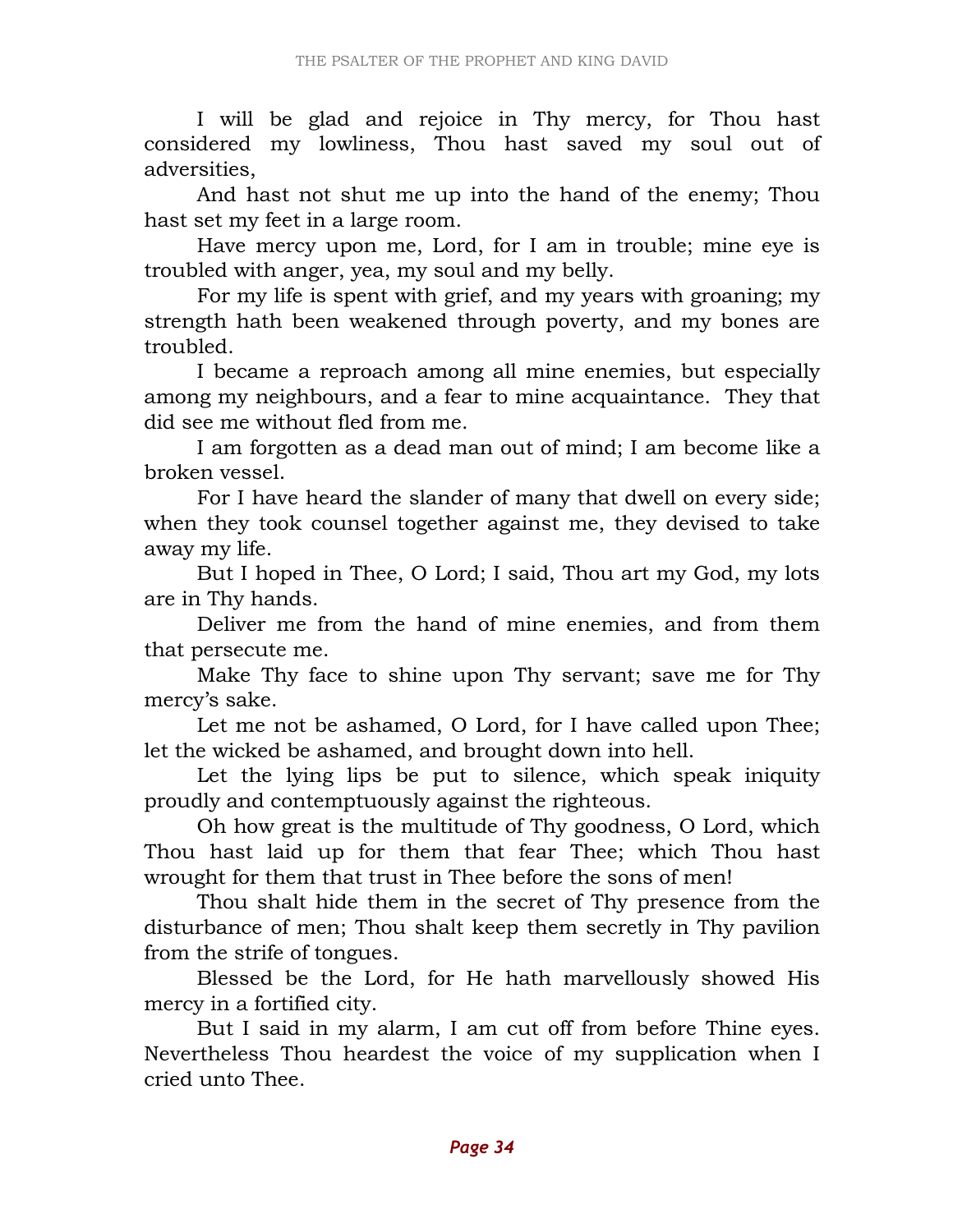O love the Lord, all ye His saints, for the Lord requireth truth, and rewardeth the proud doers.

 Be of good courage, and let your heart be strengthened, all ye that hope in the Lord.

#### PSALM 31

## Of David: understanding.

Blessed are they whose transgressions are forgiven, and whose sins are covered.

 Blessed is the man unto whom the Lord imputeth not iniquity, and in whose mouth there is no guile.

 Because I kept silence, my bones waxed old through my crying all the day long.

 For day and night Thy hand was heavy upon me; I was in misery while a thorn was stuck in me.

 I acknowledged my sin, and mine iniquity have I not hid. I said, I will confess my transgression, against myself, unto the Lord. And Thou forgavest the ungodliness of my heart.

 For this shall every one that is godly pray unto Thee in a time when Thou mayest be found; surely in the flood of great waters they shall not come nigh unto Him.

 Thou art my hiding place from the trouble that compasseth me; deliver me, O my joy, from them that have compassed me about.

 I will instruct thee and guide thee in the way which thou shalt go; I will fix Mine eyes upon thee.

 Be ye not as the horse and mule, which have no understanding, whose jaws thou must hold in with bit and bridle, lest they come near unto thee.

 Many are the scourges of the wicked, but he that hopeth in the Lord, mercy shall compass him about.

 Be glad in the Lord, and rejoice, ye righteous; and glory, all ye that are upright in heart.

Glory. Both now. Alleluia.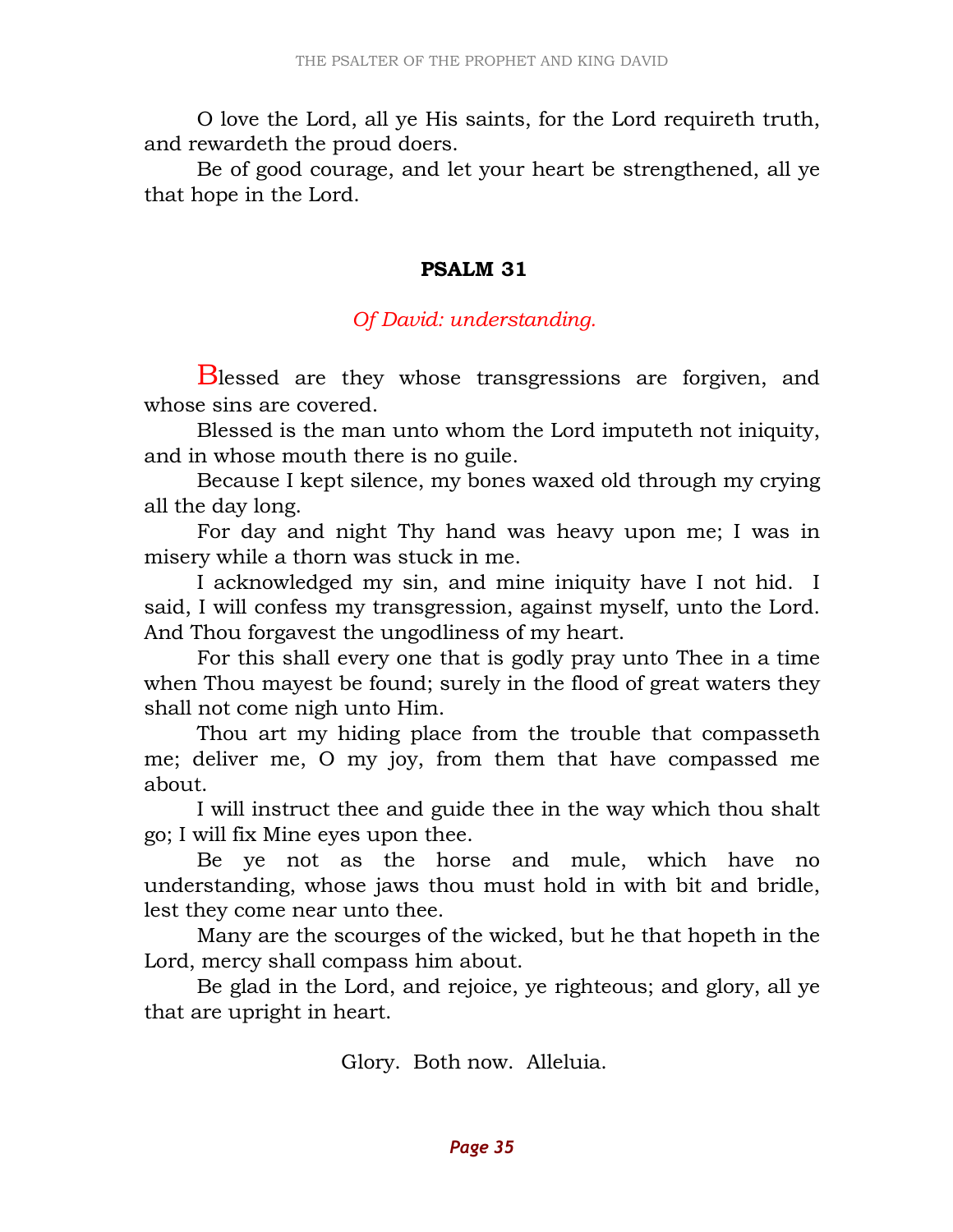## THE FIFTH KATHISMA

#### PSALM 32

Of David: untitled in the Hebrew.

Rejoice in the Lord, O ye righteous; praise becometh the upright.

 Praise the Lord with the harp; sing unto Him with the psaltery of ten strings.

 Sing unto Him a new song; sing skilfully unto Him with jubilation.

 For the word of the Lord is right, and all His works are done in faithfulness.

 The Lord loveth mercy and judgment; the earth is full of the mercy of the Lord.

 By the word of the Lord were the heavens made, and all the host of them by the breath of His mouth.

 He gathereth the waters of the sea together, as in a wineskin; He layeth up the depths in storehouses.

 Let all the earth fear the Lord, and let all the inhabitants of the world be moved in awe of Him.

 For He spake, and they were made; He commanded, and they were created.

 The Lord bringeth the counsels of the heathen to nought, He setteth aside the devices of the people, and maketh the counsels of the princes to be of none effect.

 But the counsel of the Lord standeth for ever, the thoughts of His heart to all generations.

 Blessed is the nation whose God is the Lord, and the people whom He hath chosen for His own inheritance.

The Lord looked from heaven; He beheld all the sons of men.

 From the place of His habitation that He prepared, He looked upon all the inhabitants of the earth.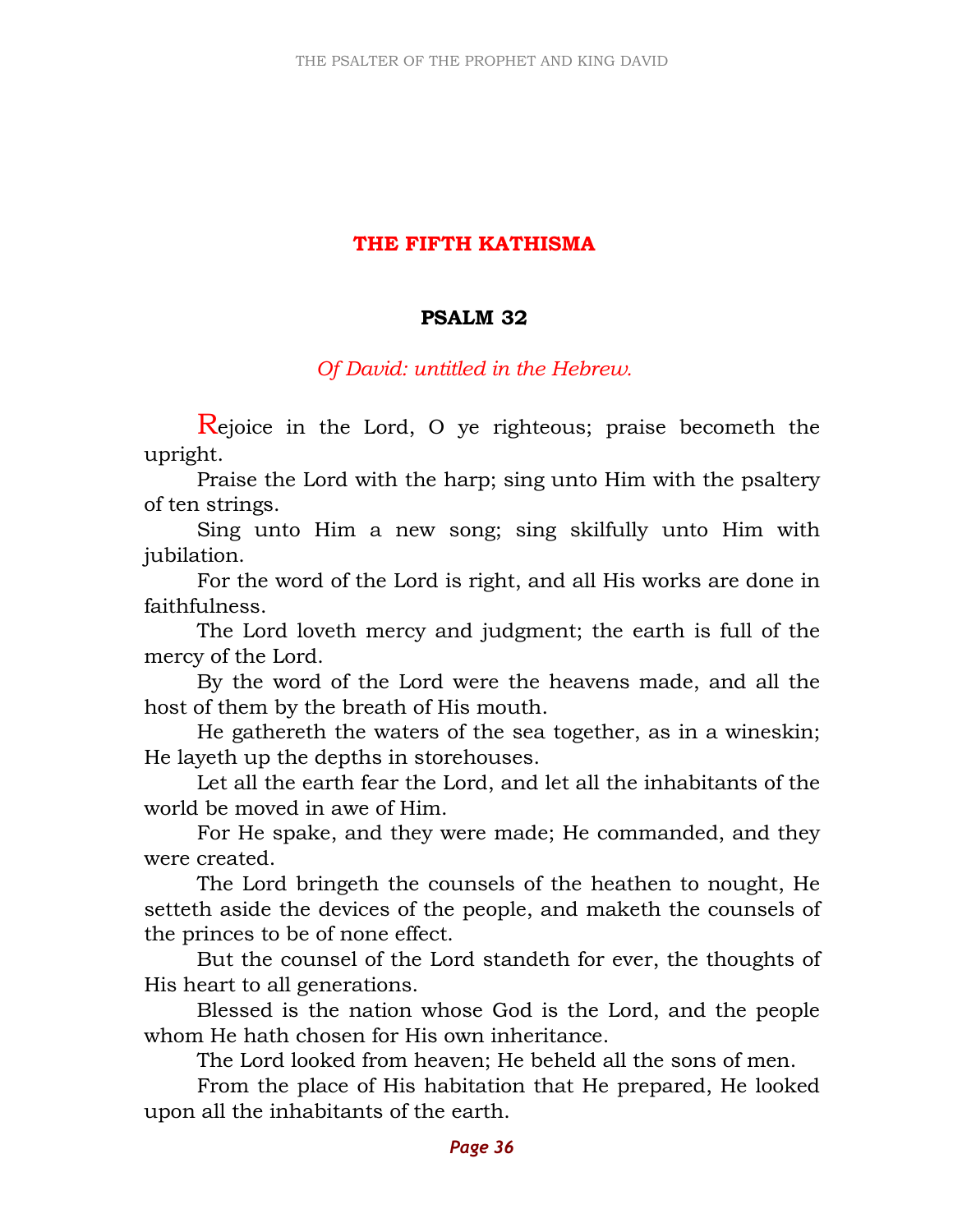He that alone fashioneth their heart, that considereth all their works.

 There is no king saved by much power, nor shall a mighty man be delivered by the multitude of his strength.

 A horse is a vain thing for safety, neither shall he be saved by his great strength.

 Behold, the eyes of the Lord are upon them that fear Him, upon them that hope in His mercy.

 To deliver their souls from death, and to nourish them in famine.

 Our soul shall wait for the Lord, for He is our help and our defence.

 For our heart shall rejoice in Him, and we have hoped in His holy name.

 Let Thy mercy, O Lord, be upon us, according as we have hoped in Thee.

#### PSALM 33

### For David, when he changed his appearance before Abimelech, who dismissed him; and he went away.

I will bless the Lord at all times; His praise shall continually be in my mouth.

 My soul shall be praised in the Lord; let the meek hear thereof, and be glad.

 O magnify the Lord with me, and let us exalt His name for ever.

 I sought the Lord, and He heard me, and delivered me from all my troubles.

 Come unto him, and be lightened; and your faces shall not be ashamed.

 This poor man cried, and the Lord heard him, and saved him out of all his troubles.

 The angel of the Lord shall encamp round about them that fear Him, and shall deliver them.

 O taste and see that the Lord is good; blessed is the man that hopeth in Him.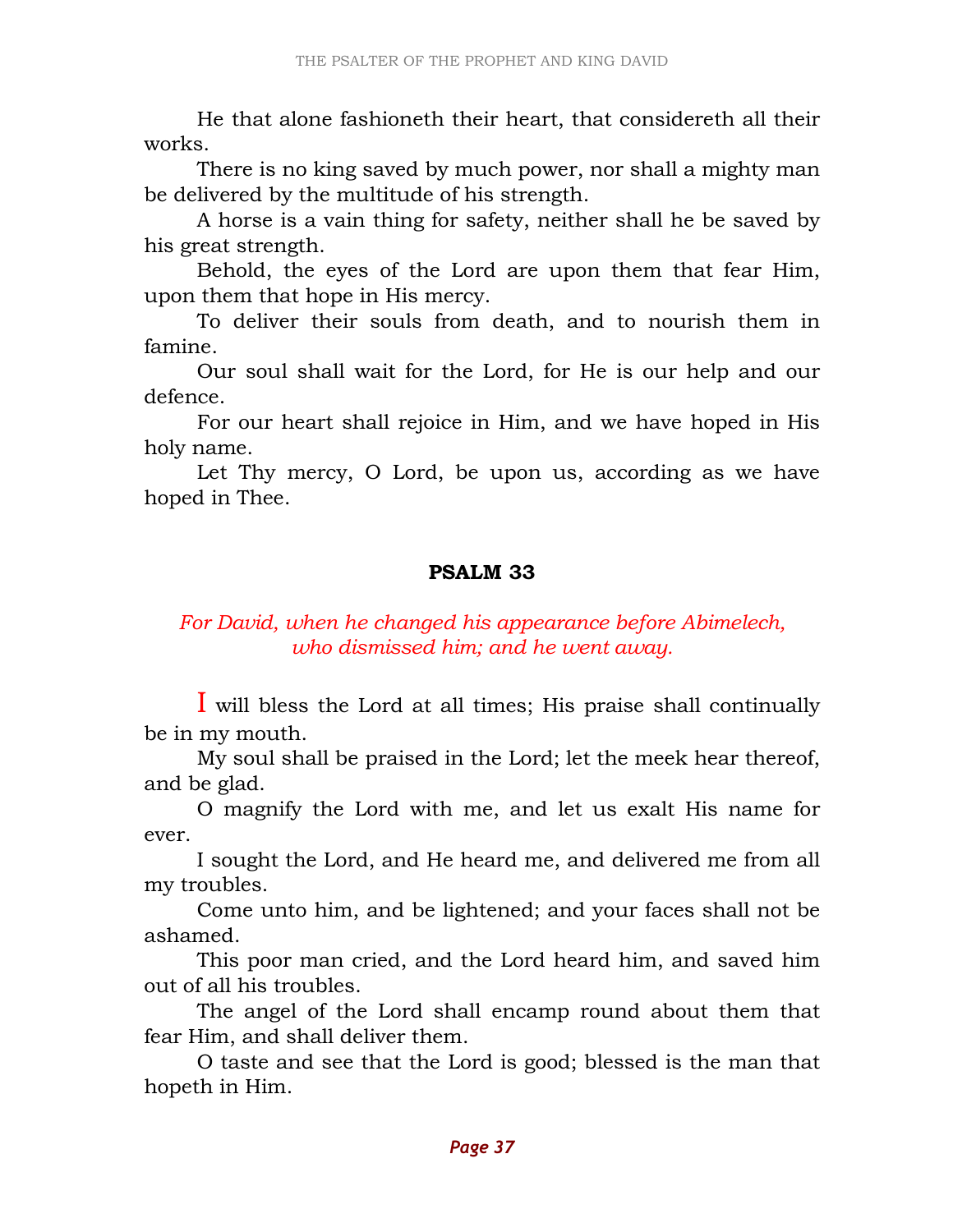O fear the Lord, all ye His saints; for there is no want to them that fear Him.

 The rich became poor, and suffered hunger; but they that seek the Lord shall not be deprived of any good thing.

 Come, ye children, hearken unto me; I will teach you the fear of the Lord.

 What man is he that desireth life, that loveth to see good days? Keep thy tongue from evil, and thy lips from speaking guile.

Turn away from evil, and do good; seek peace, and pursue it.

 The eyes of the Lord are upon the righteous, and His ears are open unto their supplication.

 The face of the Lord is against them that do evil, to cut off the remembrance of them from the earth.

 The righteous cried, and the Lord heard them, and delivered them out of all their troubles.

 The Lord is nigh unto them that are of a contrite heart, and will save such as be of an humble spirit.

 Many are the afflictions of the righteous, but the Lord shall deliver them out of them all.

 The Lord keepeth all their bones; not one of them shall be broken.

 The death of the sinners is evil, and they that hate the righteous shall go astray.

 The Lord shall redeem the souls of His servants, and none of them that hope in Him shall go astray.

Glory. Both now. Alleluia.

#### PSALM 34

### Of David.

Judge Thou, O Lord, them that do me injustice; fight against them that fight against me.

Take hold of weapon and buckler, and stand up for mine help.

 Draw out the sword, and stop the way against them that persecute me; say unto my soul, I am Thy salvation.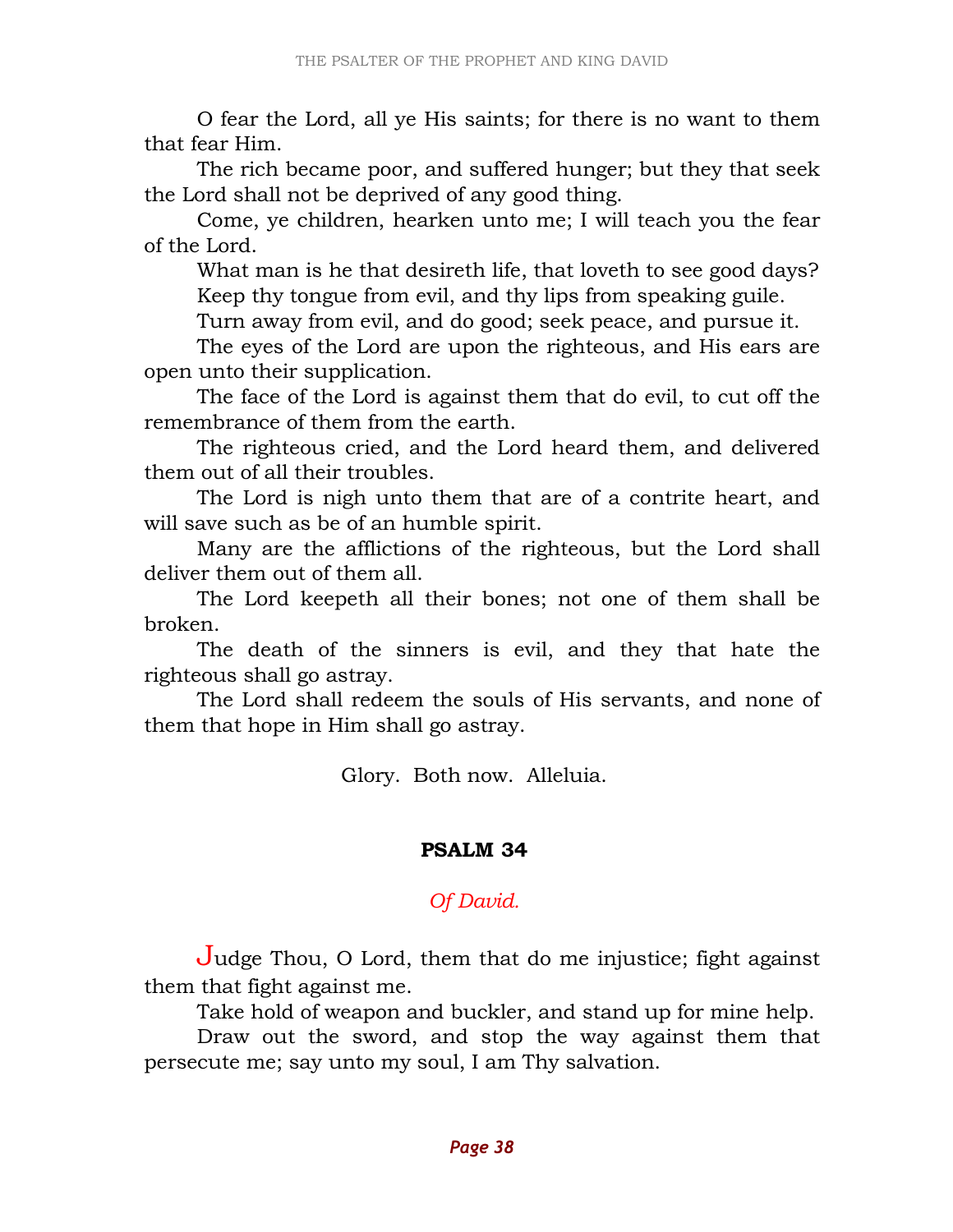Let them be confounded and put to shame that seek after my soul; let them be turned back and brought to confusion that devise my hurt.

 Let them be as chaff before the face of the wind, and let the angel of the Lord afflict them.

 Let their way be dark and slippery, and let the angel of the Lord persecute them.

 For without cause have they hid for me destruction in their snare; without cause have they reproached my soul.

 Let a snare come upon him unawares, and let the trap that he hath hid catch himself; and into that very snare let him fall.

 But my soul shall be joyful in the Lord; it shall delight in His salvation.

 All my bones shall say, Lord, Lord, who is like unto Thee, who deliverest the poor from the hand of them that are too strong for him, yea, the poor and the needy from them that spoil him?

 False witnesses did rise up against me; they asked me things that I knew not.

They rewarded me evil for good, and bereavement to my soul.

 But as for me, when they troubled me, I put on sackcloth, and humbled my soul with fasting; and my prayer shall return into mine own bosom.

 I sought to please, as if it had been my neighbour or brother; I bowed down heavily, as one mourning and sad of face.

 But they rejoiced against me, and gathered themselves together; plagues were gathered together upon me, and I knew it not.

 They were scattered, yet they repented not; they tempted me, they sneered at me with scorn, they gnashed upon me with their teeth.

 Lord, when wilt Thou look upon me? Rescue my soul from their malice, mine only one from the lions.

 I will give Thee thanks in the great congregation; I will praise Thee among a mighty people.

 Let not them that are mine enemies wrongfully rejoice over me, that hate me without a cause, and wink with the eye.

 For they spake unto me peaceably indeed, but in their anger they devised deceits.

 Yea, they opened their mouth wide against me; they said, It is well, it is well, our eyes have seen it.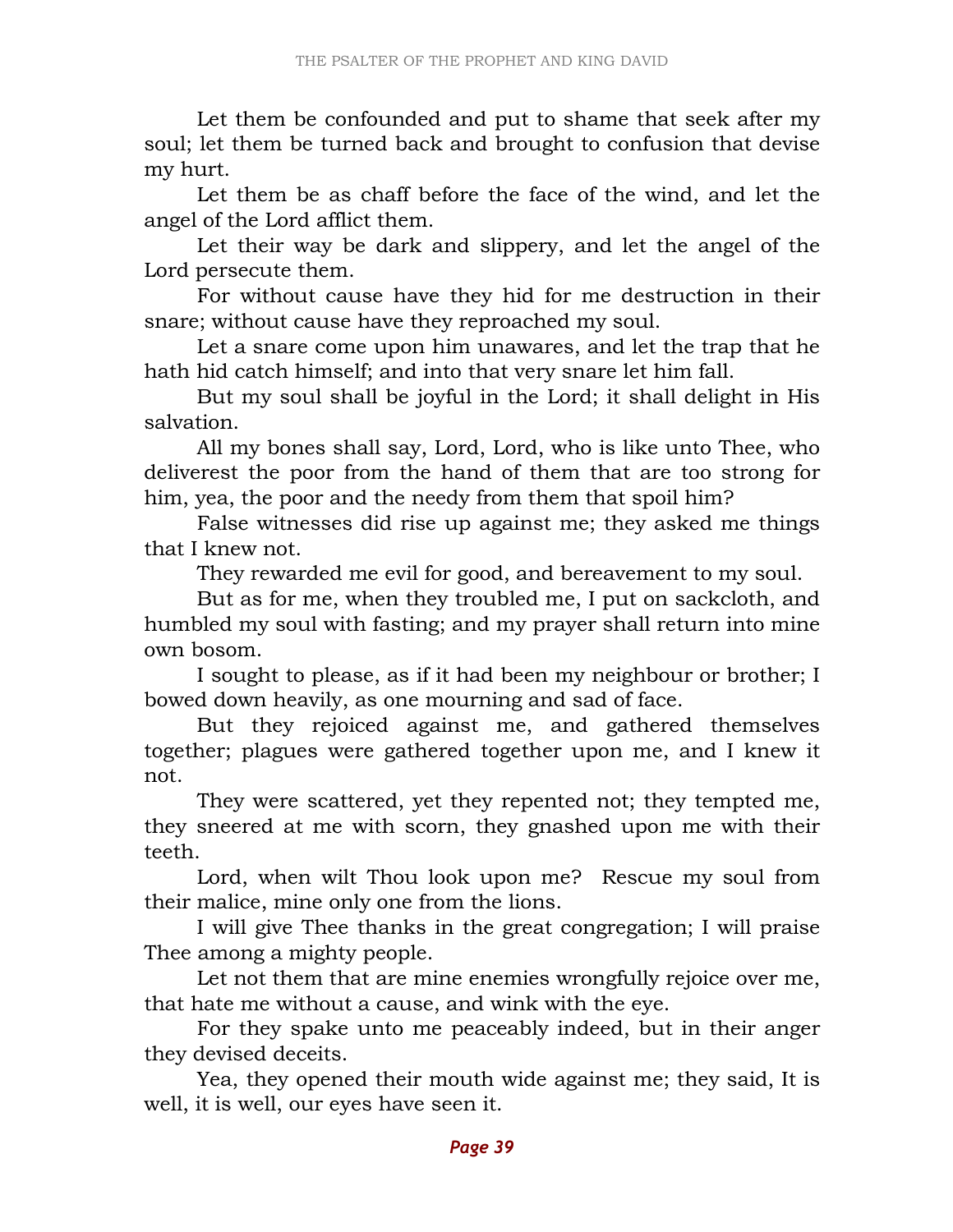This Thou hast seen, O Lord, keep not silence; O Lord, be not far from me.

 Rise up, Lord, and attend to my judgment, even unto my cause, my God and my Lord.

 Judge me, O Lord, according to Thy righteousness; let them not rejoice over me, O Lord my God.

 Let them not say in their hearts, It is well, it is well, to our soul! Neither let them say, We have swallowed him up.

 Let them be ashamed and brought to confusion together that rejoice at my woes. Let them be clothed with shame and confusion that magnify their words against me.

 Let them rejoice and be glad, that favour the righteousness of my cause; and let them that desire the peace of Thy servant say continually, Let the Lord be magnified.

 And my tongue shall speak of Thy righteousness, and of Thy praise all the day long.

#### PSALM 35

# Unto the end: of David, the child of the Lord.

The transgressor, that he may sin, saith within himself that there is no fear of God before his eyes.

 For he hath dealt deceitfully with Him, lest He should find out his iniquity, and hate it.

 The words of his mouth are iniquity and deceit; he will not understand how to do good.

 He hath devised iniquity upon his bed, he hath given himself to every way that is not good, and hath not abhorred evil.

 Thy mercy, O Lord, is in the heavens, and Thy truth reacheth unto the clouds.

 Thy righteousness is like the mountains of God; Thy judgments are a great deep. O Lord, Thou shalt preserve man and beast.

 How hast Thou multiplied Thy mercy, O God! Let the children of men hope in the shelter of Thy wings.

 They shall be drunken with the fatness of Thy house, and Thou shalt make them drink of the torrent of Thy pleasure.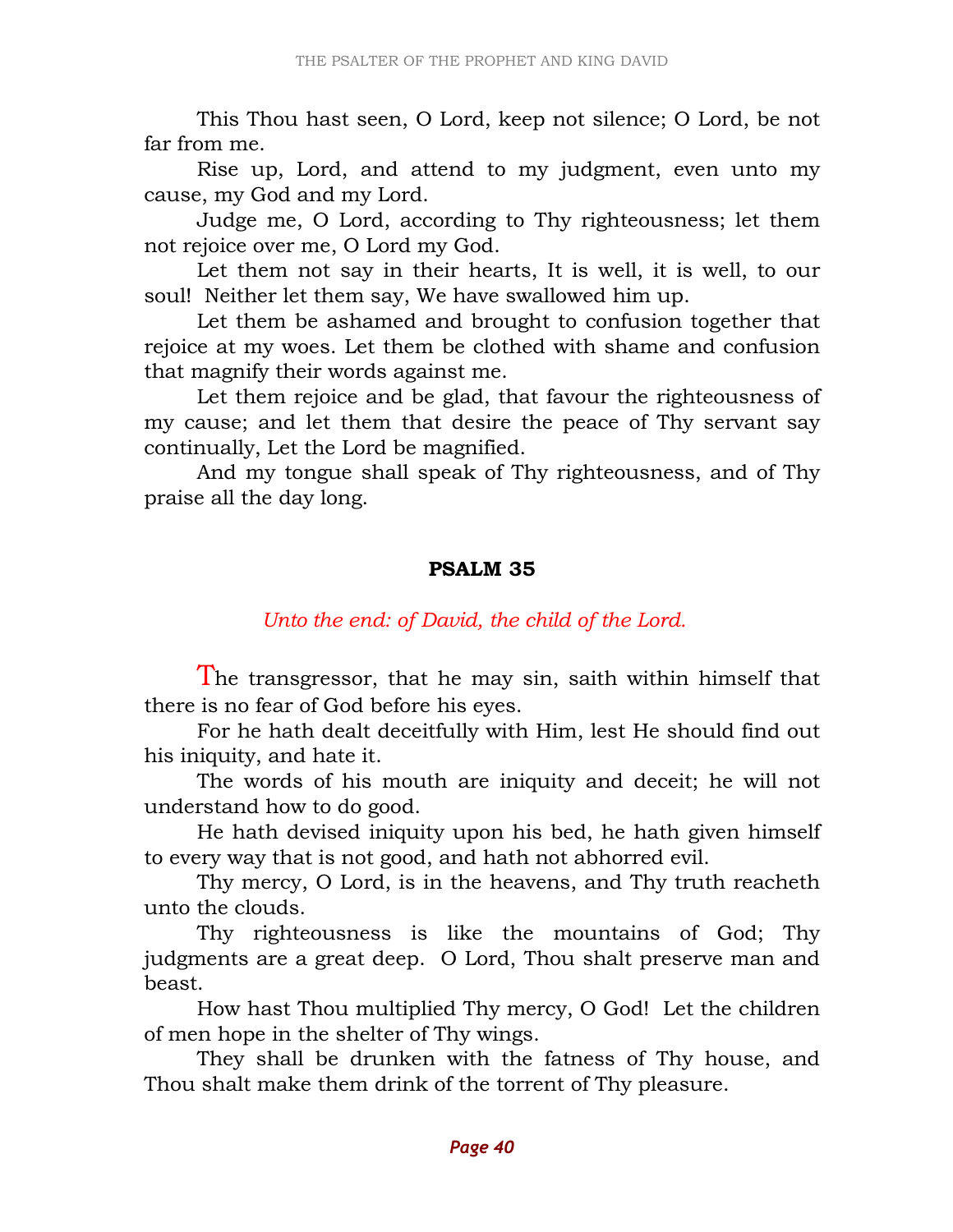For with Thee is the fountain of life; in Thy light shall we see light.

 O continue Thy mercy unto them that know Thee, and Thy righteousness to the upright in heart.

 Let not the foot of pride come against me, and let not the hand of the wicked remove me.

 There are all the workers of iniquity fallen; they are cast out, and shall not be able to stand.

Glory. Both now. Alleluia.

#### PSALM 36

### Of David.

Fret not thyself because of evil doers, neither be thou envious against the workers of iniquity.

 For they shall soon be withered like the grass, and shall quickly fall away, like the green herb.

 Hope in the Lord, and do good; and dwell in the land, and thou shalt be fed with its riches.

 Delight thyself in the Lord, and He shall give thee the desires of thine heart.

 Disclose thy way unto the Lord; hope also in him; and He shall bring it to pass.

 And He shall bring forth thy righteousness as the light, and thy judgment as the noonday.

 Submit thyself unto the Lord, and entreat thou Him; fret not thyself because of him who prospereth in his way, because of the man who bringeth wicked devices to pass.

 Cease from anger, and forsake wrath; fret not thyself in any wise to do evil.

 For evil doers shall be cut off; but those that wait upon the Lord, they shall inherit the earth.

 For yet a little while, and the wicked shall not be; yea, thou shalt diligently consider his place, and shalt not find it.

 But the meek shall inherit the earth, and shall delight themselves in the abundance of peace.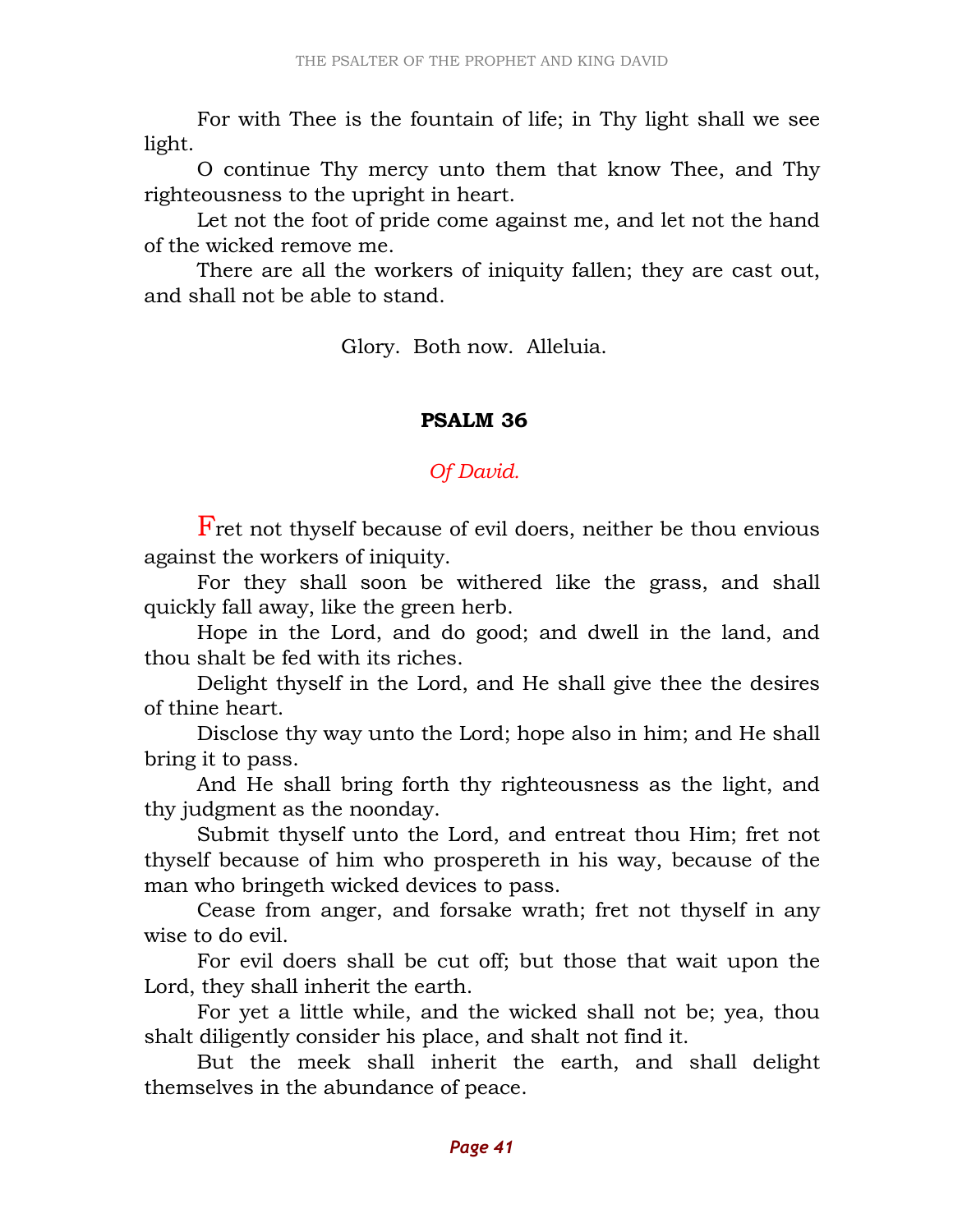The sinner shall watch for the just, and gnash upon him with his teeth.

 But the Lord shall laugh at him, for He seeth that his day is coming.

 The wicked have drawn out the sword, they have bent their bow; to cast down the poor and needy, to slay such as be of an upright heart.

 Let their sword enter into their own heart, and let their bows be broken.

 Better is a little that the righteous man hath than the many riches of the wicked.

 For the arms of the wicked shall be broken, but the Lord upholdeth the righteous.

 The Lord knoweth the ways of the blameless, and their inheritance shall be for ever.

 They shall not be ashamed in the evil time, and in the days of famine they shall be satisfied.

 For the wicked shall perish, and the enemies of the Lord, in the moment when they are glorified and exalted, shall vanish like smoke.

 The wicked borroweth, and payeth not again; but the righteous showeth mercy, and giveth.

 For they that bless Him shall inherit the earth; but they that curse Him shall perish.

 The steps of a man are ordered by the Lord, and He shall delight in his way.

 Though he fall, he shall not be utterly cast down, for the Lord upholdeth his hand.

 I have been young, and now am old; yet I have not seen the righteous forsaken, nor his seed begging bread.

 The righteous is merciful, and lendeth all the day long, and his seed shall be blessed.

Depart from evil, and do good; and dwell for evermore.

 For the Lord loveth judgment, and forsaketh not His saints; they shall be preserved for ever. But the wicked shall be banished, and the seed of the ungodly shall be cut off.

The righteous shall inherit the land, and dwell therein for ever.

 The mouth of the righteous shall speak of wisdom, and his tongue shall talk of judgment.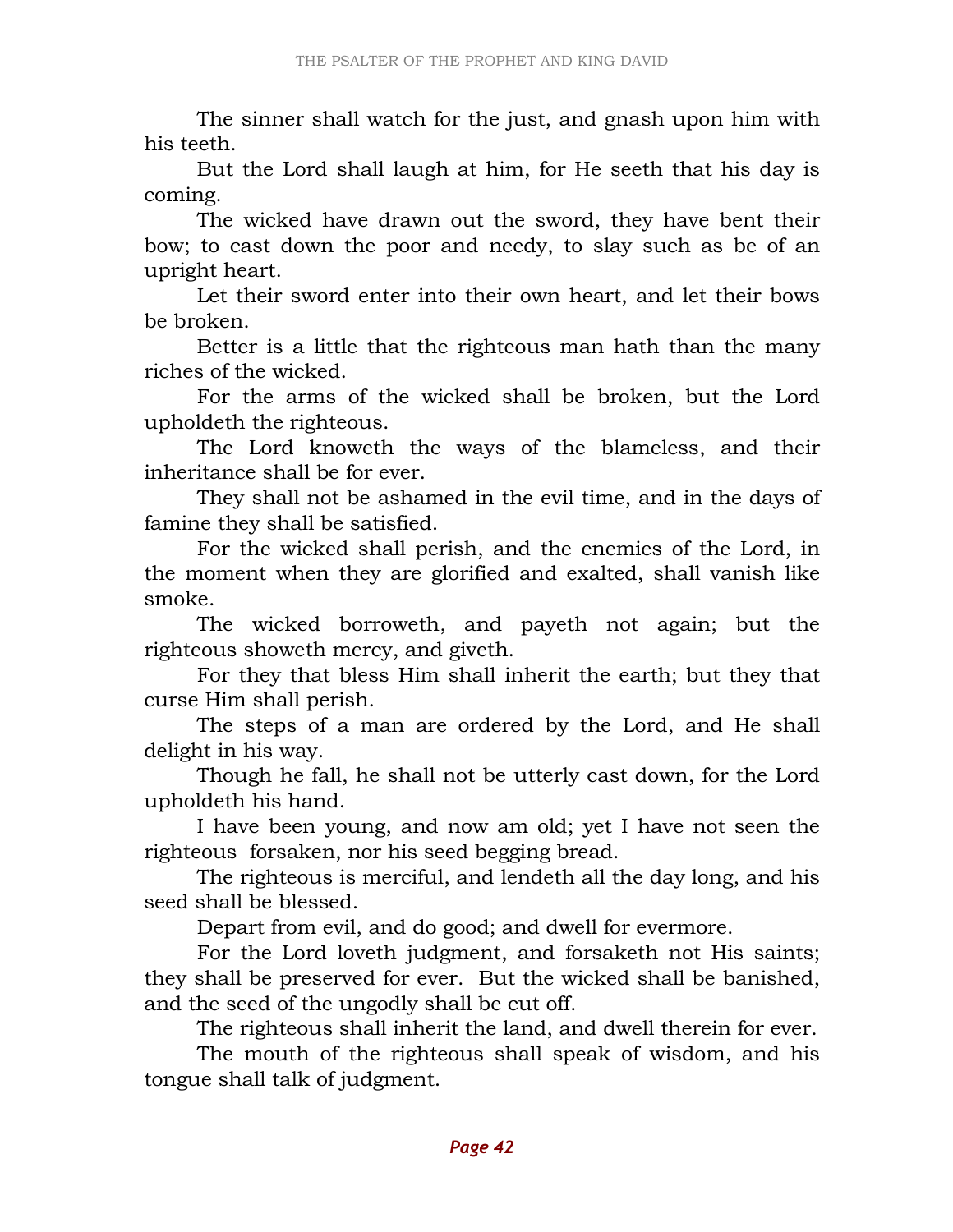The law of his God is in his heart, and his steps shall not be tripped.

The wicked watcheth the righteous, and seeketh to slay him.

 But the Lord will not leave him in his hand, nor condemn him when He judgeth him.

 Wait on the Lord, and keep His way, and He shall exalt thee to inherit the land; when the wicked are cut off, thou shalt see it.

 I have seen the ungodly highly exalted, and lifting himself up like the cedars of Libanus.

 Yet I passed by, and lo, he was not; yea, I sought him, but his place could not be found.

 Keep innocence, and behold uprightness, for there is a remnant for the man of peace.

 But the transgressors shall be destroyed together; the remnant of the ungodly shall be cut off.

 But the salvation of the righteous is of the Lord, and He is their defence in the time of trouble.

 And the Lord shall help them, and deliver them; and He shall deliver them from the ungodly, and save them, because they have hoped in Him.

Glory. Both now. Alleluia.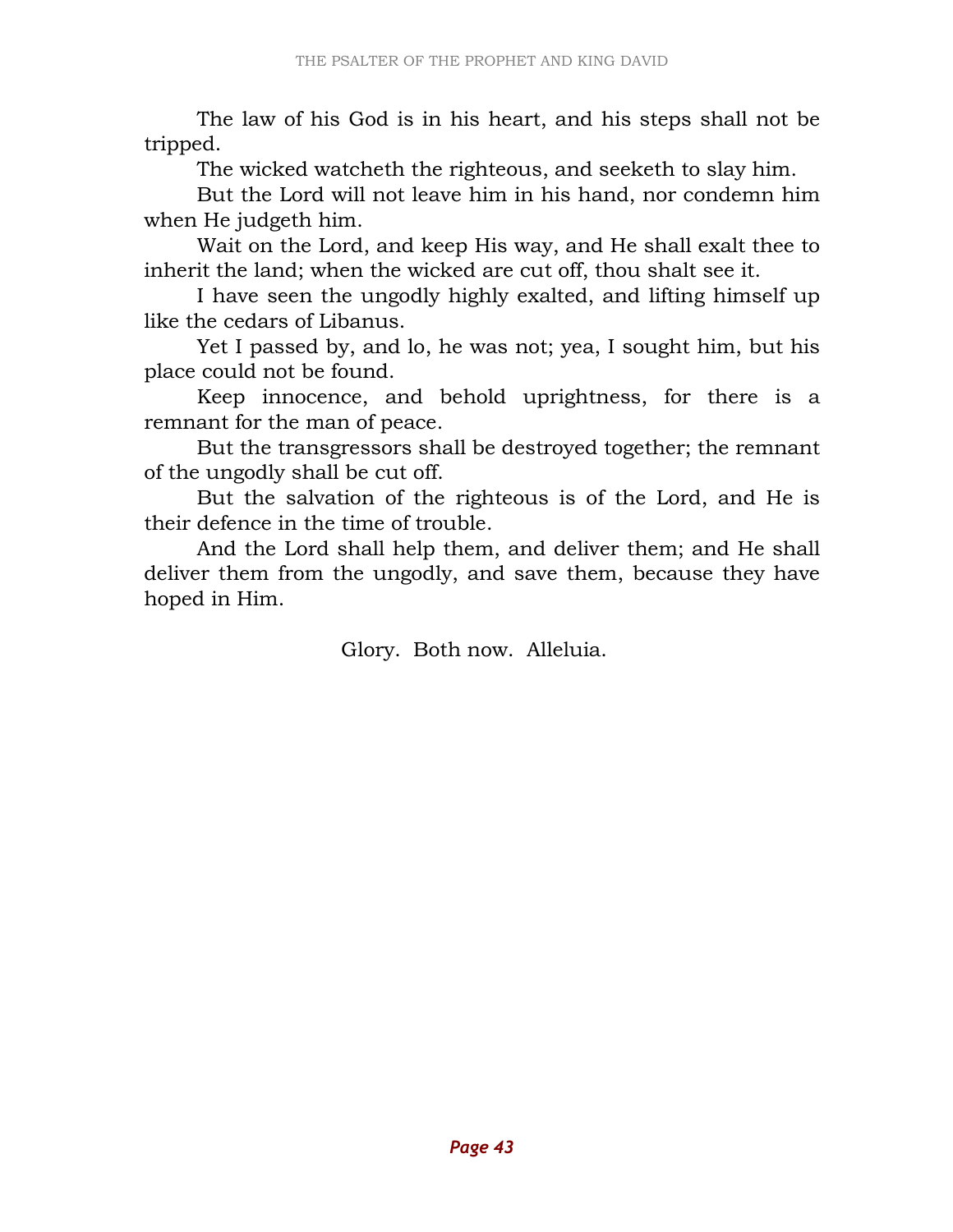# THE SIXTH KATHISMA

### PSALM 37

### A Psalm of David: for a remembrance of the Sabbath.

O Lord, rebuke me not in Thy wrath, neither chasten me in Thy hot displeasure.

 For Thine arrows are stuck fast in me, and Thou hast pressed Thine hand heavily upon me.

 There is no soundness in my flesh because of Thine anger, neither is there any peace in my bones because of my sins.

 For mine iniquities are gone over my head; as a heavy burden have they pressed sore upon me.

My wounds stink and are corrupt, because of my foolishness.

 I am troubled and bowed down greatly; I went with mourning countenance all the day long.

 For my loins are filled with mockings, and there is no healing in my flesh.

 I am troubled and brought down greatly; I have roared by reason of the groaning of my heart.

 Lord, all my desire is before Thee, and my groaning is not hid from Thee.

 My heart is troubled, my strength hath failed me; as for the light of mine eyes, it also is gone from me.

 My friends and my neighbours drew near and stood over against me, and my kinsmen stood afar off.

 They also that sought after my life used violence, and they that sought my hurt spake vanities, and imagined deceits all the day long.

 But I, as a deaf man, heard not; and I was as a dumb man that openeth not his mouth.

 And I was as a man that heareth not, and in whose mouth are no reproofs.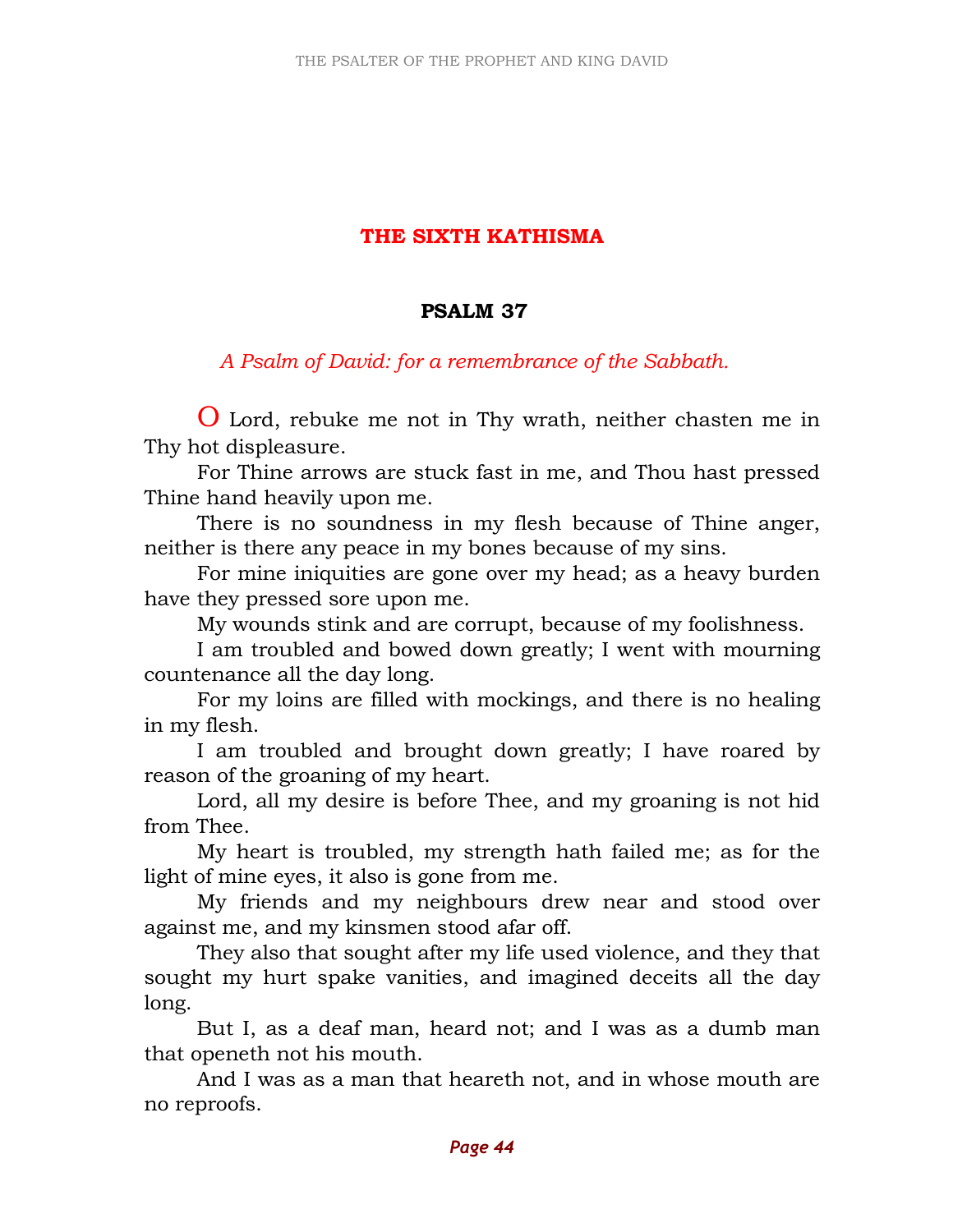For in Thee, O Lord, have I hoped; Thou wilt hear me, O Lord my God.

 For I said, Let never mine enemies rejoice over me; for when my feet slipped, they made boast against me.

 For I am ready for scourges, and my sorrow is continually before me.

For I will declare mine iniquity, and be sorry for my sin.

 But mine enemies live, and are stronger than I, and they that hated me wrongfully are multiplied.

 They that render me evils for good have slandered me, because I followed the thing that good is.

Forsake me not, O Lord my God; depart not from me.

Make haste to help me, O Lord of my salvation.

### PSALM 38

# Unto the end: a song of David to Idithum.

I said, I will take heed to my ways, lest I sin with my tongue. I kept my mouth, as it were with a bridle, while the sinner stood before me.

 I was dumb, and humbled myself, and held my peace, even from good; and my sorrow was renewed.

 My heart grew hot within me, and while I was musing a fire was kindled. I spake with my tongue,

 Lord, make me to know mine end, and the measure of my days, what it is; that I may know what it is I lack.

 Behold, Thou hast made my days as a handbreadth, and my being is as nothing before Thee. Verily, every man living is altogether vanity.

 Surely man walketh as an image; he is disquieted in vain. He heapeth up riches, and knoweth not for whom he gathereth them.

 And now what is my hope? Is it not the Lord? Yea, my hope is in Thee.

 Deliver me from all my transgressions; Thou hast made me a reproach unto the foolish.

 I was dumb, and opened not my mouth, for Thou hast made me.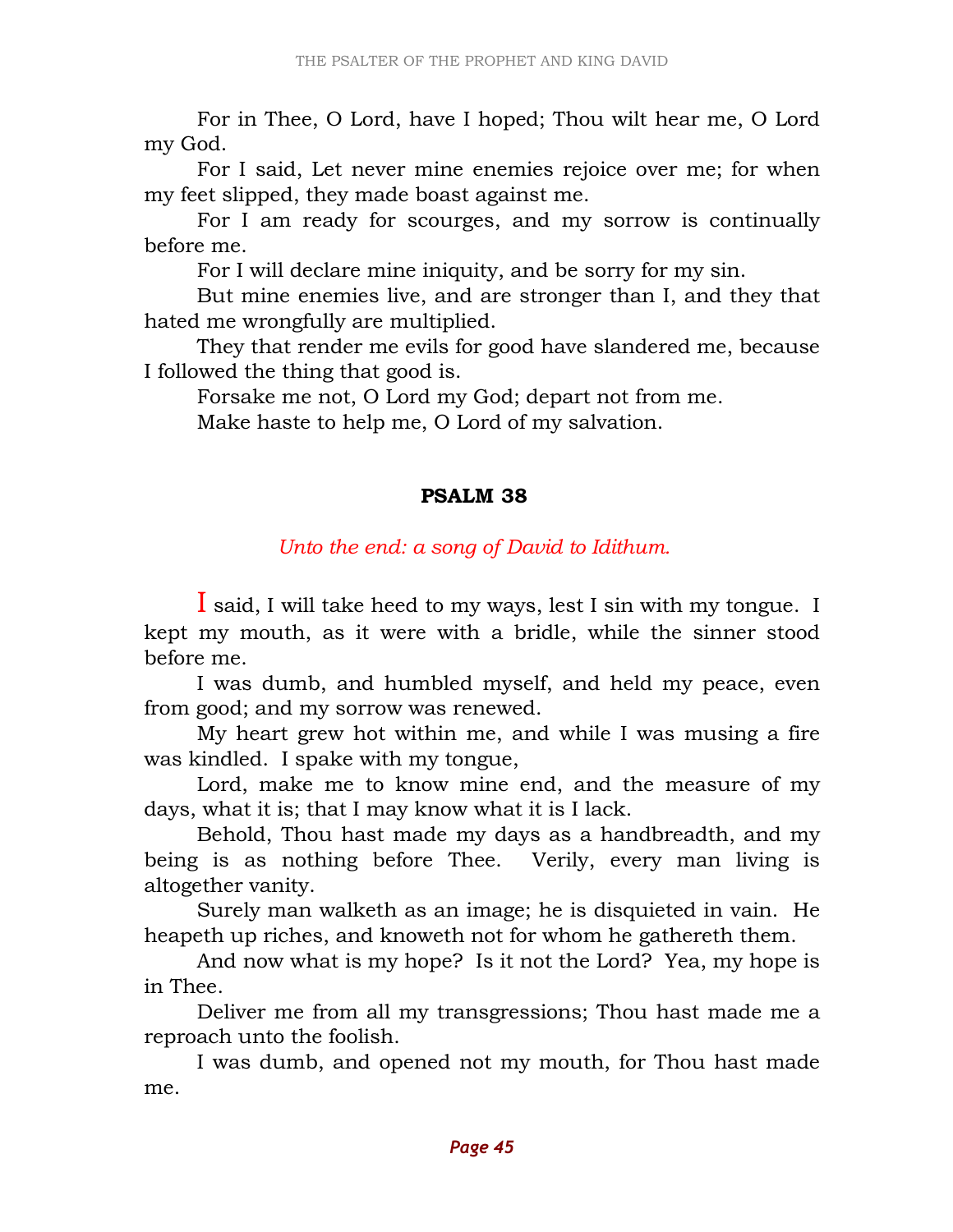Remove Thy scourges from me, for I have fainted by the strength of Thine hand.

 Thou with rebukes hast corrected man for iniquity, and hast made his life to consume away like a spider's web; surely every man disquieteth himself in vain.

 Hear my prayer, Lord, and my supplication; give ear unto my tears. Hold not Thy peace, for I am a sojourner with Thee, and a stranger, as all my fathers were.

 O spare me, that I may be refreshed, before I go hence, and be no more.

#### PSALM 39

#### Unto the end: a Psalm of David.

I waited patiently for the Lord, and He inclined unto me, and heard my supplication.

 He brought me up also out of the pit of misery, and out of the miry clay, and set my feet upon a rock, and established my goings.

 And He hath put a new song in my mouth, even praise unto our God. Many shall see it, and fear, and shall hope in the Lord.

 Blessed is the man whose hope is in the name of the Lord, and regardeth not vanities and false frenzies.

 Many, O Lord my God, are Thy wonderful works which Thou hast done; and in Thy Thoughts there is none that shall be compared to Thee. I declared and spake, They are multiplied beyond number.

 Sacrifice and offering Thou didst not desire, but a body hast Thou perfected for me; burnt offering and sin offering hast Thou not required.

 Then said I, Lo, I come. In the head of the book it is written of me,

 That I should do Thy will, O my God; yea, Thy law is within my heart.

 I have preached the good tidings of Thy righteousness in the great congregation. Lo, I shall not refrain my lips, O Lord, Thou knowest.

 I have not hid Thy righteousness within my heart; I have declared Thy faithfulness and Thy salvation. I have not concealed Thy mercy and Thy truth from the great congregation.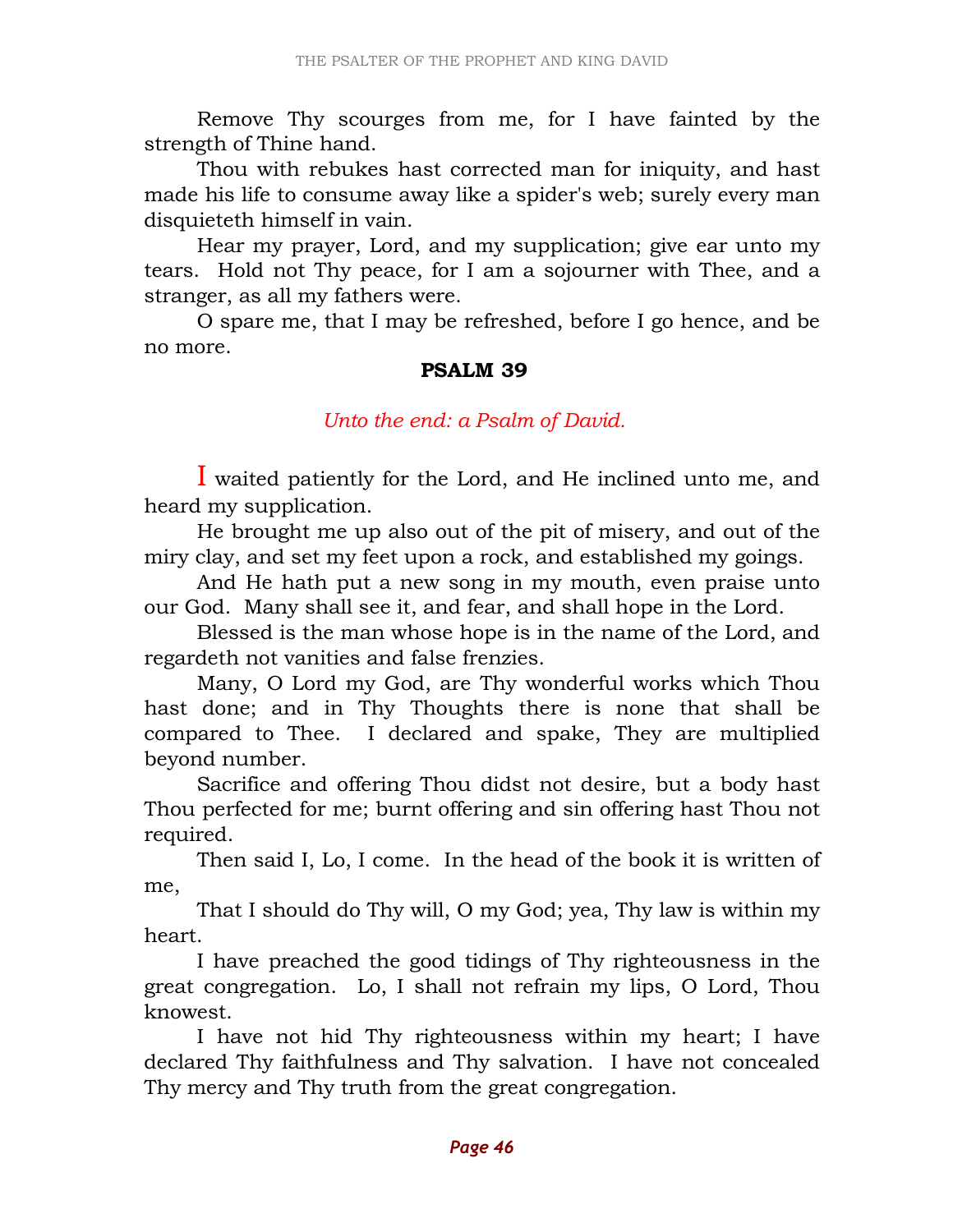But withhold not Thou Thy tender mercies from me, O Lord; let Thy mercy and Thy truth continually help me.

 For innumerable evils have compassed me about; mine iniquities have taken hold upon me, and I am not able to see. They are multiplied more than the hairs of mine head, and my heart hath failed me.

 Be pleased, O Lord, to deliver me; O Lord, make haste to help me.

 Let them be ashamed and confounded together that seek after my soul to destroy it. Let them be driven backward and confounded that wish me evil.

 Let them quickly receive shame for their reward that say unto me, Well well!

 Let all those that seek Thee rejoice and be glad in Thee, O Lord; and let such as love Thy salvation say continually, The Lord be magnified.

 But I am poor and needy; the Lord will take thought for me. Thou art my help and my defender, my God; make no tarrying.

Glory. Both now. Alleluia.

# PSALM 40

# Unto the end: a Psalm of David.

Blessed is the man that considereth the poor and needy; the Lord will deliver him in time of trouble.

 The Lord preserve him, and keep him alive, and make him blessed upon the earth, and deliver him not into the hands of his enemies.

 The Lord help him upon his bed of pain; Thou hast turned all his bed in his sickness.

 I said, Lord, be merciful unto me; heal my soul, for I have sinned against Thee.

 Mine enemies spake evil of me, saying, When shall he die, and his name perish?

 And if he came to see me, his heart spake vanity; he gathered iniquity to himself; he went abroad, and spake in like manner.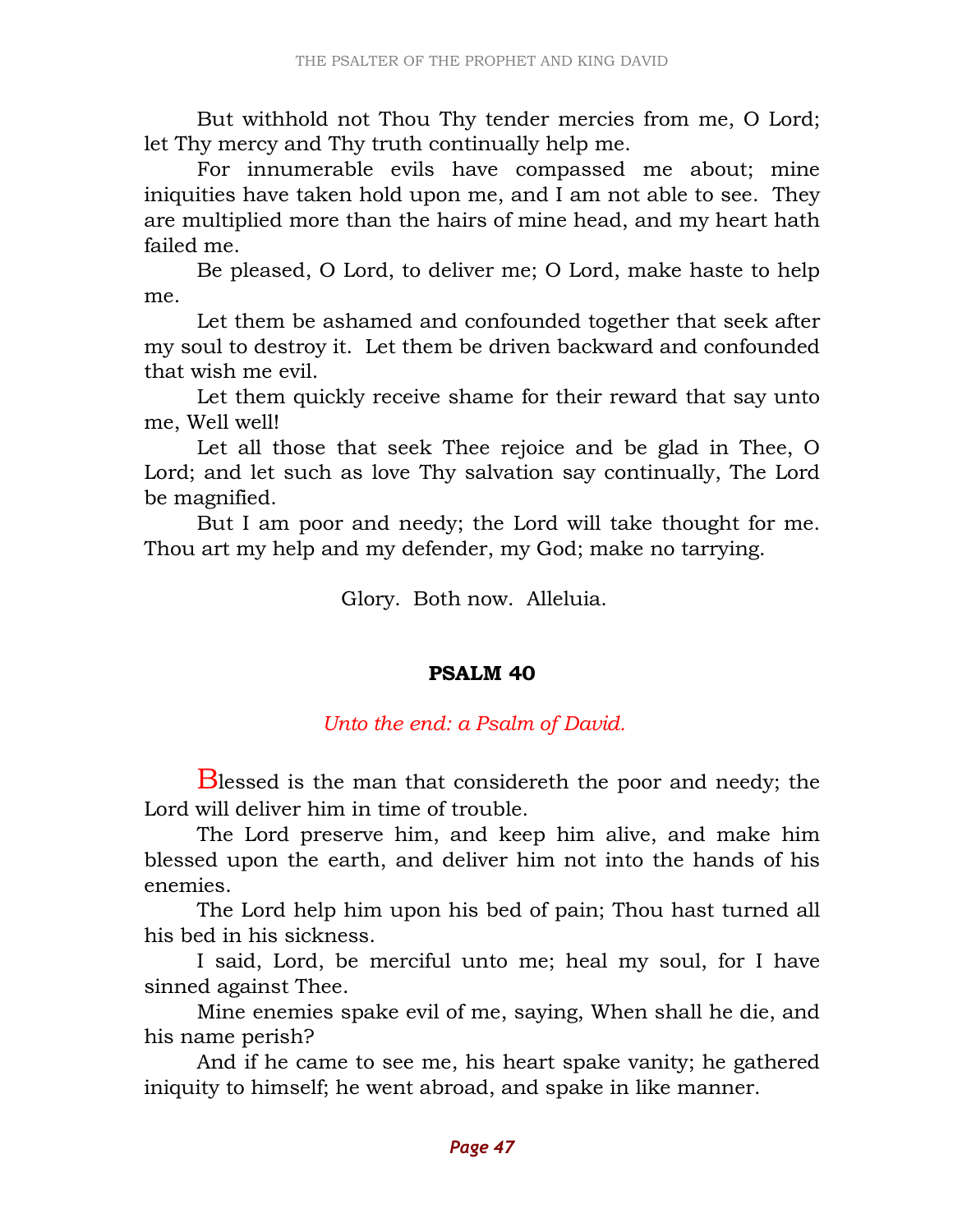All they that hate me whispered together against me; against me did they devise my hurt.

 They set down a wicked word against me, saying, Shall he that sleepeth rise up again?

 Yea, even the man of my peace, in whom I hoped, which did eat of my bread, hath lifted up his heel against me.

 But Thou, O Lord, be merciful unto me, and raise me up; and I will requite them.

 By this I know that Thou hast delighted in me, because mine enemy shall not rejoice over me.

 And Thou hast helped me because of mine innocence, and hast established me before Thy face for ever.

 Blessed be the Lord God of Israel, from everlasting to everlasting. So be it. So be it.

#### PSALM 41

Unto the end: understanding for the sons of Kore.

As the hart panteth after the water springs, so panteth my soul after Thee, O God.

 My soul thirsted for God, the mighty, the living; when shall I come and appear before the face of God?

 My tears have been my bread day and night, whilst it is said to me daily, Where is thy God?

 I remembered these things, and poured out my soul within me; for I will go to the place of the wondrous tabernacle, to the house of God, with the voice of rejoicing and thanksgiving, the sound of those that keep holyday.

 Why art thou cast down, O my soul, and why dost thou disquiet me? Hope thou in God, for I will praise him, the salvation of my countenance, and my God.

 My soul hath been troubled within me; therefore will I remember Thee from the land of Jordan and Hermoniim, from the little mountain.

 Deep calleth unto deep at the voice of Thy cataracts; all Thy billows and Thy waves are gone over me.

 The Lord will command His mercy in the daytime, and in the night His song shall be with me, my prayer unto the God of my life.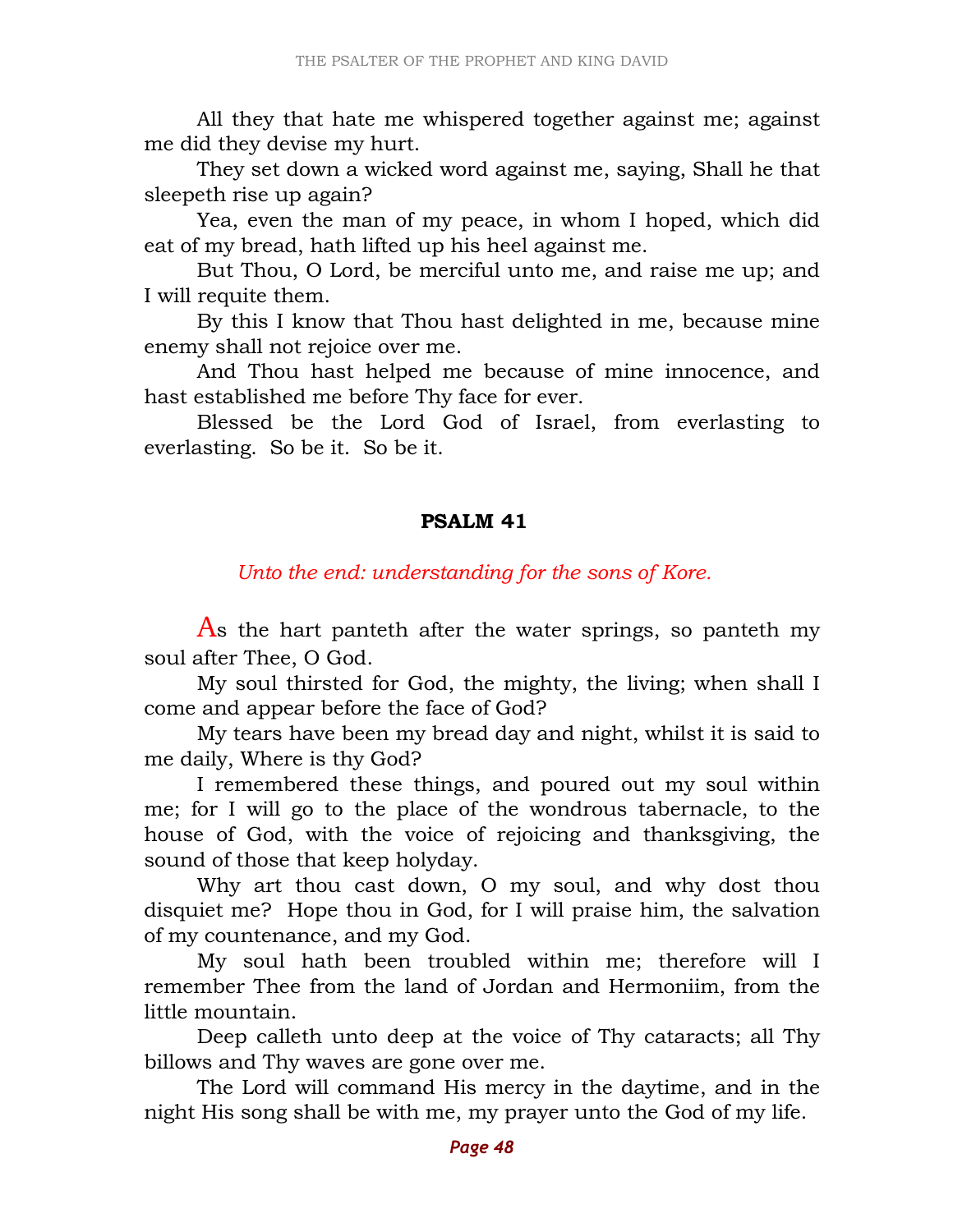I will say unto God, Thou art my help; why hast Thou forgotten me? And why go I mourning while the enemy oppresseth me?

 While my bones were broken, mine enemies reproached me, while they said daily unto me, Where is thy God?

 Why art thou cast down, O my soul, and why dost thou disquiet me? Hope thou in God, for I will praise Him, the salvation of my countenance, and my God.

#### PSALM 42

Unto the end: a Psalm of David. Untitled in the Hebrew.

Judge me, God, and give judgment in my cause against a nation that is not holy; deliver me from an unjust and deceitful man.

 For Thou, O God, art my strength: why hast Thou cast me off, and why go I mourning while mine enemy oppresseth me?

 O send out Thy light and Thy truth; they have led me, and brought me unto Thy holy mountain, and to Thy tabernacles.

 And I will go unto the altar of God, unto God who giveth gladness to my youth; upon the harp will I praise Thee, O God, my God.

 Why art thou cast down, O my soul, and why dost thou disquiet me? Hope thou in God, for I shall praise Him, the salvation of my countenance, and my God.

Glory. Both now. Alleluia.

#### PSALM 43

Unto the end: understanding for the sons of Kore.

We have heard with our ears, O God, for our fathers have told us, the work Thou didst in their days, in the days of old.

 Thine hand destroyed the heathen, and Thou plantedst them in; Thou broughtest evils upon those people, and cast them out.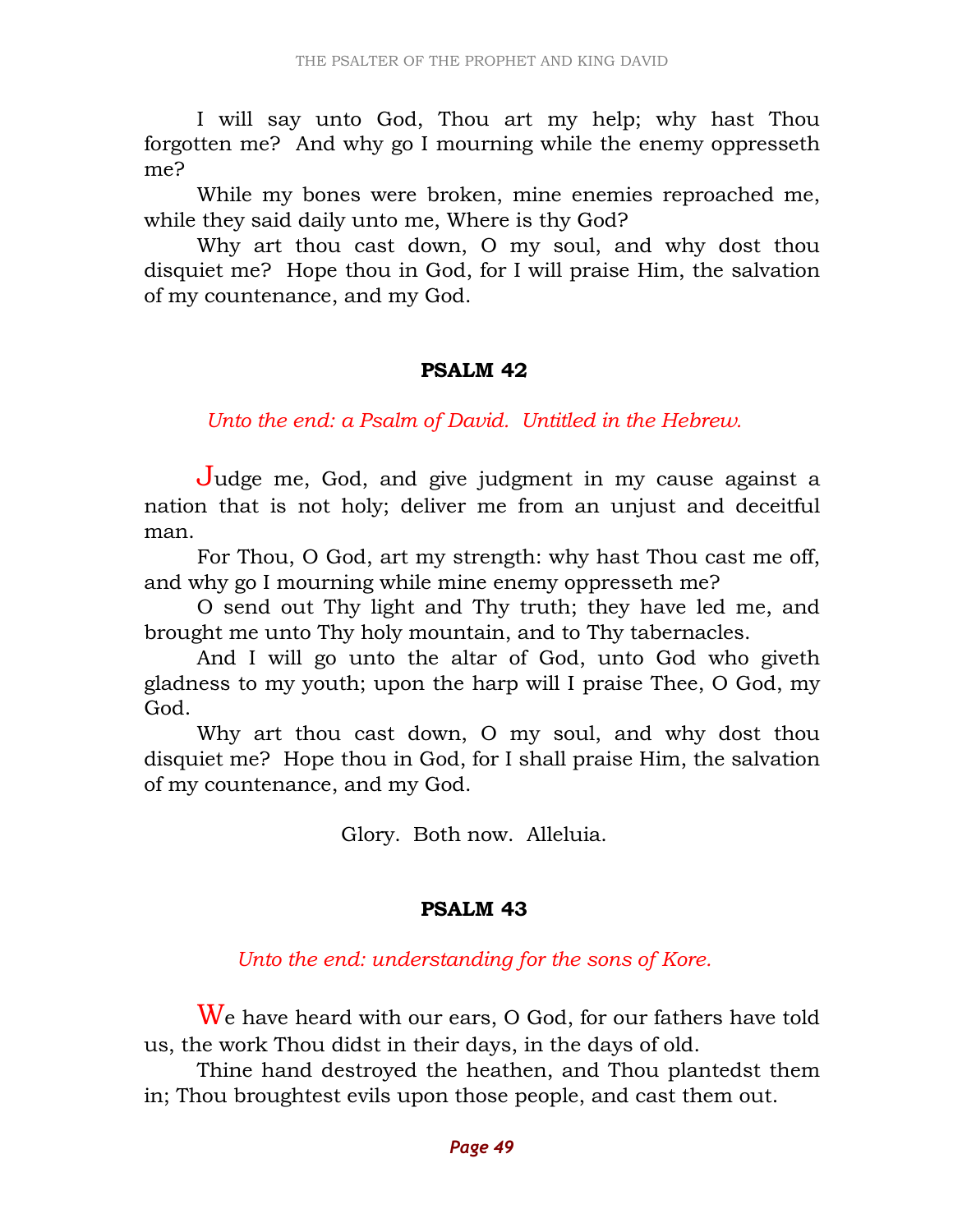For they got not the land in possession by their own sword, neither did their own arm save them:

 But Thy right hand, and Thine arm, and the light of Thy countenance, because Thou wast well pleased with them.

 Thou Thyself art my King and my God, Thou that commandest the salvation of Jacob.

 Through Thee will the horn of our strength push down our enemies, and through Thy name will we bring to nought them that rise up against us.

For I will not hope in my bow, neither shall my sword save me.

 For Thou hast saved us from them that troubled us, and hast put them to shame that hated us.

 In God will we boast all the day long, and in Thy name will we give thanks for ever.

 But now Thou hast cast us off, and put us to shame, and Thou, O God wilt not go forth with our hosts.

 Thou hast made us to turn back before our enemies, and they which hated us spoiled for themselves.

 Thou hast given us like sheep to be eaten, and hast scattered us among the heathen.

 Thou hast sold Thy people for nought, and there was no profit by our selling.

 Thou hast made us a reproach to our neighbours, a scorn and derision to them that are round about us.

 Thou hast made us a byword among the heathen, a shaking of the head among the people.

 All the day long my disgrace is before me, and the shame of my face hath covered me,

 For the voice of him that slandereth and revileth, by reason of the face of the enemy and pursuer.

 All this is come upon us, yet have we not forgotten Thee, neither have we dealt unrighteously in Thy covenant.

 And our heart is not turned back, but Thou hast turned aside our paths from Thy ways.

 For Thou hast humbled us in a place of affliction, and the shadow of death hath covered us.

 If we have forgotten the name of our God, and if we have stretched out our hands to a strange god,

 Shall not God search this out? For He knoweth the secrets of the heart.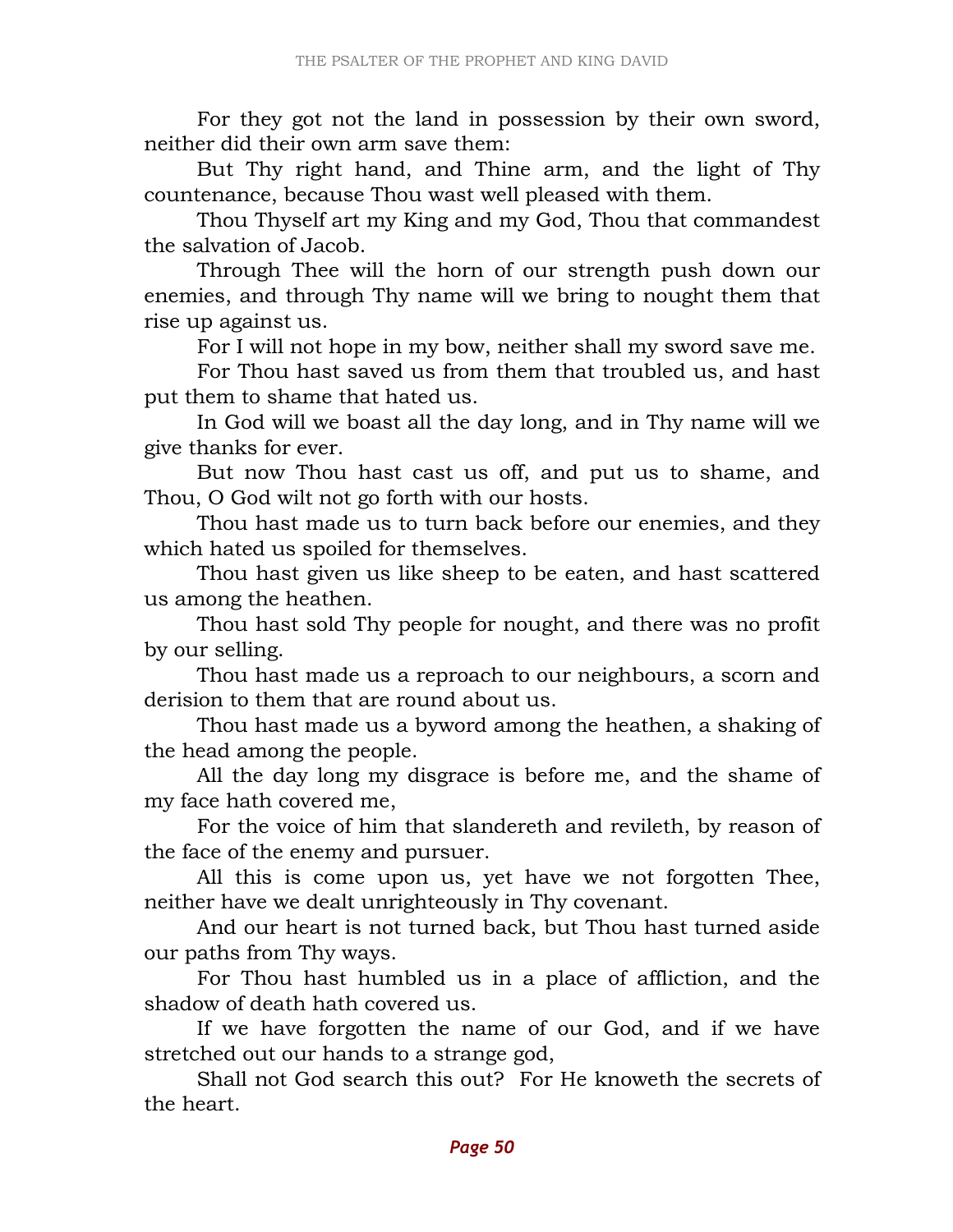For Thy sake are we killed all the day long; we are counted as sheep for the slaughter.

 Awake, why sleepest Thou, O Lord? arise, and cast us not off for ever.

 Wherefore hidest Thou Thy face? forgettest Thou our poverty and affliction?

 For our soul is brought down to the dust; our belly hath cleaved unto the earth.

Arise, O Lord, help us, and redeem us for Thy name's sake.

#### PSALM 44

# Unto the end: concerning those verses that are to be alternated; understanding for the sons of Kore. A song of the Beloved.

My heart hath poured forth a good word; I speak of my works to the king. My tongue is the pen of a ready writer.

 Thou art fairer than the children of men; grace is poured upon thy lips; therefore God hath blessed thee for ever.

 Gird thy sword upon thy thigh, O mighty one, in thy comeliness and in thy beauty.

 And bend thy bow, and prosper, and reign, because of truth and meekness and righteousness; and thy right hand shall guide thee wondrously.

 Thine arrows are sharp, O mighty one (the people shall fall under thee) in the heart of the king's enemies.

 Thy throne, O God, is for ever and ever; the sceptre of Thy kingdom is a sceptre of uprightness.

 Thou hast loved righteousness, and hated wickedness; therefore God, thy God hath anointed thee with the oil of gladness above thy fellows.

 Myrrh and stacte and cassia are from thy garments, out of the ivory palaces, whereby they have made thee glad, the daughters of kings in thine honour.

 Upon thy right hand did stand the queen in raiment of woven gold, arrayed in divers colours.

 Hearken, O daughter, and consider, and incline thine ear; forget also thine own people, and thy father's house.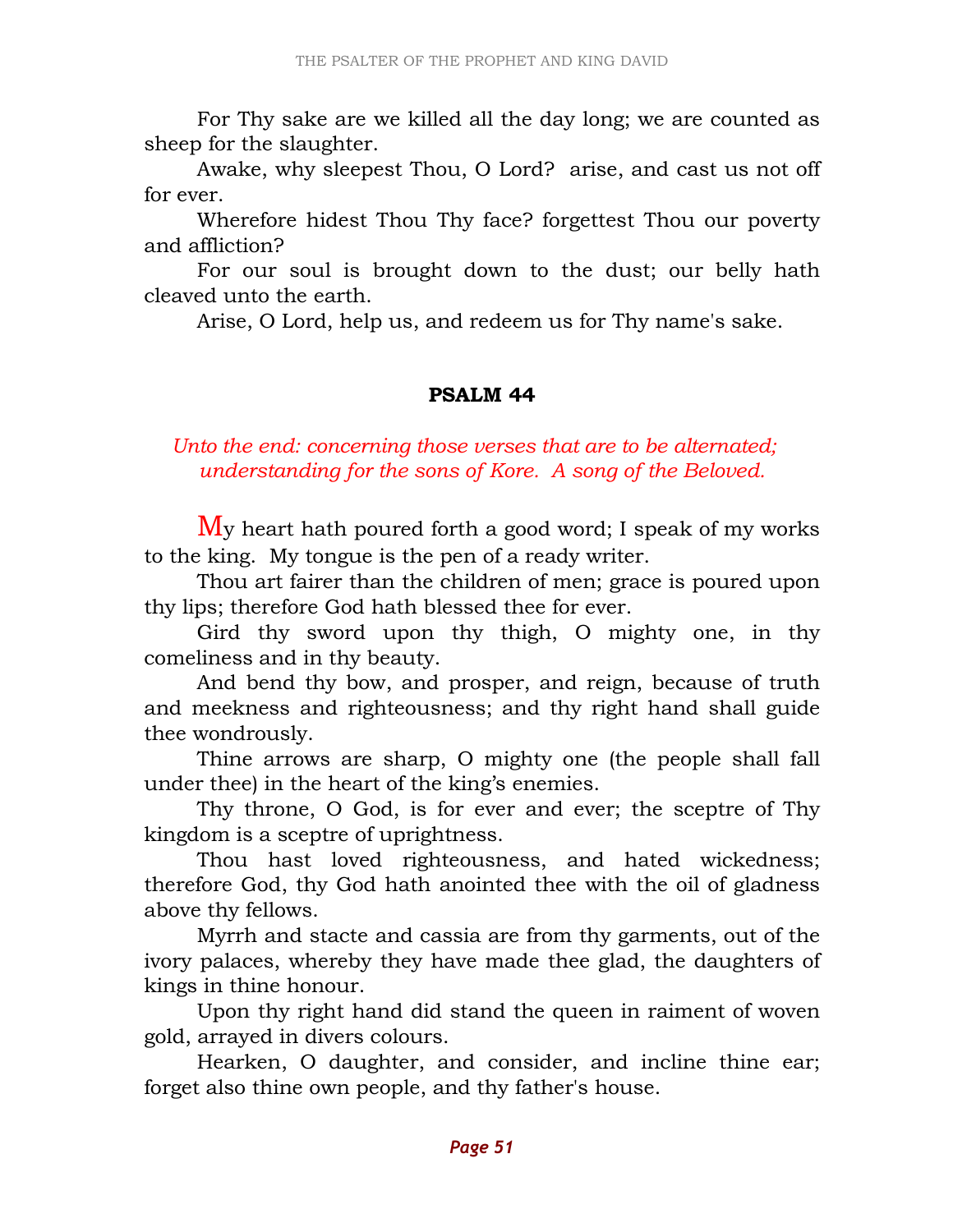And the king shall greatly desire thy beauty, for he is thy lord, and thou shalt worship him.

 And the daughters of Tyre shall worship him with gifts; even the rich among the people shall entreat thy countenance.

 All the glory of the king's daughter is within; in fringed gold is she arrayed, wrought about with divers colours.

 The virgins that follow her shall be brought unto the king; her fellows shall be brought unto thee.

 With gladness and rejoicing shall they be brought, they shall be brought into the temple of the king.

 Instead of thy fathers sons are born to thee; thou shalt make them princes over all the earth.

 I will remember thy name in every generation and generation. Therefore shall the peoples praise thee for ever, yea, for ever and ever.

### PSALM 45

# Unto the end: a Psalm of David for the sons of Kore, for the hidden things.

God is our refuge and strength, a help in the troubles that come heavily upon us.

 Therefore will we not fear when the earth be troubled, nor when the mountains be removed into the heart of the sea.

 The waters thereof roared and were troubled; the mountains were troubled by His strength.

 The streams of the river make glad the city of God; the Most High hath hallowed His tabernacle.

 God is in the midst of her, she shall not be moved; God shall help her in the morning early.

 The heathen were troubled, the kingdoms were moved; the Most High uttered His voice, the earth was shaken.

The Lord of hosts is with us; the God of Jacob is our helper.

 Come and behold the works of God, what wonders He hath wrought upon the earth.

 He maketh wars to cease unto the ends of the earth. He shall crush the bow, and shatter the weapons, and burn the shields with fire.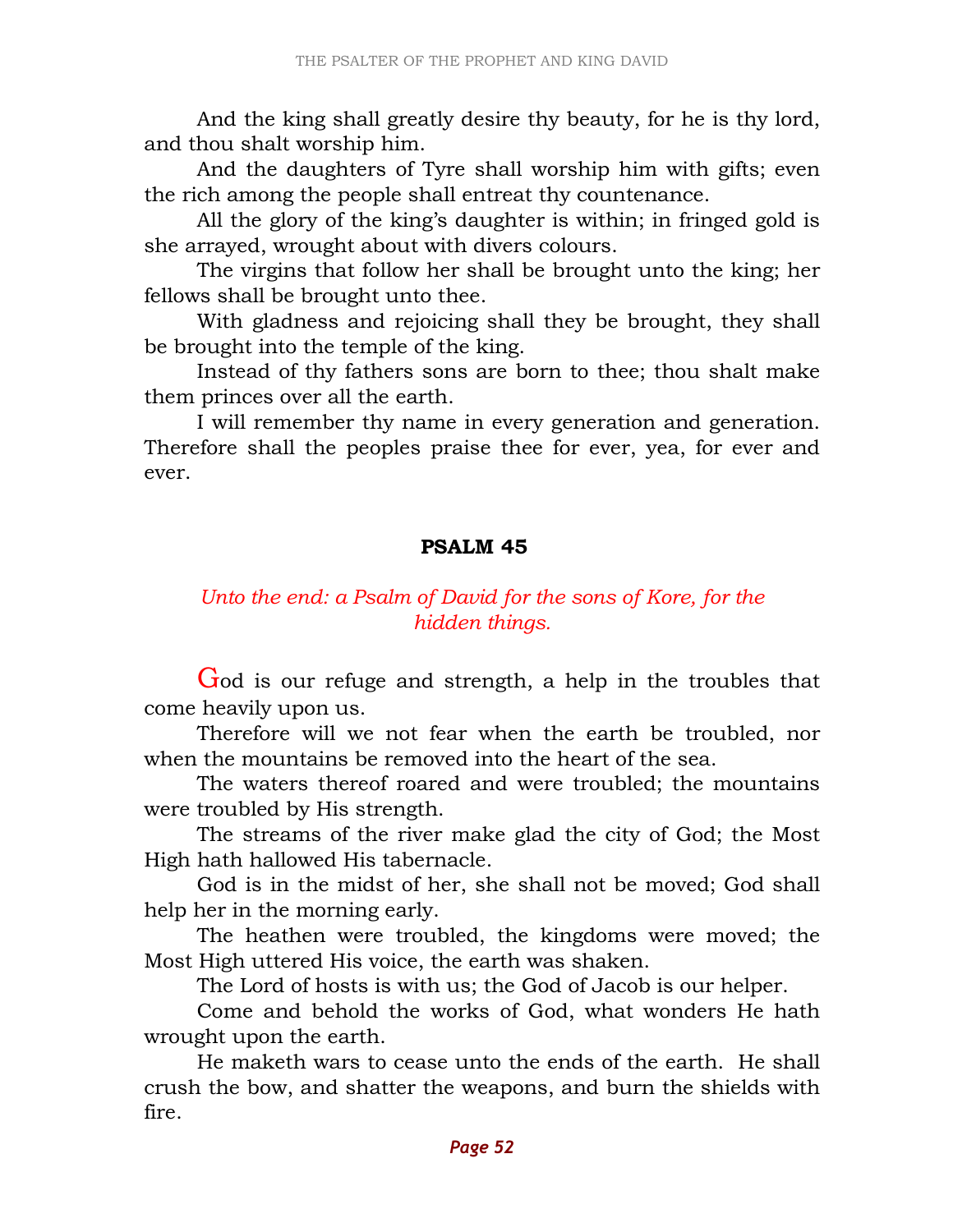Be still, and know that I am God; I will be exalted among the heathen, I will be exalted in the earth.

The Lord of hosts is with us; the God of Jacob is our helper.

Glory. Both now. Alleluia.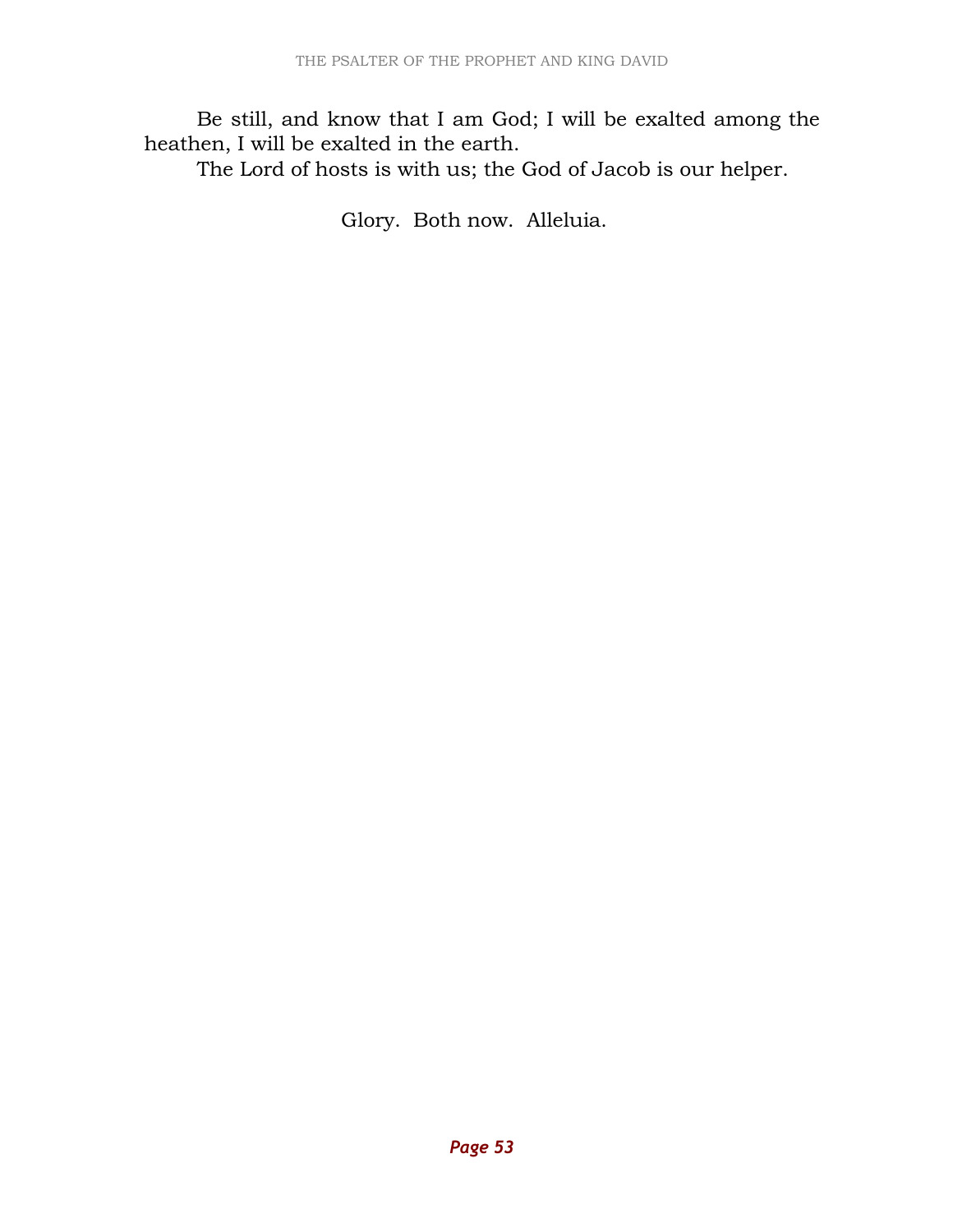### THE SEVENTH KATHISMA

#### PSALM 46

### Unto the end: a Psalm for the sons of Kore.

O clap your hands, all ye heathen; shout unto God with a voice of rejoicing.

 For the Lord Most High is terrible; he is a great King over all the earth.

 He hath subdued the people under us, and the nations under our feet.

 He hath chosen us for his inheritance, the beauty of Jacob whom He loved.

 God is gone up with a shout, the Lord with the sound of the trumpet.

 Sing praises to our God, sing praises; sing praises unto our King, sing praises.

 For God is the king of all the earth; sing ye praises with understanding.

 God reigneth over the heathen; God sitteth upon His holy throne.

 The princes of the people are gathered together with the God of Abraham, for God's mighty ones of the earth are greatly exalted.

### PSALM 47

A Psalm of praise for the sons of Kore on the second day of the week.

Great is the Lord, and greatly to be praised, in the city of our God, in His holy mountain. Well planted, the joy of the whole earth,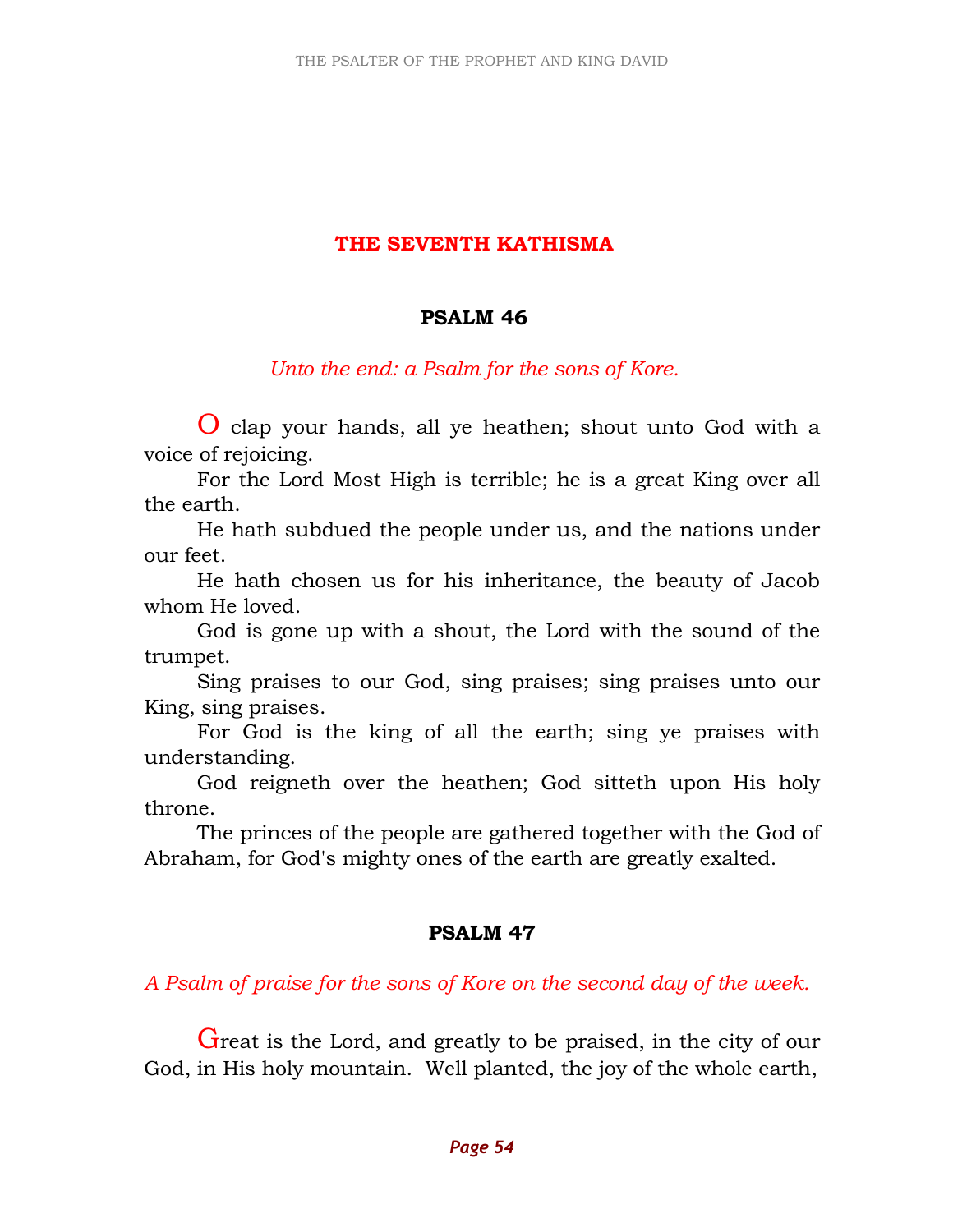On the mountains of Sion, on the sides of the north, is the city of the great king.

God is known in her palaces, when He cometh to her help.

 For lo, the kings of the earth were assembled; they came together.

 When they saw her so, they marvelled, they were troubled, they were moved; trembling took hold upon them, there were pains, as of a woman in travail.

With a vehement wind shalt Thou shatter the ships of Tharsis.

 As we have heard, so have we seen in the city of the Lord of hosts, in the city of our God.

God hath established it for ever.

 We have thought of Thy mercy, O God, in the midst of Thy people.

 According to Thy name, O God, so is Thy praise unto the ends of the earth; Thy right hand is full of righteousness.

 Let Mount Sion rejoice, and let the daughters of Judea be glad, because of Thy judgments, O Lord.

 Walk about Sion, and go round about her; tell the towers thereof.

 Mark ye well her strength in your hearts, and consider her bulwarks, that ye may tell it to the generation following.

 For this is our God for ever and ever; He will shepherd us for evermore.

### PSALM 48

### Unto the end: a Psalm for the sons of Kore.

Hear this, all ye heathen; give ear, all ye inhabitants of the world.

 All ye that were born of earth, and ye sons of men; rich and poor together.

 My mouth shall speak of wisdom, and the meditation of my heart shall be of understanding.

 I will incline mine ear to a parable; I will open my dark saying upon the psaltery.

 Wherefore should I fear in the day of evil? The iniquity at my heel shall compass me about.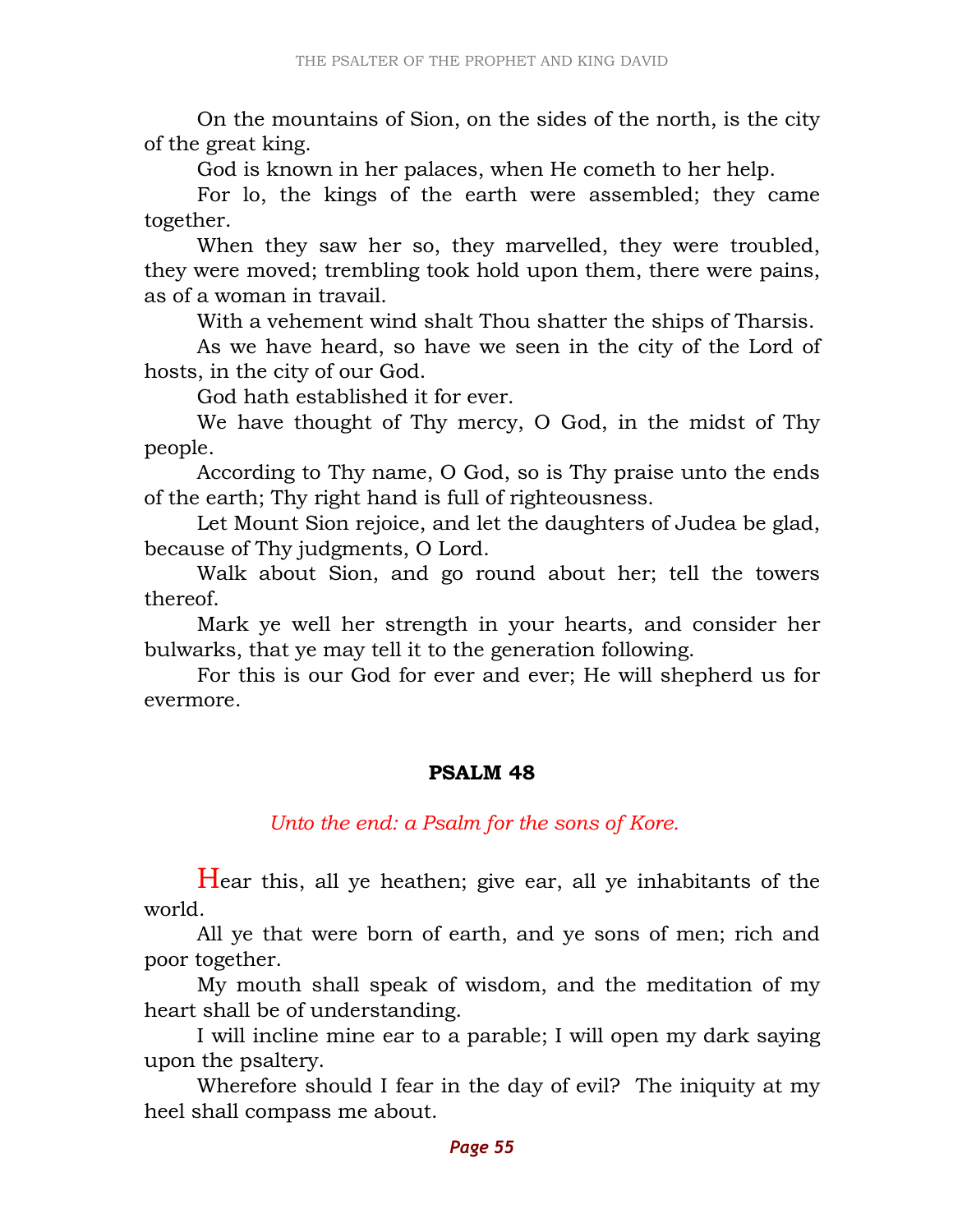There be some that trust in their strength, and boast themselves in the multitude of their riches.

A brother cannot redeem; shall a man redeem?

 He cannot give to God a ransom for himself, nor the price of the redemption of his soul, even though he hath laboured for ever, and shall live to the end.

For he shall not see corruption, when he seeth wise men die.

 The unwise and the fool shall perish together, and leave their wealth to others.

 And their graves shall be their houses for ever, their dwelling places unto generation and generation; though they have called their lands after their own names.

 Nevertheless, man being in honour understood not; he is like the cattle that are without understanding, and is become like unto them.

 This their way is a stumbling block for them, yet afterwards they shall please with their mouth.

Like sheep they are laid in hell; death shall be their shepherd.

 And the upright shall have dominion over them in the morning, and from their glory their help shall consume in hell.

 But God will redeem my soul out of the hand of hell, when He shall receive me.

 Be not thou afraid when one is made rich, or when the glory of his house is increased.

 For when he dieth, he shall carry nothing away; his glory shall not descend after him.

 For his soul shall be blessed in his life; he will acknowledge Thee when Thou doest well to him.

 He shall go to the generation of his fathers; he shall never see the light.

 And man that is in honour, understood not; he is like the cattle that are without understanding, and is become like unto them.

Glory. Both now. Alleluia.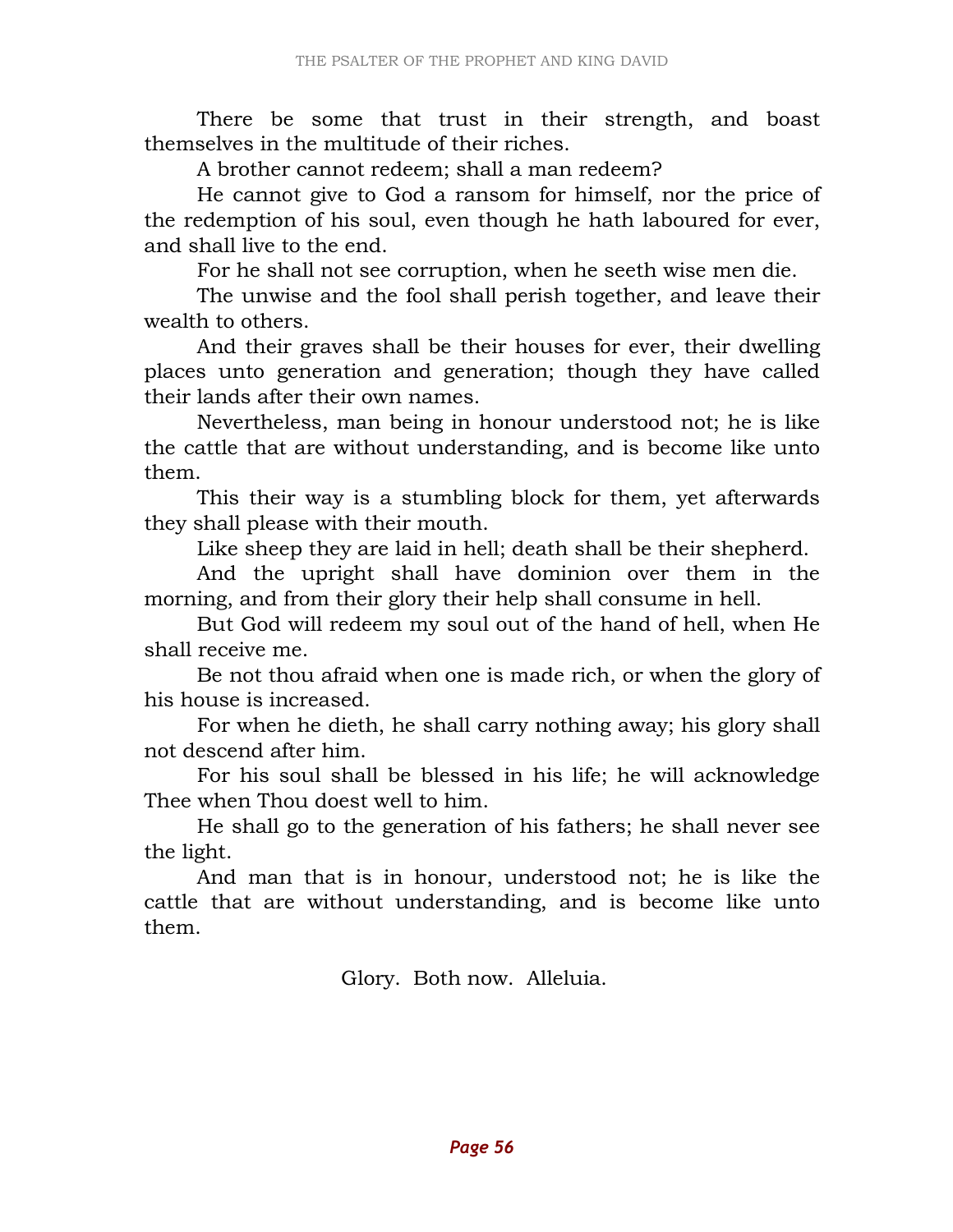# PSALM 49

# A Psalm of Asaph.

The God of gods, even the Lord, hath spoken, and called the earth from the rising of the sun unto the going down thereof.

Out of Sion is the magnificence of His beauty.

God our God shall come visibly, and shall not keep silence.

 A fire shall blaze before Him, and a mighty tempest shall be round about Him.

 He shall call to the heavens above; and to the earth, that He may judge His people.

 Gather His saints together unto Him, those that have established His covenant upon sacrifices.

 And the heavens shall declare His righteousness; for God is judge Himself.

 Hear, O My people, and I will speak to thee, O Israel; and I will testify against thee; I am God, even Thy God.

 I will not reprove thee for sacrifices, for thy burnt offerings are continually before Me.

 I will not welcome bullocks out of thy house, nor he goats out of thy flocks.

 For all the beasts of the field are Mine, the cattle upon the mountains, and the oxen.

 I know all the fowls of the air, and the beauty of the fields is Mine.

 If I were hungry, I would not tell thee, for the world is Mine, and all the fulness thereof.

Will I eat the flesh of bulls, or drink the blood of goats?

 Offer unto God a sacrifice of thanksgiving, and pay thy vows unto the Most High.

 And call upon me in the day of thy trouble, and I will deliver thee; and thou shalt glorify me.

 But unto the wicked God hath said, Why dost thou declare Mine ordinances, and takest My covenant in thy mouth?

 Thou hast hated instruction, and hast cast My words behind thee.

 When thou sawest a thief, then thou didst run with him; and thou hast been partaker with the adulterer.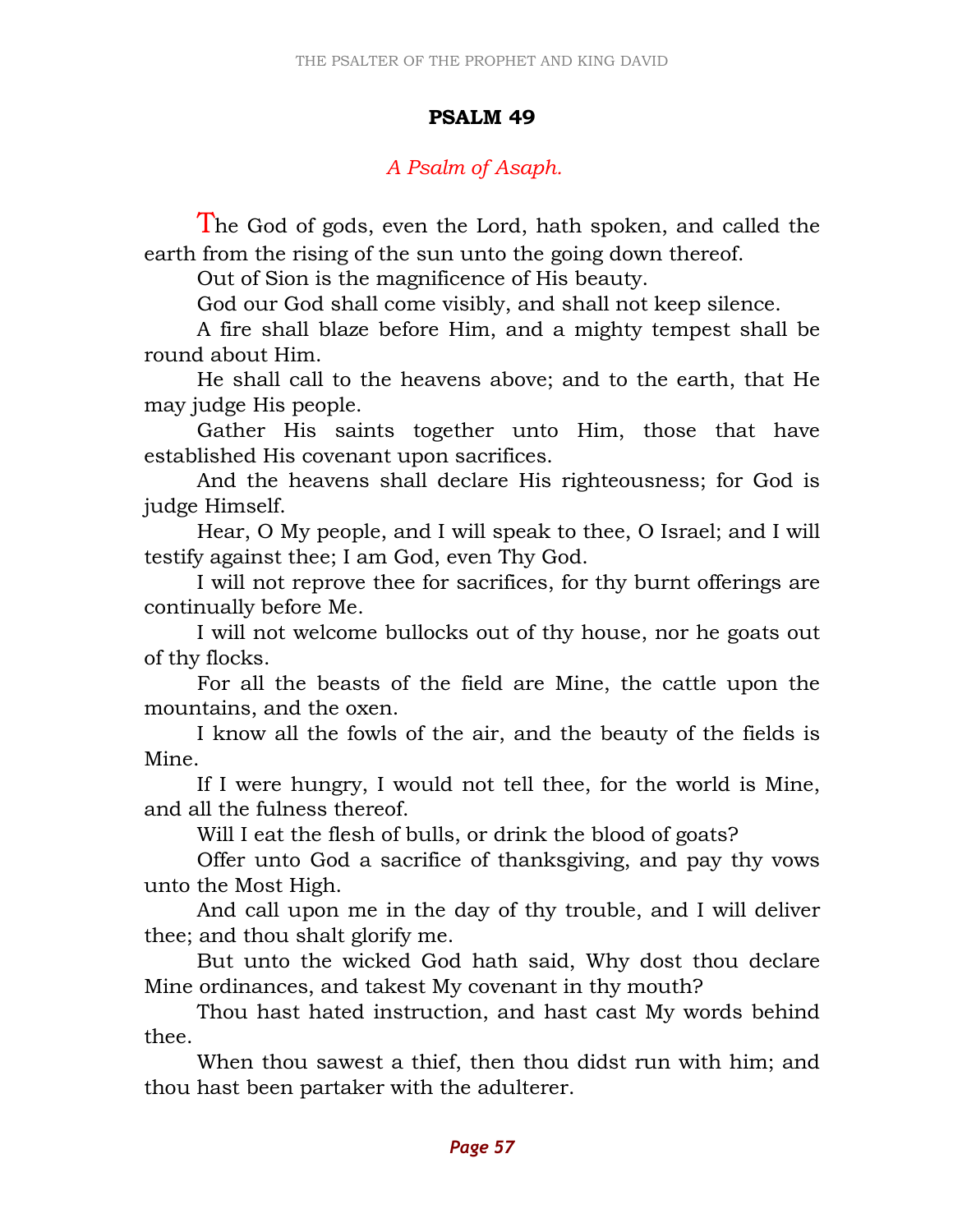Thy mouth hath multiplied evil, and thy tongue hath framed deceits.

 Thou satest and spakest against thy brother, and laidst a scandal against thy mother's son.

 These things hast thou done, and I kept silence. Thou thoughtest wickedly that I should be like thee; but I will reprove thee, and set thy sins before thine eyes.

 Now consider this, ye that forget God, lest He snatch you away, and there be none to deliver.

 A sacrifice of praise shall glorify Me, and there is the way wherein I will show him My salvation.

### PSALM 50

Unto the end: a Psalm of David, when Nathan the prophet came to him, when he had gone in to Bersabee, the wife of Urias.

Have mercy upon me, O God, according to Thy great mercy; and according to the multitude of Thy tender mercies blot out my transgression.

 Wash me thoroughly from mine iniquity, and cleanse me from my sin.

 For I acknowledge my transgression, and my sin is ever before me.

 Against Thee only have I sinned, and done this evil in Thy sight; that Thou mightest be justified in Thy sayings, and overcome when Thou art judged.

 For behold, I was conceived in iniquity, and in sins did my mother bear me.

 For behold, Thou hast loved truth; the hidden and secret things of Thy wisdom hast Thou revealed to me.

 Thou shalt sprinkle me with hyssop, and I shall be cleansed; Thou shalt wash me, and I shall be made whiter than snow.

 Thou shalt make me to hear joy and gladness; the bones that have been humbled shall rejoice.

 Turn away Thy face from my sins, and blot out all mine iniquities.

 Create in me a clean heart, O God, and renew a right spirit within me.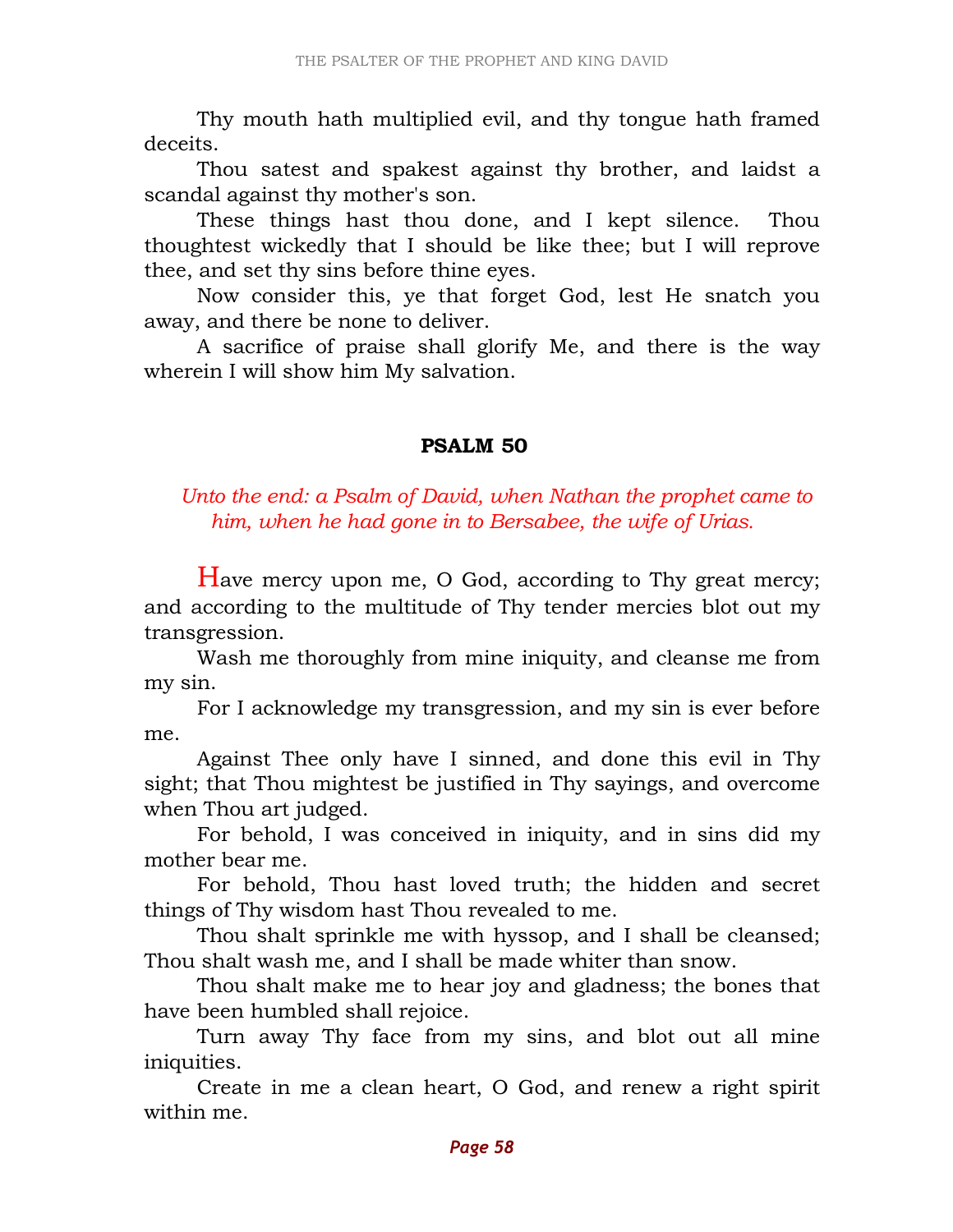Cast me not away from Thy presence, and take not Thy Holy Spirit from me.

 Restore unto me the joy of Thy salvation, and establish me with Thy governing Spirit.

 I will teach transgressors Thy ways, and the ungodly shall turn again to Thee.

 Deliver me from bloodguiltiness, O God, Thou God of my salvation; my tongue shall rejoice in Thy righteousness.

 O Lord, Thou shalt open my lips, and my mouth shall show forth Thy praise.

 For hadst Thou desired sacrifice, I would have given it; Thou wilt not delight in whole burnt offerings.

 A sacrifice to God is a broken spirit; a broken and humbled heart God will not despise.

 Do good, O Lord, in Thy good pleasure unto Sion, and let the walls of Jerusalem be builded.

 Then shalt Thou be pleased with a sacrifice of righteousness, oblation and whole burnt offerings.

Then shall they offer bullocks upon Thine altar.

Glory. Both now. Alleluia.

#### PSALM 51

# Unto the end: instruction for David, when Doek the Idumean came and told Saul, David has gone into the house of Abimelech.

Why boastest thou thyself in mischief, O mighty man, and in iniquity all the day long? Thy tongue hath devised unrighteousness; like a sharpened razor, thou hast wrought deceit.

 Thou hast loved evil more than good, unrighteousness rather than to speak righteousness.

 Thou hast loved all words of destruction, and a deceitful tongue.

 Therefore shall God destroy thee for ever; He shall pluck thee out, and take thee away from thy dwelling place, and thy root out of the land of the living.

 The righteous shall see, and fear, and shall laugh at him, and say,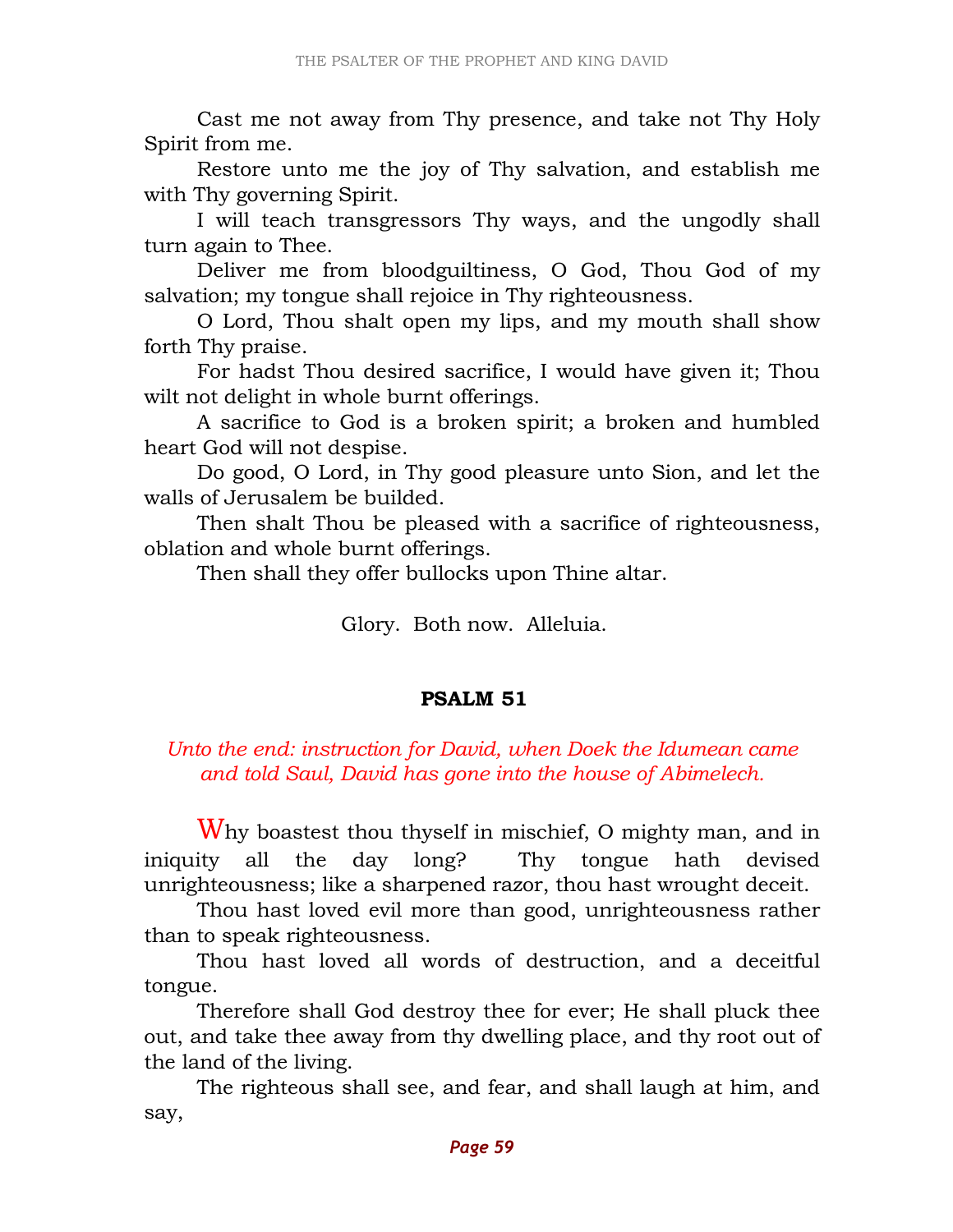Lo, this is the man that made not God his help, but trusted in the abundance of his riches, and strengthened himself in his vanity.

 But I am like a fruitful olive tree in the house of the Lord; I have hoped in the mercy of God for ever and ever.

 I will praise Thee for ever, because Thou hast done it; and I will wait on Thy name, for it is good before Thy saints.

#### PSALM 52

Unto the end: a Psalm of David for Maeleth; understanding.

The fool hath said in his heart, There is no God. Corrupt are they, and are become abominable in iniquity; there is none that doeth good.

 God looked down from heaven upon the children of men, to see if there were any that did understand, or did seek God.

 Every one of them is gone out of the way, they are altogether become unprofitable; there is none that doeth good, no, not one.

 Shall not any of the workers of iniquity come to understanding, who eat up my people as they eat bread? They have not called upon the Lord.

 There were they in great fear, where no fear was. For God hath scattered the bones of them that please men; they have been put to shame, because God hath despised them.

 Who shall give the salvation of Israel out of Sion? When God hath turned back the captivity of His people, Jacob shall rejoice, and Israel shall be glad.

### PSALM 53

### Unto the end: among the hymns of instruction by David, when the Ziphites came and said to Saul, Is not David hid with us?

Save me, O God, by Thy name, and judge me by Thy strength. Hear my prayer, O God; give ear to the words of my mouth. For strangers are risen up against me, and the mighty have sought after my soul, and they have not set God before them.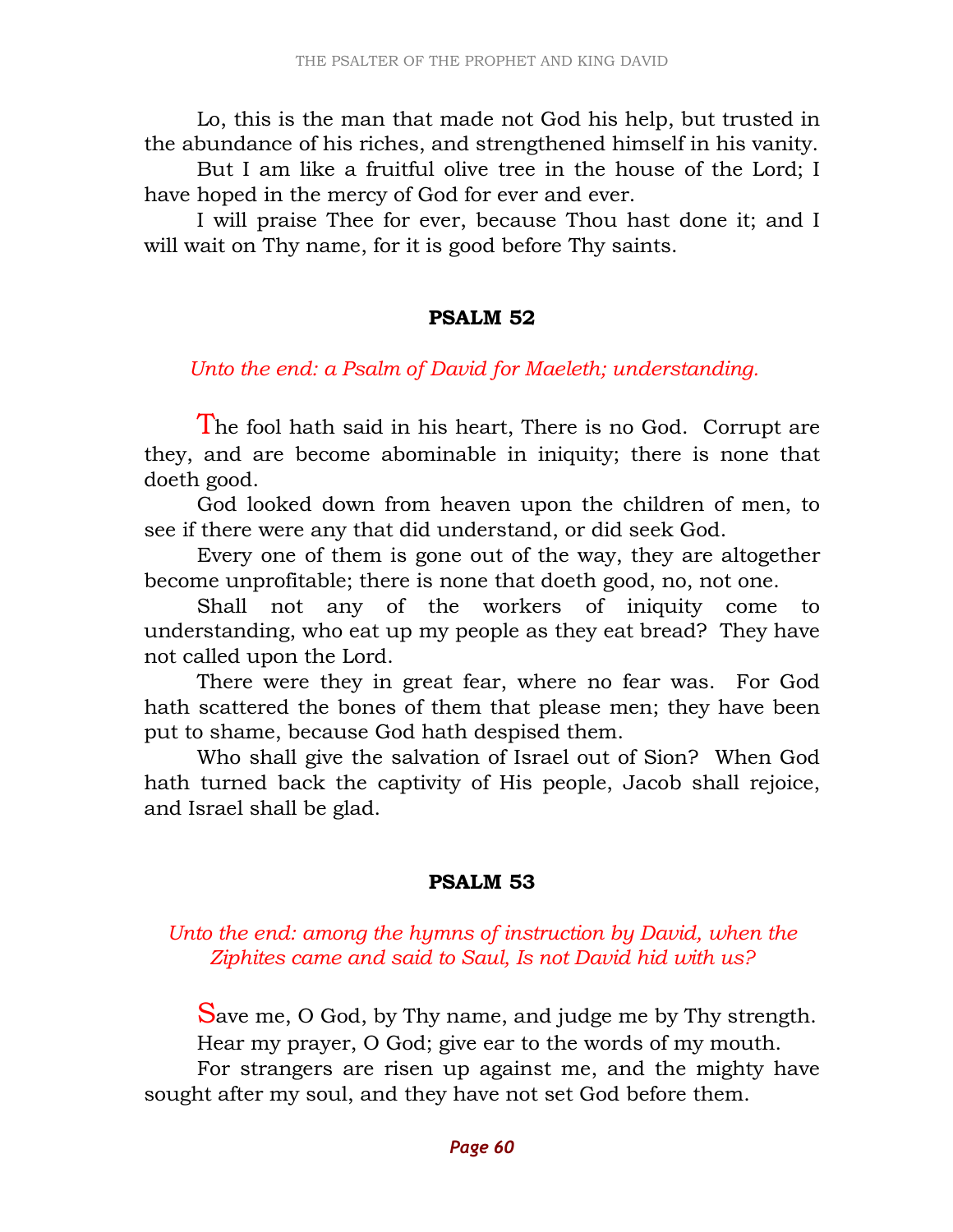For behold, God helpeth me, and the Lord is the protector of my soul.

 He shall bring evils upon mine enemies; cut them off in Thy truth.

 I will freely sacrifice unto Thee; I will praise Thy name, O Lord, for it is good.

 For Thou hast delivered me out of all trouble, and mine eye hath looked down upon mine enemies.

### PSALM 54

# Unto the end: among the hymns of instruction by David.

Give ear to my prayer, O God, and despise not my supplication; attend unto me, and hear me.

 I was grieved in my meditation, and was troubled, because of the voice of the enemy, and the oppression of the sinner.

 For they brought iniquity upon me, and in wrath were they angry with me.

 My heart is troubled within me, and the terror of death is fallen upon me.

 Fearfulness and trembling are come upon me, and darkness hath covered me.

 And I said, Who will give me wings like a dove? And I will fly, and be at rest.

Lo, I fled far off, and lodged in the wilderness.

 I waited for God that saveth me from faintheartedness, and from tempest.

 Drown, Lord, and divide their tongues, for I have seen iniquity and strife in the city.

 Day and night they go about it upon the walls thereof; iniquity and toil and unrighteousness are in the midst of it.

And usury and deceit are not departed from its streets.

 For if an enemy had reproached me, then I might have borne it; and if he that hated me had magnified his words against me, then I would have hid myself from him.

 But it was thou, a man of like mind, my guide and my familiar friend.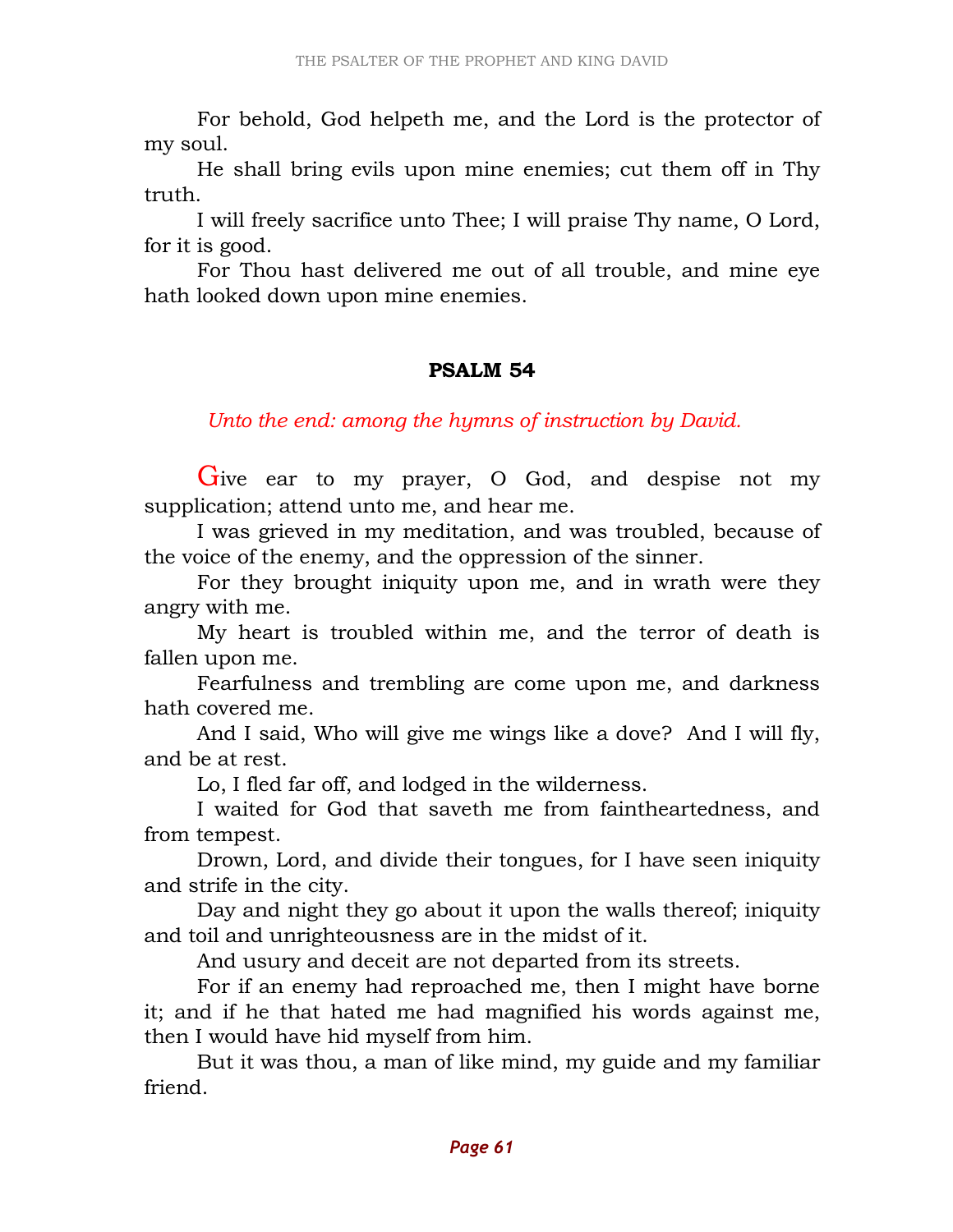Who didst sweeten my meals together with me; we walked in the house of God in one mind.

 Let death come upon them, and let them go down quick into hell; for wickedness is in their dwellings, and in the midst of them.

As for me, I cried unto God, and the Lord heard me.

 Evening, and morning, and at noonday will I declare and tell of it; and He shall hear my voice.

 He shall redeem my soul in peace from them that draw nigh unto me; for they among many were with me.

 God shall hear, and He shall humble them, even He that abideth of old.

Because they have no changes, and they have not feared God.

 He hath put forth His hand to repay; they have defiled His covenant.

 They were scattered by the wrath of His countenance, and their hearts have drawn near. Their words are smoother than oil, and yet are they darts.

 Cast thy care upon the Lord, and He shall nourish thee; He shall never suffer the righteous to be moved.

 But Thou, O God, shalt bring those men down into the pit of destruction. Bloody and deceitful men shall not live out half their days; but I will hope in Thee, O Lord.

Glory. Both now. Alleluia.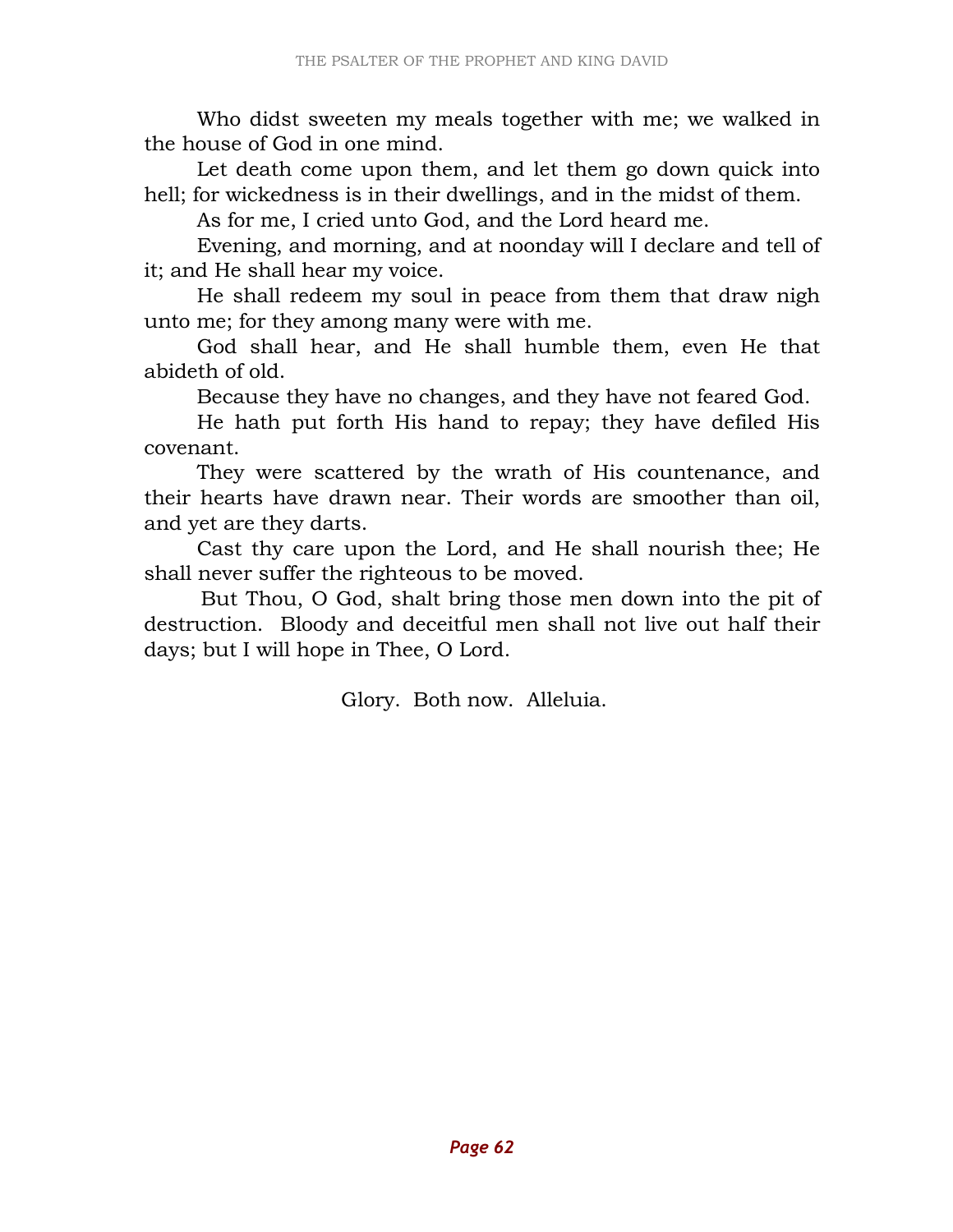# THE EIGHTH KATHISMA

#### PSALM 55

Unto the end: over the people that were removed from the sanctuary. By David, for a pillar inscription, when the Philistines held him in Geth.

Be merciful unto me, O God, for man hath trodden me down; fighting all the day long, he hath afflicted me.

 Mine enemies have trodden me down all the day long, for they be many that fight against me from on high.

By day I will not fear, but I will hope in Thee.

 In God I will praise my words, in God have I put my hope; I will not be afraid what flesh can do unto me.

 All the day long they abhorred my words; all their thoughts were against me for evil.

 They will dwell near, and hide themselves; they will mark where I set my heel, even as they have waited for my soul.

 By no means shalt Thou save them; in anger shalt Thou cast down the people, O God.

 I have declared my life unto Thee; Thou hast set my tears before Thee.

 Even as Thou hast promised, mine enemies shall be turned back. In the day that I call upon Thee, behold, I know that Thou art God.

 In God will I praise His word; in the Lord will I praise His speech.

 In God have I put my hope; I will not be afraid what man can do unto me.

 Thy vows are upon me, O God, which I will render in praise of Thee.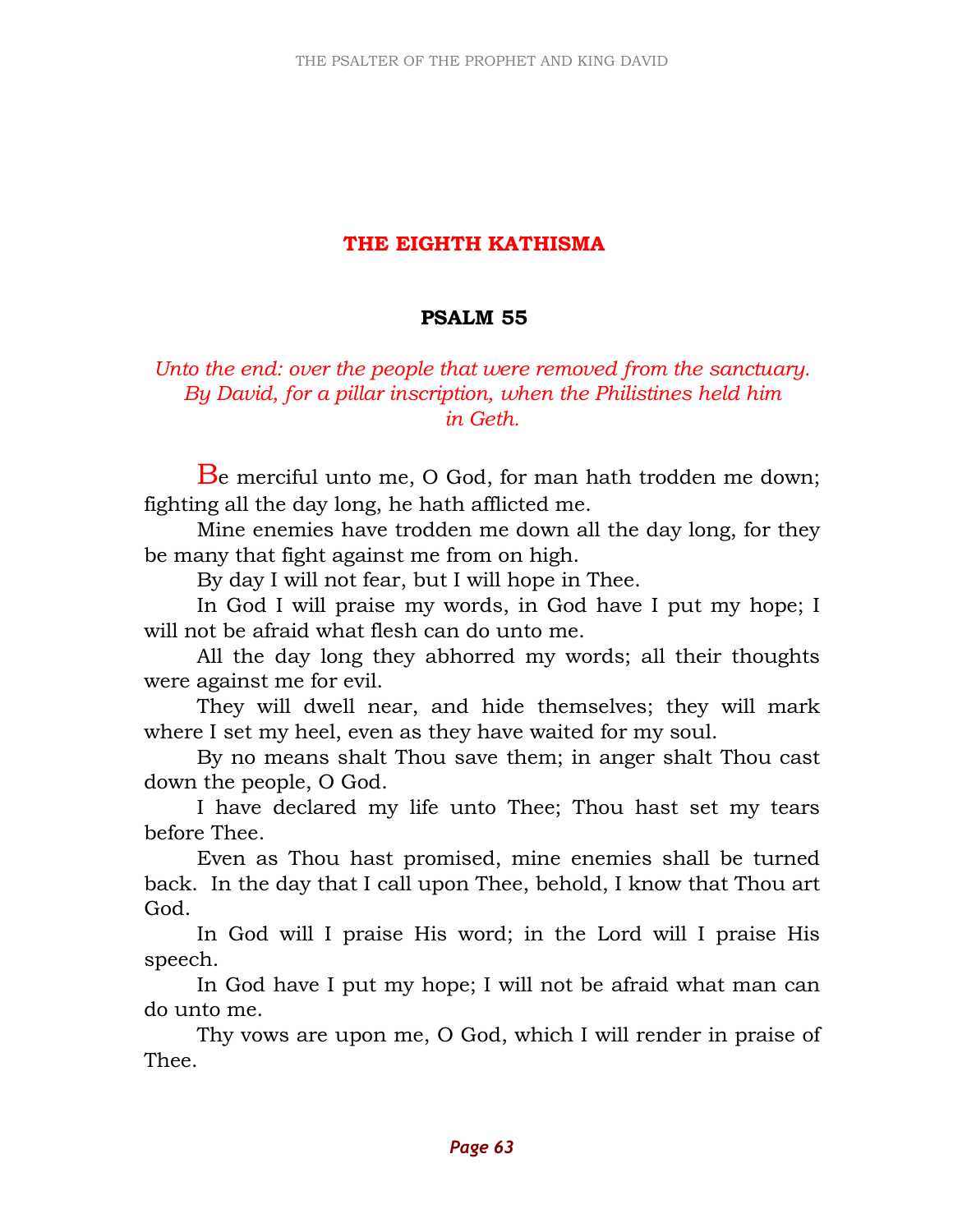For Thou hast delivered my soul from death, mine eyes from tears, and my feet from falling; that I may be well pleasing before the Lord in the light of the living.

#### PSALM 56

# Unto the end: destroy not. A pillar inscription by David, when he fled from the presence of Saul to the cave.

Be merciful unto me, O God, be merciful unto me; for my soul hath hoped in Thee. Yea, in the shadow of Thy wings will I hope, until iniquity be overpast.

I will cry unto God Most High, unto God my benefactor.

 He hath sent from heaven, and saved me; He hath made them a reproach that trod me down.

 God hath sent forth His mercy and His truth, and hath delivered my soul from the midst of the young lions; I slept, troubled.

 As for the sons of men, their teeth are weapons and arrows, and their tongue a sharp sword.

 Be Thou exalted, O God, above the heavens, and Thy glory above all the earth.

 They have prepared a snare for my feet, and bowed down my soul. They have digged a pit before me, and they are fallen into it themselves.

 My heart is ready, O God, my heart is ready; I will sing, and give praise.

 Awake up, my glory; awake, psaltery and harp; I myself will awake right early.

 I will praise Thee, O Lord, among the people; I will sing unto Thee among the nations.

 For Thy mercy is magnified unto the heavens, and Thy truth unto the clouds.

 Be Thou exalted, O Lord, above the heavens, and Thy glory above all the earth.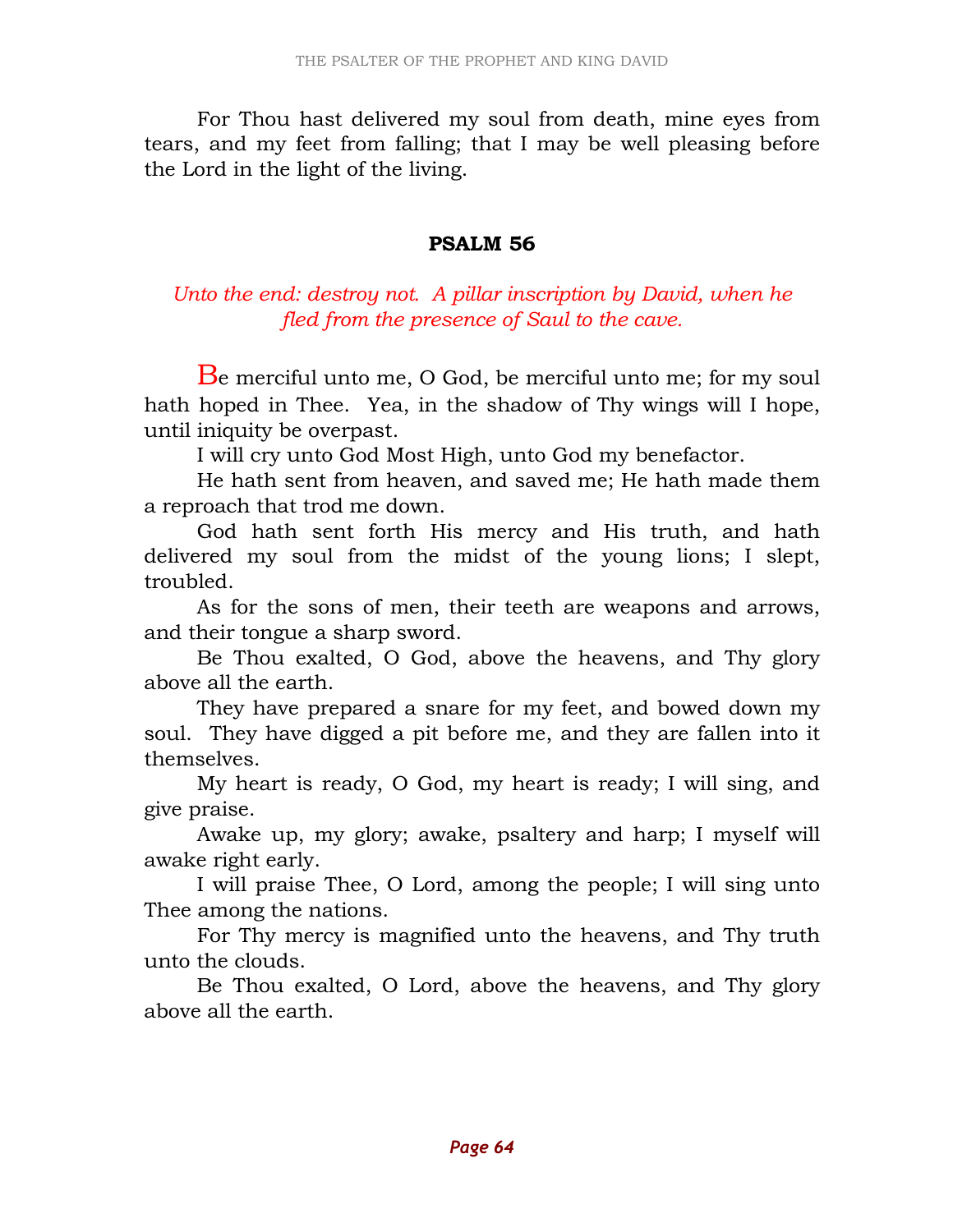#### PSALM 57

Unto the end: destroy not. A pillar inscription of David.

If ye do indeed speak righteousness, judge rightly, O ye sons of men.

 Yea, in heart ye work iniquity in the earth; your hands deal unrighteousness.

 Sinners are estranged from the womb; they have gone astray from the belly, they have spoken lies.

 Their rage is like that of a serpent, like the asp that is deaf, and stoppeth her ears.

 Which will not hearken to the voice of charmers, nor of the charm of the wizard that charmeth wisely.

 God shall break in pieces their teeth in their mouth; the Lord hath broken the great teeth of the lions.

 They shall melt away as waters running down; He shall bend his bow until they be weakened.

 Like wax that is melted, they shall be taken away; fire hath fallen upon them, and they have not seen the sun.

 Before your thorns can feel the briar, He shall swallow them up living in His wrath.

 The righteous shall rejoice when he seeth the vengeance; he shall wash his hands in the blood of the sinner.

 And man shall say, Verily there be fruit for the righteous; verily there is a God that judgeth them upon the earth.

Glory. Both now. Alleluia.

# PSALM 58

### Unto the end: destroy not. Of David, for a pillar inscription, when Saul sent and watched his house, to kill him.

Deliver me from mine enemies, O God, and redeem me from them that rise up against me.

 Deliver me from the workers of iniquity, and save me from the bloodthirsty men.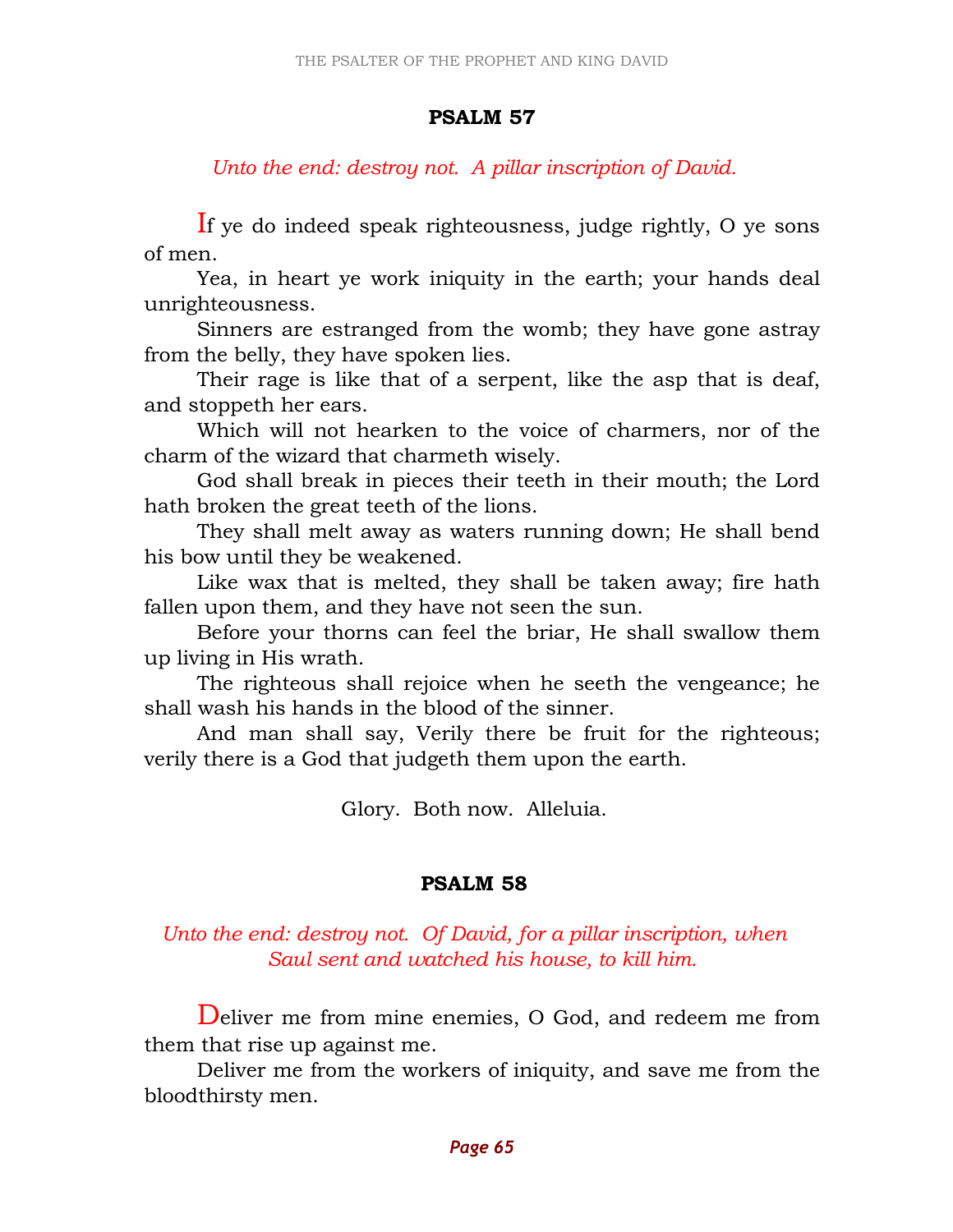For lo, they have hunted after my soul, the mighty have set upon me; not for mine iniquity, nor for my sin, O Lord.

 Without iniquity I ran, and directed my steps; arise Thou to meet me, and behold.

 Thou, therefore, O Lord God of hosts, the God of Israel, draw near to visit all the heathen; be not merciful to any that work iniquity.

 They shall return at evening, and hunger like dogs, and go round about the city.

 Behold, they shall utter a sound with their mouth, and a sword is in their lips: For who, say they, hath heard?

 But Thou, O Lord, shalt laugh at them; Thou shalt bring all the heathen to nought.

 O my strength, I will keep watch for Thee, for Thou, O God, art my help.

 As for my God, His mercy shall prevent me; God shall reveal it unto me among mine enemies.

 Slay them not, lest they forget Thy law: scatter them by Thy power, and bring them down, O Lord my defender.

 For the sin of their mouth, and the words of their lips, let them even be taken in their pride.

 And for their cursing and lying shall their utter destruction be made known, in the wrath of utter destruction.

 And they shall be no more, and they shall know that God is Lord of Jacob, and of the ends of the earth.

 They shall return at evening, and hunger like dogs, and go round about the city.

 They shall be scattered abroad to eat; they shall murmur if they be not satisfied.

 But I will sing of Thy strength; yea, I will rejoice in Thy mercy in the morning. For Thou art become my help and my refuge in the day of my trouble.

 Thou art my help, unto Thee will I sing, for Thou, O God, art my help; my God, Thou art my mercy.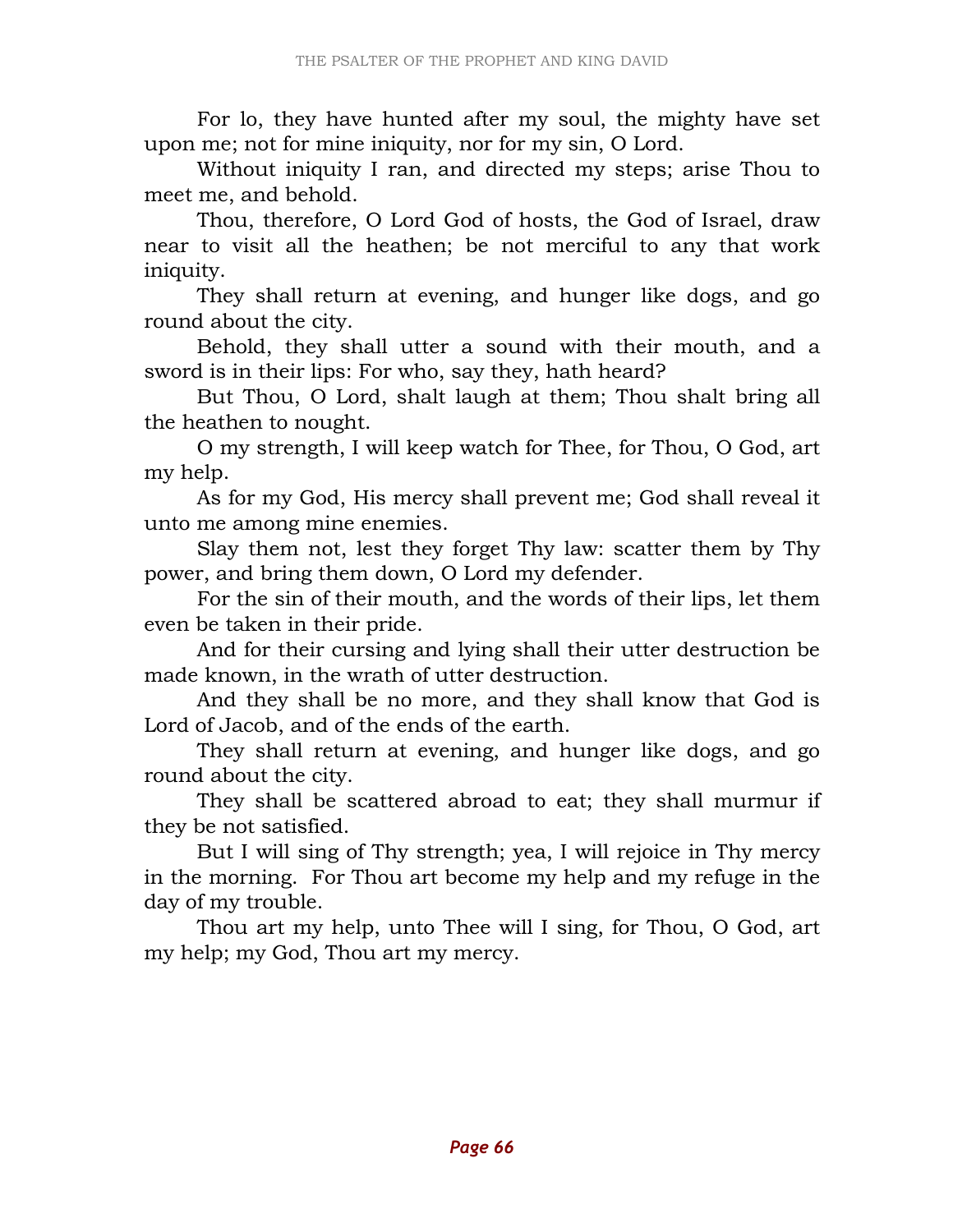#### PSALM 59

### Unto the end: concerning the verses to be alternated. A pillar inscription for David, for instruction, when he had burned Mesopotamia of Syria and Syrian Sobal, and Joab had returned and struck Edom, twelve thousand in the valley of salt.

O God, Thou hast cast us off, and hast destroyed us; Thou hast been angry, and hast had mercy upon us.

 Thou hast made the land to tremble, and hast troubled it; heal Thou the breaches thereof, for it hath been shaken.

 Thou hast shown Thy people hard things; Thou hast made us to drink the wine of sorrow.

 Thou hast given a sign unto them that fear Thee, that they may flee from before the bow.

 That Thy beloved may be delivered, save with Thy right hand, and hear Thou me.

 God hath spoken in His holiness, I will exult, and divide Sichem, and measure out the valley of tents.

 Galaad is Mine, and Manasses is Mine; Ephraim also is the strength of My head; Judea is My king.

 Moab is the pot of My hope, over Idumea will I stretch forth My shoe; the strangers are made subject unto Me.

 Who will lead Me into a fortified city? Or who will bring Me into Idumea?

 Will not Thou, O God, who hast cast us off? And wilt not Thou, O God, go out with our hosts?

Give us help from trouble, for vain is the salvation of man.

 Through God we shall do mightily, and He shall bring those that trouble us to nought.

### PSALM 60

Unto the end: among the hymns of David.

Hear my supplication, O God; attend unto my prayer.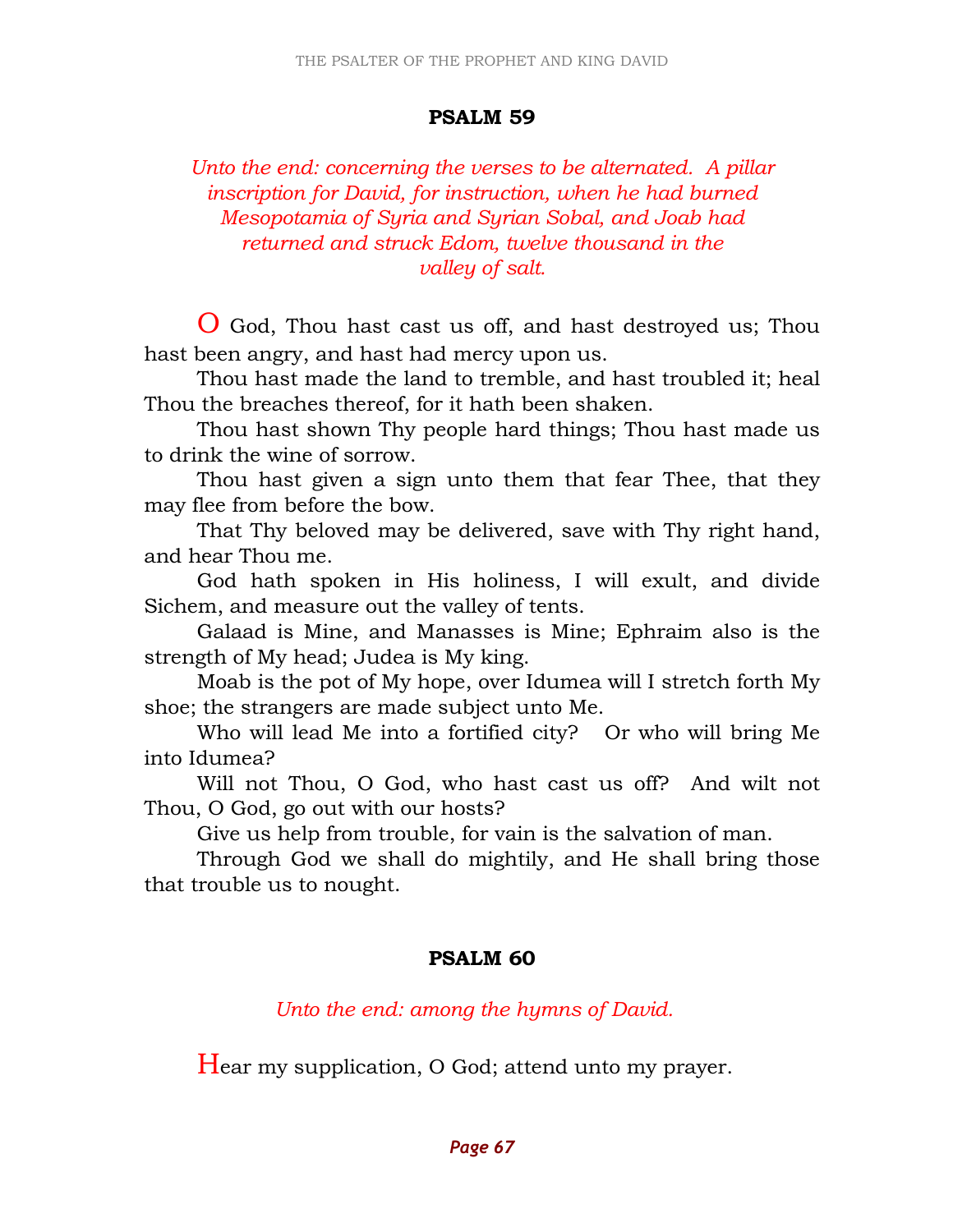From the ends of the earth have I cried unto Thee, when my heart was overwhelmed; Thou hast lifted me high upon a rock.

 Thou hast guided me, for Thou hast been my hope, a strong tower against the face of the enemy.

 I will abide in Thy tabernacle for ever; I shall be sheltered under the covert of Thy wings.

 For Thou, O God, hast heard my prayers; Thou hast given a heritage to those that fear Thy name.

 Thou wilt prolong the king's days, his years to generation upon generation.

 He shall abide before the face of God for ever; His mercy and truth, who shall search it out?

 So will I sing praise unto Thy name for ever and ever, that I may daily perform my vows.

#### Glory. Both now. Alleluia.

#### PSALM 61

#### Unto the end: a Psalm of David for Idithum.

Shall not my soul be subject to God? For from Him cometh my salvation.

 For He is my God, my Saviour and my helper; and I shall be moved no more.

 How long do ye assail a man? Ye slay, all of you, as a leaning wall, and as a tottering fence.

 But they consulted to impugn mine honour; they ran in lies; they bless with their mouth, but they curse inwardly.

 But be thou subject unto God, my soul, for my endurance is from Him.

 For He only is my God, my Saviour and my helper; and I shall not be moved.

 In God is my salvation and my glory; He is the God of my help, and my hope is in God.

 Hope in Him, all ye congregation of the people; pour out your heart before Him, for God is our helper.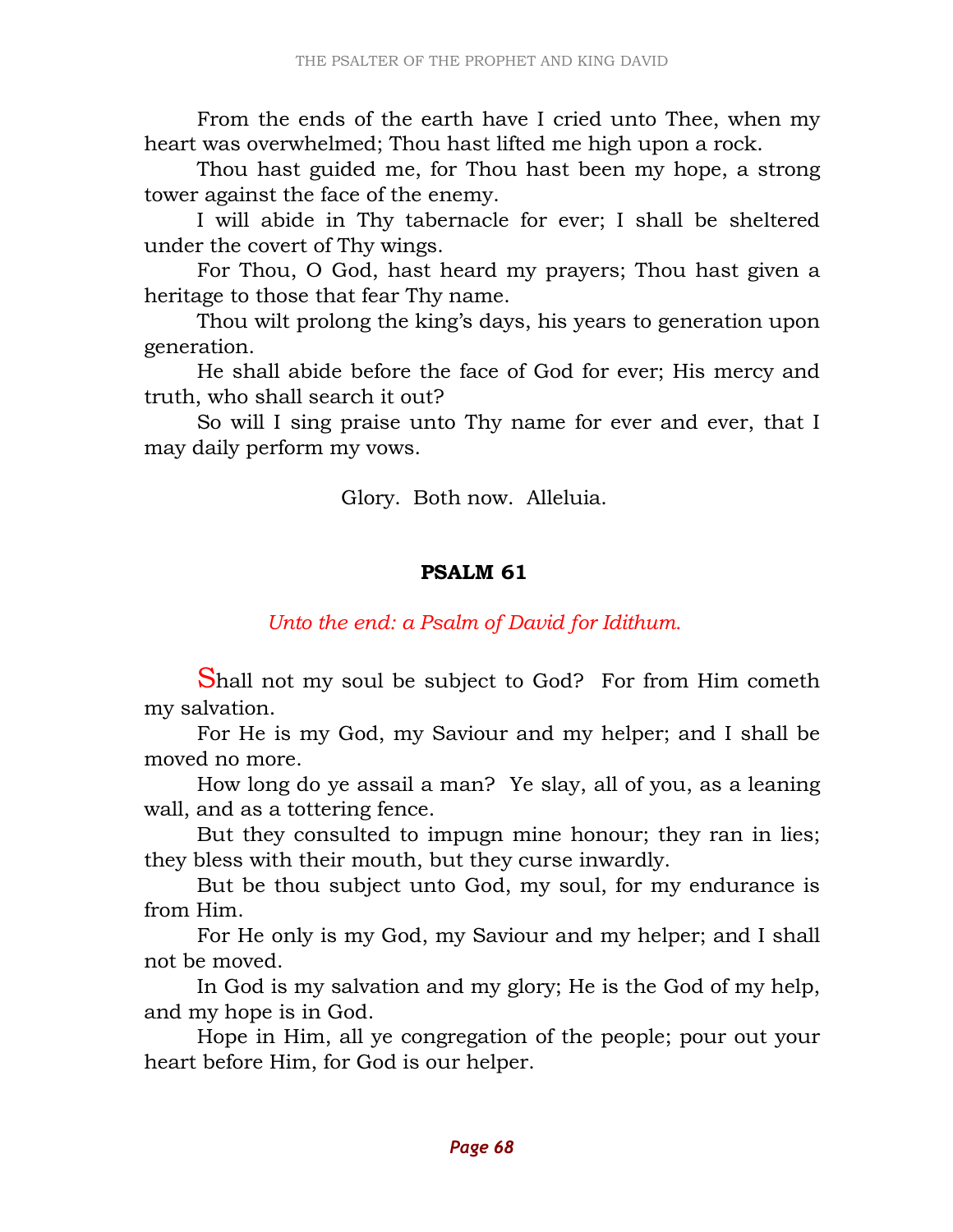For the sons of men are vain, the sons of men are liars in the balance; out of vanity they gather themselves together, that they may work injustice.

 Hope not in injustice, and covet not plunder; if riches flow, set not your heart upon them.

 God hath spoken once, and these two things have I heard: that power belongeth unto God; also unto Thee, O Lord, belongeth mercy, for Thou shalt render to every man according to his works.

# PSALM 62

A Psalm of David, when he was in the wilderness of Judea.

O God my God, early do I seek Thee. My soul hath thirsted for Thee, how many ways my flesh hath longed for Thee, in a barren and untrodden land, where no water is.

 So have I appeared before Thee in the sanctuary, to see Thy power and glory.

 Because Thy mercy is better than lives; my lips shall praise Thee.

 So will I bless Thee while I live, and I will lift up my hands in Thy name.

 Let my soul be satisfied as with marrow and fatness, and my mouth shall praise Thee with joyful lips.

 If I have remembered Thee upon my bed, I meditated on Thee in the morning watches.

 Because Thou hast been my help; in the shelter of Thy wings will I rejoice.

 My soul hath cleaved to Thee, Thy right hand hath upholden me.

 But they have sought my soul in vain; they shall go into the lower parts of the earth, they shall be given over to the power of the sword, they shall be portions for foxes.

 But the king shall rejoice in God; every one that sweareth by Him shall be praised, for the mouth of them that speak unjustly hath been stopped.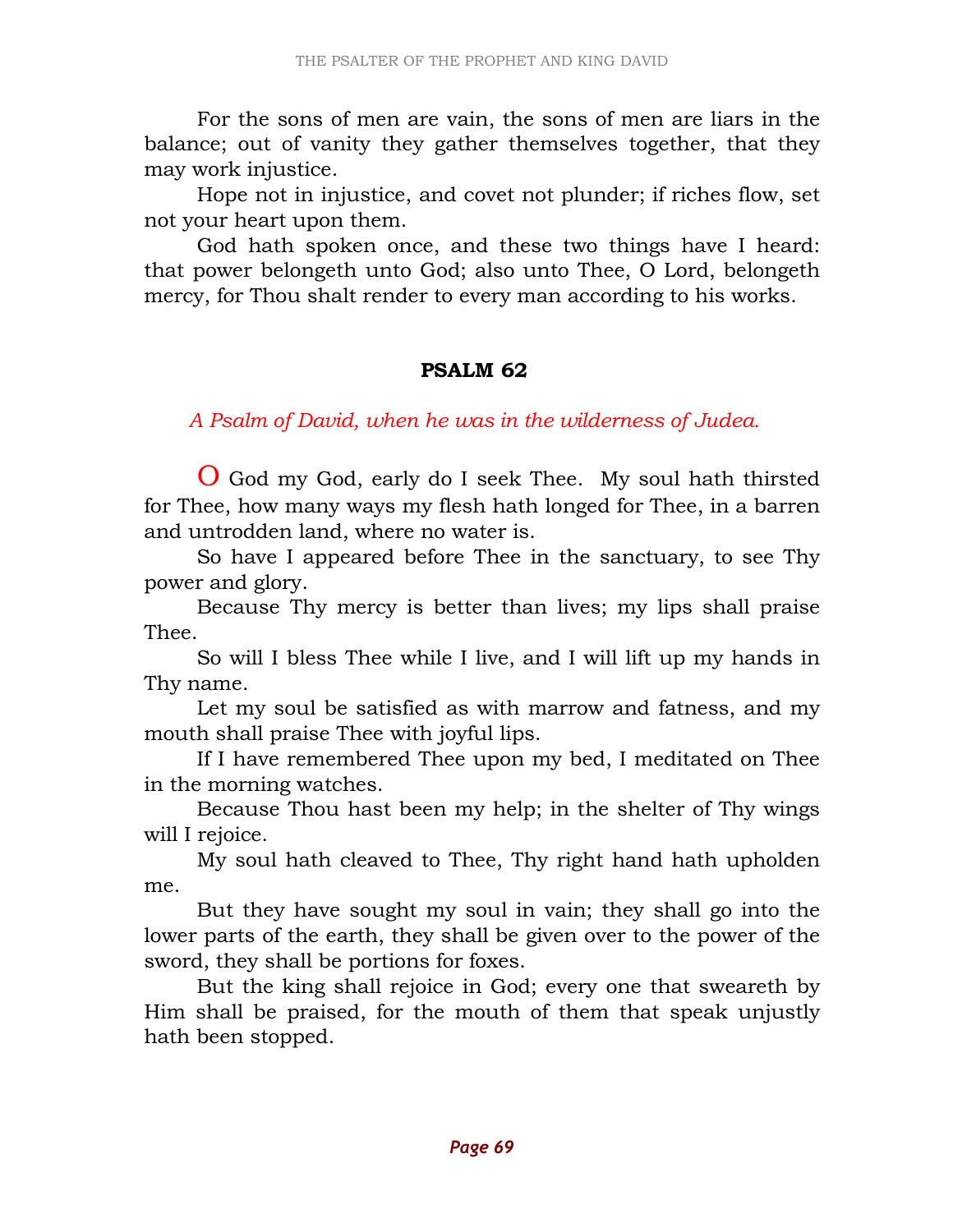#### PSALM 63

### Unto the end: a Psalm of David.

Hear my prayer, O God, when I pray unto Thee; deliver my soul from fear of the enemy.

 Shelter me from the council of them that work iniquity, from the multitude of the workers of unrighteousness.

 They have sharpened their tongue like a sword, they have bent their bow, a bitter matter, that they may shoot in secret at the blameless one.

 Suddenly will they shoot at him, and will not fear; they have encouraged themselves with a wicked word.

 They have communed of laying snares privily; they said, Who shall see them?

 They have searched out iniquities; they have wearied themselves with a diligent search.

 Man shall approach, and the heart is deep; and God shall be exalted.

 As an arrow of babes are their blows, and their tongues were weakened against them.

All that saw them were troubled, and all men feared.

 And they declared the works of God, and understood His doings.

 The righteous shall be glad in the Lord, and shall hope in Him, and all the upright in heart shall be praised.

Glory. Both now. Alleluia.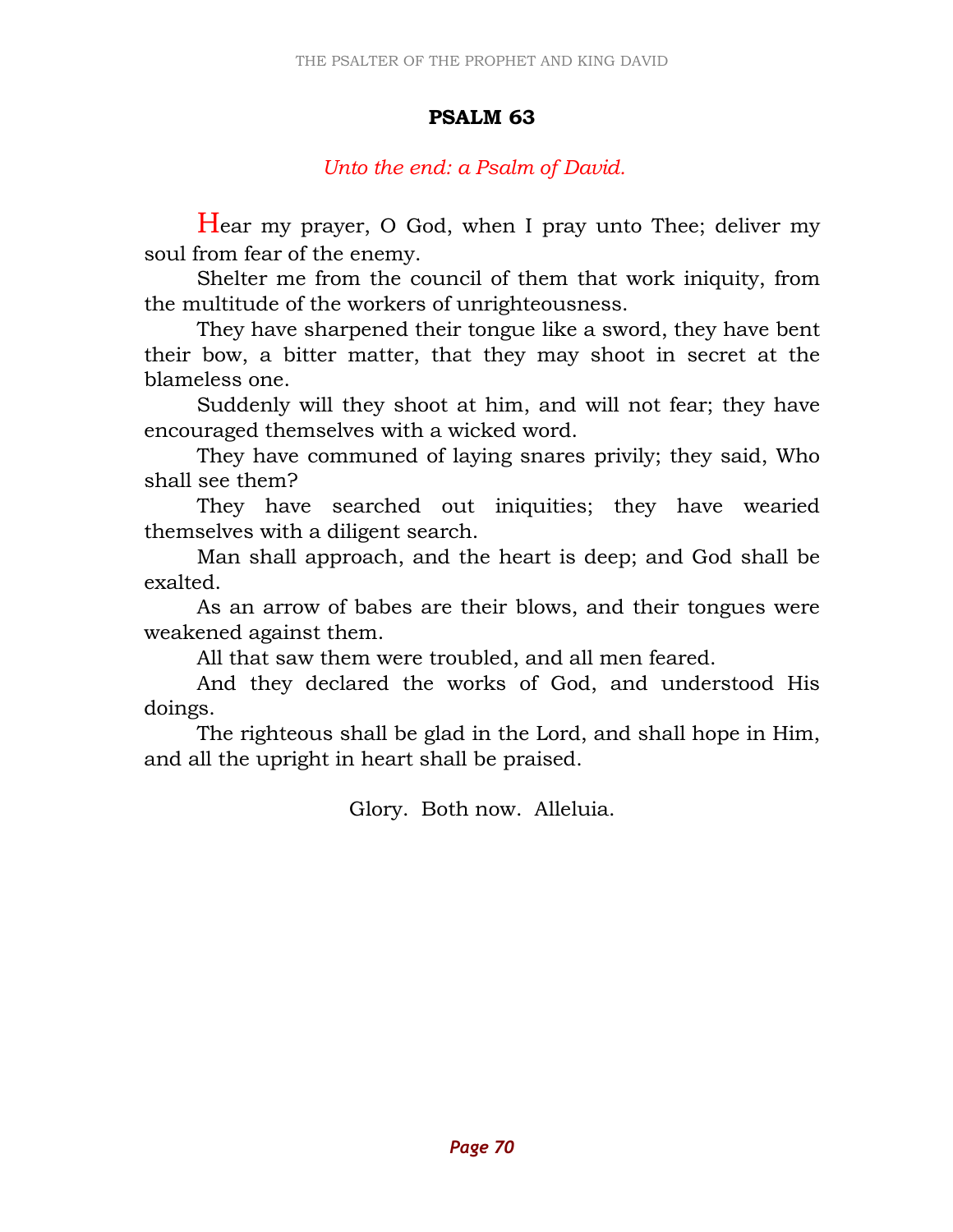# THE NINTH KATHISMA

#### PSALM 64

Unto the end: a Psalm of a song of David. The song sung by Jeremias and Ezekiel and the captive people, when they were about to depart.

Unto Thee, O God, belongeth praise in Sion, and unto Thee shall the vow be performed in Jerusalem.

Hear my prayer; unto Thee shall all flesh come.

 The words of transgressors have overpowered us, but Thou shalt be merciful to our ungodliness.

 Blessed is he whom Thou hast chosen, and taken unto Thee; he shall dwell in Thy courts.

 We shall be satisfied with the goodness of Thy house; Thy temple is holy, wonderful in righteousness.

 Hear us, O God our Saviour, Thou hope of all the ends of the earth, and of them that are afar off upon the sea.

 Who by Thy strength settest fast the mountains, being girded about with power, who troublest the depths of the sea; who shall withstand the noise of its waves?

 The nations shall be troubled; they also that dwell in the uttermost parts shall be afraid at Thy signs; Thou shalt make the outgoings of the morning and evening to rejoice.

 Thou hast visited the earth and watered it plenteously; Thou hast greatly enriched it.

 The river of God is full of waters; Thou hast prepared their food, for so is its preparation.

 Make Thou her furrows drunk with water, multiply her fruits; when she springeth up, she shall rejoice in her showers.

 Thou shalt bless the crown of the year with Thy goodness, and Thy plains shall be filled with fatness.

 The mountains of the wilderness shall be enriched, and the hills shall be girded about with joy.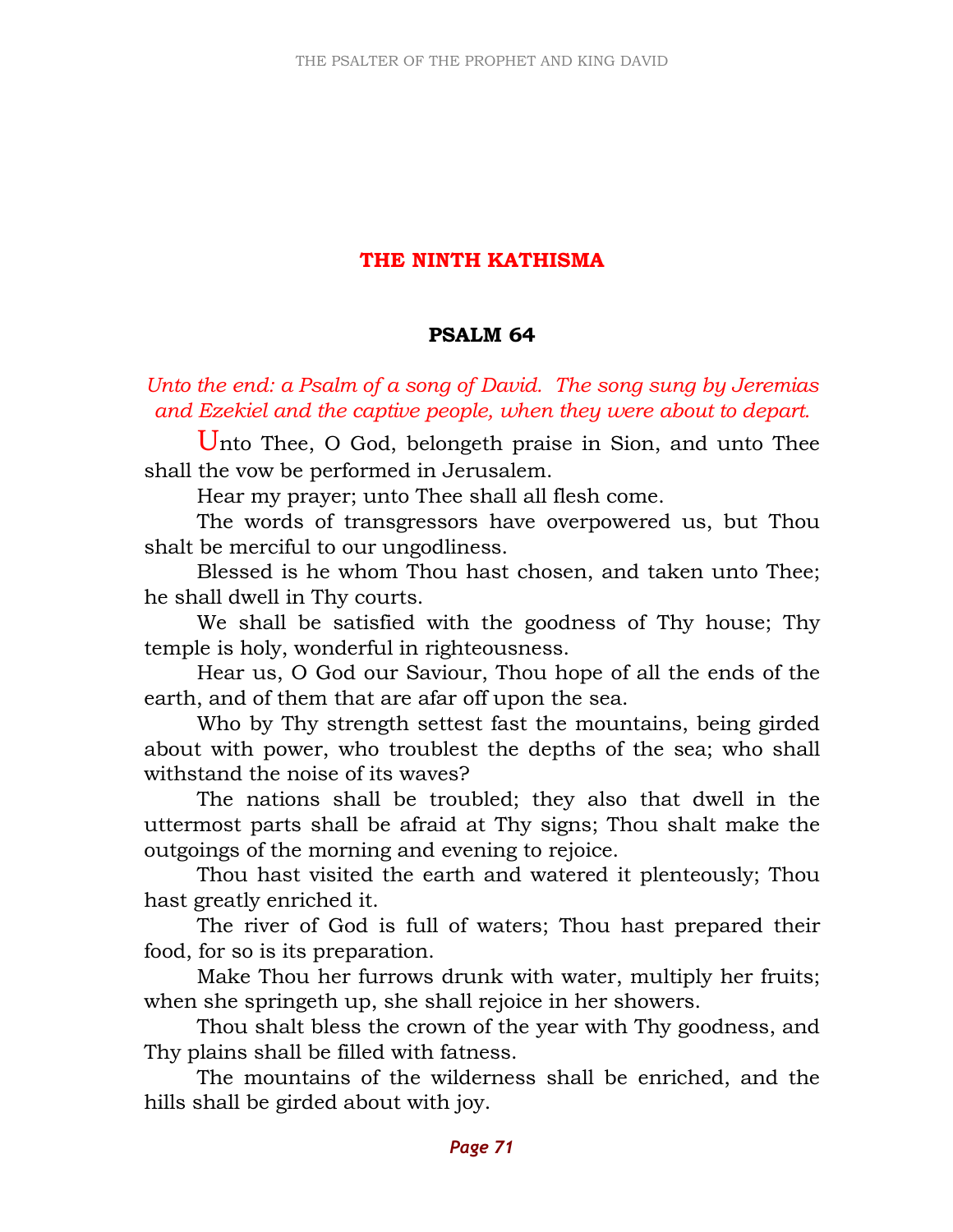The rams of the flock have clothed themselves with fleece, and the valleys shall abound with corn; they shall cry aloud, yea, they shall sing hymns.

### PSALM 65

Unto the end: a Psalm of a song of the resurrection.

Make a joyful noise unto the Lord, all the earth.

Sing praises unto His name, give glory in His praise.

 Say unto God, How terrible are Thy works! Through the greatness of Thy power shall Thine enemies be found false unto Thee.

 Let all the earth worship Thee, and sing unto Thee; let them sing to Thy name, O Thou Most High.

 Come and see the works of God, terrible in His counsels over the children of men.

 He turneth the sea into dry land; they shall go through the flood on foot; there shall we rejoice in Him,

 Who ruleth by His power for ever. His eyes behold the nations; let not them that embitter Him be exalted in themselves.

 O bless our God, ye people, and make the voice of His praise to be heard,

 Which holdeth my soul in life, and suffereth not my feet to be moved.

 For Thou, O God, hast proved us, and hast tried us by fire, as silver is tried.

 Thou broughtest us into the snare, Thou laidst afflictions upon our back.

 Thou didst set men over our heads; we went through fire and through water, but Thou broughtest us out into refreshment.

 I will go into Thy house with a whole burnt offering; I will pay Thee my vows, which my lips have uttered, and my mouth hath spoken, when I was in trouble.

 I will offer unto Thee burnt sacrifices, full of marrow, with the incense of rams; I will offer Thee bullocks with goats.

 Come and hear, all ye that fear God, and I will declare what He hath done for my soul.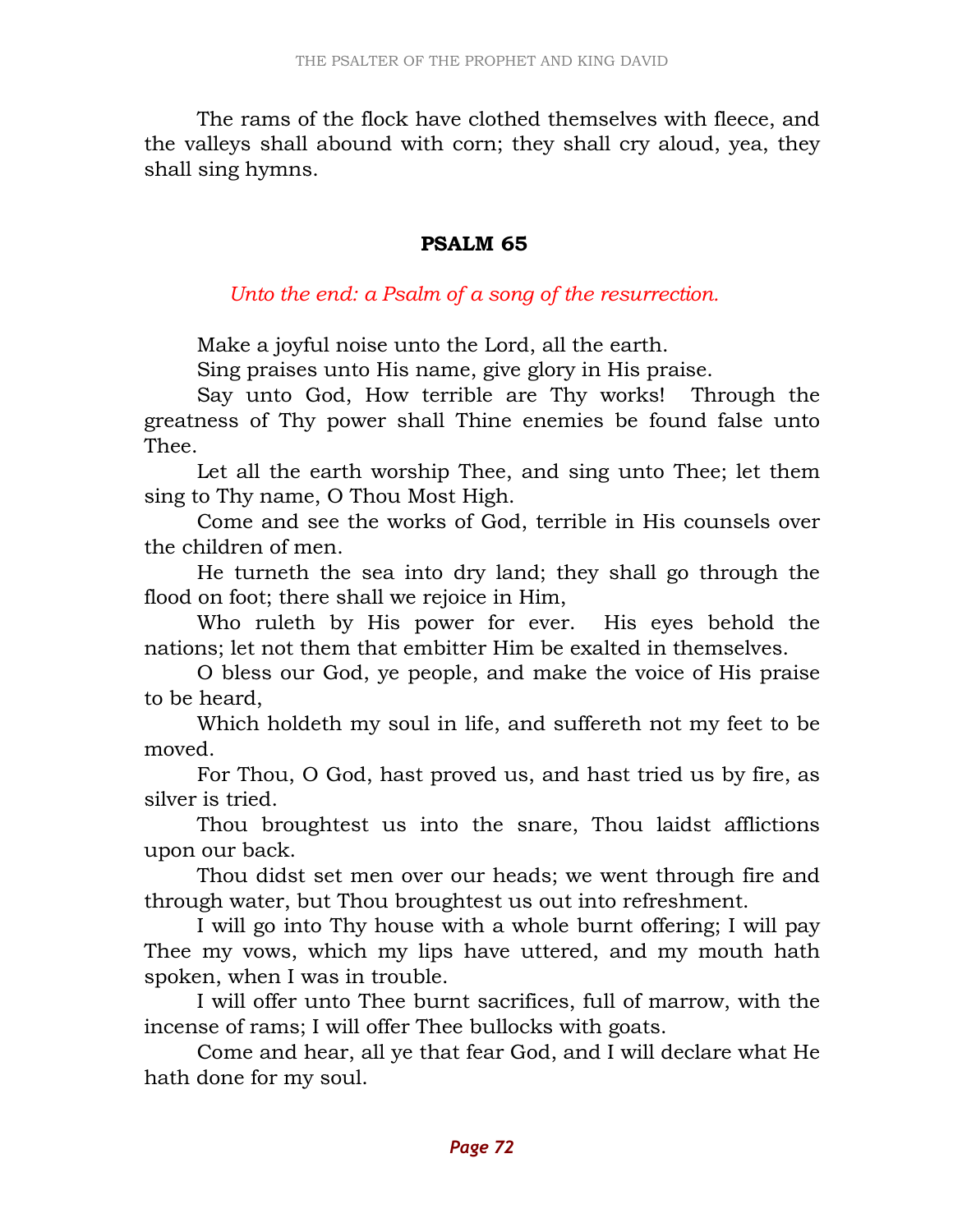I cried unto Him with my mouth, and extolled Him with my tongue.

 If I have regarded iniquity in my heart, let not the Lord hear me.

 But verily God hath heard me; He hath attended to the voice of my prayer.

 Blessed be God, which hath not turned away my prayer, nor His mercy from me.

#### PSALM 66

Unto the end: in hymns, a Psalm of a song for David.

God be merciful unto us, and bless us, and cause His face to shine upon us; and have mercy on us.

 That we may know Thy way upon earth, Thy salvation among all nations.

 Let the people praise Thee, O God, let all the people praise Thee.

 O let the nations be glad and rejoice, for Thou shalt judge the people with uprightness, and guide the heathen upon earth.

 Let the people praise Thee, O God, let all the people praise Thee;

 The earth hath yielded its fruit. Let God, even our own God, bless us;

Let God bless us, and let all the ends of the earth fear Him.

Glory. Both now. Alleluia.

### PSALM 67

### Unto the end: a Psalm of a song of David.

Let God arise, and let His enemies be scattered; let them also that hate Him flee before his face.

 As smoke vanisheth, so let them vanish away; as wax melteth before the fire, so let the wicked perish at the presence of God.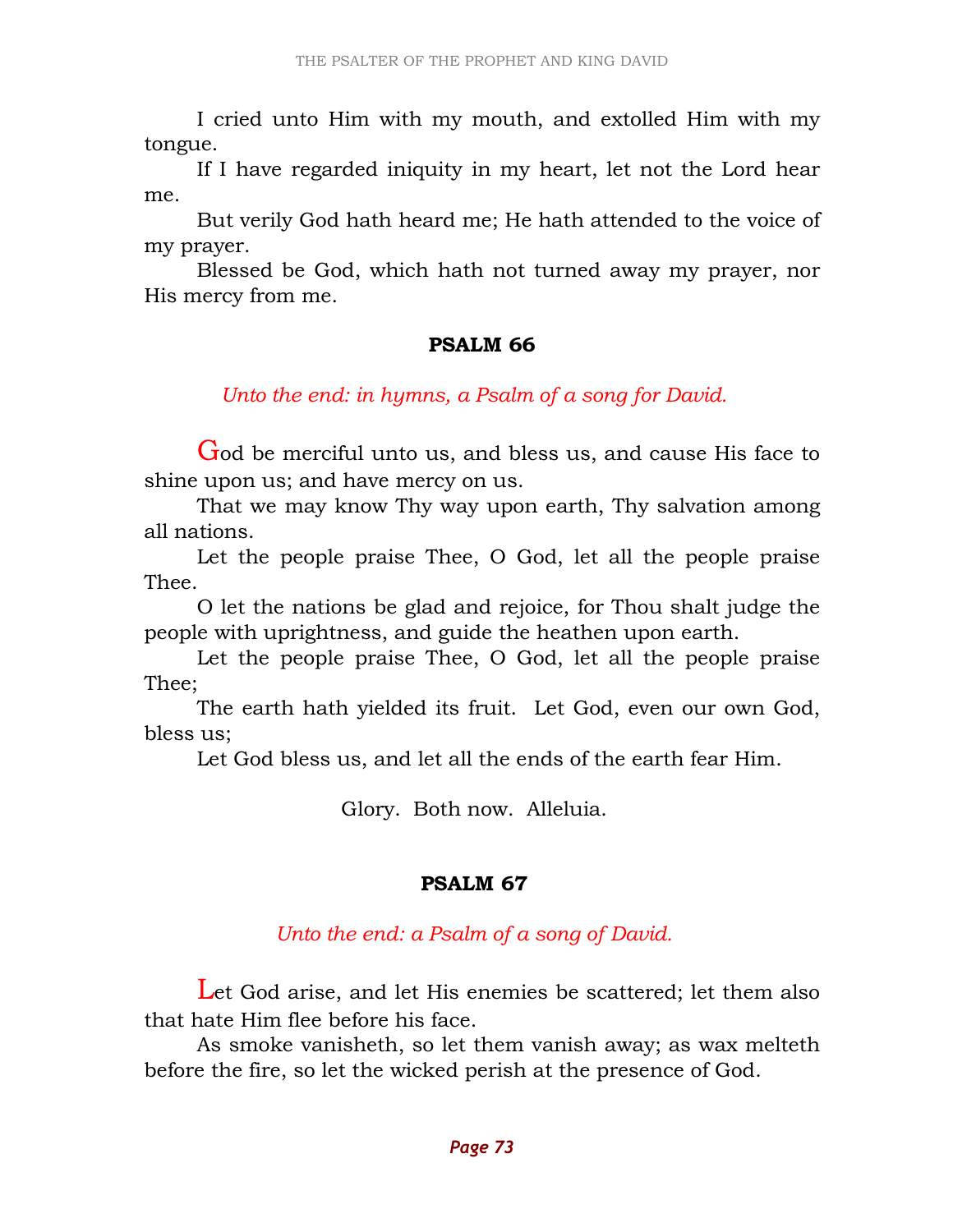But let the righteous be glad; let them rejoice before God; let them rejoice with gladness.

 Sing unto God, sing praises to His name; prepare the way for Him that rideth upon the sunset. The Lord is His name; exult ye before Him.

 Let them be troubled at the presence of Him that is a father of the fatherless, and a judge of the widows; even God in his holy habitation.

 God settleth the solitary in a house; He bringeth out with strength them that were imprisoned; yea, likewise them that embitter Him, that dwell in sepulchres.

 O God, when Thou wentest forth before Thy people, when Thou didst pass through the wilderness,

 The earth trembled, the heavens also dropped at the presence of the God of Sinai, at the presence of the God of Israel.

 Thou, O God, shalt ordain for Thine inheritance a free rain; yea, it was weary, but Thou shalt restore it.

 Thy creatures shall dwell therein; Thou, O God, hast prepared of Thy goodness for the poor.

 The Lord shall give the word to them that preach good tidings with great power.

 The king of the hosts of his beloved shall divide the spoils for the beauty of the house.

 Though ye sleep among the lots, yet shall ye have the wings of a dove covered with silver, and her feathers with yellow gold.

 When He that is in heaven appointeth kings over her, they shall be white as snow in Selmon.

 The mountain of God is a rich mountain, a curdled mountain, a rich mountain.

 Wherefore do ye suppose, ye curdled mountains? This is the mountain wherein God hath desired to dwell; yea, the Lord will dwell in it for ever.

 The chariots of God are ten thousands, yea, thousands of them abounding; the Lord is among them in Sinai, in His holy place.

 Thou hast ascended on high, Thou hast led captivity captive; Thou hast received gifts among men, yea, for they were rebellious, that Thou mightest dwell therein.

 Blessed be the Lord, blessed be the Lord day by day; the God of our salvation shall prosper us along the way.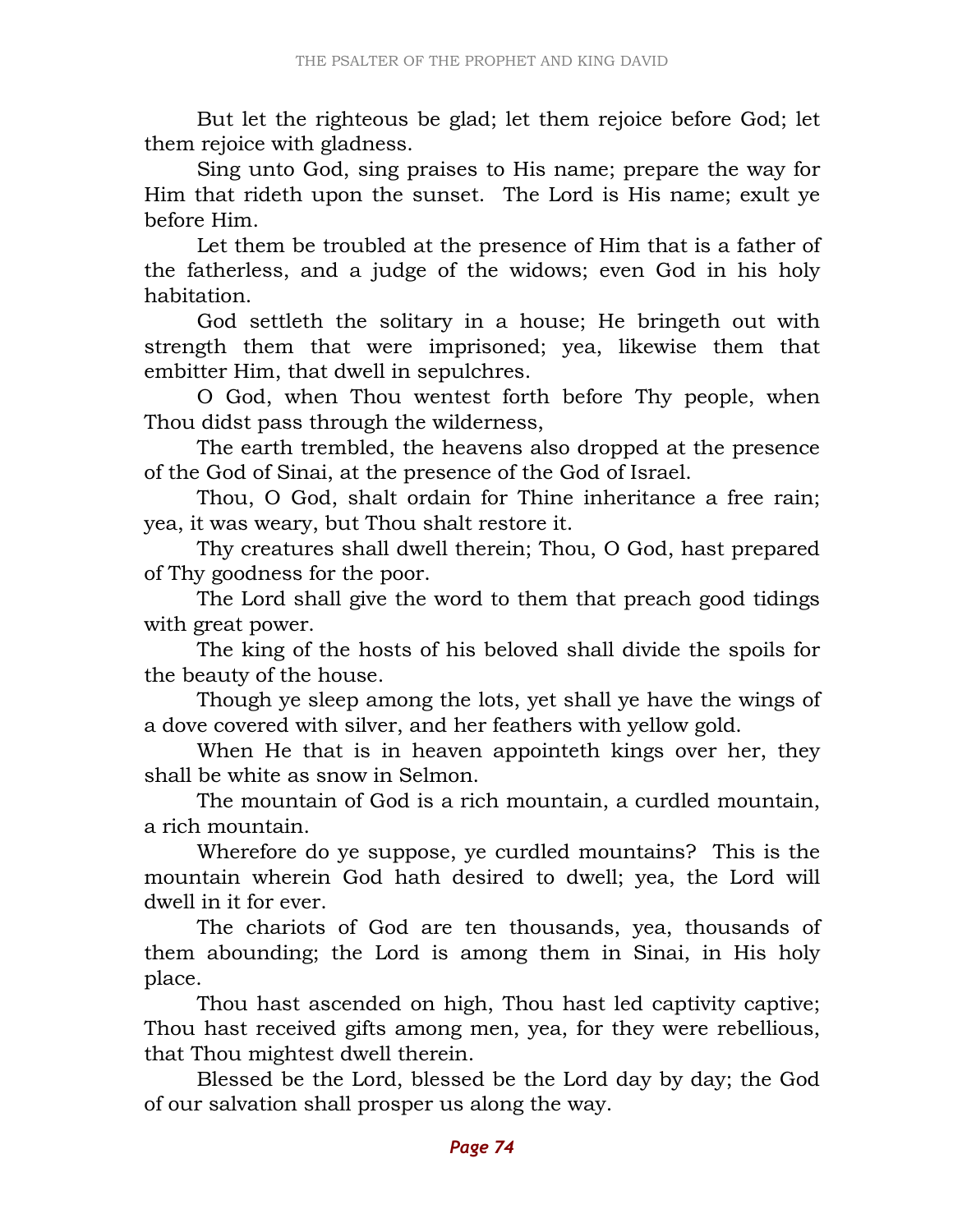Our God is the God of salvation, and of the Lord, the Lord are the issues from death.

 But God shall crush the heads of His enemies, the hairy crown of them that go on in their trespasses.

 The Lord said, I will come again from Basan, I will come again in the depths of the sea,

 That thy foot may be dipped in blood, the tongue of thy dogs in that of thine enemies.

 Thy goings have been seen, O God, the goings of my God, of my king in His sanctuary.

 The princes went before, and after them the singers, among the damsels playing with timbrels.

 Bless ye God in the congregations, even the Lord from the fountains of Israel.

 There is Benjamin the younger, in ecstasy, the princes of Juda their rulers, the princes of Zabulon, the princes of Nephthalim.

 Command Thy strength, O God; strengthen, O God, that which Thou hast wrought in us.

 Because of Thy temple at Jerusalem shall kings bring presents unto Thee.

 Rebuke the wild beasts of the reeds, the congregation of bulls among the heifers of the people, lest they exclude them that have been tried like silver. Scatter Thou the nations that delight in war.

 Ambassadors shall come out of Egypt; Ethiopia shall soon stretch out her hands unto God.

 Sing unto God, ye kingdoms of the earth; O sing praises unto the Lord, to Him that rideth upon the heaven of heavens to the dayspring. Lo, He will give to His voice a voice of power.

 Ascribe glory unto God; His magnificence is over Israel, and His strength is in the clouds.

 God is wonderful in His saints; the God of Israel is He that will give power and strength unto His people. Blessed be God.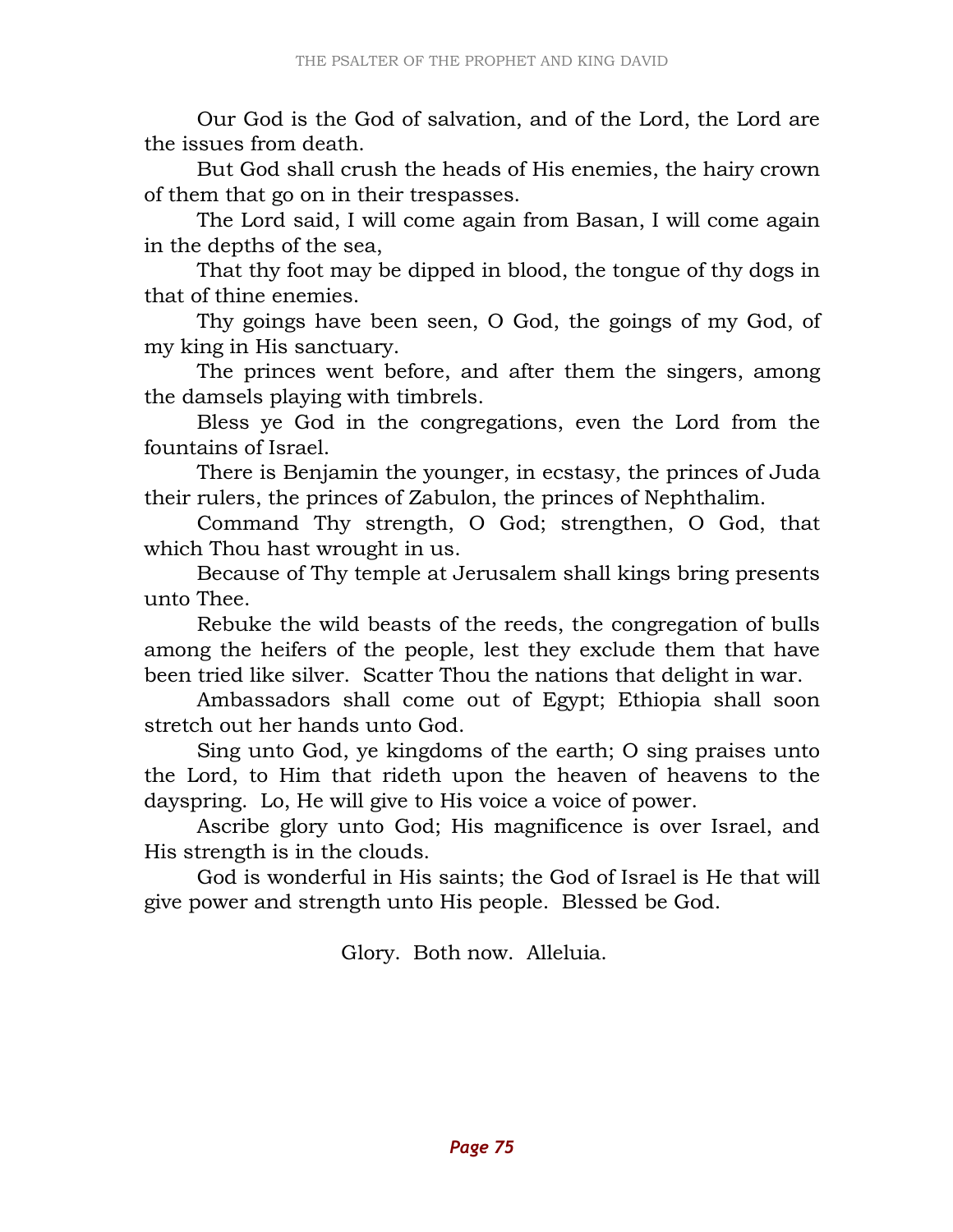#### PSALM 68

## Unto the end: about the verses that are to be alternated. A Psalm of David.

Save me, O God, for the waters are come in unto my soul. I am stuck fast in the deep mire, and there is no standing. I am come into the depths of the sea, and a tempest hath overwhelmed me.

 I am weary with my crying, my throat is become hoarse; mine eyes have failed from hoping in my God.

 They that hate me without a cause are multiplied more than the hairs of my head; mine enemies are grown strong that persecute me wrongfully; then I restored that which I took not away.

 O God, Thou knowest my foolishness, and my sins are not hid from Thee.

 Let not those that wait on Thee, O Lord, Thou Lord of hosts, be ashamed for my sake; nor let them that seek Thee be confounded for my sake, O God of Israel.

 Because for Thy sake I have borne reproach; shame hath covered my face.

 I am become a stranger unto my brethren, and an alien unto my mother's children.

 For the zeal of Thine house hath eaten me up, and the reproaches of them that reproach Thee are fallen upon me.

 And I covered my soul with fasting, and that was made a reproach unto me.

 I made sackcloth also my garment, and I became a proverb unto them.

 They that sit in the gate spake against me, and the drunkards made me their song.

 But as for me, with my prayer will I cry unto Thee, O Lord, for the time of Thy good pleasure. O God, in the multitude of Thy mercy hear me, in the truth of Thy salvation.

 Deliver me out of the mire, that I may not stick fast; let me be delivered from them that hate me, and out of the deep waters.

 Let not the waterflood overflow me, neither let the deep swallow me up, and let not the pit shut her mouth upon me.

 Hear me, O Lord, for Thy mercy is good; according to the multitude of Thy tender mercies look upon me.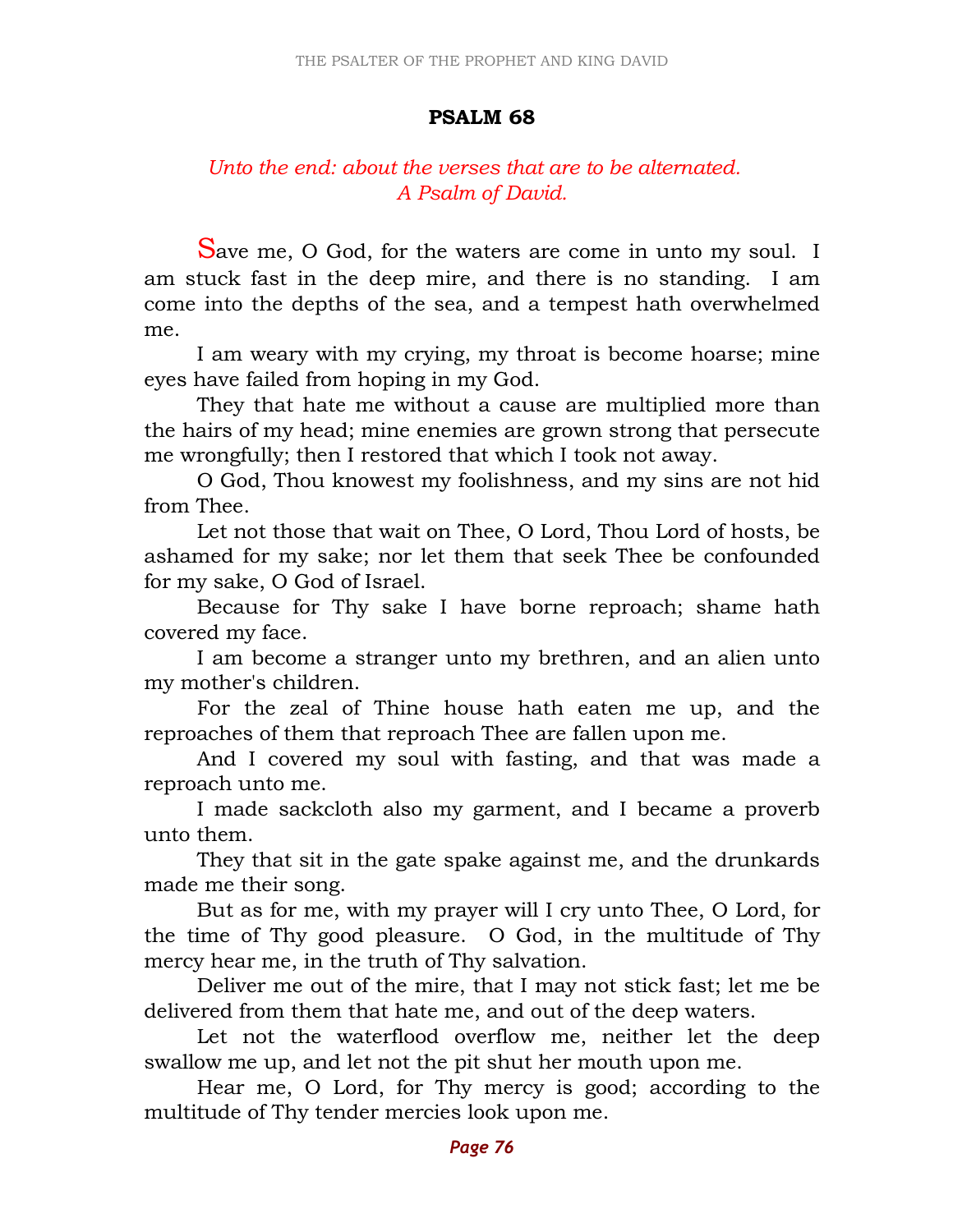Turn not away Thy face from Thy servant, for I am in trouble; hear me speedily.

 Draw nigh unto my soul, and redeem it; deliver me because of mine enemies.

 For Thou knowest my reproach, and my shame, and my humiliation. All they that afflict me are before Thee.

 My soul hath looked for reproach and misery; and I looked for one that would grieve with me, but there was none; and for one that would comfort me, but found I none.

 They gave me also gall for my meat, and for my thirst they gave me vinegar to drink.

 Let their table become a snare before them, for a recompense, and for a stumbling block.

 Let their eyes be darkened, that they see not, and bow down their back continually.

 Pour out Thine indignation upon them, and let Thy wrathful anger take hold upon them.

 Let their habitation be desolate, and let none dwell in their tents.

 For they persecuted him whom Thou hast smitten, and have added to the pain of my wounds.

 Add iniquity unto their iniquity, and let them not come into Thy righteousness.

 Let them be blotted out of the book of the living, and not be written with the righteous.

 I am poor and sorrowful; let Thy salvation, O God, be quick to help me.

 I will praise the name of my God with a song; I will magnify Him with thanksgiving.

 This also shall please God better than a young calf that hath horns and hoofs.

 Let the needy see this, and be glad; seek ye God, and your soul shall live.

 For the Lord hath heard the poor, and hath not despised His prisoners.

 Let the heaven and earth praise Him; the sea and every thing that creepeth therein.

 For God will save Sion, and the cities of Judea shall be built up; and they shall dwell there, and inherit it.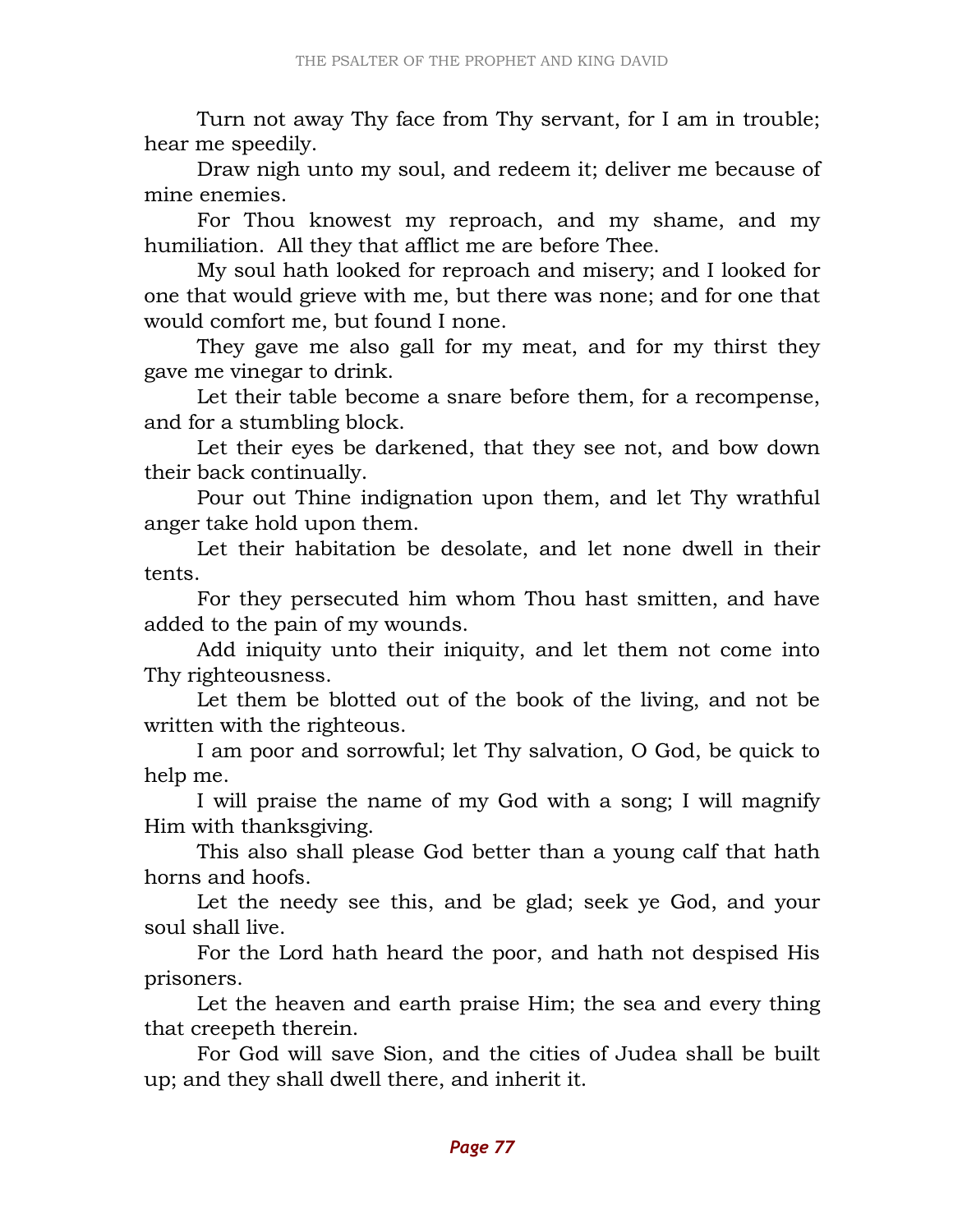The seed also of Thy servants shall have it in possession, and they that love Thy name shall dwell therein.

#### PSALM 69

Unto the end: of David, in remembrance that the Lord saved him.

O God, draw near to help me; O Lord, make haste to help me.

 Let them be ashamed and confounded that seek after my soul; let them be turned backward and brought to shame that desire my hurt.

 Let them be turned back at once ashamed that say to me, Well, well!

 Let all those that seek Thee, O God, be glad and rejoice in Thee; and let such as love Thy salvation say continually, The Lord be magnified.

 But I am poor and needy; help me, O God. Thou art my help and deliverer; Lord, make no long tarrying.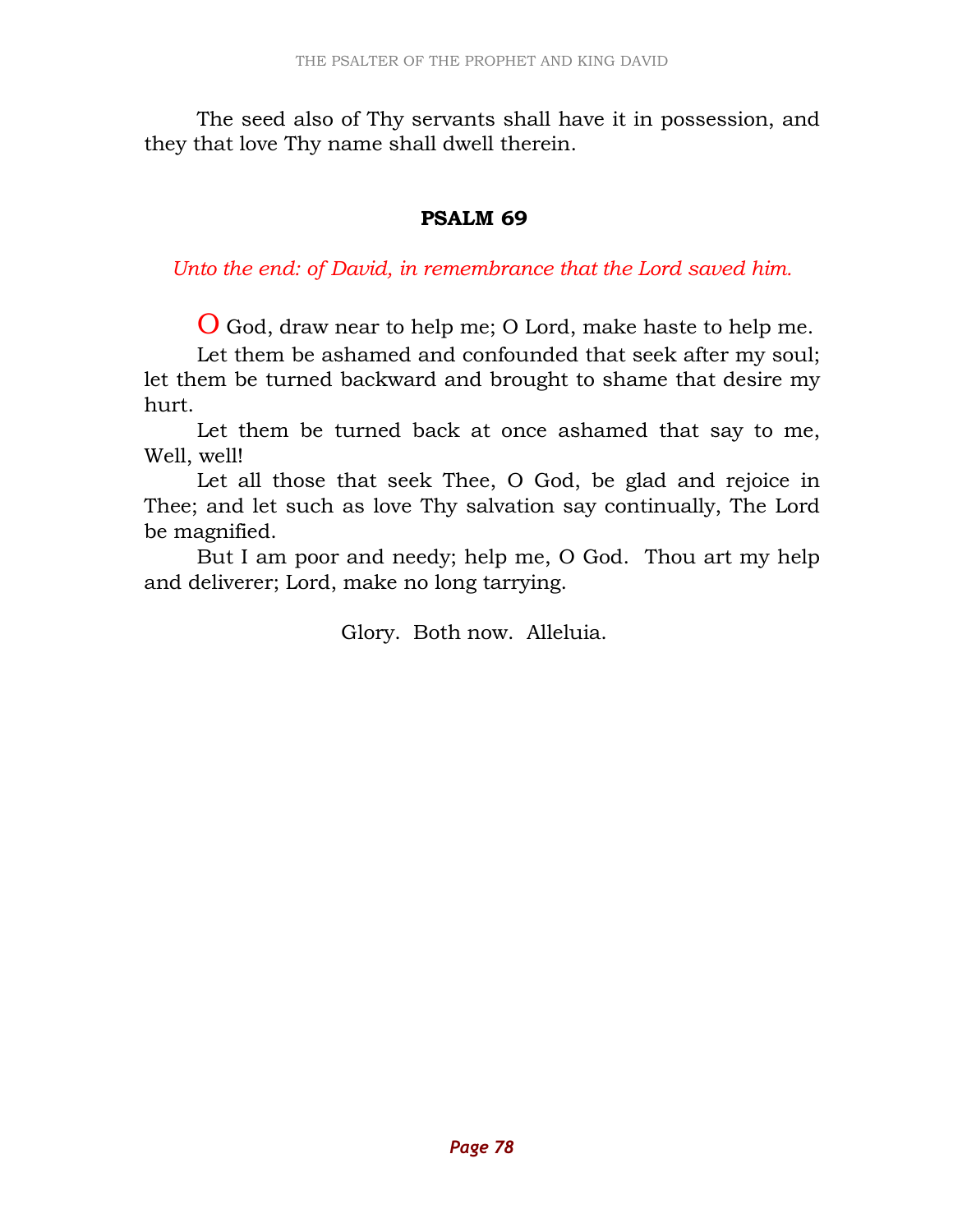## THE TENTH KATHISMA

### PSALM 70

## Of David. A Psalm of the sons of Jonadab and the first who were taken captive.

In Thee, O Lord, have I put my hope, let me never be ashamed. Deliver me in Thy righteousness, and rescue me; incline Thine ear unto me, and save me.

 Be Thou unto me a defending God, and a strong habitation to save me, for Thou art my rock and my refuge.

 Deliver me, O my God, out of the hand of the sinner, out of the hand of the transgressor and unrighteous man.

 For Thou art mine endurance, O Lord; O Lord, Thou art my hope from my youth.

 On Thee have I been holden up from the womb; from my mother's belly Thou art my protector. My song of praise is continually of Thee.

I am as a wonder unto many, but Thou art my strong helper.

 Let my mouth be filled with Thy praise, that I may hymn Thy glory, Thy majesty all the day.

 Cast me not off in the time of old age; forsake me not when my strength faileth.

 For mine enemies spake against me, and they that lay wait for my soul took counsel together,

 Saying, God hath forsaken him; persecute and take him, for there is none to deliver him.

 My God, be not far from me; O my God, make haste for my help.

 Let them be ashamed and brought to nought that slander my soul; let them be covered with shame and confusion that seek my hurt.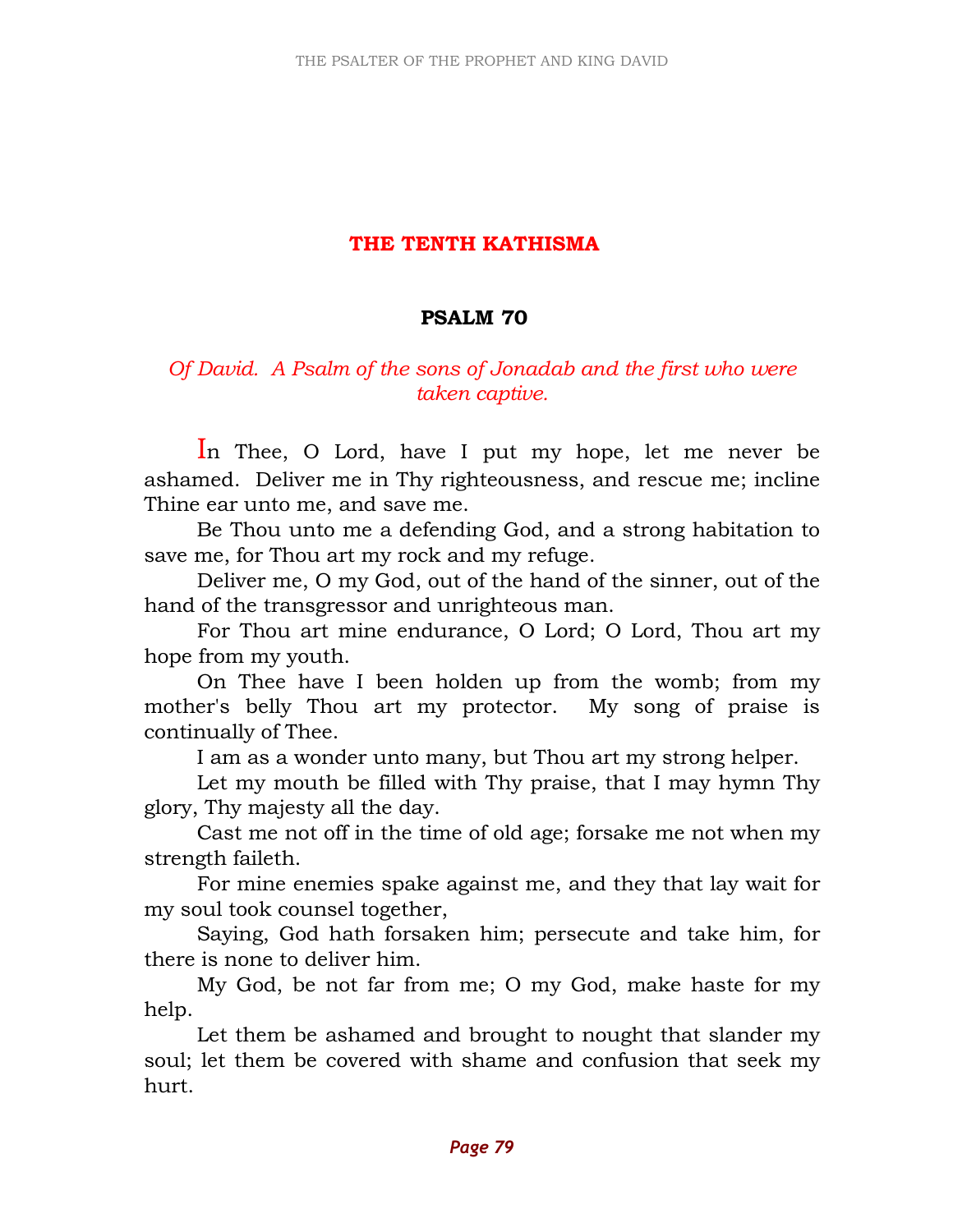But I will hope in Thee continually, and will yet praise Thee more and more.

 My mouth shall show forth Thy righteousness, Thy salvation all the day; for I know not the reckoning thereof.

 I will go in the strength of the Lord; O Lord, I will make mention of Thy righteousness, which is Thine only.

 My God, Thou hast taught me from my youth, and until now will I declare Thy wondrous works.

 Until I am old and greyheaded, my God, forsake me not; until I have showed Thy mighty arm to every generation that is to come;

 Thy power and Thy righteousness, O God, and show even to the highest the great things which Thou hast done for me. O God, who is like unto Thee?

 How great are the troubles which Thou hast shown me, many and evil; yet Thou hast turned and quickened me, and hast brought me up again from the depths of the earth.

 Thou hast multiplied Thy magnificence over me, and returning, Thou hast comforted me, and hast brought me up again from the depths of the earth.

 Therefore I will praise Thee among the people, O Lord, with instruments of psalmody; unto Thee with the harp will I sing of Thy truth, O God, the Holy One of Israel.

 My lips shall greatly rejoice when I sing unto Thee, and my soul, which Thou hast redeemed.

 My tongue also shall meditate on Thy righteousness all the day long, when they are brought unto shame, and confounded, that seek my hurt.

### PSALM 71

Unto the end: a Psalm of David for Solomon.

Give the king Thy judgment, O Lord, and Thy righteousness unto the king's son.

 That he may judge Thy people with righteousness, and Thy poor with judgment.

 Let the mountains receive peace for the people, and the hills righteousness.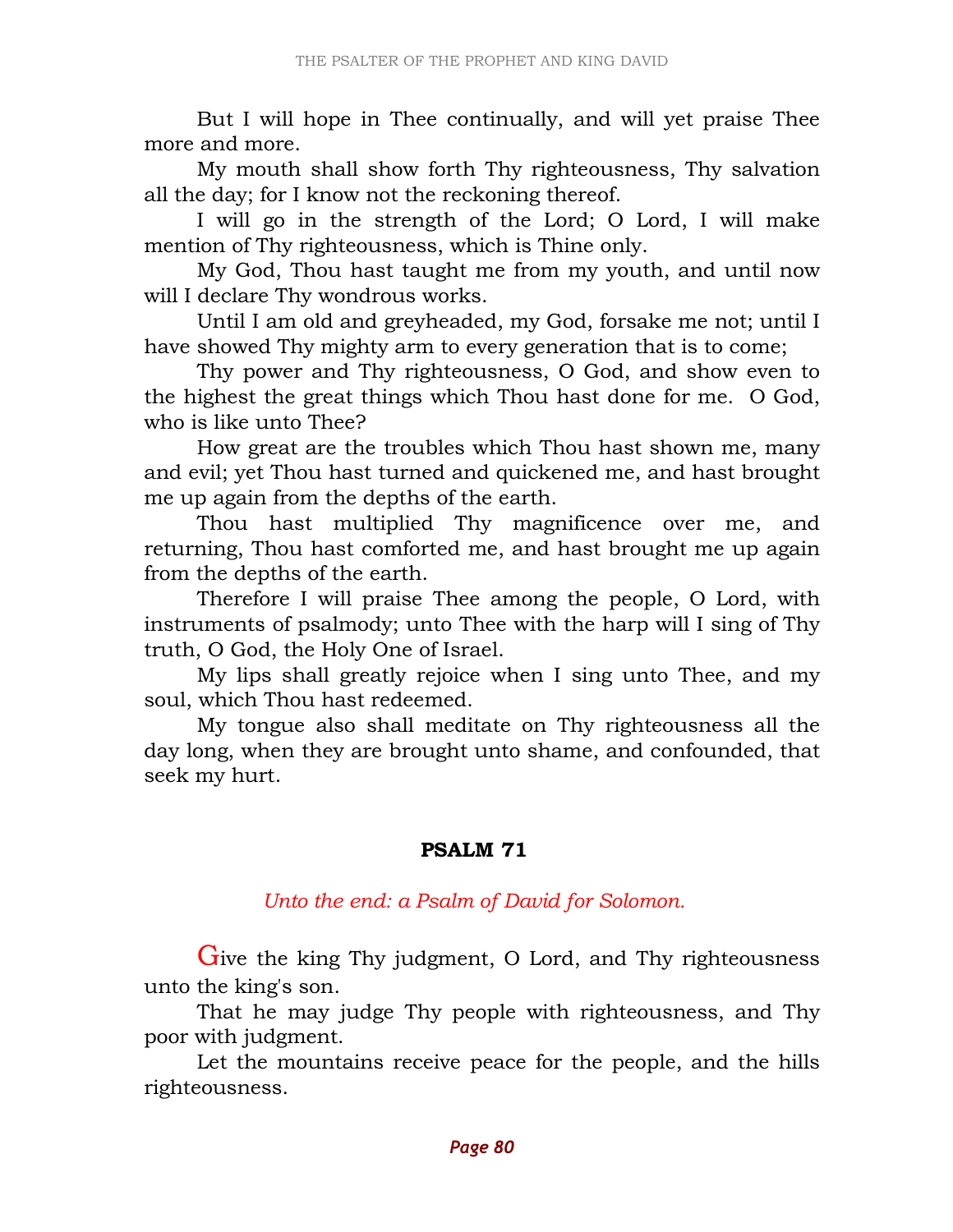He shall judge the poor of the people, and shall save the children of the needy, and shall humble the false accuser.

 And He shall continue as long as the sun, and before the moon, from generation to generation.

 He shall come down like rain upon a fleece, and as raindrops that fall upon the earth.

 In His days shall righteousness spring up, and abundance of peace, until the moon be taken away.

 He shall have dominion also from sea to sea, and from the rivers unto the ends of the earth.

 The Ethiopians shall fall down before Him, and his enemies shall lick the dust.

 The kings of Tharsis and of the isles shall bring presents; the kings of the Arabians and Saba shall offer gifts.

 Yea, all the kings of the earth shall worship Him; all nations shall serve Him.

 For He hath delivered the poor from the oppressor, the needy also, which had no helper.

 He shall spare the poor and needy, and shall save the souls of the needy.

 He shall redeem their souls from usury and injustice, and precious shall His name be in their sight.

 And He shall live, and to Him shall be given of the gold of Arabia; and they shall pray for Him continually, all the day shall they bless Him.

 He shall be a firmament in the earth upon the tops of the mountains; the fruit thereof shall be exalted above Libanus, and they of the city shall flourish like grass of the earth.

 His name shall be blessed for ever; His name continueth before the sun. And in Him shall all the tribes of the earth be blessed; all nations shall call Him blessed.

 Blessed be the Lord God of Israel, who only doeth wondrous things.

 And blessed be the name of His glory for ever, yea, for ever and ever.

 And all the earth shall be filled with His glory. So be it. So be it.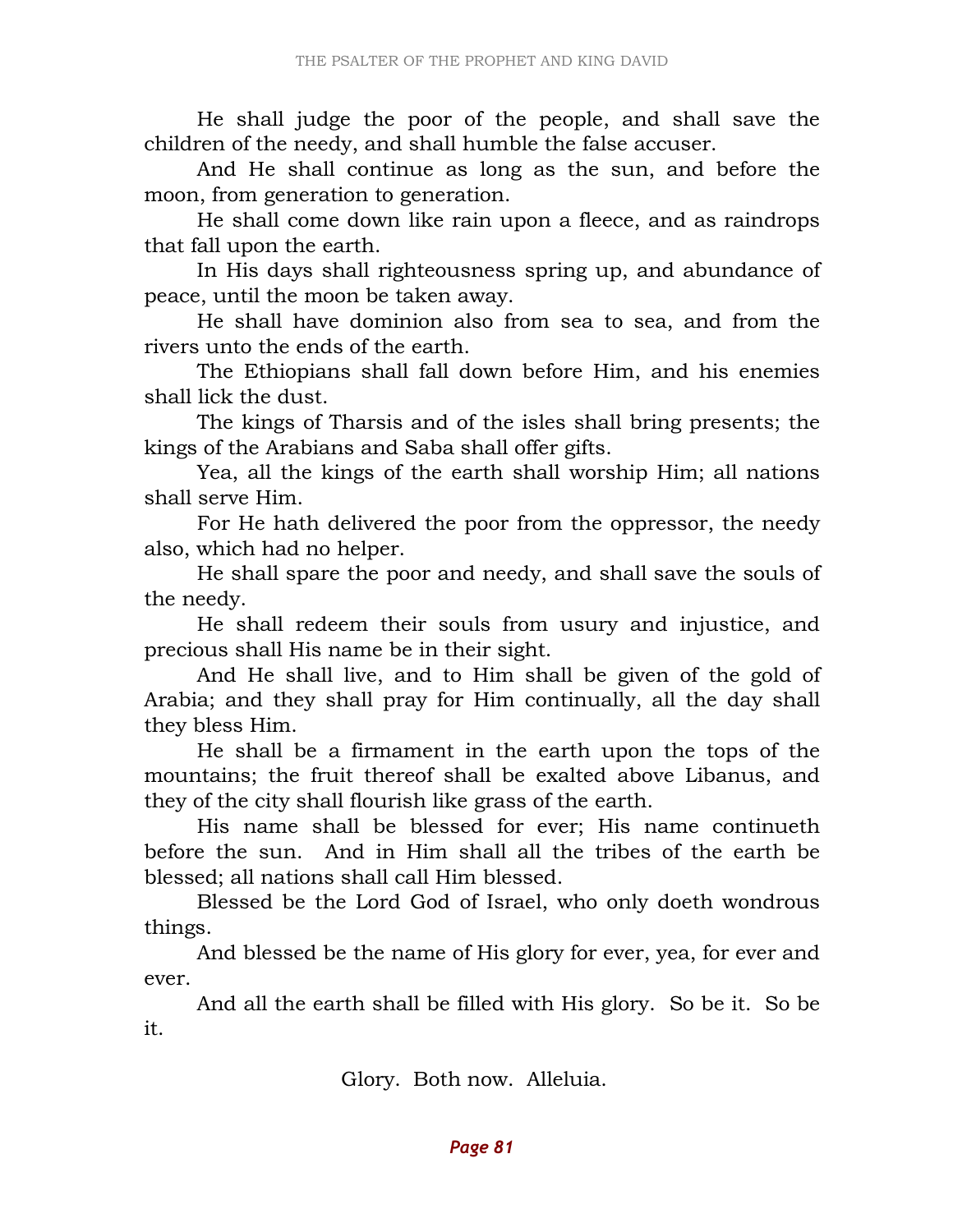The praises of David the son of Jesse are ended.

### PSALM 72

A Psalm of Asaph: a song for the Assyrian.

How good is God to Israel, even to such as are of an upright heart.

 But as for me, my feet were almost gone, my steps had well nigh slipped.

 For I was envious at the transgressors, when I saw the peace of the wicked.

 For they show no refusal in their death, and they are steadfast in their stripes.

 They are not in labours as other men, neither shall they be scourged with other men.

 Therefore their pride hath mastered them; they have clothed themselves with their injustice and ungodliness.

 Their injustice shall go forth as out of fatness; they have come into their heart's desire.

 They have thought and spoken wickedly; they have spoken unrighteousness loftily.

 They have set their mouth against the heavens, and their tongue goeth through the earth.

 Therefore shall my people return hither, and full days shall be found in them.

 And they said, How doth God know? and is there knowledge in the Most High?

 Behold, these are the sinners; they prosper in this age, and have obtained riches.

 And I said, Verily in vain have I justified my heart, and washed my hands in innocence.

 For all the day long was I a man scourged, and reproof was mine every morning.

 If I had said, I will speak thus, behold, I had broken covenant with the generation of Thy children.

And I sought to know this, but it was a labour before me.

 Until I come into the sanctuary of God, and understand their end.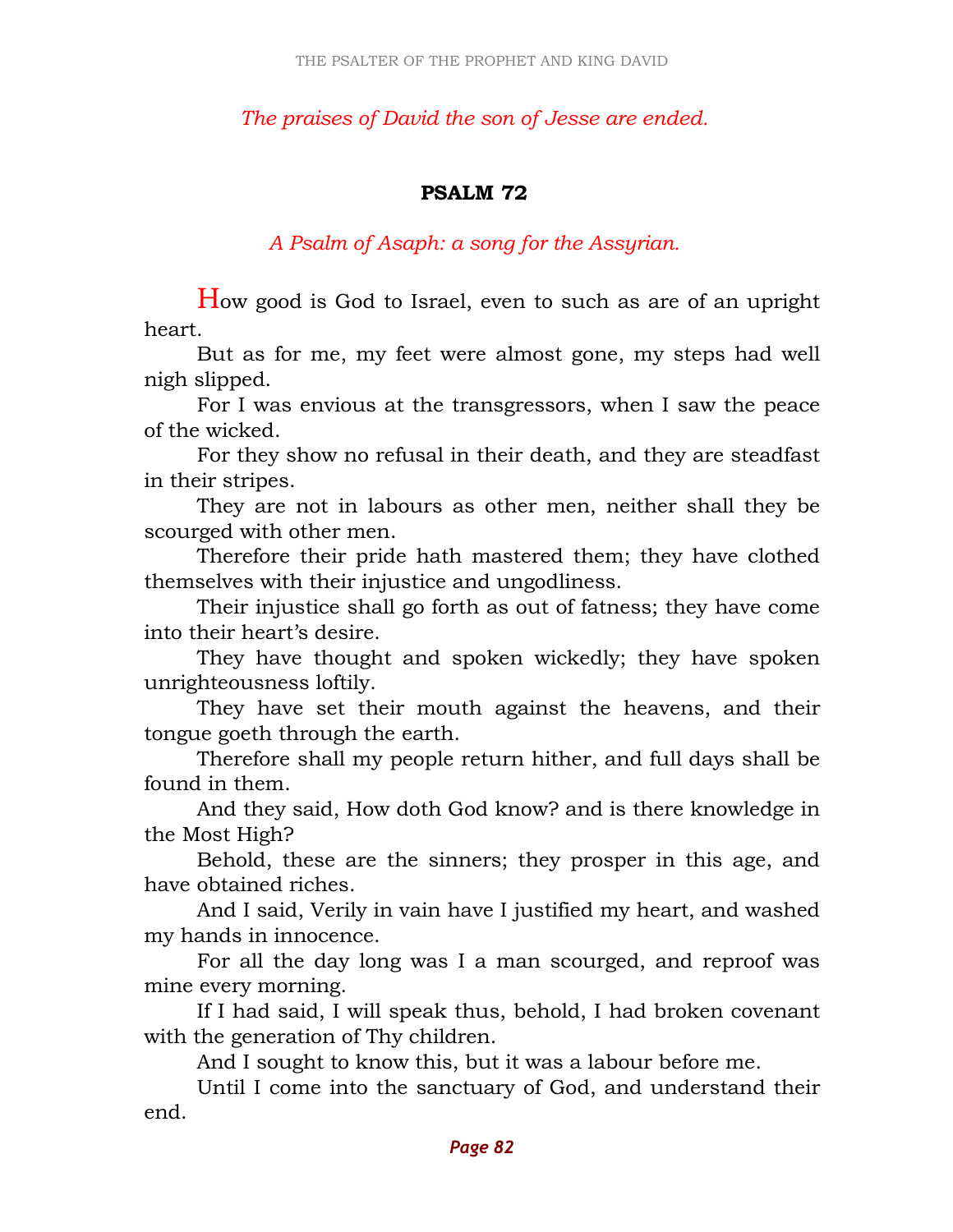Verily, Thou hast appointed evils for them for their crafty dealings; Thou hast cast them down when they were lifted up.

 How are they brought to desolation in a moment! They are consumed; they have perished because of their iniquity.

 As a dream when one awaketh, O Lord, in Thy city shalt Thou despise their image.

For my heart was on fire, and my reins were changed.

 And I was brought to nothing, and I knew it not. I became as a beast before Thee, yet I am ever with Thee.

 Thou hast holden me by my right hand, and hast guided me by Thy counsel, and hast received me with glory.

 For what have I in heaven, and what have I desired upon the earth beside Thee?

 My heart and my flesh have failed, O Thou God of my heart; but God is my portion for ever.

 For lo, they that depart from Thee shall perish; Thou hast destroyed all them that go a whoring from Thee.

 But it is good for me to draw near to God, to put my hope in the Lord, that I may declare all Thy praises in the gates of the daughter of Sion.

#### PSALM 73

#### A Psalm of understanding for Asaph.

O God, why hast Thou cast us off for ever? Why hath Thine anger raged against the sheep of Thy pasture?

 Remember Thy congregation, which Thou hast purchased of old.

 Thou hast redeemed the rod of Thine inheritance, this Mount Sion wherein Thou hast dwelt.

 Lift up Thy hands against their perpetual pride, even all that the enemy hath done wickedly in Thy sanctuary.

 And they that hate Thee have made their boast in the midst of Thy feast.

 They set up their ensigns for signs, though they knew it not, in the going out on high.

 As in a forest of trees, they have cut down at once the doors thereof with axes; they have broken it down with axe and hammer.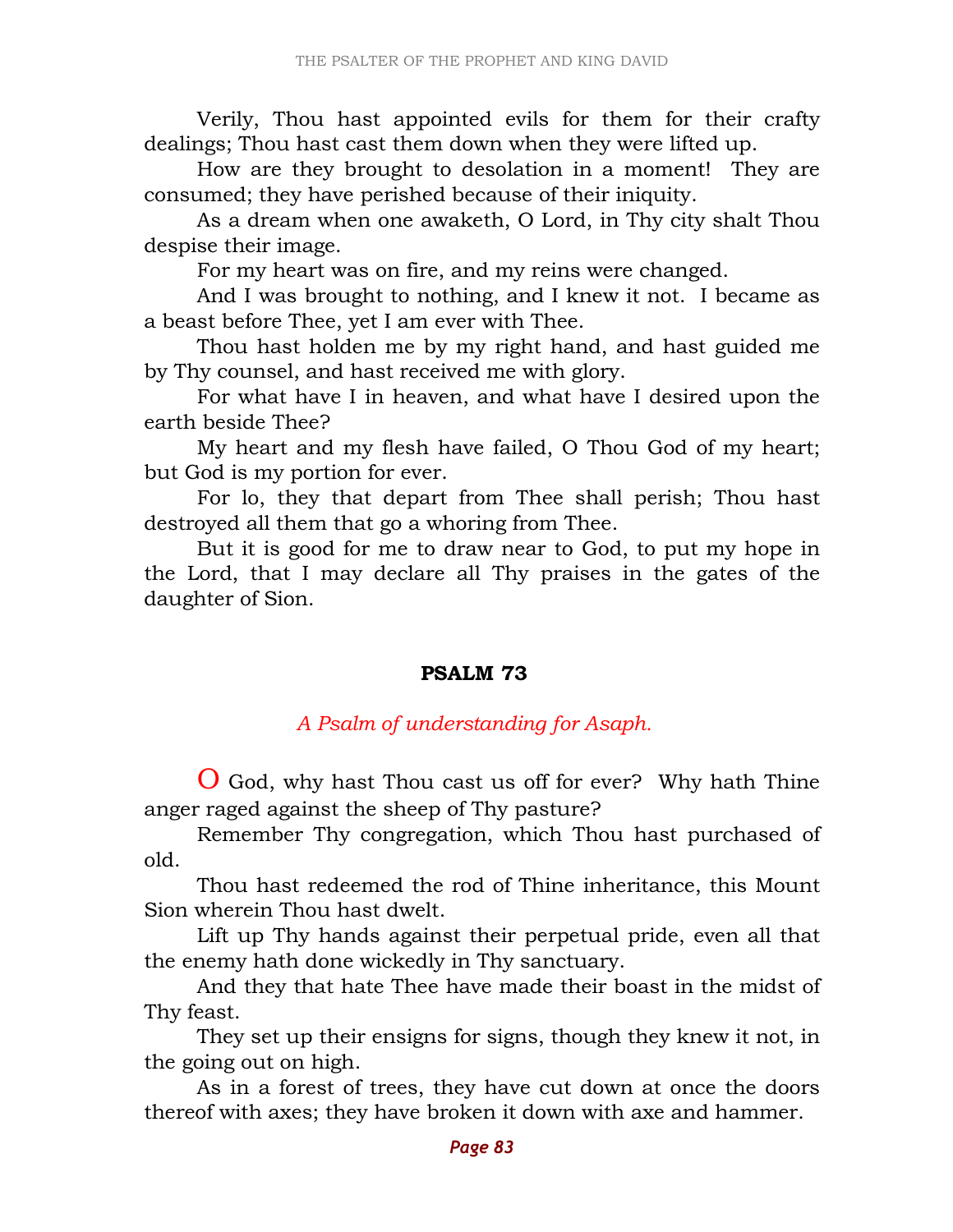With fire have they burned down Thy sanctuary; they have defiled the dwelling place of Thy name to the ground.

 They said in their heart, the whole kindred of them together, Come, let us abolish all the feasts of God from the earth.

 We have not seen our signs, there is no more any prophet, and he will know us no more.

 O God, how long shall the enemy reproach? Shall the enemy provoke Thy name for ever?

 Why withdrawest Thou Thy hand, even Thy right hand, out of the midst of Thy bosom for ever?

 But God is our king of old; He hath wrought salvation in the midst of the earth.

 Thou didst establish the sea by Thy strength; Thou brakest the heads of the dragons in the water.

 Thou didst crush the head of the dragon; Thou gavest him to be meat to the people of the Ethiopians.

 Thou didst cleave the fountains and the floods, Thou driedst up the rivers of Etham.

 The day is Thine, the night also is Thine; Thou hast prepared the light and the sun.

 Thou hast set all the borders of the earth; Thou hast made the summer and spring.

 Remember this Thy creation. The enemy hath reproached the Lord, and a foolish people hath provoked Thy name.

 O deliver not over unto the wild beasts the soul that doth confess Thee; forget not the souls of Thy poor for ever.

 Have respect unto Thy covenant, for the dark places of the earth are filled with the habitations of iniquity.

 Let not the humble and ashamed be turned away; the poor and the needy shall praise Thy name.

 Arise, O God, judge Thine own cause; remember the reproach that is made against Thee daily by the foolish man.

 Forget not the voice of Thy suppliants; the pride of those that hate Thee riseth up continually.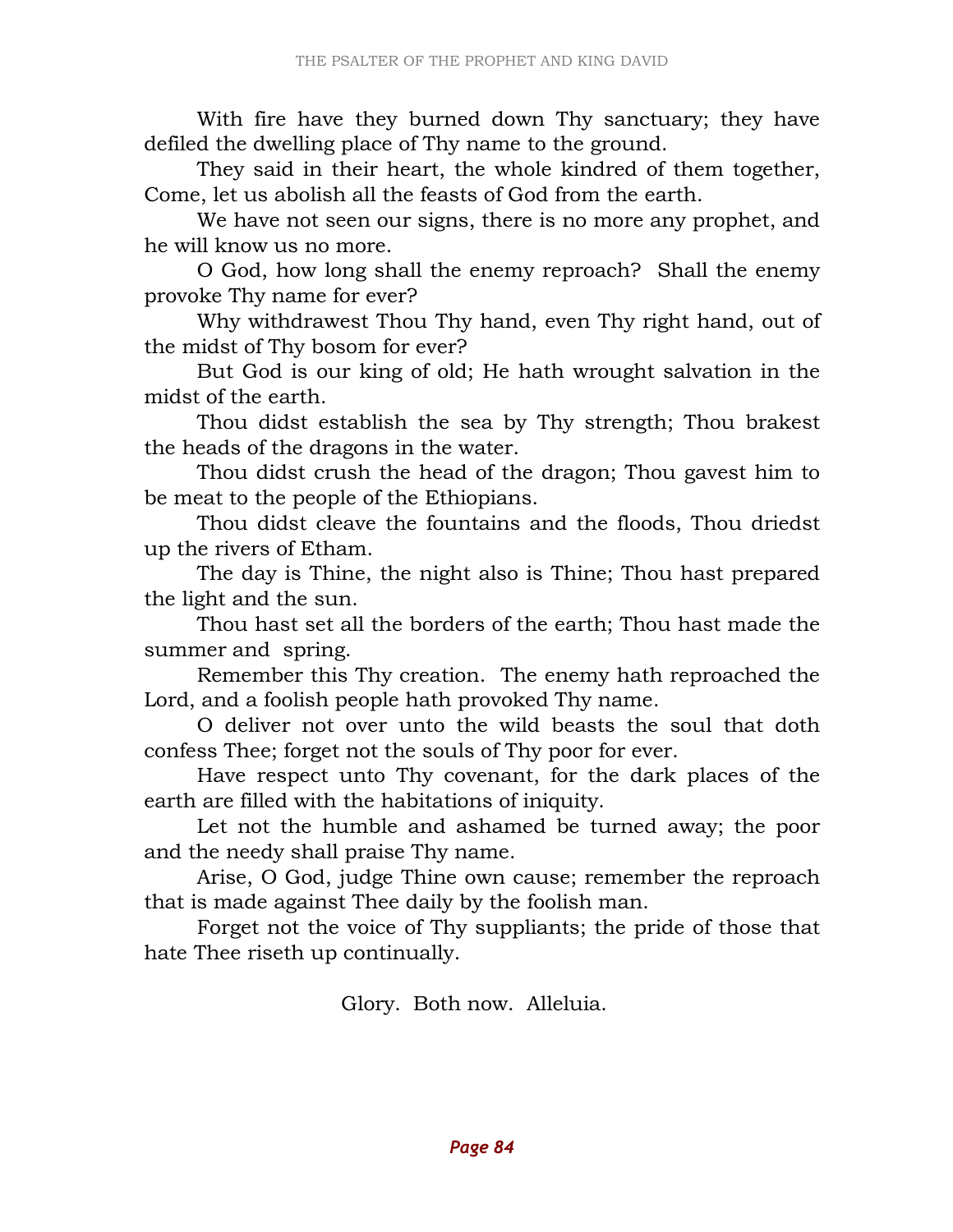#### PSALM 74

## Unto the end: destroy not; a Psalm of a song for Asaph.

Unto Thee, O God, will we give thanks; we will give thanks and call upon Thy name. I will tell of all Thy wondrous works.

When I am given the appointed time, I will judge uprightly.

 The earth and all the inhabitants thereof are dissolved; I have made fast the pillars thereof.

 I said unto the transgressors, Transgress not; and to the sinners, Lift not up the horn.

 Lift not up thy horn on high, and speak not unrighteousness against God.

 For judgment cometh neither from the byways, nor from the west, nor from the desert mountains: for God is judge.

 He putteth down one, and setteth up another; for there in the hand of the Lord there is a full cup of unmingled wine.

 And He hath turned it from this to that, but the dregs thereof are not wholly emptied out; all the sinners of the earth shall drink from them.

 But I will rejoice for ever; I will sing praises to the God of Jacob.

 All the horns also of the wicked will I break, but the horns of the righteous shall be exalted.

# PSALM 75

Unto the end: in praises; a Psalm for Asaph; a song to the Assyrian.

In Judea is God known; His name is great in Israel.

 And His place hath been in peace, and His dwelling place in Sion.

 There brake He the power of the bow, the weapon, and the sword, and the battle.

Thou shinest wondrously from the everlasting mountains.

 All the foolish of heart were troubled, they have slept their sleep, and all the men of riches have found nothing in their hands.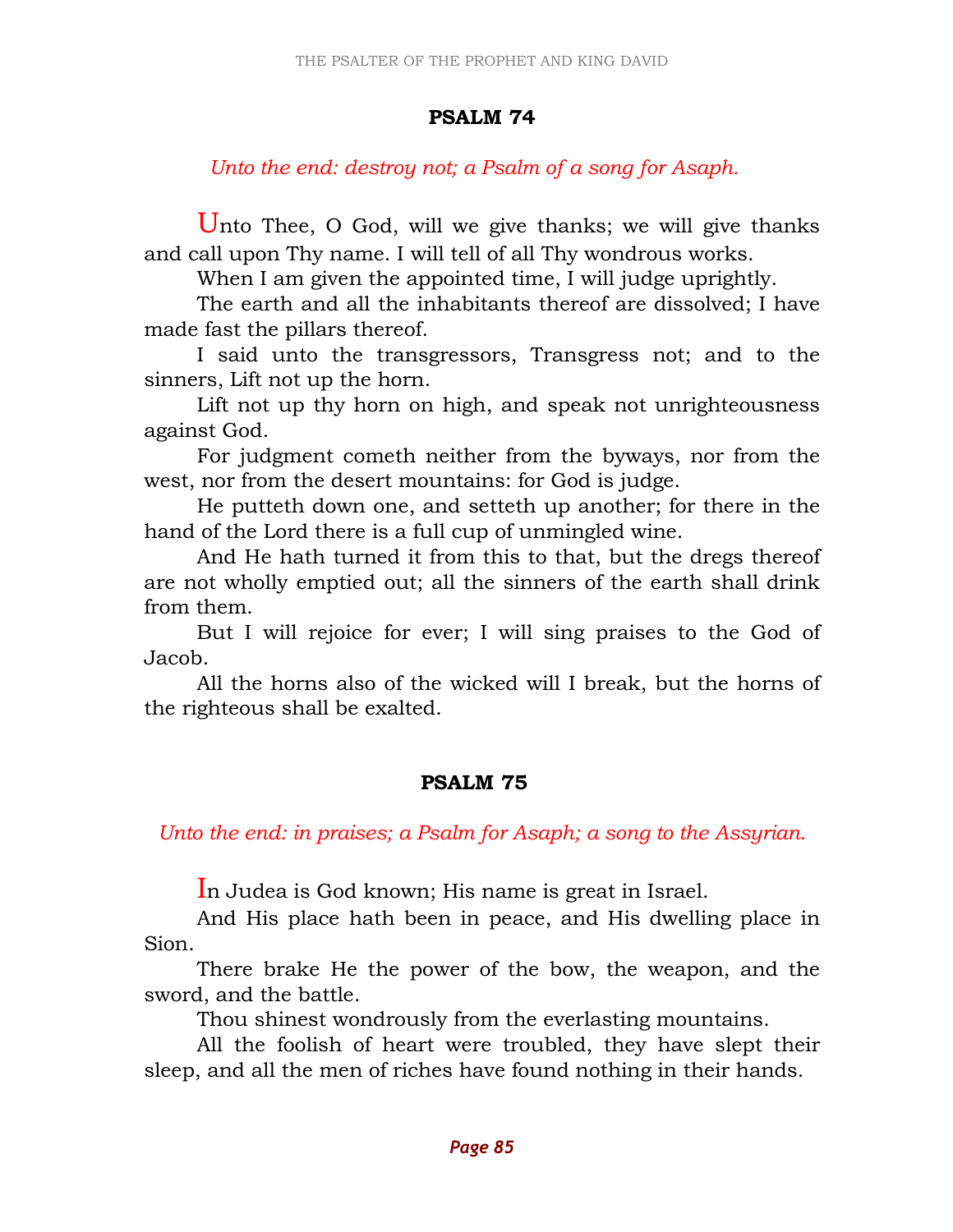At Thy rebuke, O God of Jacob, all those that mounted on horses slept.

 Thou art to be feared, and who shall withstand Thee? From that time is Thy wrath.

Thou didst cause judgment to be heard from heaven.

 The earth feared, and was still, when God arose to judgment, to save all the meek of the earth.

 For the inward thought of man shall praise Thee, and the remnant of his inward thought shall keep a feast unto Thee.

 Vow, and pay unto the Lord Thy God; all them that be round about Him shall bring presents,

 Unto Him that is to be feared, and that taketh away the spirit of princes; unto Him that is to be feared among the kings of the earth.

### PSALM 76

Unto the end: a Psalm of Asaph concerning Idithum.

I cried unto the Lord with my voice, even unto God with my voice; and He gave ear unto me.

 In the day of my trouble I sought God, with my hands lifted up by night before him; and I was not deceived. My soul refused to be comforted.

 I remembered God, and I was gladdened; I spake in idleness, and my spirit fainted.

 Mine eyes prevented the morning watches; I was troubled, and spake not.

 I have considered the days of old, and called to remembrance the years of ages past, and meditated.

 I pondered in my heart in the night, and my spirit made diligent search.

 Will the Lord cast off for ever? And will He be favourable no more?

 Or will He cut off His mercy for ever, his word from generation to generation?

 Or will God forget to show mercy? Or will He in his anger shut up His tender mercy for ever?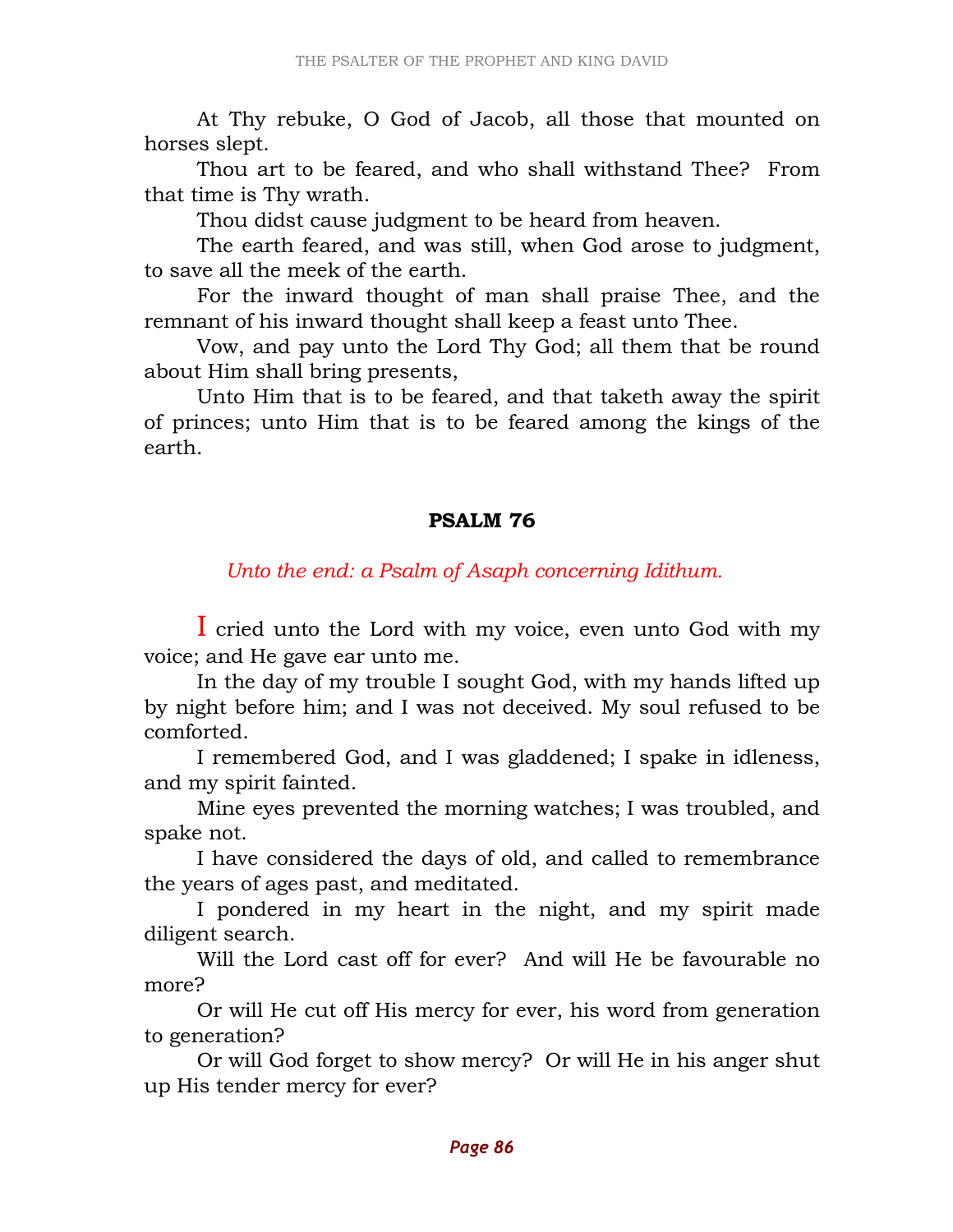And I said, Now I have begun; this change is of the right hand of the Most High.

 I remembered the works of the Lord, for I will remember Thy wonders of old.

I will meditate also on all Thy works, and consider Thy ways.

 Thy way, O God, is in the sanctuary; who is so great a God as our God? Thou art the God that doest wonders.

 Thou hast made known Thy strength among the people; Thou hast with Thine arm redeemed Thy people, the sons of Jacob and Joseph.

 The waters saw Thee, O God, the waters saw Thee, and were afraid; the depths were troubled.

 Great was the noise of the waters; the clouds gave voice, for Thine arrows went abroad.

 The voice of Thy thunder was in their rolling, and Thy lightnings lightened the world; the earth trembled and shook.

 Thy ways are in the sea, and Thy paths in the great waters; and Thy footsteps shall not be known.

 Thou leddest Thy people like sheep, by the hand of Moses and Aaron.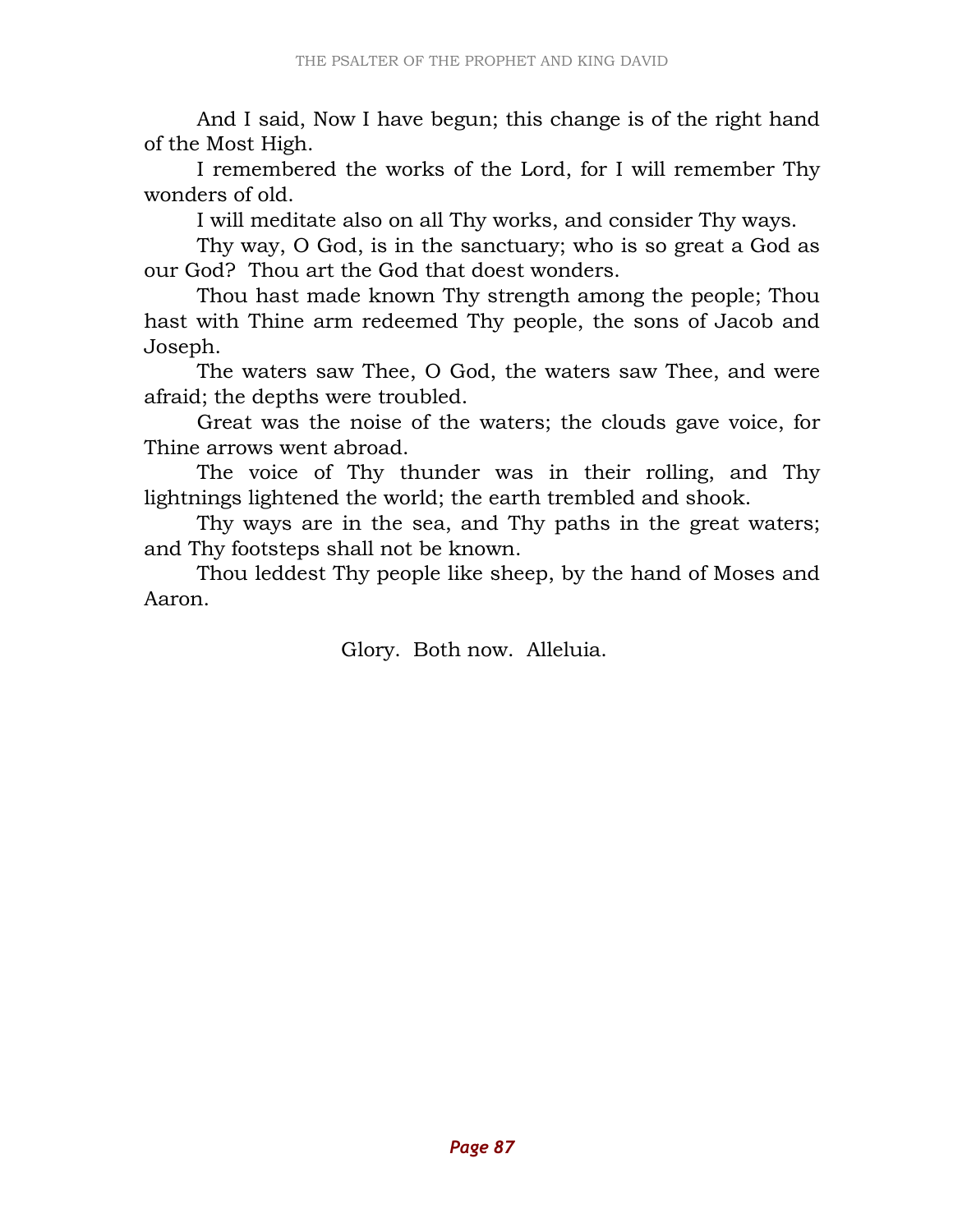# THE ELEVENTH KATHISMA

## PSALM 77

A Psalm of instruction for Asaph.

Give ear, O my people, to my law; incline your ears to the words of my mouth.

 I will open my mouth in parables; I will utter dark sayings of old;

 Which we have heard and known, and our fathers have told us.

 They were not hid from their children in another generation; they showed the praises of the Lord, and His mighty acts, and His wonderful works that He hath done.

 And He raised up a testimony in Jacob, and appointed a law in Israel.

 Which He commanded our fathers, that they should make them known to their children;

 That the generation to come might know them, even the children which should be born; that they should arise, and declare them to their children.

 That they might set their hope in God, and not forget the works of God, but seek His commandments.

 That they might not be as their fathers, a perverse and provoking generation.

 A generation that set not their heart aright, and kept not their spirit steadfast with God.

 The children of Ephraim, bending and shooting the bow, turned back in the day of battle.

 They kept not the covenant of God, and refused to walk in His law.

 They forgot His benefits, and His wonders that He had shown them.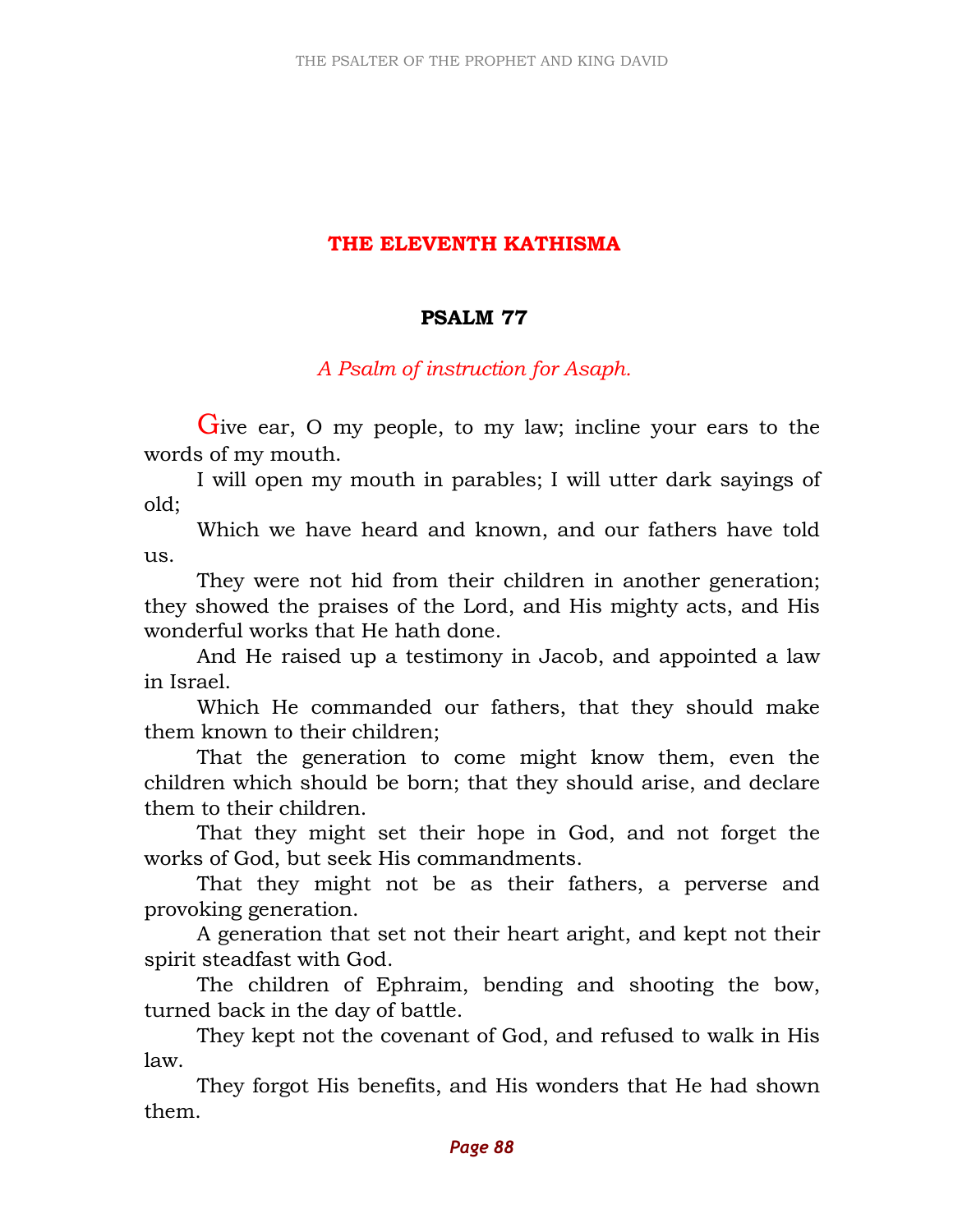Marvellous things that He did in the sight of their fathers, in the land of Egypt, in the field of Tanis.

 He divided the sea, and brought them through; He made the waters stand as in a wineskin.

 In the daytime also He led them with a cloud, and all the night with a light of fire.

 He clave the rock in the wilderness, and gave them drink as out of a great deep.

 He brought water also out of the rock, and brought down waters as rivers.

 And they sinned yet more against Him; they provoked the Most High in the place without waters.

 And they tempted God in their hearts, by asking meat for their souls.

 Yea, they spake against God, and said, Cannot God furnish a table in the wilderness?

 Because He smote a rock, and the waters streamed forth, and the torrents overflowed: cannot He give bread also, or furnish a table for His people?

 Therefore the Lord heard this, and was provoked; and a fire was kindled in Jacob, and anger also came up against Israel.

 Because they believed not in God, and trusted not in His salvation.

 And He commanded the clouds from above, and opened the doors of heaven.

 And He rained down manna upon them to eat, and gave them bread of heaven.

 Man ate the bread of angels; He sent them provision to the full.

 He removed the south wind from heaven, and by His power brought in the south-west wind.

 He rained flesh also upon them as dust, and feathered fowls like as the sands of the sea,

 Which fell in the midst of their camp, round about their habitations.

 And they did eat, and were well filled, and He gave them their own desire; and they were not estranged from their lust.

 But while the meat was yet in their mouths, the wrath of God rose up against them, and slew the fattest of them, and fettered the chosen men of Israel.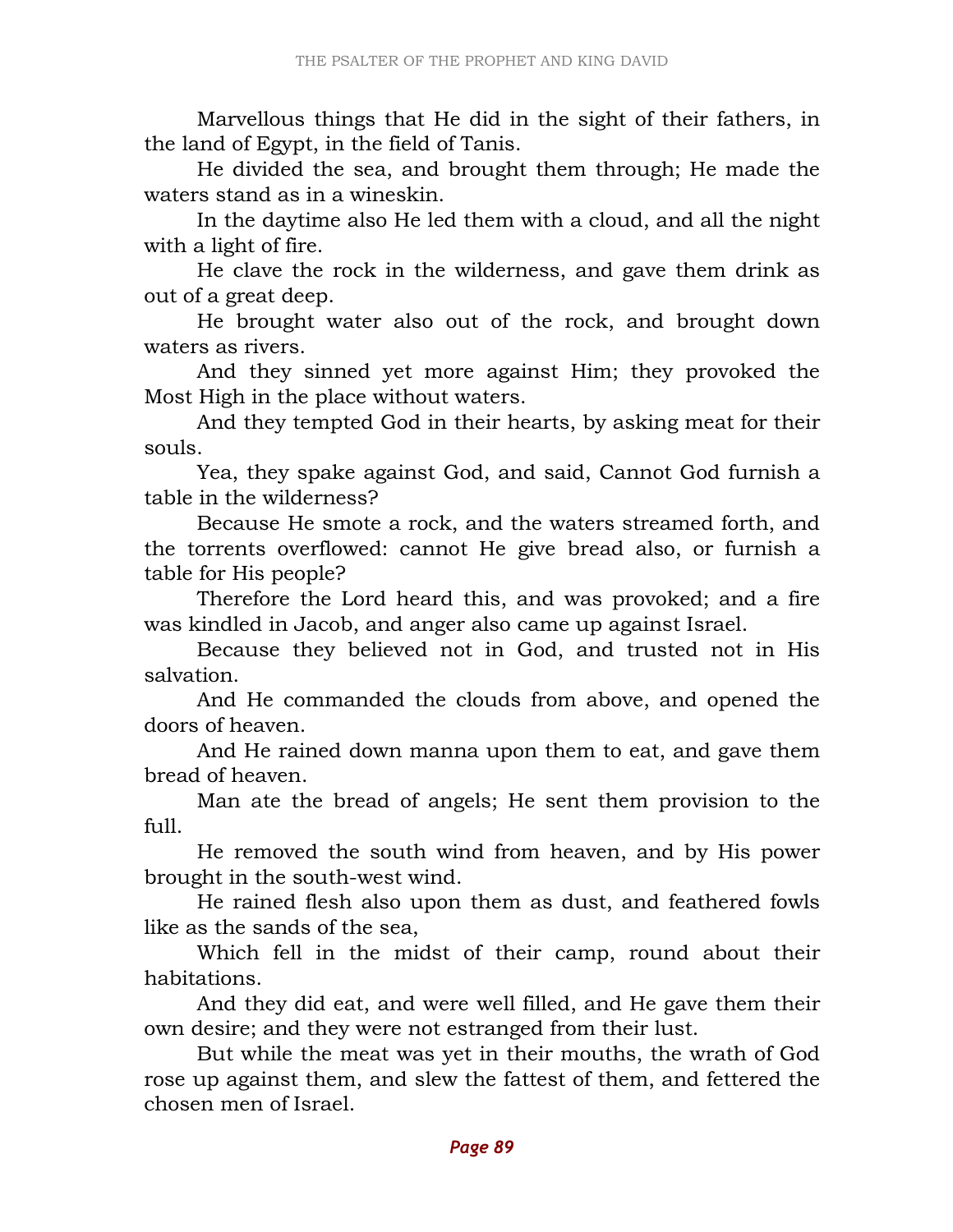In all this they sinned still, and believed not for His wondrous works.

 And their days were consumed in vanity, and their years in haste.

 When he slew them, then they sought Him, and they returned and called early unto God.

 And they remembered that God was their help, and the Most High God their redeemer.

 Nevertheless they did love Him only with their mouth, and they lied to Him with their tongue.

 For their heart was not right with Him, neither were they steadfast in His covenant.

 But He is full of compassion, and will forgive their iniquity, and will destroy them not.

 And many a time will He turn away His anger, and will not kindle all His wrath.

 And He remembered that they were but flesh, a breath that passeth away, and cometh not again.

 How oft did they provoke Him in the wilderness, and anger Him in the dry land!

 They turned back and tempted God, and provoked the Holy One of Israel.

 They remembered not His hand, nor the day when He delivered them from the hand of the oppressor.

 How He had wrought His signs in Egypt, and His wonders in the field of Tanis.

 And He turned their rivers into blood; their showers also, that they could not drink.

 He sent the dog-fly against them, which devoured them; and the frog, which destroyed them.

 He gave also their increase unto the canker, and their labours unto the locust.

 And He destroyed their vines with hail, and their mulberry trees with frost.

 He gave their cattle also to the hail, and their substance to the fire.

 And He sent against them the fierceness of His anger; wrath, and indignation, and trouble, a message of evil angels.

 He made a way to His anger, and spared not their souls from death; but shut up their cattle in death.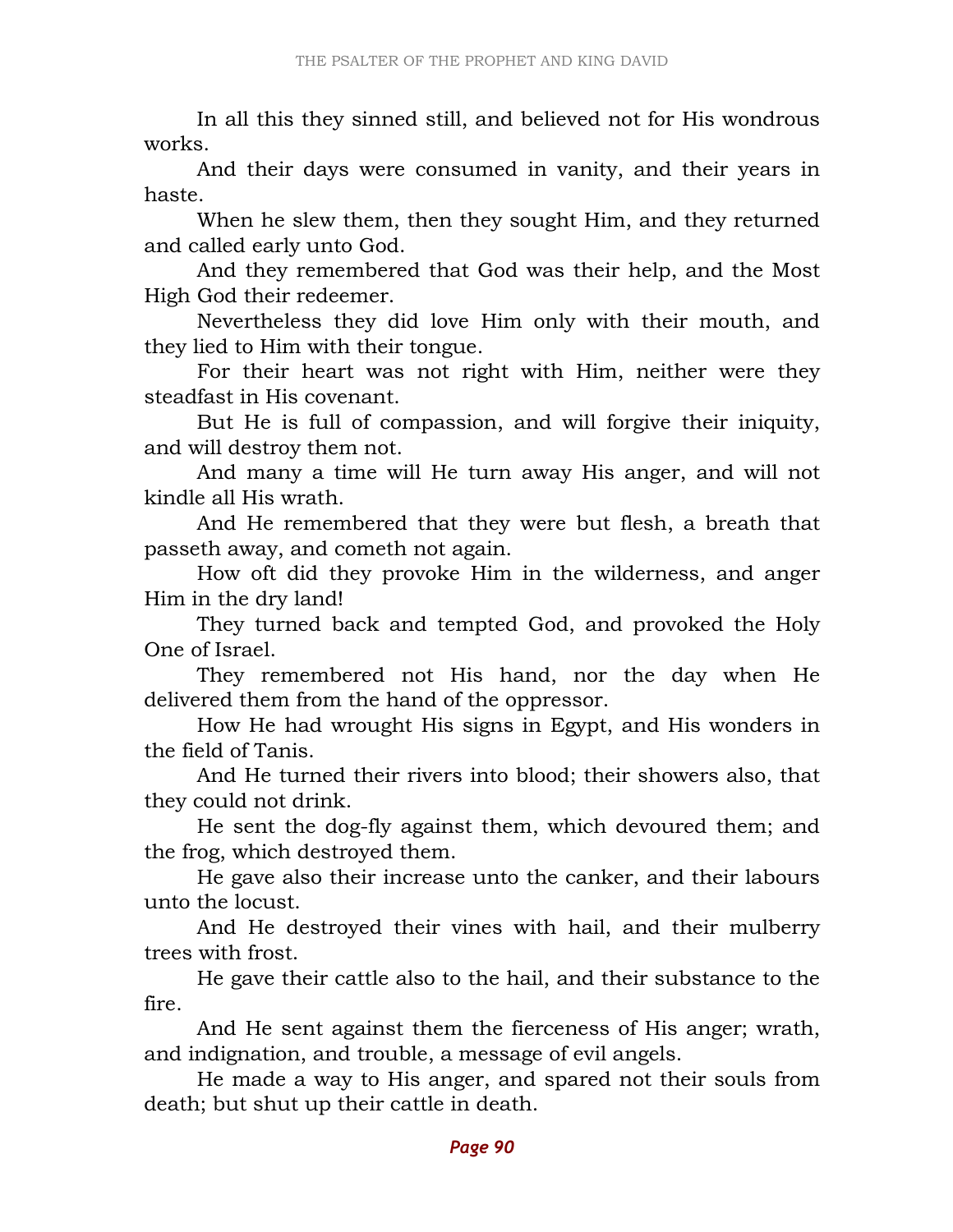And smote all the firstborn in Egypt, the first fruits of all their labour in the tabernacles of Cham.

 And He took away His people like sheep, and guided them in the wilderness like a flock.

 And He guided them in hope, and they feared not, and the sea overwhelmed their enemies.

 And He brought them into the mountain of His sanctuary, even to this mountain which His right hand had possessed.

 He cast out the heathen also before them, and divided them an inheritance by line.

And made the tribes of Israel to dwell in their tents.

 Yet they tempted and provoked the most High God, and kept not His testimonies.

 But turned back, and brake covenant, like their fathers; they became like a crooked bow.

 And they provoked Him to anger among their hills, and moved Him to jealousy with their graven images.

God heard, and regarded them no more, and despised Israel.

 And He forsook His tabernacle at Silom, His dwelling where He had dwelt among men.

 And delivered their strength into captivity, and their beauty into the enemy's hands.

 And He shut up his people with a sword, and regarded His inheritance no more.

 The fire consumed their young men, and their maidens made no lamentation.

 Their priests fell by the sword, and none shall weep for their widows.

 Then the Lord awaked as one out of sleep, and like a mighty man that hath been heated with wine.

 And He smote His enemies on their hinder parts; He put them to a perpetual reproach.

 Moreover, He refused the tabernacle of Joseph, and chose not the tribe of Ephraim;

But chose the tribe of Juda, the Mount Sion which He loved.

 And He built His sanctuary like that of an unicorn; He established it upon the earth for ever.

 He chose David also His servant, and took him from the flocks of sheep.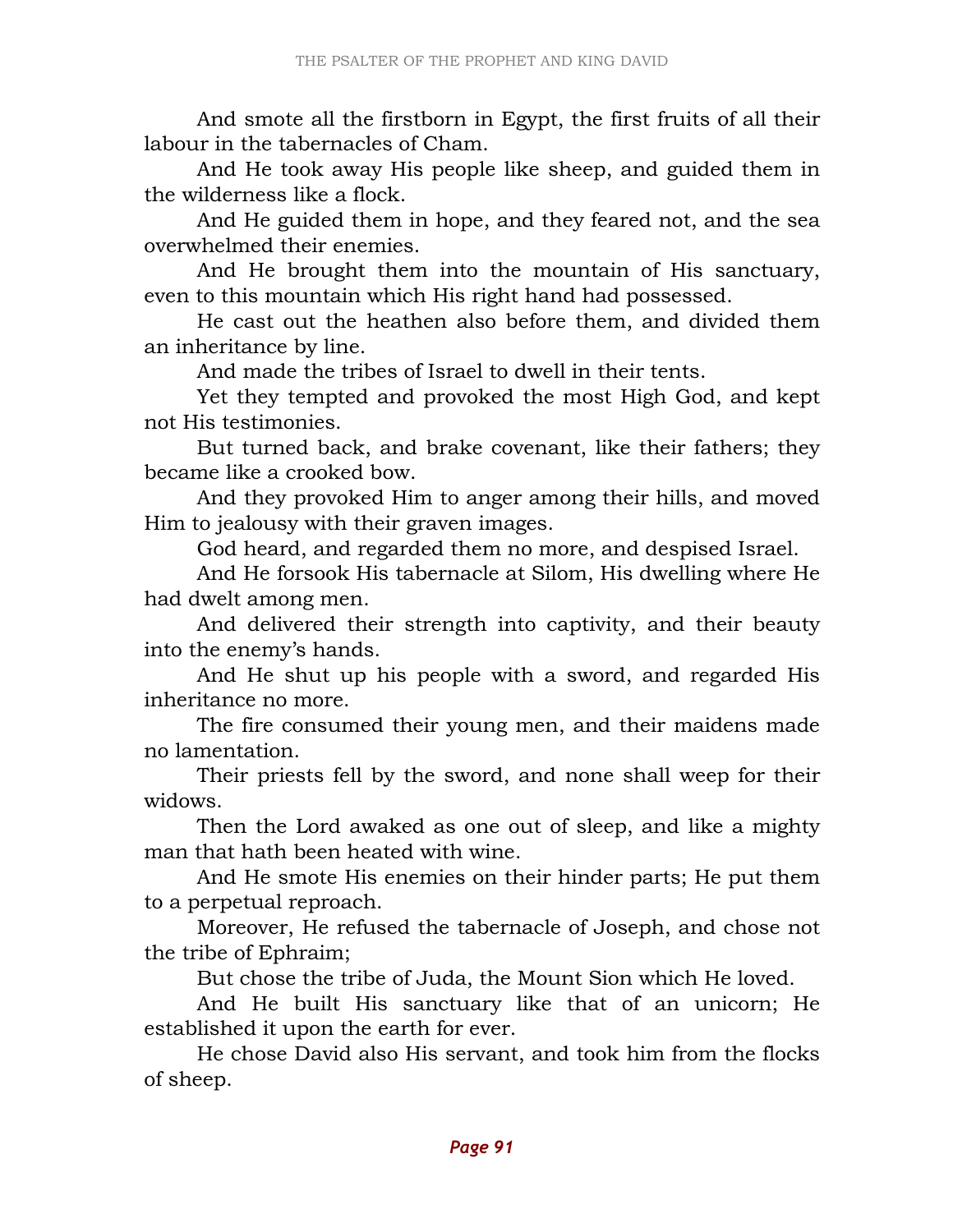From following the ewes great with young He took him, to shepherd Jacob His servant, and Israel His inheritance.

 So he shepherded them in the innocence of his heart, and guided them by the skilfulness of his hands.

Glory. Both now. Alleluia.

#### PSALM 78

### A Psalm of Asaph.

O God, the heathen are come into Thine inheritance, Thy holy temple have they defiled; they have made Jerusalem as an orchard watcher's hut.

 The dead bodies of Thy servants have they given to be meat unto the fowls of the heaven, the flesh of Thy saints unto the beasts of the earth.

 Their blood have they shed like water round about Jerusalem, and there was none to bury them.

 We are become a reproach to our neighbours, a scorn and derision to them that are round about us.

 How long, O Lord? wilt Thou be angry for ever? Shall Thy jealousy be kindled like fire?

 Pour out Thy wrath upon the heathen that have not known Thee, and upon the kingdoms that have not called upon Thy name.

 For they have devoured Jacob, and laid waste his dwelling place.

 O remember not our former iniquities; let Thy tender mercies speedily prevent us, Lord, for we are become exceeding poor.

 Help us, O God our Saviour, for the glory of Thy name; deliver us, O Lord, and be gracious unto our sins for Thy name's sake.

 Lest the heathen say, Where is their God? Yea, make known among the heathen in our sight the vengeance for the blood of Thy servants which hath been shed.

 Let the groaning of the prisoners come before Thee; according to the greatness of Thine arm show Thy care for the sons of the slain.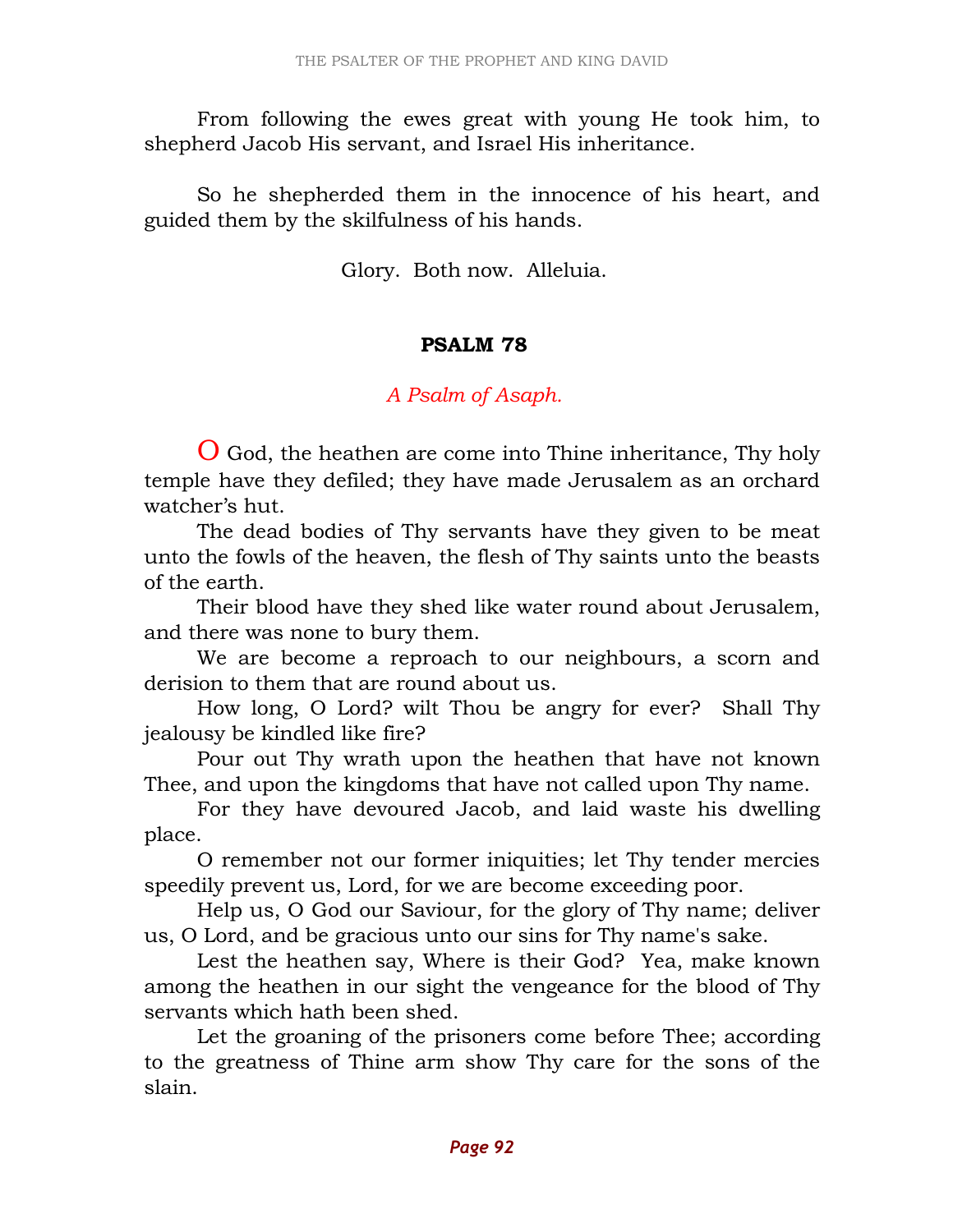And render unto our neighbours sevenfold into their bosom their reproach wherewith they have reproached Thee, O Lord.

 For we are Thy people, and the sheep of Thy pasture. We will give Thee thanks, O God, for ever; we will show forth Thy praise from generation to generation.

## PSALM 79

## Unto the end: about the verses that are to be alternated. A testimony for Asaph, a Psalm about the Assyrian.

Give ear, O shepherd of Israel, Thou that leadest Joseph like a sheep.

 Thou that sittest upon the cherubim, show Thyself before Ephraim, Benjamin and Manasses.

Stir up Thy strength, and come to save us.

 Turn us again, O God, and cause Thy face to shine, and we shall be saved.

 O Lord God of hosts, how long wilt Thou be angry against the prayer of Thy servants?

 Wilt Thou feed us with the bread of tears, and give us tears to drink in great measure?

 Thou hast made us a strife among our neighbours, and our enemies have scoffed at us.

 Turn us again, O Lord of hosts, and cause Thy face to shine, and we shall be saved.

 Thou hast brought a vine out of Egypt; Thou hast cast out the heathen, and planted it.

 Thou preparedst the way before it, and Thou plantedst the roots thereof, and it filled the earth.

 The shadows thereof covered the mountains, and the boughs thereof the cedars of God.

 It stretched forth its shoots unto the sea, and its branches unto the rivers.

 Why hast Thou broken down its hedge, and all they that pass by the way do pluck the fruit?

 The boar out of the wood hath wasted it, and the wild beast hath devoured it.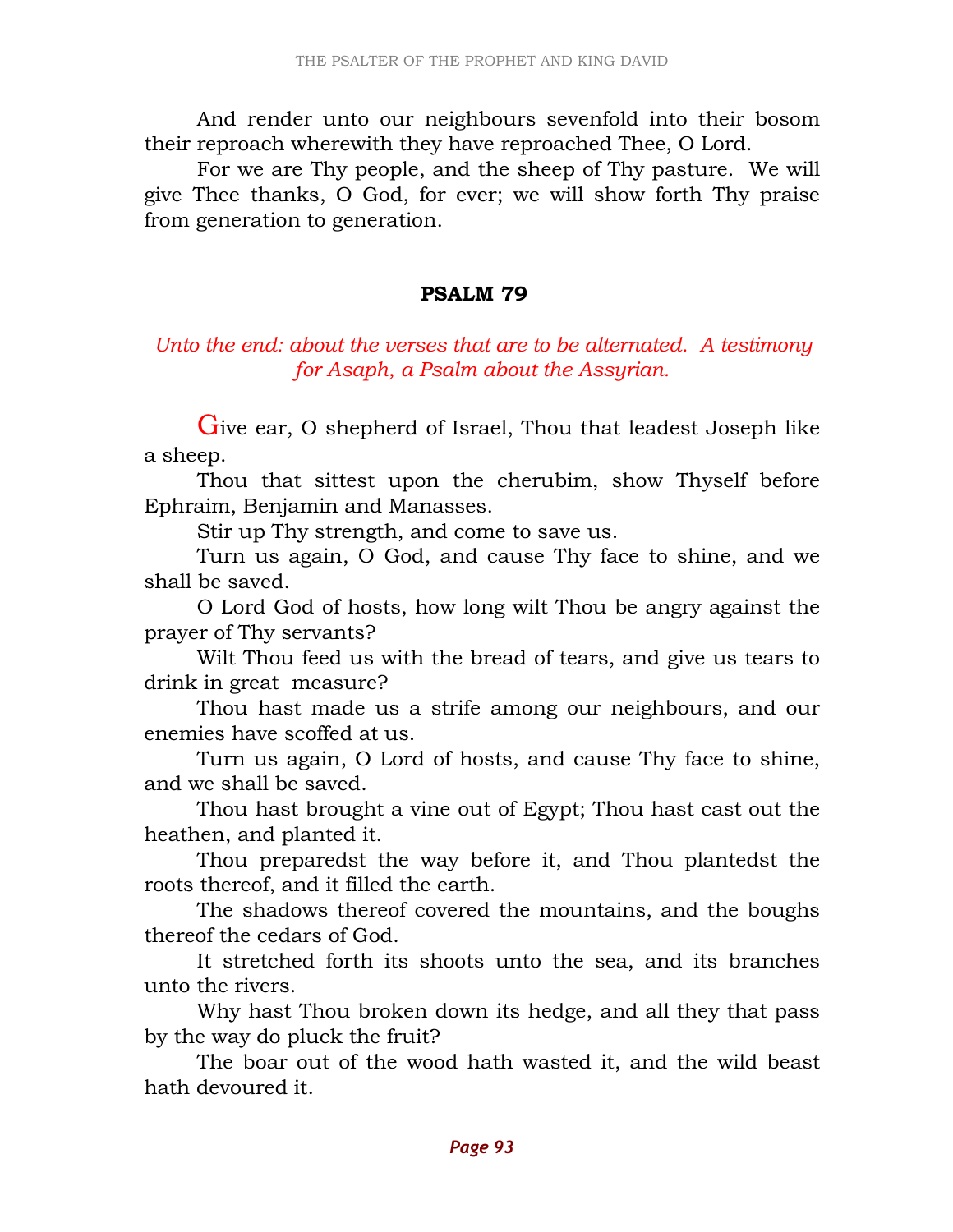Turn again, O God of hosts; and look down from heaven, and behold, and visit this vine.

 And perfect that which Thy right hand hath planted, and look upon the son of man, whom Thou hast made strong for Thyself.

 It is burned with fire, and dug up; they shall perish at the rebuke of Thy face.

 Let Thy hand be upon the man of Thy right hand, and upon the son of man whom Thou hast made strong for Thyself.

 And we will not depart from Thee; Thou shalt quicken us, and we will call upon Thy name.

 Turn us again, O Lord God of hosts; and cause Thy face to shine, and we shall be saved.

#### PSALM 80

Unto the end: a Psalm for Asaph about the winepresses.

Rejoice in God our helper; shout with joy unto the God of Jacob.

 Take a psalm, and bring hither the timbrel, the pleasant psaltery with the harp.

 Sound the trumpet in the new moon, even in the notable day of our feast.

 For this is a statute for Israel, and a judgment of the God of Jacob.

 This He ordained in Joseph for a testimony, when he went out of the land of Egypt; he heard a language that he knew not.

 He removed his back from burdens; his hands had slaved at the basket.

 Thou calledst upon Me in trouble, and I delivered thee; I heard thee in the secret place of the tempest, I proved thee at the waters of strife.

 Hear, O My people, and I will speak unto thee, O Israel, and I will testify unto Thee.

 If thou wilt hearken unto Me, there shall no new God be in thee, neither shalt thou worship a strange god.

 For I am the Lord thy God, which brought thee out of the land of Egypt; open thy mouth wide, and I will fill it.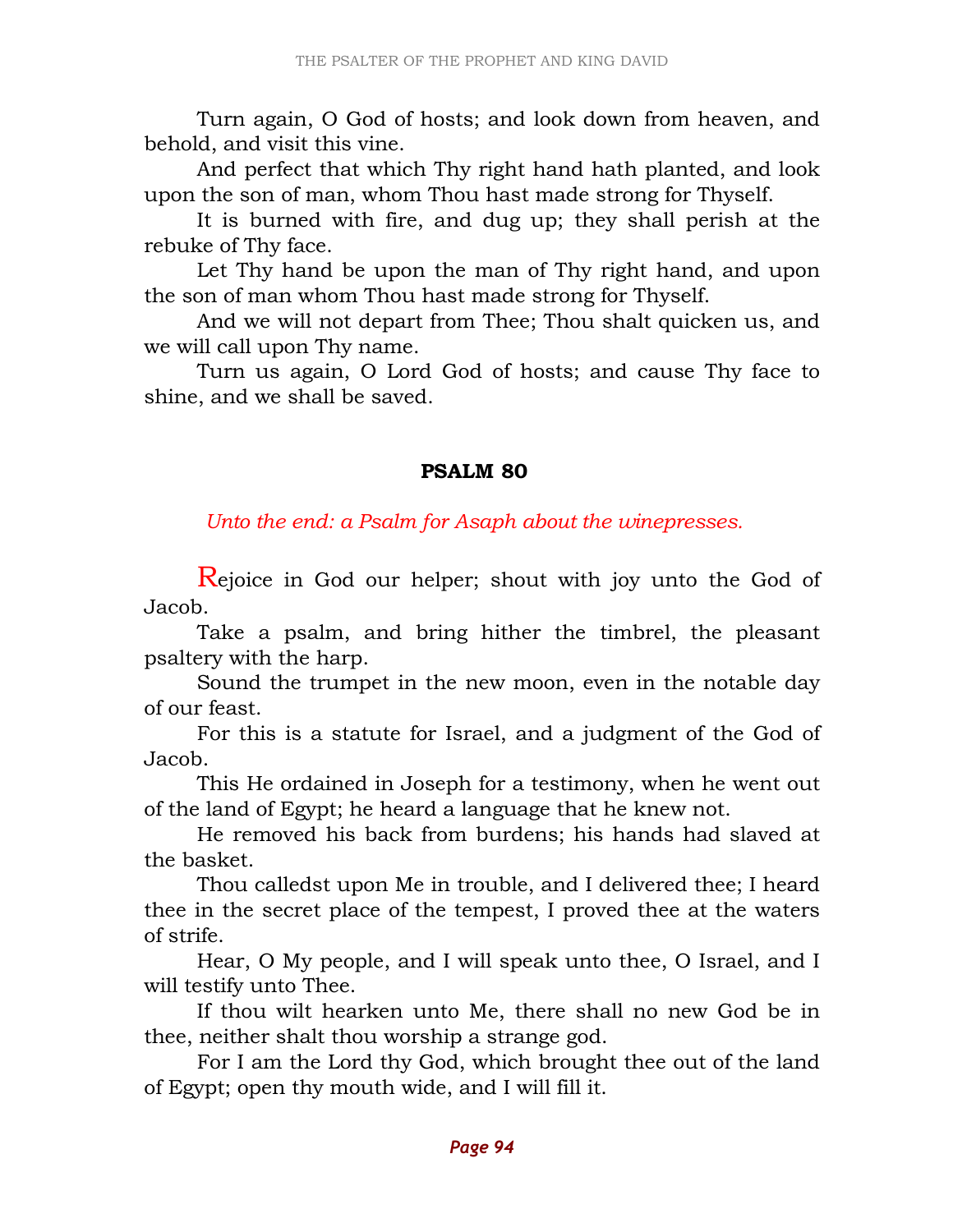But my people would not hear My voice, and Israel gave no heed to Me.

 So I let them go according to their hearts' desires; they shall walk in their own ways.

 If my people had hearkened unto Me, if Israel had walked in My ways,

 I should soon have humbled their enemies, and laid Mine hand on them that troubled them.

 The enemies of the Lord have lied unto Him, but in that age their time shall come.

 And He fed them with the fat of wheat, and with honey out of the rock He satisfied them.

Glory. Both now. Alleluia.

#### PSALM 81

## A Psalm for Asaph.

God stood in the assembly of the gods, and in their midst He shall judge gods.

 How long will ye judge unjustly, and accept the person of the wicked?

 Judge for the fatherless and the poor; do justice unto the humble and needy.

 Rescue the poor and needy; deliver him out of the hand of the sinner.

 They have not known, nor understood; they walk on in darkness. Let all the foundations of the earth be moved.

 I have said, Ye are gods, and all of you are the children of the Most High.

But ye die like men, and fall like one of the princes.

 Arise, O God, judge the earth, for Thou shalt inherit among all nations.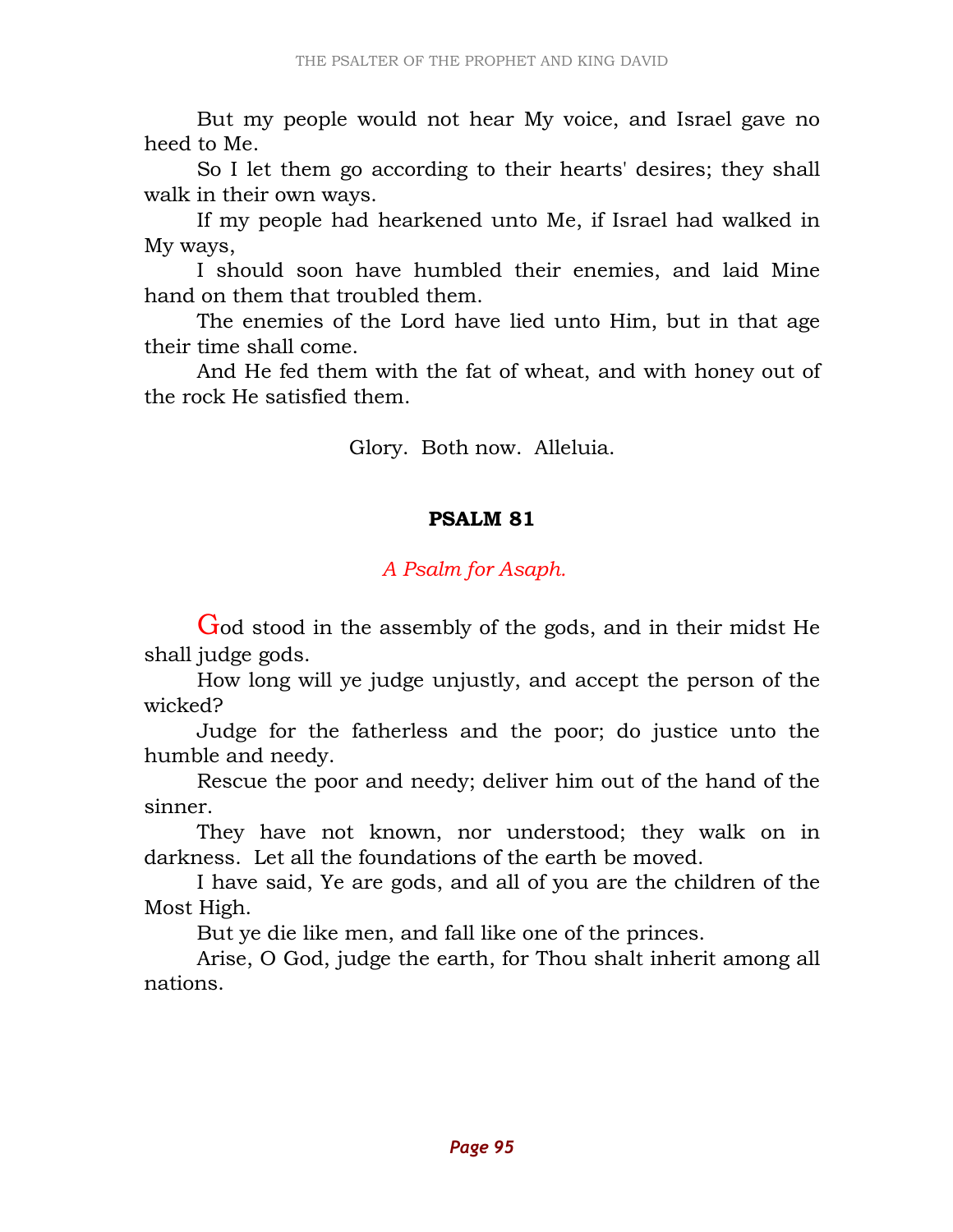### PSALM 82

## A song of a Psalm for Asaph.

O God, who shall be likened unto Thee? Hold not Thy peace, and be not still, O God.

 For lo, Thine enemies have made a tumult, and they that hate Thee have lifted up the head.

 They have taken wicked counsel against Thy people, and consulted against Thy saints.

 They have said, Come, let us cut them off, that they be no more a nation, and let the name of Israel be no more in remembrance.

 For they have consulted together with one consent; they have made a covenant against Thee, the tents of the Idumeans and the Ismaelites,

 Moab and the Hagarenes, Gebal and Ammon and Amalek, and the strangers, with them that dwell at Tyre.

 Assur also is come with them; they have holpen the children of Lot.

 Do unto them as Thou didst unto Madiam and Sisara, as to Jabin at the brook of Kisson.

 They were destroyed at Endor, they became as dung for the earth.

 Make their princes like Oreb and Zeb, and Zebee and Salmana, yea, all their princes who said, Let us take to ourselves the sanctuary of God for an inheritance.

 O my God, make them like a wheel, as the stubble before the face of the wind,

 As the fire that shall burn the wood, as the flame that shall consume the mountains.

 So shalt Thou pursue them with Thy tempest, and trouble them in Thy wrath.

 Fill their faces with dishonour, and they shall seek Thy name, O Lord.

 Let them be ashamed and troubled for ever and ever, and let them be confounded and destroyed.

 And let them know that the Lord is Thy name; Thou alone art the Most High over all the earth.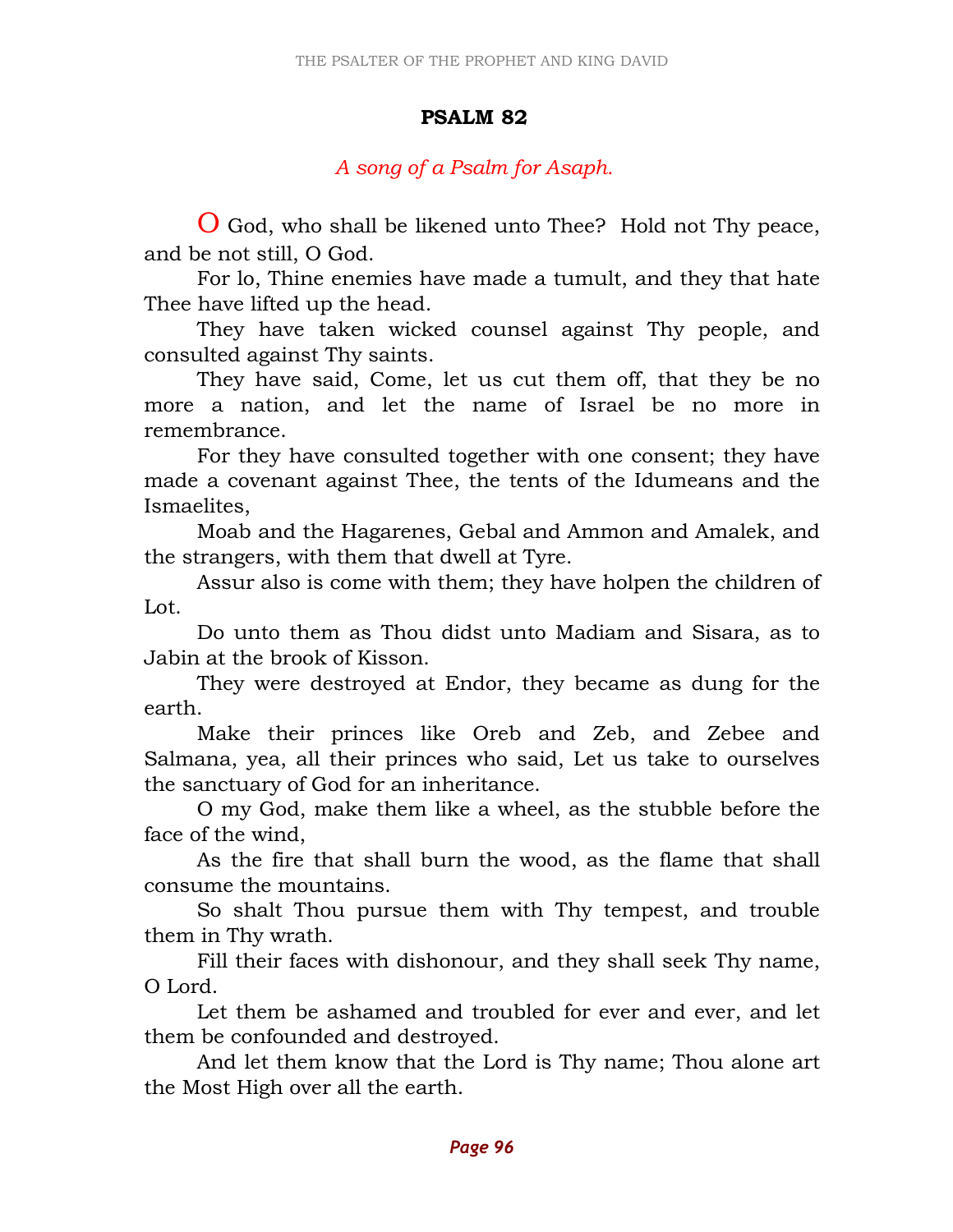## PSALM 83

# Unto the end: concerning the winepresses: a Psalm for the sons of Kore.

How beloved are Thy tabernacles, O Lord of hosts. My soul longeth and fainteth for the courts of the Lord; my heart and my flesh have rejoiced in the living God.

 Yea, the sparrow hath found her a house, and the turtledove a nest for herself, where she may lay her young; even Thine altars, O Lord of hosts, my King and my God.

 Blessed are they that dwell in Thy house; they shall praise Thee for ever and ever.

 Blessed is the man whose help is from Thee; he hath ascended in his heart in the vale of weeping, even in the place which he hath set.

 For the lawgiver shall give blessings, they shall go from strength to strength; the God of gods shall be seen in Sion.

O Lord God of hosts, hear my prayer; give ear, O God of Jacob.

 Behold, O God our defender, and look upon the face of Thine anointed.

 For one day in Thy courts is better than thousands. I have chosen to be an outcast in the house of my God than to dwell in the tents of sinners.

 For the Lord loveth mercy and truth, God will give grace and glory; no good thing will the Lord withhold from them that walk in innocence.

O Lord God of hosts, blessed is the man that hopeth in Thee.

### PSALM 84

### Unto the end: for the sons of Kore; a Psalm.

Lord, Thou hast been favourable unto Thy land; Thou hast turned back the captivity of Jacob.

 Thou hast forgiven the iniquities of Thy people; Thou hast covered all their sins.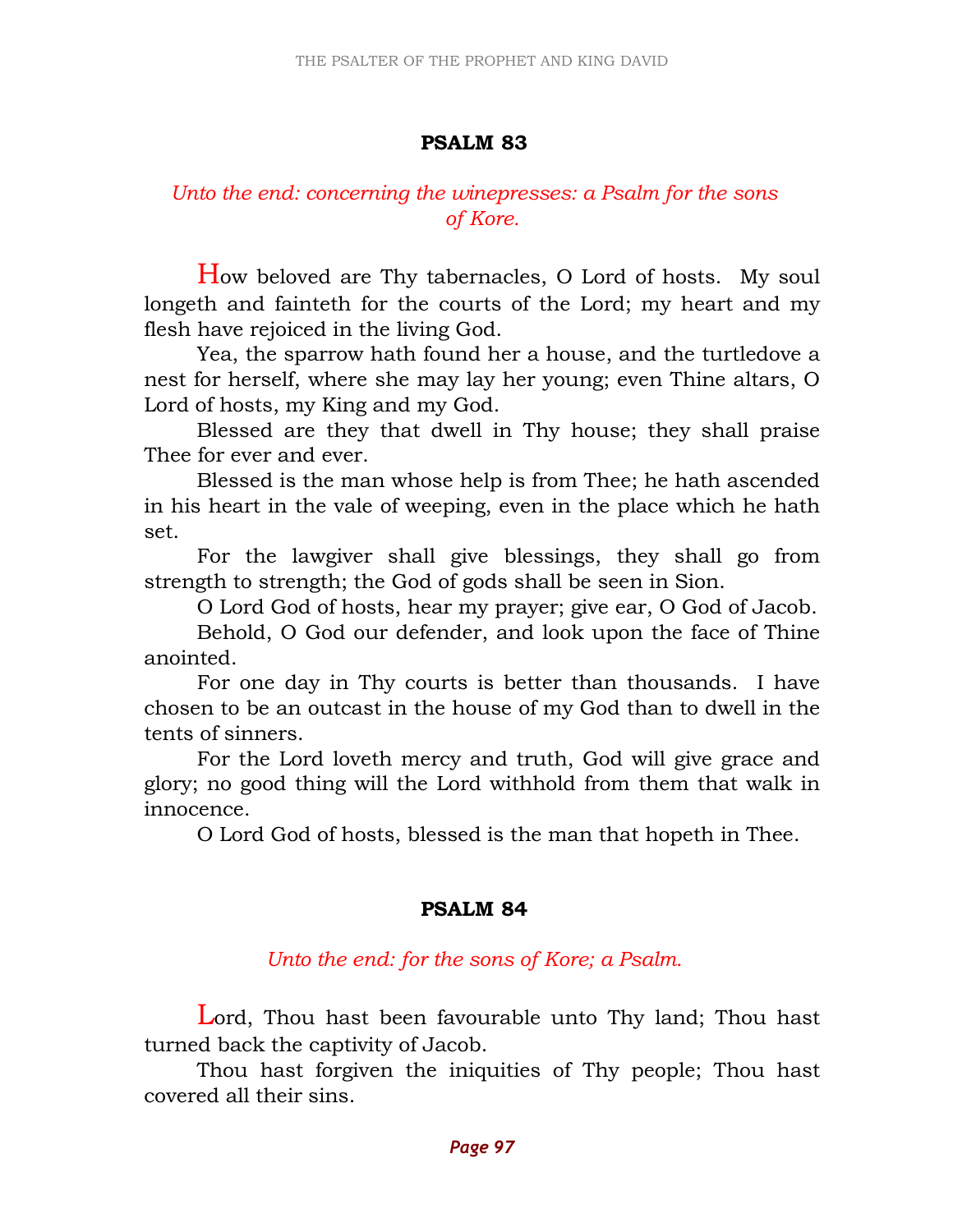Thou hast made all Thy wrath to cease; Thou hast turned away from the anger of Thy wrath.

 Turn us back, O God of our salvation, and turn away Thine anger from us.

 Wilt Thou be angry with us for ever, or wilt Thou stretch out Thy wrath from generation to generation?

 Thou shalt turn again, O God, and quicken us; and Thy people shall be glad in Thee.

Show us Thy mercy, O Lord, and grant us Thy salvation.

 I will hear what the Lord God will speak in me; for He will speak peace to His people, and to His saints, and to them that turn their heart to Him.

 Surely His salvation is nigh unto them that fear Him, that glory may dwell in our land.

 Mercy and truth are met together; righteousness and peace have kissed each other.

 Truth is sprung out of the earth, and righteousness hath looked down from heaven.

 For the Lord will give that which is good, and our land shall yield her increase.

 Righteousness shall go before Him, and shall set His steps in the way.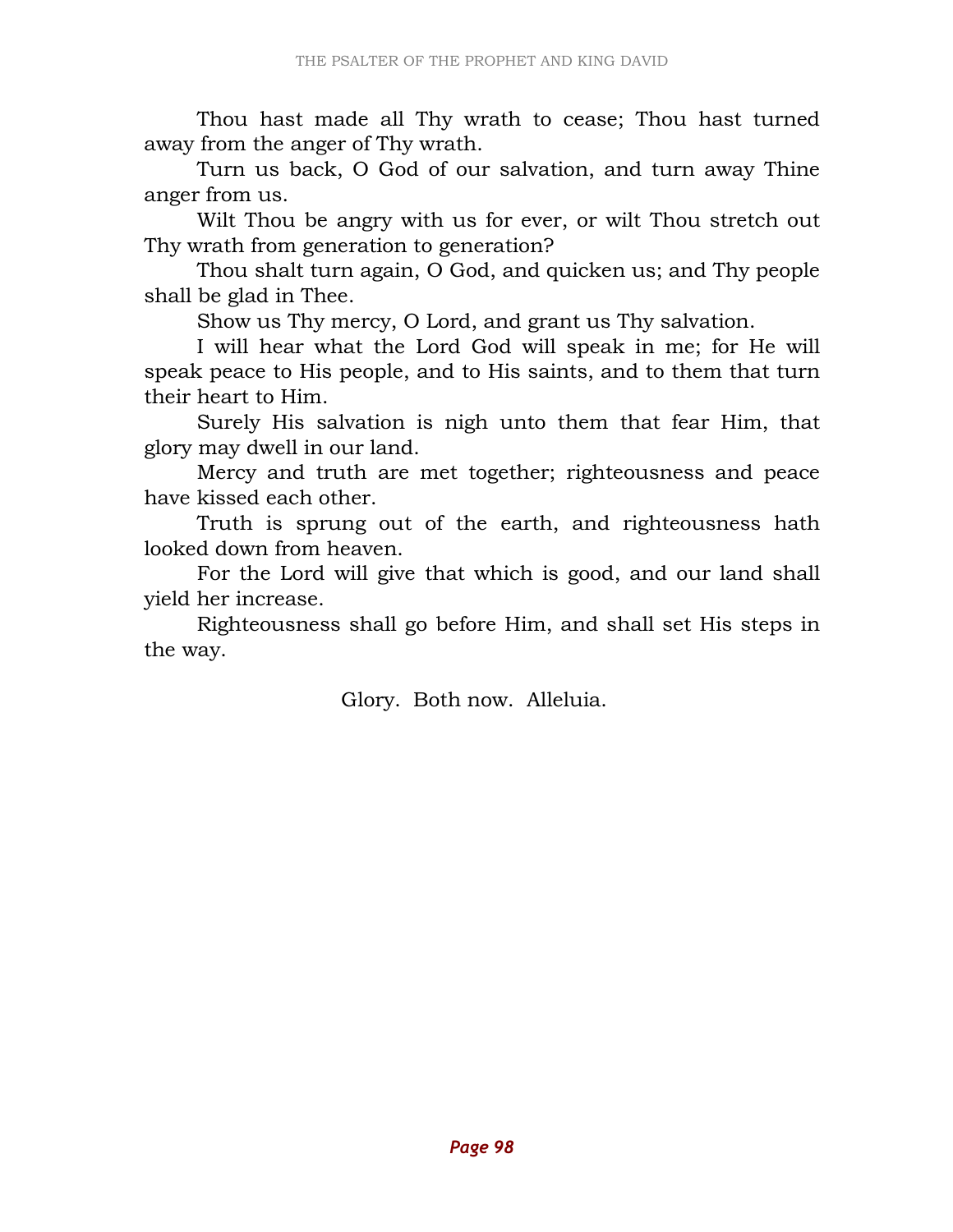## THE TWELFTH KATHISMA

### PSALM 85

# A prayer of David.

Bow down Thine ear, O Lord, and hear me, for I am poor and needy.

 Preserve my soul, for I am holy; O Thou my God, save Thy servant that hopeth in Thee.

 Be merciful unto me, O Lord, for unto Thee will I cry all the day.

 Rejoice the soul of Thy servant, for unto Thee have I lifted up my soul.

 For Thou, Lord, art good and gentle, and plenteous in mercy unto all them that call upon Thee.

 Give ear, O Lord, unto my prayer, and attend to the voice of my supplication.

 In the day of my trouble have I cried unto Thee, for Thou hast heard me.

 Among the gods there is none like unto Thee, O Lord, neither are there any works like unto Thy works.

 All nations whom Thou hast made shall come and worship before Thee, O Lord, and shall glorify Thy name.

 For Thou art great, and doest wondrous things, Thou art God alone.

 Lead me in Thy way, O Lord, and I will walk in Thy truth; let my heart rejoice that I may fear Thy name.

 I will praise Thee, O Lord my God, with all my heart, and I will glorify Thy name for evermore.

 For great is Thy mercy toward me, and Thou hast delivered my soul from the lowest hell.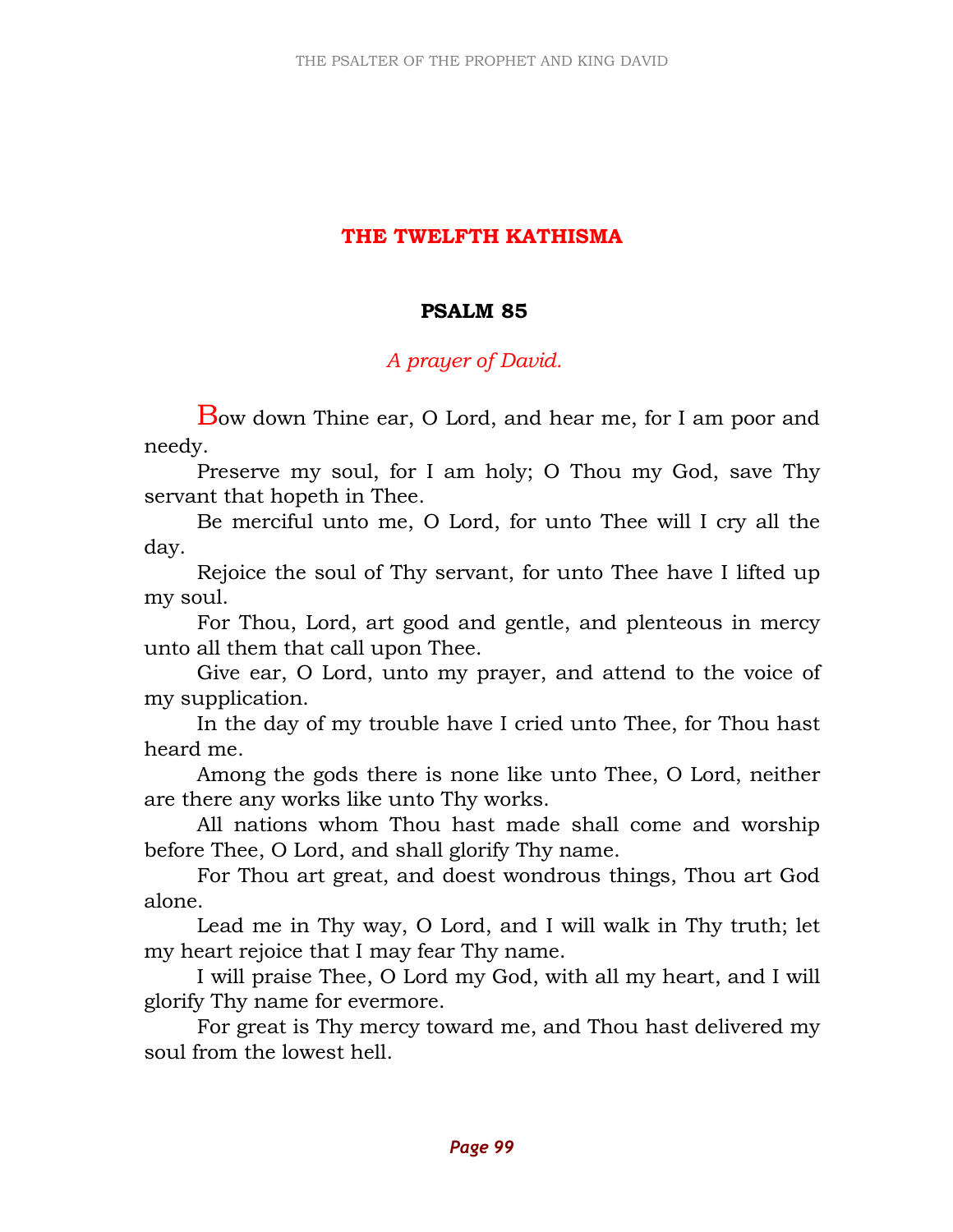O God, transgressors are risen against me, and the assembly of the mighty hath sought after my soul, and have not set Thee before them.

 But Thou, O Lord my God, art full of compassion, and merciful, long-suffering, and plenteous in mercy, and true.

 Look Thou upon me, and have mercy upon me; give Thy strength unto Thy servant, and save the son of Thine handmaid.

 Work in me a token for good, and let them which hate me see, and be ashamed; because Thou, Lord, hast holpen me, and comforted me.

# PSALM 86

A Psalm of a song for the sons of Kore.

Her foundations are in the holy mountains.

 The Lord loveth the gates of Sion more than all the dwellings of Jacob.

Glorious things are spoken of thee, O city of God.

 I will make mention of Rahab and Babylon to them that know me.

 And behold the foreigners, and those of Tyre, and the people of the Ethiopians; these were born there.

 A man shall say, Sion my mother, and, That man was born in her, and, The Most Highest Himself hath established her.

 The Lord shall tell it in His writings of the people and of the princes, even of them that have been born in her.

How joyful are all they that have their habitation in Thee!

### PSALM 87

## A song of a Psalm for the sons of Kore. Unto the end: about the response of Maeleth, for understanding for Aemon the Israelite.

O Lord God of my salvation, I have cried day and night before Thee.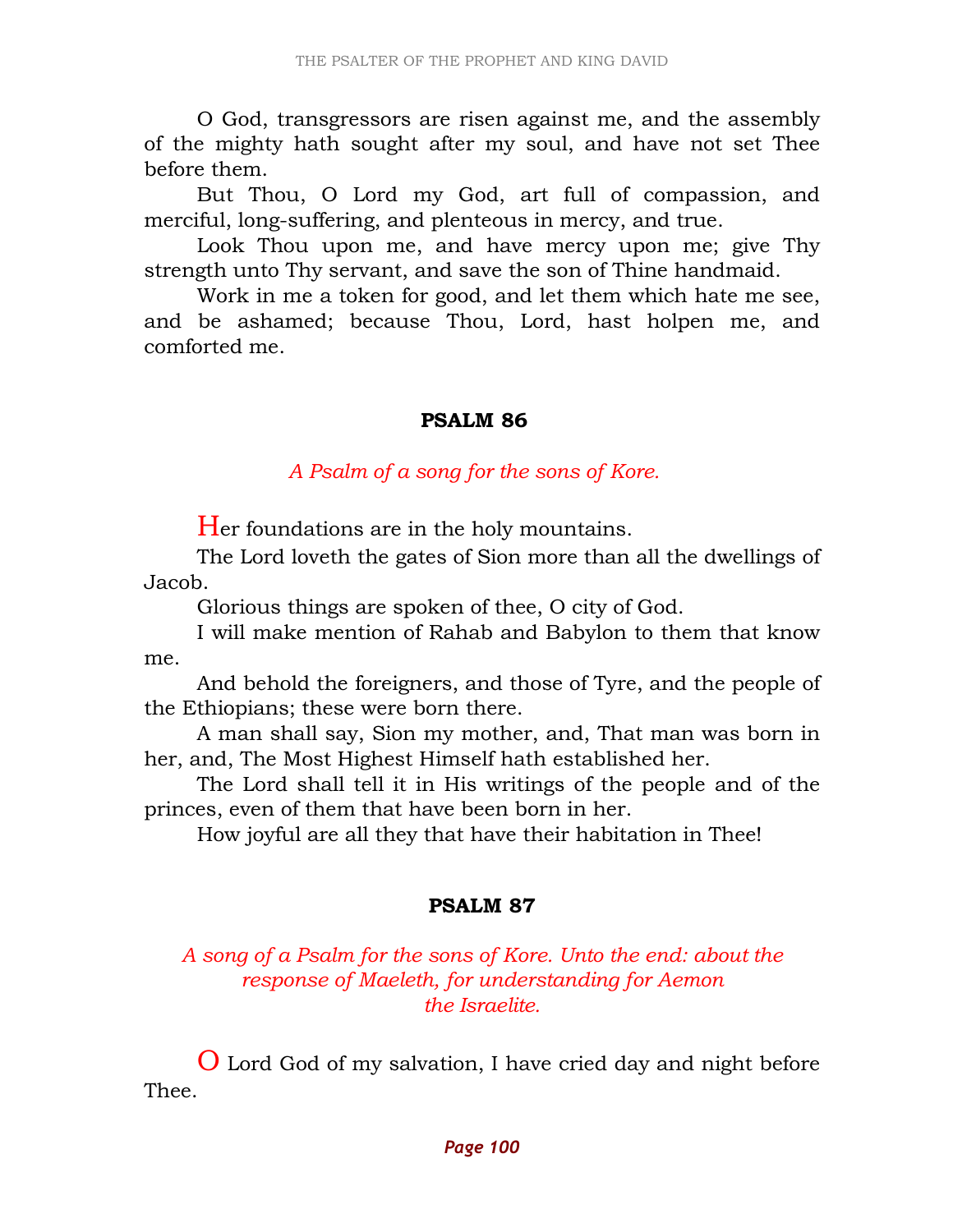Let my prayer come before Thee; incline Thine ear unto my supplication.

 For my soul is full of evils, and my life hath drawn nigh unto hell.

 I am counted with them that go down into the pit; I am become as a man without help, free among the dead.

 Like the bodies of the slain that sleep in the grave, whom Thou rememberest no more: and they are cut off from Thy hand.

 They have laid me in the lowest pit, in darkness, and in the shadow of death.

 Thy wrath is made strong over me, and Thou hast brought all Thy waves upon me.

 Thou hast put away mine acquaintance far from me; they have made me an abomination unto them.

 I am delivered up, and I cannot come forth; mine eyes are grown weak by reason of poverty.

 Lord, I have called daily upon Thee, I have stretched out my hands unto Thee.

 Wilt Thou work wonders for the dead? Or shall physicians raise them up to praise Thee?

 Shall any in the grave tell of Thy mercy, and of Thy truth in that destruction?

 Shall Thy wonders be known in that dark, and Thy righteousness in the land of forgetfulness?

 But unto Thee have I cried, O Lord, and in the morning shall my prayer prevent Thee.

 Lord, why castest Thou off my soul, and turnest Thou away Thy face from me?

 I am poor and in troubles from my youth up; yea, having been exalted, I was bowed down, and brought low unto distress.

 Thy fierce wrath hath gone over me, and Thy terrors have troubled me.

 They came round about me like water; all the day long they compassed me about together.

 Friend and neighbour hast Thou put far from me, and mine acquaintance, because of misery.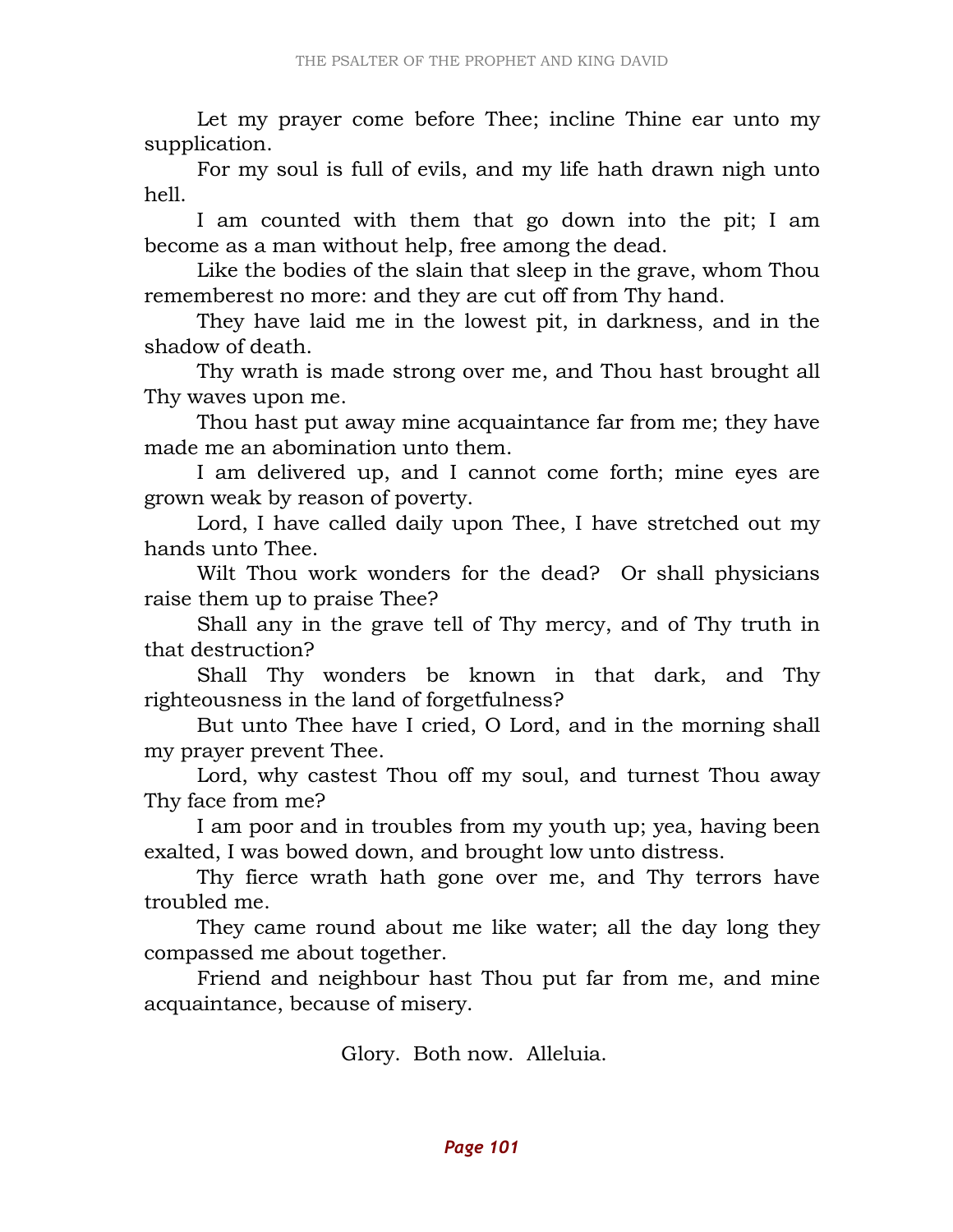# PSALM 88

# Understanding: for Etham the Israelite.

I will sing of Thy mercies, O Lord, for ever; with my mouth will I show forth Thy truth to generation and generation.

 For Thou hast said, Mercy shall be built up for ever; Thy truth shall be established in the heavens.

 I have made a covenant with My chosen, I have sworn unto David My servant.

 Thy seed will I establish for ever, and build up thy throne to generation and generation.

 The heavens shall praise Thy wonders, O Lord, Thy truth also in the congregation of the saints.

 For who in the heaven can be compared unto the Lord? and who among the sons of God can be likened unto the Lord?

 God who is glorified in the assembly of the saints, great and terrible toward all them that are round about Him.

 O Lord God of hosts, who is like unto Thee? Thou art mighty, O Lord, and Thy truth is round about Thee.

 Thou art ruler over the strength of the sea, and Thou stillest the tumult of her waves.

 Thou hast humbled the proud, as one that is slain; and Thou hast scattered Thine enemies with Thy strong arm.

 The heavens are Thine, the earth also is Thine; as for the world and the fulness thereof, Thou hast founded them.

 The north and the sea Thou hast created them; Tabor and Hermon shall rejoice in Thy name.

 Thine is the mighty arm. Let Thine hand be strengthened, let Thy right hand be exalted.

 Justice and judgment are the preparation of Thy throne; mercy and truth shall go before Thy face. Blessed is the people that knoweth the joyful sound.

 They shall walk, O Lord, in the light of Thy countenance, and in Thy name shall they rejoice all the day, and in Thy righteousness shall they be exalted.

 For Thou art the glory of their strength, and in Thy favour our horn shall be exalted.

 For of the Lord is our defence, and of the Holy One of Israel, our King.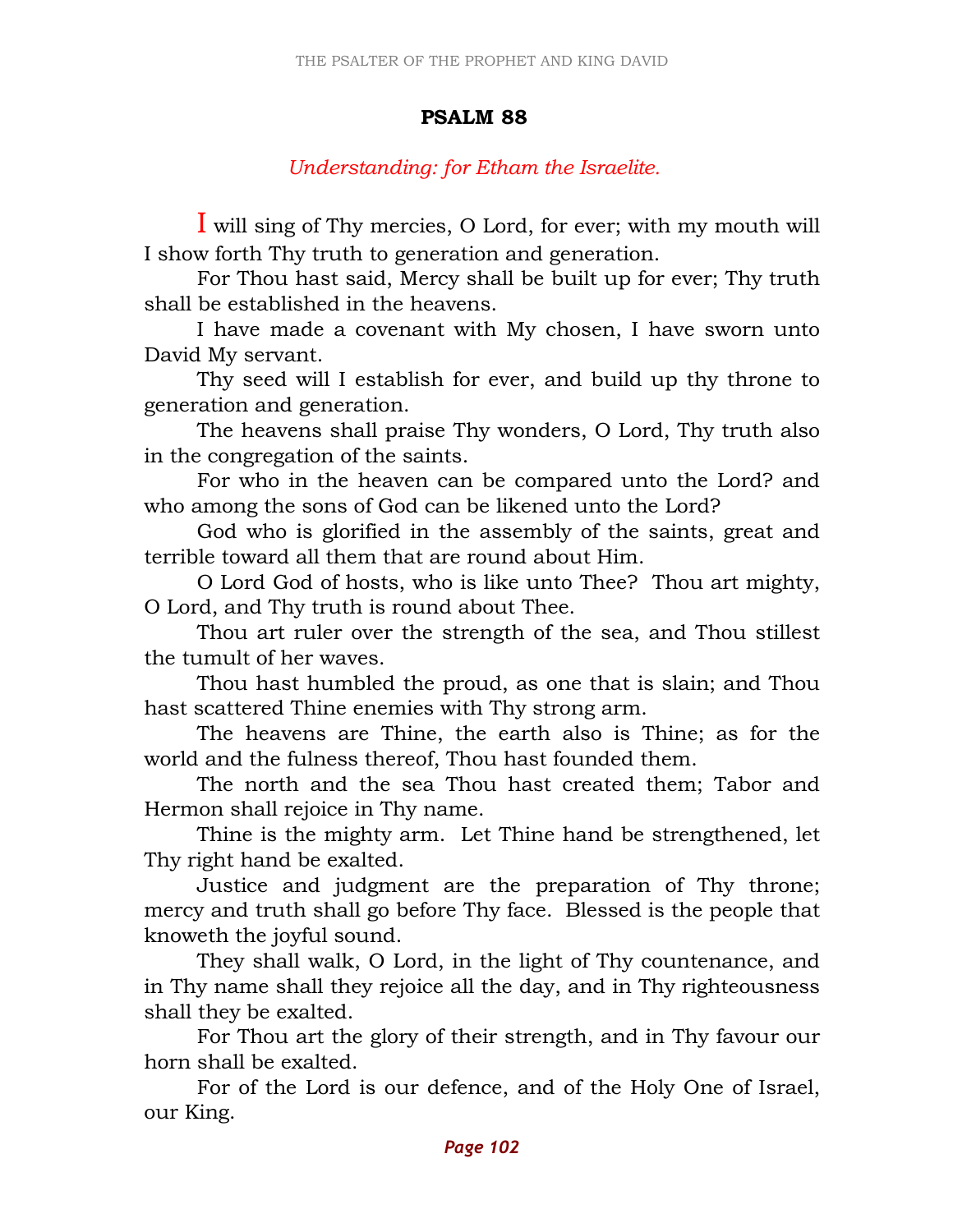Then Thou spakest in vision to Thy sons, and saidst, I have laid help upon one that is mighty, I have exalted one chosen out of My people.

 I have found David My servant, with My holy oil have I anointed him.

 For My hand shall support him, Mine arm also shall strengthen him. His enemy shall have no advantage over him, nor shall the son of wickedness have power to hurt him more.

 And I will cut down his foes before his face, and put them that hate him to flight.

 And My truth and My mercy shall be with him, and in My name shall his horn be exalted.

 I will set his hand also in the sea, and his right hand in the rivers.

 He shall cry unto Me, and say, Thou art my Father, my God, and the helper of my salvation.

 And I will make him My first born, higher than the kings of the earth.

 My mercy will I keep for him for evermore, and My covenant shall stand fast with him.

 And I will establish his seed for ever and ever, and his throne shall be as the days of heaven.

If his children forsake My law, and walk not in My judgments;

If they profane My statutes, and keep not My commandments;

 Then will I visit their transgressions with a rod, and their iniquities with stripes.

 Nevertheless My mercy will I not utterly take from them, nor wrong them in My truth.

 Neither will I profane My covenant, nor make void the things that go out of My lips.

 Once have I sworn by My holiness, that I will not lie unto David.

 His seed shall endure for ever, and his throne as the sun before Me, and as the moon that is established for ever, and as a faithful witness in heaven.

 But Thou hast cast off and brought to nought; Thou hast been wroth with Thine anointed.

 Thou hast destroyed the covenant of Thy servant; Thou hast profaned his sanctuary to the ground.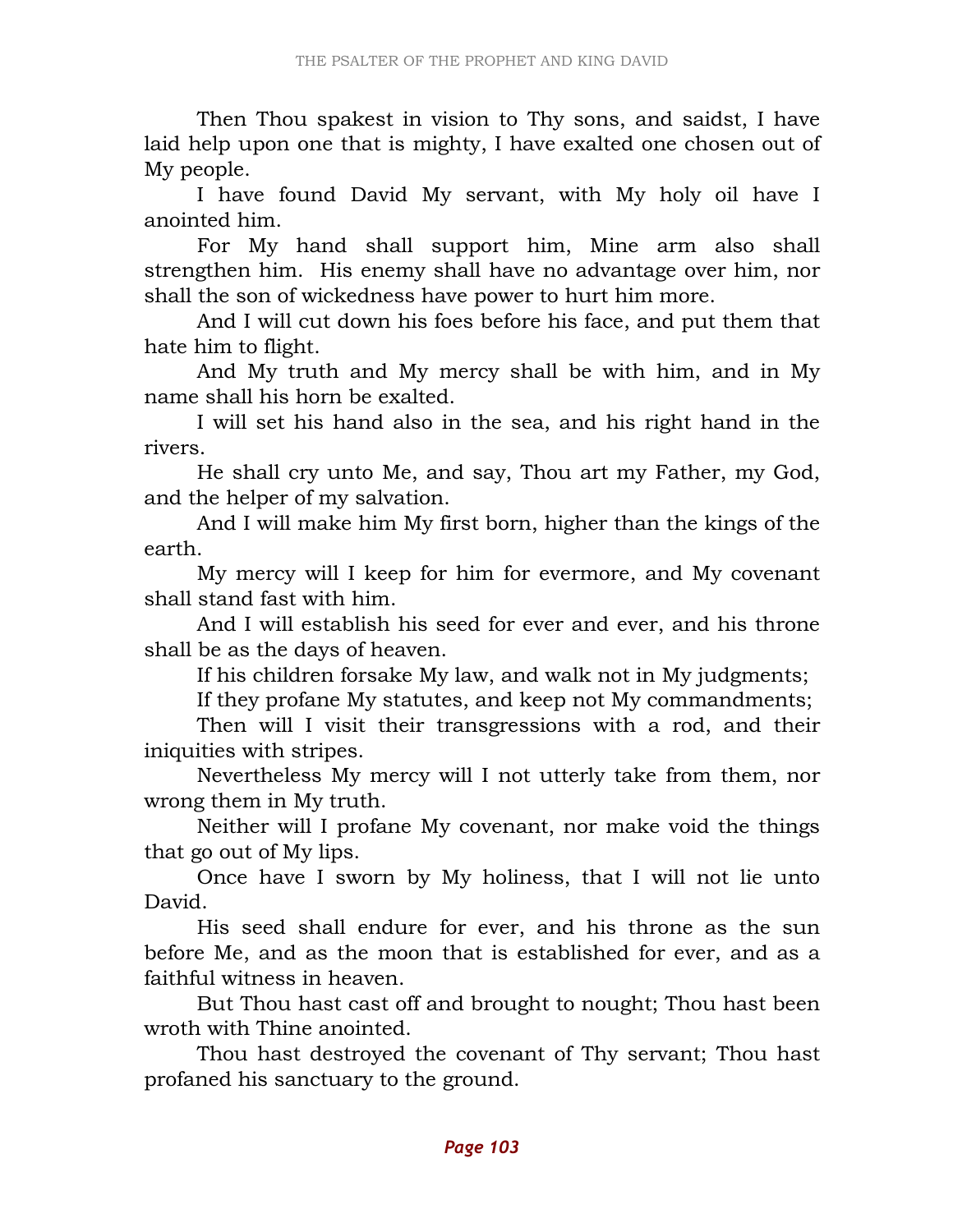Thou hast broken down all his hedges; Thou hast made his stronghold a terror.

 All that pass by the way have spoiled him; he is become a reproach to his neighbours.

 Thou hast set up the right hand of them that afflict him, Thou hast made all his enemies to rejoice.

 Thou hast turned the help of his sword, and hast not holpen him in battle.

 Thou hast made an end of his purification; Thou hast cast his throne down to the ground.

 The days of his time hast Thou shortened; Thou hast covered him with shame.

 How long, O Lord? wilt Thou hide Thyself for ever? shall Thy wrath burn like fire?

 Remember what my substance is. For hast Thou created all the sons of man in vain?

 What man is he that liveth, and shall not see death? Shall he deliver his soul out of the hand of hell?

 Lord, where are Thine ancient mercies, which Thou swarest unto David in Thy truth?

 Remember, Lord, the reproach of Thy servants, which I have endured in my bosom of many nations.

 Wherewith Thine enemies have reproached, O Lord, wherewith they have reproached the reward of Thine anointed.

Blessed be the Lord for evermore. So be it. So be it.

Glory. Both now. Alleluia.

#### PSALM 89

### A prayer of Moses, the man of God.

Lord, Thou hast been our refuge in generation and generation. Before the mountains were brought forth, and the earth and the world were formed, from everlasting to everlasting Thou art.

 Turn not man away to lowliness; Thou hast said, Return, ye children of men.

 For a thousand years in Thy sight, O Lord, are but as yesterday which is past, and as a watch in the night.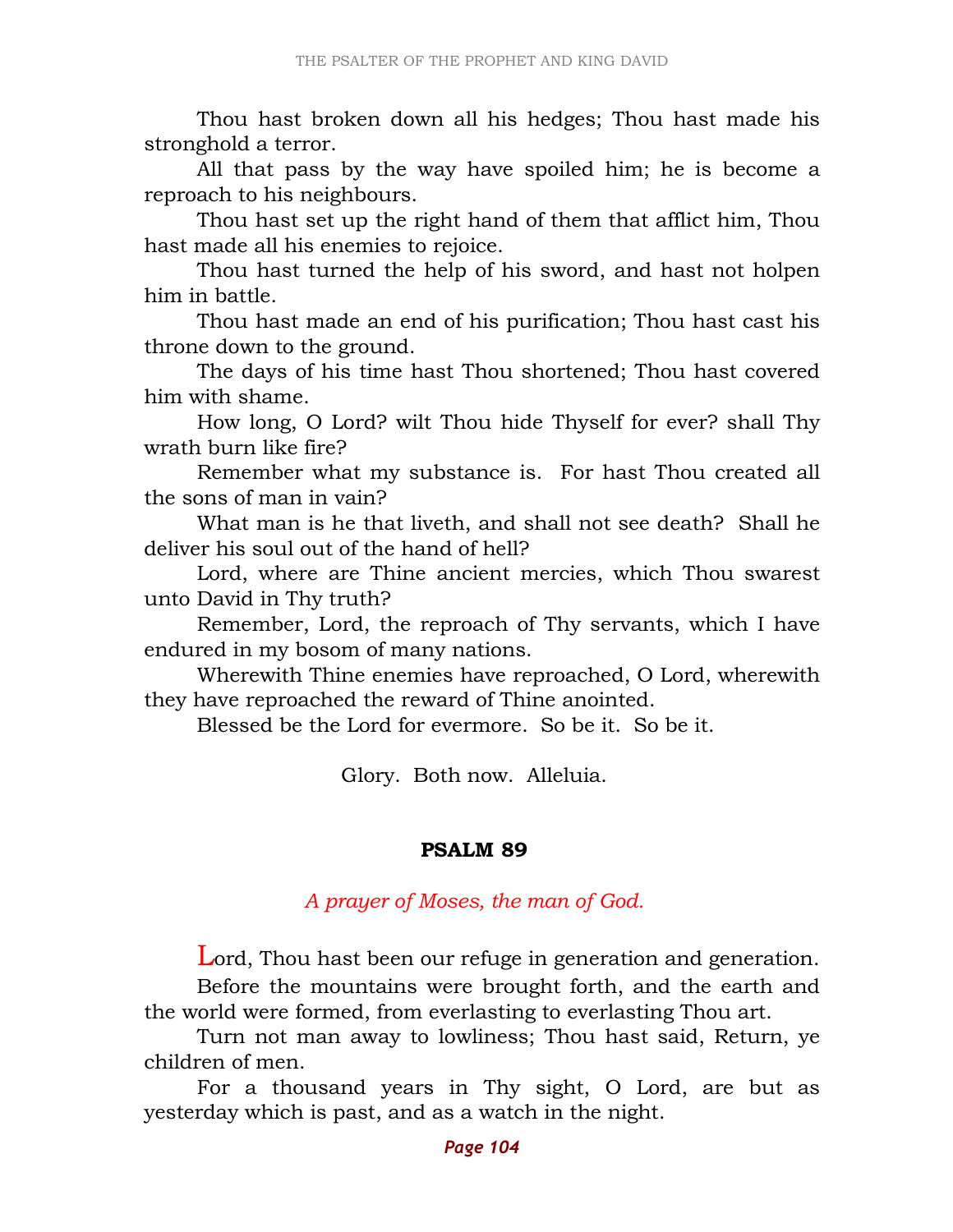Things of no account shall their years be; in the morning as the grass shall man pass away.

 In the morning he shall flourish, and pass away, in the evening he shall fall, and become withered and dry.

 For we have fainted in Thine anger, and have been troubled in Thy wrath.

 Thou hast set our iniquities before Thee, our life in the light of Thy countenance.

 For all our days are spent, and in Thy wrath have we fainted away; our years like a spider have spun out their tale.

 The days of our years are threescore years and ten, and if we be in strength, then fourscore years; and more than these is labour and travail, for weakness is come upon us, and we shall be chastened.

 Who knoweth the power of Thine anger? and for fear of Thee who can recount Thy wrath?

 So make Thy right hand known to me, and to them that are learned in heart in wisdom.

 Return, O Lord, how long? and be Thou entreated for Thy servants.

 We have been satisfied early with Thy mercy, O Lord, and we have rejoiced, and been glad.

 Let us be glad all our days for the days wherein Thou hast humbled us, for the years wherein we have seen evils.

 And look upon Thy servants, and upon Thy works, and guide Thou their sons.

 And let the brightness of the Lord our God be upon us; prosper Thou the work of our hands upon us, yea, the work of our hands prosper Thou upon us.

# PSALM 90

A song of praise of David. Untitled in the Hebrew.

He that dwelleth in the help of the Most High shall abide under the shelter of the God of heaven.

 He will say to the Lord, Thou art my helper and my refuge; my God, and in Him will I hope.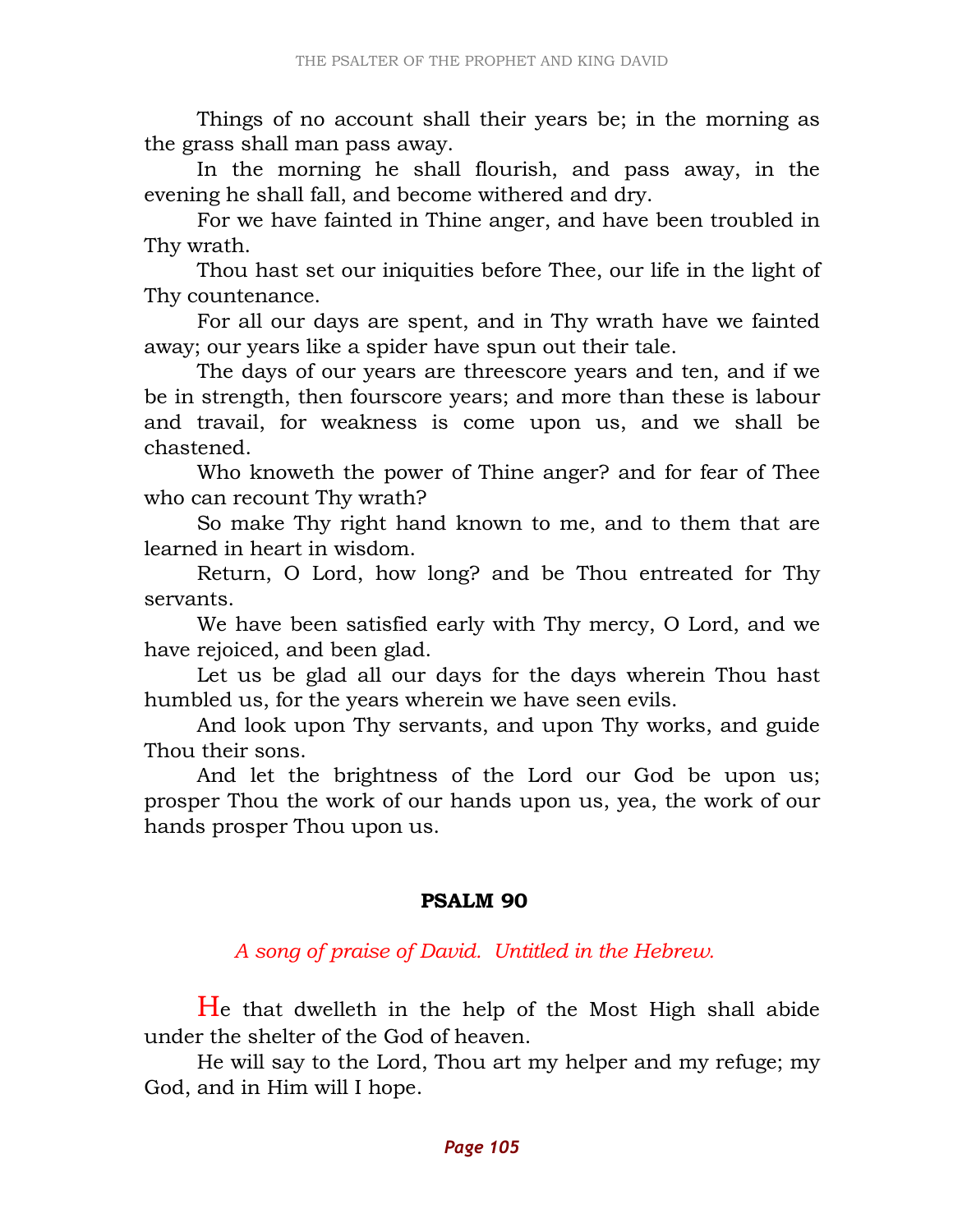For He shall deliver thee from the snare of the hunters, and from every sharp word.

 He shall overshadow thee with His shoulders, and under His wings shalt thou trust; His truth shall compass thee with a shield.

 Thou shalt not be afraid for the terror by night, nor for the arrow that flieth by day; nor for the thing that walketh in darkness, nor for the mishap and the devil at noon.

 A thousand shall fall at thy side, and ten thousand at thy right hand; but it shall not come nigh thee.

 Only with thine eyes shalt thou behold, and see the reward of the wicked.

 Because Thou, Lord, art my hope. Thou hast made the Most High thy refuge.

 There shall no evils come upon thee, neither shall any plague come nigh thy dwelling.

 For He shall give His angels charge over thee, to keep thee in all thy ways.

 They shall bear thee up in their hands, lest at any time thou dash thy foot against a stone.

 Thou shalt tread upon the asp and basilisk, and the lion and the dragon shalt thou trample under feet.

 Because he hath set his hope in Me, therefore will I deliver him; I will shelter him, because he hath known My name.

 He shall cry unto Me, and I will hear him; I am with him in trouble, and I will deliver him, and glorify him.

With long life will I satisfy him, and show him My salvation.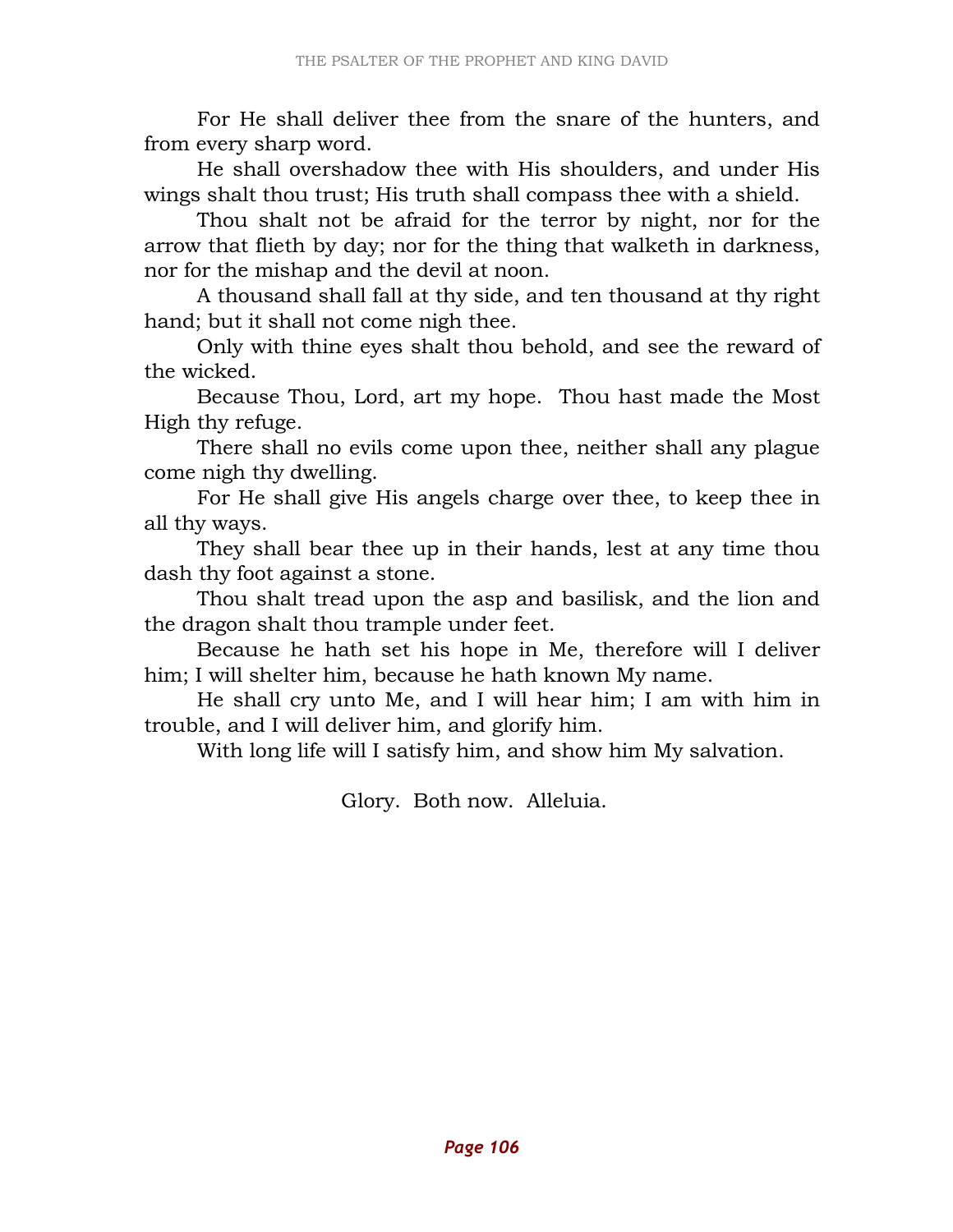## THE THIRTEENTH KATHISMA

### PSALM 91

### A Psalm of a song for the Sabbath Day.

It is a good thing to give thanks unto the Lord, and to sing praises unto Thy name, O Thou Most High.

 To show forth Thy mercy in the morning, and Thy truth in the night, upon a psaltery of ten strings, with a song upon the harp.

 For Thou, Lord, hast made me glad through Thy works, and I will rejoice in the works of Thy hands.

O Lord, how great are Thy works! Thy thoughts are very deep,

 A senseless man knoweth not, neither doth a fool understand this.

 When the wicked spring as the grass, and when all the workers of iniquity do look down,

It is that they may be destroyed for ever.

But Thou, Lord, art most High for evermore.

 For lo, Thine enemies, O Lord, for lo, Thine enemies shall perish, and all the workers of iniquity shall be scattered.

 But my horn shall be exalted like the horn of an unicorn, and mine old age shall be strengthened with rich oil.

 Mine eye also hath looked down upon mine enemies, and mine ear shall hear of the wicked that rise up against me.

 The righteous shall flourish like a palm tree, and increase like a cedar of Libanus.

 Those that be planted in the house of the Lord shall flourish in the courts of our God.

 They shall still bring forth fruit in a ripe old age, and happy shall they be to show that Lord our God is upright, and that there is no unrighteousness in Him.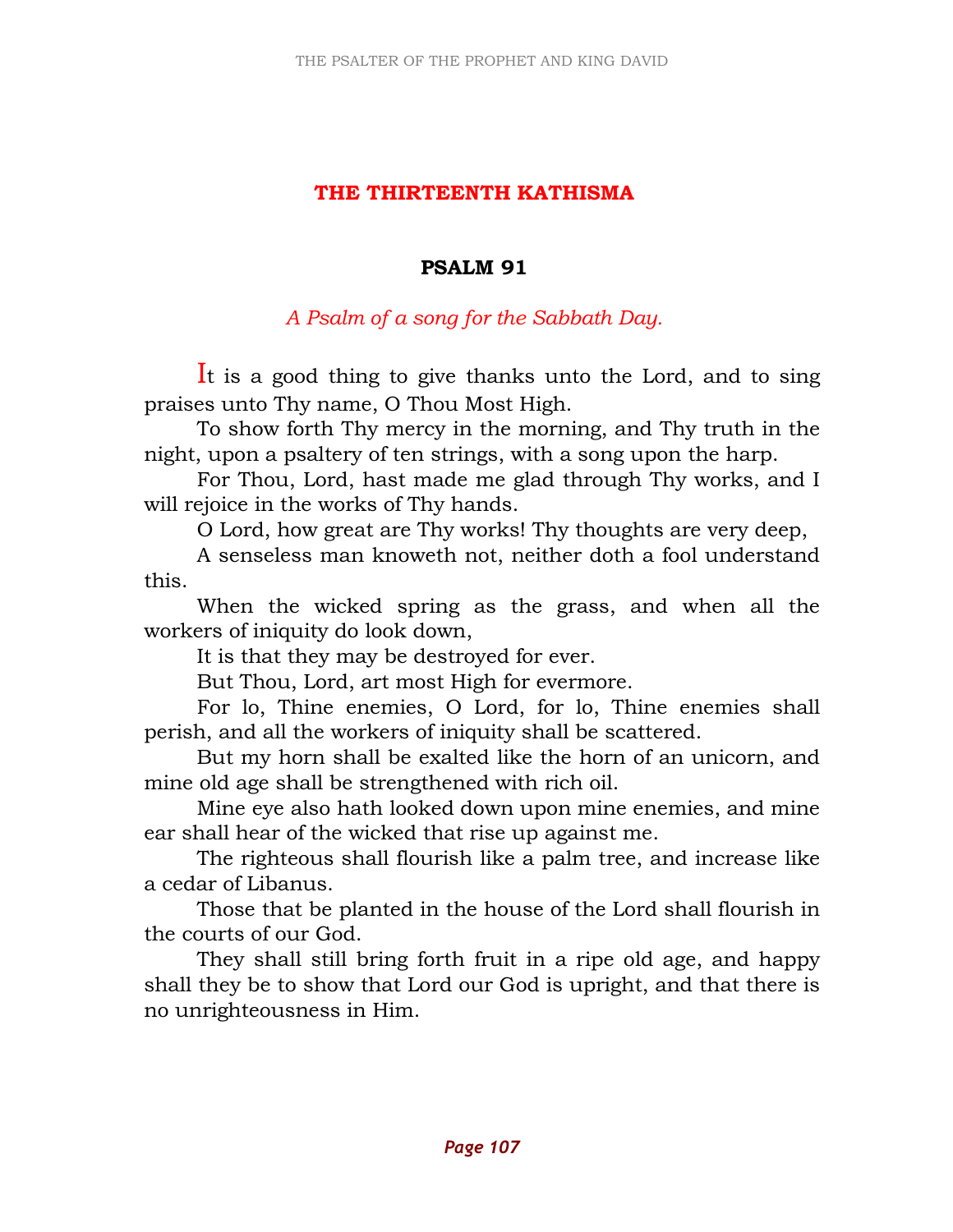## PSALM 92

# A song of praise on the day before the Sabbath: by David, when the earth was first inhabited.

The Lord reigneth, He is clothed with majesty; the Lord is clothed with strength, and hath girded Himself. For He hath established the world, which shall not be moved.

Thy throne is established of old, Thou art from everlasting.

 The floods have lifted up, O Lord, the floods have lifted up their voices; the floods shall lift up their waves at the voice of many waters.

 Wonderful are the surgings of the sea, the Lord is wonderful on high.

 Thy testimonies are very sure; holiness becometh Thine house, O Lord, for ever.

# PSALM 93

A Psalm of David, for the fourth day of the week.

The Lord is God, to whom vengeance belongeth; the God of vengeance hath spoken freely.

 Lift up Thyself, Thou that judgest the earth; render their reward to the proud.

 Lord, how long shall the wicked, how long shall the wicked boast?

 How long shall they utter and speak unrighteousness? How long shall all the workers of iniquity speak thus?

 They have brought Thy people low, O Lord, and have hurt Thine inheritance.

 They have slain the widow and the fatherless, and have murdered the stranger.

 Yet they have said, The Lord shall not see, neither shall the God of Jacob regard it.

 Understand, ye senseless among the people, and ye fools, at length be wise.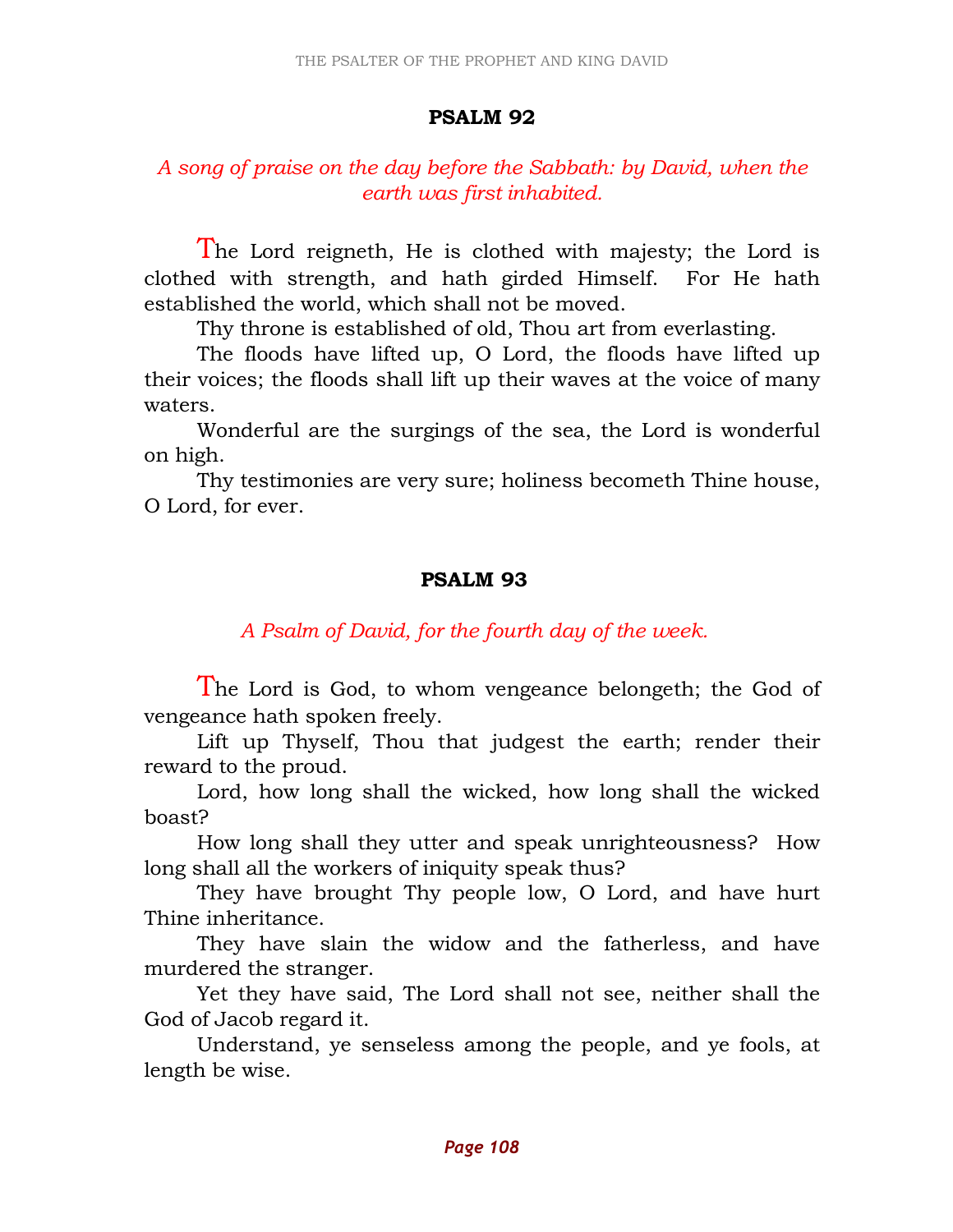He that planted the ear, shall He not hear? or he that formed the eye, shall He not see?

 He that chastiseth the heathen, shall not He rebuke, He that teacheth man knowledge?

The Lord knoweth the thoughts of men, that they are vanity.

 Blessed is the man whom Thou shalt chasten, O Lord, and teach out of Thy law.

 That Thou mayest give him rest from the days of adversity, until a pit be digged for the wicked.

 For the Lord will not cast off His people, neither will He forsake His inheritance,

 Until righteousness return unto judgment, and all the upright in heart are nigh unto it.

 Who will rise up for me against the evildoers? or who will stand up with me against the workers of iniquity?

 Unless the Lord had been my help, my soul had almost dwelt in Hell.

 When I said, My foot hath slipped; Thy mercy, O Lord, brought me help.

 According to the multitude of my sorrows in my heart, Thy comforts have given gladness to my soul.

 Let not the throne of iniquity have fellowship with Thee, which frameth mischief in the name of the law.

 They will hunt down the soul of the righteous, and condemn the innocent blood.

But the Lord is my refuge, and my God is the help of my hope.

 And the Lord shall bring upon them their own iniquity, and according to their wickedness the Lord God shall cut them off.

Glory. Both now. Alleluia.

### PSALM 94

A song of praise of David. Untitled in the Hebrew.

O come, let us exult in the Lord; let us make a joyful noise to God our Saviour.

 Let us come before His presence with thanksgiving, and make a joyful noise unto Him with psalms.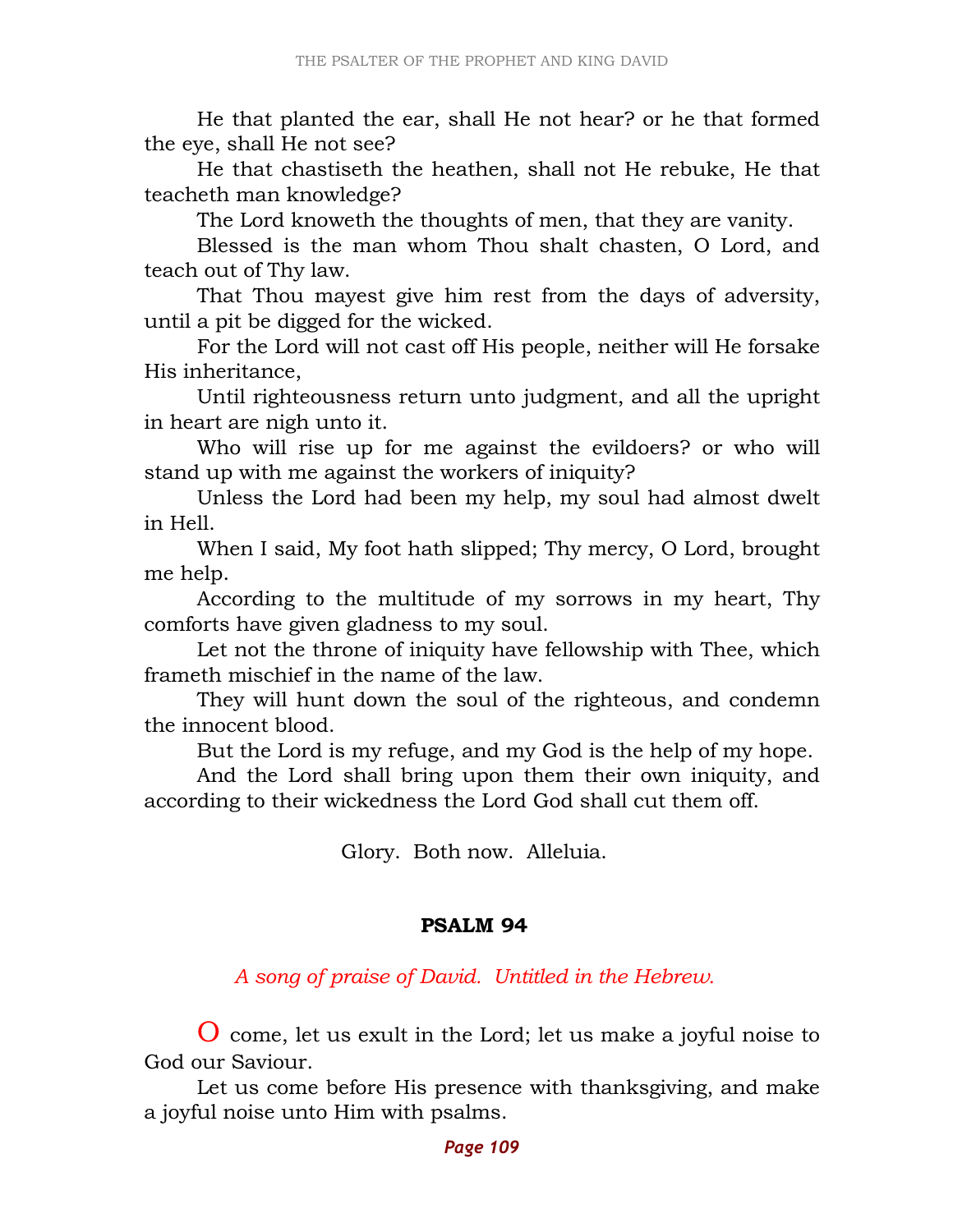For the Lord is a great God, and a great king over all the earth.

 For in His hand are the ends of the earth, and the heights of the mountains are His also.

 For the sea is His, and He made it; and His hands formed the dry land.

 O come, let us worship and fall down before Him, and weep before the Lord that made us.

 For He is our God, and we are the people of His pasture, and the sheep of His hand.

 Today if ye will hear His voice, harden not your hearts, as in the provocation, as in the day of temptation in the wilderness.

For your fathers tempted Me, proved Me, and saw My works.

 Forty years long was I grieved with this generation, and said, They do always err in their hearts, and they have not known My ways.

So I sware in my wrath, They shall not enter into My rest.

### PSALM 95

### A song of David, when the House was built after the captivity. Untitled in the Hebrew.

O sing unto the Lord a new song; sing unto the Lord, all the earth.

 Sing unto the Lord, bless His name; show forth the good news of His salvation from day to day.

 Declare His glory among the heathen, and His wonders among all people.

 For the Lord is great, and greatly to be praised; He is to be feared above all gods.

 For all the gods of the nations are demons, but the Lord made the heavens.

 Praise and beauty are before Him; holiness and majesty are in His sanctuary.

 Bring unto the Lord, O ye kindreds of the nations, bring unto the Lord glory and honour; bring unto the Lord the glory due unto His name.

 Bring offerings, and go into His courts. Worship the Lord in His holy court; let all the earth be moved at His presence.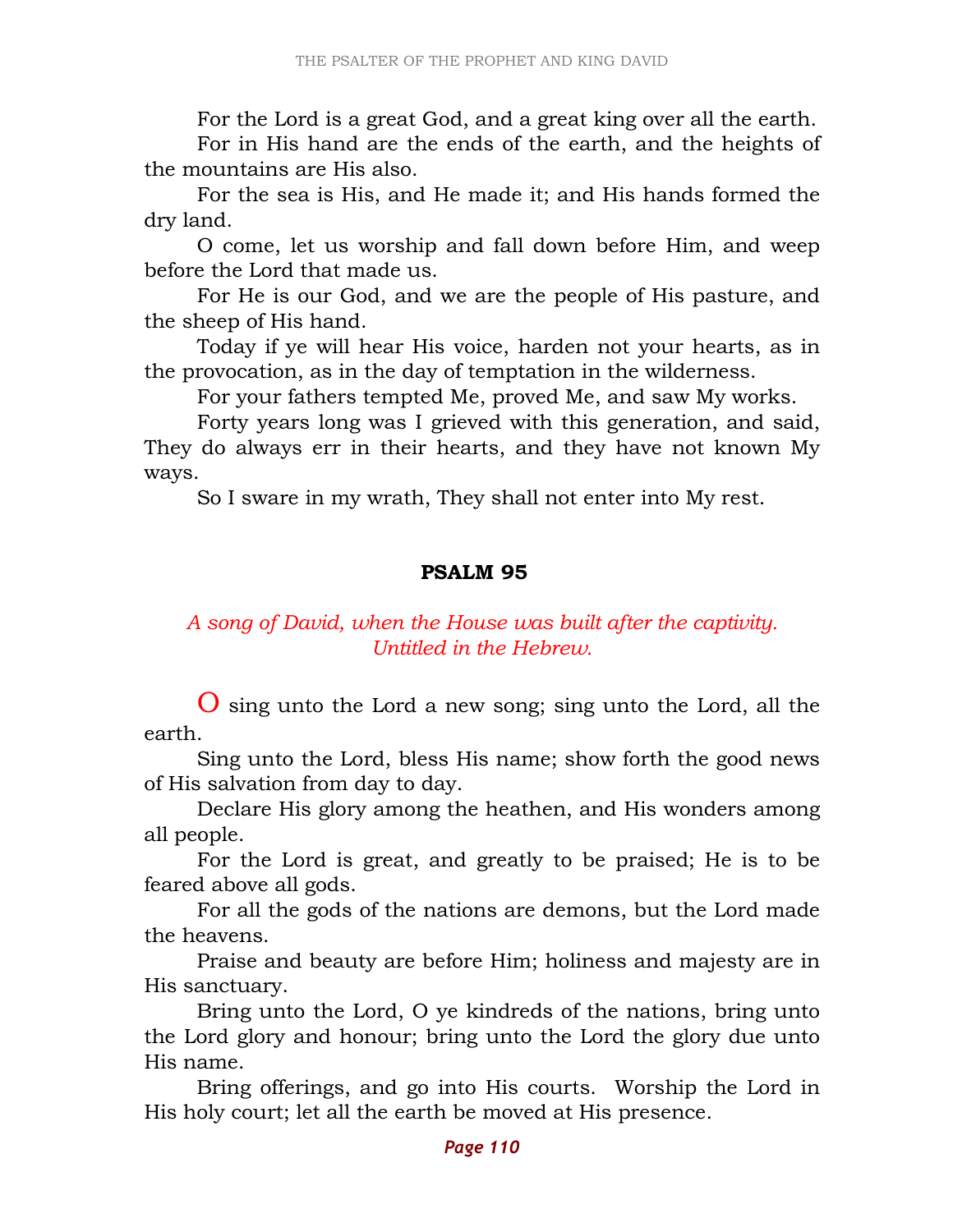Say among the heathen that the Lord reigneth, for He hath established the world, which shall not be moved; He shall judge the people uprightly.

 Let the heavens rejoice, and let the earth be glad; let the sea be moved, and the fulness thereof. The fields shall rejoice, and all that is therein.

 Then shall all the trees of the wood rejoice before the Lord; for He cometh, for He cometh to judge the earth.

 He shall judge the world with righteousness, and the people with His truth.

### PSALM 96

### For David, when his land was restored to him. Untitled in the Hebrew.

The Lord reigneth, let the earth rejoice; let the multitude of isles be glad.

 Clouds and darkness are round about Him; righteousness and judgment are the foundation of His throne.

 A fire shall go before Him, and burn up His enemies round about.

 His lightnings shone forth throughout the world; the earth saw, and was moved.

 The mountains melted like wax at the presence of the Lord, at the presence of the Lord of the whole earth.

 The heavens declared His righteousness, and all the people saw His glory.

 Confounded be all they that worship graven things, that boast themselves of their idols; worship Him, all ye His angels.

 Sion heard, and was glad, and the daughters of Judea rejoiced because of Thy judgments, O Lord.

 For Thou art the Lord Most High over all the earth; Thou art exalted far above all gods.

 Ye that love the Lord, hate evil. The Lord preserveth the souls of His saints; He will deliver them from the hand of the wicked.

 Light hath dawned for the righteous, and gladness for the upright in heart.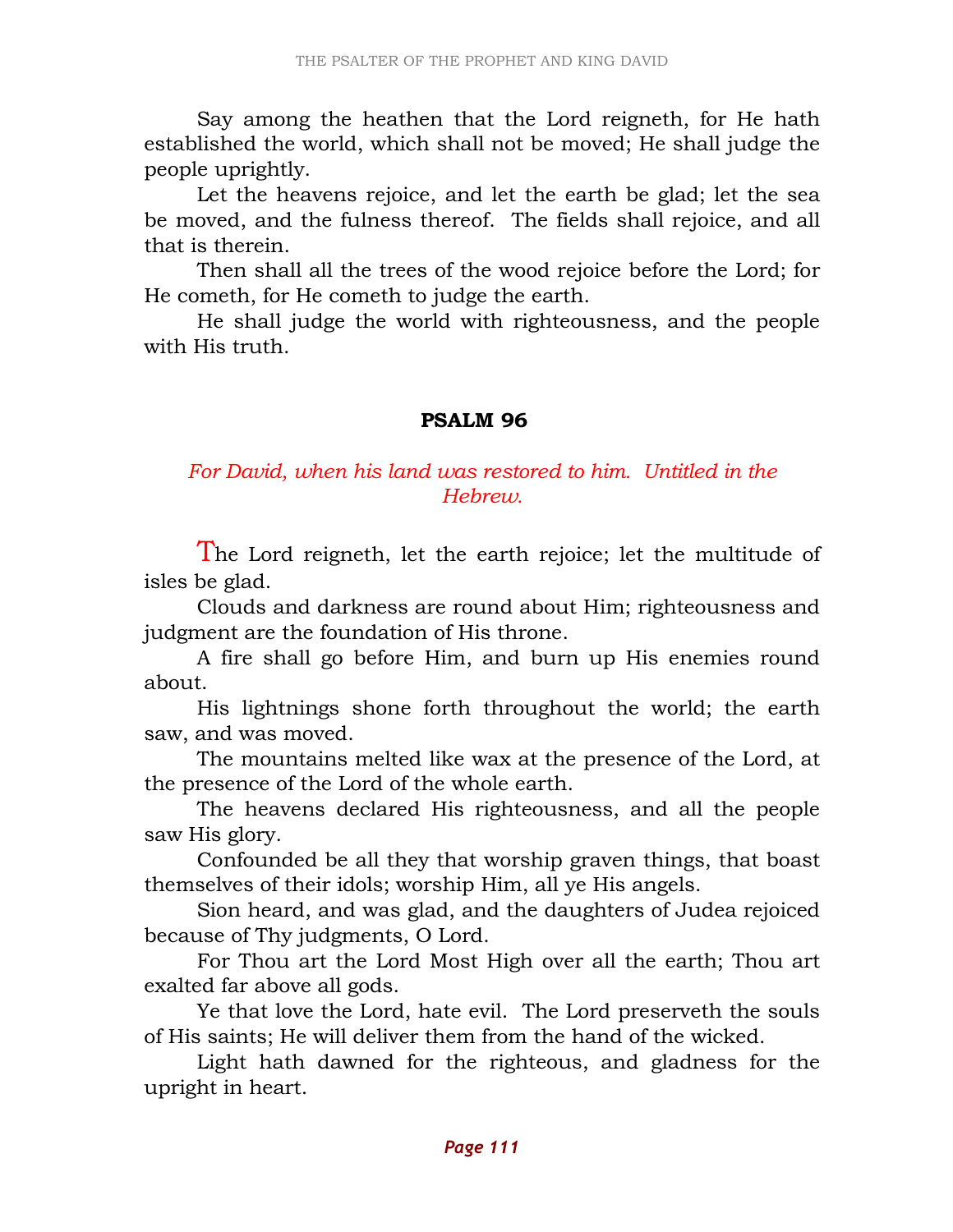Rejoice in the Lord, ye righteous, and give thanks at the remembrance of His holiness.

Glory. Both now. Alleluia.

#### PSALM 97

### A Psalm of David.

O sing unto the Lord a new song, for the Lord hath done marvellous things.

 His right hand, and His holy arm, have wrought salvation for Him.

 The Lord hath made known His salvation; His righteousness hath He openly showed in the sight of the heathen.

 He hath remembered His mercy to Jacob, and His truth to the house of Israel. All the ends of the earth have seen the salvation of our God.

 Make a joyful noise unto the Lord, all the earth; sing, rejoice, and sing praise.

 Sing unto the Lord with the harp, with the harp, and the voice of a psalm; with trumpets, and the sound of a horn.

 Make a joyful noise before the Lord our King; let the sea be moved, and the fulness thereof; the world, and all they that dwell therein.

 The floods shall clap their hands, the mountains shall rejoice at the presence of the Lord; for He cometh, He cometh to judge the earth.

 With righteousness shall He judge the world, and the people with equity.

### PSALM 98

## A Psalm of David.

The Lord reigneth; let the people rage: He sitteth upon the cherubim, let the earth be moved.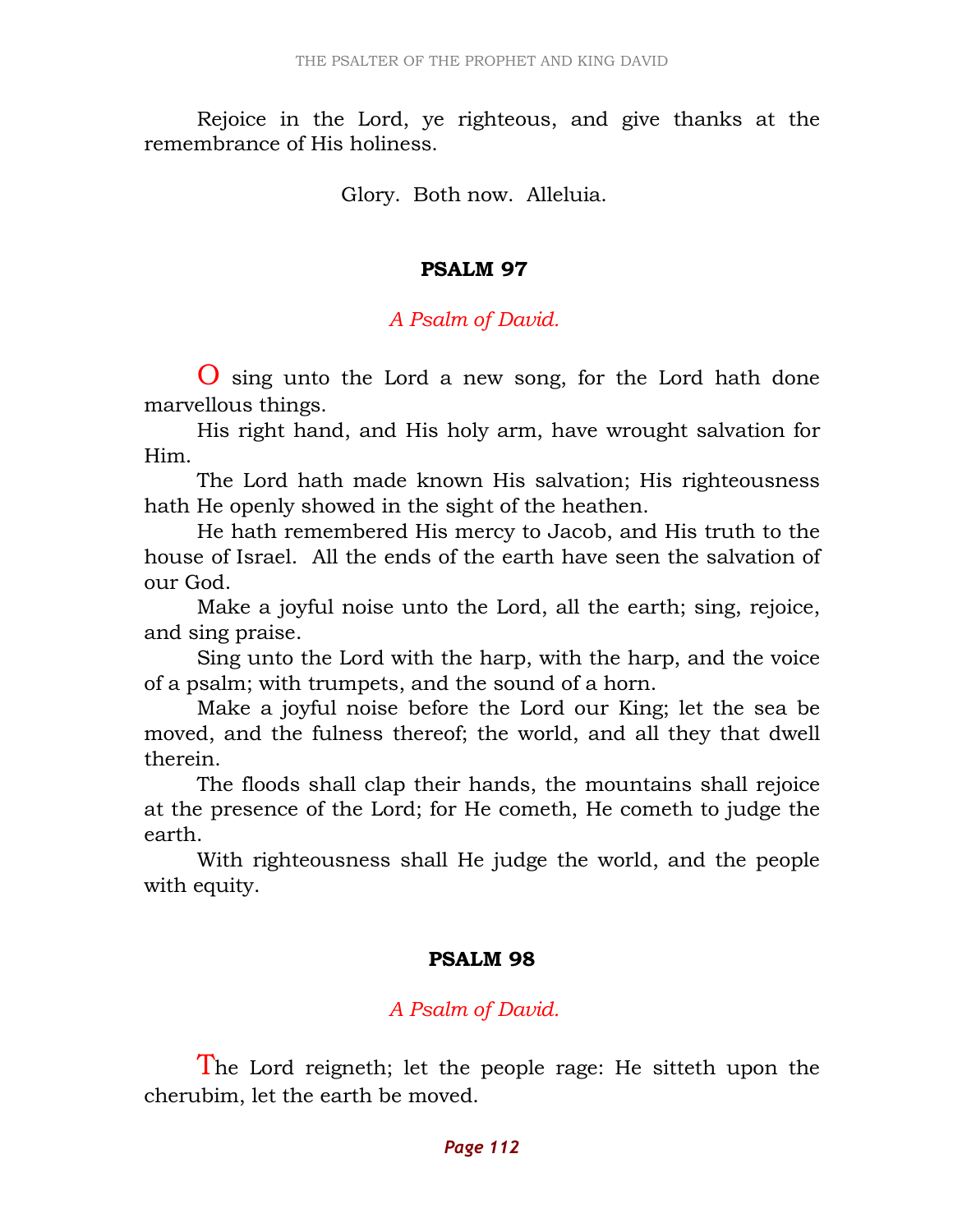The Lord is great in Sion, and He is high above all the people.

 Let them praise Thy great name, for it is terrible and holy; the king's honour also loveth judgment.

 Thou hast established equity, Thou hast executed judgment and righteousness in Jacob.

 Exalt ye the Lord our God, and worship at His footstool; for He is holy.

 Moses and Aaron among His priests, and Samuel among them that call upon His name; they called upon the Lord, and He heard them.

 He spake unto them in the pillar of the cloud, for they kept His testimonies, and the ordinances that He gave them.

 Thou heardest them, O Lord our God; Thou wast ready to forgive them, O God, yet Thou tookest vengeance of all their inventions.

 Exalt the Lord our God, and worship at His holy mountain; for the Lord our God is holy.

#### PSALM 99

## A Psalm of thanksgiving of David.

Make a joyful noise unto God, all the earth; serve the Lord with gladness.

Come before His presence with rejoicing.

 Know ye that the Lord, He is our God; it is He that hath made us, and not we ourselves; we are His people, and the sheep of His pasture.

 Enter into His gates with thanksgiving, and into His courts with praise; be thankful unto Him, and praise His name.

 For the Lord is good; His mercy endureth for ever and ever, and His truth from generation to generation.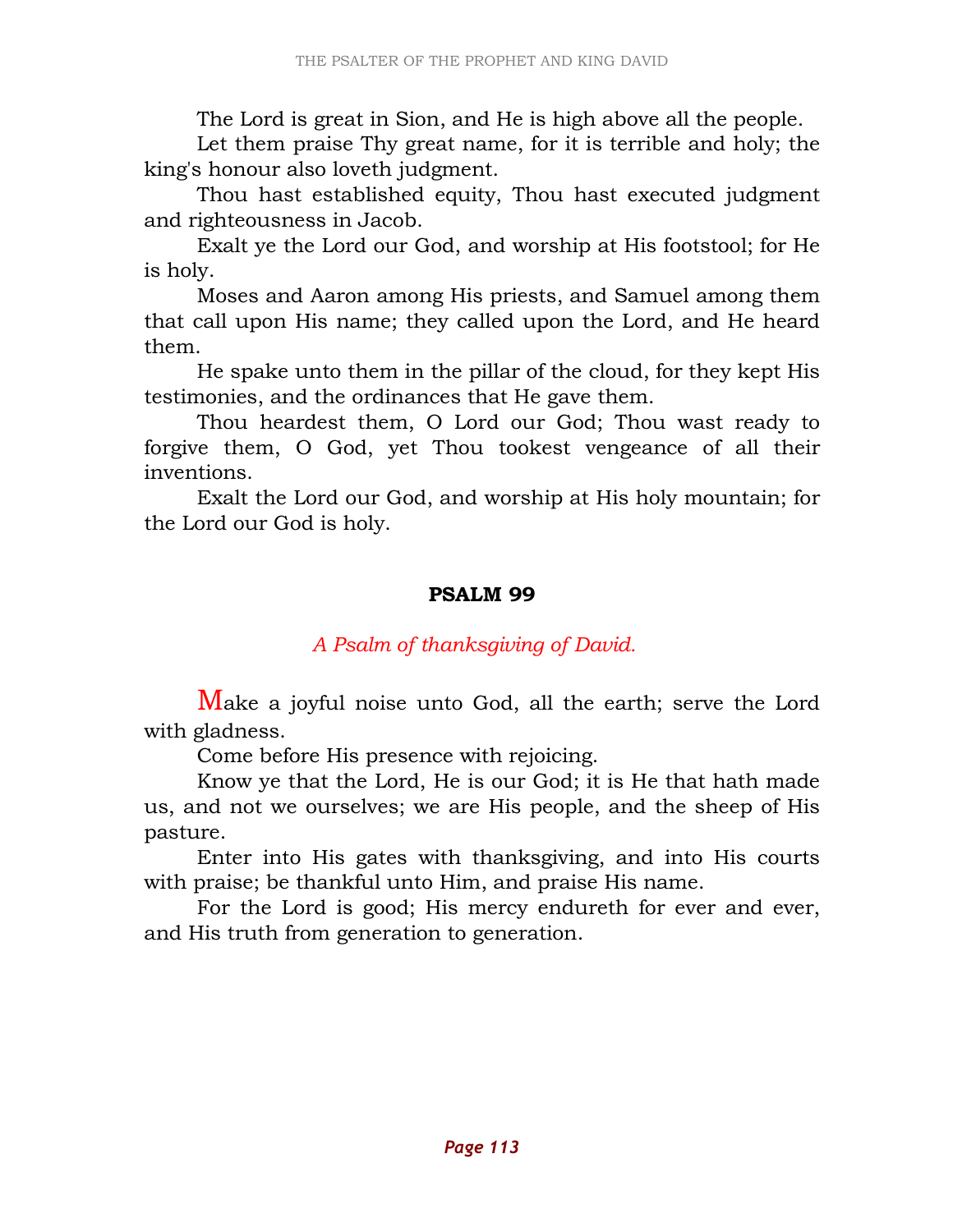#### PSALM 100

## A Psalm of David.

I will sing of mercy and judgment unto Thee, O Lord.

 I will sing, and have understanding in a perfect way; when wilt Thou come unto me? I walked within my house in the innocence of my heart.

 I have set no unlawful thing before mine eyes; I hated the workers of iniquities.

 A froward heart cleaved not to me, and I would not know the wicked man who turned from me.

 Whoso privily slandered his neighbour, him did I drive away from me.

 With him that had a high look and an insatiate heart, I would not eat.

 My eyes were upon the faithful of the land, that they might sit with me; the man that walked in the perfect way, he served me.

 He that worketh pride dwelt not within my house; he that telleth lies prospered not in my sight.

 In the morning I destroyed all the wicked of the land, that I might cut off all wicked doers from the city of the Lord.

Glory. Both now. Alleluia.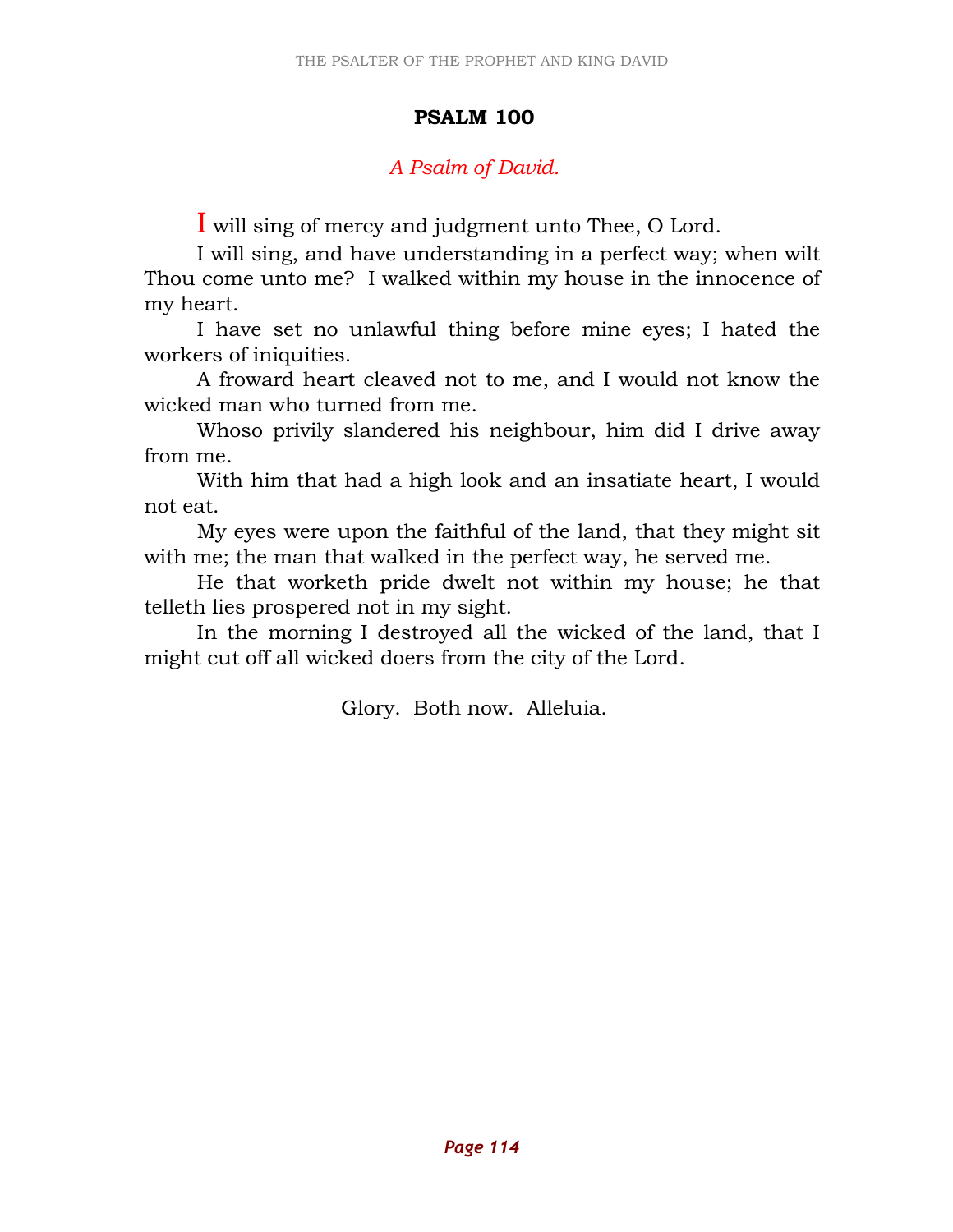### THE FOURTEENTH KATHISMA

### PSALM 101

## A prayer of the poor man, when he was anxious, and poured out his supplication before the Lord.

Hear my prayer, O Lord, and let my cry come unto Thee.

 Turn not away Thy face from me; in the day when I am in trouble incline Thine ear unto me; in the day when I call unto Thee, hear me speedily.

 For my days have vanished like smoke, and my bones are consumed like wood for burning.

 I am smitten like grass, and my heart is withered, for I forgot to eat my bread.

 By reason of the voice of my groaning, my bone hath cleaved to my flesh.

 I am become like a pelican of the wilderness; I am become like an owl within a ruined house.

 I have watched, and am become as a sparrow that sitteth alone upon the housetop.

 Mine enemies reproached me all the day, and they that praised me are sworn against me.

 For I have eaten ashes like bread, and mingled my drink with weeping, because of Thine indignation and Thy wrath:

For Thou hast lifted me up, and cast me down.

 My days have declined like a shadow, and I am withered like grass.

 But Thou, O Lord, endurest for ever, and Thy remembrance from generation to generation.

 Thou shalt arise, and have mercy upon Sion; for it is time to have mercy upon on her, yea, the time is come.

 For Thy servants have taken pleasure in her stones, and they shall have pity for the dust thereof.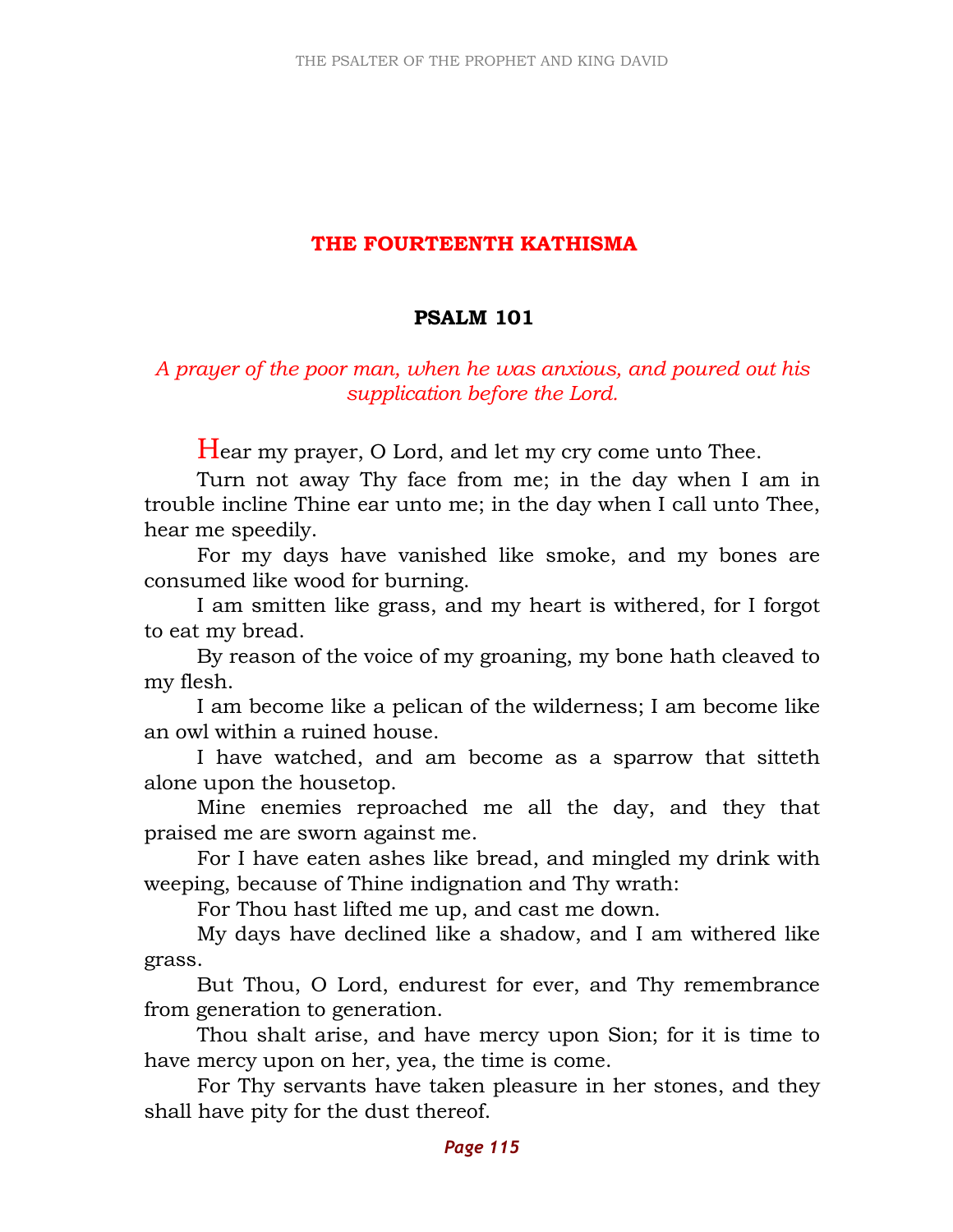And the heathen shall fear Thy name, O Lord, and all the kings of the earth Thy glory.

 For the Lord shall build up Sion, and He shall be seen in His glory.

 He hath regarded the prayer of the humble, and hath not despised their supplication.

 Let this be written for a generation to come, and the people which shall be created shall praise the Lord.

 For He hath looked out from His holy height; out of heaven did the Lord behold the earth,

 To hear the groaning of the prisoners; to deliver the sons of the slain;

 To declare the name of the Lord in Sion, and His praise in Jerusalem.

 When the people are gathered together, and the kings, to serve the Lord.

 He answered him in the way of his strength, Declare unto me the fewness of my days.

 Take me not away in the midst of my days; Thy years are from generation to generation.

 Thou, Lord, in the beginning didst lay the foundations of the earth, and the heavens are the work of Thy hands.

 They shall perish, but Thou endurest; yea, they shall all wax old as a garment, and as a vesture shalt Thou fold them, and they shall be changed.

But Thou art the same, and Thy years shall not fail.

 The sons of Thy servants shall dwell, and their seed shall be guided aright for ever.

## PSALM 102

# Of David.

Bless the Lord, O my soul, and all that is within me bless His holy name.

Bless the Lord, O my soul, and forget not all His benefits.

 Who forgiveth all thine iniquities, who healeth all thine infirmities.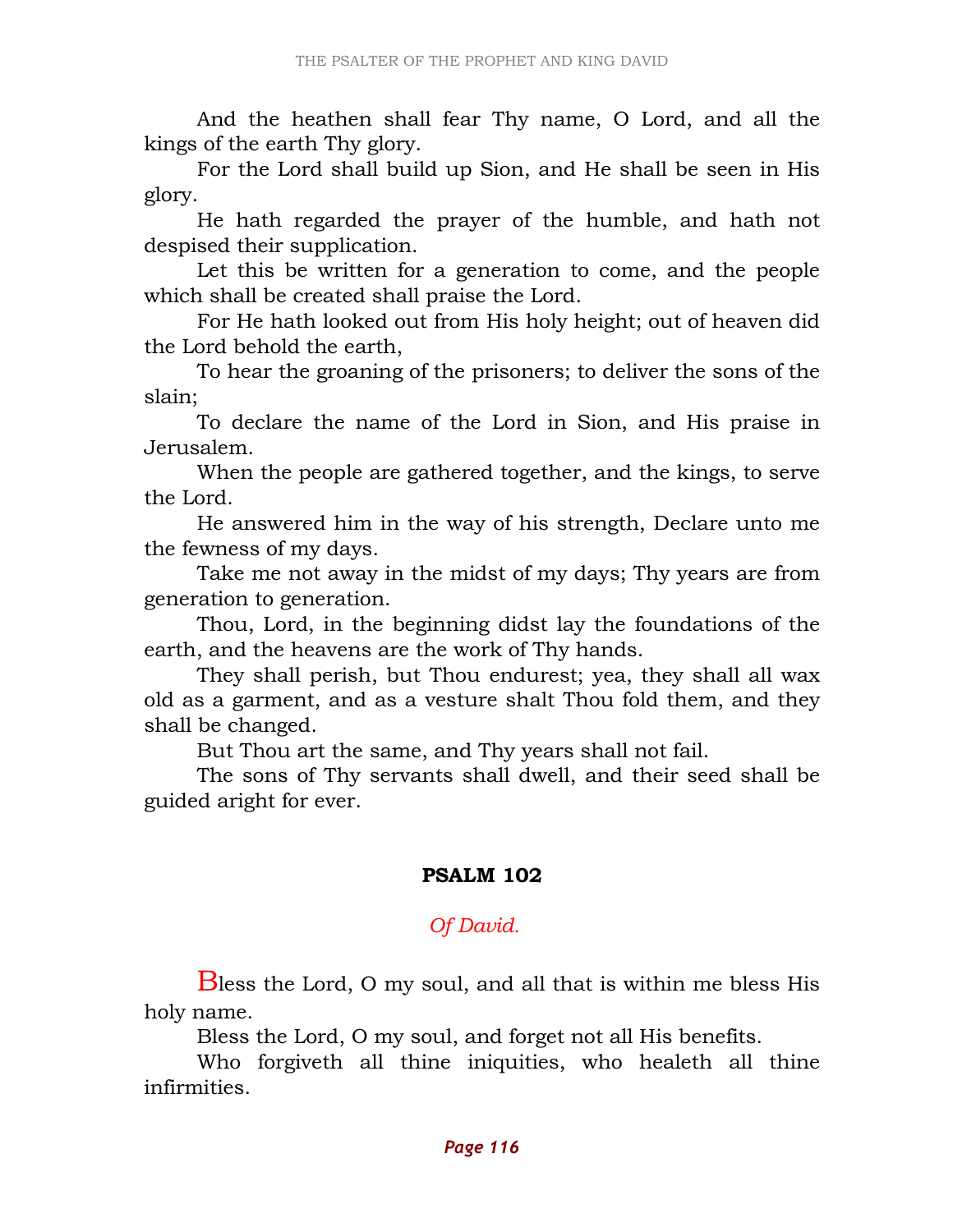Who redeemeth thy life from corruption, who crowneth thee with mercy and loving kindness.

 Who satisfieth thy desire with good things; thy youth shall be renewed like the eagle's.

 The Lord executeth mercy and judgment for all that are wronged.

 He made known His ways unto Moses, His will unto the children of Israel.

 The Lord is compassionate and merciful, long-suffering and plenteous in mercy. He will not always be angry, neither will He be wrathful for ever.

 He hath not dealt with us after our sins, nor rewarded us according to our iniquities.

 For as the heaven is high above the earth, the Lord hath made His mercy to prevail over them that fear Him.

 As far as the east is from the west, so far hath He removed our iniquities from us.

 Like as a father hath compassion upon his children, so hath the Lord compassion on them that fear Him; for He knoweth whereof we are made, He remembereth that we are dust.

 As for man, his days are as the grass; as a flower of the field, so shall he flourish.

 For when the wind hath passed over it, it shall be gone, and it will know the place thereof no more.

 But the mercy of the Lord is from everlasting to everlasting upon them that fear Him.

 And His righteousness upon children's children, upon such as keep His testament, and remember His commandments to do them.

 The Lord hath prepared His throne in heaven, and His kingdom ruleth over all.

 Bless the Lord, all ye His angels, mighty in strength, that perform His word, to hearken unto the voice of His words.

 Bless ye the Lord, all ye His hosts, ye ministers of His that do His pleasure.

 Bless the Lord, all ye works of His, in all places of His dominion. Bless the Lord, O my soul.

Glory. Both now. Alleluia.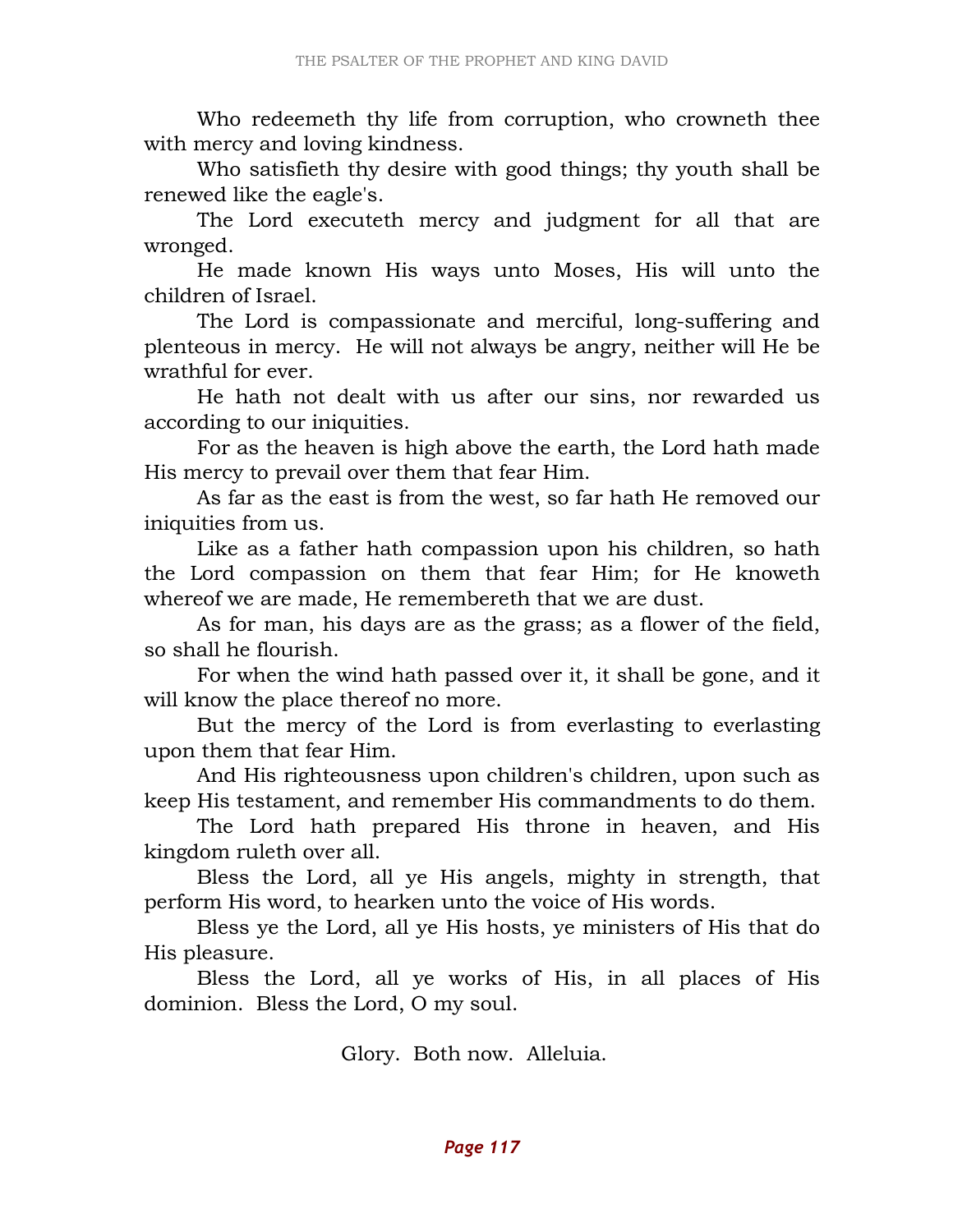### PSALM 103

Of David, when the earth was established.

Bless the Lord, O my soul. O Lord my God, Thou art become exceeding magnified.

 Thou hast put on praise and majesty; who coverest Thyself with light as with a garment.

 Who stretchest out the heavens like a curtain; who supporteth His chambers in the waters.

 Who appointeth the clouds for His ascent, who walketh upon the wings of the wind.

 Who maketh His angels spirits, and His ministers a flaming fire.

 Who hath established the earth upon its sure foundation; it shall not be moved for ever and ever.

 The deep like a garment is its mantle; the waters shall stand upon the mountains.

 At Thy rebuke they shall flee; at the voice of Thy thunder they shall be afraid.

 The mountains rise up, and the plains go down, unto the place which Thou hast founded for them.

 Thou hast set a bound that they shall not pass over, neither turn again to cover the earth.

 He sendeth the springs into the valleys; the waters shall run among the mountains.

 They shall give drink to every beast of the field; the wild asses shall wait to quench their thirst.

 By them shall the fowls of the air make their habitation; they shall give voice from the midst of the rocks.

 He watereth the mountains from His chambers; the earth shall be satisfied with the fruit of Thy works.

 He causeth the grass to grow for the cattle, and green herb for the service of men.

 That he may bring forth bread out of the earth: and wine maketh glad the heart of man.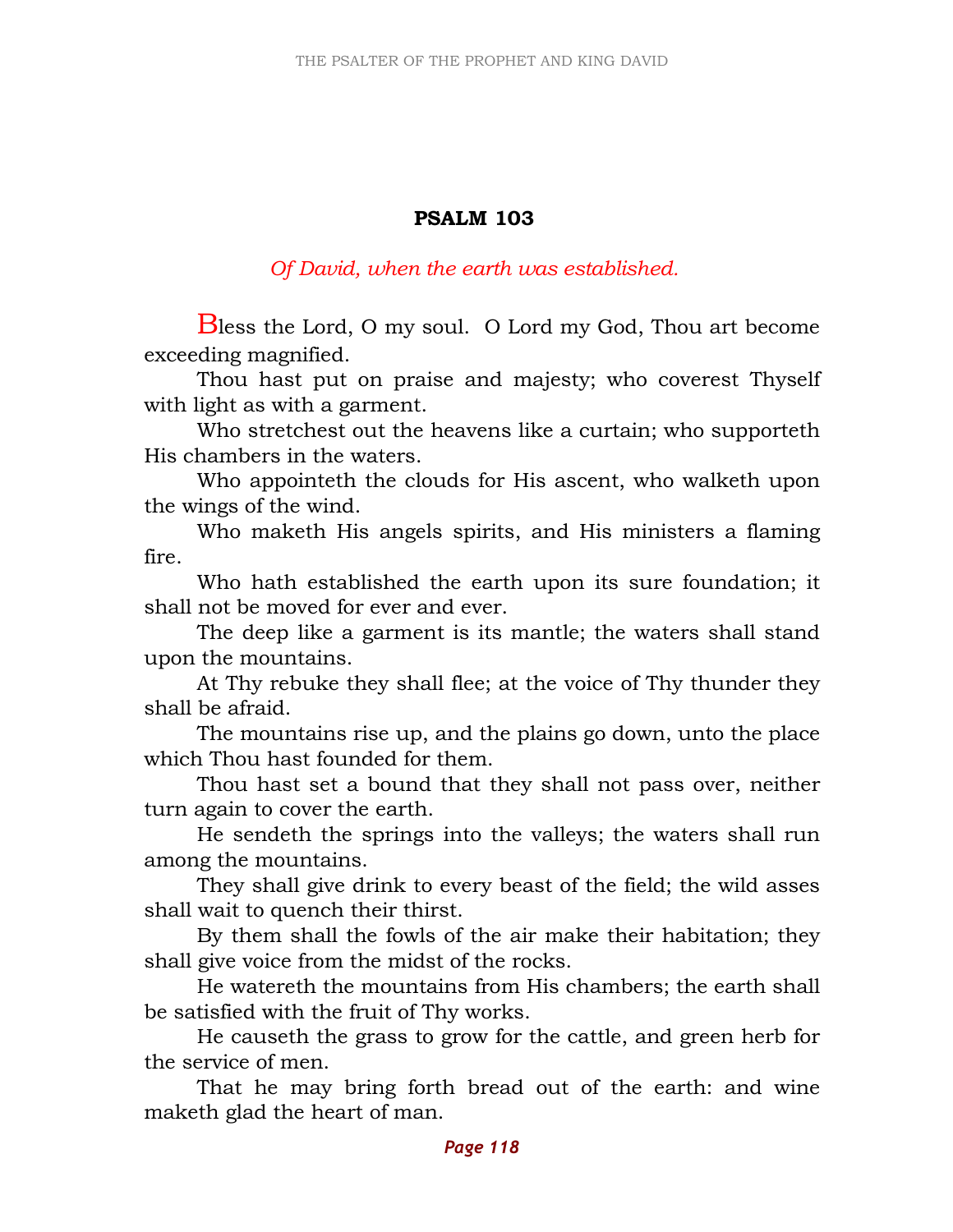To make his face cheerful with oil: and bread strengtheneth man's heart.

 The trees of the plain shall be satisfied, the cedars of Libanus which Thou hast planted.

 There shall the sparrows make their nests; the house of the heron is chief among them.

 The high mountains are a refuge for the harts, and so is the rock for the hares.

 He hath made the moon for seasons; the sun knoweth his going down.

 Thou appointedst darkness, and there was night, wherein all the beasts of the forest shall go abroad.

 Young lions roaring after their prey, and seeking their meat from God.

 The sun arose, and they were gathered together, and they shall lay them down in their dens.

 But man shall go forth unto his work, and to his labour until the evening.

 O Lord, how magnified are Thy works! In wisdom hast Thou made all things; the earth is filled with Thy creation.

 So is this great and wide sea also, wherein are things creeping innumerable, creatures small and great.

 There go the ships, there this dragon, whom Thou hast made to play therein.

 All things look unto Thee, that Thou mayest give them their meat in due season.

 When Thou givest it them, they shall gather it; when Thou openest Thine hand, all things shall be filled with good.

 When Thou turnest away Thy face, they shall be troubled; Thou shalt take away their breath, and they shall fail, and return to their dust.

 Thou shalt send forth Thy Spirit, and they shall be created, and Thou shalt renew the face of the earth.

 Let the glory of the Lord endure for ever; the Lord shall rejoice in His works.

 He looketh upon the earth, and maketh it tremble; He toucheth the mountains, and they smoke.

 I will sing unto the Lord as long as I live, I will sing praise to my God while I have my being.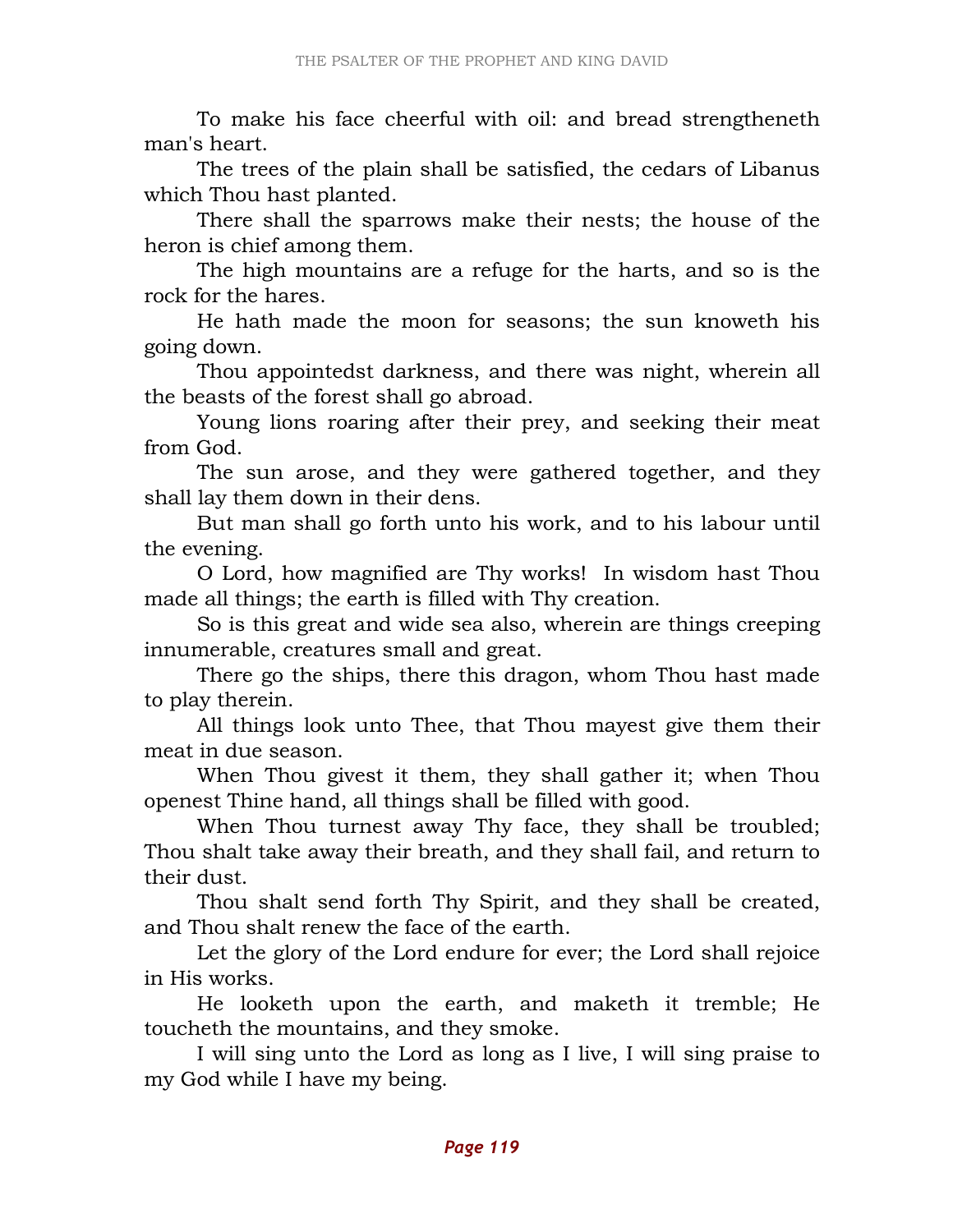Let my words be pleasing unto Him; and I will be glad in the Lord.

 O that sinners might be consumed out of the earth, and the workers of iniquity, so that they be no more. Bless thou the Lord, O my soul.

Glory. Both now. Alleluia.

#### PSALM 104

#### Alleluia.

O give thanks to the Lord, and call upon His name; make known His deeds among the nations.

 Sing unto Him, sing psalms unto Him; talk ye of all His wondrous works.

 Glory ye in His holy name; let the heart of them rejoice that seek the Lord.

Seek the Lord, and be strengthened; seek His face at all times.

 Remember His marvellous works that He hath done; His wonders, and the judgments of His mouth.

 O ye seed of Abraham His servant, ye children of Jacob His chosen.

He is the Lord our God; His judgments are in all the earth.

 He hath remembered His covenant for ever, the word which He commanded to a thousand generations;

Which He made with Abraham, and His oath unto Isaac.

 And confirmed the same unto Jacob for a law, and to Israel for an everlasting covenant.

 Saying, Unto thee will I give the land of Chanaan, the lot of your inheritance.

 When they were but a few men in number, very few, and strangers in it.

 And they went from one nation to another, from one kingdom to another people.

 He suffered no man to do them wrong; yea, He reproved kings for their sake;

 Saying, Touch not Mine anointed, and do My prophets no harm.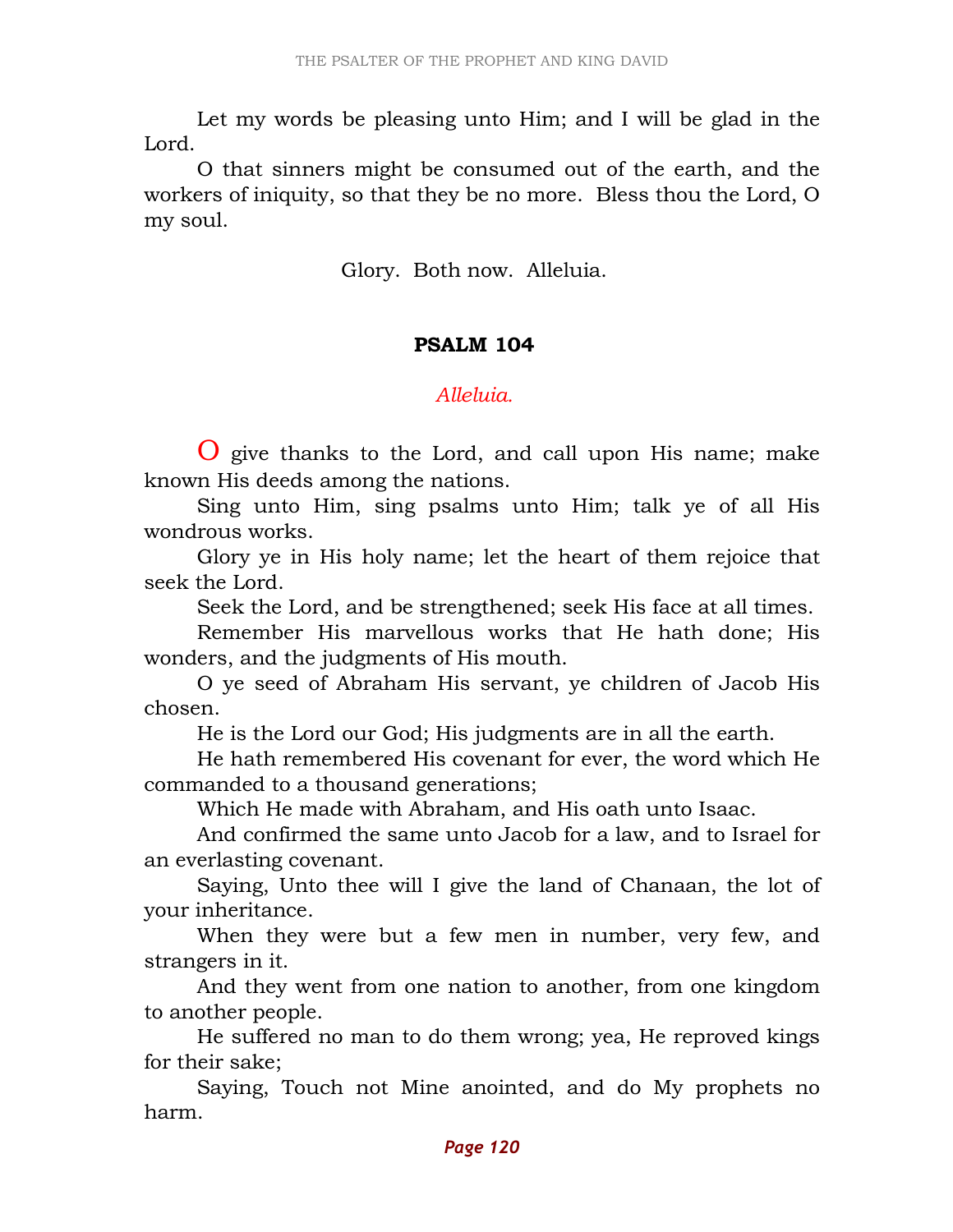Moreover He called for a famine upon the land; He brake the whole staff of bread.

 He sent a man before them, even Joseph, who was sold for a slave.

 Whose feet they humbled with fetters; his life was spent in irons, until his word came to pass.

 The word of the Lord tried him, the king sent and loosed him, even the ruler of the people, and let him go free.

He made him lord of his house, and ruler of all his substance;

 To instruct his princes as himself, and teach his elders wisdom.

 Israel also came into Egypt, and Jacob sojourned in the land of Cham.

 And He increased His people greatly, and made them stronger than their enemies.

 He turned their heart to hate His people, and to deal subtilly with His servants.

He sent Moses His servant, and Aaron whom He had chosen.

 He established His signs among them, and His wonders in the land of Cham.

 He sent darkness, and made it dark; for they were embittered against His words.

He turned their waters into blood, and slew their fish.

 Their land brought forth frogs in abundance, in the inner chambers of their kings.

He spake, and the dog fly came, and gnats in all their coasts.

He gave them hail for rain, and flaming fire in their land.

 He smote their vines also and their fig trees, and brake all the trees of their coasts.

 He spake, and the locust came, and caterpillars, and that without number,

 And did eat up all the herbs in their land, and devoured all the fruit of their land.

 He smote also all the firstborn in their land; the first fruits of all their labour.

 He brought them forth also with silver and gold, and there was not one feeble person among their tribes.

 Egypt was glad when they departed, for the fear of them fell upon them.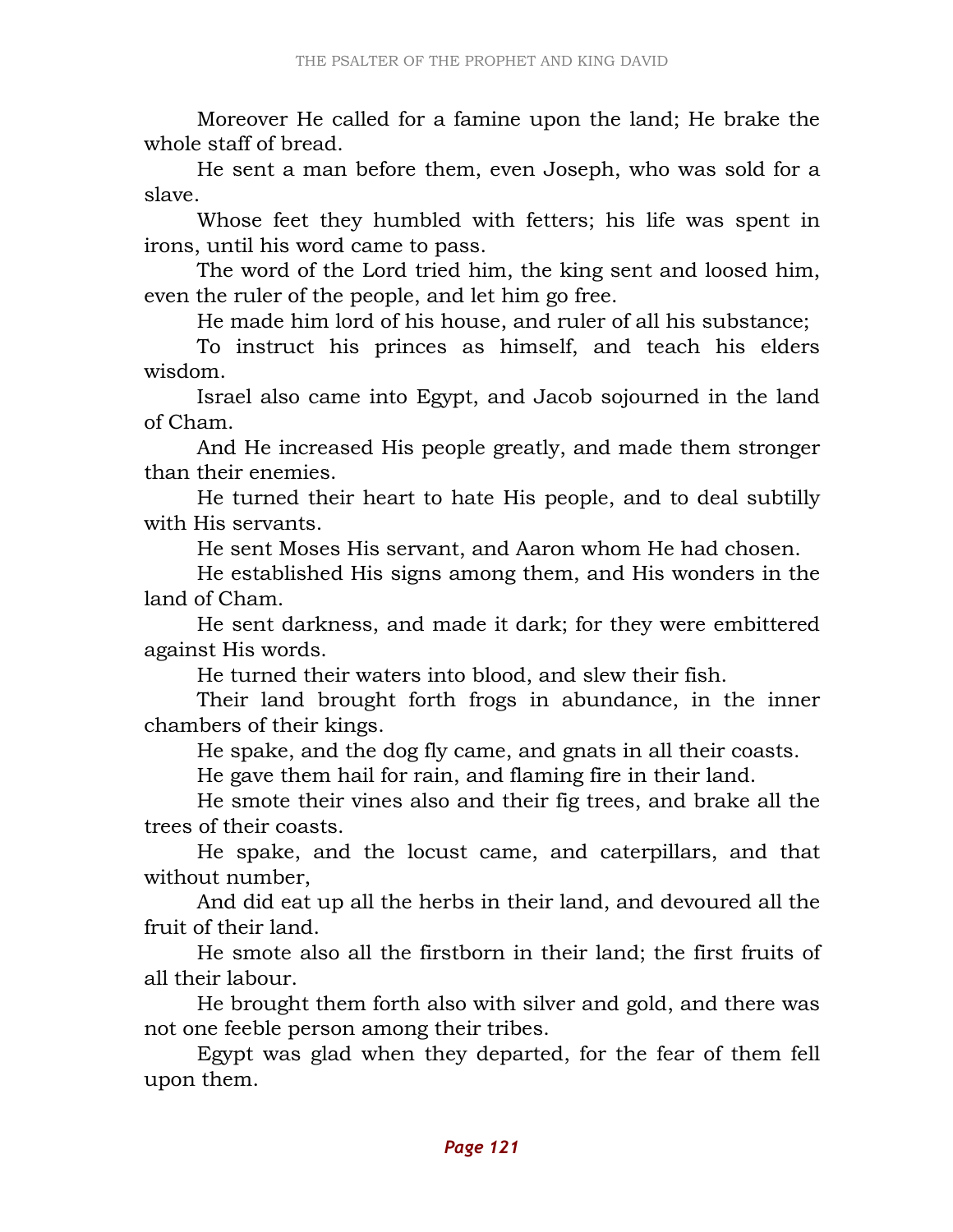He spread a cloud for a covering for them, and fire to give them light in the night.

 They asked, and the quail came; and He satisfied them with the bread of heaven.

 He opened the rock, and the waters gushed out; the rivers ran in dry places.

 For He remembered His holy promise, which He had spoken unto Abraham His servant.

 And He brought forth His people with joy, and His chosen with gladness.

 And gave them the lands of the heathen, and they inherited the labour of the people.

That they might observe His statutes, and seek His law.

Glory. Both now. Alleluia.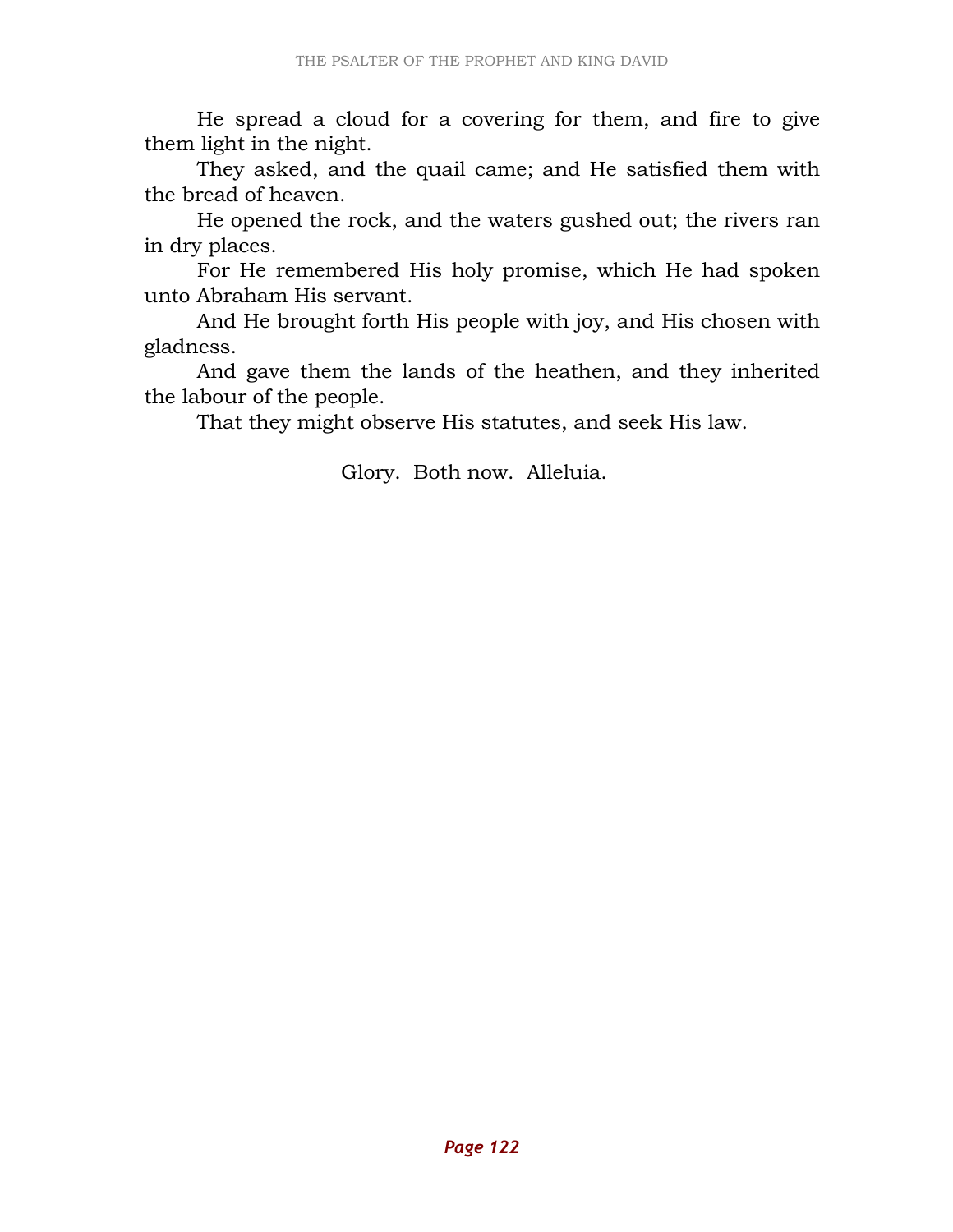## THE FIFTEENTH KATHISMA

#### PSALM 105

### Alleluia.

O give thanks unto the Lord, for He is good; for His mercy endureth for ever.

 Who can utter the mighty acts of the Lord? Who can make all His praises to be heard?

 Blessed are they that keep judgment, and do righteousness at all times.

 Remember us, O Lord, with Thy favour that Thou bearest unto Thy people; O visit us with Thy salvation.

 That we may see the good of Thy chosen, that we may rejoice in the gladness of Thy nation, that we may glory with Thine inheritance.

 We have sinned with our fathers, we have committed iniquity, we have done wickedly.

 Our fathers understood not Thy wonders in Egypt, and they remembered not the multitude of Thy mercy; but provoked Thee as they went up by the Red Sea.

 Nevertheless He saved them for His name's sake, that he might make His mighty power to be known.

 He rebuked the Red Sea also, and it was dried up; so He led them into the depths, as in a wilderness.

 And He saved them from the hand of him that hated them, and redeemed them from the hand of the enemy.

 The waters covered their oppressors; there was not one of them left.

Then believed they His words, and sang His praise.

 They made haste, they forgot His works, they waited not for His counsel;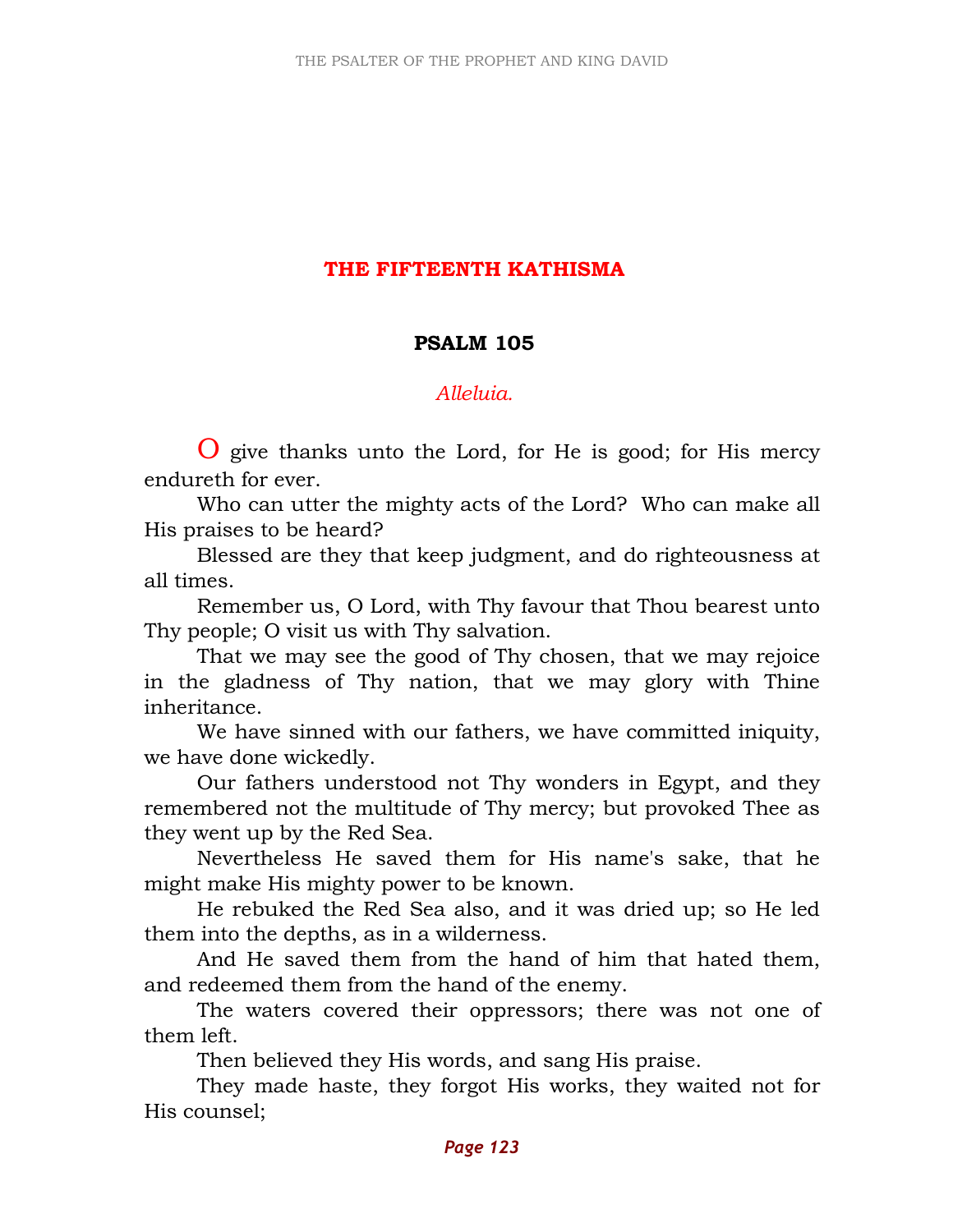But lusted exceedingly in the wilderness, and tempted God in the desert.

 And He gave them their request, and sent fulness into their souls.

 They provoked Moses also in the camp, and Aaron, the holy one of the Lord.

 The earth opened and swallowed up Dathan, and covered the company of Abiron.

 And a fire was kindled in their company; the flame burned up the wicked.

 And they made a calf in Horeb, and worshipped the graven thing.

 Thus they changed His glory into the similitude of a calf that eateth grass.

 And they forgot God which had saved them, which had done great things in Egypt,

 Wondrous works in the land of Cham, terrible things at the Red Sea.

 And He said that He would destroy them, had not Moses His chosen stood before Him in the breach, to turn away His wrath, lest He should destroy them.

 Yea, they despised the desirable land; they believed not His word.

 But murmured in their tents; they hearkened not unto the voice of the Lord.

 Therefore He lifted up His hand against them, to overthrow them in the wilderness, to overthrow their seed among the nations, and to scatter them in the lands.

 They were made initiate also of Baal-phegor, and ate the sacrifices of the dead.

 And they provoked Him to anger with their inventions, and destruction was multiplied among them.

 And Phineas stood up and made propitiation, and the plague abated. And that was counted unto him for righteousness, from generation to generation for ever.

 They provoked Him also at the waters of strife, and Moses was hurt for their sakes.

 Because they provoked his spirit, and he gave commandment with his lips.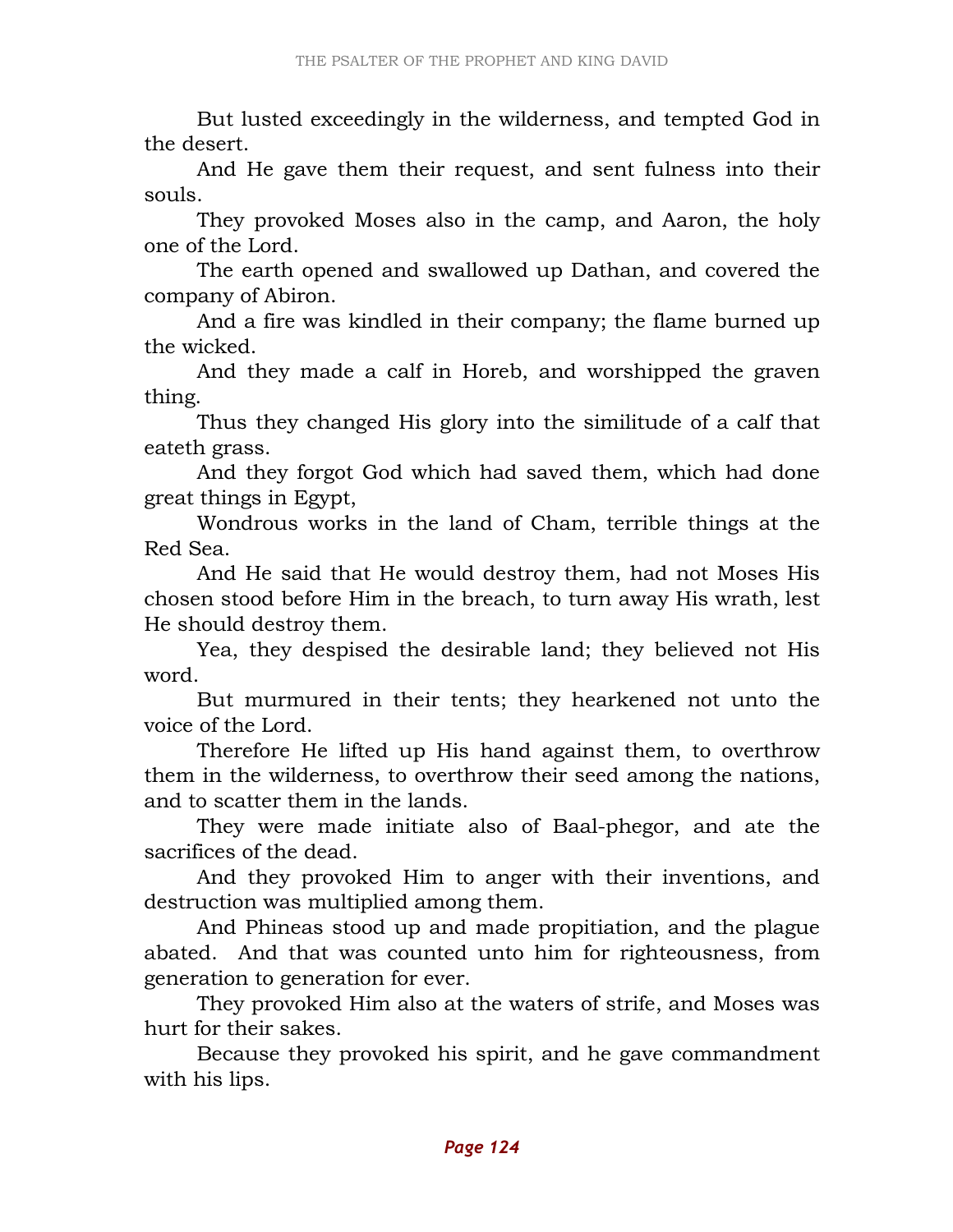They did not destroy the nations, concerning whom the Lord commanded them.

 They were mingled among the heathen, and learned their works; and they served their graven images, and it became a scandal to them.

 Yea, they sacrificed their sons and their daughters unto devils, and shed innocent blood, even the blood of their sons and of their daughters, whom they sacrificed to the graven things of Chanaan.

 And the land was murderously defiled with blood, and was polluted with their own works, and they went a whoring with their own inventions.

 Therefore was the wrath of the Lord kindled against His people, and He abhorred His own inheritance.

 And He gave them into the hand of the enemy, and they that hated them were lords over them.

 Their enemies also afflicted them, and they were brought down into subjection under their hand.

 Many times did He deliver them, but they provoked him with their counsel, and were brought low in their iniquities.

 Nevertheless the Lord regarded them in their affliction, and heard their supplication.

 And He remembered His covenant, and repented according to the multitude of His mercy.

 He made them to be pitied in the sight of all those that had taken them captive.

 Save us, O Lord our God, and gather us from among the heathen, that we may give thanks unto Thy holy name, that we may glory in Thy praise.

 Blessed be the God of Israel, from everlasting to everlasting; and all the peoples shall say, So be it, so be it.

Glory. Both now. Alleluia.

### PSALM 106

Alleluia.

O give thanks unto the Lord, for He is good; for His mercy endureth for ever.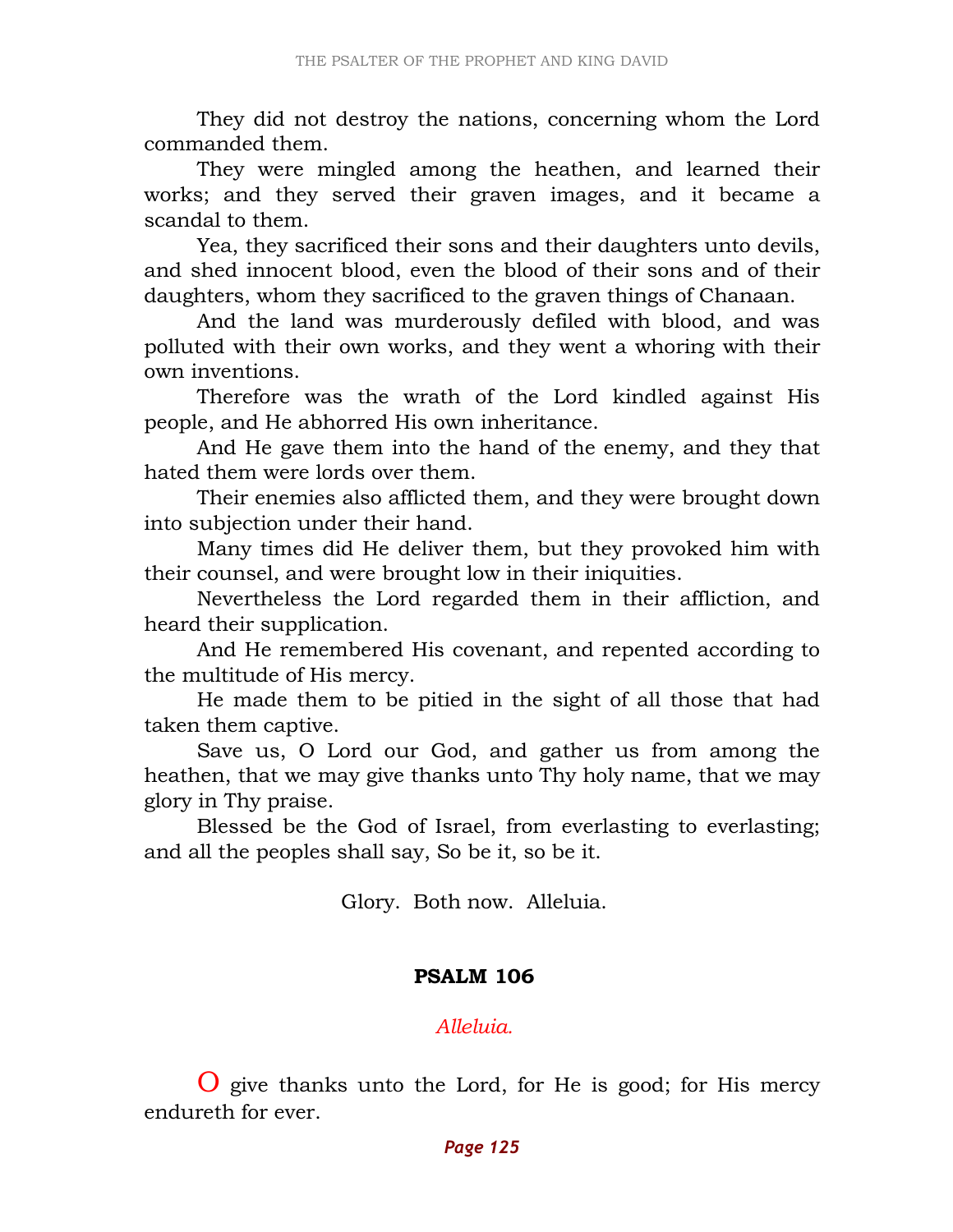Let the redeemed of the Lord say so, whom He hath redeemed from the hand of the enemy, and gathered them out of the lands; from the east, and from the west, and from the north, and from the sea.

 They wandered in the wilderness in a way, in a waterless place; they found not the way to a city of habitation.

Hungry and thirsty, their soul fainted in them.

 Then they cried unto the Lord in their trouble, and He delivered them out of their distresses.

 And He led them forth into the right way, that they might go to a city of habitation.

 Let them praise the Lord for His mercies, and for His wonderful works to the children of men.

 For He hath satisfied the empty soul, and filled the hungry soul with goodness.

 Such as sit in darkness and in the shadow of death, bound in poverty and iron,

 Because they rebelled against the words of God, and provoked the counsel of the Most High.

 Their heart also was brought down with labours; they waxed feeble, and there was none to help.

 Then they cried unto the Lord in their trouble, and He saved them out of their distresses.

 And He brought them out of darkness, and the shadow of death; and brake their bonds asunder.

 Let them praise the Lord for His mercies, and for His wonderful works to the children of men.

 For He hath broken the gates of brass, and shattered the bars of iron.

 He helped them out of the way of their transgressions, for they were brought low because of their iniquities.

 Their soul abhorred all manner of meat, and they drew near unto the gates of death.

 And they cried unto the Lord in their trouble, and He saved them out of their distresses.

 He sent his Word, and healed them, and delivered them from their corruption.

 Let them praise the Lord for His mercies, and for His wonderful works to the children of men.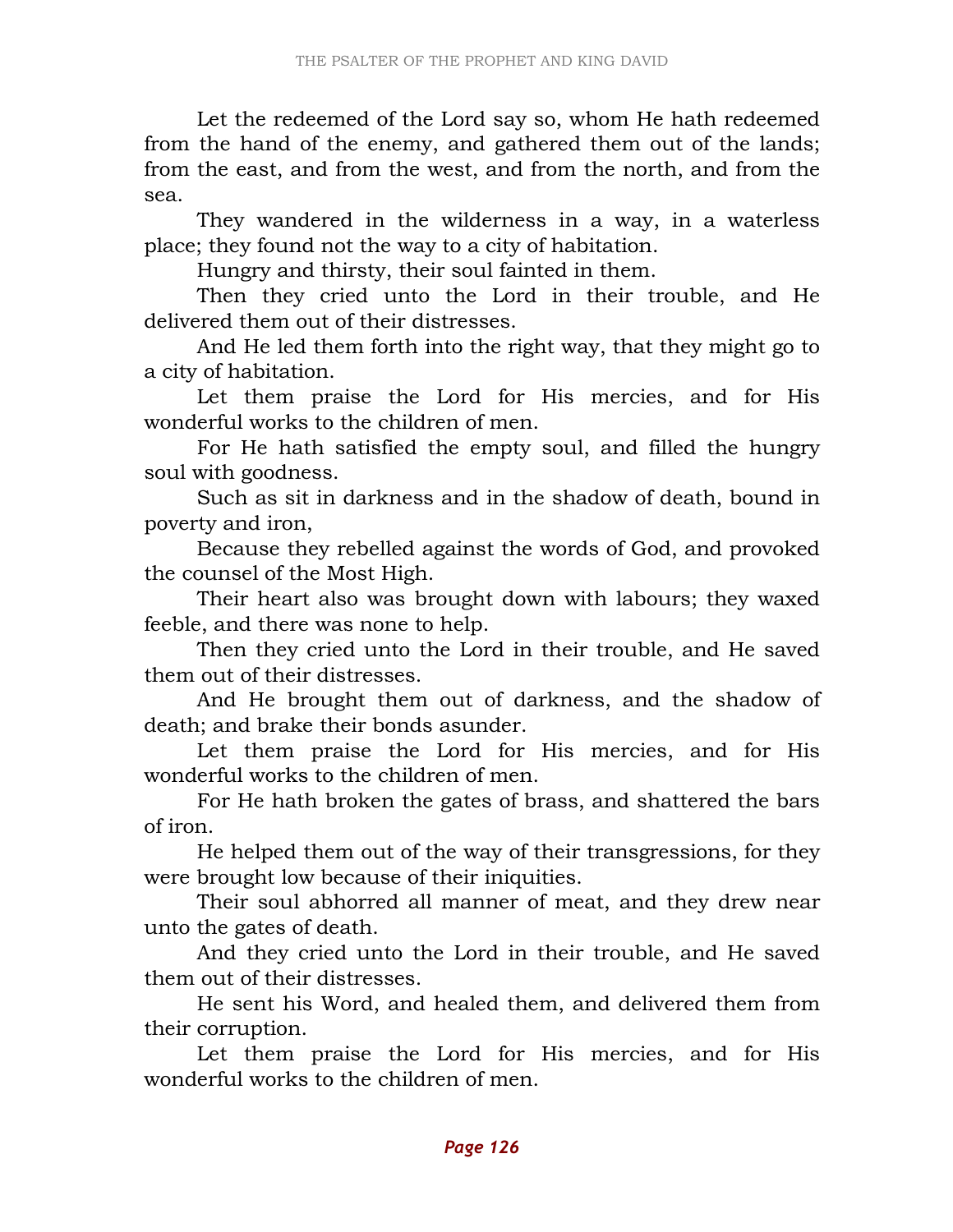And let them sacrifice to Him a sacrifice of praise, and declare His works with gladness.

 They that go down to the sea in ships, that do their business in great waters;

 These men have seen the works of the Lord, and His wonders in the deep.

 He spake the word, and a storm of wind arose; and the waves thereof were lifted up.

 They mount up to the heavens, and they go down into the depths; their soul melted away with evils.

 They were troubled, and they staggered as a drunken man; and all their wisdom was swallowed up.

 Then they cried unto the Lord in their trouble, and He brought them out of their distresses.

 And He commanded the storm, and it was calmed into a breeze; and the waves thereof fell silent.

 Then were they glad, because they were stilled; and He guided them unto the haven of His will.

 Let them praise the Lord for His mercies, and for His wonderful works to the children of men.

 Let them exalt Him in the congregation of the people, and praise Him in the seat of the elders.

 He hath turned rivers into a wilderness, and the springs of waters into dry ground;

 A fruitful land into saltness, for the wickedness of them that dwell therein.

 He turned a wilderness into pools of waters, and a parched land into streams of waters.

 And there He made the hungry to dwell, and they prepared cities for habitation,

 And sowed the fields, and planted vineyards, which yielded fruits of increase.

 He blessed them also, so that they were multiplied greatly; and He suffered not their cattle to decrease.

 And again, they were diminished and brought low through affliction, evils, and sorrow.

 Contempt was poured upon their princes; and He caused them to wander in a wilderness, where there is no way.

 And He helped the poor out of his poverty, and made his families like a flock.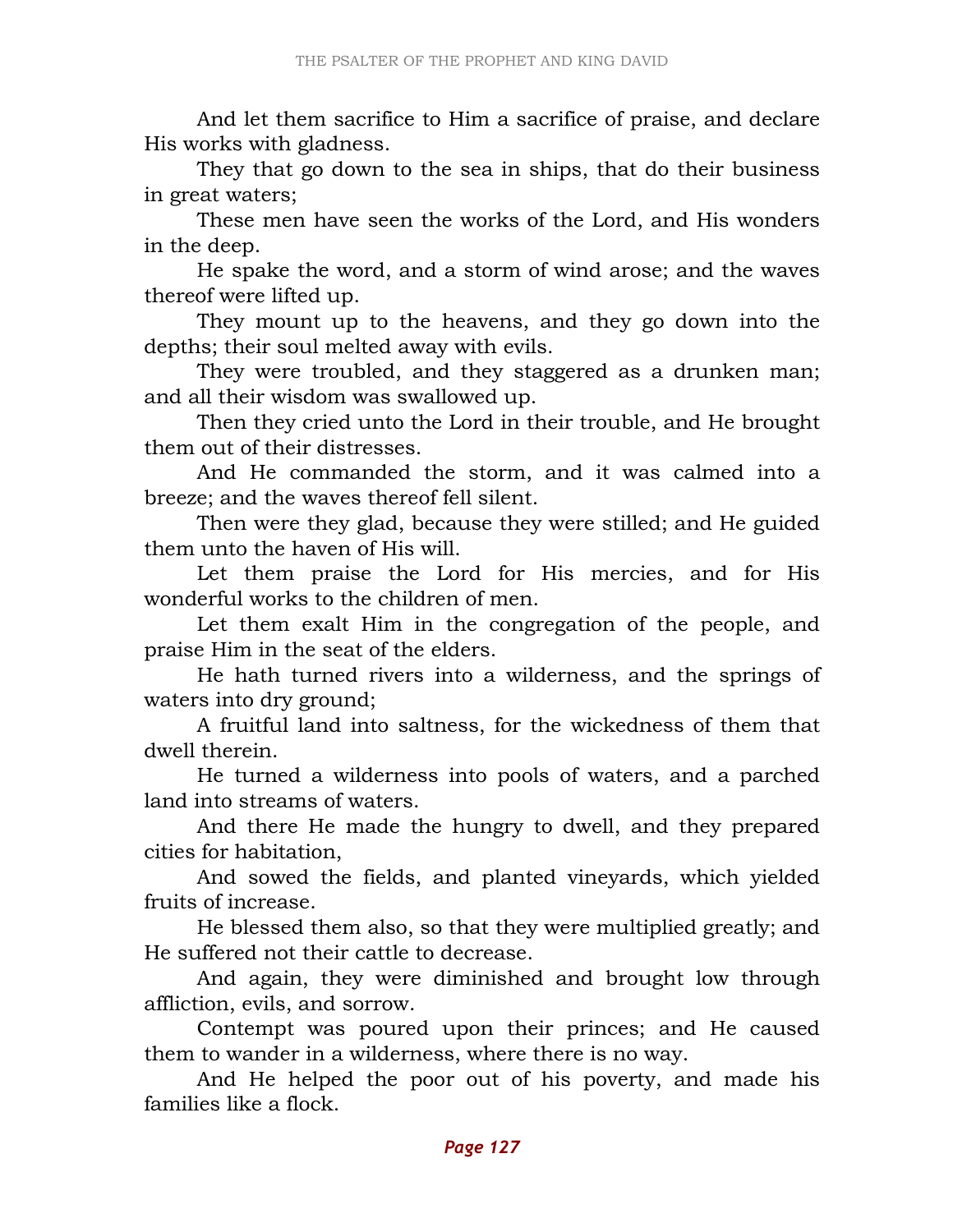The upright shall see it, and rejoice, and all iniquity shall stop her mouth.

 Who is wise, and will observe these things, and will understand the mercy of the Lord?

Glory. Both now. Alleluia.

### PSALM 107

### A song of a Psalm of David.

O God, my heart is ready, my heart is ready; I will sing and give praise, even with my glory.

 Awake, my glory; awake, psaltery and harp: I myself will awake early.

 I will praise Thee, O Lord, among the peoples, I will sing praises unto Thee among the nations.

 For Thy mercy is great above the heavens, and Thy truth reacheth unto the clouds.

 Be Thou exalted, O God, above the heavens, and Thy glory above all the earth.

 That Thy beloved may be delivered, save with Thy right hand, and hear Thou me.

 God hath spoken in his holy place, I will be exalted, and divide Sikim, and mete out the valley of tents.

 Galaad is Mine, and Manasses is Mine; Ephraim also is the strength of My head, Judea is My king.

 Moab is the cauldron of My hope, over Idumea will I stretch out My shoe; the strangers are made subject unto Me.

 Who will lead me into the fortified city? Or who will lead me into Idumea?

 Wilt not Thou, O God, who hast cast us off? And wilt not Thou, O God, go forth with our hosts?

Give us help from trouble, for vain is the salvation of man.

 Through God shall we do mightily; and He shall bring our enemies to nought.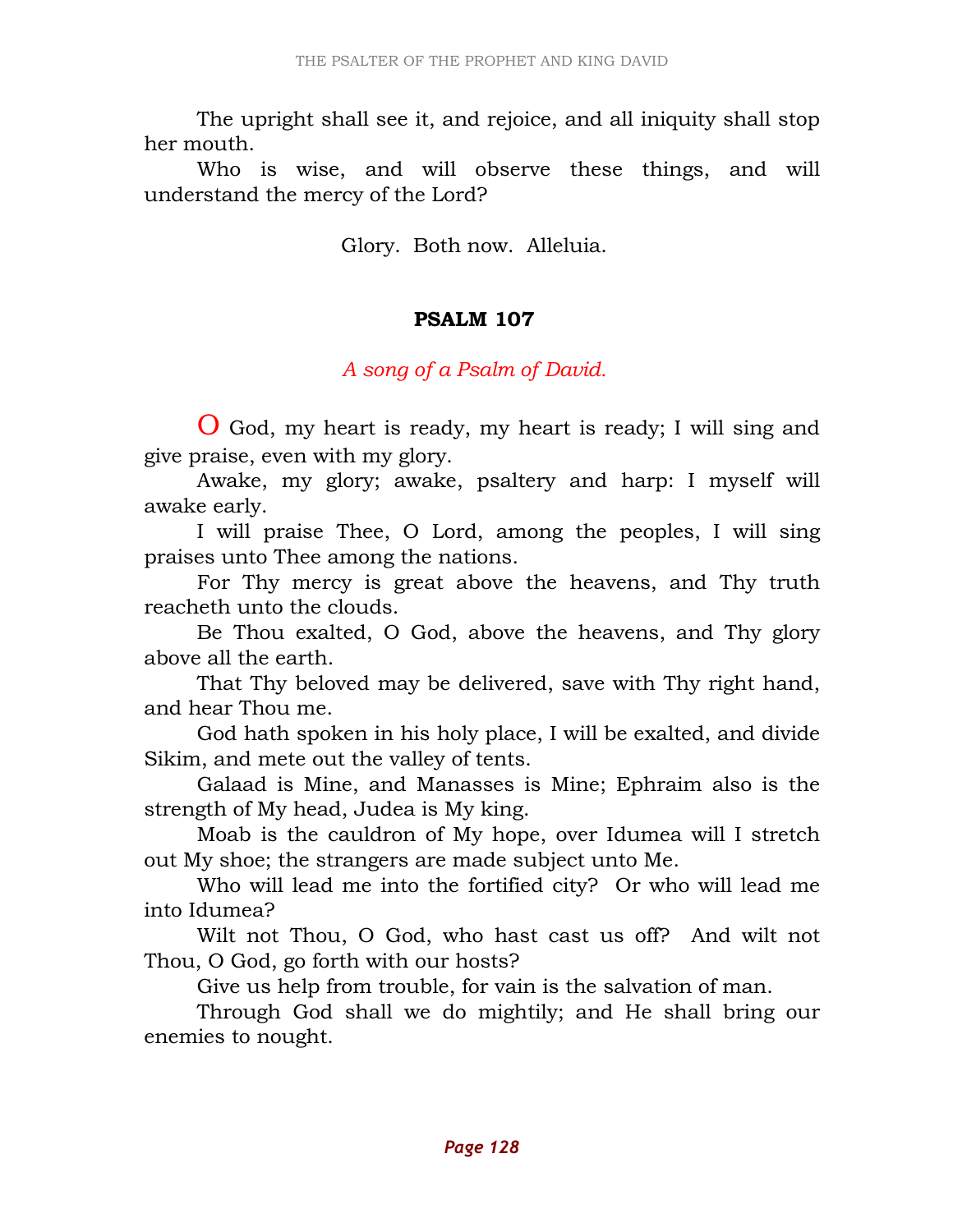#### PSALM 108

### Unto the end: a Psalm of David.

O God, pass not over my praise in silence, for the mouth of the wicked and the mouth of the deceitful are opened against me.

 They have spoken against me with a lying tongue, they have compassed me about also with words of hatred, and fought against me without a cause.

 For my love they falsely accused me; but I gave myself unto prayer.

 And they have rewarded me evil for good, and hatred for my love.

 Set Thou a wicked man over him, and let the devil stand at his right hand.

 When he shall be judged, let him go forth condemned, and let his prayer become sin.

Let his days be few, and let another take his office.

Let his children be fatherless, and his wife a widow.

 Let his children be vagabonds without a dwelling place, and beg, and let them be cast out of their ruined habitations.

 Let his creditor search out all his substance, and let the strangers spoil all his labours.

Let there be none to help him, neither let there be any to have pity upon his fatherless children.

 Let his children be given over to destruction; in one generation let his name be blotted out.

 Let the iniquity of his fathers be remembered before the Lord, and let not the sin of his mother be blotted out.

 Let them be before the Lord continually, and let the memory of them perish from the earth.

 Because that he remembered not to show mercy, but persecuted the poor and needy, and one broken in heart, that he might slay him.

 And he loved cursing, and it shall come upon him, and he delighted not in blessing, and it shall be far from him.

 And he put on cursing like a garment, and it came into his bowels like water, and like oil into his bones.

 Let it be unto him as a garment wherewith he is clothed, and like a girdle wherewith he is girded continually.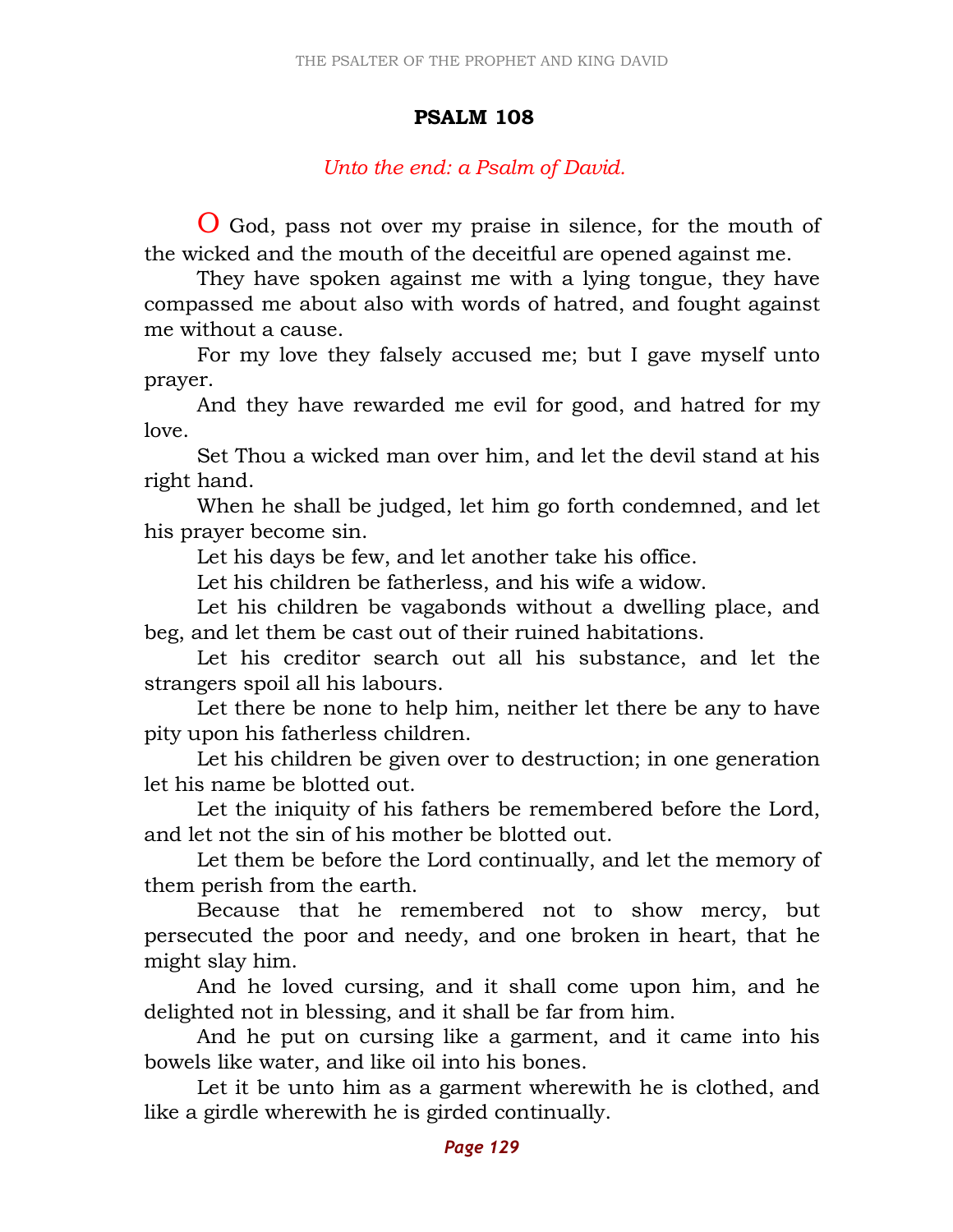This is the dealing of the Lord with them that slander me, and with them that speak evil against my soul.

 But do Thou for me, O Lord, Lord, for Thy name's sake, for Thy mercy is good.

 Deliver Thou me, for I am poor and needy, and my heart is troubled within me.

 I am taken away like a shadow when it declineth; I am shaken off as the locusts.

 My knees are weak through fasting, and my flesh is changed for want of oil.

 I am become a reproach also unto them; they looked upon me, and they shook their heads.

 Help me, O Lord my God, and save me according to Thy mercy.

 And let them know that this is Thy hand, and that Thou, O Lord, hast done it.

 They shall curse, but Thou shalt bless; let them be put to shame that rise up against me; but Thy servant shall be glad.

 Let them that slander me be clothed with confusion, and let them be covered with shame, as with a double cloak.

 I will greatly praise the Lord with my mouth; yea, in the midst of many will I praise Him.

 For He hath stood at the right hand of the poor, to save my soul from them that persecute me.

Glory. Both now. Alleluia.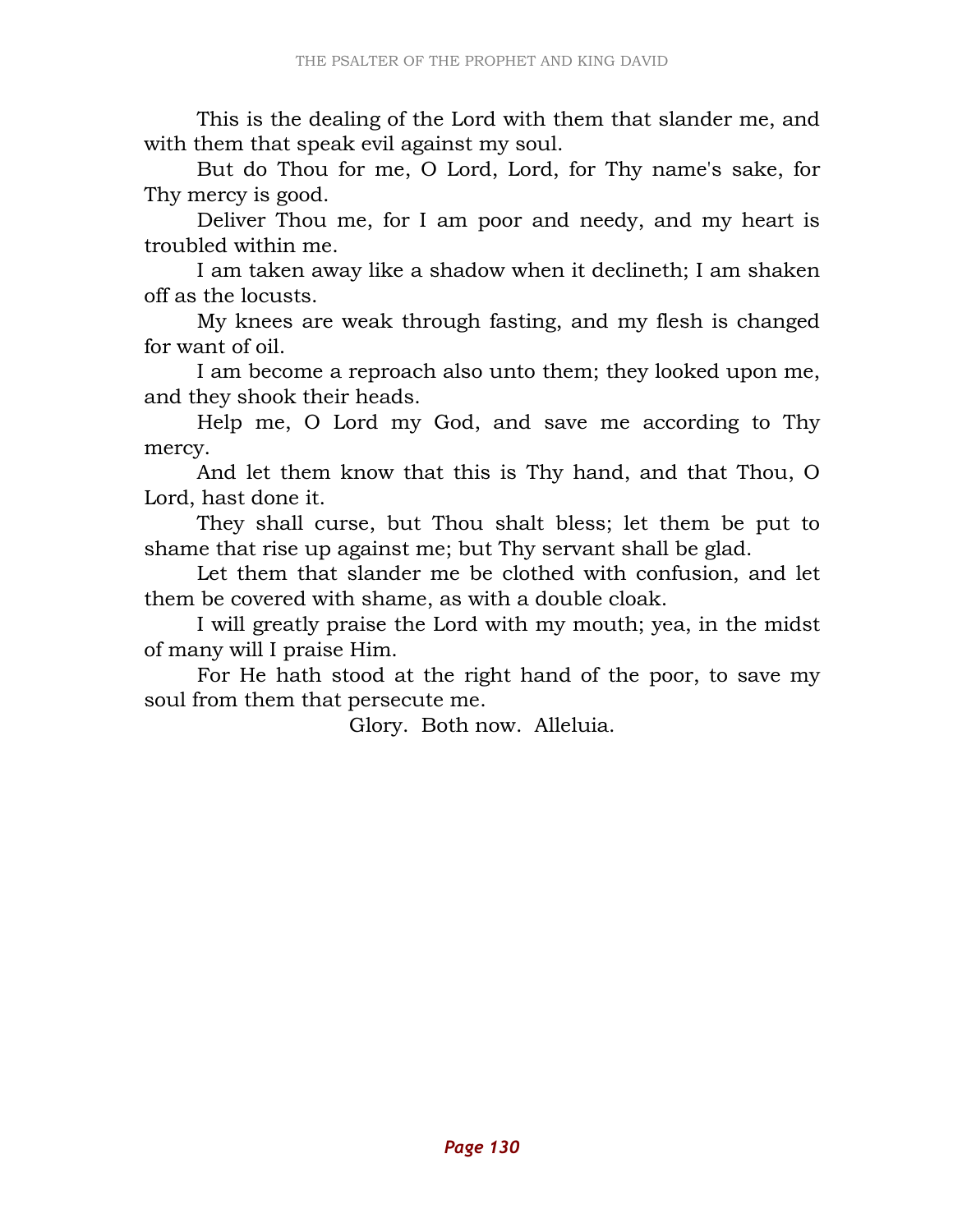### THE SIXTEENTH KATHISMA

### PSALM 109

### A Psalm of David.

The Lord said unto my Lord, Sit Thou at my right hand, until I make Thine enemies Thy footstool.

 The Lord shall send Thee a rod of strength out of Sion; rule Thou in the midst of Thine enemies.

 With Thee is dominion in the day of Thy power, in the splendour of Thy saints.

From the womb before the morning star have I begotten Thee.

 The Lord hath sworn, and will not repent, Thou art a priest for ever after the order of Melchisedech.

 The Lord at Thy right hand hath broken kings in the day of his wrath.

 He shall judge among the heathen, He shall fill them up with the dead bodies; He shall crush the heads of many upon the earth.

 He shall drink of the brook in the way; therefore shall He lift up his head.

### PSALM 110

### Alleluia.

I will give Thee thanks, O Lord, with my whole heart, in the assembly of the upright, and in the congregation.

 The works of the Lord are great, sought out in all that He hath willed.

 His work is thanksgiving and majesty, and His righteousness endureth for ever and ever.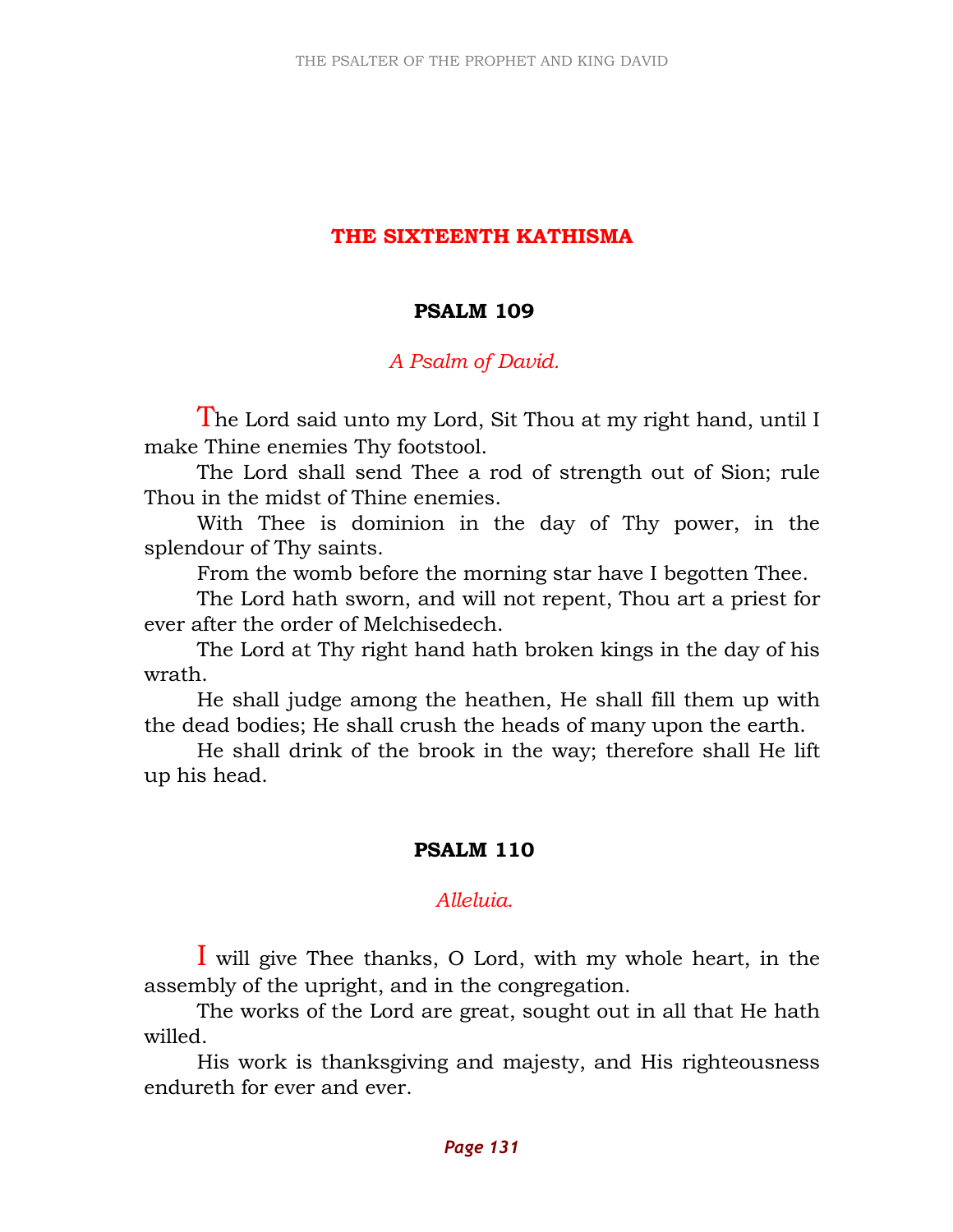He hath made His wonderful works to be remembered; the Lord is merciful and full of compassion.

 He hath given meat unto them that fear Him; He will ever be mindful of His covenant.

 He hath shown His people the power of His works, that He may give them the heritage of the heathen.

 The works of His hands are verity and judgment, all His commandments are sure, made fast for ever and ever, done in truth and uprightness.

 He sent redemption unto His people, He hath commanded His covenant for ever; holy and terrible is His name.

 The fear of the Lord is the beginning of wisdom, and a good understanding have all they that do accordingly.

His praise endureth for ever and ever.

#### PSALM 111

#### Allehuia

Blessed is the man that feareth the Lord; he shall delight greatly in His commandments.

 His seed shall be mighty upon earth; the generation of the upright shall be blessed.

 Glory and riches shall be in his house, and his righteousness endureth for ever and ever.

 Unto the upright there hath arisen light in the darkness; he is merciful, and full of compassion, and righteous.

 The good man is he that is showeth compassion, and lendeth; he will order his words with discretion, for he shall not be moved for ever and ever.

 The righteous shall be in everlasting remembrance; he shall not be afraid of evil tidings; his heart is ready to hope in the Lord.

 His heart is established, he shall not be afraid, until he see his desire upon his enemies.

 He hath dispersed, he hath given to the poor; his righteousness endureth for ever and ever, his horn shall be exalted in glory.

 The wicked shall see it, and be angry; he shall gnash with his teeth, and melt away; the desire of the wicked shall perish.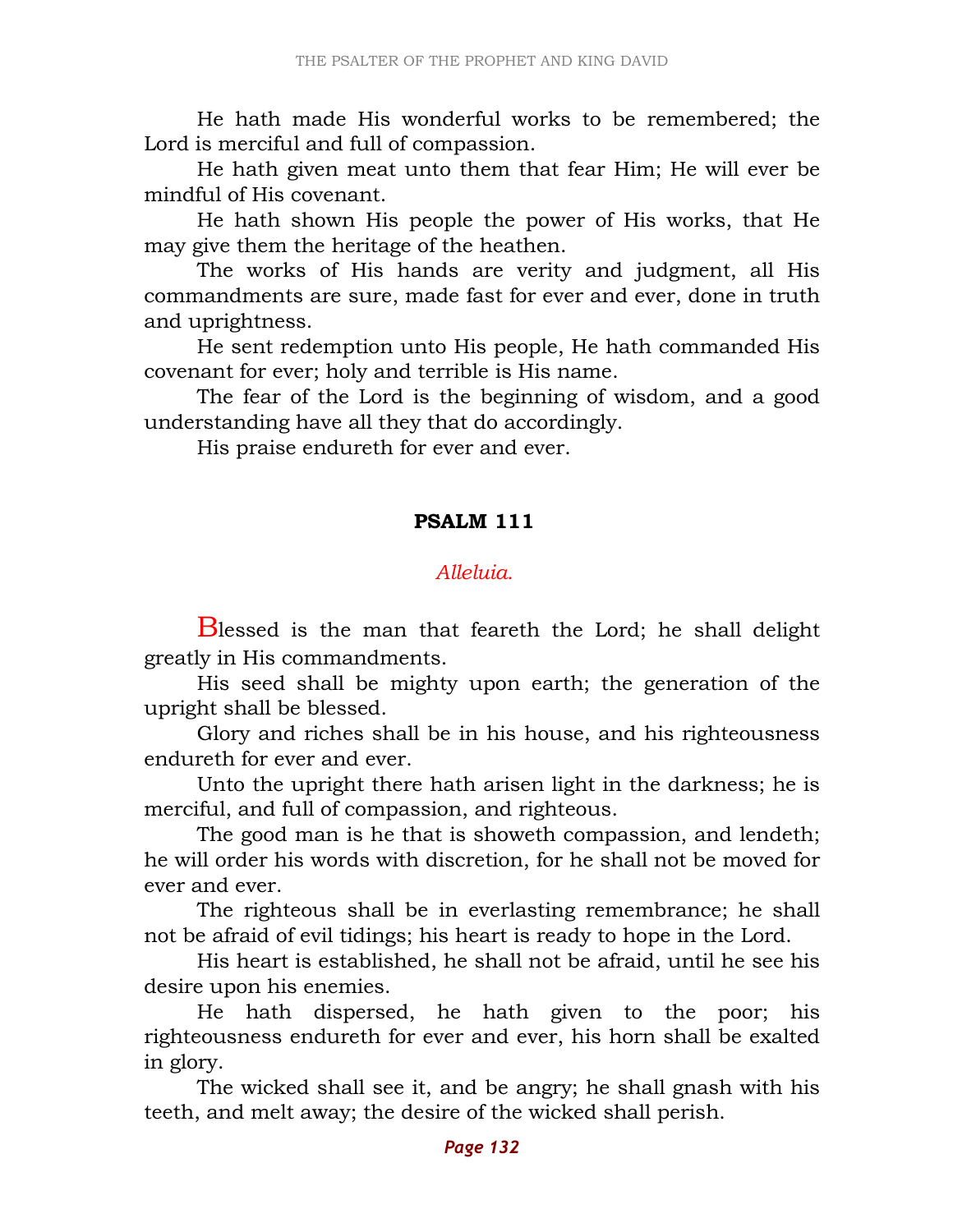Glory. Both now. Alleluia.

## PSALM 112

## Allehuia

Praise the Lord, ye servants; praise the name of the Lord.

 Blessed be the name of the Lord, from this time forth, and for evermore.

 From the rising of the sun unto the going down of the same, the Lord's name is to be praised.

 The Lord is high above all nations; His glory is above the heavens.

Who is like unto the Lord our God,

 Who dwelleth on high, and beholdeth the things that are lowly in heaven, and in the earth?

 He raiseth up the poor out of the dust, and lifteth the needy out of the dunghill,

 That He may set him with princes, even with the princes of His people.

 He maketh the barren woman to dwell in a house, a mother rejoicing over children.

# PSALM 113

## Alleluia.

When Israel went out of Egypt, the house of Jacob from among a barbarous people,

Judea was his sanctuary, and Israel his dominion.

The sea saw it, and fled; Jordan was driven back.

 The mountains skipped like rams, and the hills like lambs of the flock.

 What ailed thee, O sea, that thou fleddest? and thou, Jordan, that thou wast driven back?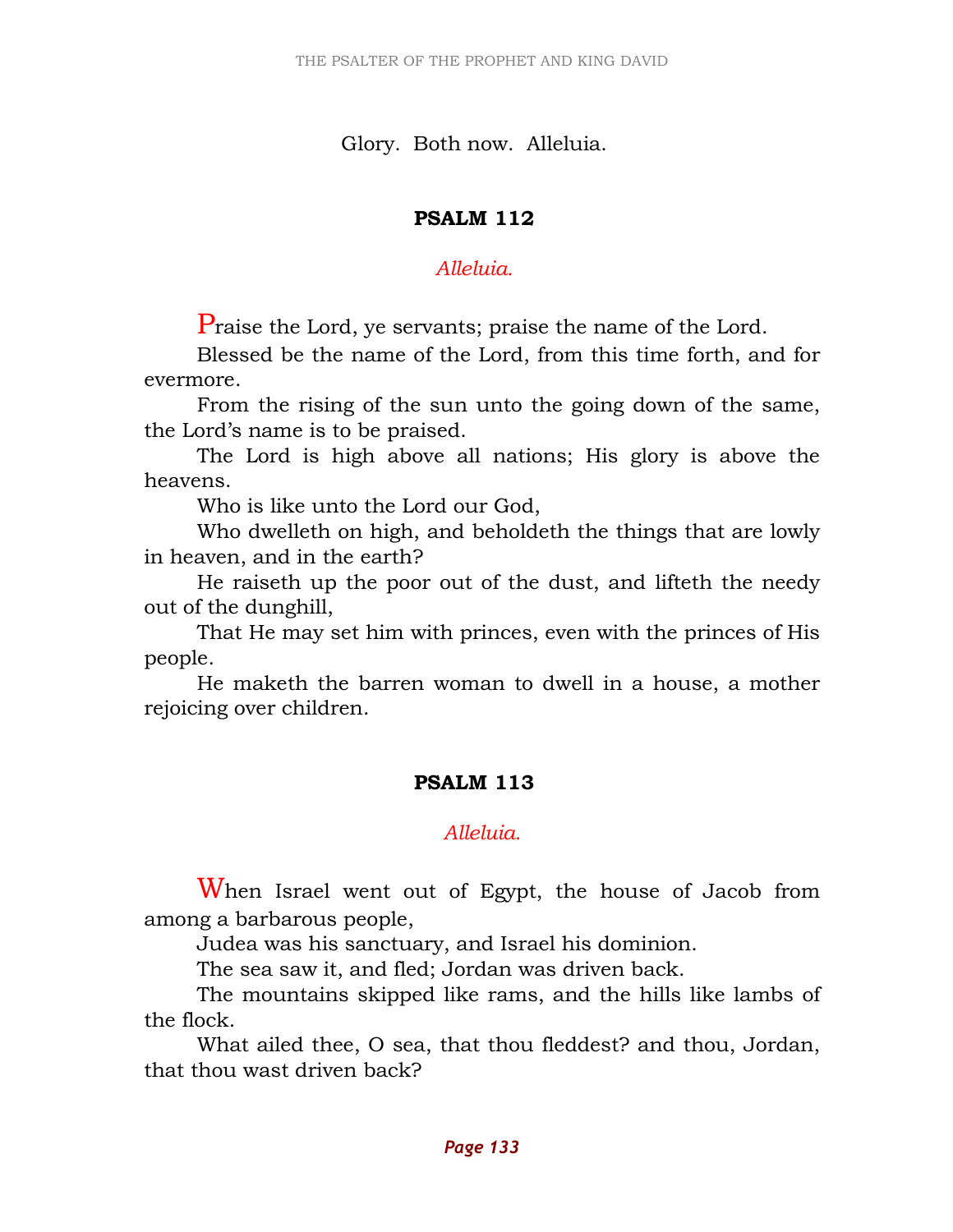Ye mountains, that ye skipped like rams, and ye hills, like lambs of the flock?

 The earth trembled at the presence of the Lord, at the presence of the God of Jacob.

 Who turneth the rock into pools of water, and the sharp rock into fountains of water.

 Not unto us, Lord, not to us, but unto Thy name give glory, for Thy mercy and truth's sake.

Lest the heathen should say, Where is their God?

 But our God is in the heavens and on earth; He hath done whatsoever He pleased.

 The idols of the heathen are of silver and gold, the work of men's hands.

 They have a mouth, but they speak not; they have eyes, but they see not.

 They have ears, but they hear not; noses have they, but they smell not.

 They have hands, but they handle not; feet have they, but they walk not; neither speak they through their throat.

 Let them that make them become like unto them, yea, all who put their trust in them.

 The house of Israel hath hoped in the Lord; He is their help, and their defender.

 The house of Aaron hath hoped in the Lord; He is their help, and their defender.

 They that fear the Lord have hoped in the Lord; He is their help, and their defender.

 The Lord hath been mindful of us, and hath blessed us; He hath blessed the house of Israel, He hath blessed the house of Aaron.

 He hath blessed them that fear the Lord, both small and great. The Lord increase you, you and your children.

Ye are blessed of the Lord, which made heaven and earth.

 The heaven of heavens is the Lord's, but the earth hath He given to the children of men.

 The dead shall not praise Thee, O Lord, neither any that go down into hell.

 But we who live will bless the Lord, from this time forth, and for evermore.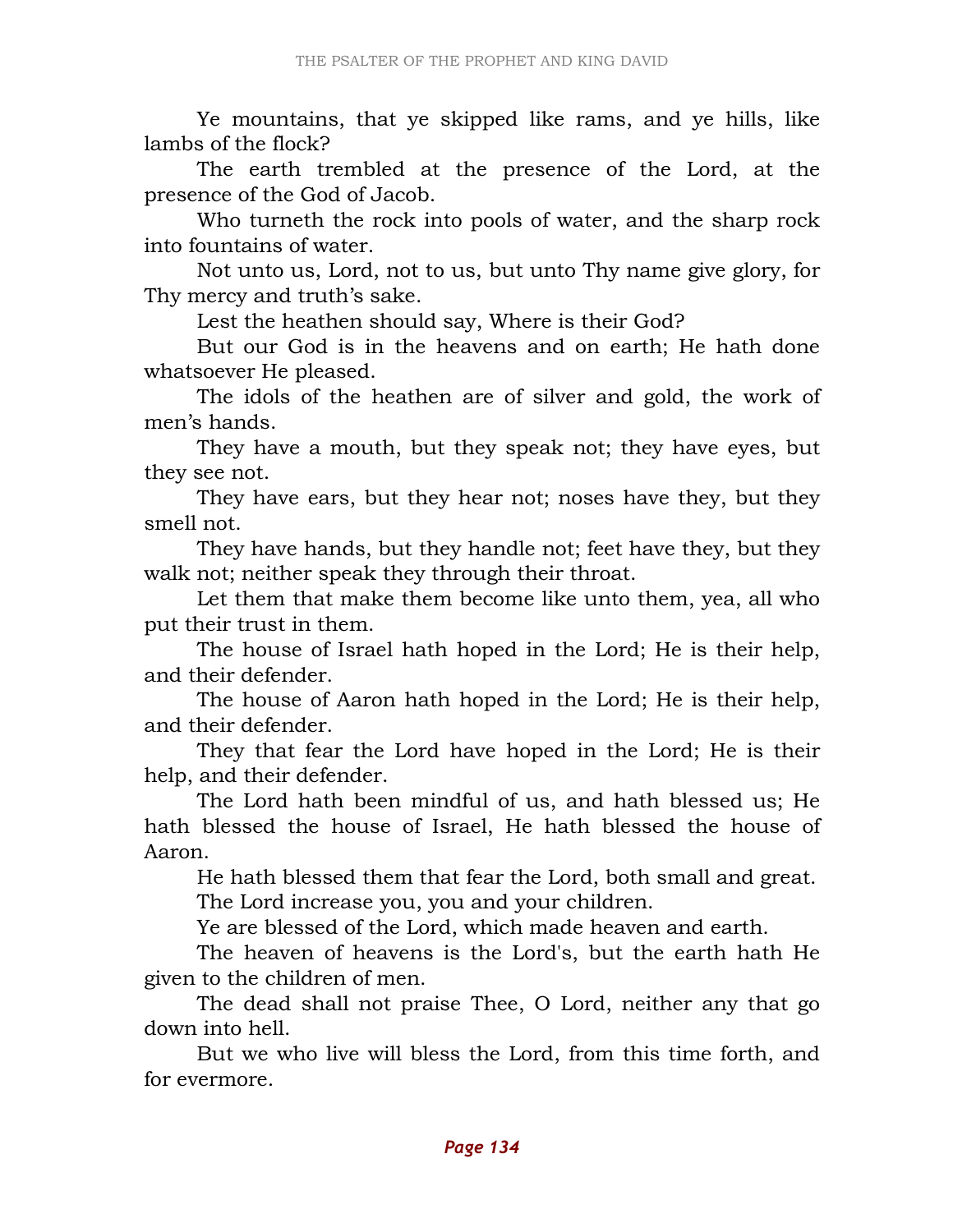## PSALM 114

## Alleluia.

I am filled with love, for the Lord will hear the voice of my supplication.

 Because He hath inclined His ear unto me, and I will call upon Him as long as I live.

 The sorrows of death have compassed me, and the perils of hell have found me. I have found trouble and sorrow, and I called upon the name of the Lord, O Lord, deliver my soul.

Merciful is the Lord, and righteous; yea, our God is merciful.

 The Lord preserveth the simple; I was brought low, and He saved me.

 Return unto thy rest, O my soul, for the Lord hath dealt bountifully with thee.

 For He hath delivered my soul from death, mine eyes from tears, and my feet from falling.

I will be well pleasing before the Lord, in the land of the living.

Glory. Both now. Alleluia.

## PSALM 115

# Alleluia.

I believed, and therefore have I spoken; I was greatly humbled. I said in my madness, All men are liars.

 What shall I render unto the Lord for all that He hath rendered unto me?

 I will take the cup of salvation, and call upon the name of the Lord.

 I will pay my vows unto the Lord, in the presence of all His people.

Precious in the sight of the Lord is the death of His saints.

 O Lord, I am Thy servant; I am Thy servant, and the son of Thine handmaid; Thou hast broken my bonds asunder.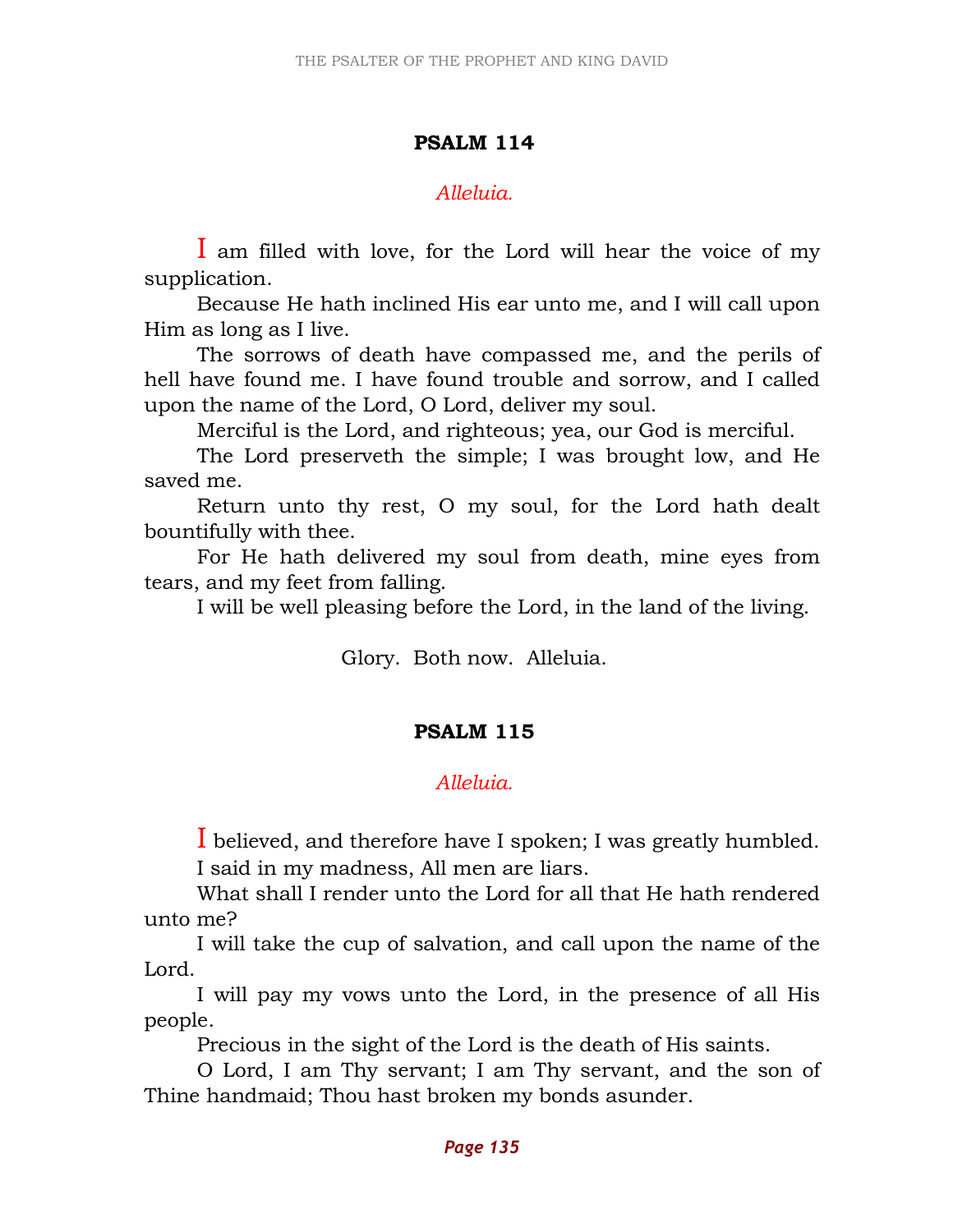I will sacrifice to Thee a sacrifice of praise, and will call upon the name of the Lord.

 I will pay my vows unto the Lord in the presence of all His people, in the courts of the house of the Lord, in the midst of thee, O Jerusalem.

#### PSALM 116

### Alleluia.

O praise the Lord, all ye nations; praise Him, all ye people.

 For He hath made His mercy to prevail over us, and the truth of the Lord endureth for ever.

### PSALM 117

## Allehuia

O give thanks unto the Lord, for He is good, for His mercy endureth for ever.

 Let the house of Israel now say that He is good, for His mercy endureth for ever.

 Let the house of Aaron now say that He is good, for His mercy endureth for ever.

 Let all that fear the Lord now say that He is good, for His mercy endureth for ever.

 I called upon the Lord out of affliction, and the Lord heard me, and set me at large.

 The Lord is my help, and I will not fear what man shall do to me.

 The Lord is my help, and I shall see my desire upon mine enemies.

It is better to trust in the Lord than to trust in man.

It is better to hope in the Lord than to hope in princes.

 All nations compassed me about, but in the name of the Lord I repulsed them.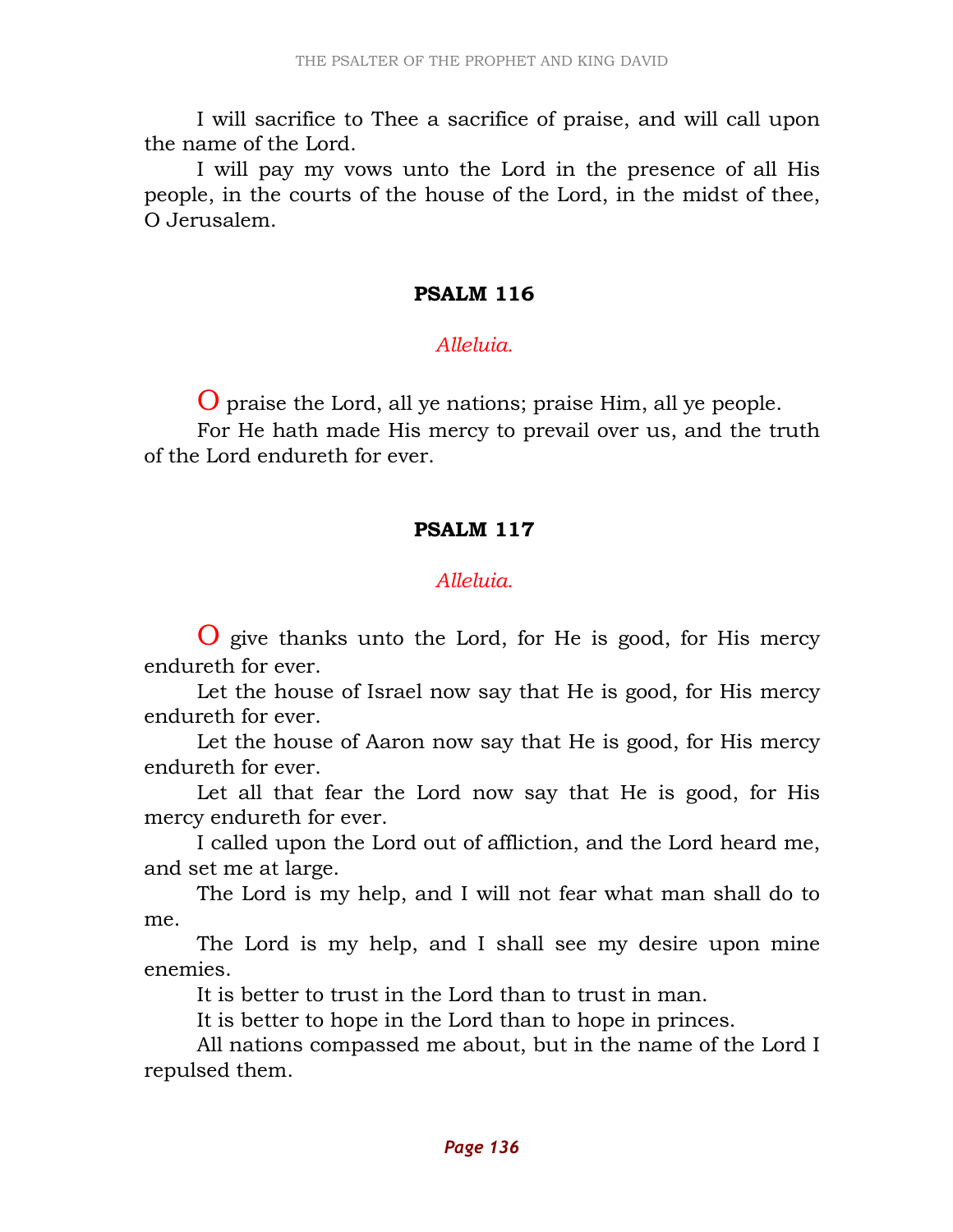They compassed me about, yea, they compassed me about; but in the name of the Lord I repulsed them.

 They compassed me about, like bees around a honeycomb, and they burst into flame as fire among the thorns; but in the name of the Lord I repulsed them.

 I was thrust, and sore shaken, that I might fall; but the Lord was quick to help me.

 The Lord is my strength and song, and is become my salvation.

 The voice of rejoicing and salvation is in the tabernacles of the righteous.

 The right hand of the Lord hath wrought mightily, the right hand of the Lord hath exalted me; the right hand of the Lord hath wrought mightily.

I shall not die, but live, and declare the works of the Lord.

 The Lord hath chastened me sore, but He hath not given me over unto death.

 Open to me the gates of righteousness; I will go into them, and I will praise the Lord.

This is the gate of the Lord; the righteous shall enter by it.

 I will praise Thee, for Thou hast heard me, and art become my salvation.

 The stone which the builder rejected is become the head stone of the corner.

This is the Lord's doing, and it is marvellous in our eyes.

 This is the day which the Lord hath made; let us rejoice and be glad in it.

Save now, O Lord; O Lord, send now prosperity.

 Blessed is he that cometh in the name of the Lord; we have blessed you out of the house of the Lord.

 The Lord is God, and hath appeared unto us; appoint a feast with thick branches, even to the horns of the altar.

 Thou art my God, and I will praise Thee; Thou art my God, and I will exalt Thee.

 O give thanks unto the Lord, for He is good; for His mercy endureth for ever.

Glory. Both now. Alleluia.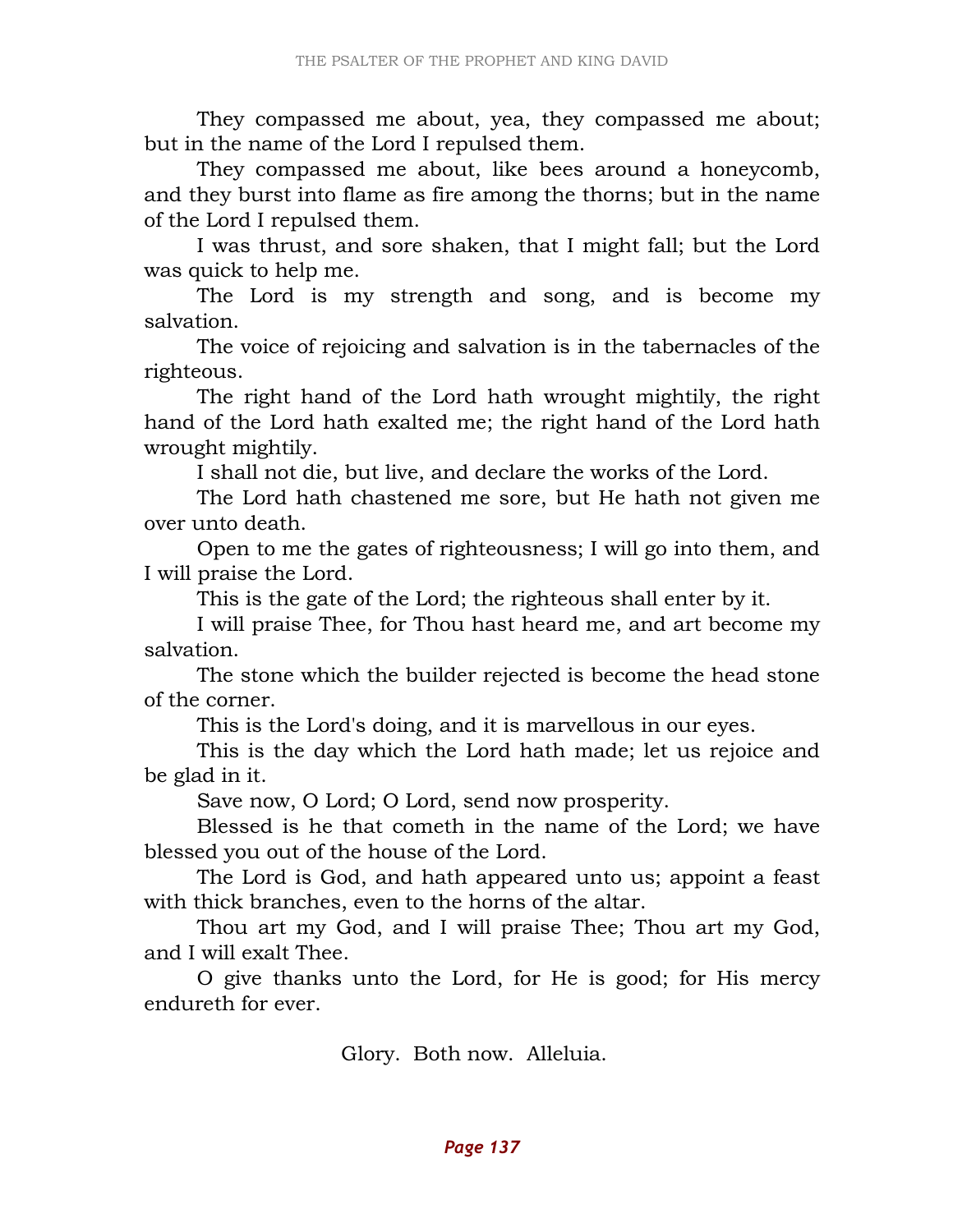## THE SEVENTEENTH KATHISMA

### PSALM 118

### Alleluia.

**B** blessed are they that are blameless in the way, who walk in the law of the Lord.

 Blessed are they that search out His testimonies; they shall seek Him with their whole heart.

For they that work iniquity have not walked in His ways.

 Thou hast commanded that Thy commandments be kept most diligently.

O that my ways may be directed to keep Thy statutes!

 Then shall I not be ashamed, when I have respect unto all Thy commandments.

 I will praise Thee with uprightness of heart, when I shall have learned the judgments of Thy righteousness.

I will keep Thy statutes; O forsake me not utterly.

 Wherewithal shall a young man correct his way? even by keeping Thy words.

 With my whole heart have I sought Thee; cast me not away from Thy commandments.

 Thy words have I hid in mine heart, that I might not sin against Thee.

Blessed art Thou, O Lord; teach me Thy statutes.

With my lips have I declared all the judgments of Thy mouth.

 I have had delight in the way of Thy testimonies, as much as in all riches.

 I will meditate on Thy commandments, and understand Thy ways.

I will meditate in Thy statutes; I will not forget Thy words.

 Give recompense unto Thy servant; quicken Thou me, and I shall keep Thy words.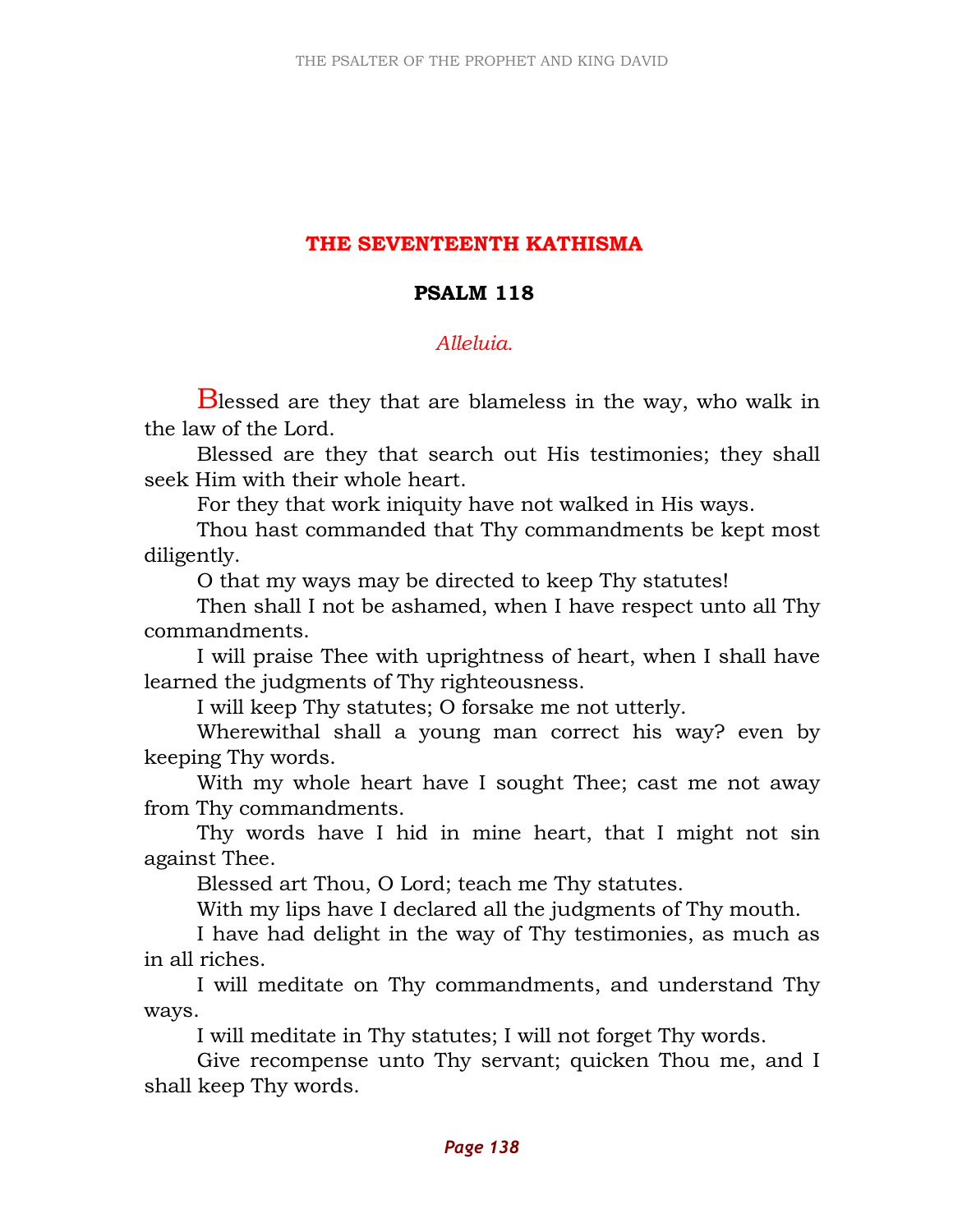Open Thou my eyes, and I shall behold the wondrous things out of Thy law.

 I am a stranger in the earth; hide not Thy commandments from me.

 My soul hath longed greatly to desire Thy judgments at all times.

 Thou hast rebuked the proud; cursed are they which do err from Thy commandments.

 Remove from me reproach and contempt, for I have sought Thy testimonies.

 Princes also did sit and speak against me, but Thy servant did meditate in Thy statutes.

 For Thy testimonies are my meditation, and Thy statutes are my counsels.

 My soul hath cleaved unto the dust; quicken Thou me according to Thy word.

 I have declared my ways, and Thou heardest me; teach me Thy statutes.

 Make me to understand the way of Thy precepts, and I will meditate upon Thy wondrous works.

 My soul hath slumbered for heaviness; strengthen Thou me in Thy words.

 Remove from me the way of iniquity, and have mercy upon me with Thy law.

 I have chosen the way of truth, and have not forgotten Thy judgments.

 I have stuck unto Thy testimonies; O Lord, put me not to shame.

 I have run the way of Thy commandments, when Thou hast enlarged my heart.

 Set before me for a law, O Lord, the way of Thy statutes; and I shall seek it always.

 Give me understanding, and I shall seek Thy law; yea, I shall observe it with my whole heart.

 Make me to go in the path of Thy commandments, for I have longed for it.

Incline my heart to Thy testimonies, and not to covetousness.

 Turn away mine eyes, that I behold not vanity; quicken Thou me in Thy way.

Stablish Thy word unto Thy servant, in fear of Thee.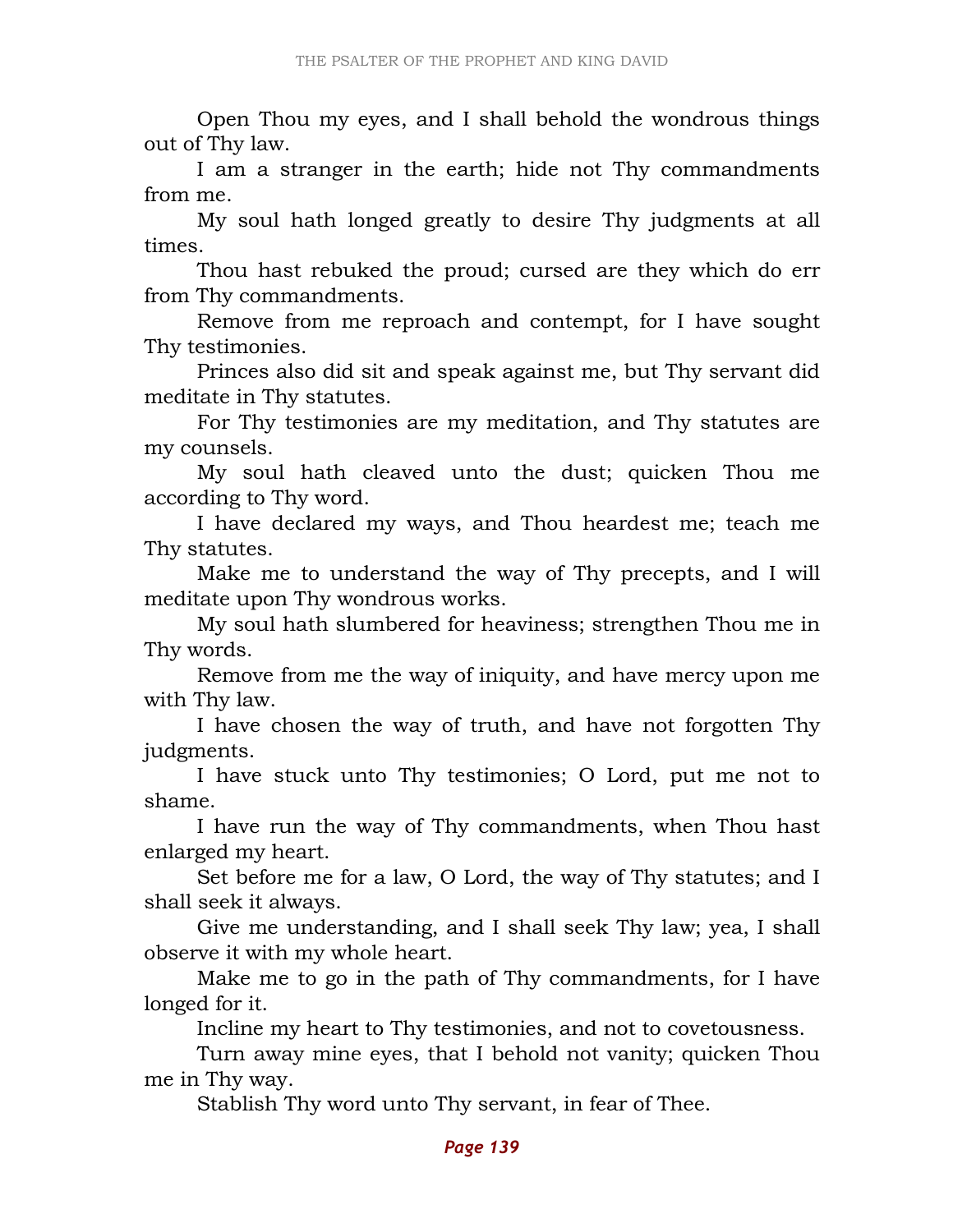Take away my reproach which I have feared, for Thy judgments are good.

 Behold, I have longed after Thy precepts; quicken me in Thy righteousness.

 Let Thy mercy come also upon me, O Lord, even Thy salvation, according to Thy word.

 So shall I make answer unto them that reproach me, for I have hoped in Thy words.

 And take not the word of truth utterly out of my mouth, for I have hoped in Thy judgments.

So shall I keep Thy law continually for ever and ever.

And I walked at liberty, for I sought Thy precepts.

 I spake of Thy testimonies also before kings, and was not ashamed.

 And I meditated on Thy commandments, which I have loved exceedingly.

 My hands also have I lifted up unto Thy commandments, which I have loved; and I meditated in Thy statutes.

 Remember Thy words unto Thy servant, upon which Thou hast caused me to hope.

 This hath comforted me in my affliction, for Thy word hath quickened me.

 The proud have transgressed exceedingly, yet have I not declined from Thy law.

 I remembered Thy judgments of old, O Lord, and was comforted.

 Despondency hath taken hold upon me, because of the wicked that forsake Thy law.

 Thy statutes have been my songs in the place of my pilgrimage.

 I have remembered Thy name, O Lord, in the night, and have kept Thy law.

This happened to me, because I sought Thy precepts.

 Thou art my portion, O Lord; I have said that I would keep Thy law.

 I entreated Thy face with my whole heart; be merciful unto me according to Thy word.

 I have thought on Thy ways, and turned my feet unto Thy testimonies.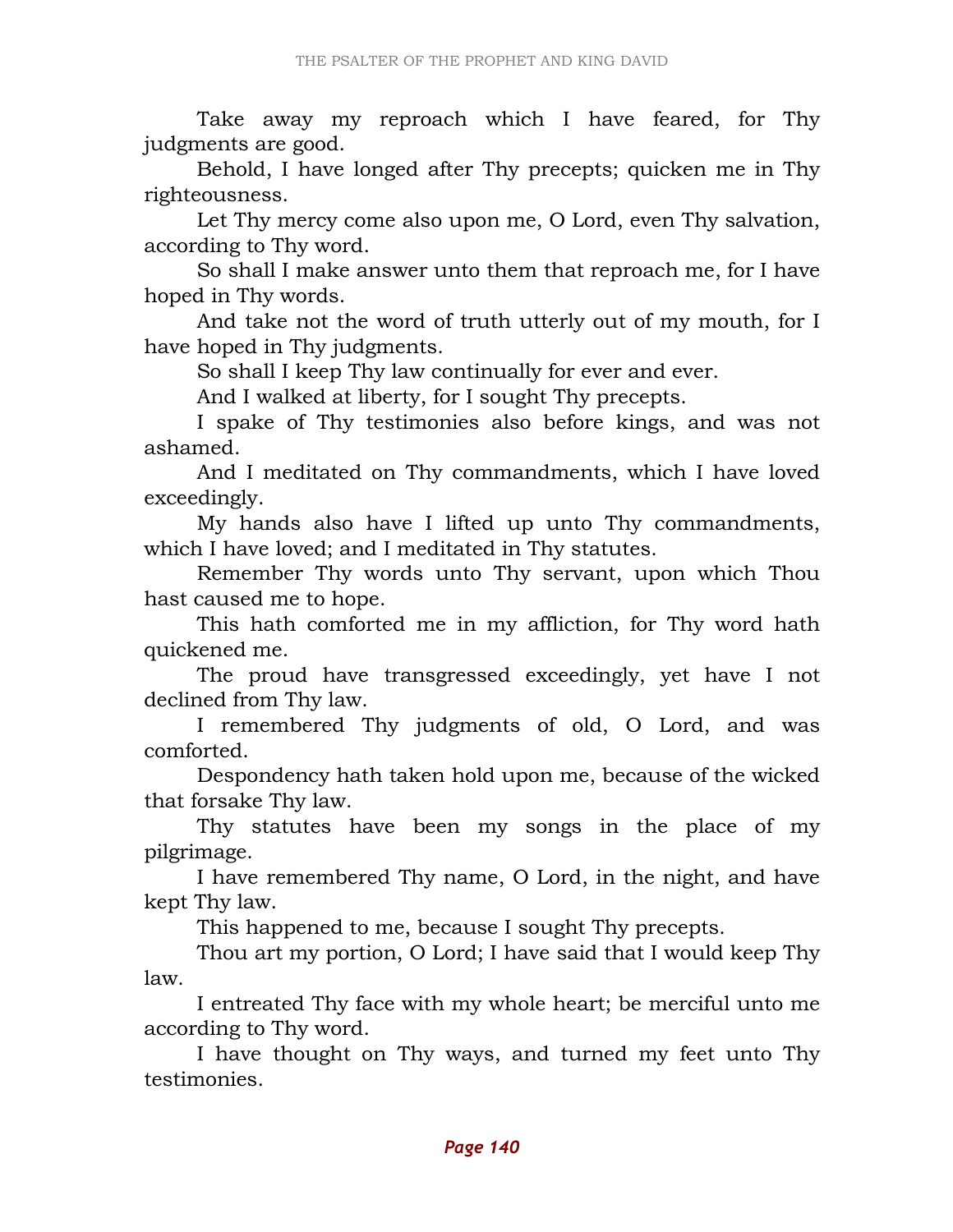I made ready, and was not troubled, that I might keep Thy commandments.

 The cords of the wicked have encompassed me, but I have not forgotten Thy law.

 At midnight I rose to give thanks unto Thee, because of the judgments of Thy righteousness.

 I am a companion of all them that fear Thee, and of them that keep Thy precepts.

The earth, O Lord, is full of Thy mercy; teach me Thy statutes.

 Thou hast dealt graciously with Thy servant, O Lord, according unto Thy word.

 Teach me goodness and discipline and knowledge, for I have believed Thy commandments.

 Before I was humbled I went astray; therefore have I kept Thy word.

 Thou art good, O Lord, and in Thy goodness teach me Thy statutes.

 The injustice of the proud is multiplied against me, but I will seek Thy commandments with my whole heart.

 Their heart is curdled like milk, but I have meditated on Thy law.

 It is good for me that Thou hast humbled me, that I might learn Thy statutes.

 The law of Thy mouth is better to me than thousands of gold and silver.

Glory. Both now. Alleluia.

#### Second Stasis

Thy hands have made me and fashioned me; give me understanding, and I shall learn Thy commandments.

 They that fear Thee shall see me, and be glad, because I have hoped in Thy words.

 I know, O Lord, that Thy judgments are right, and that with truth Thou hast humbled me.

 Let Thy mercy now be for my comfort, according to Thy word unto Thy servant.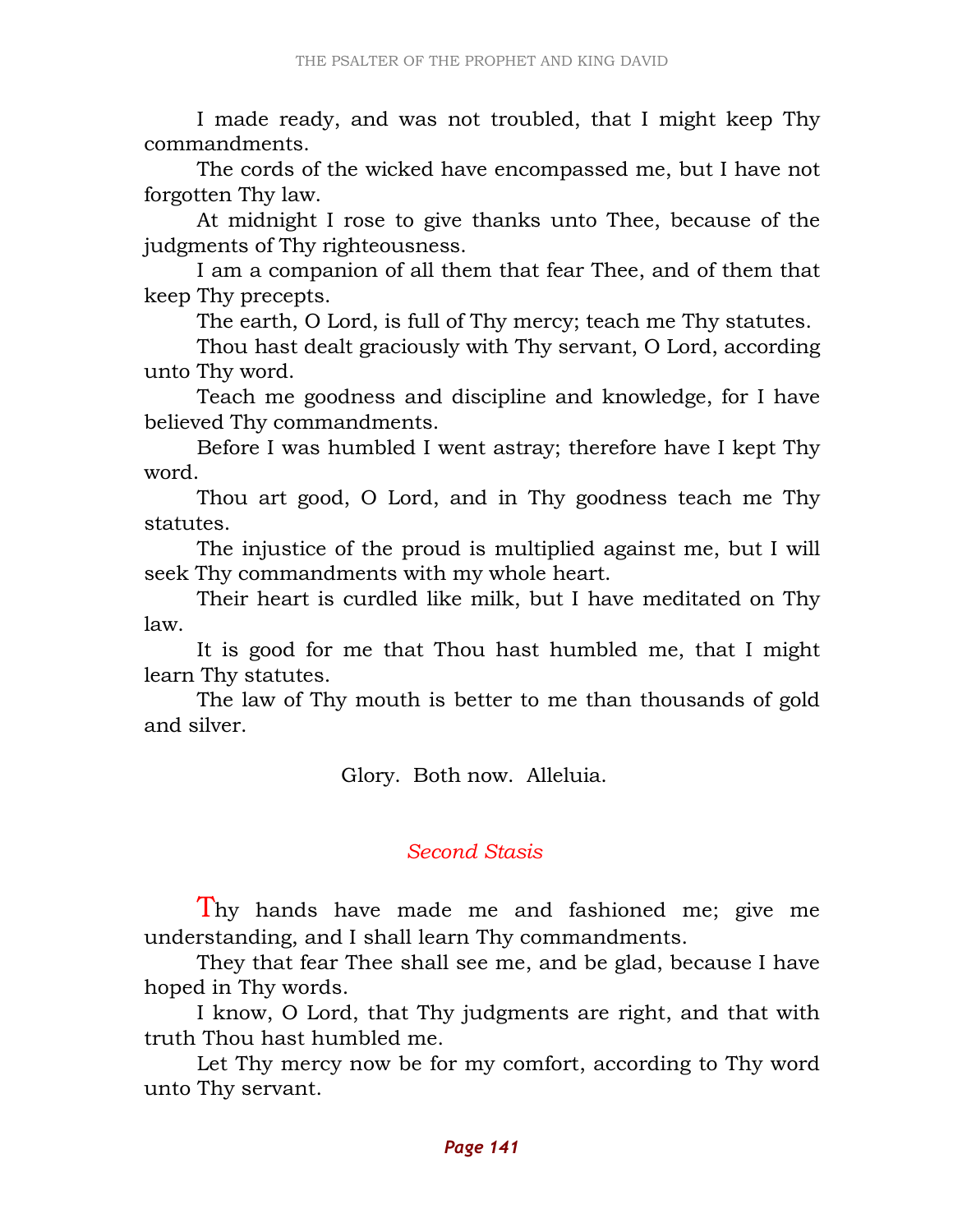Let Thy tender mercies come unto me, and I shall live; for Thy law is my meditation.

 Let the proud be ashamed, for they have transgressed against me unjustly; but I will meditate on Thy commandments.

 Let those that fear Thee turn unto me, and those that know Thy testimonies.

 Let my heart be blameless in Thy statutes, that I be not ashamed.

My soul fainteth for Thy salvation; I have hoped in Thy words.

 Mine eyes have failed for Thy word, saying, When wilt Thou comfort me?

 For I am become like a wineskin in the frost, yet have I not forgotten Thy statutes.

 How many are the days of Thy servant? When wilt Thou execute judgment on them that persecute me?

 Transgressors told me idle tales, but they are not after Thy law, O Lord.

 All Thy commandments are truth; they persecuted me wrongfully, help Thou me.

 They had almost made an end of me upon earth, but I forsook not Thy precepts.

 Quicken me according to Thy mercy, and I shall keep the testimonies of Thy mouth.

For ever, O Lord, Thy word endureth in heaven.

 Thy truth is unto generation and generation; Thou hast established the earth, and it abideth.

 The day continueth according to Thine ordinance, for all things are Thy servants.

 If Thy law had not been my meditation, I should have perished in my humiliation.

 I will never forget Thy precepts, for by them Thou hast quickened me.

### Middle

I am Thine, save me; for I have sought Thy precepts.

 The wicked have waited for me to destroy me, but I have understood Thy testimonies.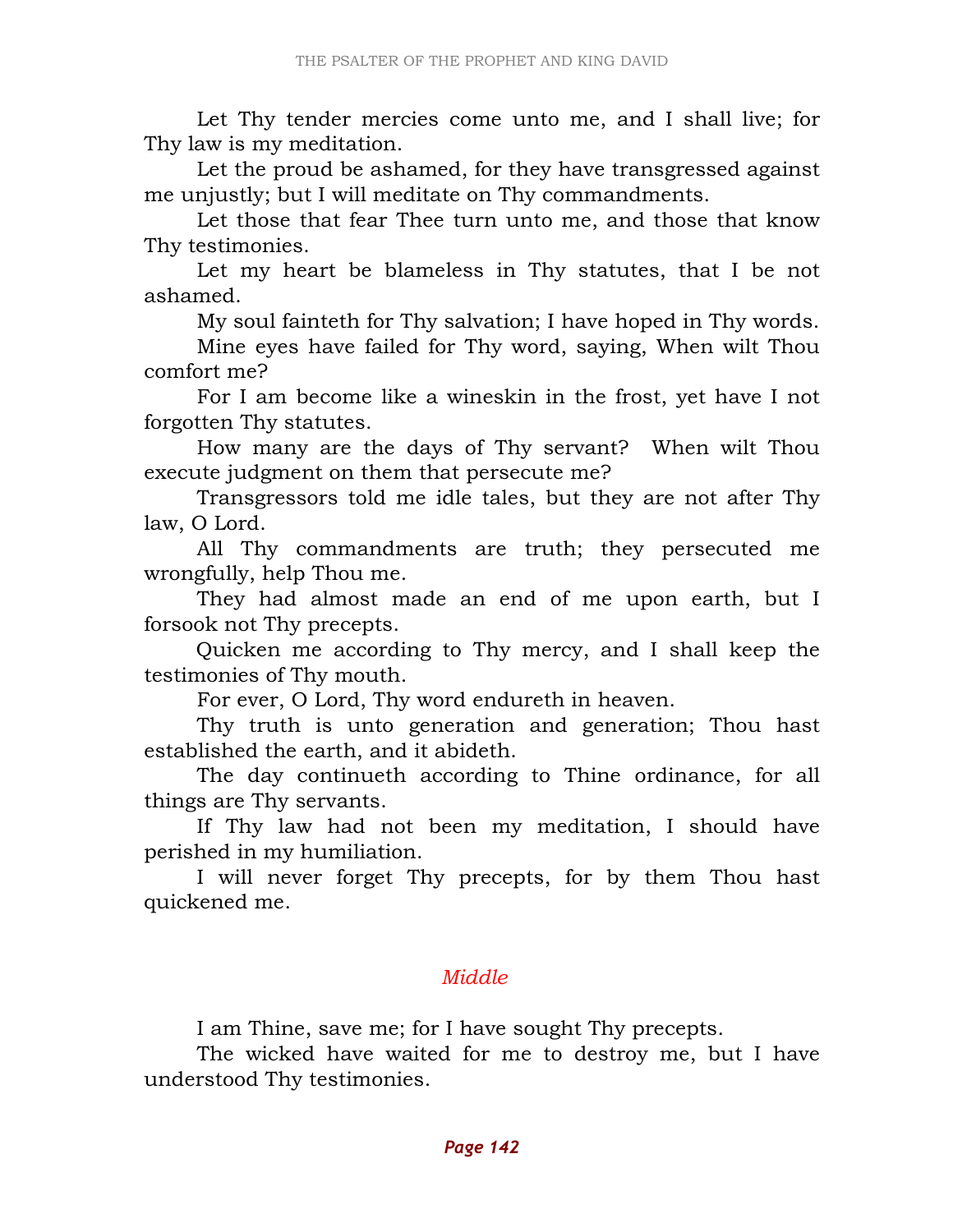I have seen an end of all perfection, but Thy commandment is exceeding broad.

 O how have I loved Thy law, O Lord! It is my meditation all the day.

 Thou through Thy commandment hast made me wiser than mine enemies, for it is mine for ever.

 I had more understanding than all my teachers, for Thy testimonies are my meditation.

 I had more understanding than mine elders, because I sought Thy commandments.

 I have refrained my feet from every evil way, that I might keep Thy words.

 I have not departed from Thy judgments, for Thou hast appointed a law for me.

 How sweet are Thy words unto my throat! yea, sweeter than honey to my mouth.

 Through Thy commandments have I gained understanding; therefore have I hated every unrighteous way.

Thy law is a lamp unto my feet, and a light unto my paths.

 I have sworn, and am steadfastly purposed, that I will keep the judgments of Thy righteousness.

 I have been humbled exceedingly; quicken me, O Lord, according unto Thy word.

 Be pleased with the freewill offerings of my mouth, O Lord, and teach me Thy judgments.

 My soul is continually in Thy hand, yet have I not forgotten Thy law.

 Sinners have laid a snare for me, yet I erred not from Thy precepts.

 Thy testimonies have I taken as an heritage for ever, for they are the rejoicing of my heart.

 I have inclined my heart to perform Thy statutes for ever, for a recompense.

I have hated transgressors, but Thy law have I loved.

Thou art my helper and defender; I have hoped in Thy words.

 Depart from me, ye evil doers, and I will search the commandments of my God.

 Uphold me according unto Thy word, and quicken me; and turn me not away in shame from mine expectation.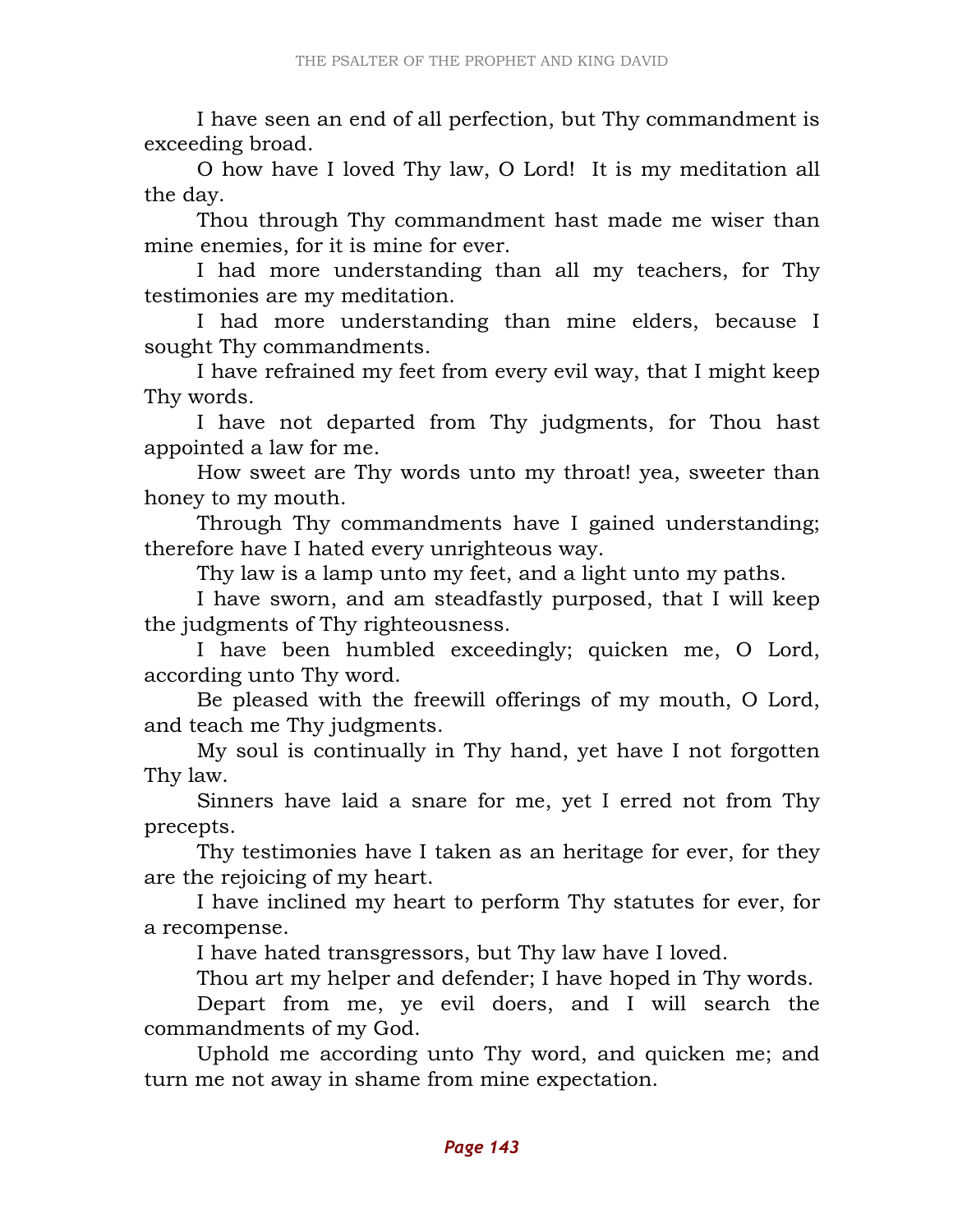Help me, and I shall be saved, and I will meditate in Thy statutes always.

 Thou hast despised all them that departed from Thy statutes, for their inward thought is unrighteous.

 I have accounted as transgressors all the sinners of the earth; therefore have I loved Thy testimonies.

 Nail down my flesh with the fear of Thee, for I am afraid of Thy judgments.

 I have done judgment and justice; give me not over unto them that wrong me.

 Receive Thy servant unto good; let not the proud accuse me falsely.

 My eyes have failed for Thy salvation, and for the word of Thy righteousness.

 Deal with Thy servant according unto Thy mercy, and teach me Thy statutes.

 I am Thy servant; give me understanding, and I shall know Thy testimonies.

It is time for the Lord to act, for they have made void Thy law.

 Therefore have I loved Thy commandments above gold and topaz.

 Therefore have I directed myself according to all Thy commandments; I have hated every unrighteous way.

 Thy testimonies are wonderful; therefore hath my soul sought them.

 The unfolding of Thy words shall give light and understanding unto the simple.

 I opened my mouth, and drew in my breath; for I longed for Thy commandments.

Glory. Both now. Alleluia.

### Third Stasis

Look Thou upon me, and be merciful unto me, according to the judgment of those that love Thy name.

 Order my steps according to Thy word, and let not any iniquity have dominion over me.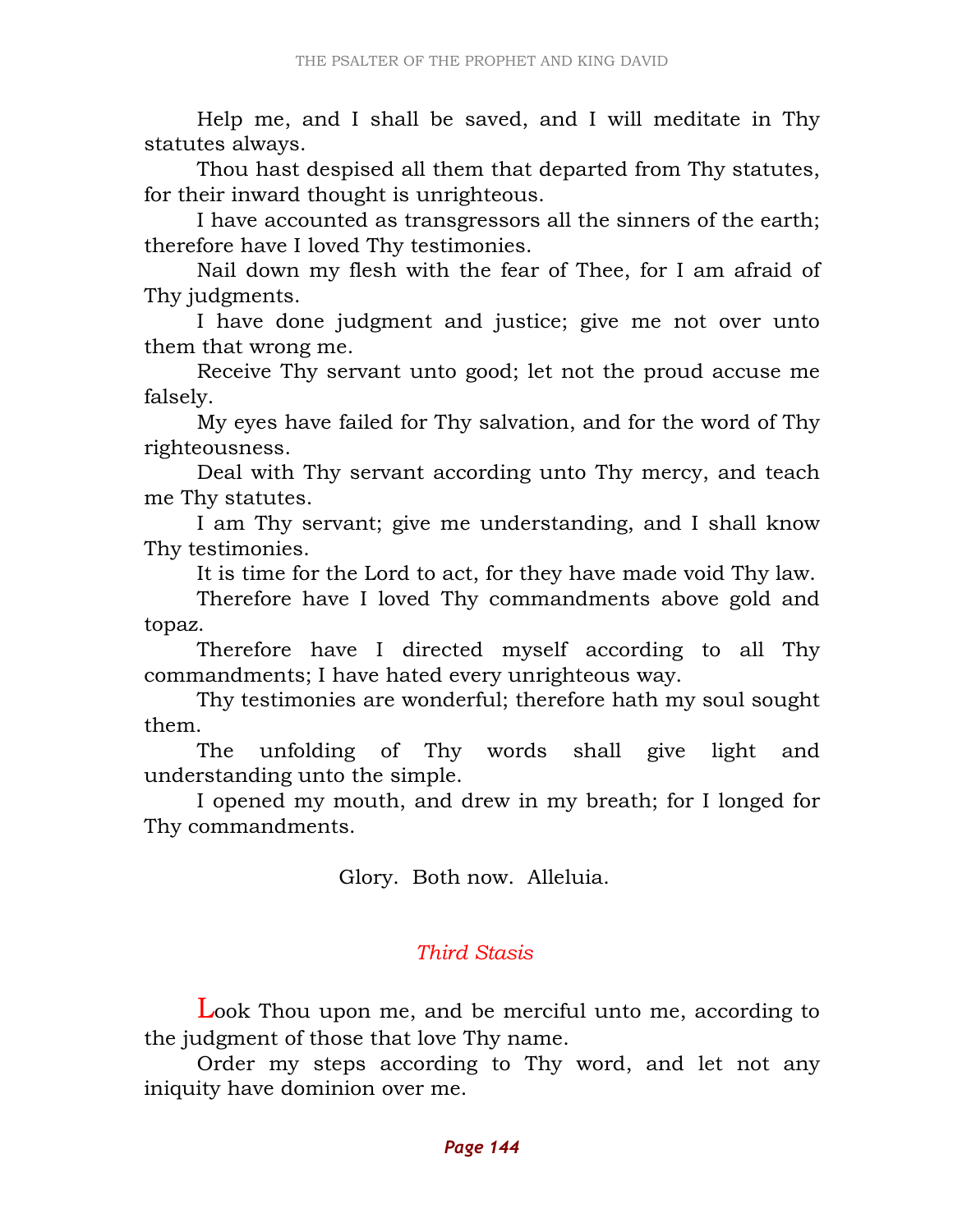Deliver me from the false accusation of men, and I will keep Thy commandments.

 Make Thy face to shine upon Thy servant, and teach me Thy statutes.

 Mine eyes have sent forth streams of water, because I kept not Thy law.

Righteous art Thou, O Lord, and upright are Thy judgments.

 Thy testimonies that Thou hast commanded are very righteousness and truth.

 My zeal for Thee hath made me to pine away, because mine enemies have forgotten Thy words.

 Thy word hath been tried in the fire to the uttermost, and Thy servant hath loved it.

 I am young and despised, yet have I not forgotten Thy statutes.

 Thy righteousness is an everlasting righteousness, and Thy law is truth.

 Troubles and anguish have found me, yet Thy commandments are my meditation.

 Thy testimonies are righteousness for ever; give me understanding, and I shall live.

 I cried with my whole heart; hear me, O Lord, and I shall seek Thy statutes.

I cried unto Thee; save me, and I shall keep Thy testimonies.

I rose up before the dawn, and cried; I hoped in Thy words.

 Mine eyes awoke before the morning, that I might meditate in Thy words.

 Hear my voice according unto Thy mercy, O Lord; quicken me according to Thy judgment.

 They draw nigh that persecute me unlawfully; they are far from Thy law.

Thou art near, O Lord, and all Thy ways are truth.

 Concerning Thy testimonies, I have known of old that Thou hast founded them for ever.

 Behold my humiliation, and deliver me, for I have not forgotten Thy law.

 Judge Thou my cause, and deliver me; quicken me according to Thy word.

 Salvation is far from the wicked, for they have not sought Thy statutes.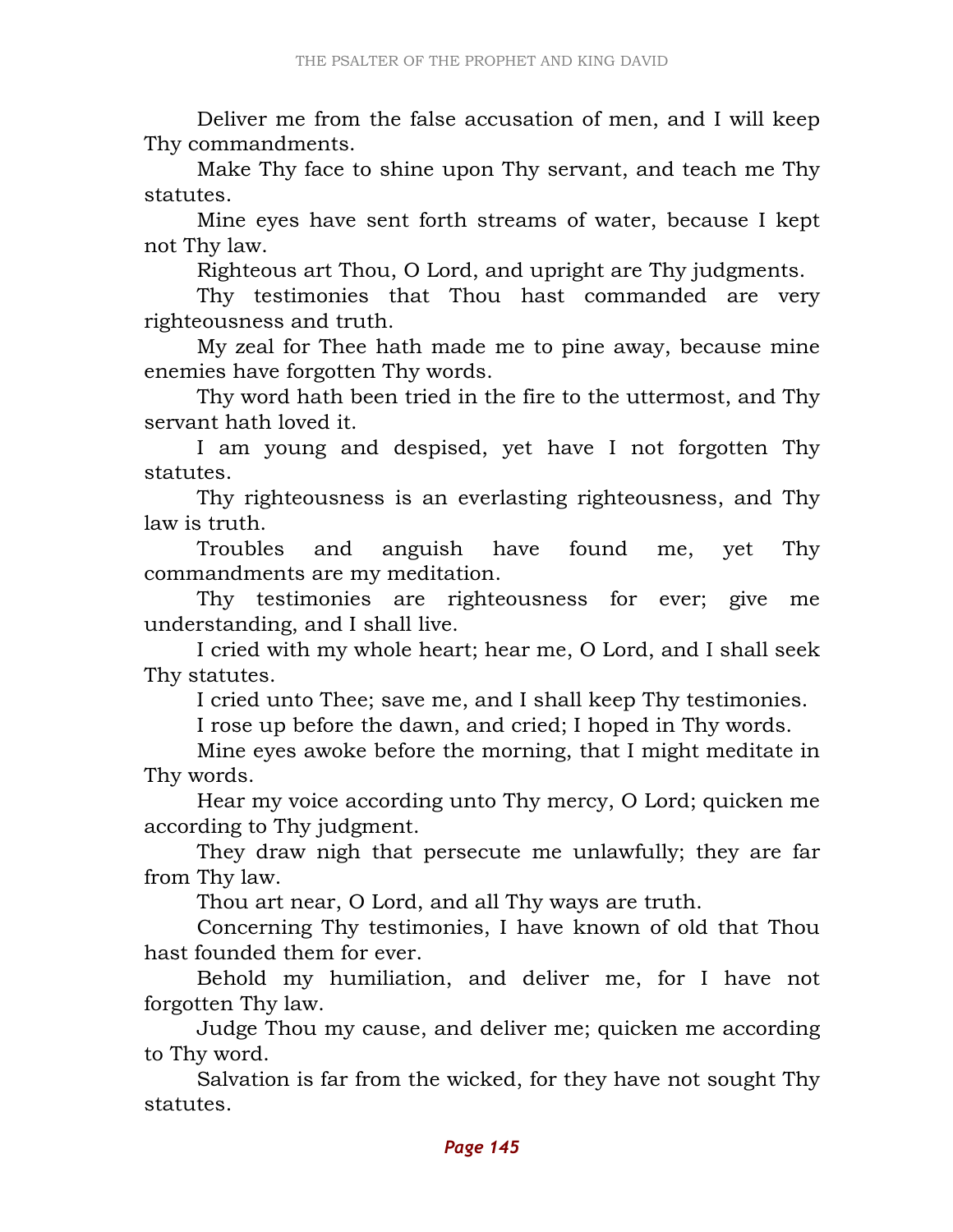Many are Thy tender mercies, O Lord; quicken me according to Thy judgment.

 Many are they that persecute me and afflict me, yet have I not turned aside from Thy testimonies.

 I beheld the foolish and was grieved, because they kept not Thy words.

 See how I have loved Thy commandments; O Lord, quicken me in Thy mercy.

 The beginning of Thy words is truth, and all the judgments of Thy righteousness endure for ever.

 Princes have persecuted me without a cause, and my heart hath been afraid because of Thy words.

I will rejoice at Thy words, as one that findeth great spoil.

 I have hated and abhorred injustice, but Thy law have I loved.

 Seven times a day have I praised Thee because of the judgments of Thy righteousness.

 Great peace have they that love Thy law, and for them there is no stumbling block.

 Lord, I have looked for Thy salvation, and loved Thy commandments.

 My soul hath kept Thy testimonies, and loved them exceedingly.

 I have kept Thy commandments and Thy testimonies, for all my ways are before Thee, O Lord.

 Let my prayer draw near to Thee, O Lord; give me understanding according to Thy word.

 Let my supplication come before Thee, O Lord; deliver me according to Thy word.

 My lips shall pour forth Thy praise, when Thou hast taught me Thy statutes.

 My tongue shall speak of Thy words, for all Thy commandments are righteousness.

 Let Thine hand be near to save me, for I have chosen Thy commandments.

 I have longed for Thy salvation, O Lord; and Thy law is my study.

 My soul shall live, and it shall praise Thee, and Thy judgments shall help me.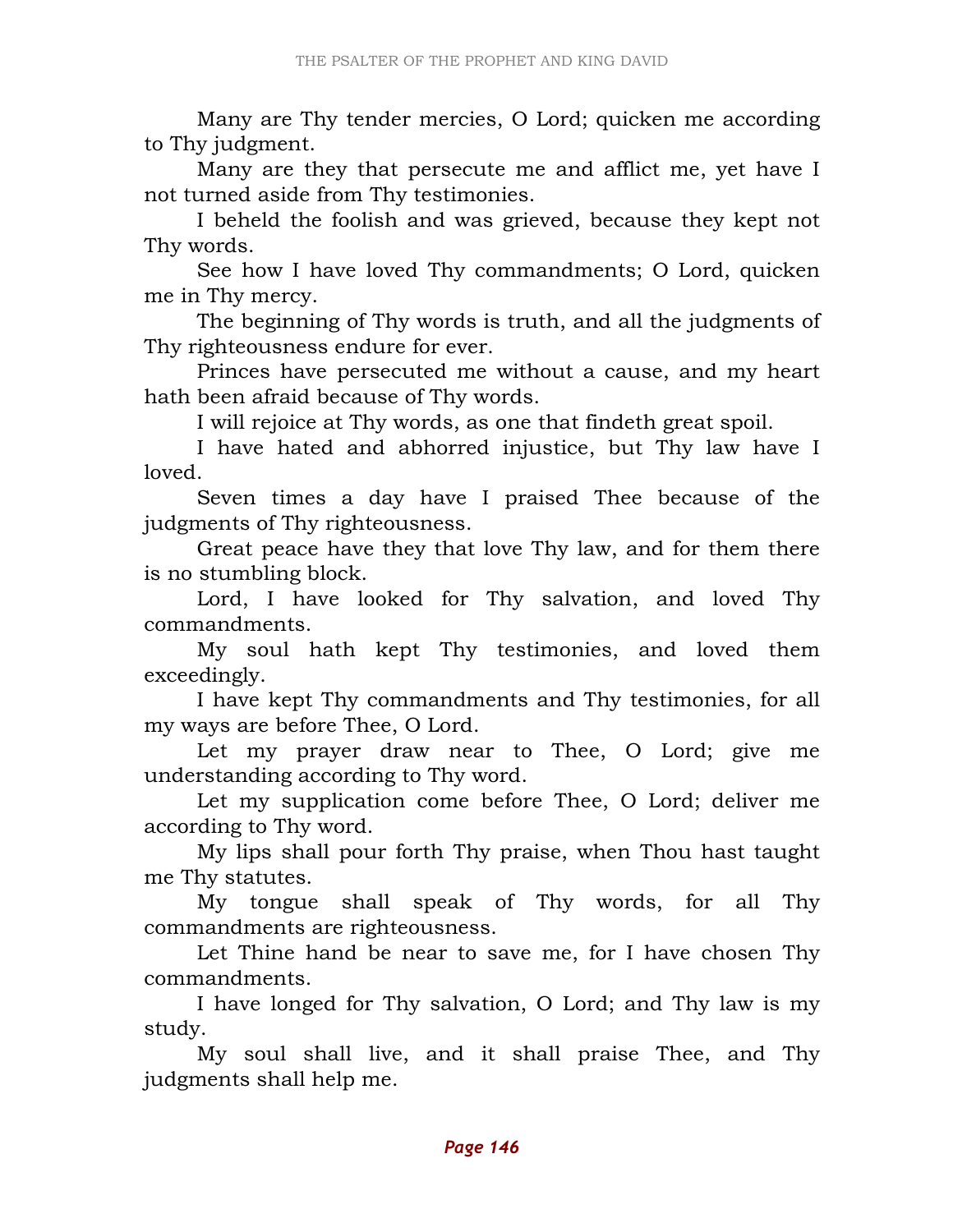I have gone astray like a lost sheep; seek Thy servant, for I have not forgotten Thy commandments.

Glory. Both now. Alleluia.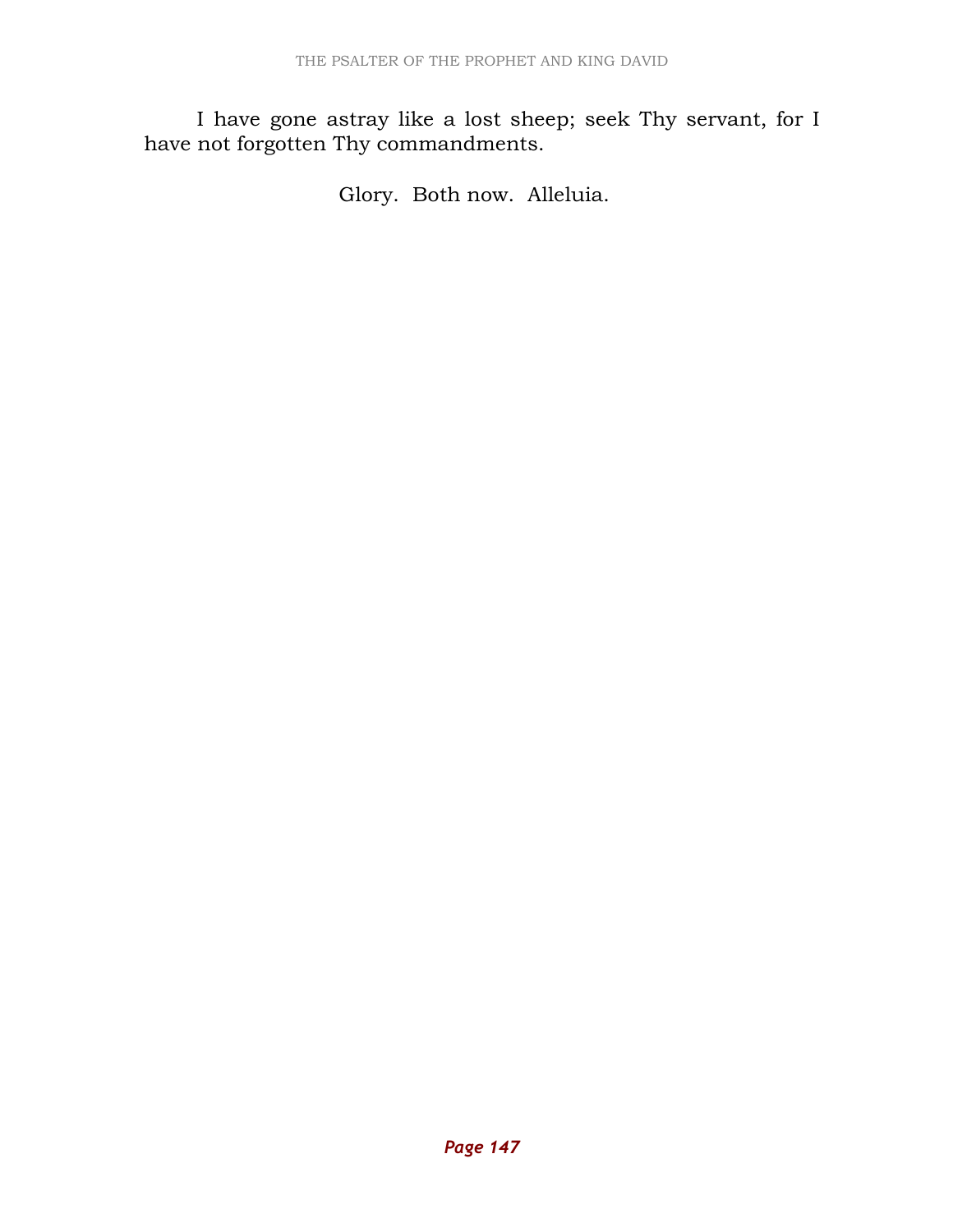## THE EIGHTEENTH KATHISMA

## PSALM 119

### A song of ascents.

In mine affliction I cried unto the Lord; and He heard me.

 Deliver my soul, O Lord, from unjust lips, and from a deceitful tongue.

 What shall be given unto thee, or what shall be added unto thee, for a deceitful tongue?

Sharp arrows of the mighty with coals of the desert.

 Woe is me, that my sojourn is prolonged; I have dwelt with the tents of Kedar; my soul hath long been a sojourner.

 With them that hated peace I was peaceable; when I spake to them, they made war against me without a cause.

# PSALM 120

# A song of ascents.

I lifted up mine eyes unto the mountains, from whence cometh my help.

My help cometh from the Lord, who made heaven and earth.

Let not thy foot be moved, and let not thy keeper slumber.

 Behold, He that keepeth Israel shall neither slumber nor sleep.

 The Lord shall keep thee; the Lord is thy shelter upon thy right hand.

 The sun shall not burn thee by day, neither the moon by night.

 The Lord shall preserve thee from all evil; the Lord shall preserve thy soul.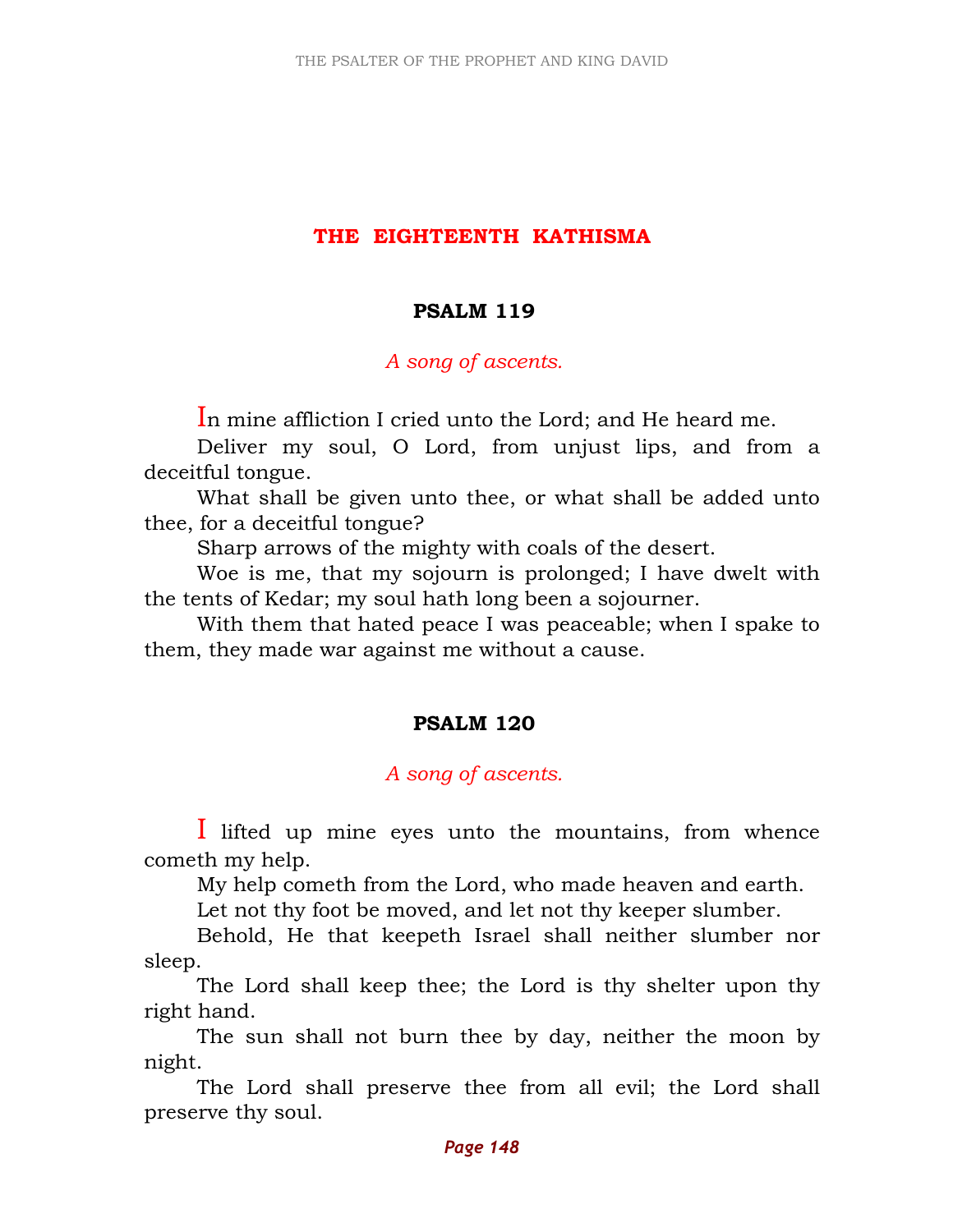The Lord shall preserve thy coming in and thy going out, from this time forth, and even for evermore.

## PSALM 121

## A song of ascents.

I was glad because of them that said unto me, Let us go into the house of the Lord.

Our feet have stood within thy courts, O Jerusalem.

Jerusalem is builded as a city whose fellowship is complete.

 For thither the tribes went up, the tribes of the Lord, a testimony for Israel, to give thanks unto the name of the Lord.

 For there are set thrones for judgment, the thrones of the house of David.

 Ask now for the things which are for the peace of Jerusalem, and for the prosperity of them that love thee.

 Let peace be with thy strength, and prosperity within thy palaces.

 For my brethren and companions' sakes, I spake peace concerning thee.

 Because of the house of the Lord our God, I have sought thy good.

### PSALM 122

# A song of ascents.

Unto Thee have I lifted up mine eyes, O Thou that dwellest in the heavens.

 Behold, as the eyes of servants look unto the hand of their masters, as the eyes of a handmaiden look unto the hands of her mistress, so our eyes look unto the Lord our God, until that He have mercy upon us.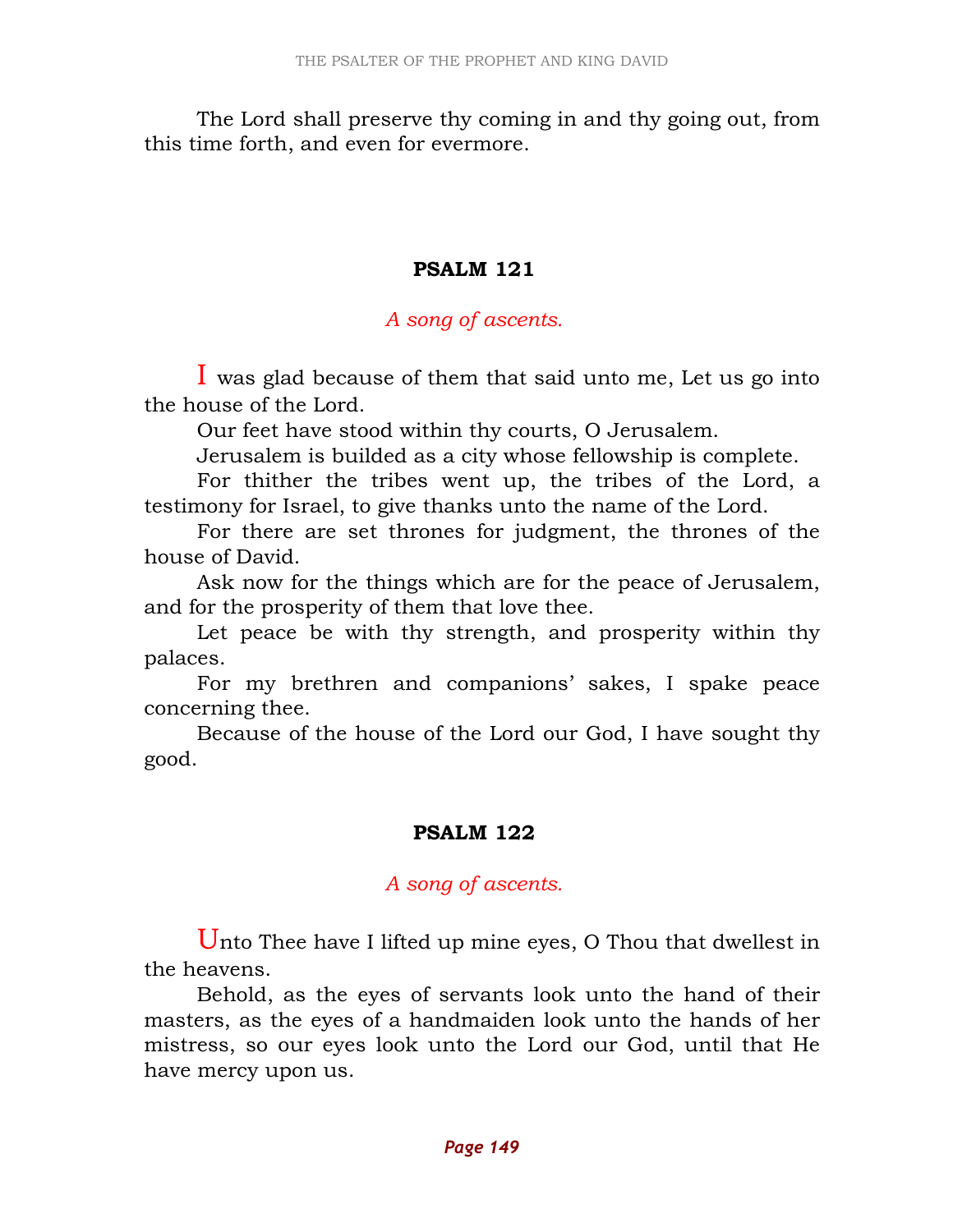Have mercy upon us, O Lord, have mercy upon us, for we are utterly humiliated. Our soul hath been exceedingly filled with it; let reproach come upon those that prosper, and abasement upon the proud.

### PSALM 123

### A song of ascents.

If it had not been that the Lord was with us, now may Israel say; if it had not been that the Lord was with us, when men rose up against us; then they had swallowed us up alive.

 When their wrath was kindled against us, then the waters had overwhelmed us.

 Our soul had passed through the torrent; then had our soul passed through the overwhelming water.

 Blessed be the Lord, who hath not given us as a prey to their teeth.

 Our soul hath been delivered, as a sparrow out of the snare of the hunters.

The snare is broken, and we are delivered.

 Our help is in the name of the Lord, who made heaven and earth.

Glory. Both now. Alleluia.

#### PSALM 124

#### A song of ascents.

They that trust in the Lord shall be as Mount Sion; he that dwelleth in Jerusalem shall never be moved.

 The mountains are round about her; so the Lord is round about His people, from henceforth even for ever.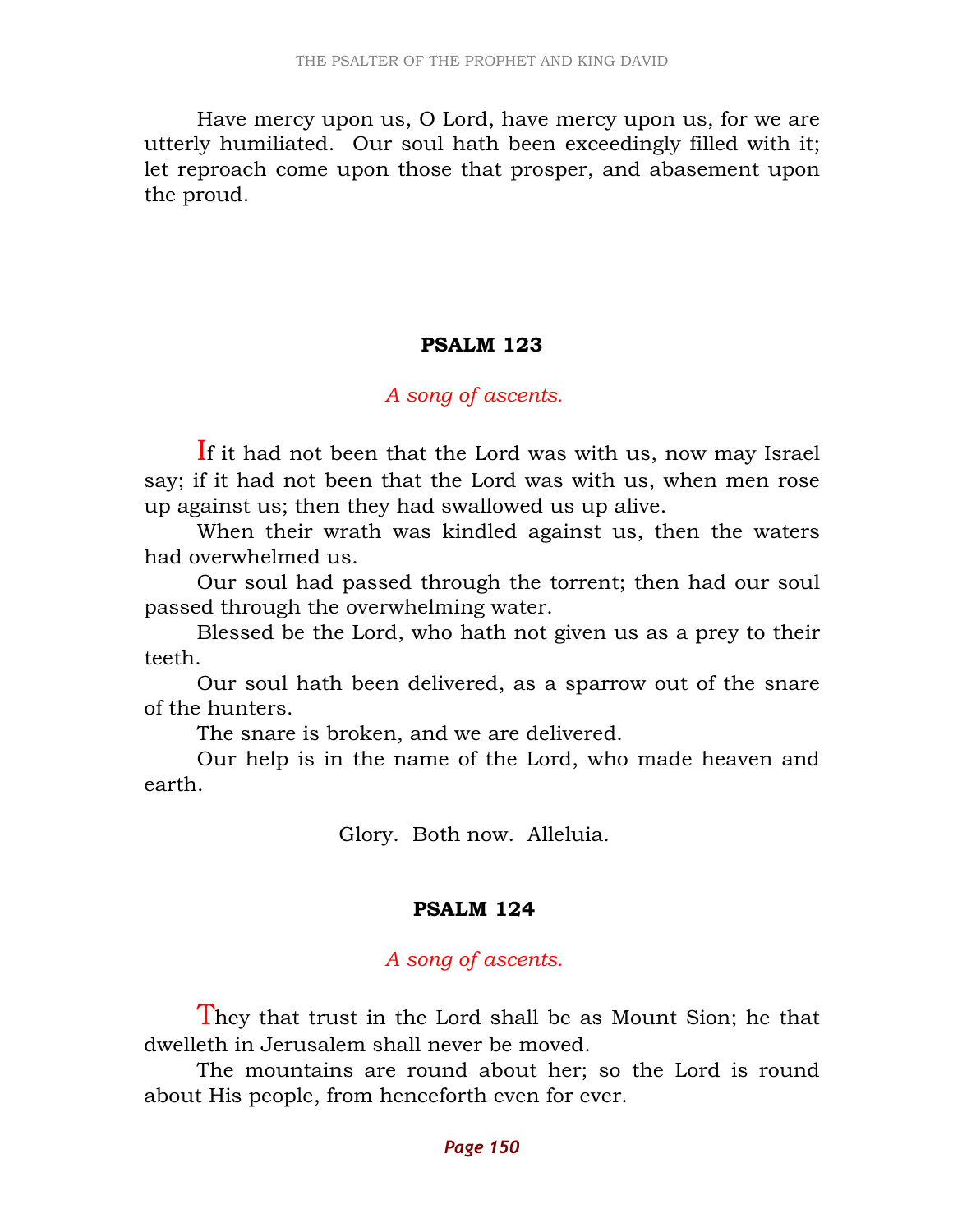For the Lord shall not suffer the rod of the wicked to rest upon the lot of the righteous, lest the righteous put forth their hands unto iniquity.

 Do good, O Lord, unto those that be good, and to them that are upright in their hearts.

 As for such as turn aside unto their crooked ways, the Lord shall lead them away with the workers of iniquity. Peace be upon Israel.

#### PSALM 125

### A song of ascents.

When the Lord turned again the captivity of Sion, we were like them that are comforted.

 Then was our mouth was filled with gladness, and our tongue with joy.

 Then shall they say among the heathen, The Lord hath done great things for them.

The Lord hath done great things for us, and we are glad.

 Turn again our captivity, O Lord, as the streams in the south. They that sow in tears shall reap in joy.

They went on and wept, as they cast their seed.

 But they shall come again with rejoicing, bringing their sheaves with them.

### PSALM 126

### A song of ascents.

Except the Lord build the house, they labour in vain that build it: except the Lord keep the city, he that keepeth it watcheth but in vain.

 It is vain for you to rise up early; ye rise up after resting, ye that eat the bread of sorrow,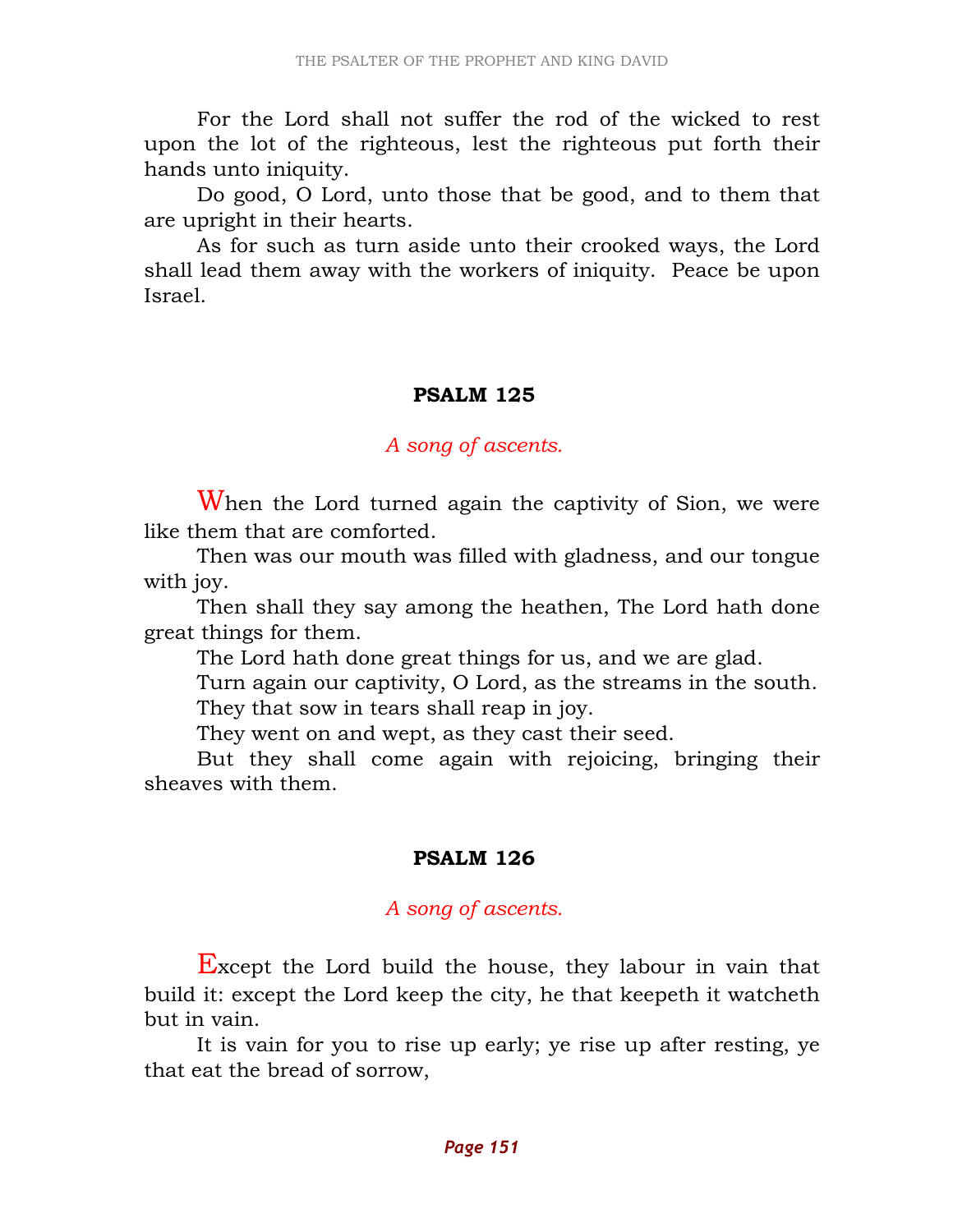While He hath given his beloved sleep. Lo, children are an heritage of the Lord, the reward of the fruit of the womb.

 As arrows in the hands of a mighty man, so are the children of the outcast.

 Happy is the man that shall satisfy his desire with them; they shall not be ashamed when they shall speak with their enemies in the gate.

#### PSALM 127

#### A song of ascents.

Blessed are all they that fear the Lord, that walk in His ways.

 Thou shalt eat the fruit of thy labours; blessed art thou, and it shall be well with thee.

 Thy wife shall be as a fruitful vine by the sides of thy house: thy children like olive plants round about thy table.

Behold, thus shall the man be blessed that feareth the Lord.

 The Lord bless thee out of Sion,; and mayest thou see the good of Jerusalem all the days of thy life.

 And mayest thou see thy children's children. Peace be upon Israel.

#### PSALM 128

#### A song of ascents.

Many a time have they fought against me from my youth up, may Israel now say;

 Many a time have they fought against me from my youth up; yet they have not prevailed against me.

 The sinners wrought upon my back, they prolonged their iniquity.

 The Lord is righteous; He hath cut asunder the necks of the wicked.

Let them all be ashamed and turned back that hate Sion.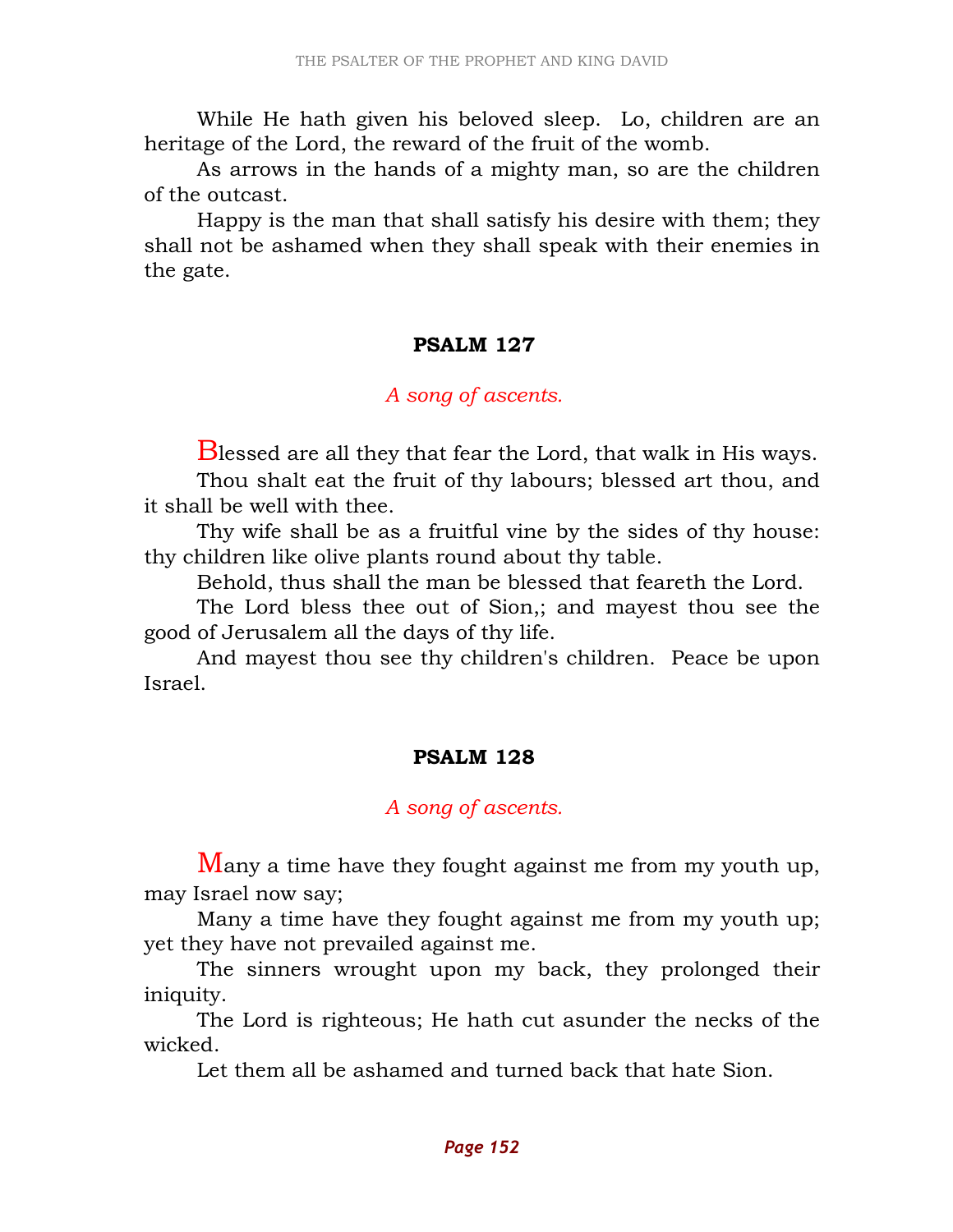Let them be as the grass upon the housetops, which withereth afore it is uprooted.

 Wherewith the reaper filleth not his hand, nor he that gathereth sheaves his bosom.

 Neither have they which go by said, The blessing of the Lord be upon you; we have blessed you in the name of the Lord.

Glory. Both now. Alleluia.

### PSALM 129

### A song of ascents.

Out of the depths have I cried unto Thee, O Lord; Lord, hear my voice.

Let Thine ears be attentive to the voice of my supplication.

 If Thou, Lord, shouldest mark iniquities, O Lord, who shall stand?

For there is forgiveness with Thee.

 For Thy name's sake have I waited for Thee, O Lord; my soul hath waited for Thy word, my soul hath hoped in the Lord.

 From the morning watch until night, from the morning watch, let Israel hope in the Lord.

 For with the Lord there is mercy, and with Him is plenteous redemption; and He shall redeem Israel from all his iniquities.

### PSALM 130

### A song of ascents.

Lord, my heart is not haughty, nor are mine eyes lofty.

 Neither have I exercised myself in great matters, or in things too wonderful for me.

 If I had not been humble-minded, but had exalted my soul, like a child that is weaned from its mother, so wouldest Thou have requited my soul.

Let Israel hope in the Lord, from henceforth, and for ever.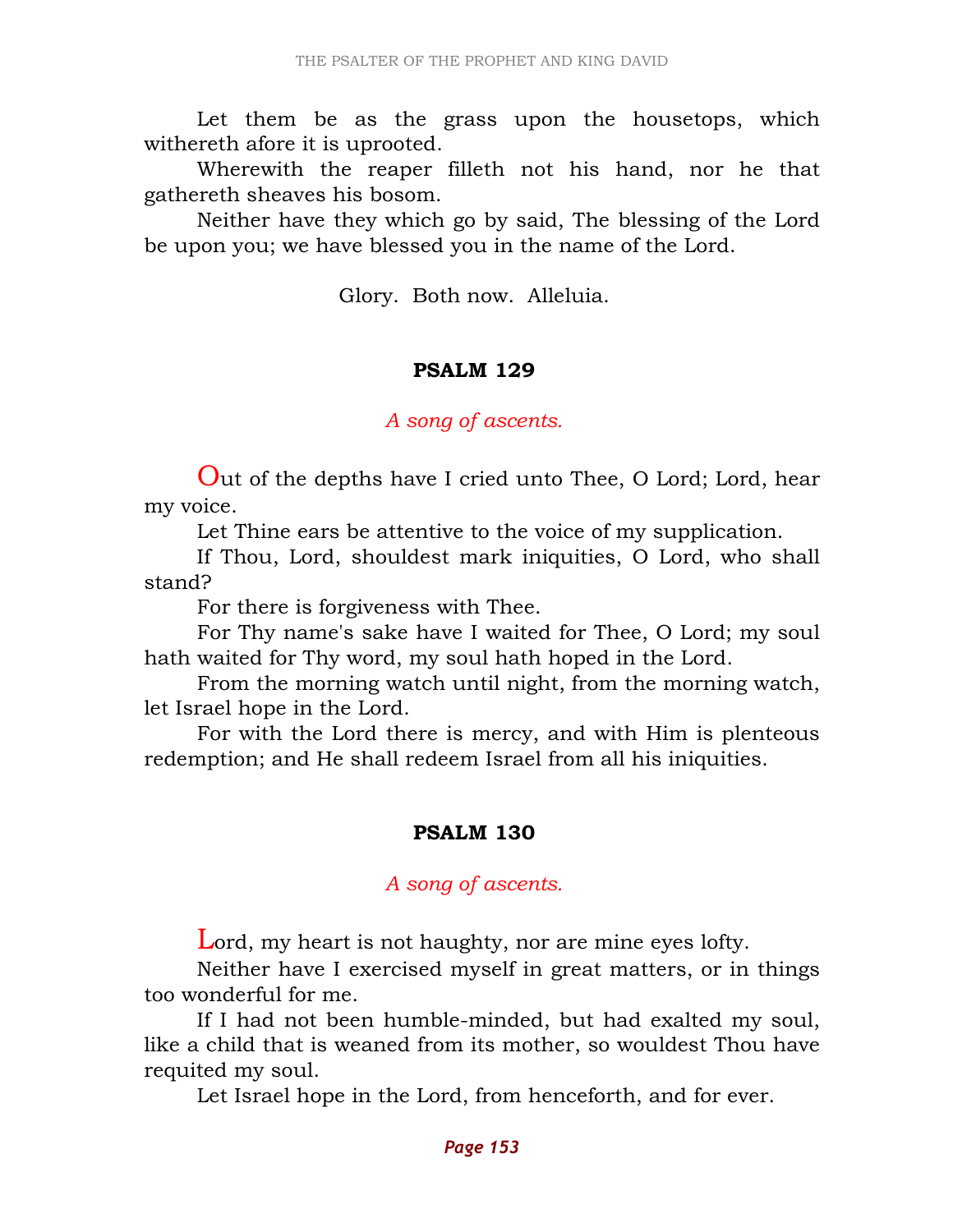# PSALM 131

### A song of ascents.

Lord, remember David and all his meekness; how he sware unto the Lord, and vowed unto the God of Jacob.

 I will not go into the tabernacle of my house; I will not go up into the couch of my bed;

 I will not give sleep to mine eyes, nor slumber to mine eyelids, nor rest to my temples,

 Until I find out a place for the Lord, an habitation for the God of Jacob.

 Behold, we heard it in Ephratha; we found it in the fields of the wood.

 Let us go into His tabernacles; let us worship at the place where His feet have stood.

 Arise, O Lord, into Thy rest; Thou, and the ark of Thine holiness.

 Thy priests shall be clothed with righteousness, and Thy just shall rejoice.

 For Thy servant David's sake turn not away Thy face from Thine anointed.

 The Lord hath sworn in truth unto David, and He will not annul it,

Of the fruit of thy body will I set upon thy throne,

 If thy children will keep My covenant and these testimonies that I shall teach them, their children shall also sit upon thy throne for evermore.

 For the Lord hath chosen Sion, He hath chosen it for His habitation.

 This is my rest for ever and ever; here will I dwell, for I have chosen it.

 I will abundantly bless her provision, I will satisfy her poor with bread.

 I will clothe her priests with salvation, and her saints shall rejoice with joy.

 There will I make to spring forth an horn for David; I have ordained a lamp for Mine anointed.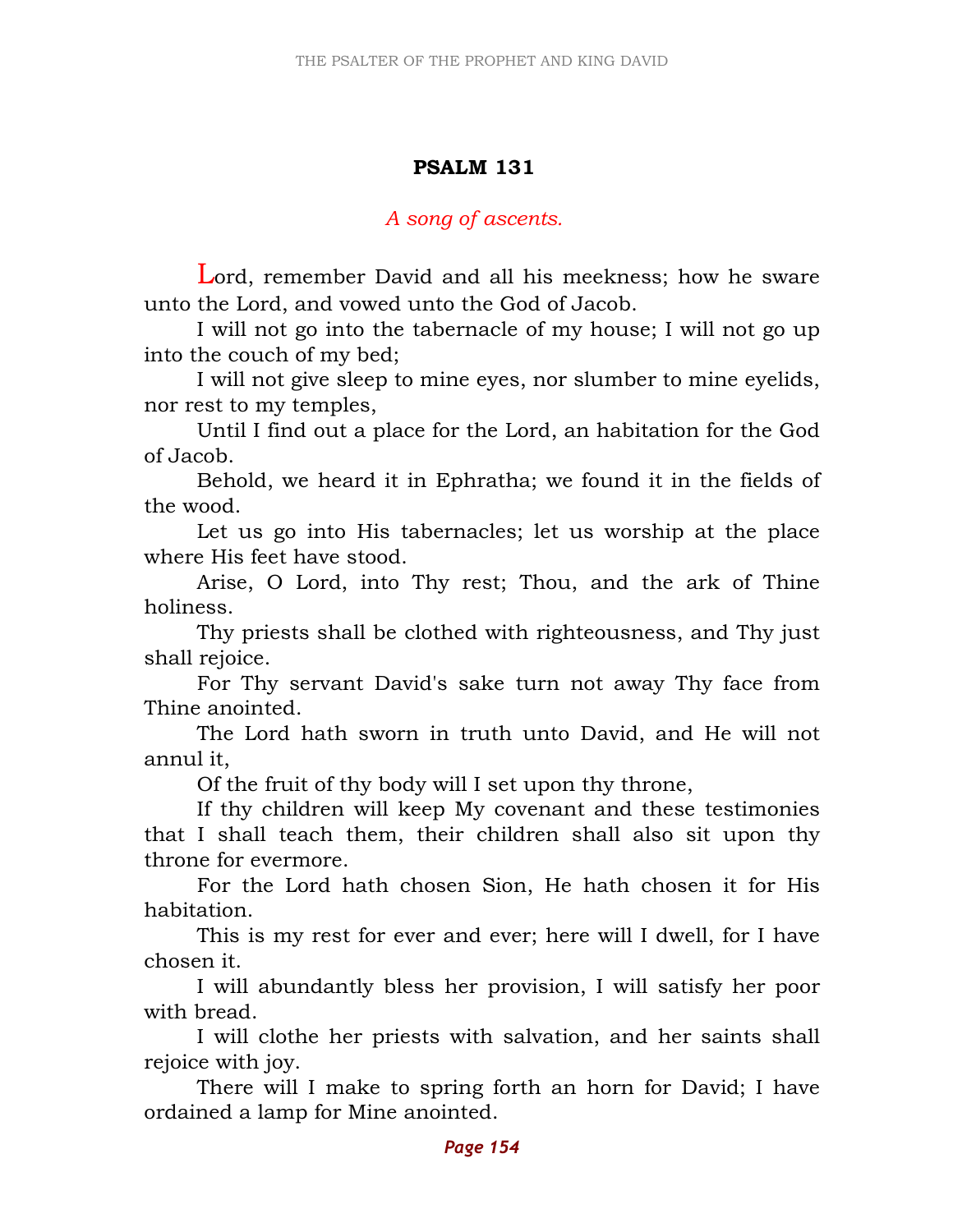His enemies will I clothe with shame, but upon himself shall My holiness flourish.

### PSALM 132

## A song of ascents.

Behold now, what is as good or as pleasant as for brethren to dwell together in unity?

 It is like the oil of myrrh upon the head, that runneth down upon the beard, even Aaron's beard, that runneth down to the skirts of his garment;

 As the dew of Hermon, that descendeth upon the mountains of Sion: for there the Lord commanded His blessing, even life for evermore.

# PSALM 133

### A song of ascents.

Behold now, bless ye the Lord, all ye servants of the Lord, which stand in the house of the Lord, even in the courts of the house of our God.

 Lift up your hands by night unto the sanctuary, and bless the Lord.

The Lord that made heaven and earth bless thee out of Sion.

Glory. Both now. Alleluia.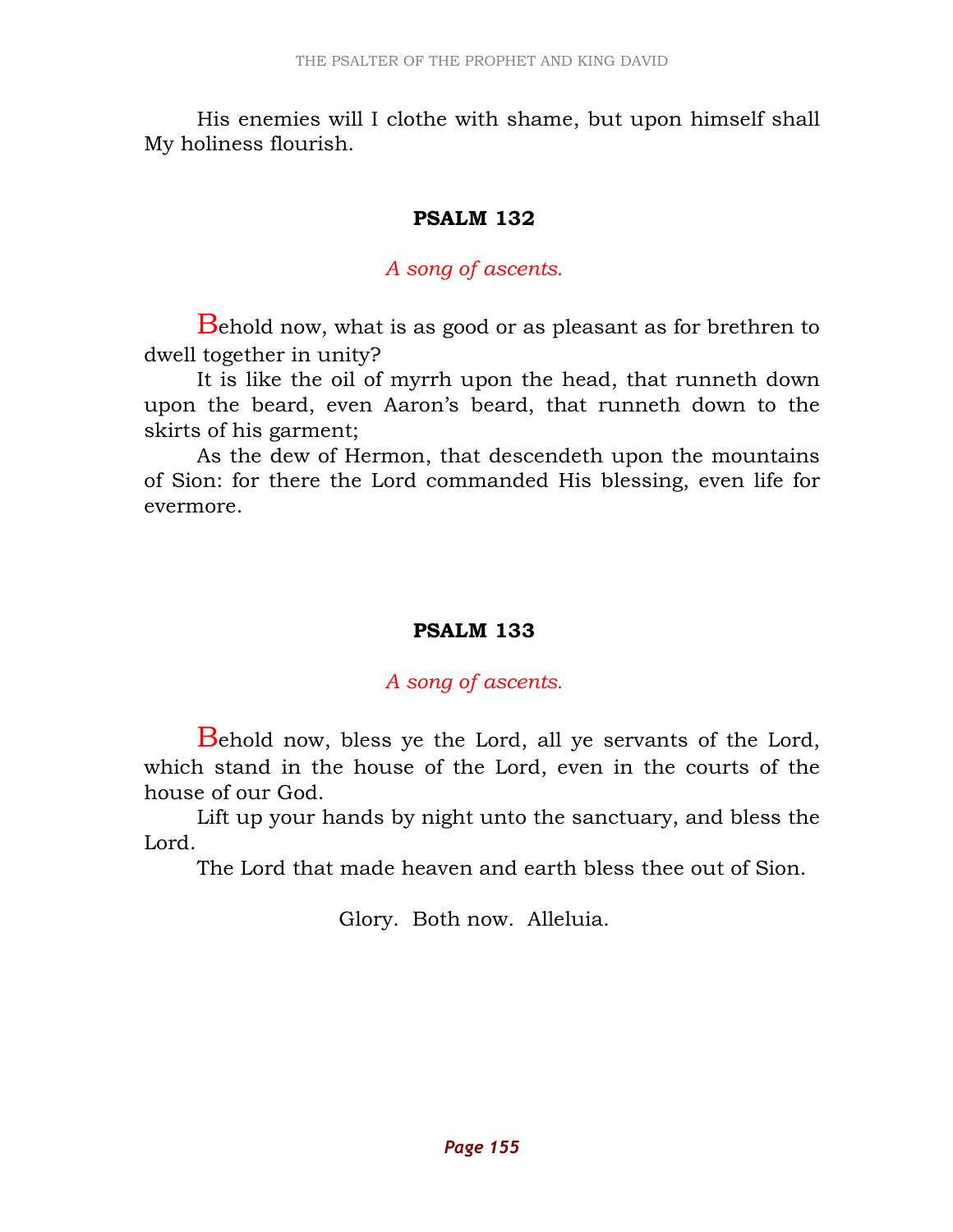# THE NINETEENTH KATHISMA

### PSALM 134

## Alleluia.

Praise ye the name of the Lord; O ye servants, praise the Lord,

 Ye that stand in the house of the Lord, in the courts of the house of our God.

 Praise the Lord, for the Lord is good; sing praises unto His name, for it is good.

 For the Lord hath chosen Jacob unto Himself, and Israel for His own possession.

 For I know that the Lord is great, and that our Lord is above all gods.

 Whatsoever the Lord willed, that did He in heaven, and in earth, in the seas and all deep places.

 He bringeth up clouds from the ends of the earth; He made lightnings for the rain; He bringeth the winds out of His treasuries.

Who smote the firstborn of Egypt, from man to beast.

 He sent tokens and wonders into the midst of thee, O Egypt; unto Pharao, and unto all his servants.

Who smote many nations, and slew mighty kings:

 Sehon, king of the Amorites, and Og, the king of Basan; and all the kingdoms of Chanaan.

 And gave their lands for an heritage, an heritage unto Israel His people.

 Thy name, O Lord, endureth for ever; and Thy memorial unto generation and generation.

 For the Lord will judge His people, and comfort Himself because of His servants.

 The idols of the heathen are silver and gold, the work of men's hands.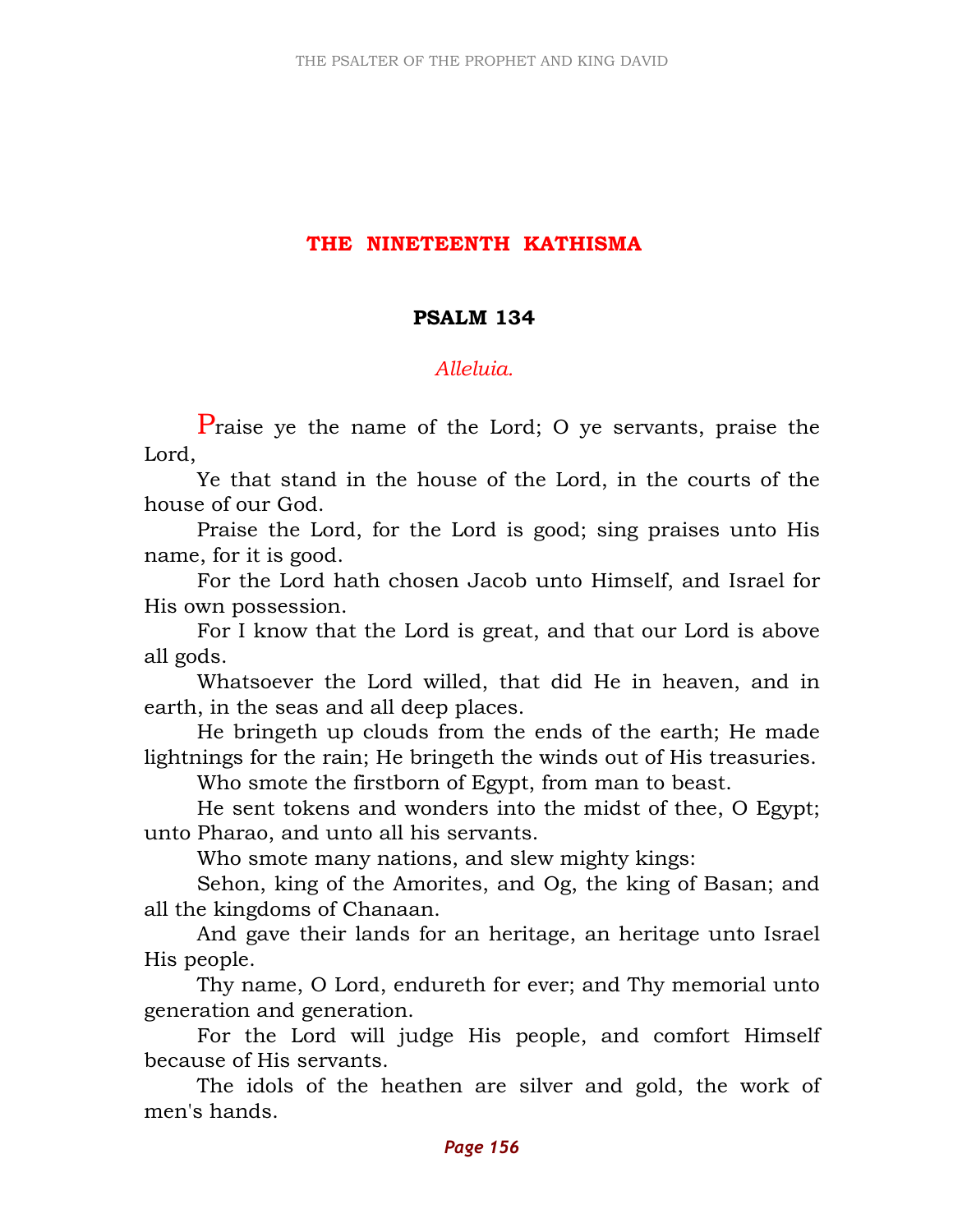They have a mouth, but they speak not; eyes have they, but they see not.

 They have ears, but they hear not; neither is there any breath in their mouths.

 Let those who make them be like unto them, and every one that trusteth in them.

 Bless the Lord, O house of Israel: bless the Lord, O house of Aaron: bless the Lord, O house of Levi.

Ye that fear the Lord, bless the Lord.

Blessed be the Lord out of Sion, which dwelleth at Jerusalem.

### PSALM 135

#### Alleluia.

O give thanks unto the Lord, for He is good; for His mercy endureth for ever.

 O give thanks unto the God of gods; for His mercy endureth for ever.

 O give thanks unto the Lord of lords; for His mercy endureth for ever.

 To Him who alone hath done great wonders; for His mercy endureth for ever.

 To Him that by wisdom made the heavens; for His mercy endureth for ever.

 To Him that established the earth upon the waters; for His mercy endureth for ever.

 To Him that alone made great lights; for His mercy endureth for ever.

The sun to rule the day; for His mercy endureth for ever.

 The moon and the stars to rule the night; for His mercy endureth for ever.

 To Him that smote Egypt in their firstborn; for His mercy endureth for ever.

 And brought out Israel from among them; for His mercy endureth for ever.

 With a strong hand, and with an upraised arm; for His mercy endureth for ever.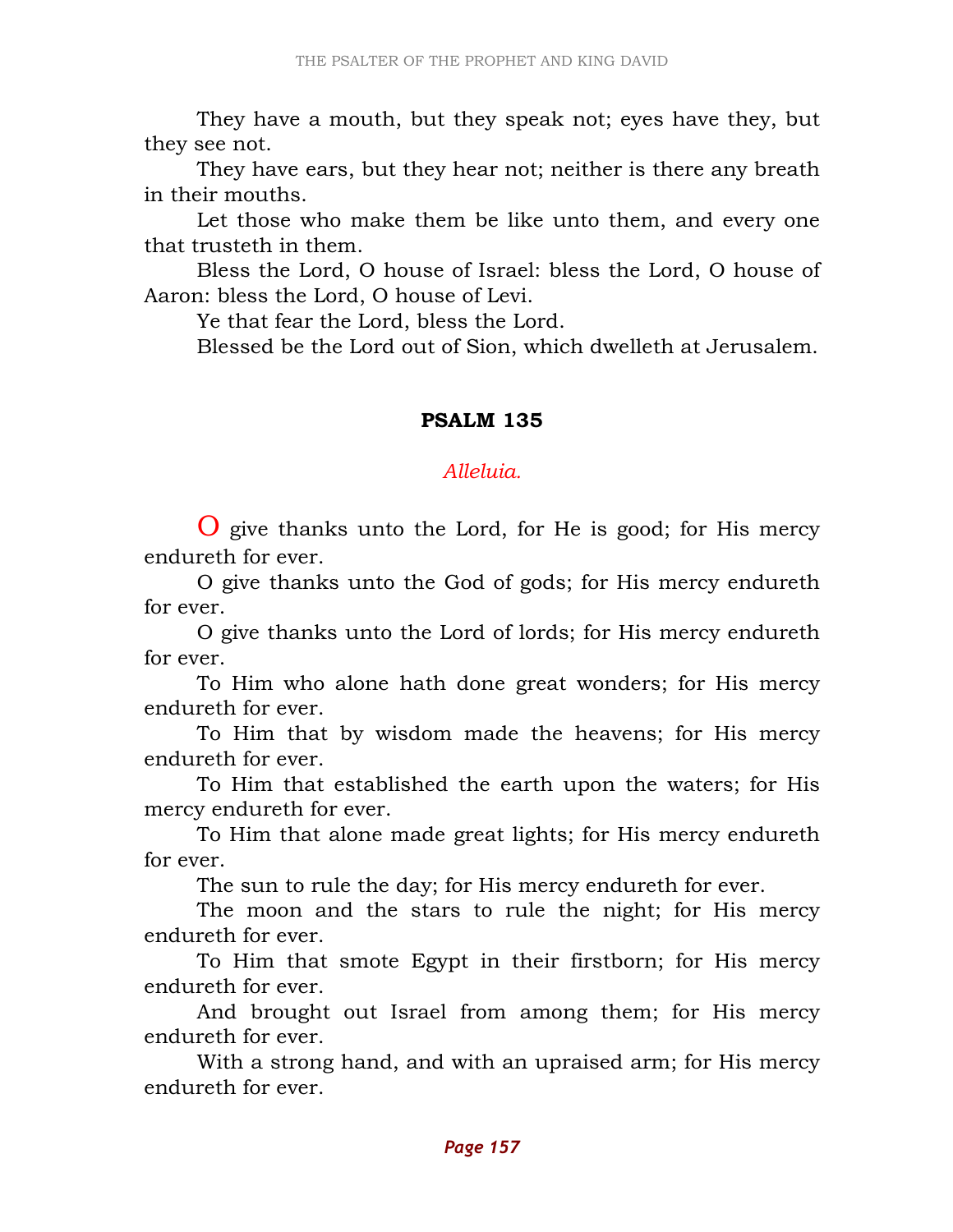To Him which divided the Red Sea into parts; for His mercy endureth for ever.

 And led Israel through the midst of it; for His mercy endureth for ever.

 And overthrew Pharao and his host in the Red Sea; for His mercy endureth for ever.

 To Him which led His people through the wilderness; for His mercy endureth for ever.

 To Him which smote great kings; for His mercy endureth for ever.

And slew mighty kings; for His mercy endureth for ever.

Sehon, king of the Amorites; for His mercy endureth for ever.

And Og, the king of Basan; for His mercy endureth for ever.

 And gave their land for an heritage; for His mercy endureth for ever.

 Even an heritage unto Israel His servant; for His mercy endureth for ever.

 For the Lord remembered us in our low estate; for His mercy endureth for ever.

 And hath redeemed us from our enemies; for His mercy endureth for ever.

Who giveth food to all flesh; for His mercy endureth for ever.

 O give thanks unto the God of heaven; for His mercy endureth for ever.

#### PSALM 136

### For David. By Jeremias, in the Captivity.

 $\overline{B}$ y the rivers of Babylon, there we sat down and wept, when we remembered Sion.

 We hanged our instruments upon the willows in the midst thereof.

 For there they that had taken us captive required of us words of a song.

 And they that had carried us away asked us for a hymn, saying, Sing us one of the songs of Sion.

How shall we sing the Lord's song in a strange land?

If I forget thee, O Jerusalem, let my right hand be forgotten.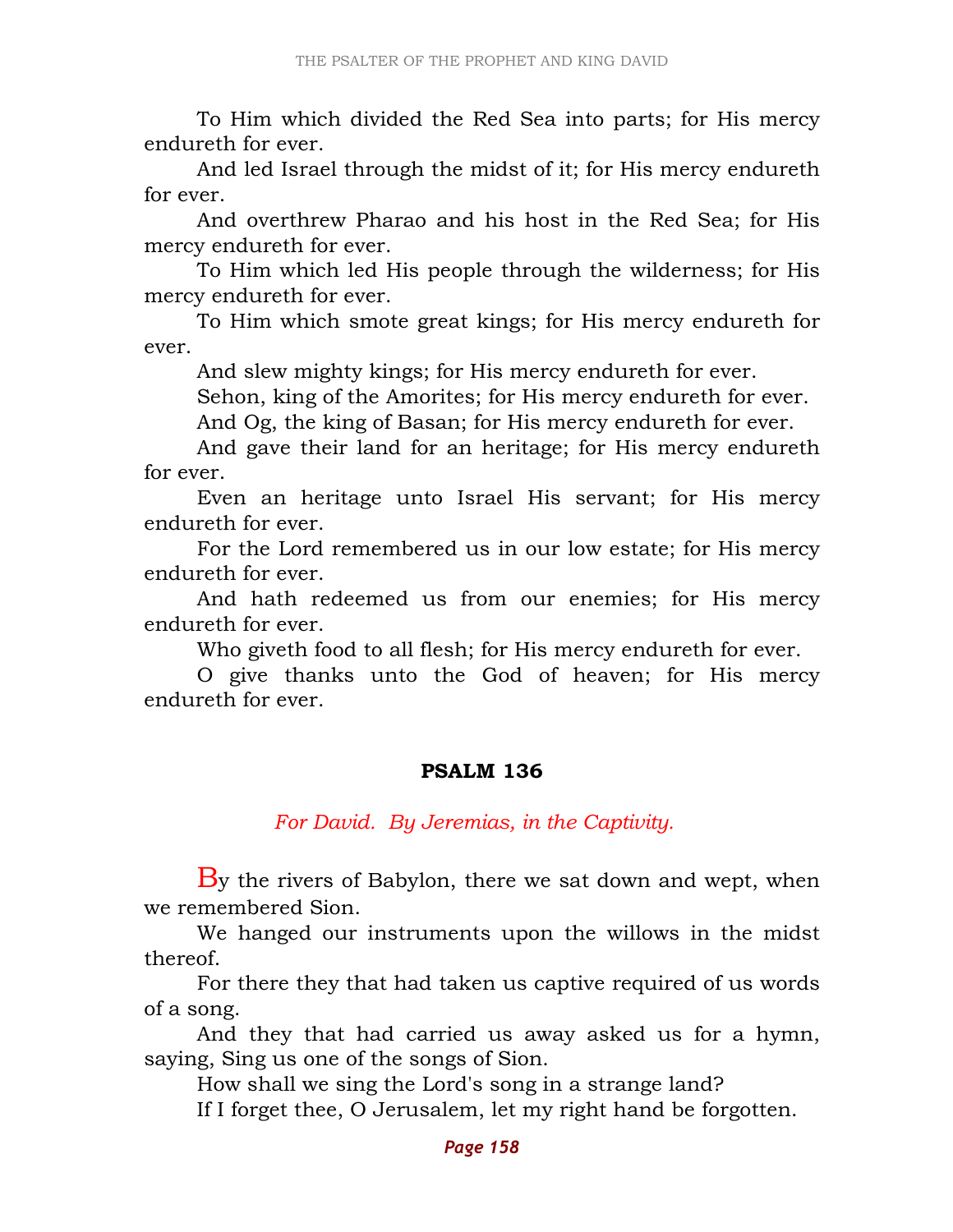Let my tongue cleave to my throat if I remember thee not, If I prefer not Jerusalem above all others as my chief joy.

 Remember, O Lord, the children of Edom, in the day of Jerusalem.

Who said, Raze it, raze it, even to the foundations thereof.

 O wretched daughter of Babylon, blessed shall he be that shall reward thee as thou hast rewarded us.

 Blessed shall he be who shall seize and dash thy little ones against the rock.

Glory. Both now. Alleluia.

## PSALM 137

David's. Of Aggeus and Zacharias.

I will give Thee thanks, O Lord, with my whole heart: and before angels will I sing praise unto Thee; for Thou hast heard all the words of my mouth.

 I will worship toward Thy holy temple, and give thanks unto Thy name, for Thy mercy and Thy truth; for Thou hast magnified Thy holy name above all that is.

 In whatsoever day that I shall call upon Thee, hear me speedily; Thou shalt endue my soul abundantly with Thy strength.

 Let all the kings of the earth give Thee thanks, O Lord, for they have heard all the words of Thy mouth.

 Yea, let them sing in the ways of the Lord, for great is the glory of the Lord.

 For the Lord is high, yet hath He regard unto the lowly; but the proud He knoweth from afar.

 Though I walk in the midst of trouble, Thou wilt revive me; Thou hast stretched forth Thine hand against the wrath of mine enemies, and Thy right hand hath saved me.

 The Lord shall repay for me; Thy mercy, O Lord, endureth for ever; despise not the work of Thy hands.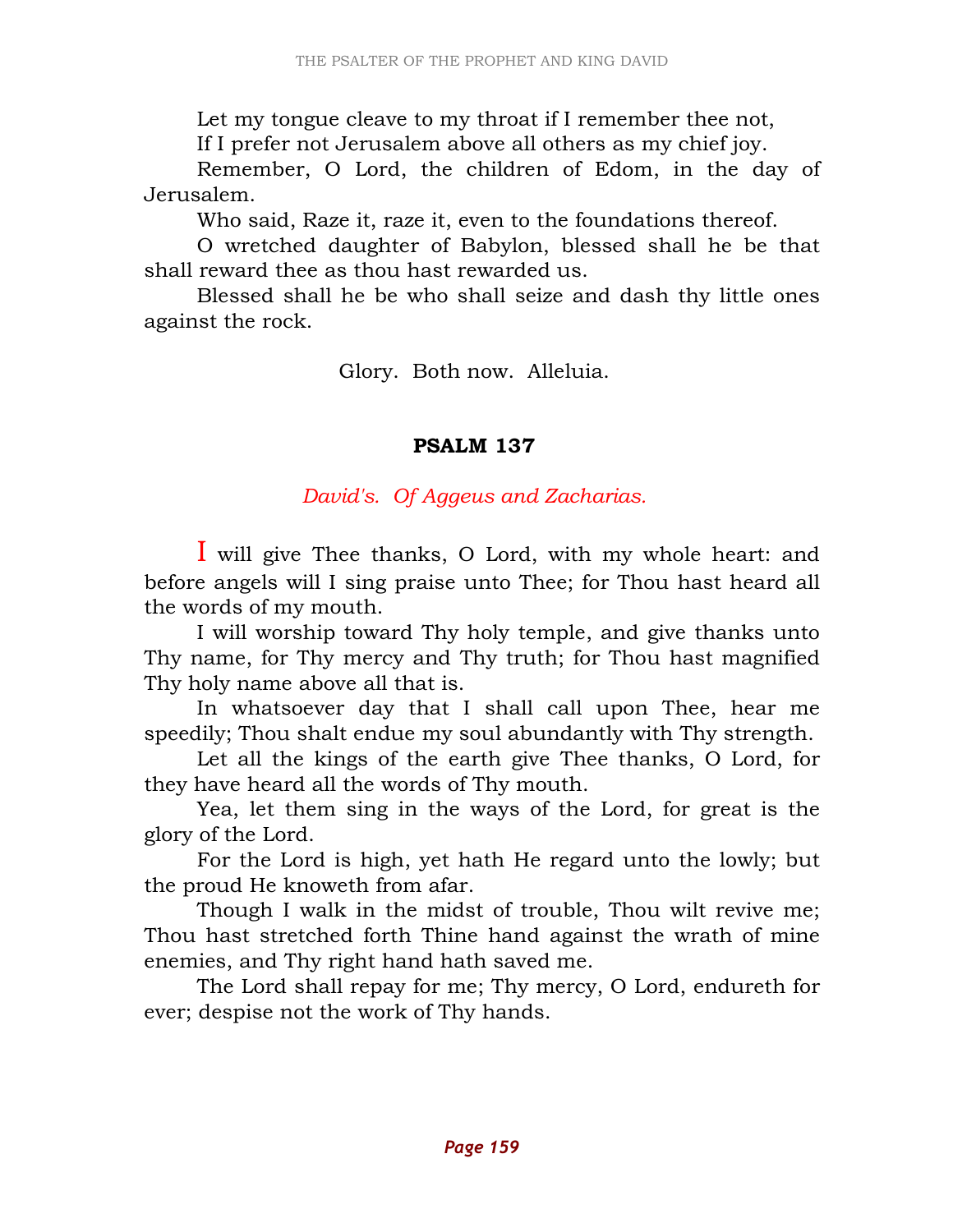# PSALM 138

# Unto the end: a Psalm of Zacharias in the Diaspora.

O Lord, Thou hast proved me, and Thou knowest me. Thou knowest my downsitting and mine uprising; Thou hast understood my thoughts afar off.

 Thou hast searched out my path and my lot, and hast foreseen all my ways; for there is no guile upon my tongue.

 Behold, O Lord, Thou knowest all things, the last and the first; Thou hast fashioned me, and laid Thine hand upon me.

 Thy knowledge is too wonderful for me; it is great, I cannot attain unto it.

 Whither shall I go from Thy Spirit? and whither shall I flee from Thy presence?

 If I ascend up into heaven, Thou art there; if I go down into hell, Thou art there present.

 If I take up my wings to the morning, and dwell in the uttermost parts of the sea, even there shall Thy hand lead me, and Thy right hand shall hold me.

 And I said, Surely the darkness shall cover me, and in my pleasure shall the night be turned to day.

 For darkness will not be darkness with Thee, but night shall be bright as day; as is the darkness, even so shall be the light thereof.

 For Thou hast possessed my reins; Thou hast holpen me, O Lord, from my mother's womb.

 I will give Thee thanks, for Thou art wondrous and fearful; marvellous are Thy works, and my soul knoweth it well.

 My bones are not hid from Thee, which Thou hast made in secret; nor my substance in the lowest parts of the earth.

 Thine eyes did see my substance, yet being imperfect; and in Thy book shall all mankind be written; daily are they fashioned, when as yet there be none of them.

 How honoured also are Thy friends unto me, O Lord! their rule is greatly strengthened.

 I will number them, and they shall be multiplied in number more than the sand; when I awake, I am still with Thee.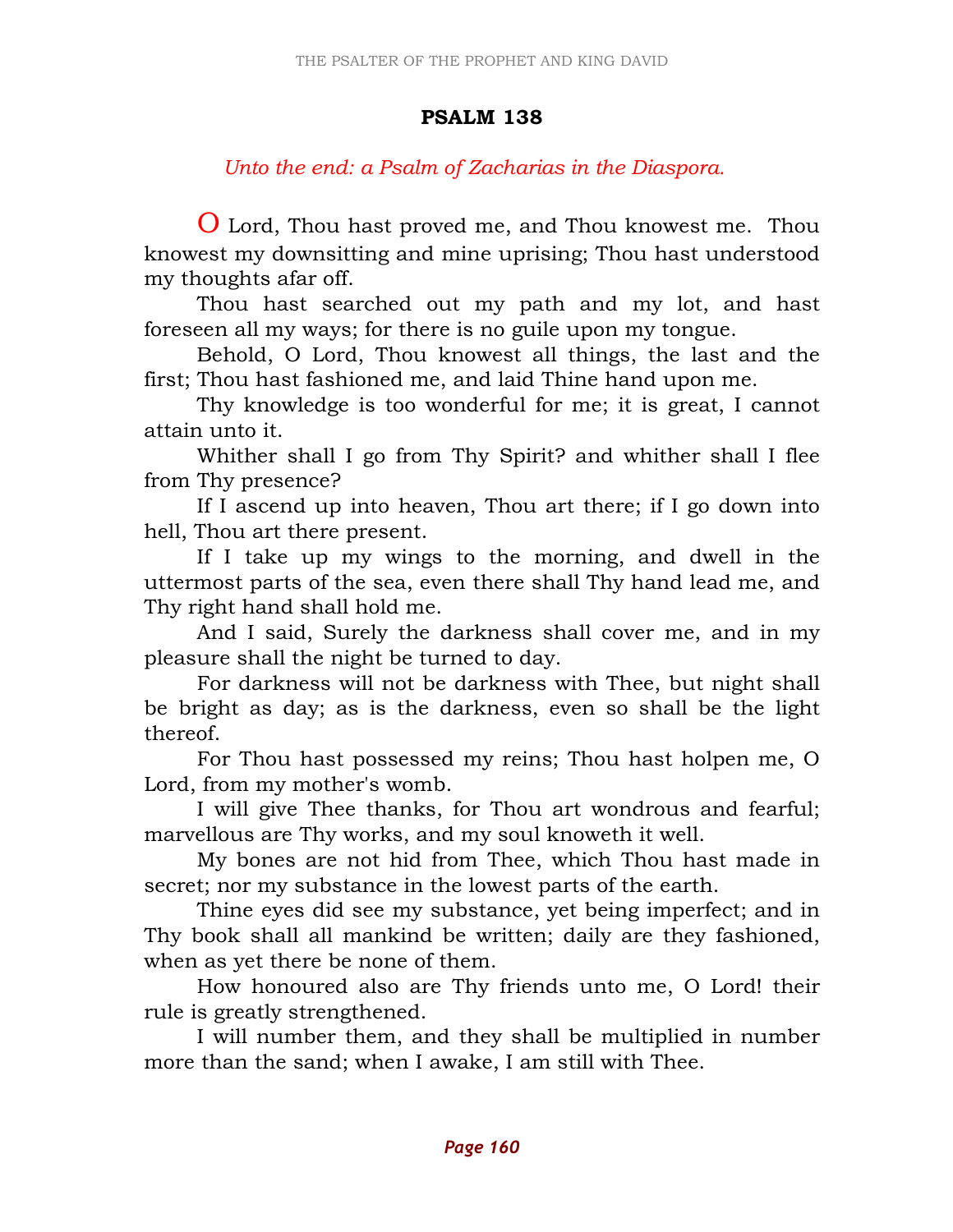Surely Thou wilt slay the wicked, O God! Depart from me, ye bloody men. For Thou shalt say of their thought, They shall take Thy cities in vain.

 Have not I hated them, O Lord, that hate Thee? and have I not pined away because of Thine enemies?

 I have hated them with a perfect hatred, and they are counted mine enemies.

 Prove me, O Lord, and know my heart; try me, and know my ways.

 And see if there be any wicked way in me, and lead me in the way everlasting.

# PSALM 139

Unto the end: a Psalm of David.

Rescue me, O Lord, from the evil man; deliver me from the unrighteous man,

 Who have imagined injustice in their heart; all the day long have they prepared for war.

 They have sharpened their tongues like a serpent; the poison of asps is under their lips.

 Keep me, O Lord, from the hand of the sinner; rescue me from the unjust men, who have purposed to overthrow my goings.

 The proud have hid a snare for me and spread a net with cords for my feet; they have set stumbling blocks for me beside the way.

 I said unto the Lord, Thou art my God; hear the voice of my supplication, O Lord.

 O Lord, Lord, the strength of my salvation, Thou hast covered my head in the day of battle.

 Deliver me not, O Lord, to the sinner, according to my desire. They have consulted against me; forsake me not, lest they be exalted.

 As for the head of those that compass me about, the mischief of their lips shall cover them.

 Coals will fall upon them; Thou shalt cast them down into the fire, and they shall not stand in their afflictions.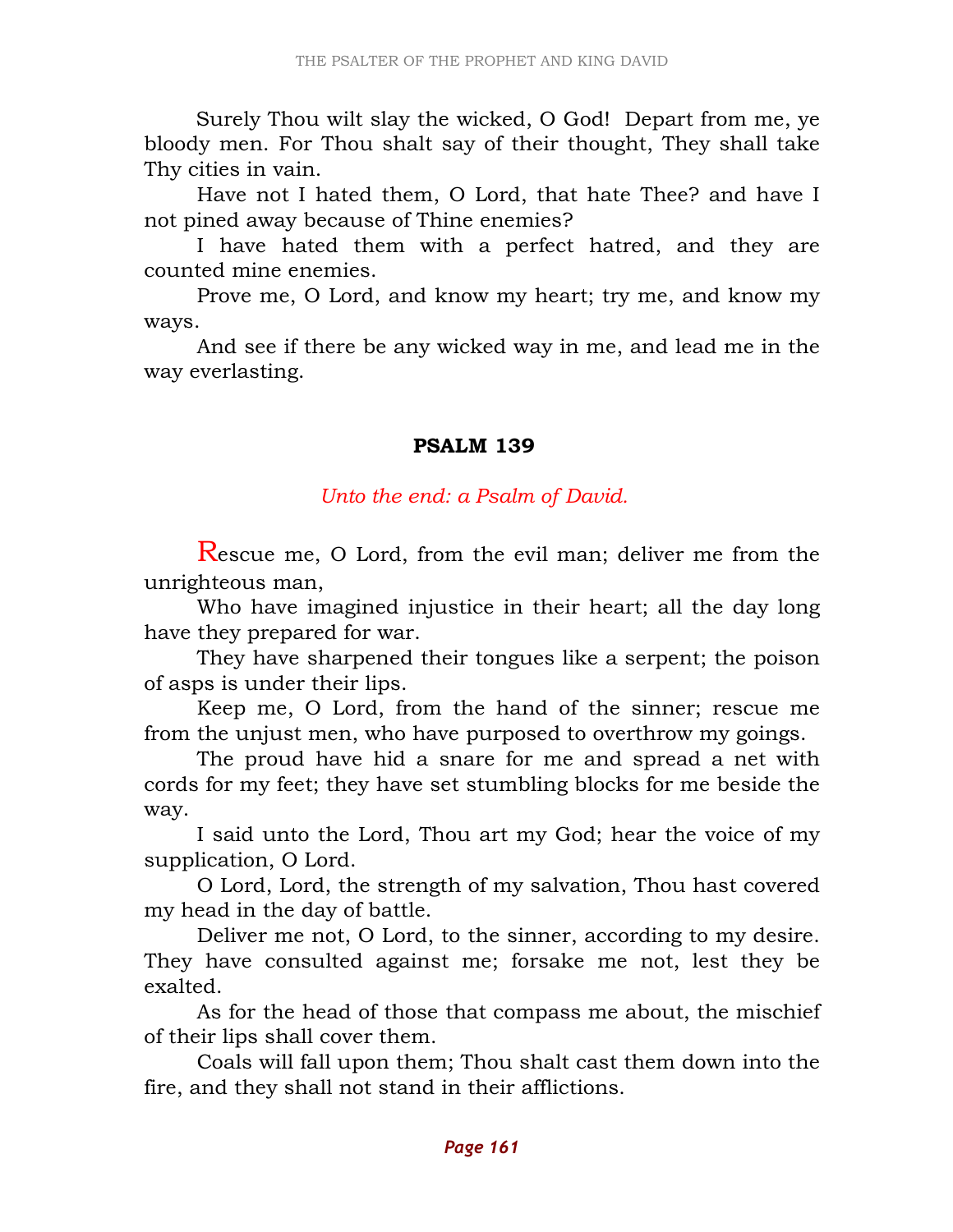A babbling man shall not prosper upon the earth; evils shall hunt an unrighteous man unto destruction.

 I know that the Lord will maintain the cause of the needy, and the right of the poor.

 Surely the righteous shall give thanks unto Thy name, and the upright shall dwell in Thy presence.

Glory. Both now. Alleluia.

### PSALM 140

## A Psalm of David.

Lord, I have cried unto Thee, hear Thou me; give ear unto the voice of my supplication when I cry unto Thee.

 Let my prayer be set forth before Thee as incense, the lifting up of my hands as an evening sacrifice.

 Set a watch, O Lord, before my mouth, and a strong door about my lips.

 Incline not my heart to evil words, to make excuse with pretexts for sins with men that work iniquity; I shall not join with their chosen.

 The righteous shall chasten me with mercy, and reprove me; but let not the oil of the sinner anoint my head.

 For yet is my prayer continually in the presence of their pleasures; their judges have been swallowed up against the rock.

 They will hear my words, for they are sweet; as when a clod of earth is broken up upon the ground, so have their bones been scattered nigh unto hell.

 But mine eyes are unto Thee, Lord, O Lord; in Thee have I hoped; take not away my soul.

 Keep me from the snare which they have laid for me, and from the stumbling blocks of the workers of iniquity.

 The wicked shall fall into their own net; I am alone, until that I pass hence.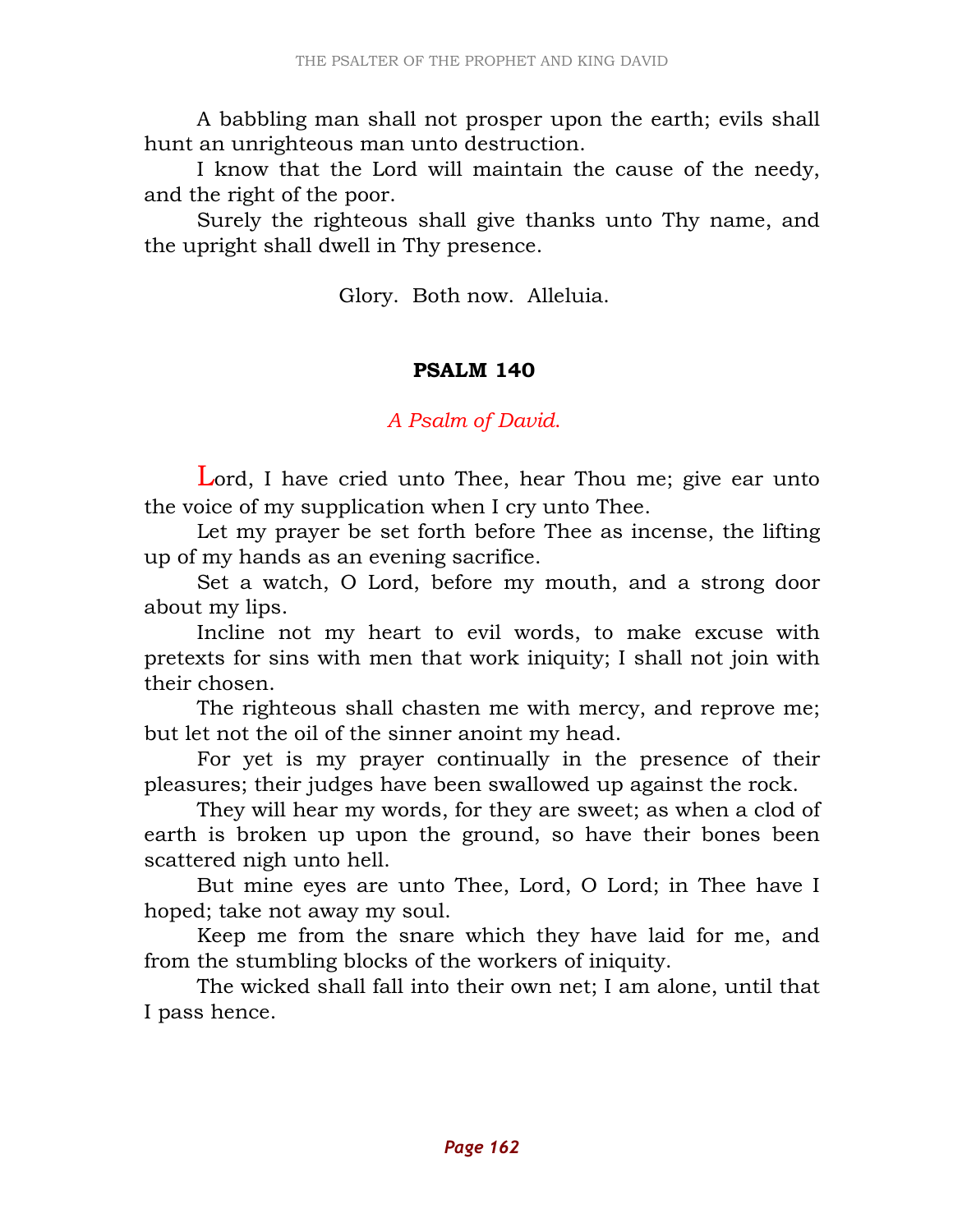## PSALM 141

Instruction by David, when he was in the cave praying.

I cried unto the Lord with my voice; with my voice unto the Lord did I make supplication.

 I will pour out my supplication before Him; I will show before Him my trouble.

 When my spirit was fainting within me, then Thou knewest my paths; in this way wherein I walked have they privily laid a snare for me.

 I looked on my right hand, and beheld; but there was none that knew me.

Flight failed me, and there is none that watcheth for my soul.

 I cried unto Thee, O Lord; I said, Thou art my hope, my portion in the land of the living.

Attend unto my supplication, for I am brought very low.

Deliver me from my persecutors, for they are stronger than I.

Bring my soul out of prison, that I may praise Thy name.

The righteous shall await me, until Thou shalt reward me.

# PSALM 142

Of David. When his son Abbesalom pursued him.

Hear my prayer, O Lord; give ear unto my supplication in Thy truth; hear me in Thy righteousness.

 And enter not into judgment with Thy servant; for in Thy sight shall no man living be justified.

 For the enemy hath persecuted my soul; he hath humbled my life to the ground.

 He hath sat me in darkness, as those that have been long dead; and my spirit hath fainted within me, my heart within me is troubled.

 I remembered the days of old, I meditated on all Thy works, I considered the works of Thy hands.

 I stretched forth my hands unto Thee; my soul thirsteth after Thee as a thirsty land.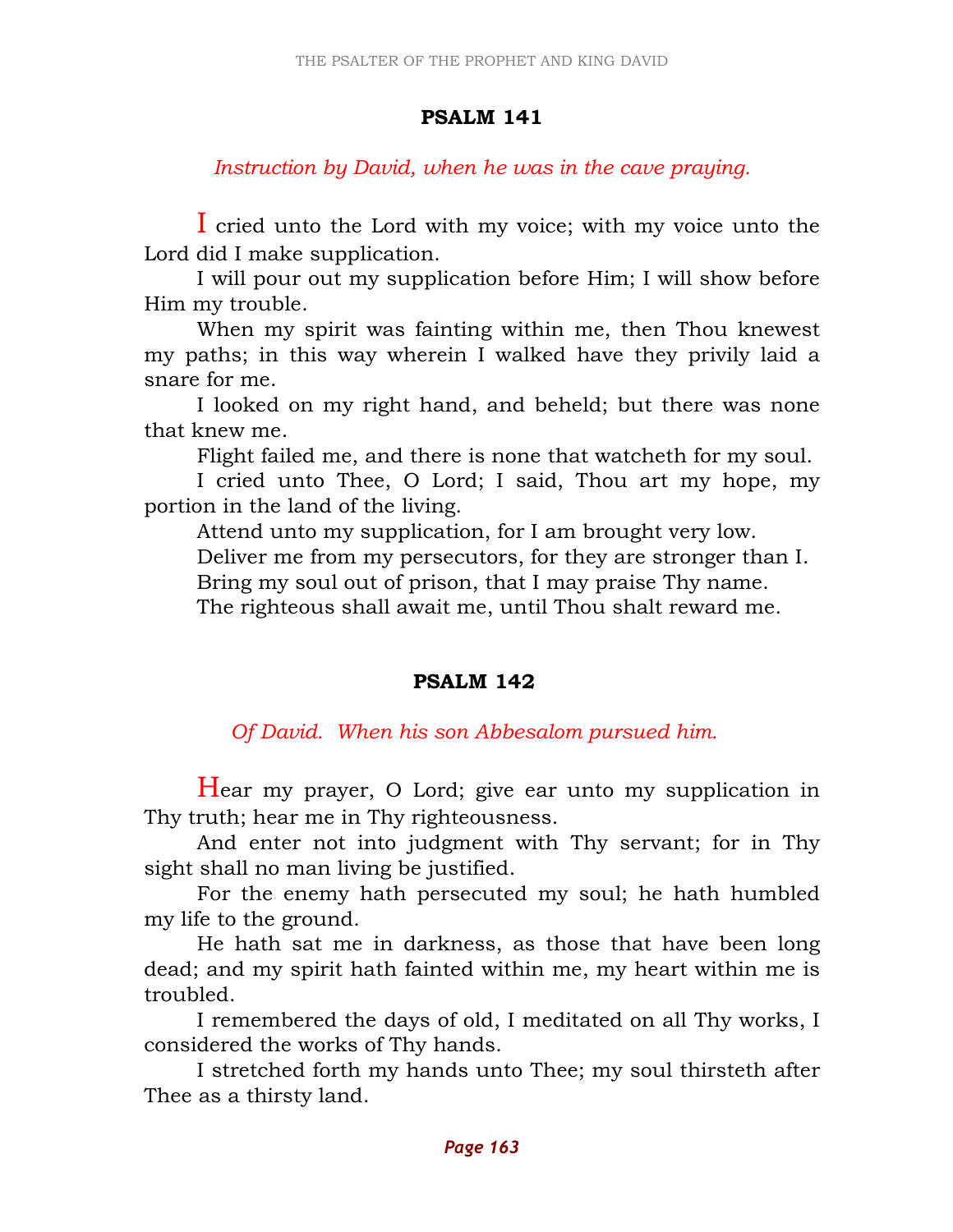Hear me speedily, O Lord; my spirit hath fainted away.

 Turn not Thy face from me, lest I be like unto them that go down into the pit.

 Cause me to hear Thy mercy in the morning, for in Thee have I put my trust.

 Cause me to know, O Lord, the way wherein I should walk, for I have lifted up my soul unto Thee.

 Deliver me, O Lord, from mine enemies; I have fled unto Thee for refuge. Teach me to do Thy will, for Thou art my God.

 Thy good Spirit shall lead me into the land of uprightness; Thou shalt quicken me, O Lord, for Thy name's sake.

 In Thy righteousness shalt Thou bring my soul out of trouble, and of Thy mercy shalt Thou cut off mine enemies.

 And Thou shalt destroy all them that afflict my soul, for I am Thy servant.

Glory. Both now. Alleluia.

### THE TWENTIETH KATHISMA

### PSALM 143

# Of David, referring to Goliad.

Blessed be the Lord my God, who teacheth my hands to battle, and my fingers to fight.

My mercy, and my refuge; my help, and my deliverer.

 My defender, in whom I have hoped; who hath subdued my people under me.

 Lord, what is man, that Thou art made known unto him? or the son of man, that Thou makest account of him?

Man is like to vanity; his days as a shadow pass away.

 Bow the heavens, O Lord, and come down; touch the mountains, and they shall smoke.

 Cast forth lightning, and Thou shalt scatter them; send out Thine arrows, and Thou shalt trouble them.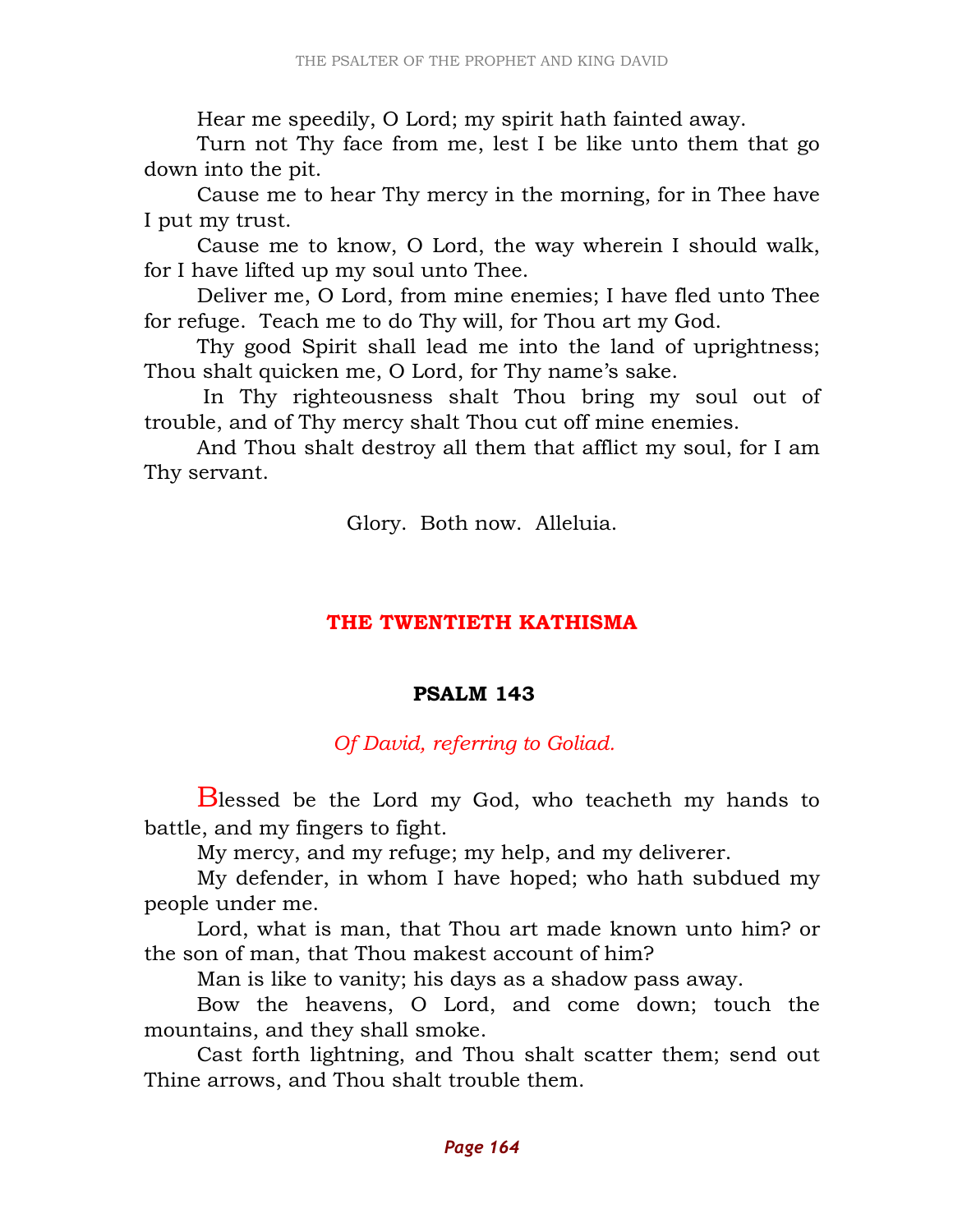Send Thine hand from above; rid me, and deliver me out of great waters, from the hand of strange children,

 Whose mouth hath spoken vanity, and their right hand is the right hand of iniquity.

 I will sing a new song unto Thee, O God; upon a psaltery of ten strings will I sing praises unto Thee;

 Who givest salvation unto kings; who deliverest David Thy servant from the evil sword.

 Rid me, and deliver me from the hand of strange children, whose mouth hath spoken vanity, and their right hand is the right hand of iniquity.

 Whose sons are like new plants, strongly planted in their youth; their daughters decked out, adorned after the fashion of a temple.

Their garners full, flowing out with all manner of store;

 Their sheep fruitful with young, abounding in their gateways; their oxen fat.

 There is no breach of wall or passage, neither any crying in their streets.

 They have called the people blessed that is in such a case; but blessed is that people whose God is the Lord.

# PSALM 144

# Of David. A Psalm of praise.

I will exalt Thee, O God my king, and I will bless Thy name for ever, yea, for ever and ever.

 Every day will I bless Thee, and I will praise Thy name for ever, yea, for ever and ever.

 Great is the Lord, and greatly to be praised; and there is no end of His greatness.

 Generation and generation shall praise Thy works, and shall declare Thy might.

 They shall speak of the majesty of the glory of Thy holiness, and shall tell of Thy wondrous works.

 And they shall speak of the might of Thy marvellous acts, and shall tell of Thy majesty.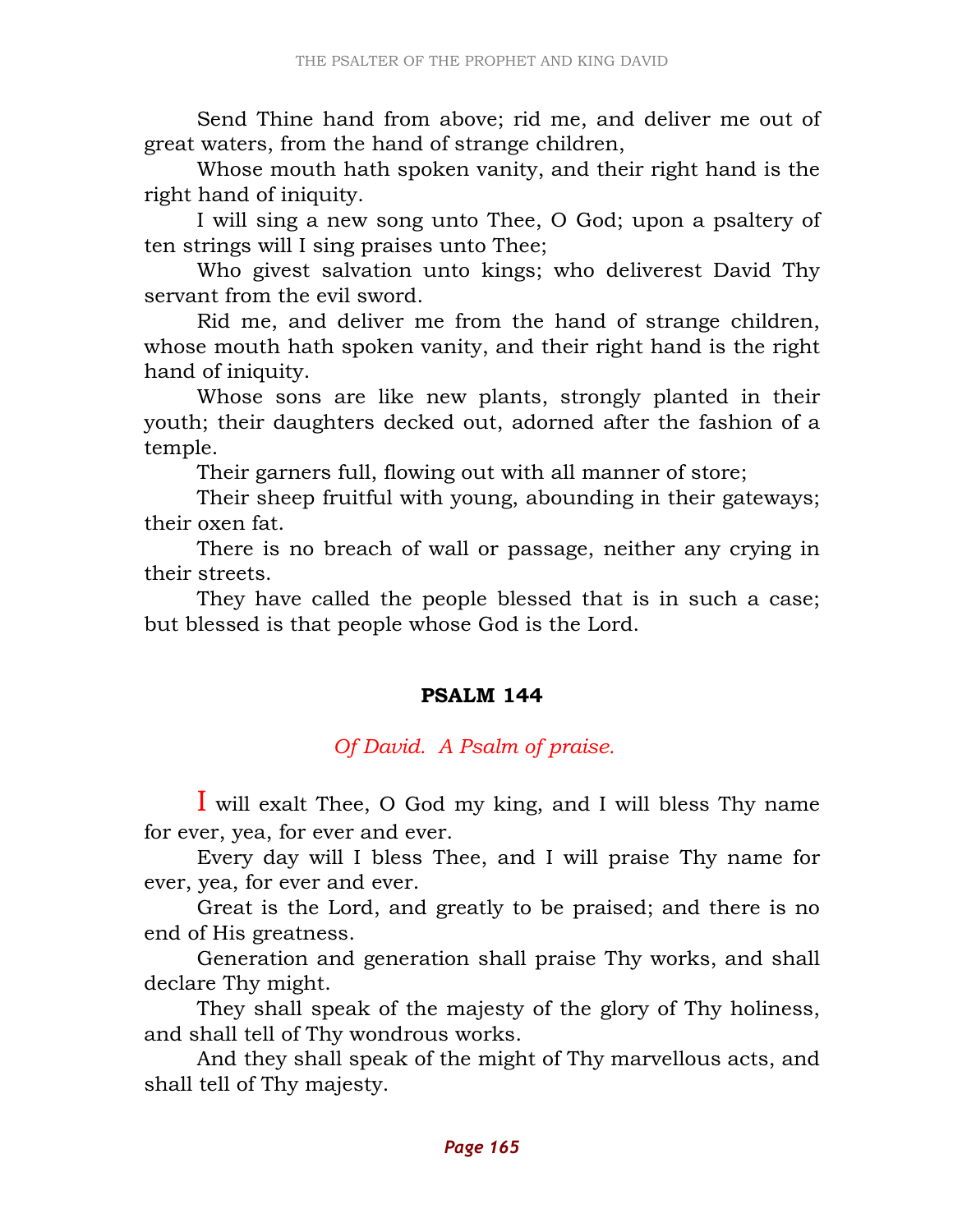They shall utter the memory of the abundance of Thy goodness, and shall rejoice in Thy righteousness.

 The Lord is full of compassion, and merciful; longsuffering, and of great mercy.

 The Lord is good to all, and His tender mercies are over all His works.

 Let all Thy works praise Thee, O Lord, and let Thy saints bless Thee.

 They shall speak of the glory of Thy kingdom, and tell of Thy dominion.

 To make known to the sons of men Thy dominion, and the glorious majesty of Thy kingdom.

 Thy kingdom is an everlasting kingdom, and Thy dominion endureth in every generation and generation.

 The Lord is faithful in all His words, and holy in all His works.

 The Lord upholdeth all that fall, and raiseth up all those that be bowed down.

 The eyes of all look to Thee in hope, and Thou givest them their meat in due season.

 Thou openest Thine hand, and fillest with Thy favour every living thing.

 The Lord is righteous in all His ways, and holy in all His works.

 The Lord is nigh unto all them that call upon Him, to all that call upon Him in truth.

 He will fulfil the desire of them that fear Him; He also will hear their cry, and will save them.

 The Lord preserveth all them that love Him, but all the wicked will He destroy.

 My mouth shall speak the praise of the Lord; and let all flesh bless His holy name for ever and ever.

Glory. Both now. Alleluia.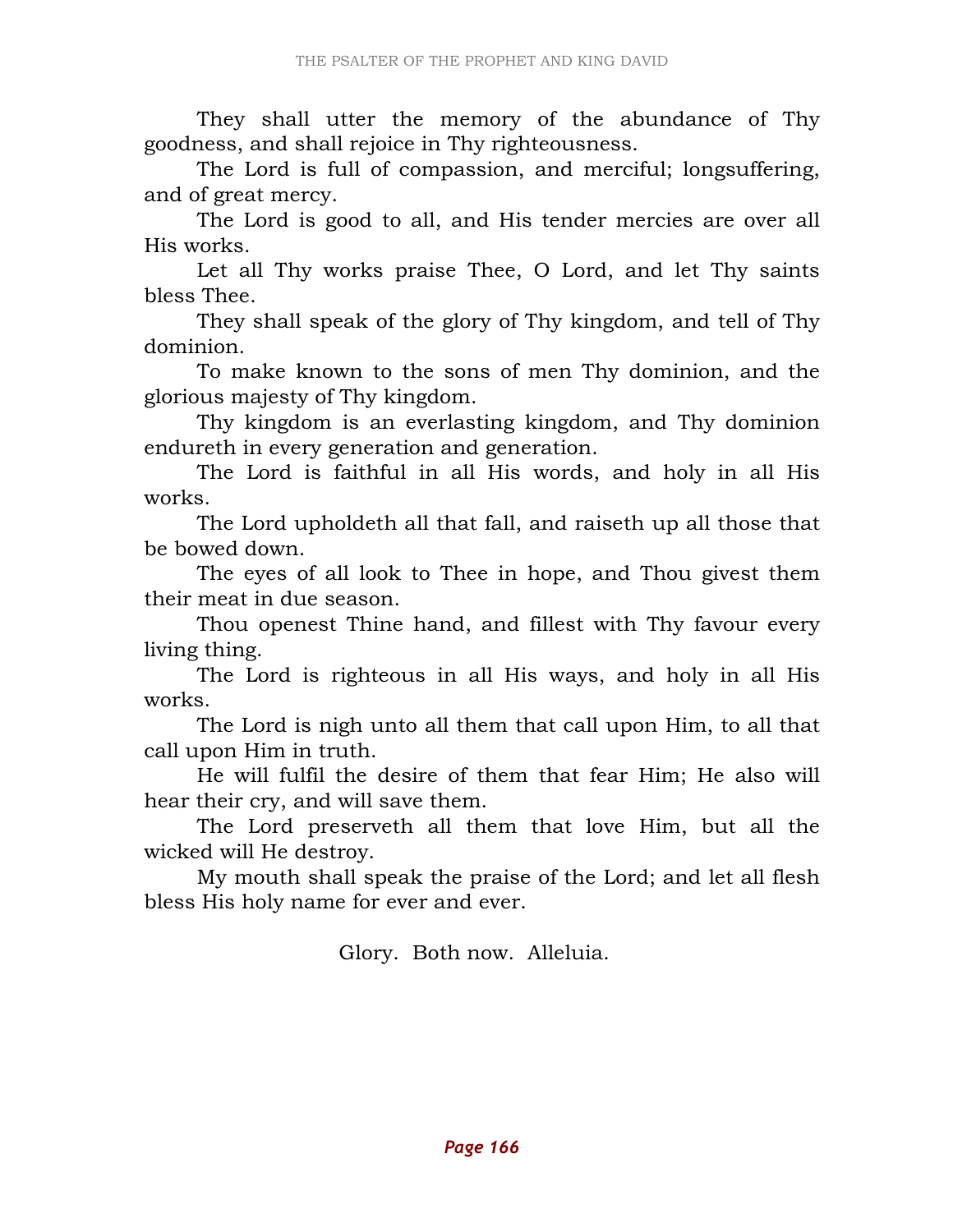### PSALM 145

## Alleluia. Of Aggeus and Zacharias.

Praise the Lord, O my soul. While I live will I praise the Lord; I will sing praises unto my God while I have any being.

 Put not your trust in princes, nor in the sons of men, in whom there is no salvation.

His spirit shall go forth, and he shall return to his earth.

In that very day shall all his thoughts perish.

 Blessed is he that hath the God of Jacob for his help, whose hope is in the Lord his God;

Who made heaven, and earth, the sea, and all that therein is.

 Which keepeth faith for ever, which executeth judgment for the wronged, which giveth food to the hungry.

 The Lord looseth the fettered; the Lord openeth the eyes of the blind; the Lord raiseth up the fallen; the Lord loveth the righteous; the Lord preserveth the strangers.

 He shall take for His own the fatherless and widow, but the way of the wicked shall He destroy.

 The Lord shall reign for ever; even thy God, O Sion, from generation to generation.

### PSALM 146

Alleluia. Of Aggeus and Zacharias.

Praise ye the Lord, for a psalm is good; let praise be sweet unto our God.

 The Lord doth build up Jerusalem; He shall gather together the outcasts of Israel.

 He healeth the broken in heart, and bindeth up their wounds.

 He telleth the multitude of the stars, and calleth them all by their name.

 Great is our Lord, and great is His power; and His understanding is infinite.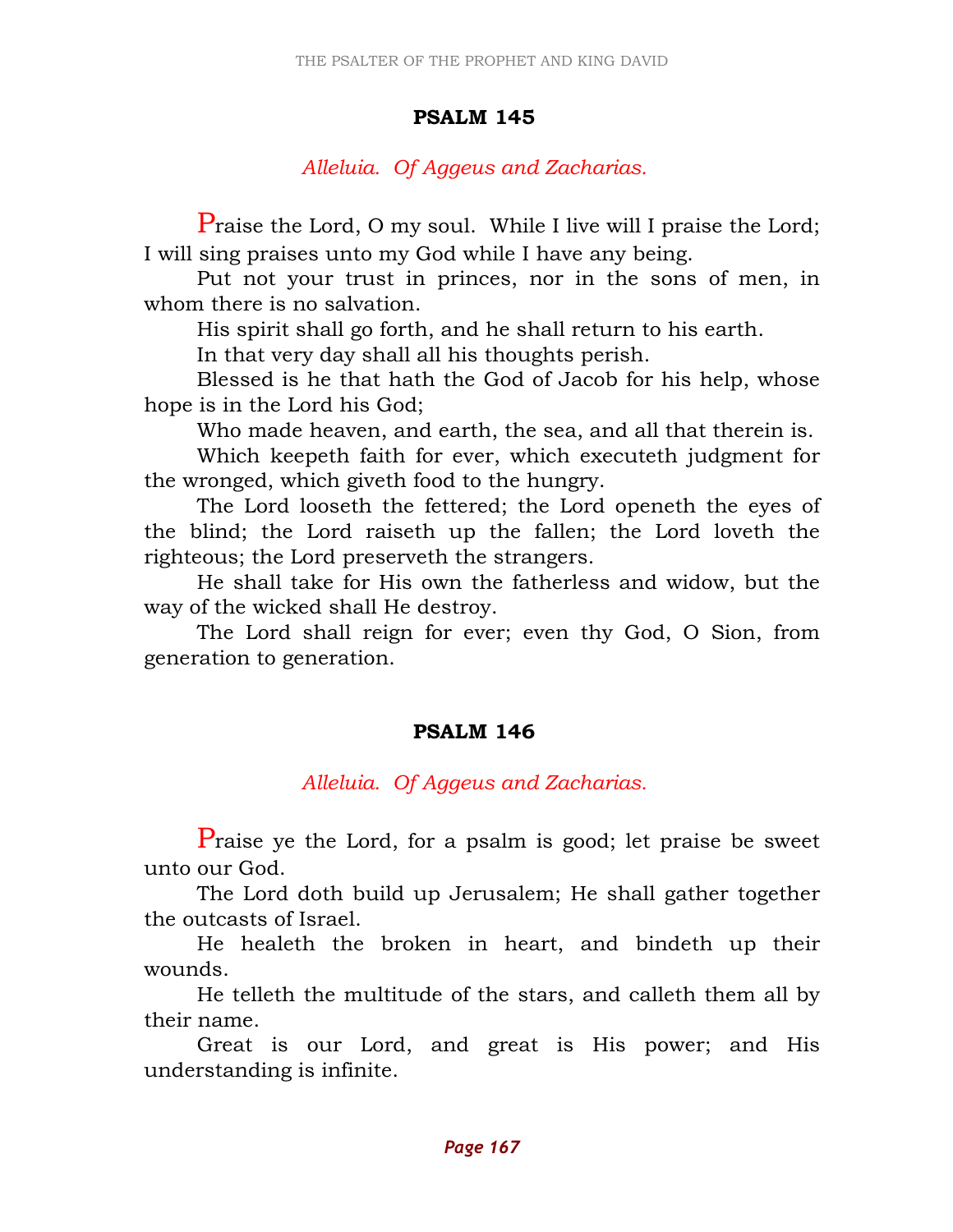The Lord lifteth up the meek, but casteth the wicked down to the ground.

 Begin your song unto the Lord with thanksgiving; sing praise upon the harp unto God,

 Who covereth the heavens with clouds, who prepareth rain for the earth,

 Who maketh grass to grow upon the mountains, and green herb for the service of man,

 He giveth to the beasts their food, and to the young ravens which cry unto Him.

 He shall not delight in the strength of a horse, neither taketh He pleasure in the legs of a man.

 The Lord taketh pleasure in them that fear Him, and in those that hope in His mercy.

### PSALM 147

Alleluia. Of Aggeus and Zacharias.

Praise the Lord, O Jerusalem; praise thy God, O Sion.

 For He hath strengthened the bars of thy gates; He hath blessed thy children within thee.

 He bringeth peace in thy borders, and filleth thee with the fat of the wheat.

 He sendeth forth His commandment to the earth; His word runneth very swiftly.

 He giveth His snow like wool; He scattereth the mist like ashes.

 He casteth forth His ice like morsels; who can stand before His cold?

 He shall send out His word, and melt them; His wind shall blow, and the waters shall flow.

 He showeth His word unto Jacob, His statutes and His judgments unto Israel.

 He hath not dealt so with every nation, neither hath He shown His judgments unto them.

Glory. Both now. Alleluia.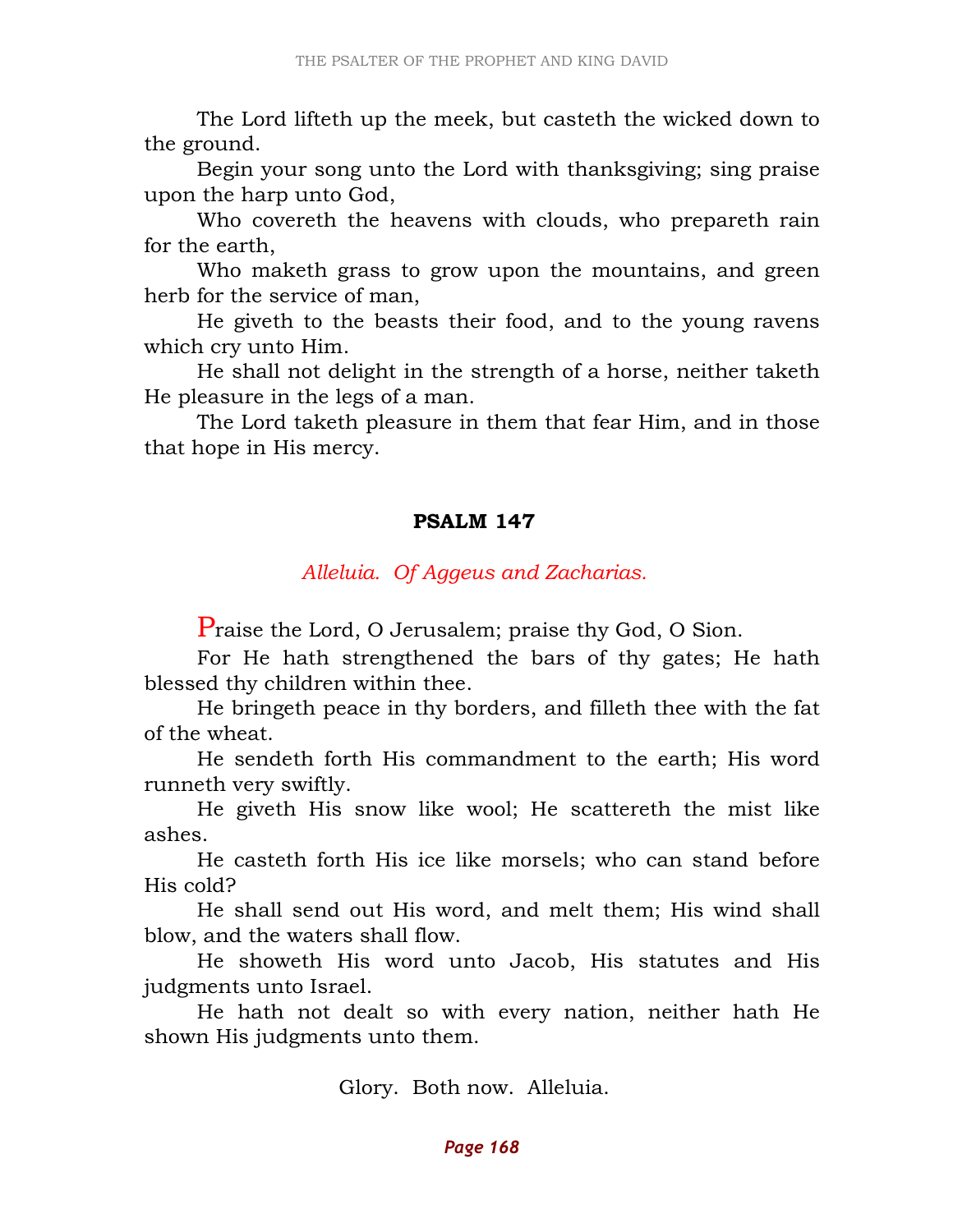### PSALM 148

# Alleluia. Of Aggeus and Zacharias.

Praise ye the Lord from the heavens; praise Him in the heights.

Praise ye Him, all His angels; praise ye him, all His hosts.

 Praise ye Him, sun and moon; praise Him, all ye stars and light.

 Praise Him, ye heaven of heavens, and thou water that art above the heavens.

 Let them praise the name of the Lord; for He spake, and they came to be; He commanded, and they were created.

 He hath stablished them for ever and ever; He hath made a decree, and it shall not pass.

Praise the Lord from the earth, ye dragons and all deeps.

 Fire, and hail, snow, and ice, stormy wind, fulfilling His word; Mountains, and all hills; fruitful trees, and all cedars;

Beasts, and all cattle; creeping things, and winged fowl;

 Kings of the earth, and all people; princes, and all judges of the earth;

Both young men and maidens; old men, and children;

 Let them praise the name of the Lord, for His name alone is exalted.

 His praise is above the heaven and earth; He also shall exalt the horn of His people,

 A hymn for all His saints; even for the children of Israel, the people that are near unto Him.

# PSALM 149

### Alleluia.

Sing unto the Lord a new song, His praise in the congregation of the saints.

 Let Israel rejoice in Him that made him, and let the children of Sion be joyful in their king.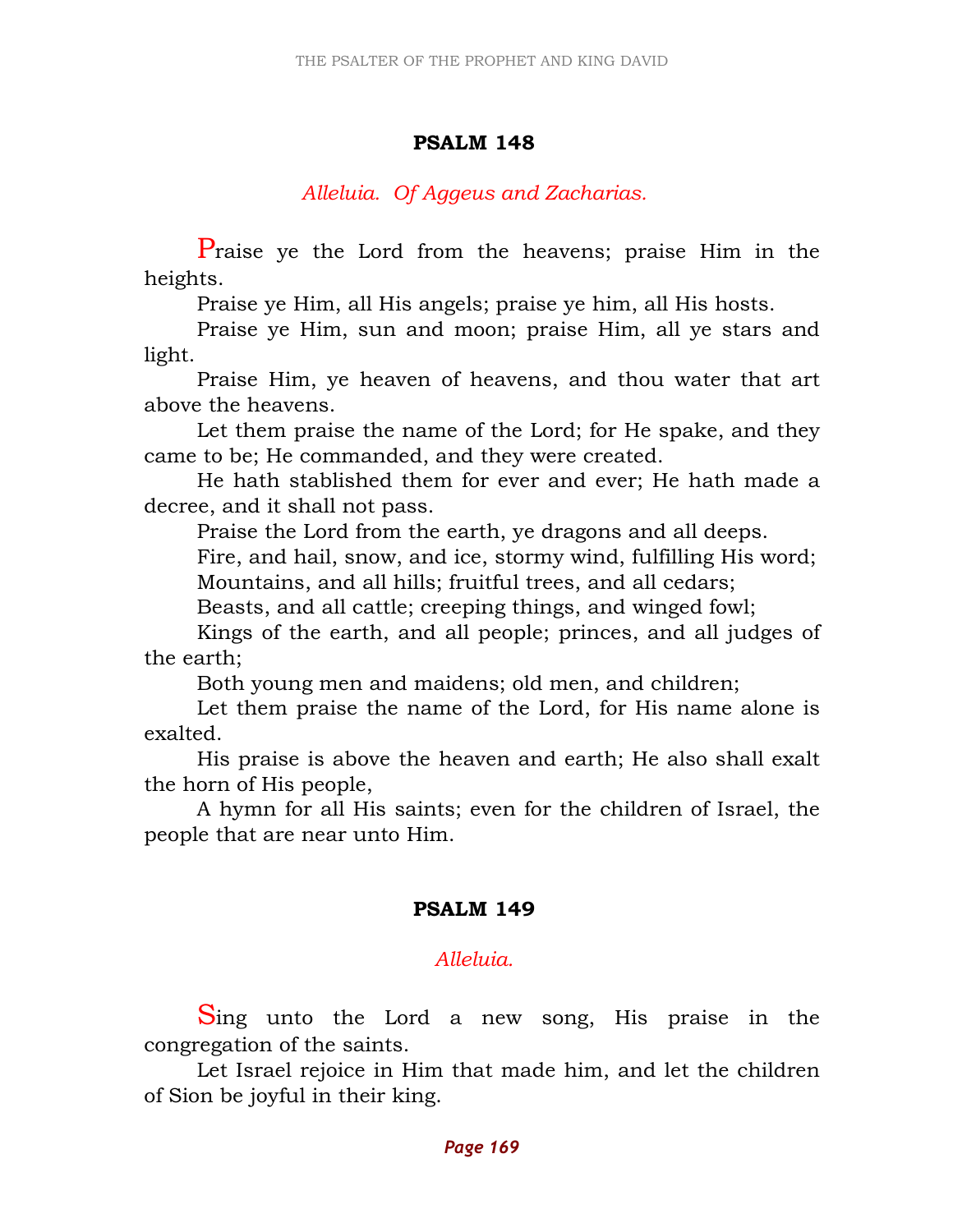Let them praise His name in the dance; let them sing praises unto Him with the timbrel and psaltery.

 For the Lord taketh pleasure in His people, and shall exalt the meek with salvation.

 The saints shall be joyful in glory, and shall rejoice upon their beds.

 The high praises of God shall be in their mouth, and twoedged swords in their hands;

 To execute vengeance among the heathen, and punishments among the people;

 To bind their kings with chains, and their nobles with fetters of iron;

 To execute among them the judgment written; this glory shall be for all His saints.

### PSALM 150

## Alleluia.

 Praise God in His holy ones; praise Him in the firmament of His power.

 Praise Him for His mighty acts; praise Him according to the multitude of His greatness.

 Praise Him with the sound of the trumpet; praise Him with the psaltery and harp.

 Praise Him with the timbrel and dance; praise Him with the stringed instrument and flute.

 Praise Him with the tuneful cymbals; praise Him with the joyful cymbals. Let everything that hath breath praise the Lord.

Glory. Both now. Alleluia.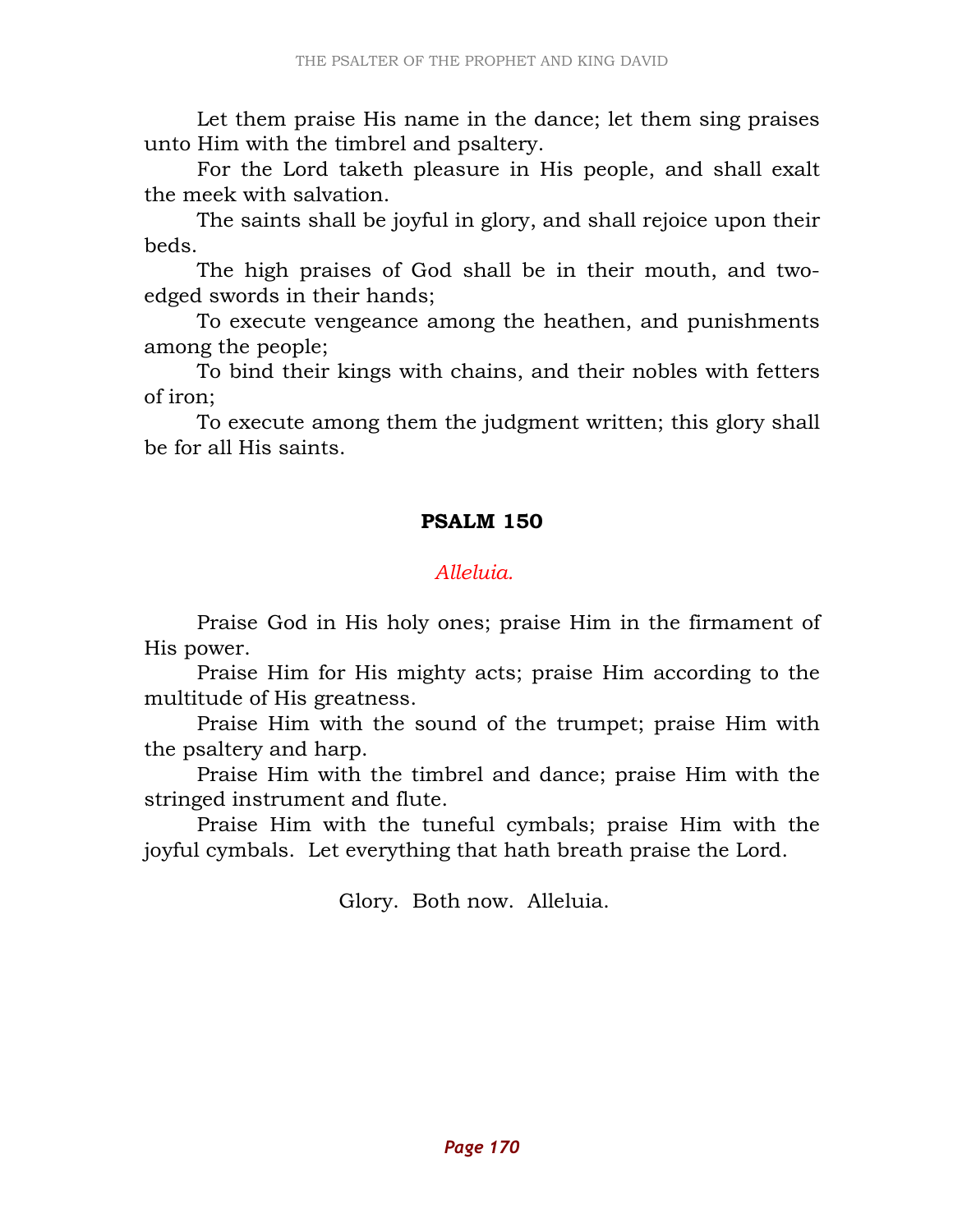### A PSALM

## This Psalm is one written by David's own hand, though it is not numbered with the one hundred and fifty psalms. Composed when he fought in single combat with Goliad.

I was the smallest among my brethren, and the youngest in the house of my father; I shepherded the sheep of my father.

 My hands made an instrument, and my fingers fashioned a psaltery.

And who shall tell my Lord? The Lord Himself shall hearken.

 He sent His angel, and took me from my father's flocks, and anointed me with the oil of His anointing.

 My brethren were big and good, but the Lord took not pleasure in them.

 I went forth to meet the stranger, but he cursed me by his idols.

 But I drew his own sword, and cut off his head; and I took away the reproach from the children of Israel.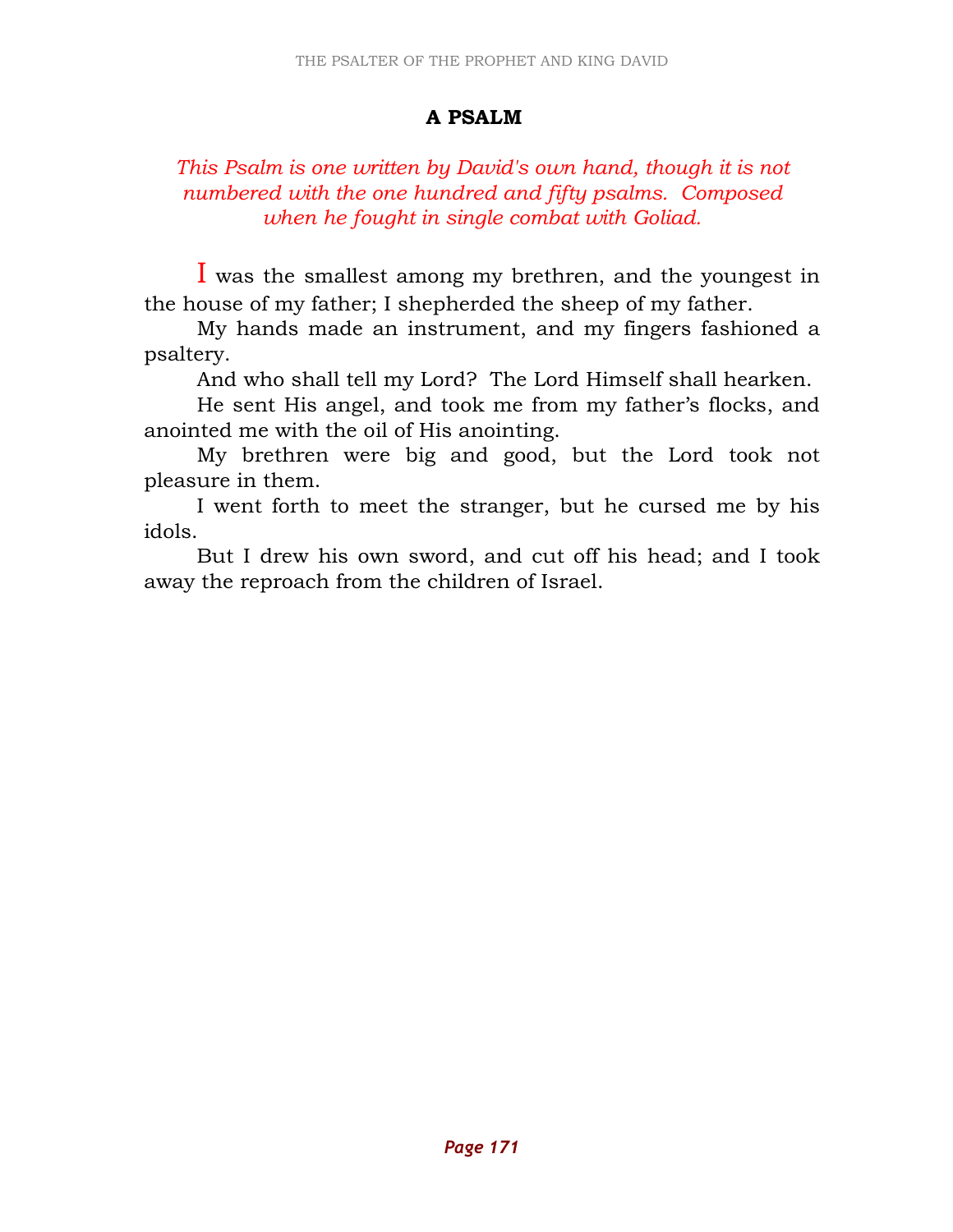# THE NINE ODES

# THE FIRST ODE

An Ode of Moses in the Exodus. (Exodus 15: 1-19)

## When he had drowned Pharao in the deep, Moses said, Let us sing unto the Lord, for He is gloriously glorified.

Let us sing unto the Lord, for He is gloriously glorified; the horse and his rider hath He thrown into the sea.

 He was to me a helper and protector for salvation. He is my God, and I will glorify Him; my father's God, and I will exalt Him.

The Lord bringing wars to nought; the Lord is His name.

 Pharao's chariots and his hosts hath He cast into the sea; the chosen mounted captains hath He plunged into the Red Sea.

 He covered them with the sea; they sank into the depths as a stone.

 Thy right hand, O Lord, is become glorified in power; Thy right hand, O Lord, hath dashed in pieces the enemy; and in the greatness of Thy glory hast Thou overthrown them that rose up against Thee.

Thou sentest forth Thy wrath; it consumed them as stubble.

 And with the breath of Thine anger the waters parted asunder; the waters were congealed as a wall, the waves were congealed in the midst of the sea.

 The enemy said, I will pursue, I will overtake, I will divide the spoil, I will satisfy my soul, I will destroy with my sword; my right hand shall have the dominion.

 Thou sentest forth Thy wind, the sea covered them; they sank as lead in the mighty water.

 Who is like unto Thee, O Lord, among the gods? Who is like Thee, glorious in holiness, marvellous in glories, doing wonders?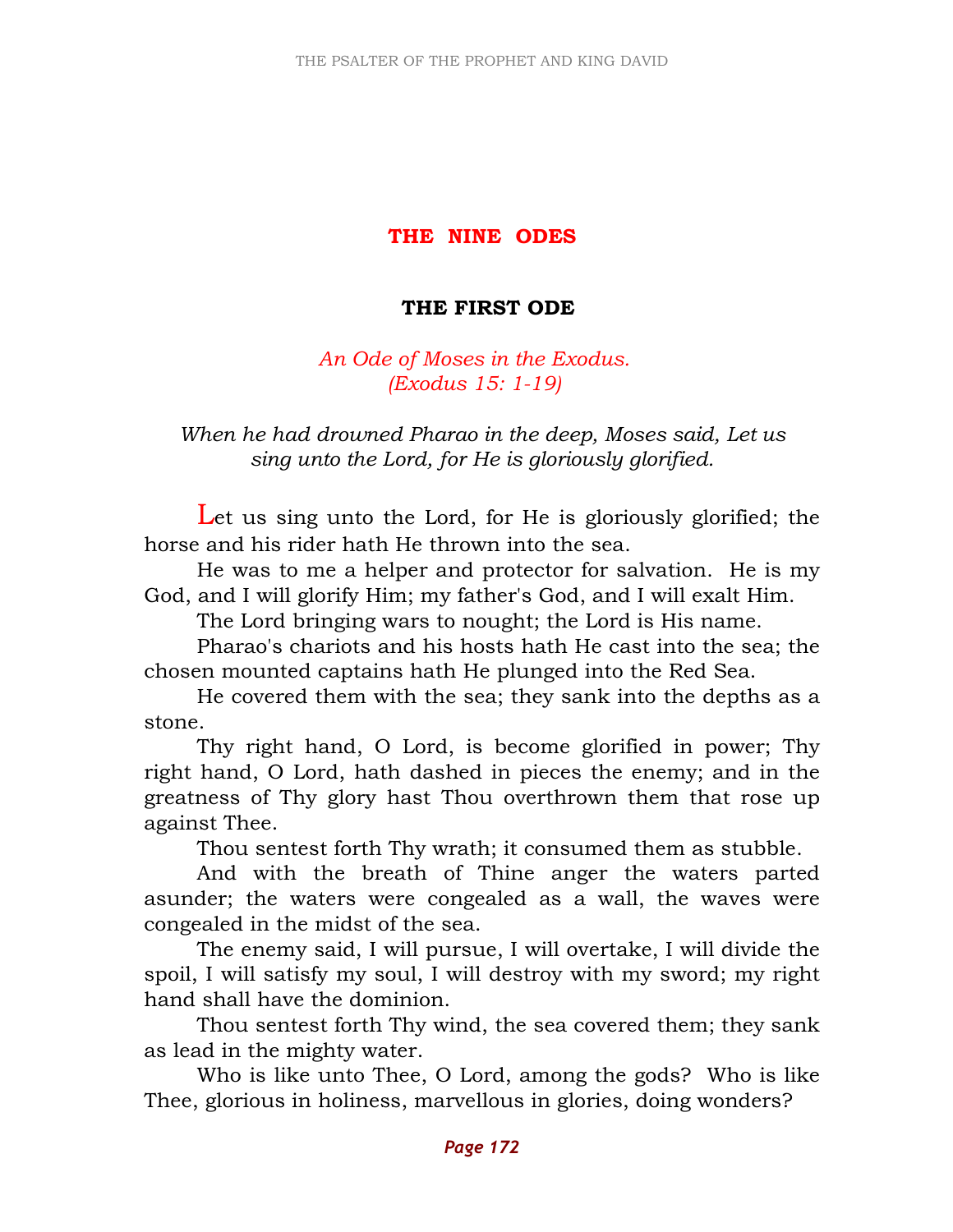Thou stretchedst out Thy right hand; the earth swallowed them.

 Thou in Thy righteousness hast guided this Thy people which Thou hast redeemed; Thou calledst them in Thy strength unto Thy holy habitation.

 The heathen heard, and were angry; pangs took hold upon the inhabitants of Philistia.

### For 8 verses

Then the princes of Edom made haste, the princes also of the Moabites; trembling took hold upon them; all the inhabitants of Chanaan melted away.

Let fear and trembling fall upon them; by the greatness of Thine arm let them become as stone,

### For 6 verses

 Till Thy people pass over, O Lord; till they pass over, this people, which Thou hast purchased.

 Bring them in, and plant them in the mountain of Thine inheritance; in the place, O Lord, which Thou hast made for Thee to dwell in, in the sanctuary which Thy hands have established.

### For 4 verses

The Lord reigning for ever and ever.

 For the horse of Pharao went in with his chariots and with his horsemen into the sea, and the Lord brought again the waters of the sea upon them; but the children of Israel went on dry ground in the midst of the sea.

Glory. Both now.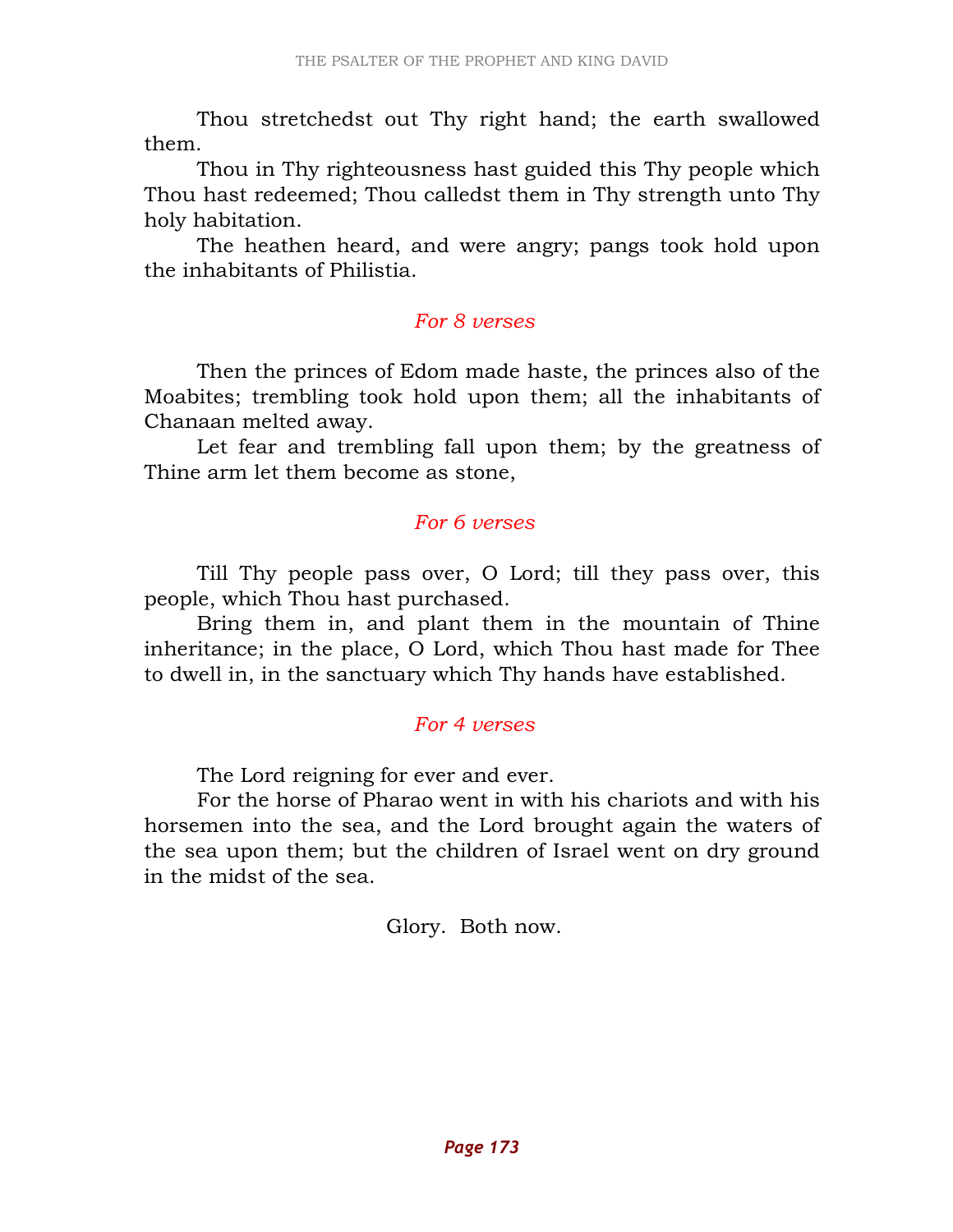### THE SECOND ODE

It should be noted that the Second Ode is never chanted, except only in Great Lent, during which on Tuesday only it is chanted to the end. And for each of the troparia of the Second Ode of the Canon we say, Glory to Thee, our God, glory to Thee.

> An Ode of Moses in the Deuteronomy. (Deut. 32: 1-43)

After the Law had been written, again an Ode of Moses.

Give ear, O ye heavens, and I will speak; and let the earth hear the words of my mouth.

 Let my teaching be looked for as the rain, and let my words come down as the dew, as the showers upon the grass, and as the snow upon the green herb.

 For I have called upon the name of the Lord. Ascribe ye majesty unto our God.

 As for our God, His works are faithful, and all His ways are judgment.

 God is faithful, and there is no unrighteousness in Him; just and holy is the Lord.

 They have sinned; spotted children are not His. O perverse and crooked generation, do ye thus requite the Lord?

 This is a foolish people, and unwise; did not He Himself thy Father take thee for His own, and make thee, and fashion thee?

 Remember the days of old, consider the years of generations and generations.

 Ask thy father, and he will show thee; thine elders, and they will tell thee.

 When the Most High divided the nations, when He separated the sons of Adam, He set the bounds of the peoples according to the number of the angels of God.

 And Jacob His people became the Lord's portion; Israel was the lot of His inheritance.

 He filled him with abundance in the wilderness, in burning thirst, and in a dry land.

 He led him about, He instructed him, He kept him as the apple of His eye.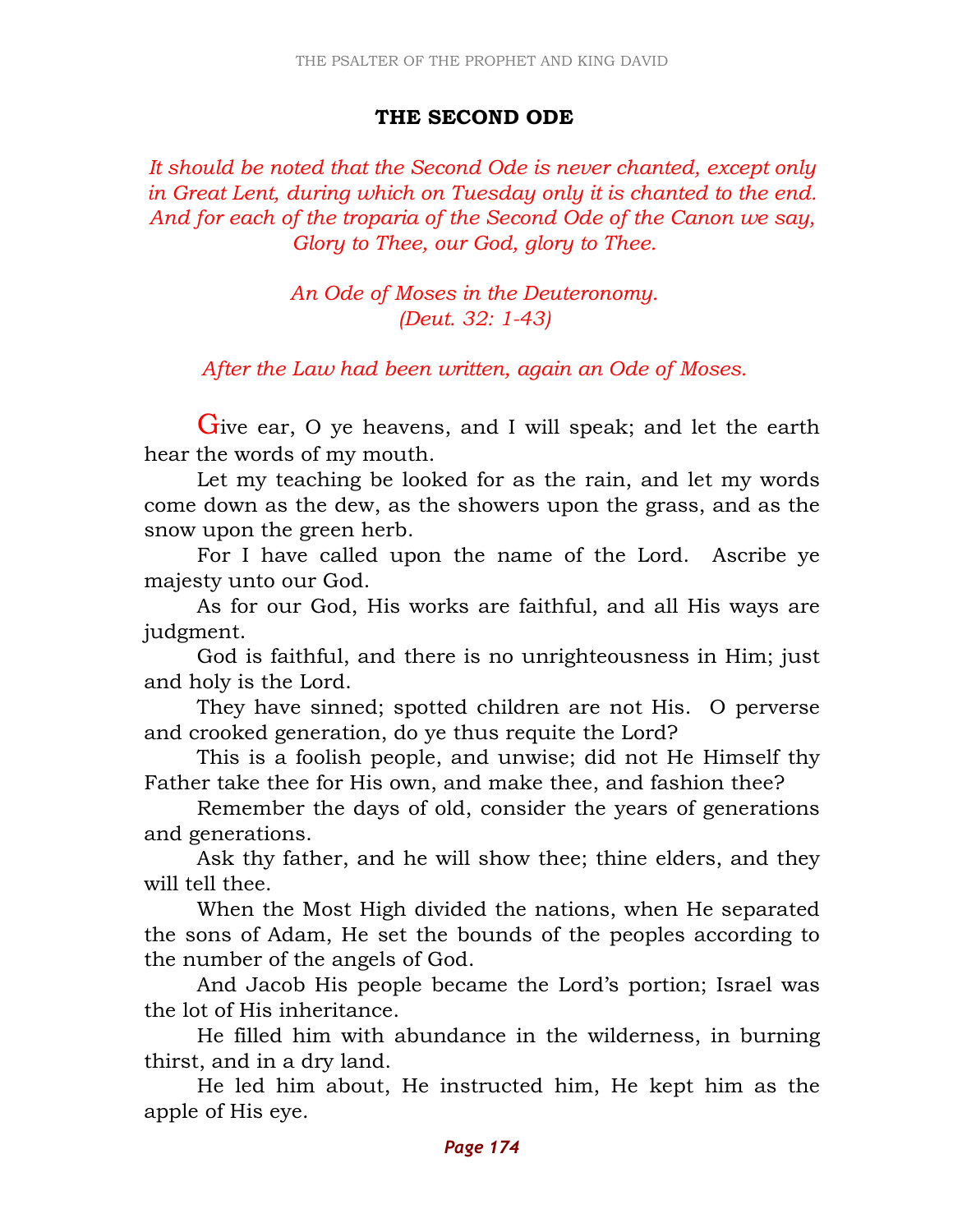As an eagle watcheth over his nest, and yearneth over his young, and spreading abroad his wings, receiveth them, and taketh them up upon his back;

 So the Lord alone did lead them, and there was no strange God with them.

 He brought them up on the strength of the land; He fed them with the increase of the fields.

 He suckled them with honey out of the rock, and oil out of the solid rock,

 Butter of kine, and milk of sheep, with fat of lambs and rams, of calves and kids, with the fat of kidneys of wheat; and they drank wine, the blood of the grape.

 So Jacob ate, and was filled; and the beloved one kicked, he waxed fat, he grew thick and broad; then he forsook God which made him, and departed from God his Saviour.

 They moved Me to anger with strange gods, and embittered Me with their abominations.

 They sacrificed unto devils, not to God; to gods whom they knew not; new and fresh gods came in, whom their fathers knew not.

 Thou hast forsaken God that begot thee, and hast forgotten God that feedeth thee.

 And the Lord saw, and was jealous; and was provoked by the anger of His sons and daughters.

 And He said, I will hide My face from them, and I will show what will come upon them in the latter days; for it is a perverse generation, sons in whom there is no faith.

 They have moved Me to jealousy with that which is not God, they have provoked Me to anger with their idols; and I will move them to jealousy with that which is not a people; I will provoke them to anger with a foolish nation.

 For a fire is kindled in Mine anger, and shall burn unto the lowest hell; I will consume them, and the land, with its increase; it shall set on fire the foundations of the mountains.

 I will heap mischiefs upon them, I will perfect mine arrows against them.

 They shall consume away in famine, and the devouring of birds; the bending down of their backs shall be irremediable; I will send forth the teeth of beasts upon them, with the wrath of creeping things upon the ground.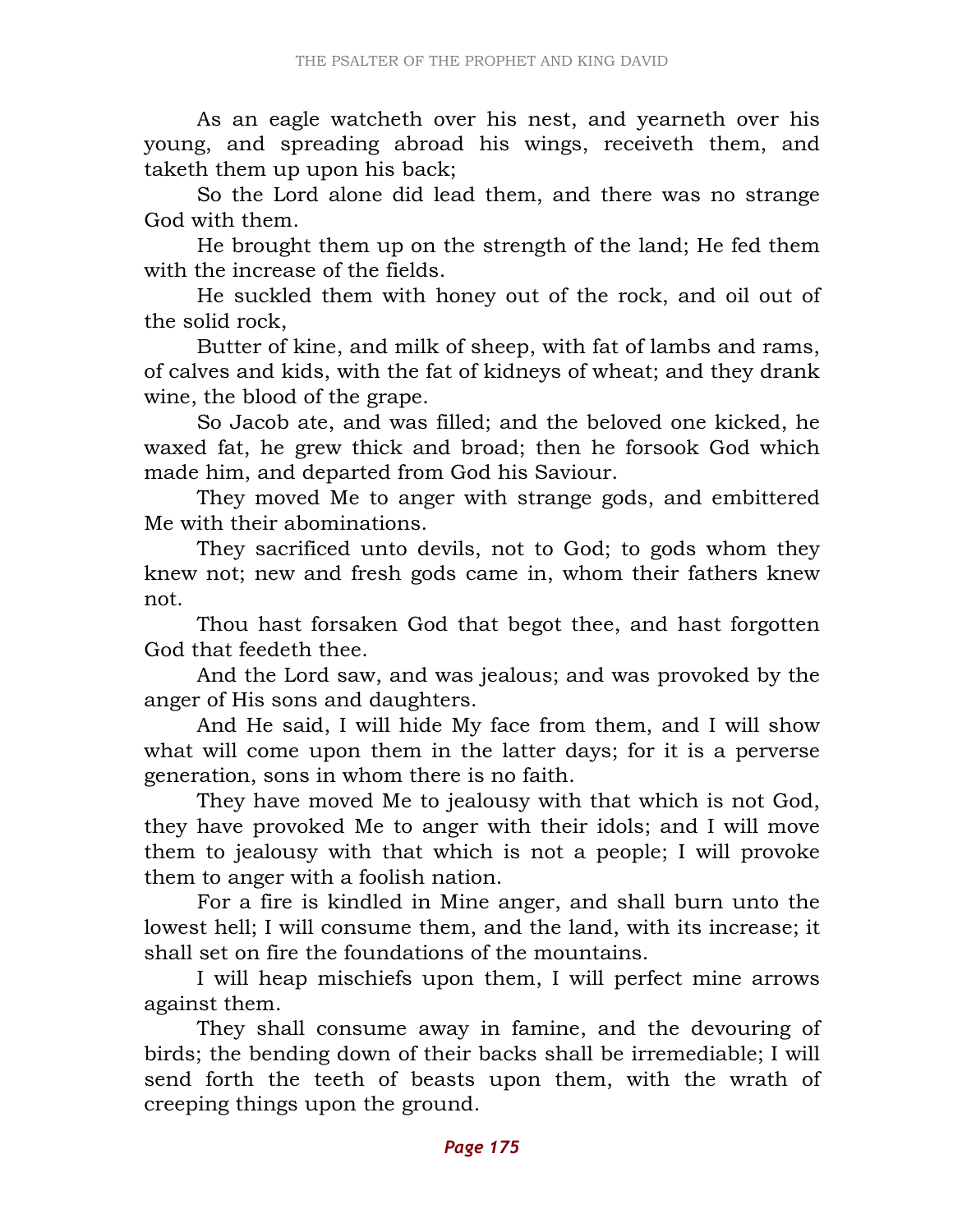The sword without shall bereave them of children, and fear shall issue out of their inner chambers. The young man shall perish with the maiden, the suckling with him that hath long been old.

 I said, I would scatter them, I would make the remembrance of them to cease from among men,

 Were it not for the wrath of the enemy, lest their adversaries should live long, and join against them;

 Lest they should say, Our own high hand, and not the Lord, hath done all this.

 For it is a nation void of counsel, neither is there any understanding in them; they have not the wit to understand all this.

Let them admit this in a time that is to come,

 How shall one chase a thousand, and two put tens of thousands to flight, except that God yielded them up, and the Lord surrendered them?

 For their gods are not as our God; and our enemies are void of understanding.

 For their vine is of the vine of Sodom, and their vine branch of Gomorra; their grape is a grape of gall; their cluster is one of bitterness to them.

 Their wine is the rage of serpents, and the incurable rage of asps.

 Lo, is not all this laid up in store with Me, and sealed up among My treasures?

 In the day of vengeance will I recompense, whensoever their foot shall stumble, for the day of their calamity is at hand. And the things prepared for you are close at hand.

 For the Lord shall judge His people, and shall be comforted over His servants.

 For He saw that they were palsied, and had failed in their invasion, and that they were become feeble.

 And the Lord said, Where are their gods, in whom they trusted?

 The fat of whose sacrifices ye ate, and drank the wine of their drink-offerings? Let them rise up and help you, and be your protectors.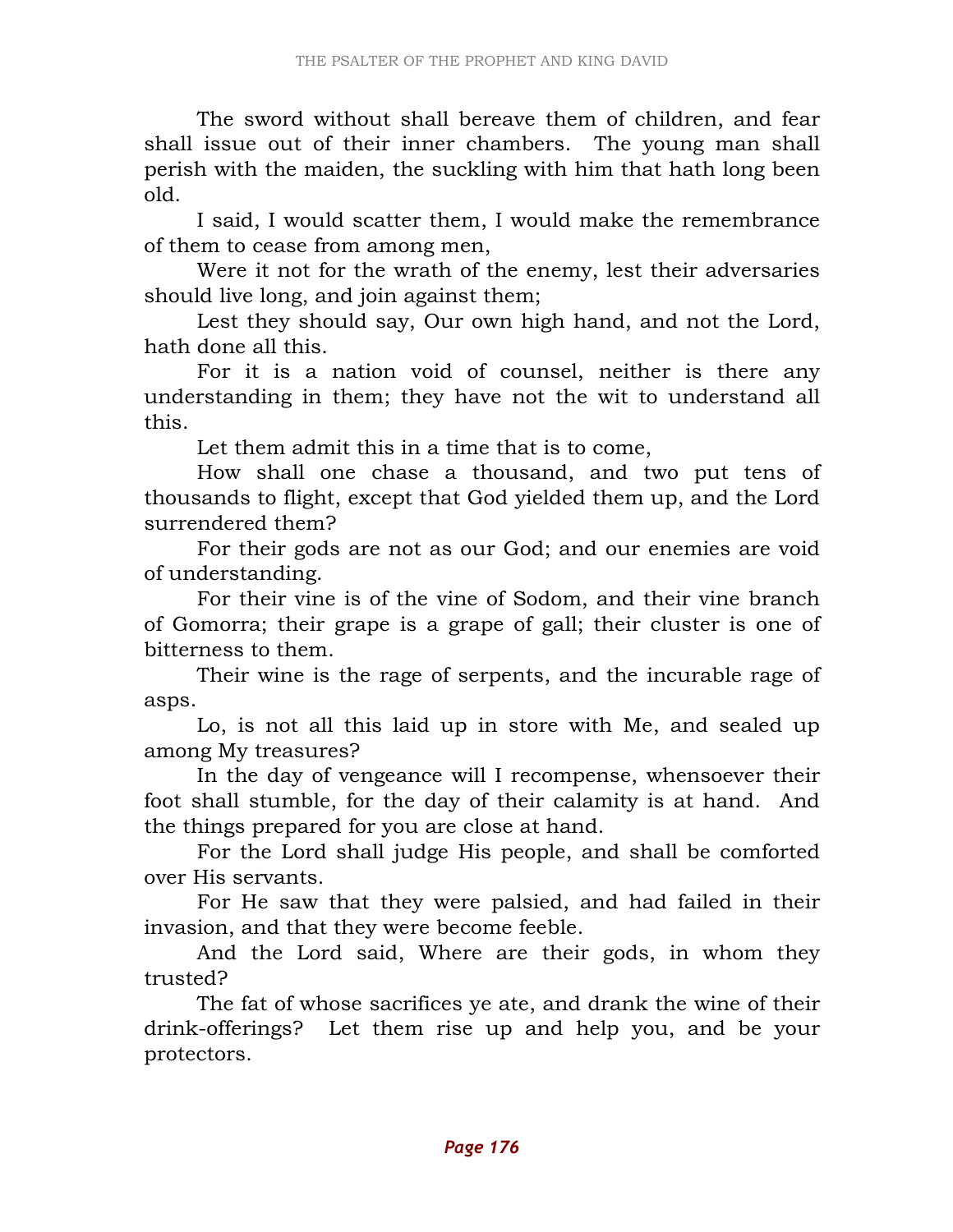Behold now, behold, I am, and there is no God with Me. I will kill, and make alive; I will smite, and I will heal; neither is there any that can deliver out of My hands.

 For I will lift up Mine hand unto heaven, and swear by My right hand; and I will say, I live for ever.

 For I will sharpen My sword like lightning, and Mine hand shall take hold on judgment; I will render judgment to Mine enemies, and will reward them that hate Me.

 I will make Mine arrows drunk with blood, and My sword shall devour flesh, on the blood of the wounded, and of the captivity of the heads of the princes of the enemy.

 Rejoice in Him, O ye heavens, and let all the angels of God worship Him.

 Rejoice, O ye heathen, with His people, and let all the sons of God be strengthened in him; for He will avenge the blood of His sons, and will render judgment and vengeance upon His enemies; and He will reward them that hate Him; and the Lord shall purge the land of His people.

Glory. Both now.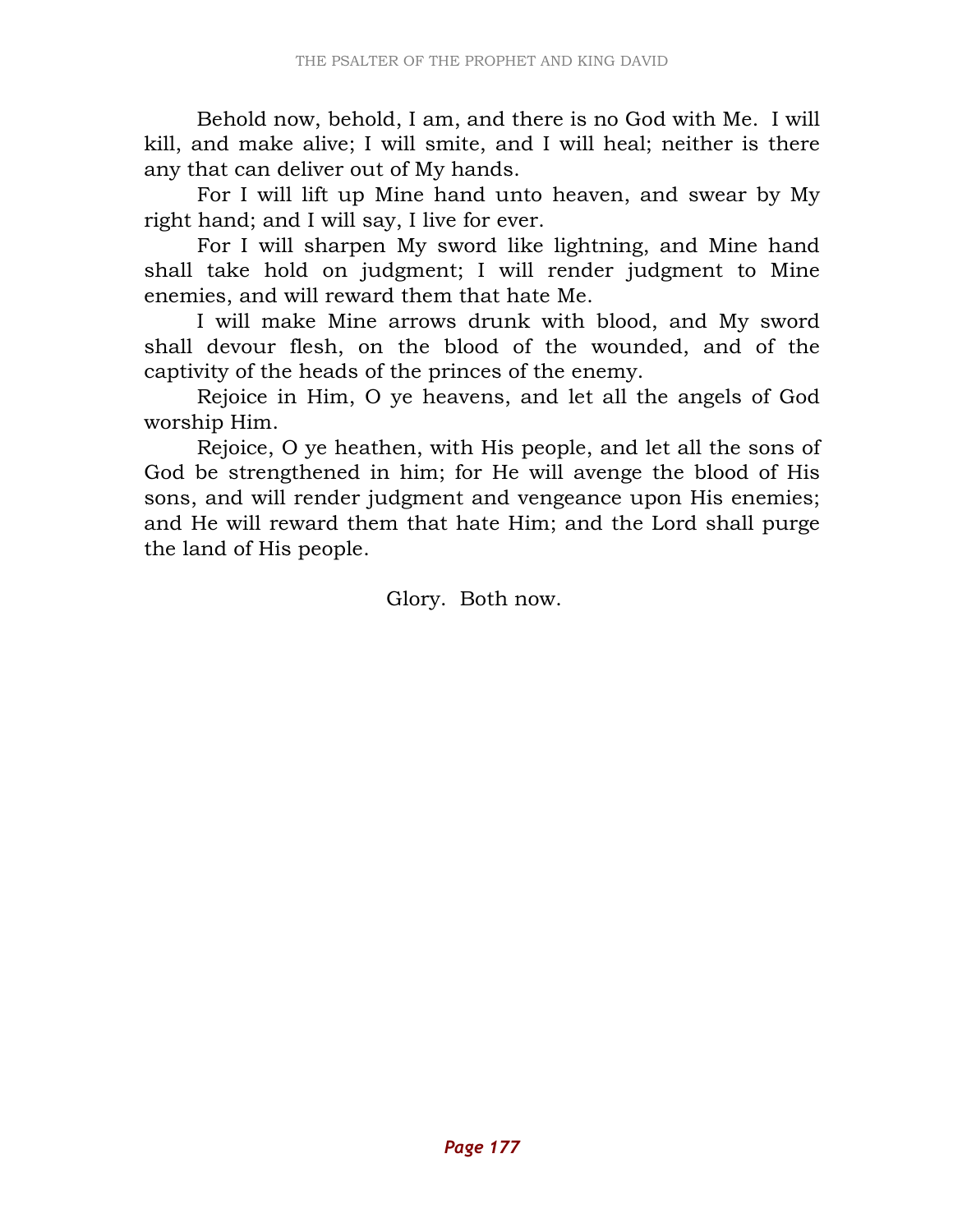#### THE THIRD ODE

## A prayer of Anna, the mother of Samuel the Prophet. (1 Kings 2: 1-10)

The barren one wonderfully beareth a son and praiseth God, Holy art Thou, O Lord, and my spirit praiseth Thee.

My heart is established in the Lord, mine horn is exalted in my God, my mouth is enlarged over mine enemies; I rejoice in Thy salvation.

 For there is none holy as the Lord, for there is none that is righteous as our God, and there is none holy beside Thee.

 Boast not, and utter not proud things, let not arrogance come out of Thy mouth.

 For the Lord is a God of knowledge, and a God that prepareth His own ways.

 The bow of the mighty hath waxed feeble, and the weak have girded themselves with strength.

 They that were full of bread have sunk to lowliness, and the hungry have rested in the land; for the barren hath borne seven, and she that had many children is waxed feeble.

 The Lord killeth, and maketh alive; He bringeth down to hell, and bringeth up.

 The Lord maketh poor, and maketh rich; He bringeth low, and lifteth up.

 He raiseth up the poor out of the earth, and lifteth up the beggar from the dunghill, to seat him with the mighty of the people; and He maketh him inherit the throne of glory.

#### For 8 verses

 He granteth his petition unto him that prayeth, and hath blessed the years of the righteous.

 For the mighty man shall not be strong in his own strength; the Lord shall weaken his adversary; the Lord is holy.

For 6 verses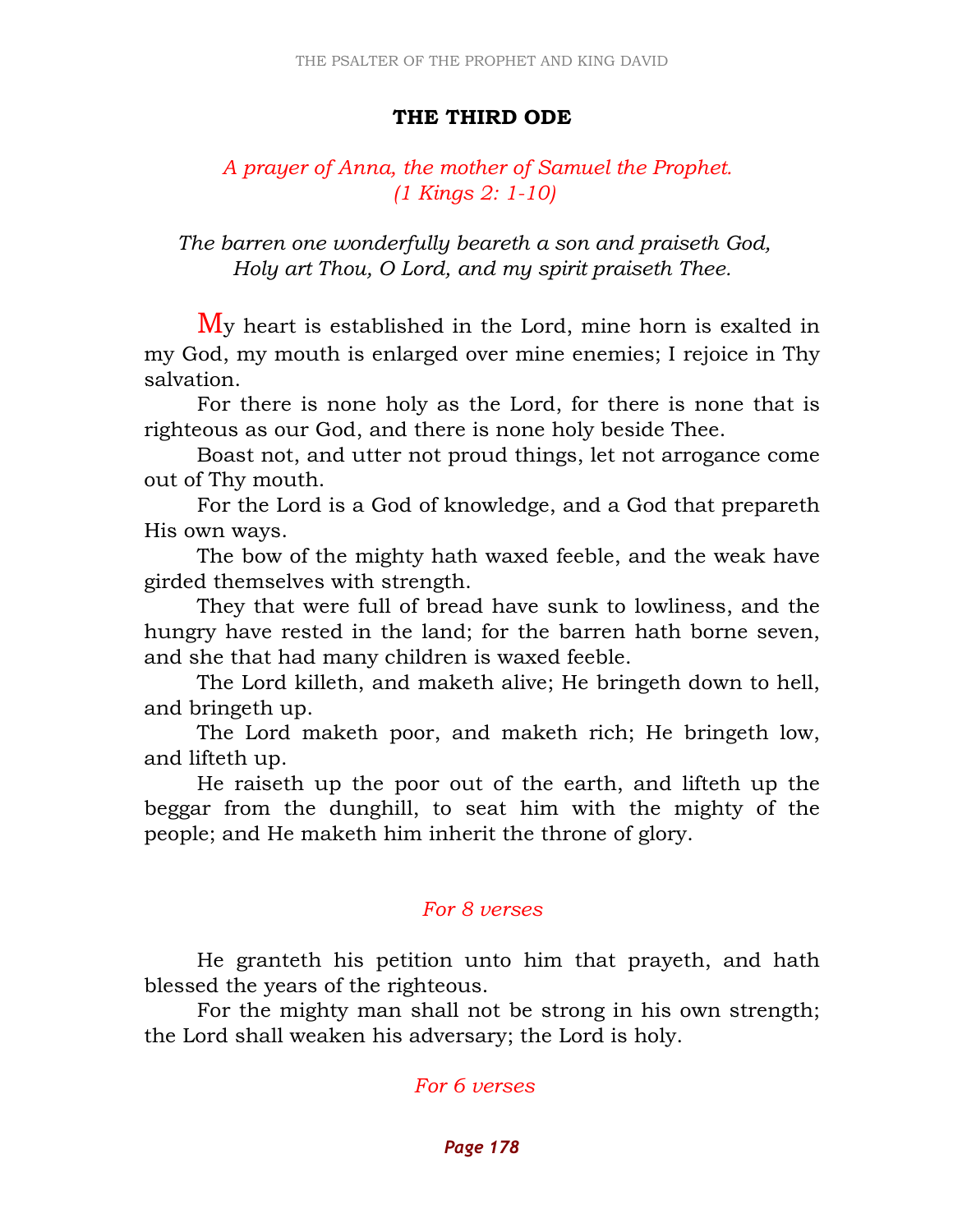Let not the wise man boast in his wisdom, nor the mighty man in his strength; let not the rich man boast in his riches.

 But him that boasteth, let him make his boast in this: that he hath understanding, and knoweth the Lord; and that He worketh judgment and righteousness in the midst of the earth.

#### For 4 verses

 The Lord hath gone up into the heavens, and hath thundered; he shall judge the ends of the earth, for He is righteous.

 And He shall give strength unto our kings, and exalt the horn of His anointed.

Glory. Both now.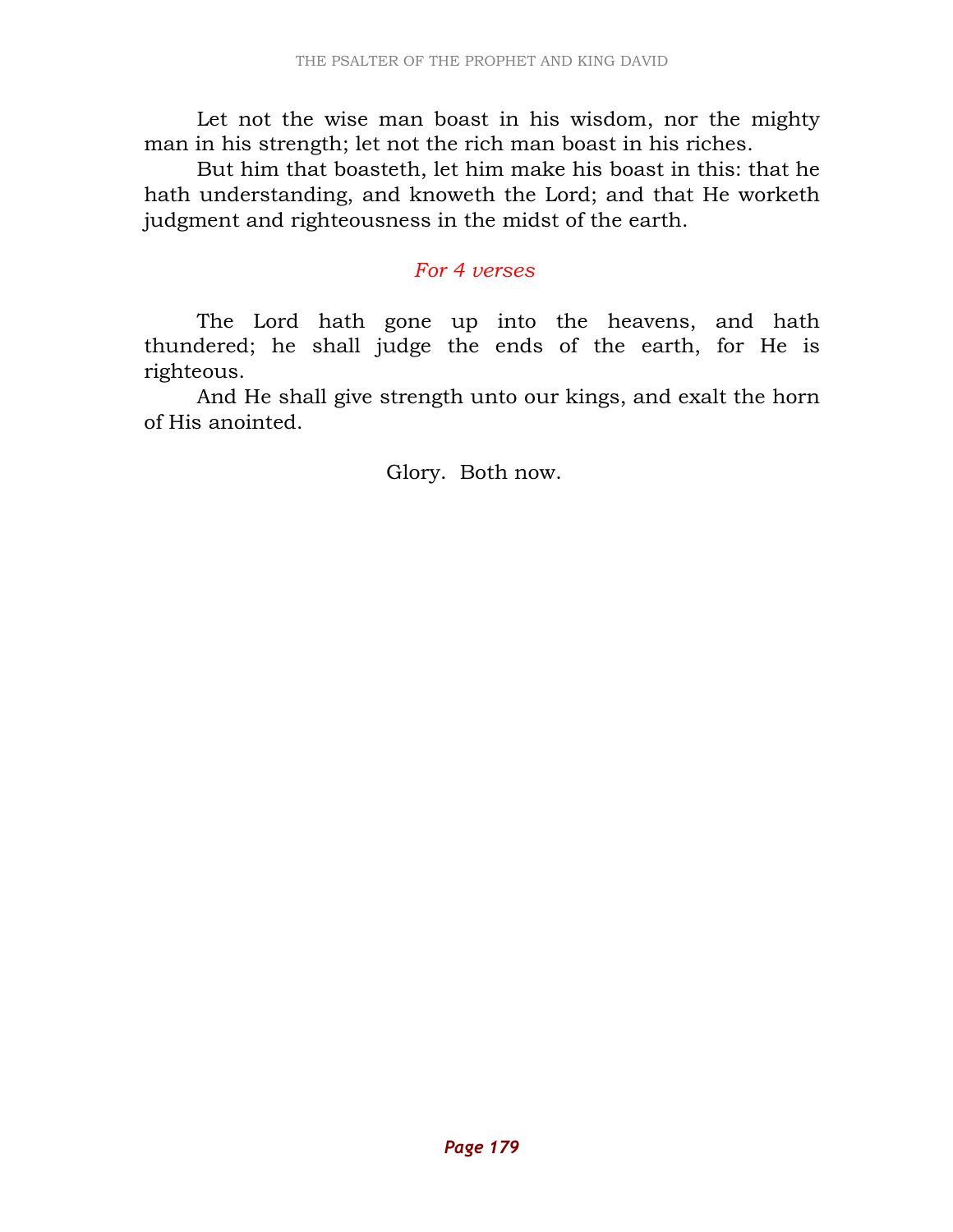#### THE FOURTH ODE

### A prayer of Avvacum the Prophet. (Avv. 3: 2-19)

 Declare, O Avvacum, the Word's kenosis. Glory be to Thy power, O Lord.

O Lord, I have heard Thy report, and was afraid; O Lord, I considered Thy works, and was amazed.

 Between the two living creatures shalt Thou be known; when the years draw nigh, Thou shalt be acknowledged; when the season cometh, Thou shalt be shown forth; when my soul is troubled, in Thine anger shalt Thou remember mercy.

 God shall come from Theman, and the Holy One from the shady and densely wooded mountain.

 His virtue hath covered the heavens, and the earth was full of His praise.

 And His brightness shall be as the light; horns are in His hands, and He hath established a mighty love of His strength.

 Before His face shall the Word proceed, and He shall go forth for instruction at His feet.

 He stood, and the earth was moved; He beheld, and the heathen melted away.

 The mountains were burst asunder violently, the everlasting hills melted away at His eternal going forth.

 I looked upon the tents of the Ethiopians because of troubles; the tabernacles also of the land of Madiam were dismayed.

 Wast Thou angry, O Lord, with the rivers; or was Thy wrath against the rivers, or Thine attack against the sea? For Thou wilt mount upon Thine horses, and Thy chariots are salvation.

 Thou shalt bend thy bow, thou shalt bend it against sceptres; the land of rivers shall be rent asunder, saith the Lord.

 They shall see Thee, and the nations shall be in travail, while Thou scatterest the courses of the waters; the deep uttered her voice, and lifted up the height of her form on high.

 The sun was lifted up, and the moon stood still in her course; at the light Thy darts shall go forth, at the brightness of the gleaming of Thy weapons.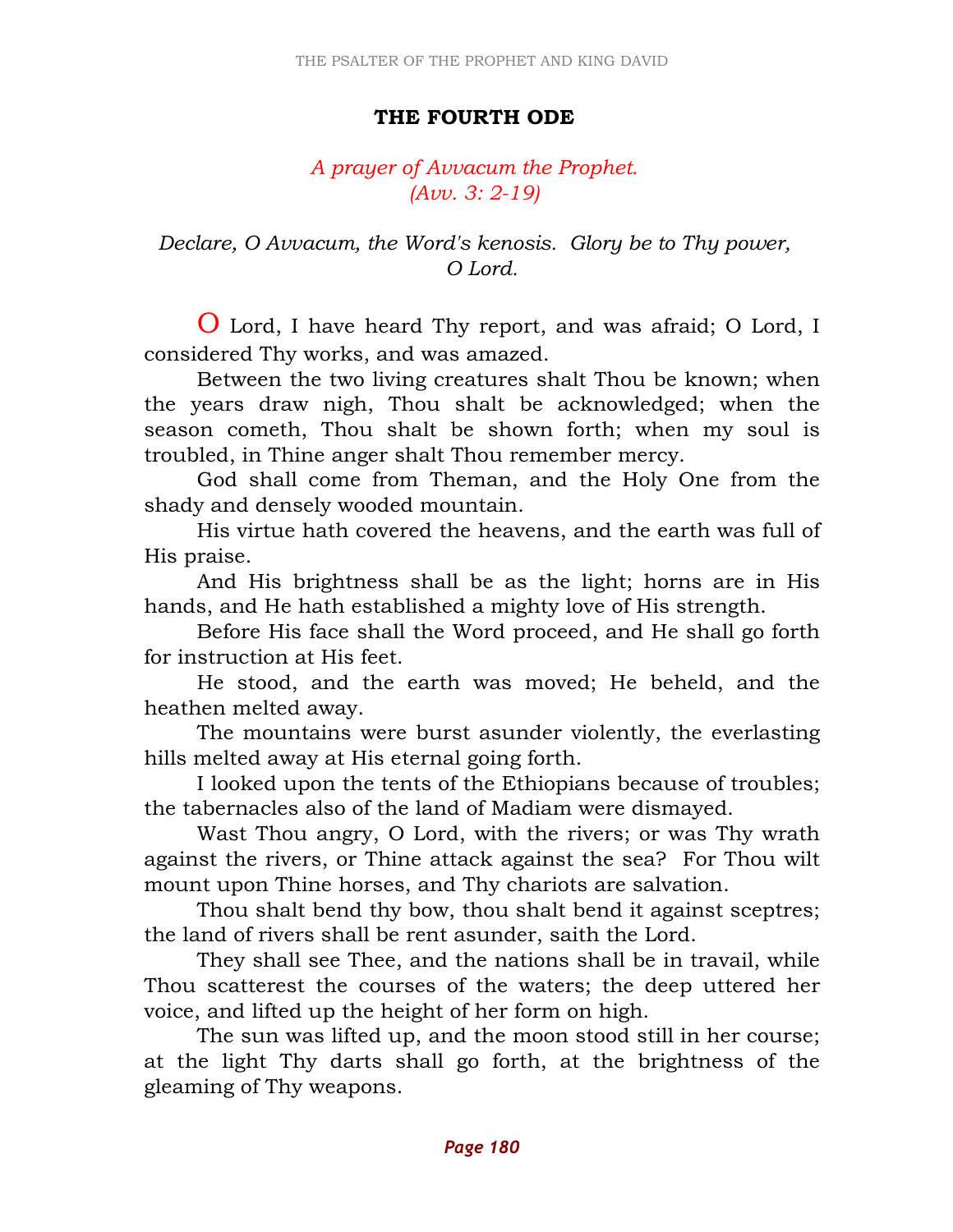With threatening shalt Thou bring low the earth, and in anger shalt Thou break down the nations.

 Thou wentest forth for the salvation of Thy people, Thou art come to save Thine anointed ones. Thou didst bring death upon the heads of the transgressors, Thou didst bring bands upon their neck.

 Thou didst cut asunder the heads of the mighty with fury; they shall tremble in themselves, they shall burst their bridles, as the poor man devouring in secret.

 And Thou hast mounted upon Thine horses in the sea, and they trouble the many waters.

 I kept watch, and my belly was troubled, at the voice of the prayer of my lips; and trembling entered into my bones, and my strength was troubled within me.

 I will rest in the day of mine affliction, that I may go up to the people of my sojourning.

#### For 8 verses

 For the fig tree shall not bear fruit, and there shall be no increase for the vines.

 The labour of the olive shall fail, and the fields shall bear no food.

### For 6 verses

 The sheep have failed from their pasture, and there are no oxen at the cribs.

But I will be glad in the Lord; I will rejoice in God my Saviour.

### For 4 verses

 The Lord is my God and my strength, and He will instruct my feet unto perfection.

 He mounteth me upon high places, that I may conquer by His song.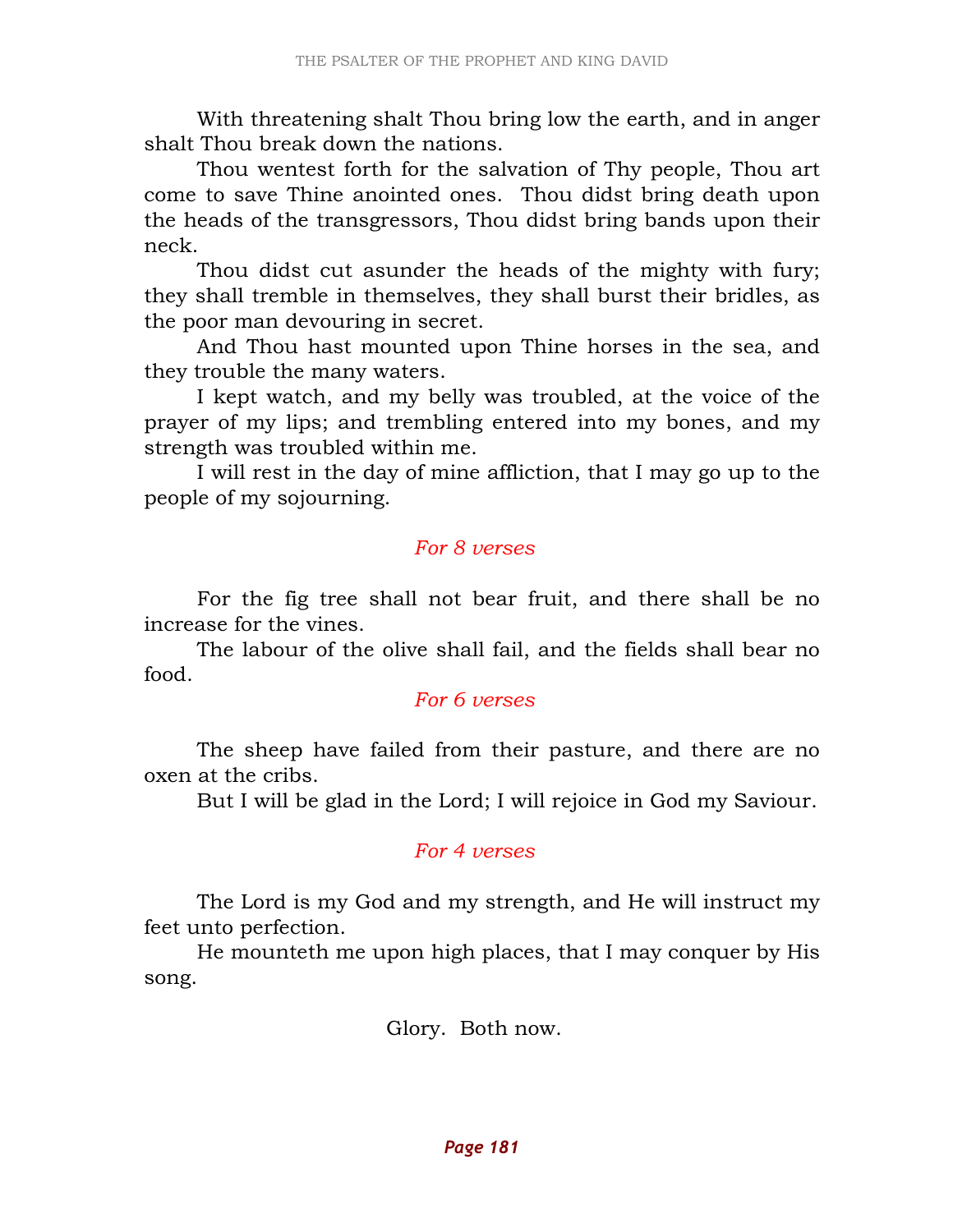#### THE FIFTH ODE

### A prayer of Isaias the Prophet. (Is. 26: 9-20)

 Isaias' prophecy, which is also his prayer. O Lord our God, grant us peace.

Out of the night my spirit waketh at dawn unto Thee, O God; for Thy commandments are a light upon the earth.

Learn righteousness, all ye that dwell upon the earth.

 For the ungodly man hath come to an end; every one that learneth not righteousness upon the earth shall not be able to do truth; let the ungodly be taken away, that he may not see the glory of the Lord.

 O Lord, Thine arm is lifted up, and they knew it not; but when they know it, let them be put to shame.

 Zeal shall lay hold upon an untaught people, and now fire shall devour the adversaries.

 O Lord our God, bestow Thy peace upon us, for Thou hast given all things unto us.

 O Lord our God, take us for Thy possession. O Lord, we know no other beside Thee; we call upon Thy name.

 But the dead shall not see life, neither shall physicians raise them up; therefore hast Thou brought wrath upon them, and hast slain them, and hast taken every man of them away.

 Bring more evils upon them, Lord; bring more evils upon them that are glorious upon the earth.

 O Lord, in trouble we remembered Thee; with small affliction was Thy chastening with us.

### For 8 verses

 And as a woman in travail draweth nigh to be delivered, and crieth out in her travail, so have we become in the presence of Thy beloved.

 We have conceived, O Lord, because of Thy fear, and have suffered pangs, and have brought forth the spirit of Thy salvation, which we have wrought upon the earth.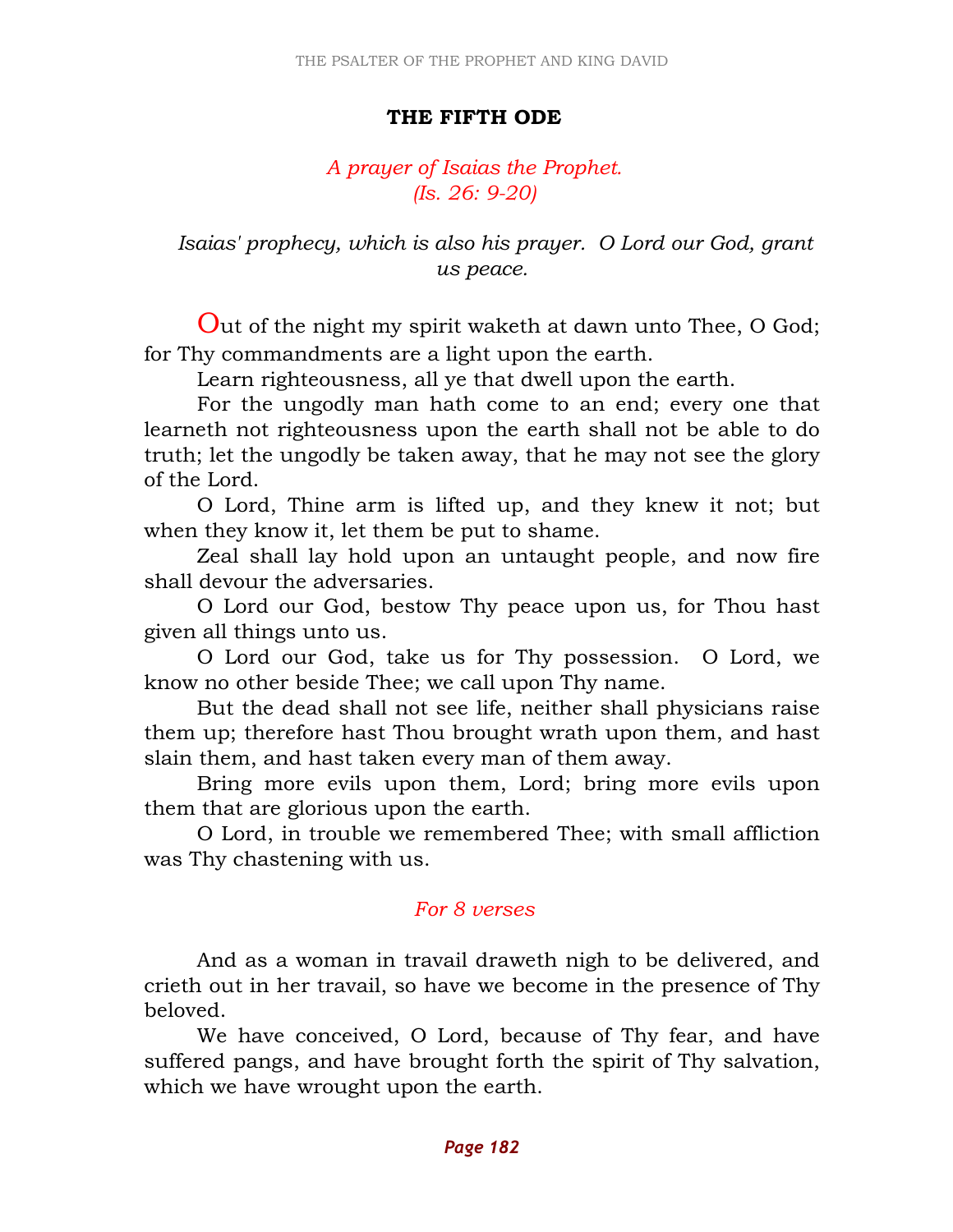# For 6 verses

 We shall not fail, but all those that dwell upon the earth shall fail.

 The dead shall arise, and they that are in the tomb shall awake, and they that are upon the earth shall rejoice.

# For 4 verses

 For the dew which Thou sendest is healing unto them; but the land of the ungodly shall perish.

 Go, my people, enter into thine inner chamber, shut thy door, hide thyself for a little season, until the anger of the Lord shall pass away.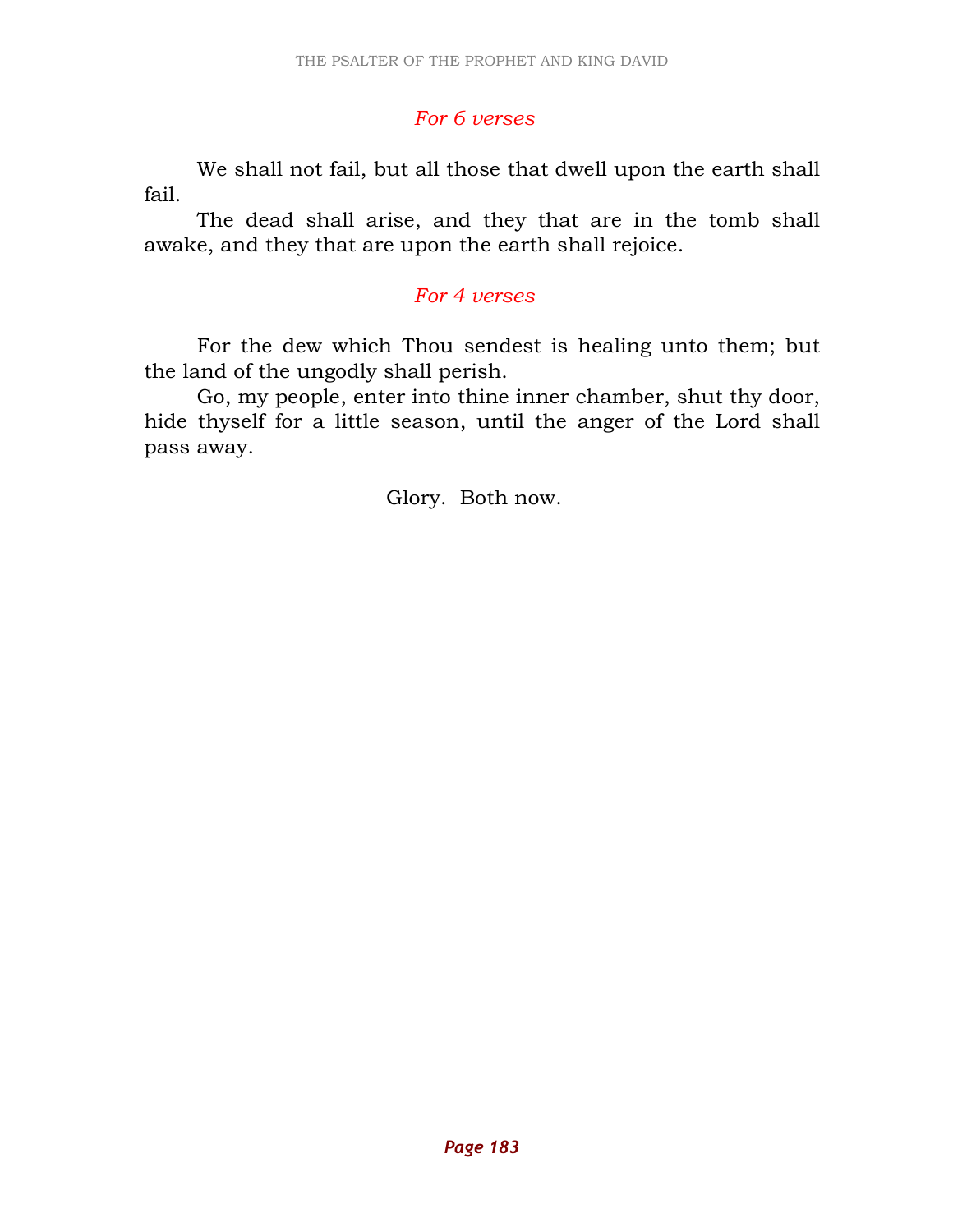#### THE SIXTH ODE

# A prayer of Jonas the prophet (Jon. 2: 3-10)

As Thou didst save the prophet Jonas, save us also. O Lord. From out of the sea monster Jonas cried aloud and said,

I cried unto the Lord in mine affliction, and He hearkened unto me; Thou heardest my cry and my voice out of the belly of hell.

 Thou didst cast me away into the depths of the heart of the sea, and the waves compassed me about.

All Thy waves and billows have passed over me.

#### For 8 verses

 And I said, I am cast out from the sight of Thine eyes; shall I indeed I look again unto Thy holy temple?

 Water is poured about me, even to my soul; the uttermost deep hath compassed me about; my head went down into the clefts of the mountains; I went down into the earth, whose bars are everlasting barriers.

### For 6 verses

 But let my soul come up from corruption, unto Thee, O Lord my God.

 When my soul was failing within me, I remembered the Lord; yea, let my prayer come unto Thee, unto Thy holy temple.

### For 4 verses

 Those who observe vanities and false things have forsaken their own mercy.

 But I will sacrifice to Thee with the voice of praise and thanksgiving; whatsoever I have vowed for my salvation, I will pay unto Thee, O Lord.

Glory. Both now. Alleluia.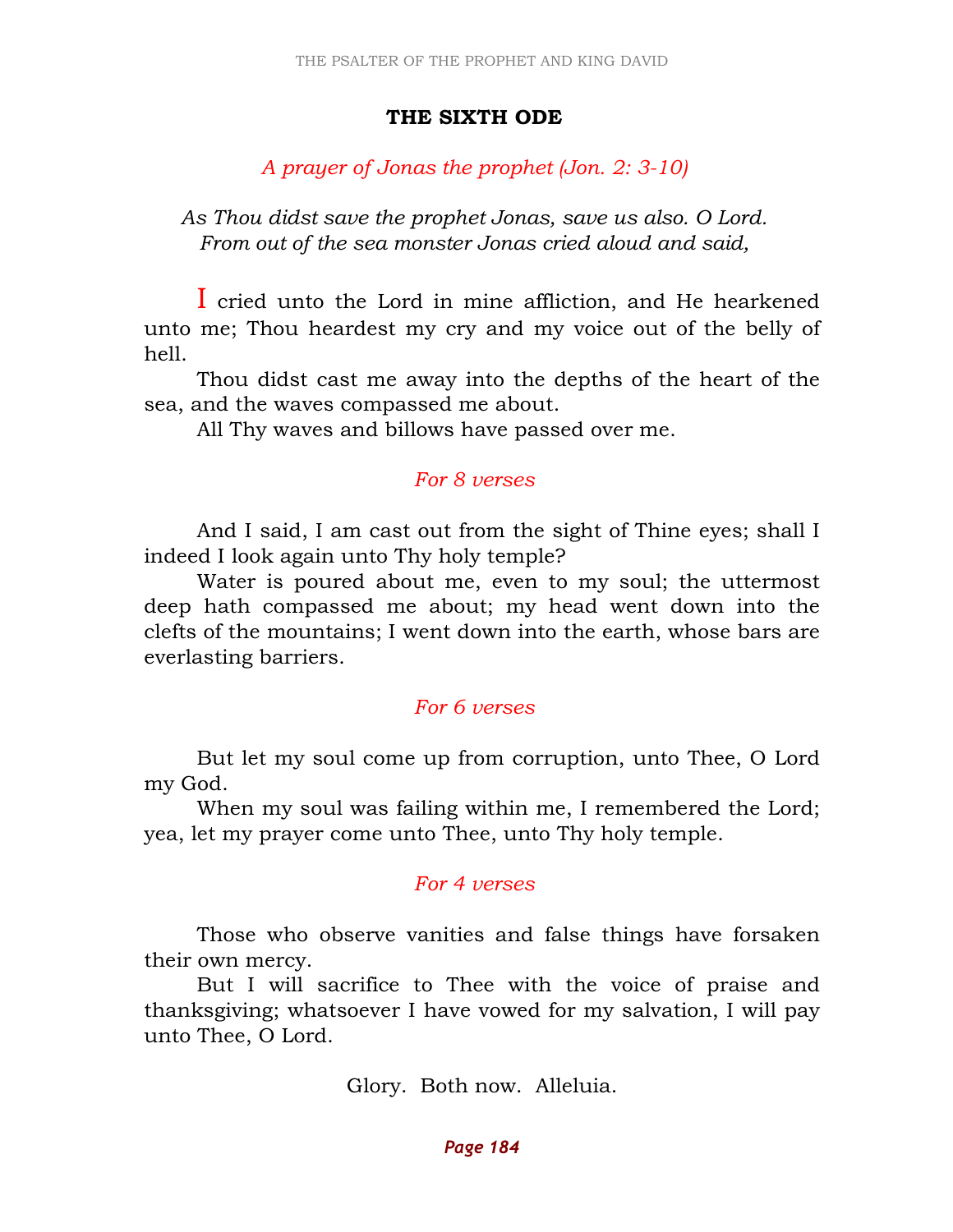## THE SEVENTH ODE

# A prayer of the holy three children. (Dan. 3: 26-56)

The praise of the three youths putteth out the flame. Blessed art Thou, our God, and the God of our fathers.

Blessed art Thou, O Lord, the God of our fathers; and praised and glorified is Thy name for ever.

 For Thou art righteous in all the things that Thou hast done for us; yea, true are all Thy works, and upright are Thy ways, and all Thy judgments are true.

 In all the things that Thou hast brought upon us, and upon Jerusalem the holy city of our fathers, Thou hast executed true judgments; for according to truth and judgment didst Thou bring all these things upon us because of our sins.

 For we have sinned and committed iniquity, departing from Thee, and in all things wherein we have sinned greatly; and we have not hearkened unto Thy commandments, nor heeded them; neither have we done as Thou hast commanded us, that it might go well with us.

 Wherefore all that Thou hast done to us, and all that Thou hast brought upon us, Thou hast done in true judgment; and Thou hast delivered us into the hands of lawless enemies, and of most wicked forsakers of God, and to an unrighteous king, and the most wicked in all the world.

 And now we cannot open our mouth; we are become a shame and reproach to Thy servants, and to them that worship Thee.

 Deliver us not up for ever, for Thy holy name's sake, neither forget Thou Thy covenant; and take not away Thy mercy from us, for the sake of Thy beloved Abraham, and Isaac Thy servant, and Israel Thy holy one;

 To whom Thou hast said that Thou wouldest multiply their seed as the stars of heaven, and as the sand that lieth upon the seashore.

 For we, O Lord our King and Master, are become the least of all the heathen, and we are brought low in all the earth this day because of our sins.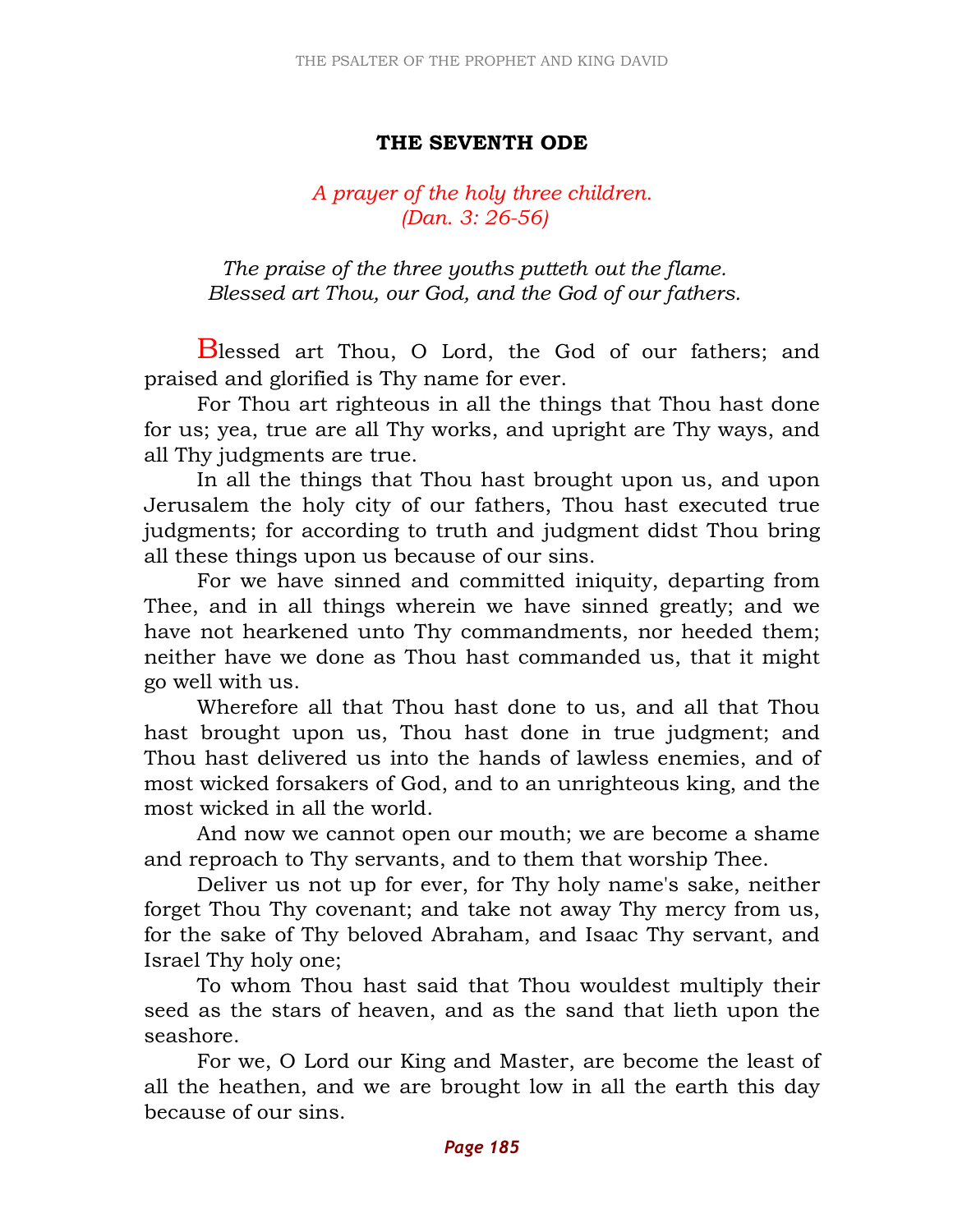Nor is there at this time prince, or prophet, or leader, or whole-burnt offering, or sacrifice, or oblation, or incense, nor place of first-fruits before Thee, that we may obtain mercy.

 Nevertheless, in a contrite soul and an humble spirit let us be accepted.

 Like as in the burnt offerings of rams and bullocks, and like as ten thousands of fat lambs, so let our sacrifice this day be acceptable in Thy sight; and hereafter let it be performed before Thee; for there is no shame to them that put their trust in Thee.

 And now we follow Thee with our whole heart, and we fear Thee, and we seek Thy face; put us not to shame.

 But deal with us according to Thy tenderness, and according to the multitude of Thy mercy.

 Deliver us according to Thy marvellous works, and give glory to Thy name, O Lord.

 And let all them that do Thy servants' hurt be confounded, and let them be ashamed, and deprived of all their might; and let their strength be broken.

 And let them know that Thou art the Lord, the only God, and glorious over all the world.

 And the king's servants, that put them in, ceased not to make the furnace hot with brimstone, pitch and tow, and wood of the vine.

 And the flame mounted up above the furnace forty and nine cubits; and it brake forth, and wrapped in flames those Chaldeans found about the furnace.

 But the angel of the Lord came down to be with Azarias and his companions in the furnace, and drove the flame of the fire out of the furnace.

 And made the midst of the furnace as it had been the blowing of a wind bringing dew, and the fire touched them not at all, nor brought grief, nor troubled them.

 Then the three, as out of one mouth, praised, and blessed, and glorified God in the furnace, saying,

The hymn of the three, which the youths sang.

For 8 verses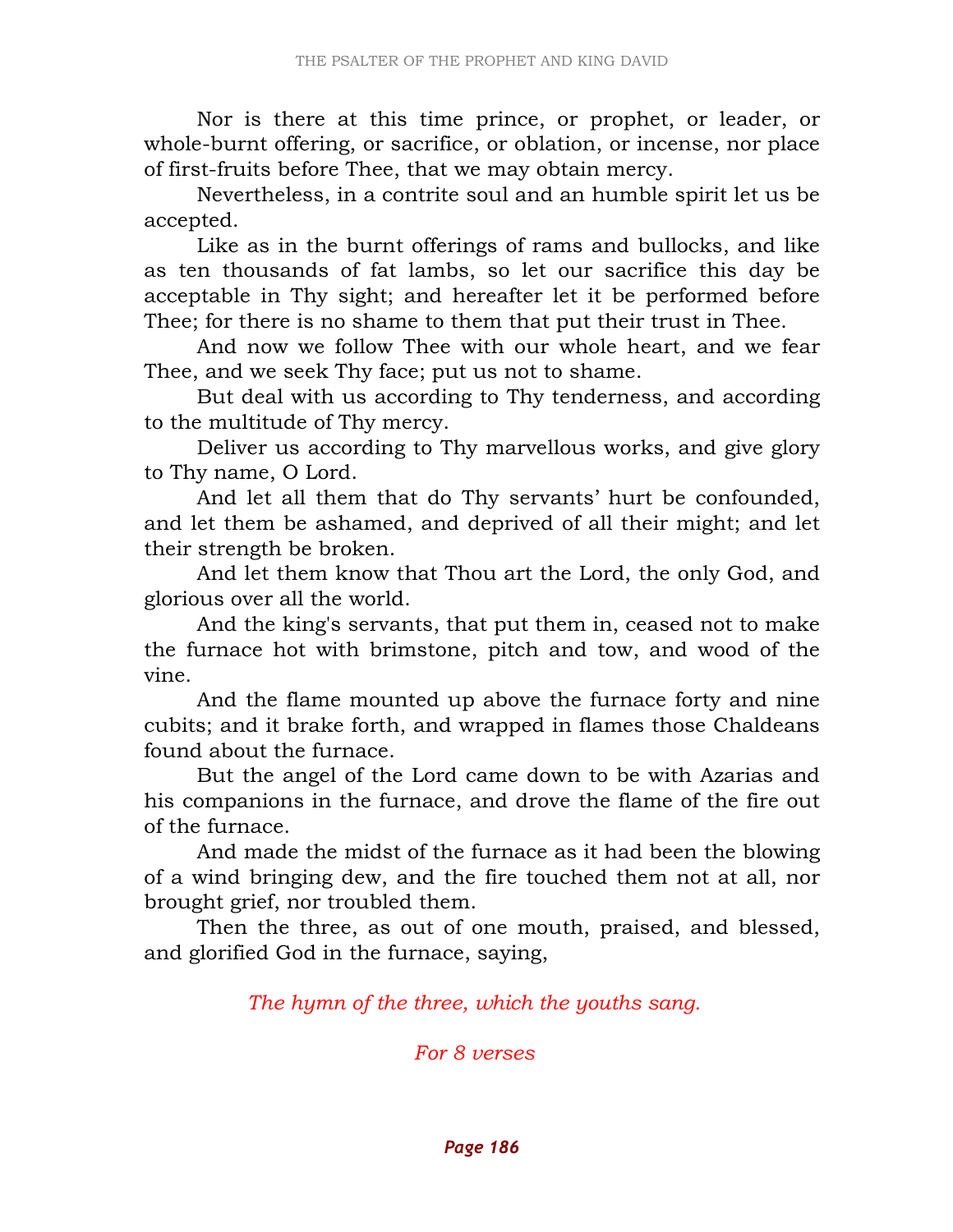Blessed art Thou, O Lord, the God of our fathers, and to be praised and exalted above all for ever.

 And blessed is Thy glorious and holy name, which is highly praised and exalted above all for ever.

### For 6 verses

 Blessed art Thou in the temple of Thy holy glory, and to be praised and exalted above all for ever.

 Blessed art Thou that beholdest the depths, that sittest upon the cherubim, Thou that art praised and exalted above all for ever.

### For 4 verses

 Blessed art Thou on the glorious throne of Thy kingdom, Thou that art praised and exalted above all for ever.

 Blessed art Thou in the firmament of heaven, Thou that art praised and exalted above all for ever.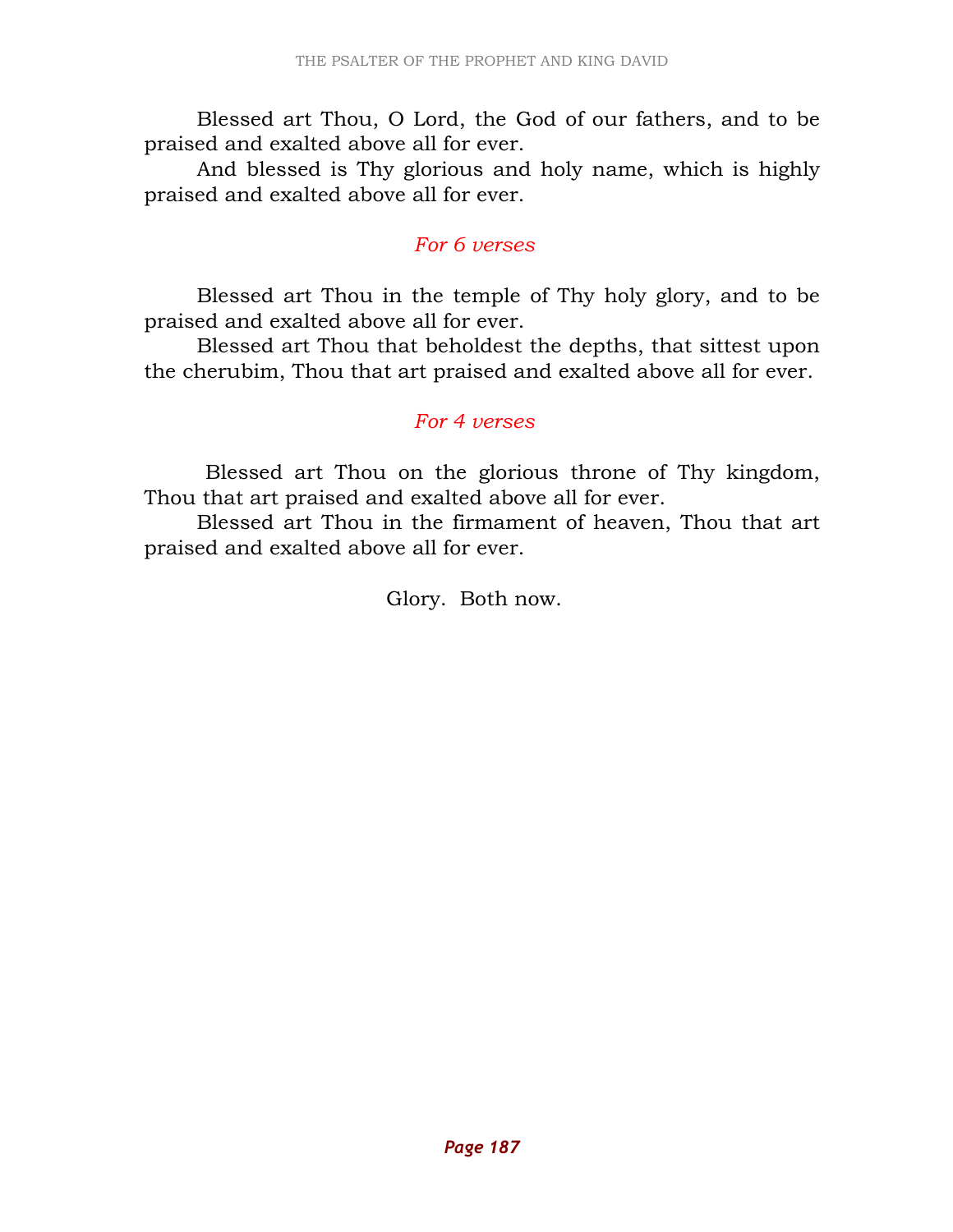#### THE EIGHTH ODE

## The hymn of the holy three children. (Dan. 3: 57-88)

 Praise the Lord, ye creatures which He hath made. Praise the Lord, ye works of His, and exalt Him above all for ever.

Bless the Lord, all ye works of the Lord: praise the Lord, and exalt Him above all for ever.

 Bless the Lord, all ye angels of the Lord, and ye heavens of the Lord: praise the Lord, and exalt Him above all for ever.

 Bless the Lord, all ye waters that are above the heavens, and all ye powers of the Lord: praise the Lord, and exalt Him above for ever.

 Bless the Lord, O ye sun and moon, and ye stars of heaven: praise the Lord, and exalt Him above all for ever.

 Bless the Lord, every shower and dew, and all ye winds: praise the Lord, and exalt Him above all for ever.

 Bless the Lord, O ye fire and heat, ye winter cold and summer heat: praise the Lord, and exalt Him above all for ever.

 Bless the Lord, O ye falls of dew and snow, ye ice and cold: praise the Lord, and exalt Him above all for ever.

 Bless the Lord, O ye frosts and snows, ye lightning and clouds: praise the Lord, and exalt Him above all for ever.

 Bless the Lord, O ye light and darkness, ye night and day: praise the Lord, and exalt Him above for ever.

 Bless the Lord, O ye earth, ye mountains and hills, and all things that spring up therein: praise the Lord, and exalt Him above for ever.

 Bless the Lord, O ye fountains, ye seas and floods, ye monsters of the sea, and all things that move in the waters: praise the Lord, and exalt Him above all for ever.

 Bless the Lord, all ye winged creatures of the air, ye beasts and all cattle: praise the Lord, and exalt Him above all for ever.

 Bless the Lord, O ye sons of men; let Israel bless the Lord: praise the Lord, and exalt Him above all for ever.

For 8 verses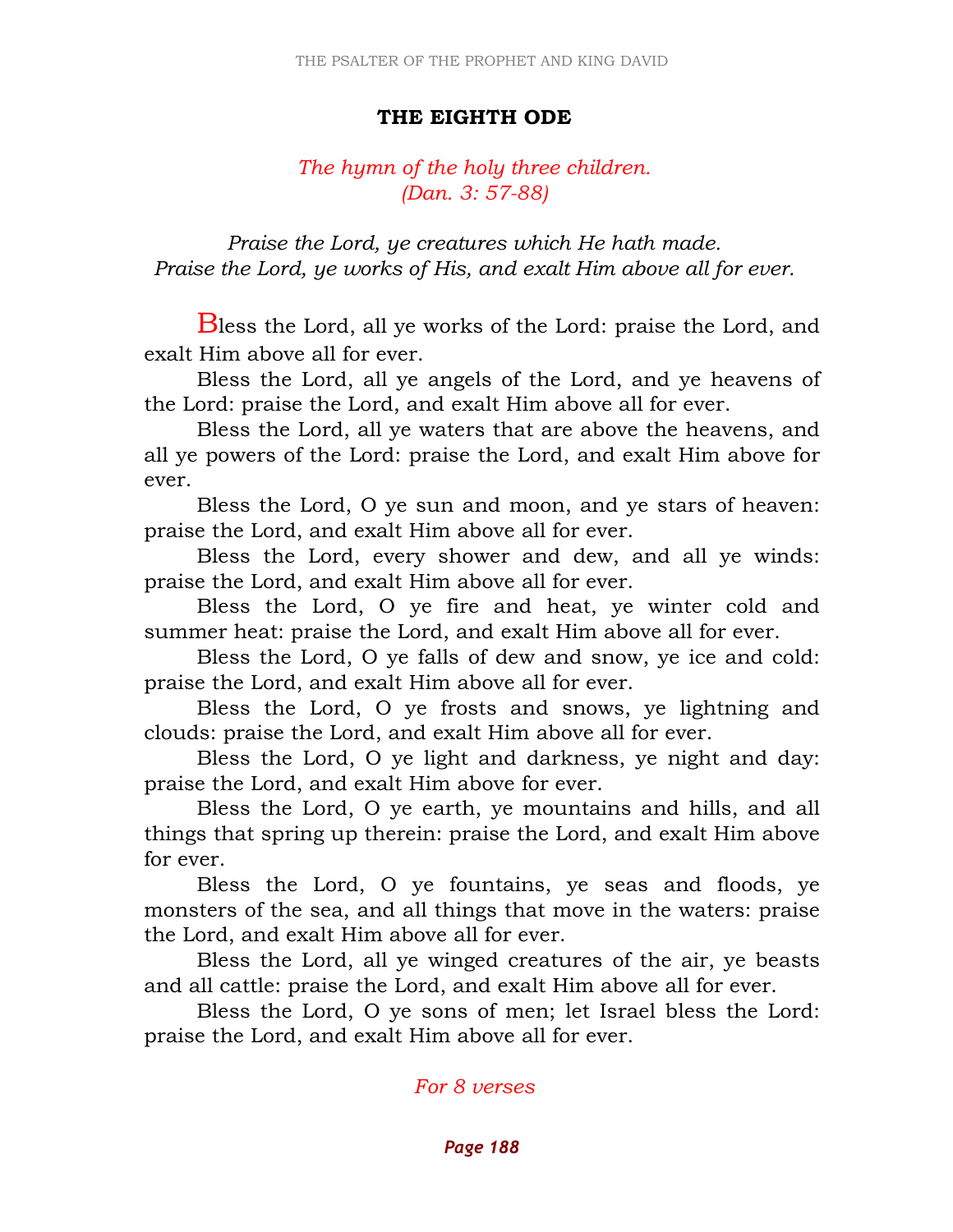Bless the Lord, O ye priests of the Lord, ye servants of the Lord: praise the Lord, and exalt Him above all for ever.

 Bless the Lord, O ye spirits and souls of the righteous, ye holy and humble of heart: praise the Lord, and exalt Him above all for ever.

## For 6 verses

 Bless the Lord, O Ananias, Azarias and Misael: praise the Lord, and exalt Him above all for ever.

 Bless the Lord, O ye apostles, ye prophets and martyrs of the Lord: praise the Lord, and exalt Him above all for ever.

### For 4 verses

 Let us bless the Father, Son and Holy Spirit, the Lord: let us praise the Lord, and exalt Him above all for ever.

 Let us praise, and bless, and worship the Lord: praising the Lord, and exalting Him above all for ever.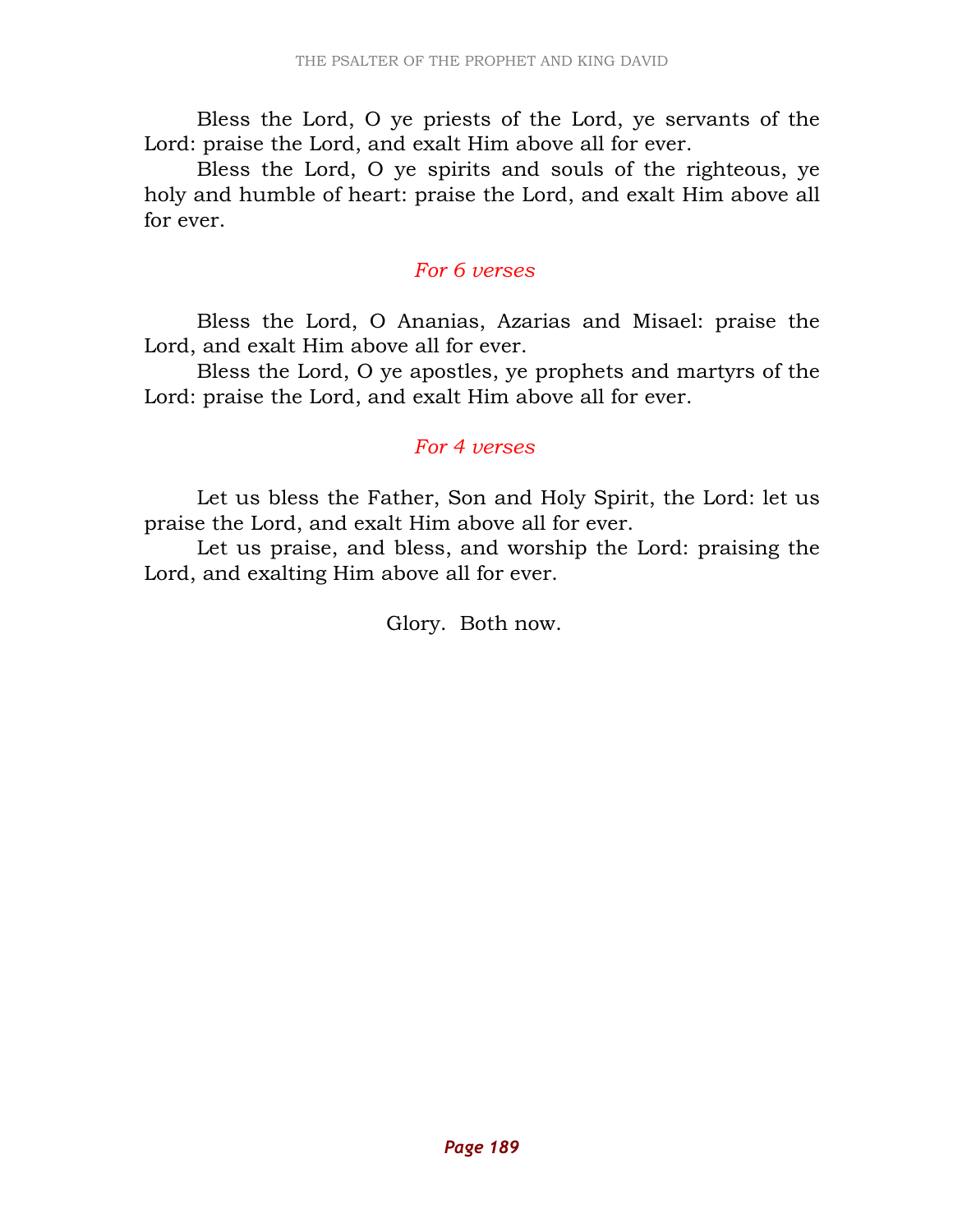### THE NINTH ODE

# The song of the Theotokos. (Luke 1: 46-55)

The maiden mother praiseth her Son and God. Let us magnify the Theotokos with hymns.

My soul doth magnify the Lord, and my spirit hath rejoiced in God my Saviour.

 For He hath regarded the low estate of His handmaiden; for, behold, from henceforth all generations shall call me blessed.

 For He that is mighty hath done to me great things, and holy is His name; and His mercy is on them that fear Him from generation to generation.

 He hath showed strength with His arm, he hath scattered the proud in the imagination of their heart.

 He hath put down the mighty from their seats, and hath exalted them of low degree; He hath filled the hungry with good things, and the rich He hath sent empty away.

 He hath holpen His servant Israel, in remembrance of His mercy; as He spake to our fathers; to Abraham, and to his seed for ever.

> The prayer of Zacharias, the father of the Forerunner. (Luke 1: 68-79)

> > Zacharias blesseth the birth of his son.

Blessed be the Lord God of Israel, for He hath visited and redeemed His people,

 And hath raised up an horn of salvation for us in the house of His servant David.

 As He spake by the mouth of His holy prophets, which have been since the world began,

 That we should be saved from our enemies, and from the hand of all that hate us,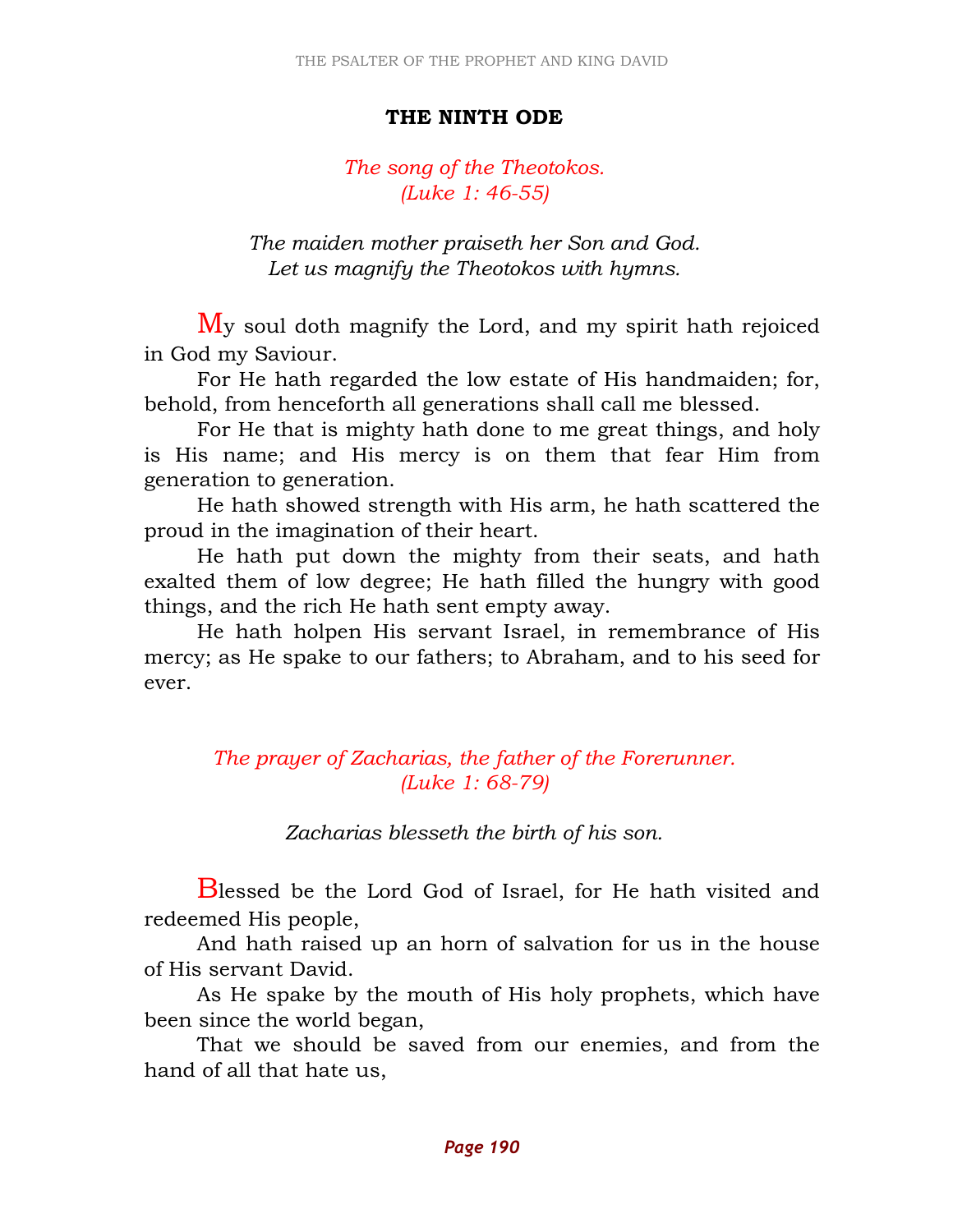To perform the mercy promised to our forefathers, and to remember His holy covenant,

### For 8 verses

 The oath which He sware to our father Abraham, that He would grant unto us, that we being delivered out of the hand of our enemies

 Might serve Him without fear, in holiness and righteousness before Him all the days of our life.

# For 6 verses

 And thou, child, shalt be called the prophet of the Highest; for thou shalt go before the face of the Lord to prepare His ways,

 To give knowledge of salvation unto His people by the remission of their sins, through the tender mercy of our God,

# For 4 verses

 Whereby the Dayspring from on high hath visited us, to give light to them that sit in darkness and in the shadow of death, To guide our feet into the way of peace.

Glory. Both now.

# THE END

# AND GLORY BE TO GOD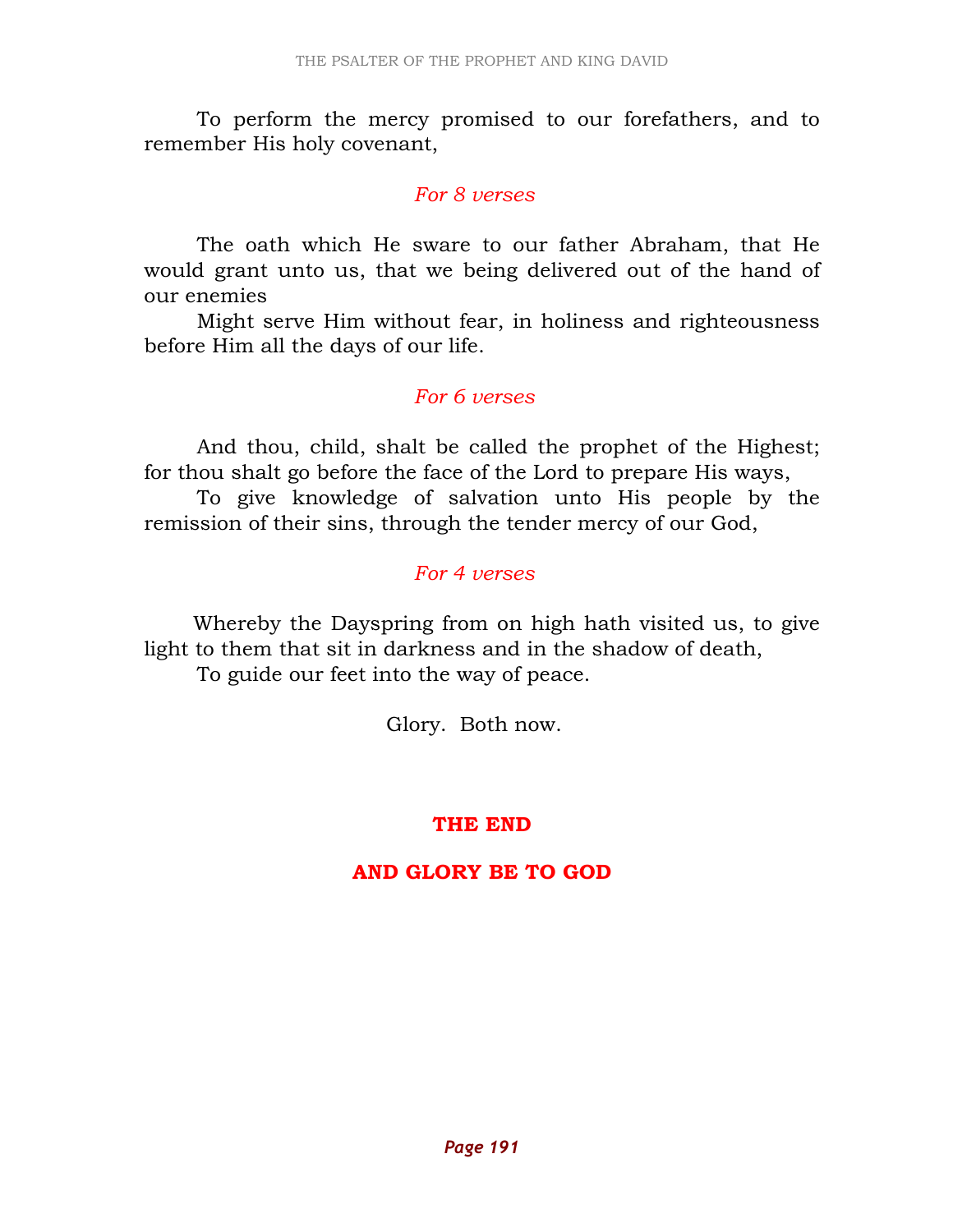### THE ORDER OF READING THE PSALTER

 The Psalter is divided into twenty sections or Kathismata, which are read in the course of one week at Matins and Vespers, as follows:

1. From  $22^{nd}$  September to 19<sup>th</sup> December, and from 15th January to the eve of the Saturday of the Prodigal Son (the Sunday falling fifteen days from the beginning of Lent):

|           | <b>Matins</b> | <b>Vespers</b> |
|-----------|---------------|----------------|
| Sunday    | 2,3,17        |                |
| Monday    | 4,5           |                |
| Tuesday   | 7,8           | 9              |
| Wednesday | 10, 11        | 12             |
| Thursday  | 13,14         | 15             |
| Friday    | 19,20         | 18             |
| Saturday  | 16,17         |                |

2. During the First, Second, Third, Fourth and Sixth Weeks of Great Lent:

|           | <i>Matins</i> | First | <b>Third</b> | Sixth | Ninth | <b>Vespers</b> |
|-----------|---------------|-------|--------------|-------|-------|----------------|
|           |               | Hour  | Hour         | Hour  | Hour  |                |
| Sunday    | 2,3,17        |       |              |       |       |                |
| Monday    | 4,5,6         |       | 7            | 8     | 9     | 18             |
| Tuesday   | 10, 11, 12    | 13    | 14           | 15    | 16    | 18             |
| Wednesday | 19,20,1       | 2     | 3            | 4     | 5     | 18             |
| Thursday  | 6,7,8         | 9     | 10           | 11    | 12    | 18             |
| Friday    | 13, 14, 15    |       | 19           | 20    |       | 18             |
| Saturday  | 16,17         |       |              |       |       |                |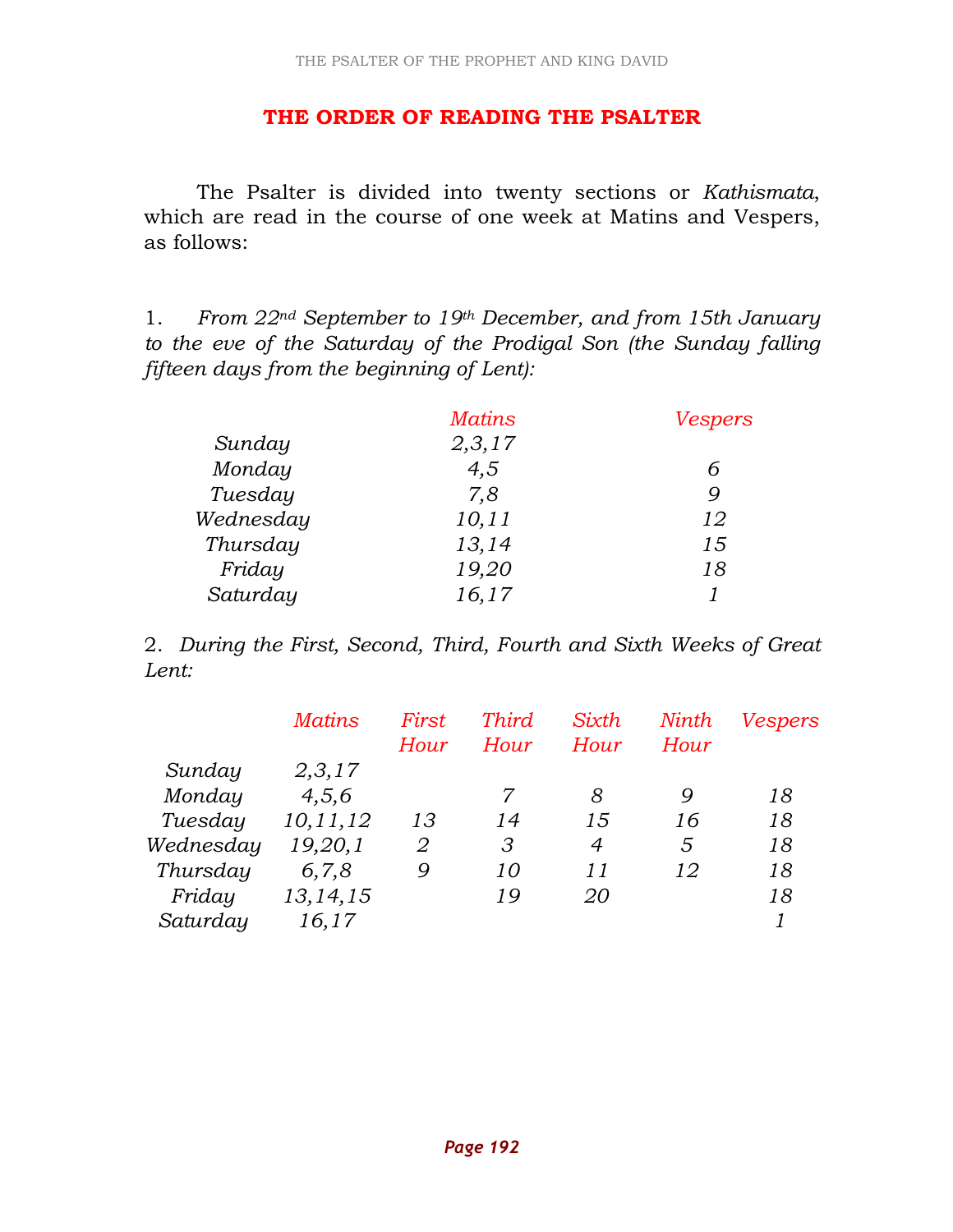# 3. During the Fifth Week of Great Lent:

|           | <i>Matins</i> | First<br>Hour | <b>Third</b><br>Hour | Sixth<br>Hour | Ninth<br>Hour | <b>Vespers</b> |
|-----------|---------------|---------------|----------------------|---------------|---------------|----------------|
| Sunday    | 2,3,17        |               |                      |               |               |                |
| Monday    | 4,5,6         |               | 7                    | 8             | 9             | 10             |
| Tuesday   | 11, 12, 13    | 14            | 15                   | 16            | 18            | 19             |
| Wednesday | 20, 1, 2      | 3             | 4                    | 5             | 6             | 7              |
| Thursday  | 8             |               | 9                    | 10            | 11            | 12             |
| Friday    | 13, 14, 15    |               | 19                   | 20            |               | 18             |
| Saturday  | 16,17         |               |                      |               |               |                |

# 4. During Great Week:

| <b>Matins</b>     | <b>Third</b> | Sixth     | <b>Vespers</b> |
|-------------------|--------------|-----------|----------------|
|                   | Hour         | Hour      |                |
| $2,3,$ Polyeleos* |              |           |                |
| 4,5,6             | 7            | 8         | 18             |
| 9,10,11           | 12           | 13        | 18             |
| 14, 15, 16        | 19           | <i>20</i> | 18             |
|                   |              |           |                |
|                   |              |           |                |
| 17                |              |           |                |
|                   |              |           |                |

\* Psalms 134-5

5. From the Sunday of St. Thomas (the first after Easter) to 21st September; from  $20<sup>th</sup>$  December to 14<sup>th</sup> January; and during the two weeks immediately preceding Great Lent:

|           | <b>Matins</b> | Vespers |
|-----------|---------------|---------|
| Sunday    | 2,3           | $17**$  |
| Monday    | 4,5           | 6       |
| Tuesday   | 7,8           | Q       |
| Wednesday | 10, 11        | 12      |
| Thursday  | 13,14         | 15      |
| Friday    | 19,20         | 18      |
| Saturday  | 16,17         |         |

\*\*or The Polyeleos (Psalms 134-5)